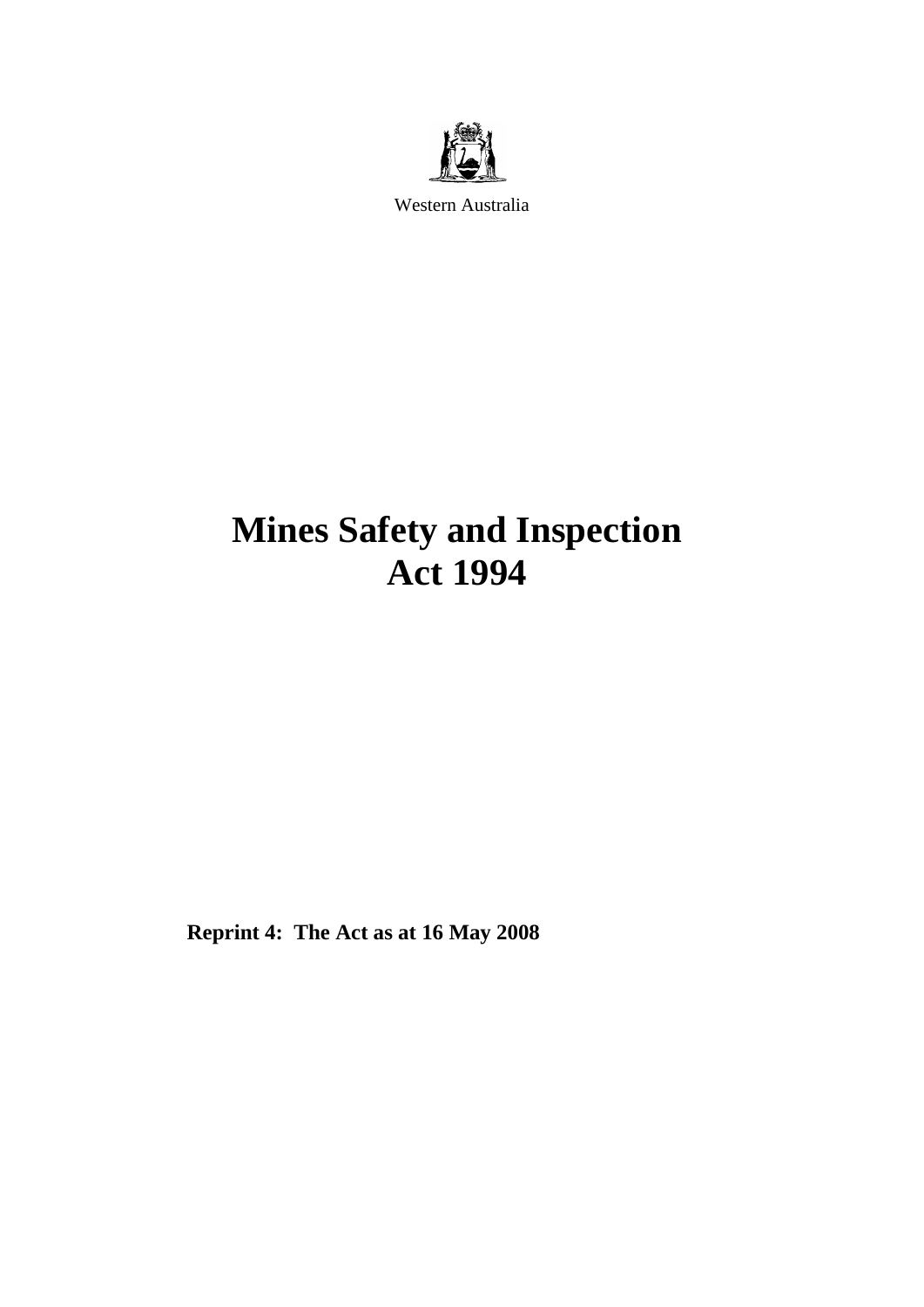#### **Guide for using this reprint**

#### *What the reprint includes*



#### *Endnotes, Compilation table, and Table of provisions that have not come into operation*

- 1. Details about the original Act and legislation that has amended its text are shown in the Compilation table in endnote 1, at the back of the reprint. The table also shows any previous reprint.
- 2. Validation, transitional, savings, or other provisions identified in the Compilation table may be important. The table may refer to another endnote setting out the text of these provisions in full.
- 3. A table of provisions that have not come into operation, to be found in endnote 1a if it is needed, lists any provisions of the Act being reprinted that have not come into operation and any amendments that have not come into operation. The full text is set out in another endnote that is referred to in the table.

#### *Notes amongst text (italicised and within square brackets)*

1. If the reprint includes a section that was inserted, or has been amended, since the Act being reprinted was passed, editorial notes at the foot of the section give some history of how the section came to be as it is. If the section replaced an earlier section, no history of the earlier section is given (the full history of the Act is in the Compilation table).

Notes of this kind may also be at the foot of Schedules or headings.

- 2. The other kind of editorial note shows something has been -
	- removed (because it was repealed or deleted from the law); or
	- omitted under the *Reprints Act 1984* s. 7(4) (because, although still technically part of the text, it no longer has any effect).

The text of anything removed or omitted can be found in an earlier reprint (if there is one) or one of the written laws identified in the Compilation table.

#### *Reprint numbering and date*

- 1. The reprint number (in the footer of each page of the document) shows how many times the Act has been reprinted. For example, numbering a reprint as "Reprint 3" would mean that the reprint was the  $3<sup>rd</sup>$  reprint since the Act was passed. Reprint numbering was implemented as from 1 January 2003.
- 2. The information in the reprint is current on the date shown as the date as at which the Act is reprinted. That date is not the date when the reprint was published by the State Law Publisher and it is probably not the date when the most recent amendment had effect.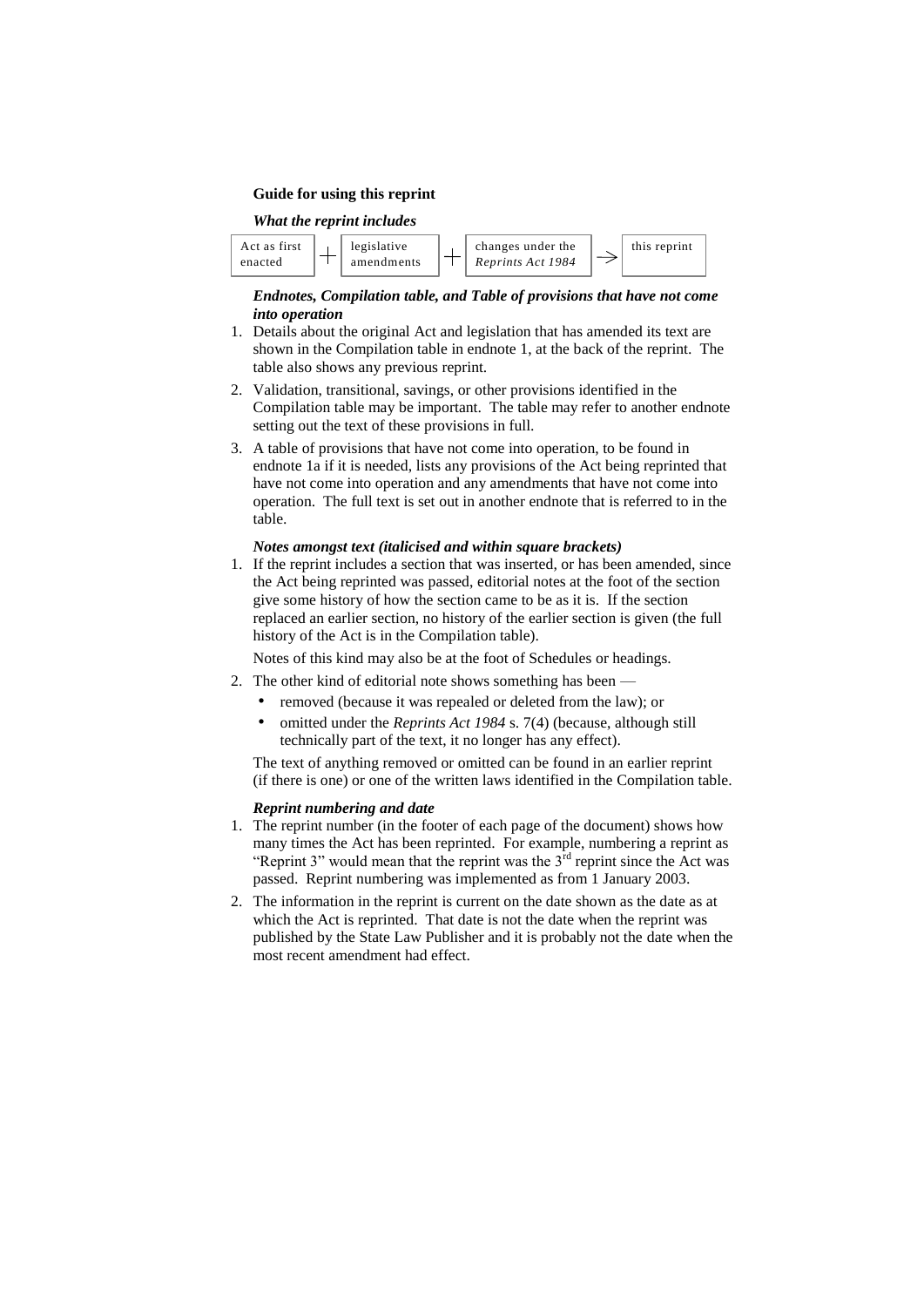**Reprinted under the**  *Reprints Act 1984* **as at 16 May 2008**

Western Australia

## **Mines Safety and Inspection Act 1994**

## **CONTENTS**

## **Part 1 — Preliminary**

| 1.  | Short title                                        | 2              |
|-----|----------------------------------------------------|----------------|
| 2.  | Commencement                                       | $\overline{2}$ |
| 3.  | Objects                                            | $\overline{2}$ |
| 4.  | Terms used in this Act                             | $\mathfrak{Z}$ |
| 4A. | Penalty levels defined                             | 15             |
| 4B. | Meaning of "first offence" and "subsequent         |                |
|     | offence"                                           | 16             |
| 5.  | Crown bound                                        | 17             |
| 6.  | Application to certain excavations, shafts, or     |                |
|     | tunnels                                            | 17             |
| 6A. | Application of this Act to a workplace under the   |                |
|     | Occupational Safety and Health Act 1984            | 17             |
| 7.  | Relationship with other Acts                       | 18             |
| 8.  | Power to exempt                                    | 19             |
|     | Part $2$ — General duties relating to              |                |
|     | occupational safety and health                     |                |
|     | Division 1 — Preliminary                           |                |
| 8A. | General and particular duties                      | 20             |
| 8B. | Meaning of gross negligence in relation to certain |                |
|     | breaches of this Part                              | 20             |
|     | Division $2$ — General duties                      |                |
| 9.  | Duties of employers                                | 21             |
|     |                                                    |                |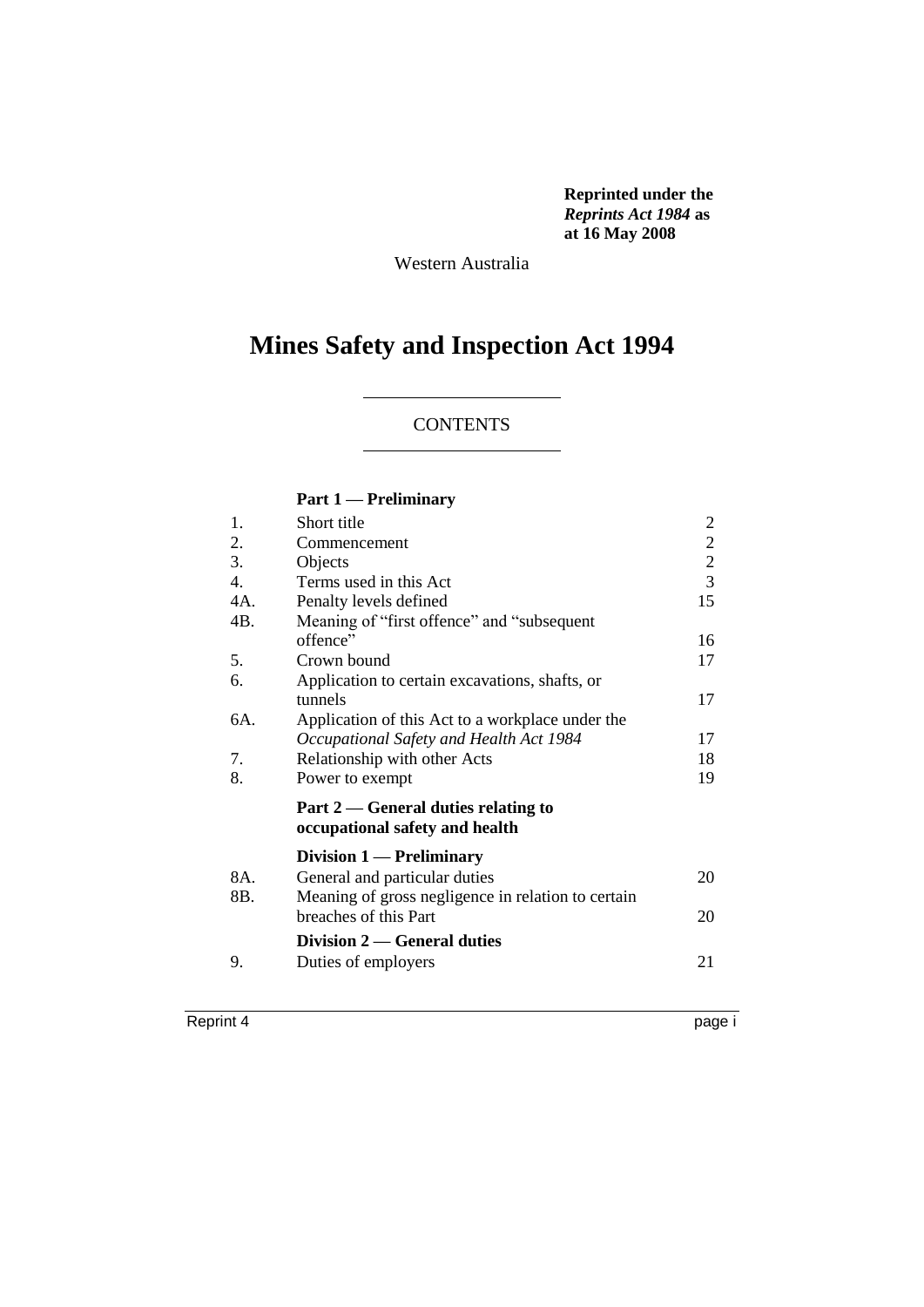| 9A.  | Breaches of section $9(1)$                         | 22 |
|------|----------------------------------------------------|----|
| 10.  | Duties of employees                                | 23 |
| 10A. | Breaches of section $10(1)$ or (3)                 | 24 |
| 11.  | Reporting of dangerous situations or occurrences   | 25 |
| 11A. | Duty of manager to inform person who makes a       |    |
|      | report under section 11                            | 26 |
| 12.  | Duties of employers and self-employed persons      | 26 |
| 12A. | Breaches of section 12                             | 27 |
| 12B. | Duties placed on corporation to which section 15A, |    |
|      | 15B or 15C applies                                 | 28 |
| 12C. | Breaches of section 12B                            | 29 |
| 13.  | Duties of principal employers and managers         | 29 |
| 13A. | Breaches of section 13                             | 30 |
| 14.  | Duties of manufacturers etc.                       | 31 |
| 15.  | Breaches of section 14                             | 32 |
|      | Division 3 — Certain workplace situations to be    |    |
|      | treated as employment                              |    |
| 15A. | Contract work arrangements                         | 33 |
| 15B. | Labour arrangements in general                     | 35 |
| 15C. | Labour hire arrangements                           | 36 |
|      |                                                    |    |
|      |                                                    |    |
|      | Division 4 — Other duties                          |    |
| 15D. | Duty of employer in respect of certain residential |    |
|      | accommodation                                      | 38 |
| 15E. | Breaches of section 15D                            | 39 |
| 15F. | Notification of hazard to the principal employer   |    |
|      | and manager                                        | 40 |
|      | Part 3 — Administration of Act                     |    |
|      | Division 1 — Inspectors of mines                   |    |
| 16.  | State mining engineer and State coal mining        |    |
|      | engineer                                           | 42 |
| 17.  | Appointment of inspectors of mines                 | 42 |
| 18.  | District and special inspectors                    | 43 |
| 19.  | Employee's inspectors                              | 43 |
| 20.  | Assistant inspectors                               | 44 |
|      | Division $2$ — Inspections                         |    |
| 20A. | Extended meaning of "employer" and "employee"      | 45 |
| 21.  | Powers of inspectors                               | 45 |
| 23.  | Notice of result of inspection                     | 49 |
| 24.  | Inspector must inquire into complaints             | 50 |

page ii Reprint 4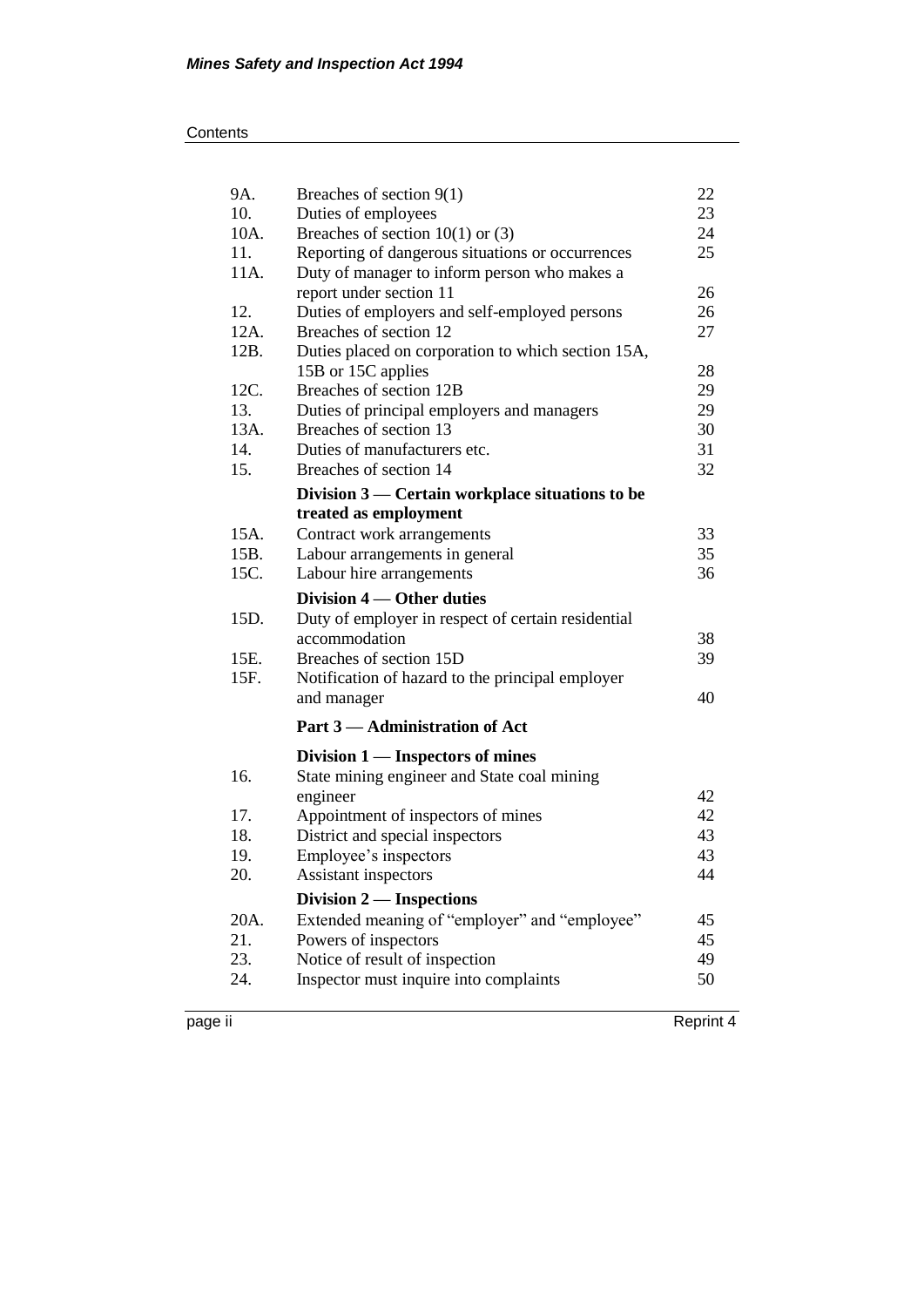#### **Contents**

| 25.   | Liaison between employee's inspectors and safety    |    |
|-------|-----------------------------------------------------|----|
|       | and health representatives                          | 50 |
| 26.   | Use and misuse of information by inspectors and     |    |
|       | assistant inspectors                                | 51 |
| 27.   | Certificates of appointment                         | 52 |
| 28.   | Provision of facilities for inspection              | 53 |
| 29.   | Obstruction                                         | 53 |
|       | Division 3 — Improvement notices and                |    |
|       | prohibition notices                                 |    |
|       | <b>Subdivision 1 - Improvement notices</b>          |    |
| 30.   | Issue of improvement notice                         | 54 |
| 31.   | Contents of improvement notice                      | 55 |
| 31A.  | Failure to comply with improvement notice           | 56 |
| 31AA. | Notification of compliance                          | 56 |
|       | Subdivision 2 - Prohibition notices in respect      |    |
|       | of mines                                            |    |
| 31AB. | Grounds for prohibition notice                      | 57 |
| 31AC. | Issue of prohibition notice for hazard arising from |    |
|       | breach of Act                                       | 57 |
| 31AD. | Issue of prohibition notice for other hazards       | 58 |
| 31AE. | Prohibition of mining operations                    | 59 |
| 31AF. | Contents of prohibition notice under this           |    |
|       | Subdivision                                         | 59 |
| 31AG. | Failure to comply with prohibition notice           | 60 |
|       | Subdivision 3 — Prohibition notices in relation     |    |
|       | to occupation of residential premises by            |    |
|       | employee                                            |    |
| 31AH. | Issue of prohibition notice                         | 60 |
| 31AI. | Contents of prohibition notice under this           |    |
|       | Subdivision                                         | 61 |
| 31AJ. | Failure to comply with prohibition notice           | 61 |
|       | Subdivision 4 — Display of improvement              |    |
|       | notices and prohibition notices                     |    |
| 31AK. | Improvement notices                                 | 62 |
| 31AL. | Prohibition notices in respect of mines             | 62 |
| 31AM. | Prohibition notices in respect of residential       |    |
|       | premises                                            | 63 |
| 31AN. | Offence to remove displayed notice                  | 63 |
| 31AO. | Modifications of notice to be displayed             | 63 |
|       |                                                     |    |

Reprint 4 page iii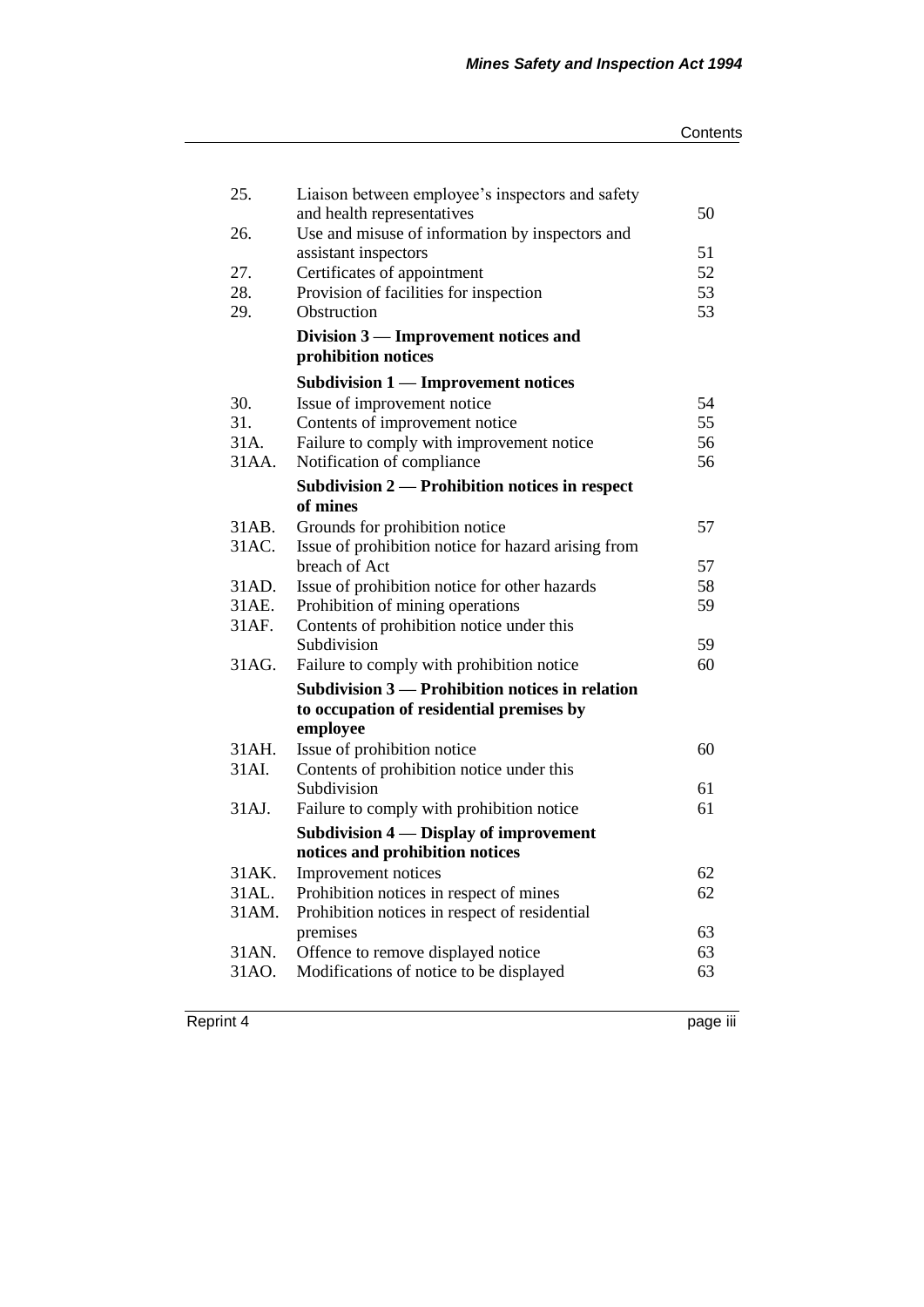| 31AP.          | Failure to comply with provision of this<br>Subdivision                                 | 63       |
|----------------|-----------------------------------------------------------------------------------------|----------|
|                | Subdivision 5 — General duty of principal<br>employer and manager in respect of notices |          |
| 31AQ.          | General duty, improvement notices                                                       | 64       |
| 31AR.          | General duty, prohibition notices                                                       | 64       |
| 31AS.          | Other provisions relating to general duty                                               | 65       |
|                | Subdivision 6 — Entry of notices and related                                            |          |
|                | matters in mine record book                                                             |          |
| 31AT.          | Improvement and prohibition notices                                                     | 65       |
| 31AU.          | Referrals for review                                                                    | 66       |
| 31 AV.         | Decisions on review                                                                     | 66       |
| 31AW.          | Permissions for continuation of work                                                    | 66       |
| 31AX.          | Failure to comply with provision of this                                                |          |
|                | Subdivision                                                                             | 67       |
|                | Subdivision 7 — Review of improvement notices                                           |          |
|                | and prohibition notices                                                                 |          |
| 31AY.          | Notice may be referred for review                                                       | 67       |
| 31AZ.          | Review by State mining engineer                                                         | 68       |
| 31B.           | Effect of notice pending review by State mining                                         |          |
| 31BA.          | engineer                                                                                | 69<br>70 |
| 31BB.          | Decision may be referred to Tribunal<br>Determination by Tribunal                       | 70       |
| 31BC.          | Effect of notice pending review by Tribunal                                             | 71       |
|                |                                                                                         |          |
|                | <b>Subdivision 8 – General</b>                                                          |          |
| 31BD.<br>31BE. | Notices may include directions                                                          | 72       |
|                | Further power of State mining engineer to cancel<br>notice                              | 73       |
|                |                                                                                         |          |
|                | Division 4 — Issue of provisional improvement                                           |          |
| 31BF.          | notices by safety and health representative<br>Term used in this Division               | 74       |
| 31 BG.         |                                                                                         | 74       |
| 31BH.          | Issue of provisional improvement notices                                                | 75       |
| 31BI.          | Consultation required before issue<br>Contents of notice                                | 76       |
| 31BJ.          | Provisional improvement notices may include                                             |          |
|                | directions                                                                              | 77       |
| 31BK.          | Display of provisional improvement notices                                              | 77       |
| 31BL.          | Failure to comply with notice                                                           | 78       |
|                |                                                                                         |          |

page iv Reprint 4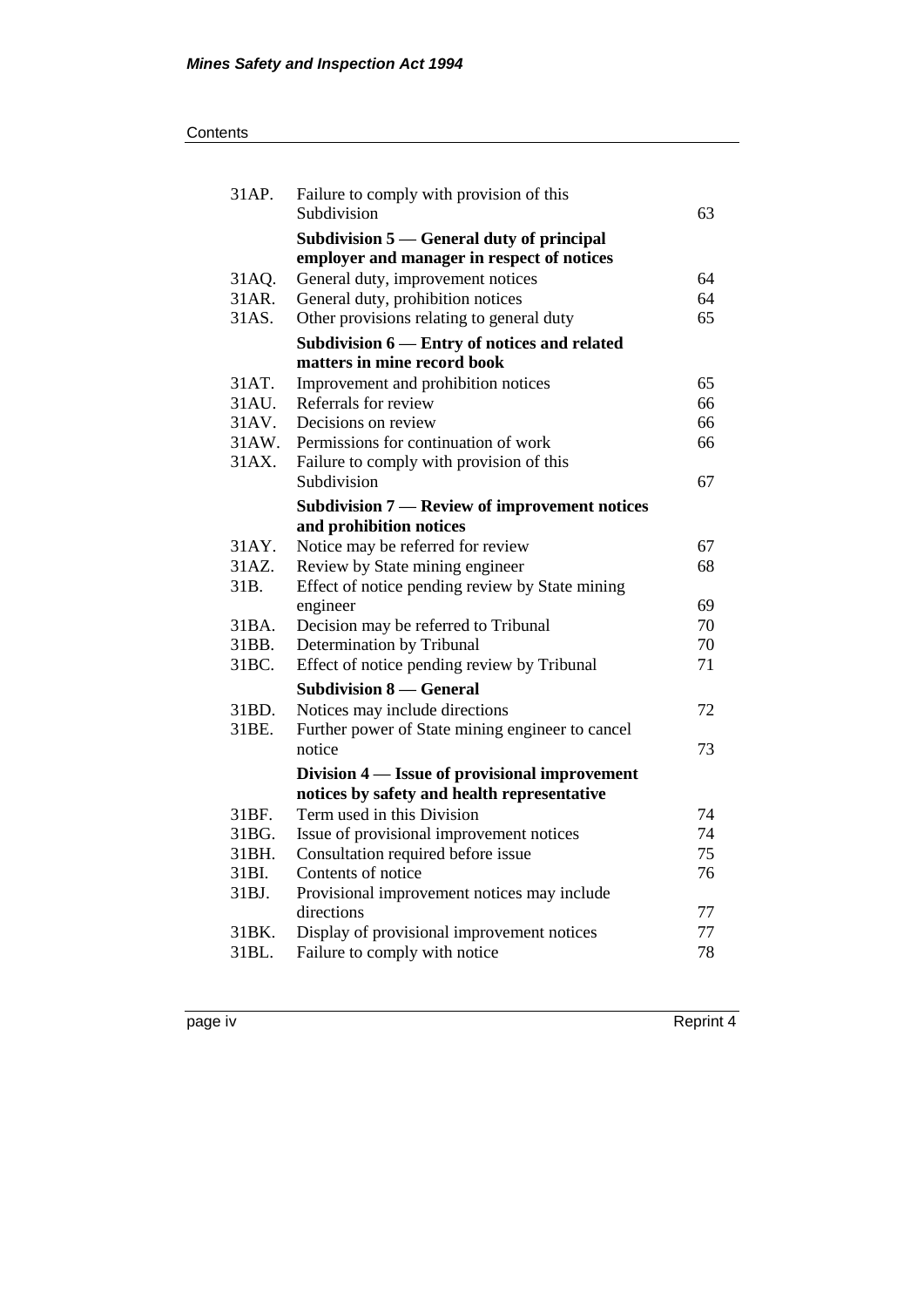#### **Contents**

| 79<br>Review of notice by an inspector<br>31BN.<br>80<br>31BO.<br>Entries in mines record book<br>Part 4 — Management of mines<br>Division 1 — Duties of employers and managers<br>32.<br>82<br>Principal employer<br>32A.<br>Change of principal employer or of particulars<br>provided<br>83<br>33.<br>84<br>Registered manager<br>Registered manager may make appointments on<br>33A.<br>behalf of principal employer<br>85<br>86<br>34.<br>Alternate and deputy registered managers<br>35.<br>87<br>Certificated underground manager<br>88<br>36.<br>Alternate and deputy underground managers<br>37.<br>90<br>Certificated quarry manager<br>38.<br>Alternate and deputy quarry managers<br>92<br>38A.<br>Periods of duty and related matters to be shown in<br>record book<br>93<br>Requirement for appointment of more than one<br>39.<br>certificated manager<br>94<br>95<br>40.<br>Managers to notify assumption of control<br>41.<br>Offence to work mine without appointed managers<br>96<br>42.<br>Commencement or suspension of mining<br>97<br>Duties and responsibilities of manager<br>97<br>43.<br>43A.<br>Duties and responsibilities of underground<br>98<br>manager or quarry manager<br>99<br>44.<br>Management appointments<br>45.<br>Provision of engineering report<br>100<br>Principal employer's instructions to manager<br>101<br>46.<br>46A.<br>Appointment of exploration manager<br>101<br>47.<br>Management of exploration operations<br>102<br>Exploration manager to be treated as a manager in<br>47A.<br>certain circumstances<br>104<br>Division $2$ — Certificates of competency<br>48.<br><b>Board of Examiners</b><br>104<br>49.<br><b>Complaint to Board of Examiners</b><br>105<br>50.<br>Inquiry by Board of Examiners<br>105<br>Disciplinary action following inquiry<br>106<br>51. | 31BM. | General duty of principal employer and manager in<br>respect of provisional improvement notice | 78 |
|--------------------------------------------------------------------------------------------------------------------------------------------------------------------------------------------------------------------------------------------------------------------------------------------------------------------------------------------------------------------------------------------------------------------------------------------------------------------------------------------------------------------------------------------------------------------------------------------------------------------------------------------------------------------------------------------------------------------------------------------------------------------------------------------------------------------------------------------------------------------------------------------------------------------------------------------------------------------------------------------------------------------------------------------------------------------------------------------------------------------------------------------------------------------------------------------------------------------------------------------------------------------------------------------------------------------------------------------------------------------------------------------------------------------------------------------------------------------------------------------------------------------------------------------------------------------------------------------------------------------------------------------------------------------------------------------------------------------------------------------------------------------------------------------------------------------------------|-------|------------------------------------------------------------------------------------------------|----|
|                                                                                                                                                                                                                                                                                                                                                                                                                                                                                                                                                                                                                                                                                                                                                                                                                                                                                                                                                                                                                                                                                                                                                                                                                                                                                                                                                                                                                                                                                                                                                                                                                                                                                                                                                                                                                                |       |                                                                                                |    |
|                                                                                                                                                                                                                                                                                                                                                                                                                                                                                                                                                                                                                                                                                                                                                                                                                                                                                                                                                                                                                                                                                                                                                                                                                                                                                                                                                                                                                                                                                                                                                                                                                                                                                                                                                                                                                                |       |                                                                                                |    |
|                                                                                                                                                                                                                                                                                                                                                                                                                                                                                                                                                                                                                                                                                                                                                                                                                                                                                                                                                                                                                                                                                                                                                                                                                                                                                                                                                                                                                                                                                                                                                                                                                                                                                                                                                                                                                                |       |                                                                                                |    |
|                                                                                                                                                                                                                                                                                                                                                                                                                                                                                                                                                                                                                                                                                                                                                                                                                                                                                                                                                                                                                                                                                                                                                                                                                                                                                                                                                                                                                                                                                                                                                                                                                                                                                                                                                                                                                                |       |                                                                                                |    |
|                                                                                                                                                                                                                                                                                                                                                                                                                                                                                                                                                                                                                                                                                                                                                                                                                                                                                                                                                                                                                                                                                                                                                                                                                                                                                                                                                                                                                                                                                                                                                                                                                                                                                                                                                                                                                                |       |                                                                                                |    |
|                                                                                                                                                                                                                                                                                                                                                                                                                                                                                                                                                                                                                                                                                                                                                                                                                                                                                                                                                                                                                                                                                                                                                                                                                                                                                                                                                                                                                                                                                                                                                                                                                                                                                                                                                                                                                                |       |                                                                                                |    |
|                                                                                                                                                                                                                                                                                                                                                                                                                                                                                                                                                                                                                                                                                                                                                                                                                                                                                                                                                                                                                                                                                                                                                                                                                                                                                                                                                                                                                                                                                                                                                                                                                                                                                                                                                                                                                                |       |                                                                                                |    |
|                                                                                                                                                                                                                                                                                                                                                                                                                                                                                                                                                                                                                                                                                                                                                                                                                                                                                                                                                                                                                                                                                                                                                                                                                                                                                                                                                                                                                                                                                                                                                                                                                                                                                                                                                                                                                                |       |                                                                                                |    |
|                                                                                                                                                                                                                                                                                                                                                                                                                                                                                                                                                                                                                                                                                                                                                                                                                                                                                                                                                                                                                                                                                                                                                                                                                                                                                                                                                                                                                                                                                                                                                                                                                                                                                                                                                                                                                                |       |                                                                                                |    |
|                                                                                                                                                                                                                                                                                                                                                                                                                                                                                                                                                                                                                                                                                                                                                                                                                                                                                                                                                                                                                                                                                                                                                                                                                                                                                                                                                                                                                                                                                                                                                                                                                                                                                                                                                                                                                                |       |                                                                                                |    |
|                                                                                                                                                                                                                                                                                                                                                                                                                                                                                                                                                                                                                                                                                                                                                                                                                                                                                                                                                                                                                                                                                                                                                                                                                                                                                                                                                                                                                                                                                                                                                                                                                                                                                                                                                                                                                                |       |                                                                                                |    |
|                                                                                                                                                                                                                                                                                                                                                                                                                                                                                                                                                                                                                                                                                                                                                                                                                                                                                                                                                                                                                                                                                                                                                                                                                                                                                                                                                                                                                                                                                                                                                                                                                                                                                                                                                                                                                                |       |                                                                                                |    |
|                                                                                                                                                                                                                                                                                                                                                                                                                                                                                                                                                                                                                                                                                                                                                                                                                                                                                                                                                                                                                                                                                                                                                                                                                                                                                                                                                                                                                                                                                                                                                                                                                                                                                                                                                                                                                                |       |                                                                                                |    |
|                                                                                                                                                                                                                                                                                                                                                                                                                                                                                                                                                                                                                                                                                                                                                                                                                                                                                                                                                                                                                                                                                                                                                                                                                                                                                                                                                                                                                                                                                                                                                                                                                                                                                                                                                                                                                                |       |                                                                                                |    |
|                                                                                                                                                                                                                                                                                                                                                                                                                                                                                                                                                                                                                                                                                                                                                                                                                                                                                                                                                                                                                                                                                                                                                                                                                                                                                                                                                                                                                                                                                                                                                                                                                                                                                                                                                                                                                                |       |                                                                                                |    |
|                                                                                                                                                                                                                                                                                                                                                                                                                                                                                                                                                                                                                                                                                                                                                                                                                                                                                                                                                                                                                                                                                                                                                                                                                                                                                                                                                                                                                                                                                                                                                                                                                                                                                                                                                                                                                                |       |                                                                                                |    |
|                                                                                                                                                                                                                                                                                                                                                                                                                                                                                                                                                                                                                                                                                                                                                                                                                                                                                                                                                                                                                                                                                                                                                                                                                                                                                                                                                                                                                                                                                                                                                                                                                                                                                                                                                                                                                                |       |                                                                                                |    |
|                                                                                                                                                                                                                                                                                                                                                                                                                                                                                                                                                                                                                                                                                                                                                                                                                                                                                                                                                                                                                                                                                                                                                                                                                                                                                                                                                                                                                                                                                                                                                                                                                                                                                                                                                                                                                                |       |                                                                                                |    |
|                                                                                                                                                                                                                                                                                                                                                                                                                                                                                                                                                                                                                                                                                                                                                                                                                                                                                                                                                                                                                                                                                                                                                                                                                                                                                                                                                                                                                                                                                                                                                                                                                                                                                                                                                                                                                                |       |                                                                                                |    |
|                                                                                                                                                                                                                                                                                                                                                                                                                                                                                                                                                                                                                                                                                                                                                                                                                                                                                                                                                                                                                                                                                                                                                                                                                                                                                                                                                                                                                                                                                                                                                                                                                                                                                                                                                                                                                                |       |                                                                                                |    |
|                                                                                                                                                                                                                                                                                                                                                                                                                                                                                                                                                                                                                                                                                                                                                                                                                                                                                                                                                                                                                                                                                                                                                                                                                                                                                                                                                                                                                                                                                                                                                                                                                                                                                                                                                                                                                                |       |                                                                                                |    |
|                                                                                                                                                                                                                                                                                                                                                                                                                                                                                                                                                                                                                                                                                                                                                                                                                                                                                                                                                                                                                                                                                                                                                                                                                                                                                                                                                                                                                                                                                                                                                                                                                                                                                                                                                                                                                                |       |                                                                                                |    |
|                                                                                                                                                                                                                                                                                                                                                                                                                                                                                                                                                                                                                                                                                                                                                                                                                                                                                                                                                                                                                                                                                                                                                                                                                                                                                                                                                                                                                                                                                                                                                                                                                                                                                                                                                                                                                                |       |                                                                                                |    |
|                                                                                                                                                                                                                                                                                                                                                                                                                                                                                                                                                                                                                                                                                                                                                                                                                                                                                                                                                                                                                                                                                                                                                                                                                                                                                                                                                                                                                                                                                                                                                                                                                                                                                                                                                                                                                                |       |                                                                                                |    |
|                                                                                                                                                                                                                                                                                                                                                                                                                                                                                                                                                                                                                                                                                                                                                                                                                                                                                                                                                                                                                                                                                                                                                                                                                                                                                                                                                                                                                                                                                                                                                                                                                                                                                                                                                                                                                                |       |                                                                                                |    |
|                                                                                                                                                                                                                                                                                                                                                                                                                                                                                                                                                                                                                                                                                                                                                                                                                                                                                                                                                                                                                                                                                                                                                                                                                                                                                                                                                                                                                                                                                                                                                                                                                                                                                                                                                                                                                                |       |                                                                                                |    |
|                                                                                                                                                                                                                                                                                                                                                                                                                                                                                                                                                                                                                                                                                                                                                                                                                                                                                                                                                                                                                                                                                                                                                                                                                                                                                                                                                                                                                                                                                                                                                                                                                                                                                                                                                                                                                                |       |                                                                                                |    |
|                                                                                                                                                                                                                                                                                                                                                                                                                                                                                                                                                                                                                                                                                                                                                                                                                                                                                                                                                                                                                                                                                                                                                                                                                                                                                                                                                                                                                                                                                                                                                                                                                                                                                                                                                                                                                                |       |                                                                                                |    |
|                                                                                                                                                                                                                                                                                                                                                                                                                                                                                                                                                                                                                                                                                                                                                                                                                                                                                                                                                                                                                                                                                                                                                                                                                                                                                                                                                                                                                                                                                                                                                                                                                                                                                                                                                                                                                                |       |                                                                                                |    |
|                                                                                                                                                                                                                                                                                                                                                                                                                                                                                                                                                                                                                                                                                                                                                                                                                                                                                                                                                                                                                                                                                                                                                                                                                                                                                                                                                                                                                                                                                                                                                                                                                                                                                                                                                                                                                                |       |                                                                                                |    |
|                                                                                                                                                                                                                                                                                                                                                                                                                                                                                                                                                                                                                                                                                                                                                                                                                                                                                                                                                                                                                                                                                                                                                                                                                                                                                                                                                                                                                                                                                                                                                                                                                                                                                                                                                                                                                                |       |                                                                                                |    |
|                                                                                                                                                                                                                                                                                                                                                                                                                                                                                                                                                                                                                                                                                                                                                                                                                                                                                                                                                                                                                                                                                                                                                                                                                                                                                                                                                                                                                                                                                                                                                                                                                                                                                                                                                                                                                                |       |                                                                                                |    |
|                                                                                                                                                                                                                                                                                                                                                                                                                                                                                                                                                                                                                                                                                                                                                                                                                                                                                                                                                                                                                                                                                                                                                                                                                                                                                                                                                                                                                                                                                                                                                                                                                                                                                                                                                                                                                                |       |                                                                                                |    |
|                                                                                                                                                                                                                                                                                                                                                                                                                                                                                                                                                                                                                                                                                                                                                                                                                                                                                                                                                                                                                                                                                                                                                                                                                                                                                                                                                                                                                                                                                                                                                                                                                                                                                                                                                                                                                                |       |                                                                                                |    |
|                                                                                                                                                                                                                                                                                                                                                                                                                                                                                                                                                                                                                                                                                                                                                                                                                                                                                                                                                                                                                                                                                                                                                                                                                                                                                                                                                                                                                                                                                                                                                                                                                                                                                                                                                                                                                                |       |                                                                                                |    |
|                                                                                                                                                                                                                                                                                                                                                                                                                                                                                                                                                                                                                                                                                                                                                                                                                                                                                                                                                                                                                                                                                                                                                                                                                                                                                                                                                                                                                                                                                                                                                                                                                                                                                                                                                                                                                                |       |                                                                                                |    |
|                                                                                                                                                                                                                                                                                                                                                                                                                                                                                                                                                                                                                                                                                                                                                                                                                                                                                                                                                                                                                                                                                                                                                                                                                                                                                                                                                                                                                                                                                                                                                                                                                                                                                                                                                                                                                                |       |                                                                                                |    |
|                                                                                                                                                                                                                                                                                                                                                                                                                                                                                                                                                                                                                                                                                                                                                                                                                                                                                                                                                                                                                                                                                                                                                                                                                                                                                                                                                                                                                                                                                                                                                                                                                                                                                                                                                                                                                                |       |                                                                                                |    |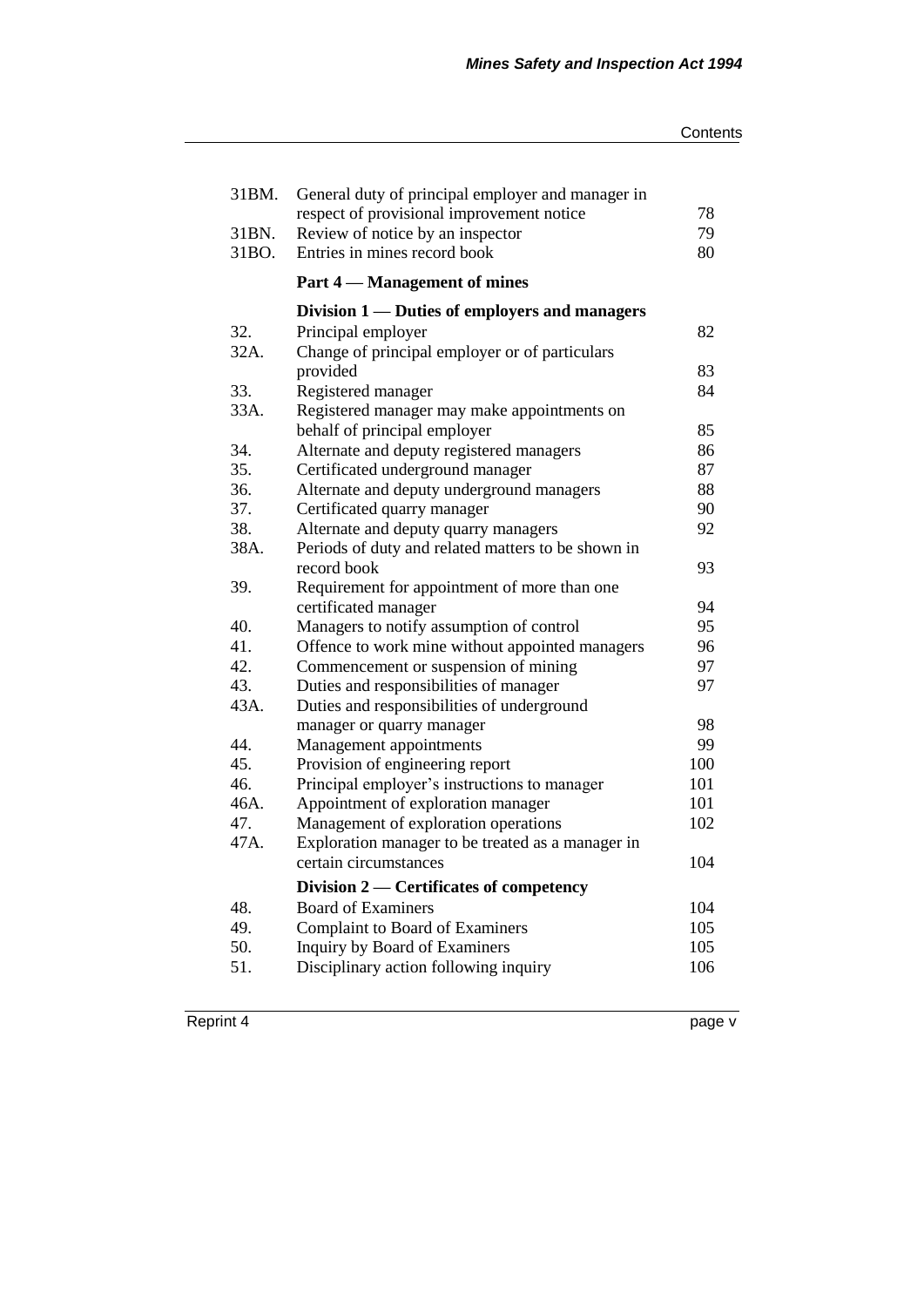## **Contents**

| 52.     | Appeal to Tribunal                                           | 107 |
|---------|--------------------------------------------------------------|-----|
|         | Part 5 — Safety and health representatives and<br>committees |     |
|         | Division 1 — Safety and health representatives               |     |
| 53.     | Functions of safety and health representatives               | 108 |
| 54.     | Notice requiring election of safety and health               |     |
|         | representatives                                              | 110 |
| 55.     | Consultation on election matters                             | 110 |
| 55A.    | Election scheme may be established                           | 112 |
| 55B.    | What may be included in a scheme                             | 112 |
| 55C.    | Appointment of further delegates may be required             | 113 |
| 56.     | Election of safety and health representatives                | 114 |
| 57.     | Terms of office                                              | 116 |
| 58.     | Manager to ensure safety of safety and health                |     |
|         | representative                                               | 117 |
| 59.     | Disqualification of safety and health representative         | 117 |
| 60.     | Duties of employers and manager regarding safety             |     |
|         | and health representatives                                   | 119 |
| 61.     | Duties of employers regarding safety and health              |     |
|         | representatives                                              | 121 |
| 62.     | Regulations regarding time off work for safety and           |     |
|         | health representatives                                       | 121 |
|         | Division 2 — Safety and health committees                    |     |
| $62A$ . | Terms used in this Division                                  | 122 |
| 63.     | Functions of safety and health committees                    | 123 |
| 64.     | Employees to appoint representatives                         | 124 |
| 65.     | Obligation of employer to establish a safety and             |     |
|         | health committee                                             | 125 |
| 66.     | Request for establishment of safety and health               |     |
|         | committee                                                    | 125 |
| 67.     | Referral of question to State mining engineer                | 126 |
| 67A.    | Employer may establish a safety and health                   |     |
|         | committee                                                    | 127 |
| 67B.    | How safety and health committee to be constituted            | 127 |
| 67C.    | State mining engineer may make determination in              |     |
|         | certain cases                                                | 128 |
| 67D.    | Functions of committee may cover more than                   |     |
|         | one mine                                                     | 129 |
|         |                                                              |     |

page vi Reprint 4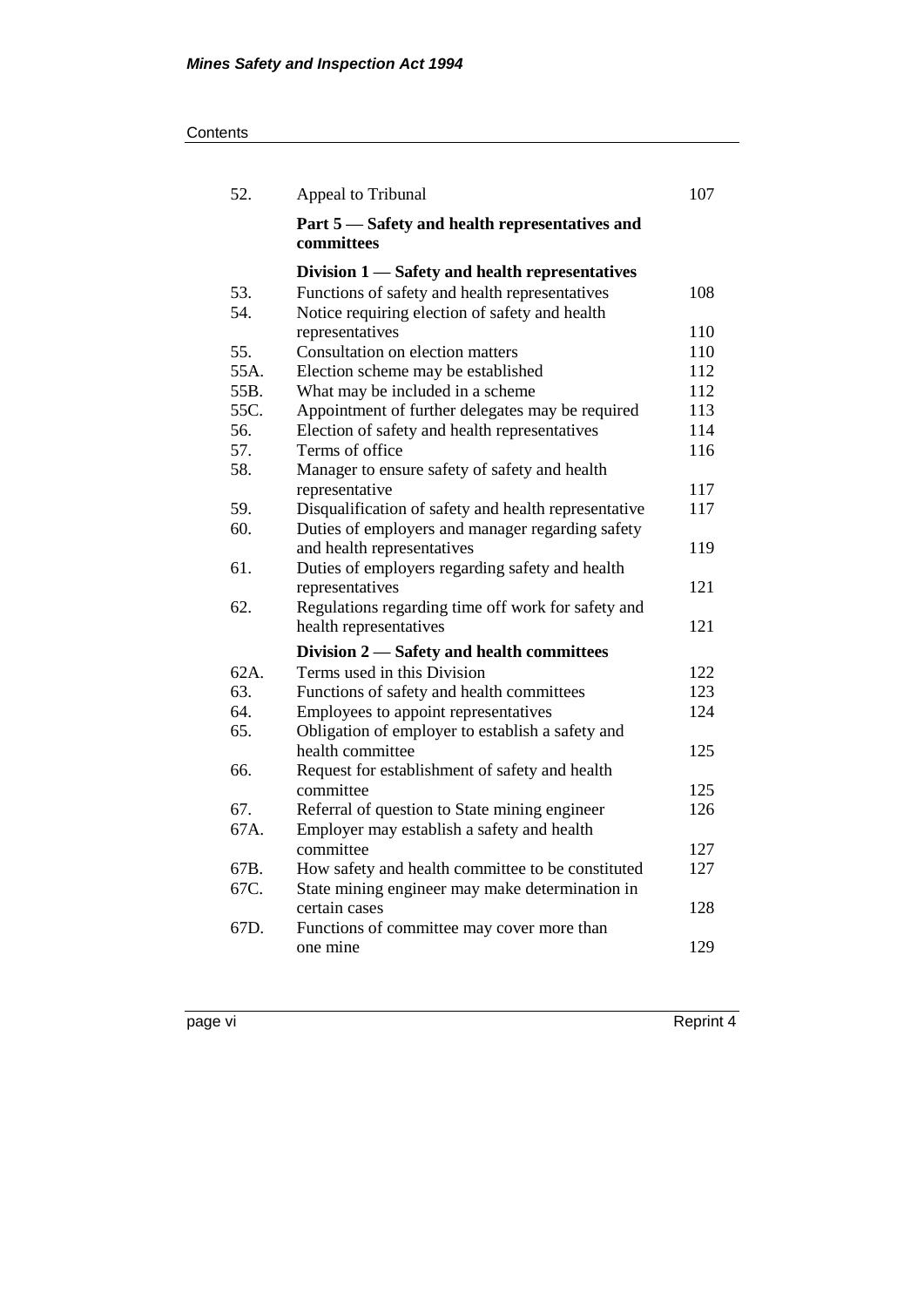| 67E.       | Amendment of agreement and abolition of                                       |            |
|------------|-------------------------------------------------------------------------------|------------|
|            | committee                                                                     | 130        |
| 67F.       | Review of State mining engineer's decision                                    | 131        |
| 68.        | Procedure of safety and health committees                                     | 132        |
|            | Division 3 — Discrimination                                                   |            |
| 68A.       | Discrimination against safety and health                                      |            |
|            | representative in relation to employment                                      | 132        |
| 68B.       | Discrimination against safety and health                                      |            |
|            | representative in relation to contract for services                           | 133        |
| 68C.       | Claim may be referred to the Tribunal                                         | 134        |
| 68D.       | Remedies that may be granted                                                  | 134        |
| 69.        | Other discriminatory treatment of employees or                                |            |
|            | prospective employees                                                         | 135        |
|            | Part 6 – Resolution of safety and health issues                               |            |
| 70.        | Resolution of issues at the mine                                              | 137        |
| 71.        | Inspector may be notified where issue unresolved                              | 138        |
| 72.        | Refusal by employee to work in certain cases                                  | 139        |
| 73.        | Assignment of other work                                                      | 140        |
| 74.        | Entitlements to continue                                                      | 140        |
| 74A.       | Offences — refusal to work                                                    | 141        |
|            |                                                                               |            |
|            |                                                                               |            |
|            | Part 7 — Specific duties relating to occupational<br>safety and health        |            |
|            | Division 1 — Health surveillance                                              |            |
| 75.        | Health surveillance of mine employees                                         | 143        |
|            | Division 2 — Accidents and occurrences                                        |            |
| 76.        |                                                                               | 143        |
| 77.        | Notice of accident to be given<br>Recording of accidents in accident log book | 144        |
| 78.        | Recording of occurrences in the record book                                   | 145        |
| 79.        | Manager to report potentially serious occurrences                             | 146        |
| 80.        | Examination of accident location by trade union                               |            |
|            | representatives                                                               | 147        |
| 81.        | Place of accident not to be disturbed                                         | 147        |
|            | Division 3 – Plans and records                                                |            |
| 82.        | Mines Survey Board                                                            | 147        |
| 83.        | <b>Complaint to Mines Survey Board</b>                                        | 148        |
| 84.        | Inquiry by Mines Survey Board                                                 | 148        |
| 85.<br>86. | Disciplinary action following inquiry<br>Appeal to Tribunal                   | 149<br>150 |

Reprint 4 page vii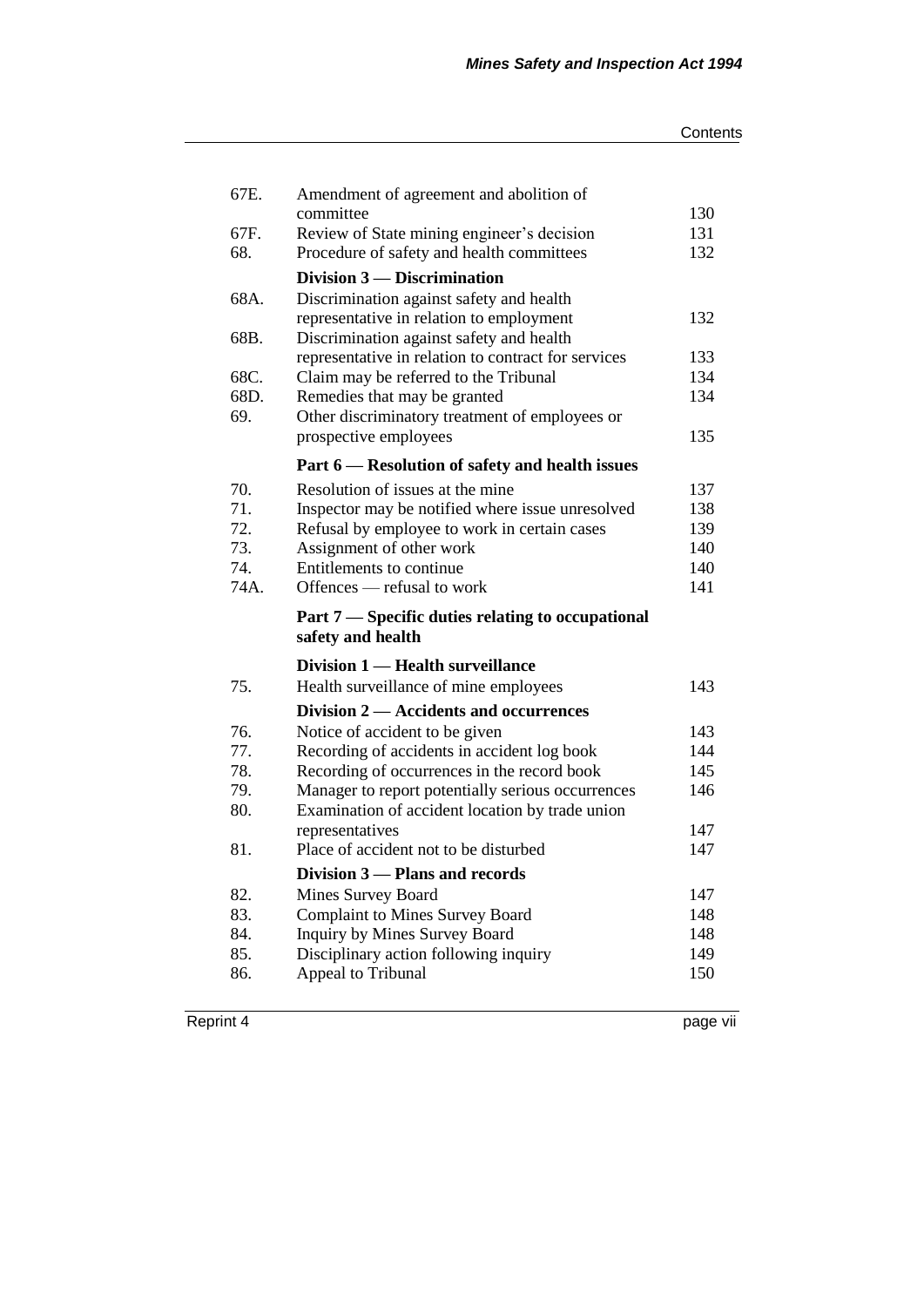| 87.   | Plans to be furnished                              | 150 |
|-------|----------------------------------------------------|-----|
| 88.   | Plans for abandonment or suspension                | 151 |
| 89.   | Record books                                       | 152 |
|       | Part 8 — Ministerial safety and health powers      |     |
| 91.   | Minister may publish report                        | 154 |
| 92.   | Delegation of ministerial functions                | 154 |
| 93.   | Codes of practice                                  | 154 |
|       | Part 9 — Offences, penalties and legal             |     |
|       | proceedings                                        |     |
|       | Division 1 — General provisions                    |     |
| 94.   | General penalty                                    | 156 |
| 95.   | Continuing offences                                | 156 |
| 96.   | Proceedings to be taken by inspector or authorised |     |
|       | officer                                            | 157 |
| 96A.  | Proceedings to be determined by safety and         |     |
|       | health magistrate                                  | 157 |
| 97.   | Time limit for prosecutions                        | 157 |
| 98.   | Evidentiary provisions                             | 157 |
| 99.   | Vicarious responsibility of employers, managers,   |     |
|       | and supervisors                                    | 159 |
| 99A.  | Vicarious responsibility for offences involving    |     |
|       | gross negligence                                   | 160 |
| 100.  | Offences by corporations                           | 161 |
| 100A. | Responsibility of officers of corporation for      |     |
|       | offences involving gross negligence                | 161 |
| 101.  | False or misleading information                    | 163 |
| 101A. | No double jeopardy                                 | 163 |
|       | Division 2 — Undertaking by offender in lieu of    |     |
|       | payment of fine                                    |     |
| 101B. | Terms used in this Division                        | 163 |
| 101C. | Court may allow offender to make election          | 164 |
| 101D. | Making of election                                 | 165 |
| 101E. | Failure to enter into undertaking                  | 165 |
| 101F. | Time for payment of fines                          | 166 |
| 101G. | Nature and terms of undertaking                    | 166 |
| 101H. | What may be included in undertaking                | 167 |
| 101I. | Effect of undertaking                              | 168 |
| 101J. | Failure to comply with undertaking                 | 169 |

page viii Reprint 4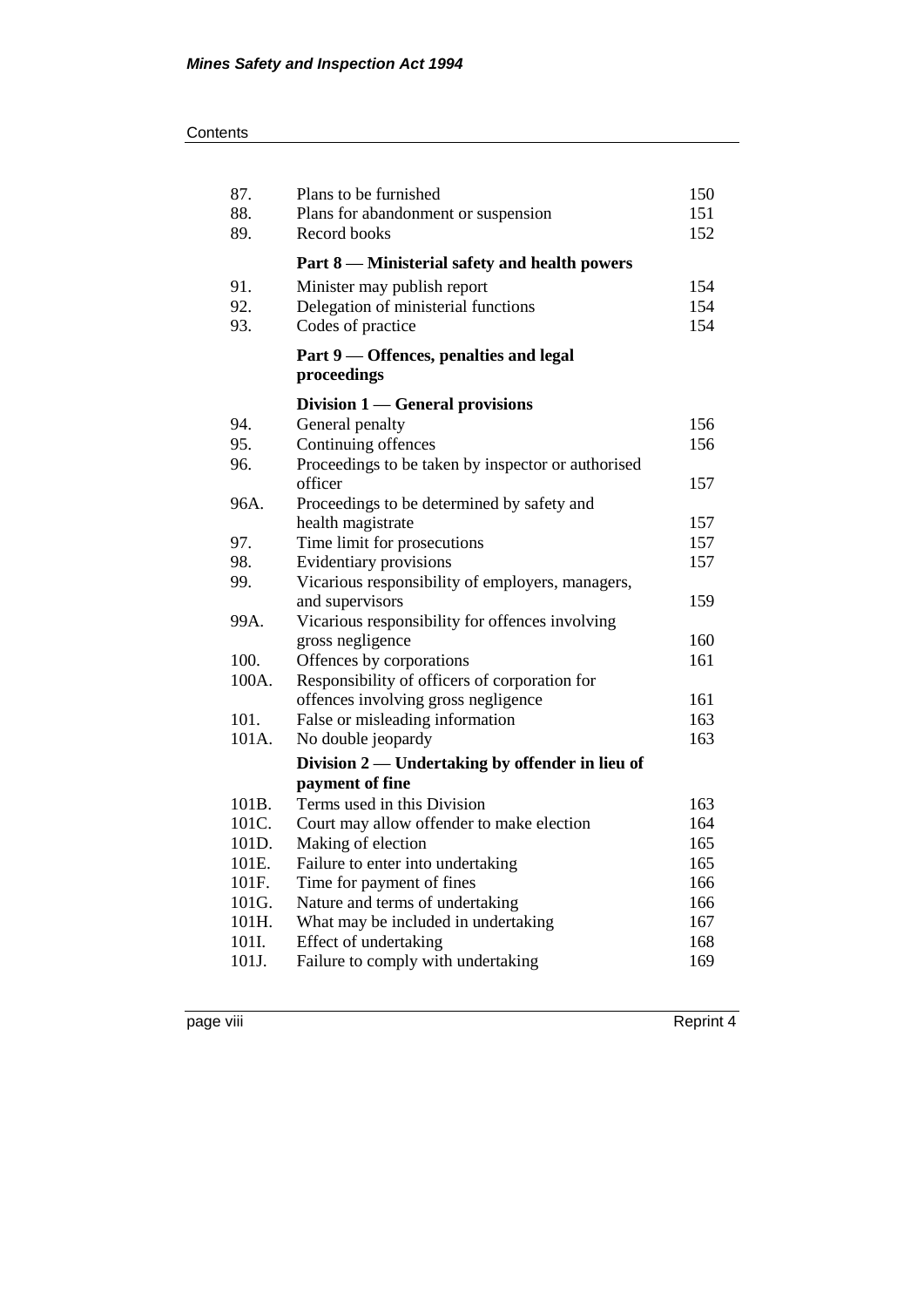#### **Contents**

| 101K.<br>101L.   | Amendment of undertaking<br>Undertaking may be published                       | 169<br>169 |
|------------------|--------------------------------------------------------------------------------|------------|
|                  | Division 3 — Jurisdiction of Occupational<br><b>Safety and Health Tribunal</b> |            |
| 102.             | Determination of certain matters and appeals by                                |            |
|                  | Tribunal                                                                       | 170        |
| 102AA.           | Review of State mining engineer's decisions under                              |            |
|                  | the regulations                                                                | 171        |
|                  | Part 10 — Final provisions                                                     |            |
| 102A.            | Visitors to comply with directions                                             | 172        |
| 103.             | Exemption from personal liability                                              | 173        |
| 104.             | Power to make regulations                                                      | 173        |
| 105.             | Publication of regulations at mine                                             | 182        |
| 106.             | Application of regulations to self-employed                                    |            |
|                  | persons                                                                        | 182        |
| 107.             | Repeals                                                                        | 183        |
| 108.             | Savings and transitional                                                       | 183        |
| 110.             | Review of Act                                                                  | 183        |
|                  | Schedule 1 — Savings and transitional                                          |            |
|                  | provisions                                                                     |            |
| 1.               | Interpretation Act not restricted                                              | 184        |
| 2.               | General transitional provision                                                 | 184        |
| 3.               | Act in substitution for repealed Acts                                          | 184        |
| $\overline{4}$ . | Workmen's inspectors                                                           | 184        |
| 5.               | Inspectors                                                                     | 185        |
| 6.               | Board members                                                                  | 185        |
| 7.               | Certificates of competency                                                     | 185        |
| 8.               | Exemptions                                                                     | 186        |
| 9.               | Notification of principal employer                                             | 186        |
|                  | <b>Notes</b>                                                                   |            |
|                  | Compilation table                                                              | 188        |
|                  | <b>Defined Terms</b>                                                           |            |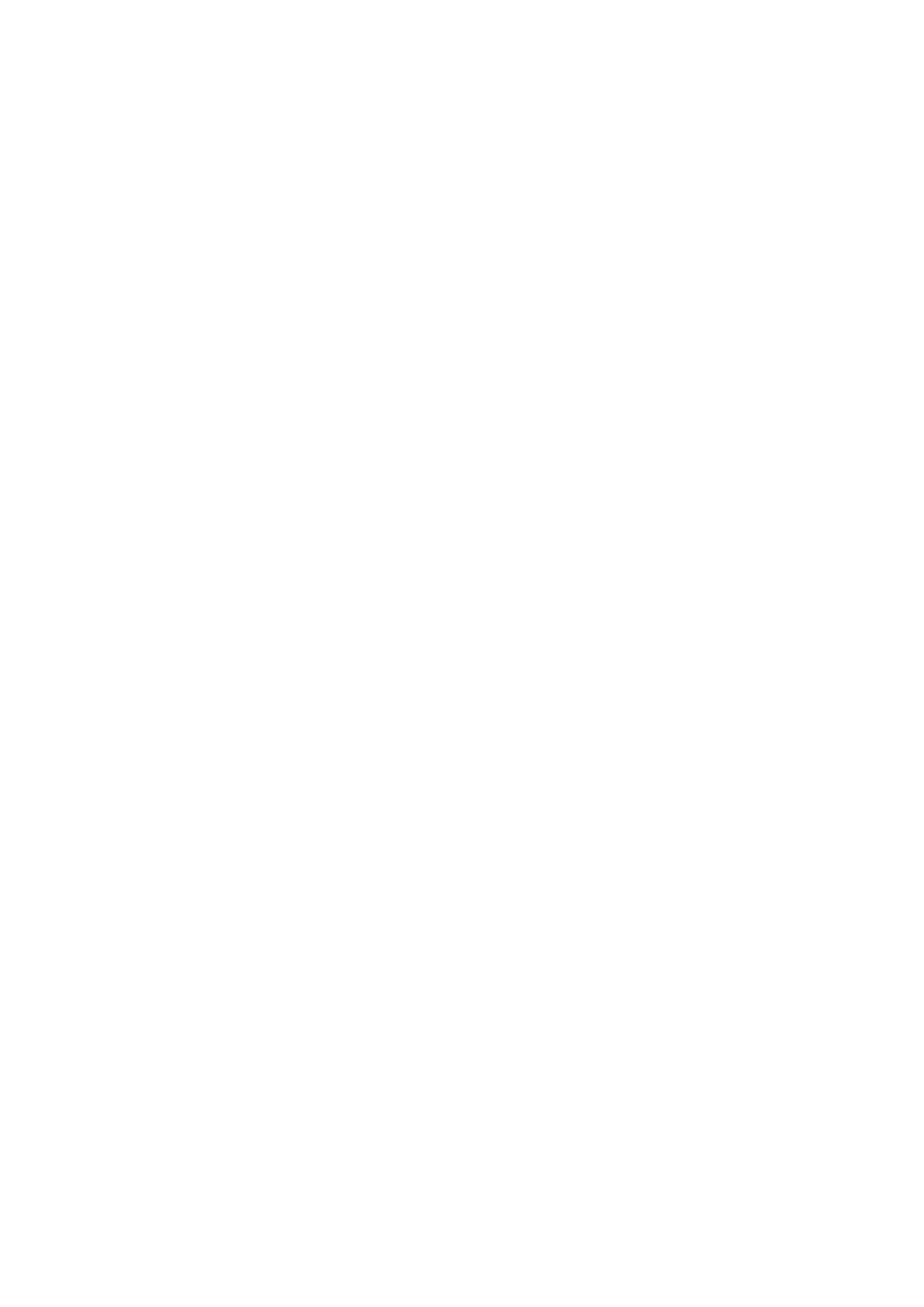

**Reprinted under the**  *Reprints Act 1984* **as at 16 May 2008**

Western Australia

## **Mines Safety and Inspection Act 1994**

**An Act to consolidate and amend the law relating to the safety of mines and mining operations and the inspection and regulation of mines, mining operations and plant and substances supplied to or used at mines; to promote and improve the safety and health of persons at mines and for connected purposes.** 

*[Long title amended by No. 30 of 1995 s. 52.]*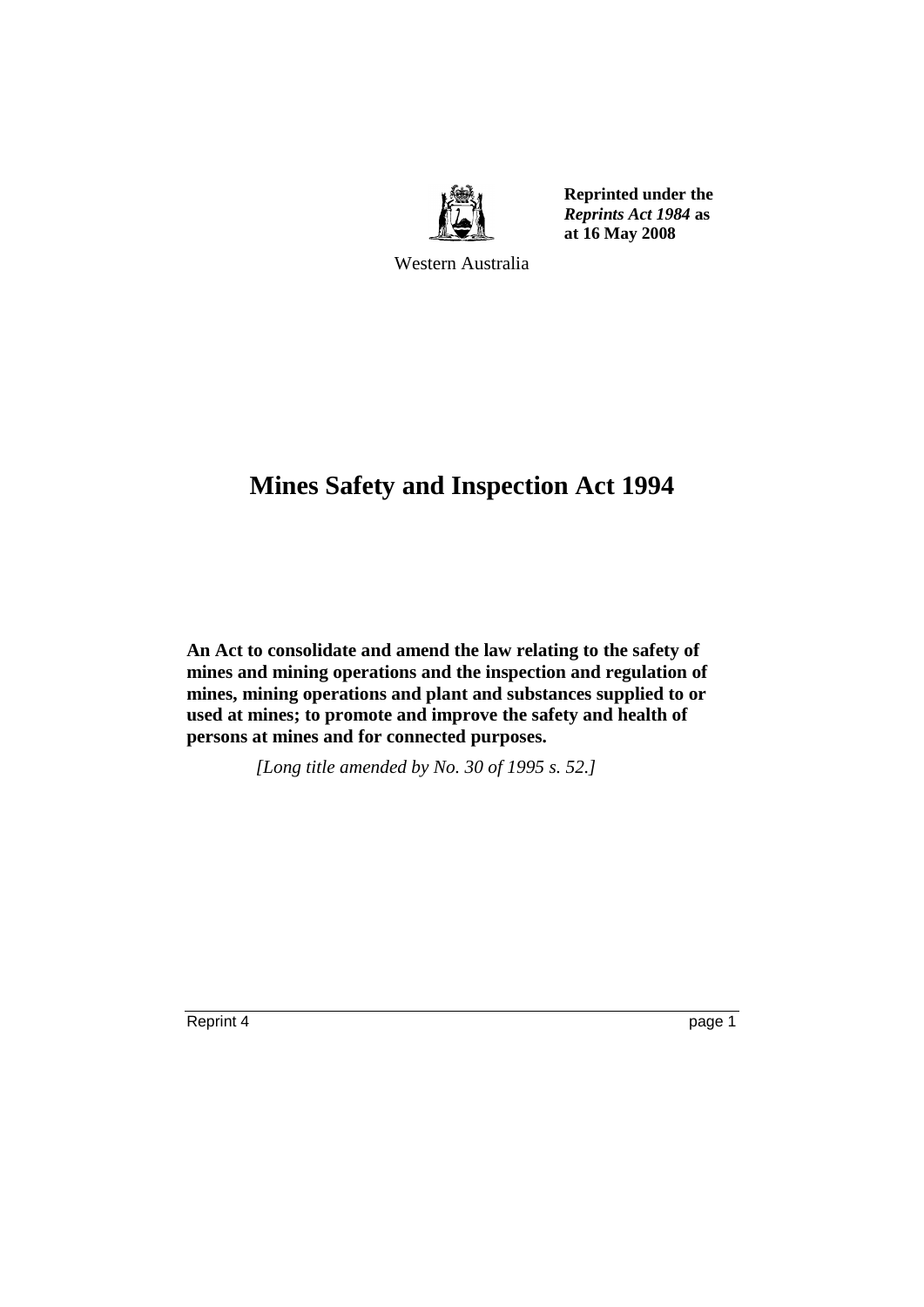**s. 1**

## **Part 1 — Preliminary**

## **1. Short title**

This Act may be cited as the *Mines Safety and Inspection Act 1994* <sup>1</sup> .

## **2. Commencement**

This Act comes into operation on such day as is fixed by proclamation  $<sup>1</sup>$ .</sup>

## **3. Objects**

- (1) The objects of this Act are
	- (a) to promote, and secure the safety and health of persons engaged in mining operations; and
	- (b) to assist employers and employees to identify and reduce hazards relating to mines, mining operations, work systems and plant at mines; and
	- (c) to protect employees against the risks associated with mines, mining operations, work systems at mines, and plant and hazardous substances at mines by eliminating those risks, or imposing effective controls in order to minimize them; and
	- (d) to foster and facilitate cooperation and consultation between employers and employees, and associations representing employers and employees, and to provide for the participation of those persons and associations in the formulation and implementation of safety and health standards and optimum working practices; and
	- (e) to provide procedures for employers and employees to contribute to the development and formulation of safety legislation for mines and mining operations and to consult regarding its administration.

page 2 Reprint 4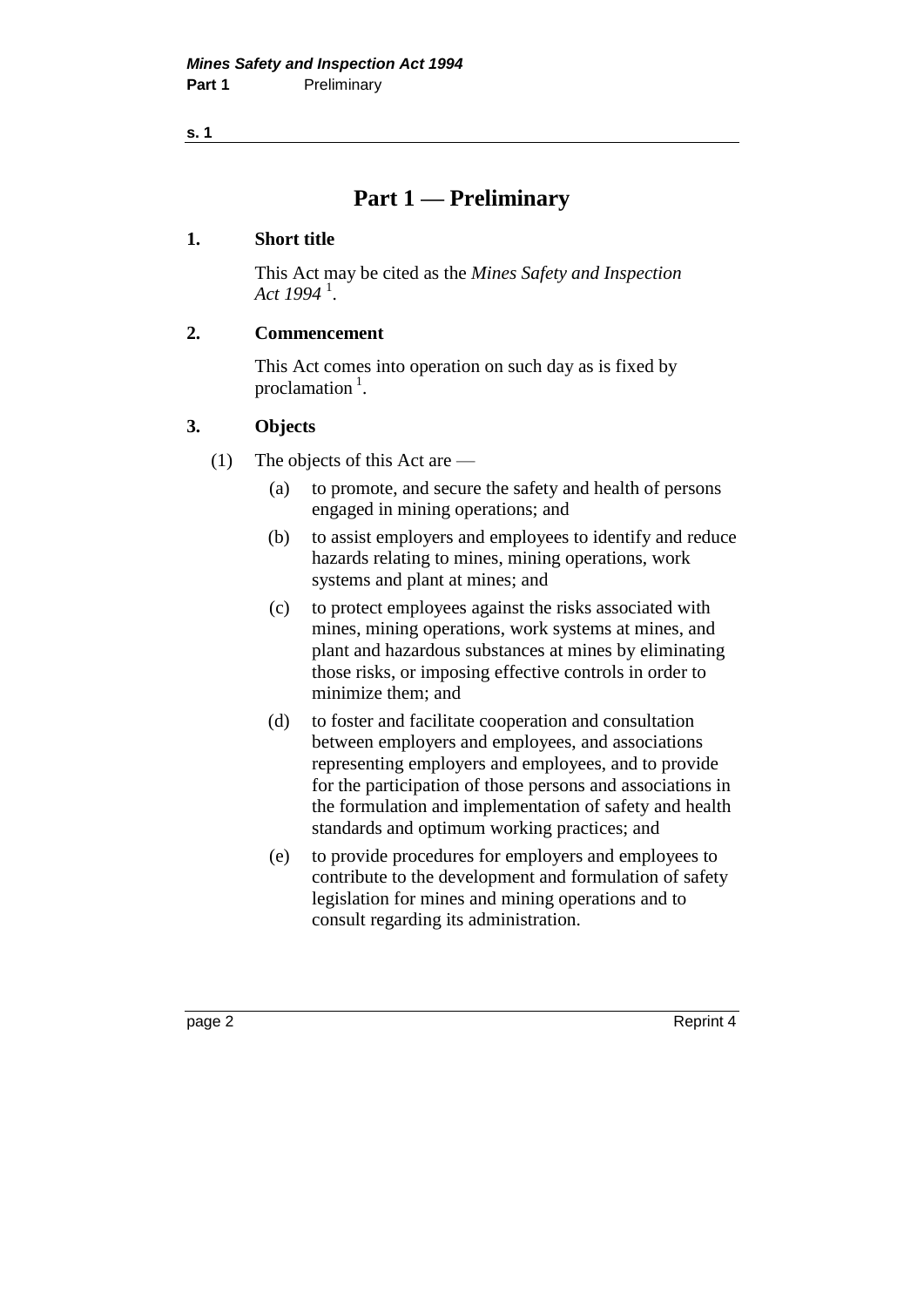- (2) In subsection  $(1)$ 
	- **"employer"** and **"employee"** include a person taken to be an employer and an employee respectively by operation of section 15A, 15B or 15C.

*[Section 3 amended by No. 30 of 1995 s. 76(2) and (4); No. 68 of 2004 s. 4.]* 

## **4. Terms used in this Act**

(1) In this Act, unless the contrary intention appears —

**"adit"** has the same meaning as "tunnel";

**"alternate registered manager"** means an alternate registered manager for a mine appointed by the principal employer under section 34;

**"apprentice"** —

- (a) means an apprentice under the *Industrial Training Act 1975*; or
- (b) if Part 7 of the *Vocational Education and Training Act 1996* comes into operation, means a person who, as an employee, has entered into an apprenticeship within the meaning of that term in section 58 of that Act;
- **"assistant inspector"** means an assistant inspector of mines appointed under section 20;
- **"Australian Standard"** means a document having that title published by Standards Australia;
- **"Australian/New Zealand Standard"** means a document having that title published jointly by  $-$ 
	- (a) Standards Australia; and
	- (b) the Standards Council of New Zealand;
- **"Board of Examiners"** means the Board of Examiners established under section 48;
- **"certificate of competency"** means a certificate of competency issued by the Board of Examiners;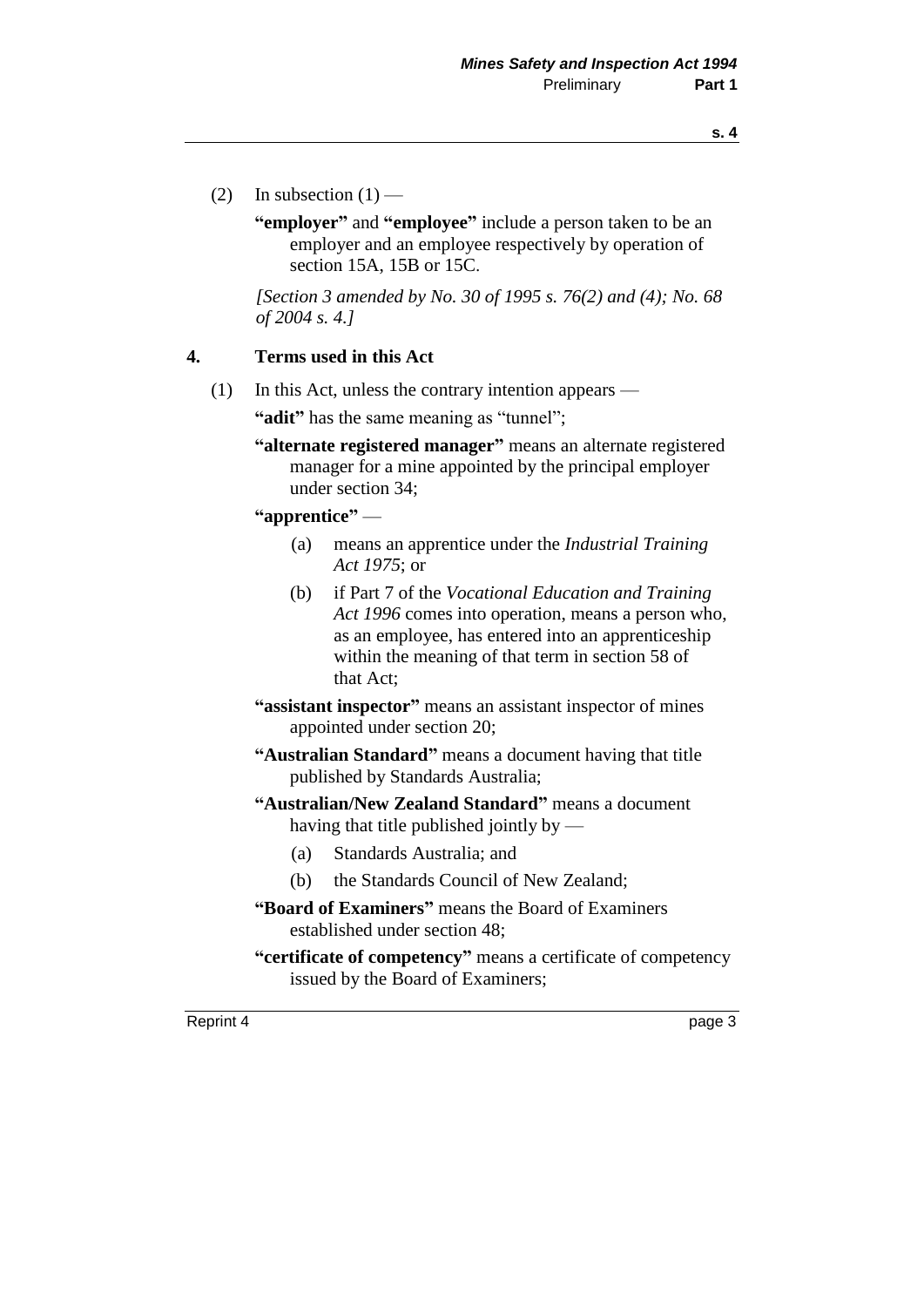## **"commute schedule"** means a schedule specifying the periods when registered managers and other managers and their alternates are to assume their duties at a mine and when they are to be absent from the mine;

- **"competent person"** means a person who is appointed or designated by the employer to perform specified duties which the person is qualified to perform by knowledge, training and experience;
- **"decline"** means a development opening driven down from the surface to any level or between any 2 levels in a mine at gradients permitting the use of trackless equipment;
- **"department"** means the department of the Public Service of the State principally assisting the Minister in the administration of this Act;
- **"deputy"** in relation to an underground coal mine, means a person who has the immediate supervision of employees and the direction of mining operations under the control of an underground manager, or other officer responsible to the manager;
- **"development"** in relation to a mining operation, includes all work undertaken to open up a mine by driving development openings or pre-stripping an open-cut body of ore;
- **"development opening"** or **"development heading"** in relation to an underground mine, means any drive, cross-cut, tunnel, adit, incline, decline, ramp, winze, rise, or shaft which is driven to provide access and services to underground operations, however excavated;
- **"district inspector"** means a district inspector of mines appointed under section 17 in accordance with section 18;
- **"Electoral Commissioner"** means the Electoral Commissioner appointed under the *Electoral Act 1907*;
- **"employee"** means
	- (a) a person by whom work is done at a mine under a contract of employment; and

**s. 4**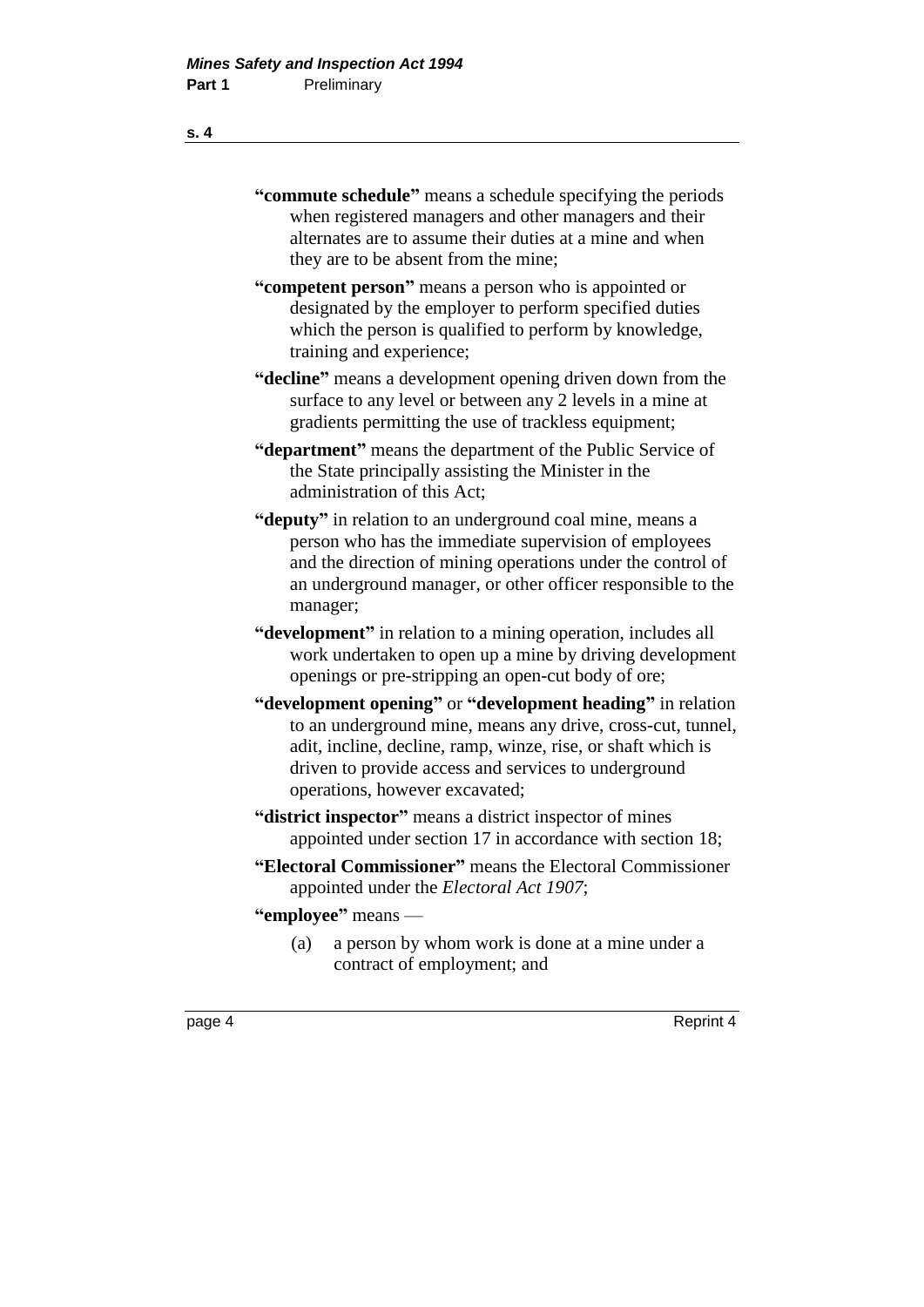- (b) an apprentice or trainee who works at a mine;
- **"employee's inspector"** means an employee's inspector of mines appointed under section 17 in accordance with section 19;
- **"employer"** means
	- (a) a person who employs an employee at a mine under a contract of employment; and
	- (b) in relation to an apprentice or trainee, a person who employs the apprentice or trainee at a mine under an apprenticeship or traineeship scheme under the *Industrial Training Act 1975*;
- **"exploration manager"**, in relation to particular exploration operations, means a person who is appointed exploration manager for those operations under section 46A;
- **"exploration operations"** means any exploration activity which is undertaken on a mining tenement, whether offshore or on land, but does not include —
	- (a) any development work involving underground operations; or
	- (b) the excavation of any trial pits beyond the extent permitted under the tenement conditions; or
	- (c) remote sensing activity carried out using airborne or satellite mounted equipment (except for ground based activity in support of such remote sensing activity);
- **"explosives"** means a substance or article used or manufactured with the purpose of producing a practical effect by explosion or a pyrotechnic effect;
- **"foreman"** in relation to underground metal mining operations, means a person directly responsible to the underground manager or underground superintendent who has, under the direction of that manager or superintendent, the immediate charge of mining operations and supervisors for designated areas;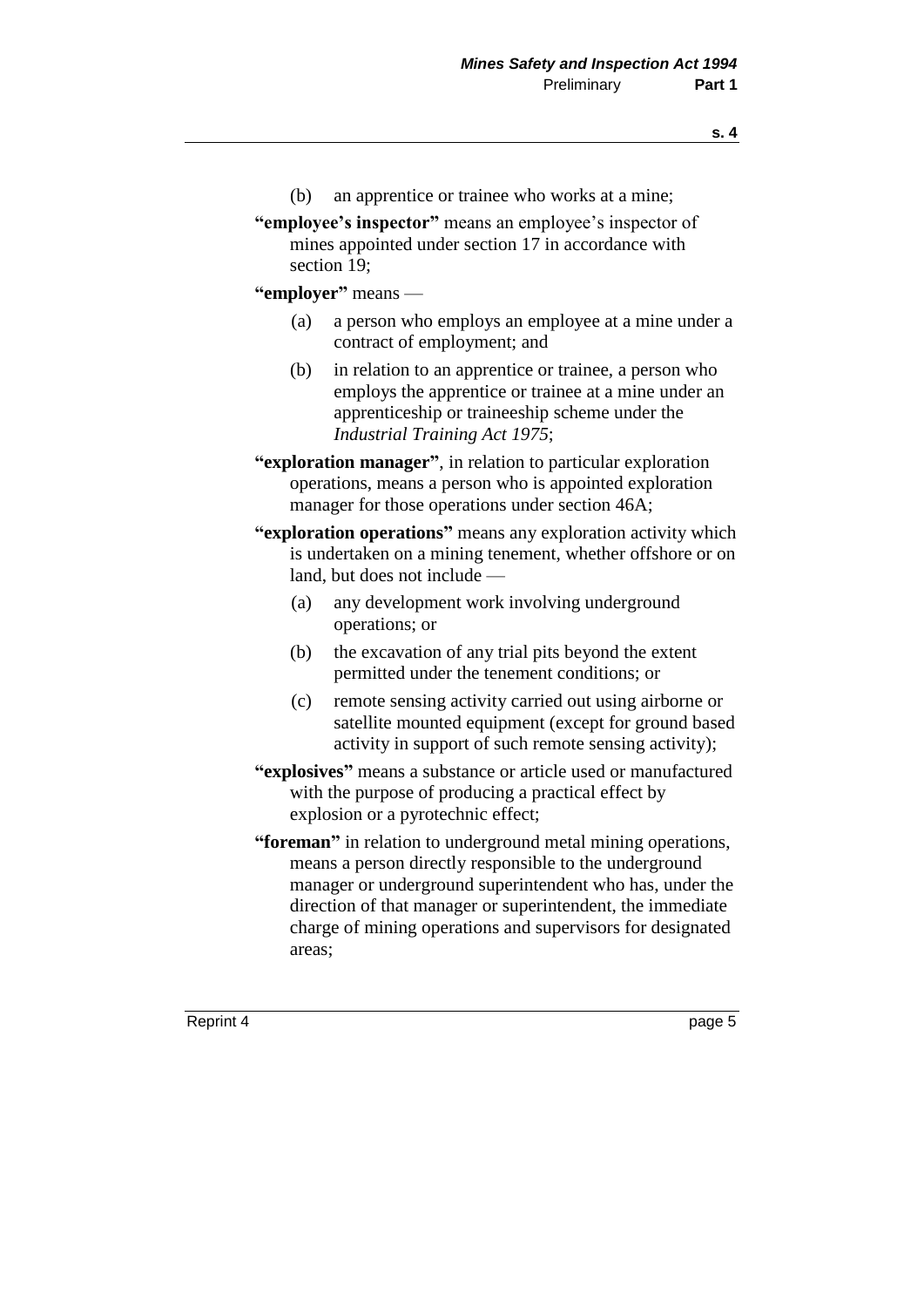#### **s. 4**

| "hazard" in relation to a person, means anything that may                                                                                                                              |
|----------------------------------------------------------------------------------------------------------------------------------------------------------------------------------------|
| result in injury to the person or harm to the health of the<br>person;                                                                                                                 |
| "hoist" means a single undivided drum winding engine driven<br>by a motor or engine having a capacity not exceeding<br>25 kilowatts;                                                   |
| "import" means to bring into the State, whether from outside<br>Australia or otherwise;                                                                                                |
| "improvement notice" means an improvement notice issued<br>under Part 3 Division 3;                                                                                                    |
| "incline" means a development opening driven up from any<br>level to the surface or between any 2 levels in a mine at<br>gradients permitting the use of trackless equipment;          |
| "inspector" means an inspector of mines appointed under this<br>Act or whose appointment under a repealed Act is<br>continued under this Act;                                          |
| "manager" in relation to a mine, means the registered manager<br>for the mine;                                                                                                         |
| "mine" means a place at which mining operations are carried on<br>the contract of the contract of the contract of the contract of the contract of the contract of the contract of<br>. |

and, where mining operations are being carried on in conjunction with one another at 2 or more places, those places are to be taken to constitute one mine unless the State mining engineer notifies the principal employer in writing otherwise in accordance with subsection (3); and **"to mine"** includes to carry on any manner or method of mining operations;

"mineral" does not include natural gas or mineral oil in a free state;

**"Mines Survey Board"** means the Mines Survey Board continued in existence for the purposes of this Act by section 82;

**"Mining Industry Advisory Committee"** means the committee referred to in section 14A(2) of the *Occupational Safety and Health Act 1984*;

page 6 Reprint 4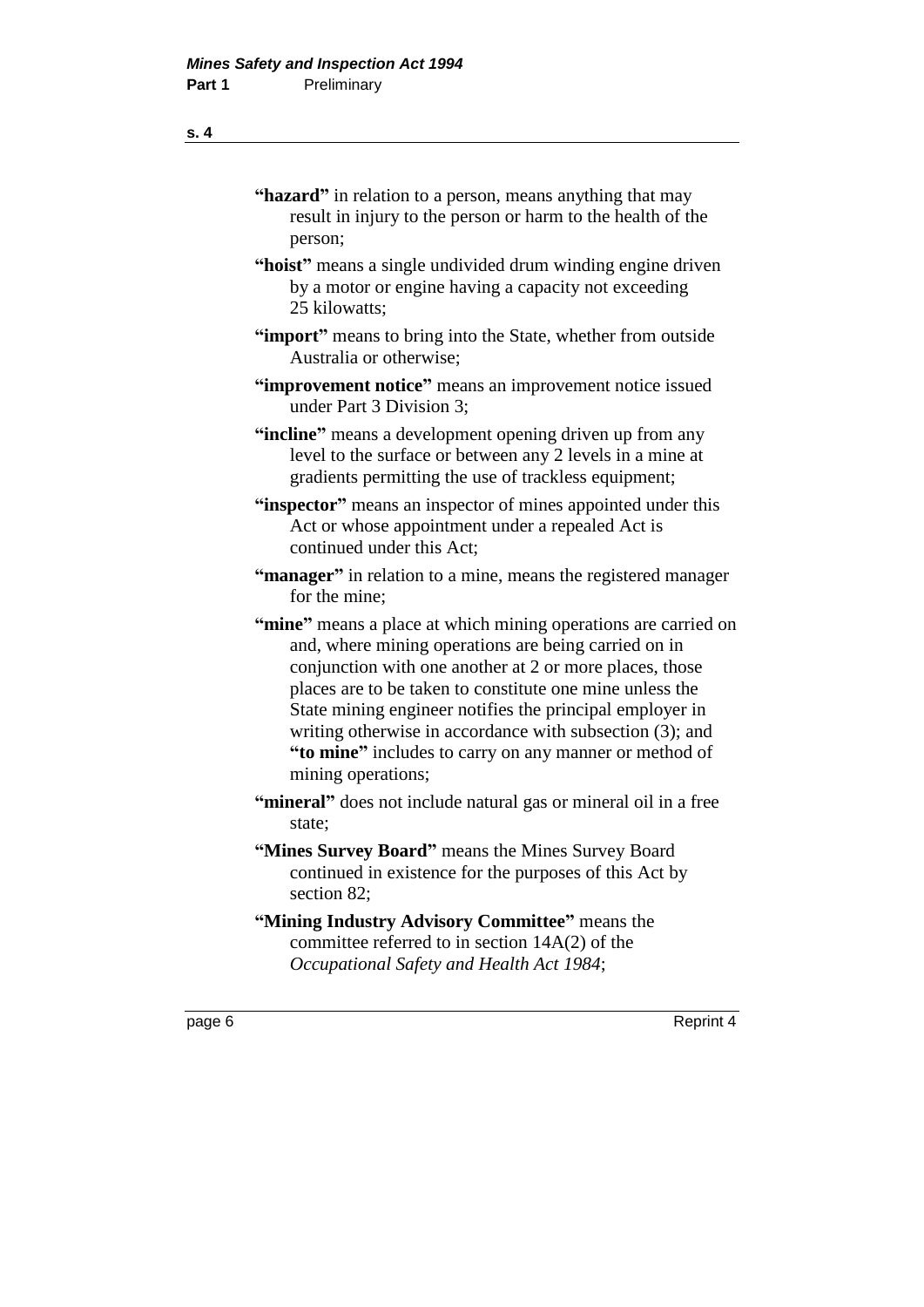- **"mining operations"** means any method of working by which the earth or any rock structure, coal seam, stone, fluid, or mineral bearing substance is disturbed, removed, washed, sifted, crushed, leached, roasted, floated, distilled, evaporated, smelted, refined, sintered, pelletized, or dealt with for the purpose of obtaining any mineral or rock from it for commercial purposes or for subsequent use in industry, whether it has been previously disturbed or not, and includes —
	- (a) exploration operations; and
	- (b) developmental and construction work associated with opening up or operating a mine; and
	- (c) the removal and disposal of overburden or waste or residues by mechanical or other means and the stacking, depositing, storage, and treatment of any substance considered to contain any mineral; and
	- (d) the operation of blast furnaces and direct reduction furnaces; and
	- (e) the operation of privately owned railways to transport ore or other mining products, or to provide related services; and
	- (ea) the transport of ore or other mining product that takes place on a road that is not a road as defined in the *Road Traffic Act 1974*; and
		- (f) the crushing, screening, sorting, stacking, and loading and handling of ore or other mining products at any rail or road terminal or any loading or transhipment points, including seaports; and
	- (g) the operation of any support facilities on the minesite, including mine administration offices, workshops, and services buildings; and
	- (h) borefields remote from the minesite but an integral part of the mining operation; and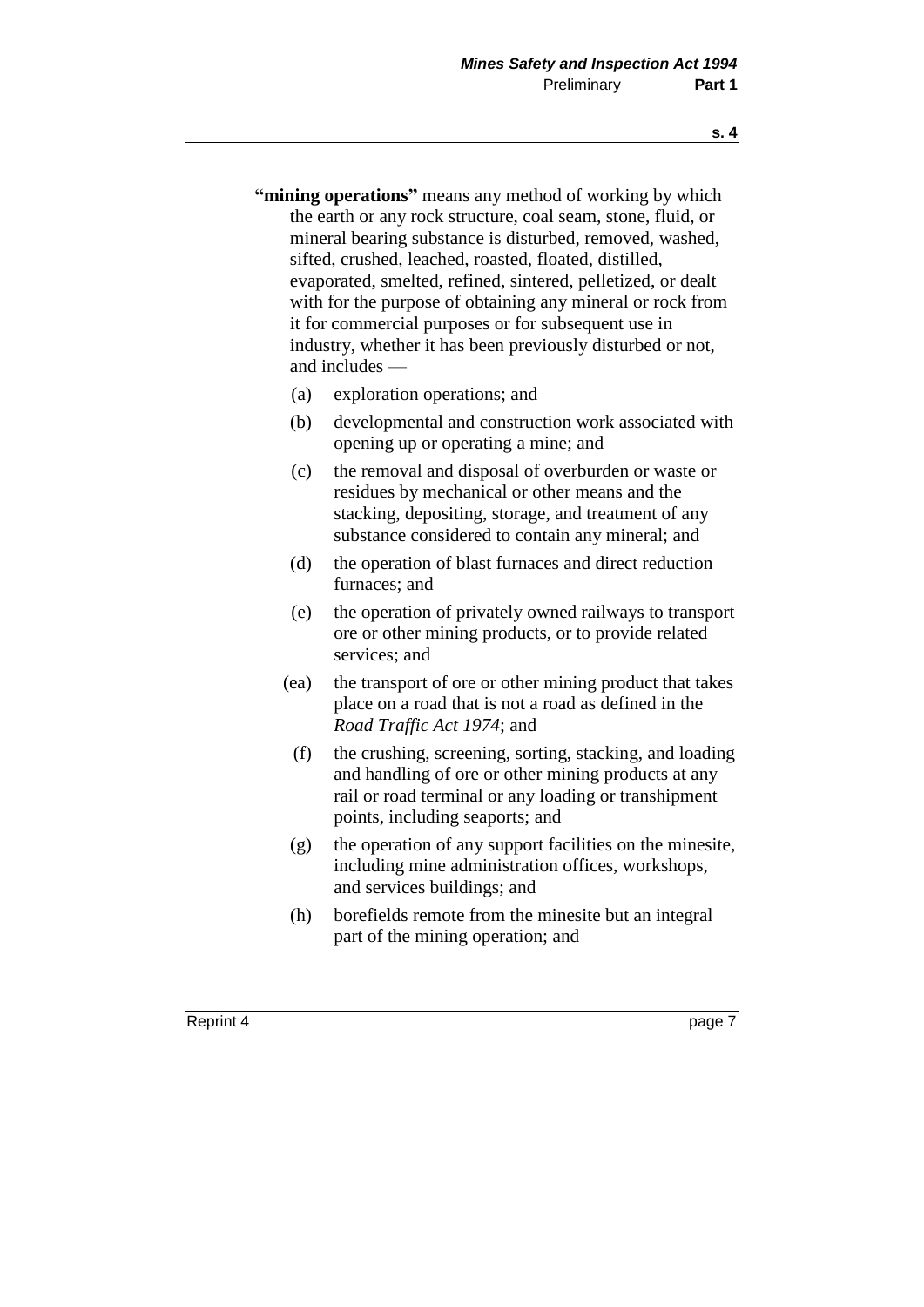| (i) | operations by means of which salt or other evaporities |
|-----|--------------------------------------------------------|
|     | are harvested; and                                     |

- (j) operations by means of which any mineral is recovered from the sea or sea bed or a natural water supply; and
- (k) operation of residential facilities and recreational facilities and the ground used for that purpose, where such facilities are located on a mining tenement and are used solely in connection with mining operations; and
- (l) the operation of any project which is for the time being declared by the Governor to be a mining operation under section 6; and
- (m) operations undertaken for the environmental rehabilitation of the minesite during production operations and after their completion; and
- (n) operations for the care, security and maintenance of a mine and plant at the mine undertaken during any period when production or development operations at the mine are suspended; and
- (o) operations undertaken to leave a mine safe to be abandoned,

but does not include the operation of —

- (p) steel making plants; or
- (q) rolling mills; or
- (r) facilities for the manufacture of goods from mining products; or
- (s) residential facilities or recreational facilities and the ground used for the purpose where such facilities are not located on a mining tenement and directly associated with mining operations; or

page 8 Reprint 4

**s. 4**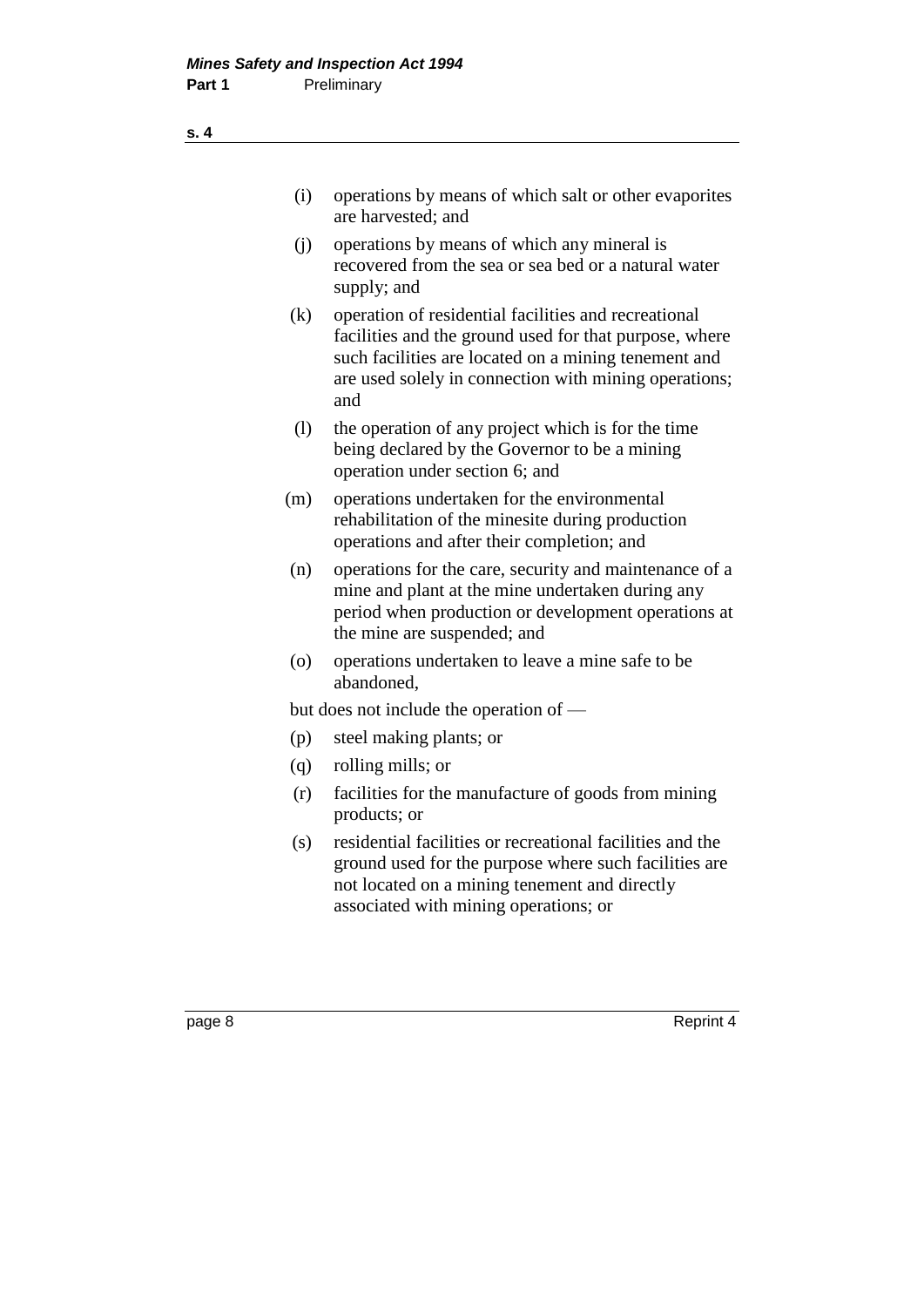- (t) sand, gravel, limestone, or rock excavation carried on by or for any State agency or instrumentality or any local government for the use or disposition by any such agency, instrumentality or local government; or
- (u) excavation activities on private land by and for the use of the owner of the land;
- **"plan"** includes a correct copy or tracing of an original or section of a plan;
- **"plant"** includes machinery, equipment, appliance, implement, or tool and any component or fitting of or accessory to any such article;
- **"practicable"** means reasonably practicable having regard, where the context permits, to —
	- (a) the severity of any potential injury or harm to health that may be involved and the degree of risk of such injury or harm occurring; and
	- (b) the state of knowledge about
		- (i) the injury or harm to health referred to in paragraph (a); and
		- (ii) the risk of that injury or harm to health occurring; and
		- (iii) means of removing or mitigating the potential injury or harm to health;

and

(c) the availability, suitability, and cost of the means referred to in paragraph (b)(iii);

## **"principal employer"** —

(a) in relation to a mine (other than a mine where only exploration operations are being carried out), means the employer who is the proprietor, lessee, or occupier of the mine and who has overall control and supervision of the mine, mining operations at the mine and the manager of the mine; and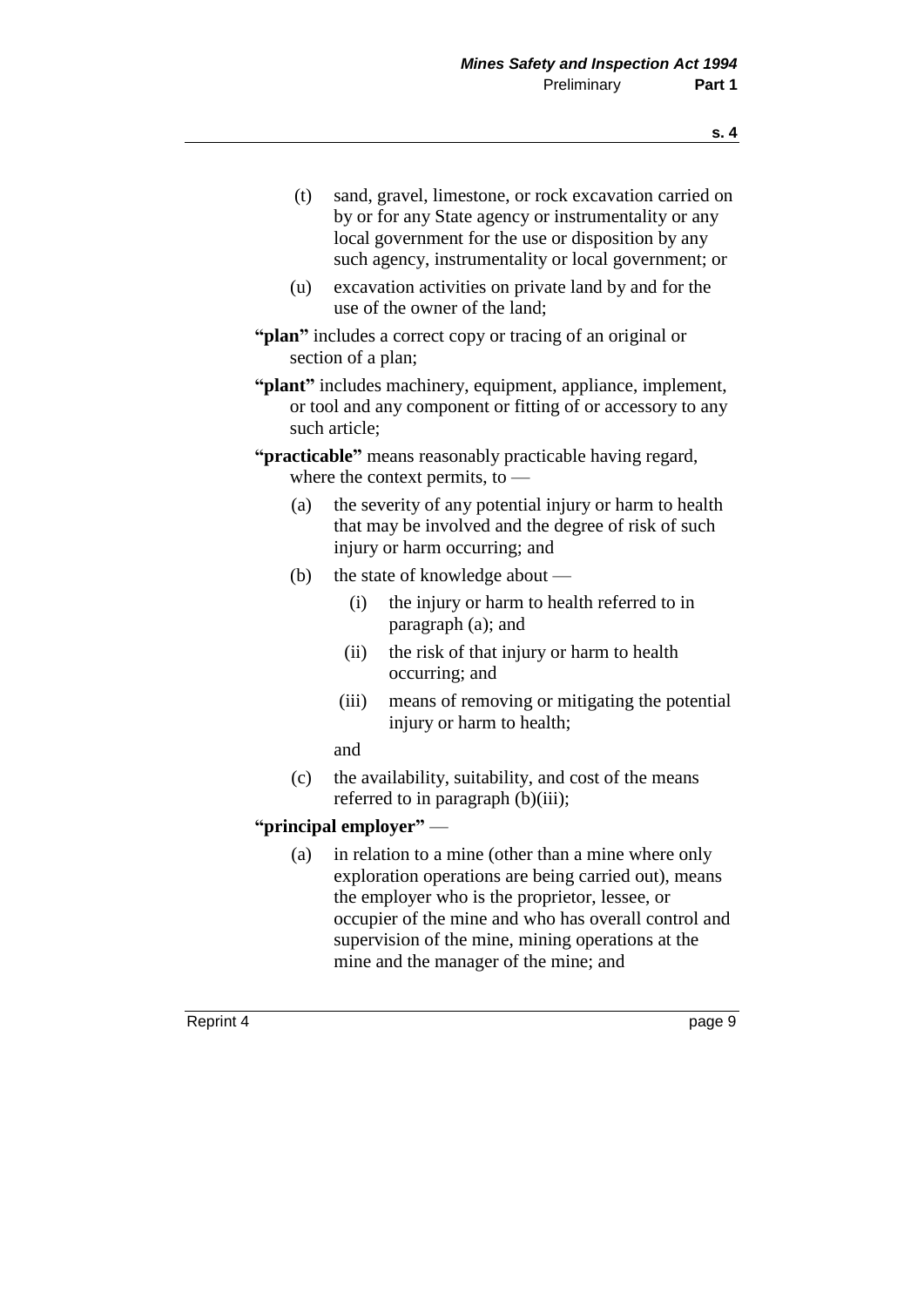- (b) in relation to a mine where only exploration operations are being carried out, means the employer who has overall control and supervision of the exploration operations at the mine and the exploration manager appointed for those operations;
- **"prohibition notice"** means a prohibition notice issued under Part 3 Division 3;
- **"provisional improvement notice"** means a provisional improvement notice issued under Part 3 Division 4;
- **"quarry"** or **"open cut"** or **"open pit"** means a surface mining operation in which mineral or rock is extracted from the earth by excavating into a natural surface gradient and includes —
	- (a) harvesting evaporites;
	- (b) strip mining;
	- (c) extraction of sand, clay and gravel;
	- (d) hydraulic mining; and
	- (e) solution mining through bore holes or existing openings within the earth, whether natural or resulting from previous mining;
- **"quarry manager"** means the person who has, under the general direction and control of the registered manager, the immediate direction and control of the quarry operations of a mine;
- **"quarry operations"** include activities associated with the extraction of minerals or rock from the open pit but do not include administrative or engineering services or the operation of a treatment plant;
- **"radiation"** means ionising radiation, that is, electromagnetic or corpuscular radiation capable of producing ions directly or indirectly;
- **"radioactive"** means spontaneously emitting radiation by nuclear transformation;

**s. 4**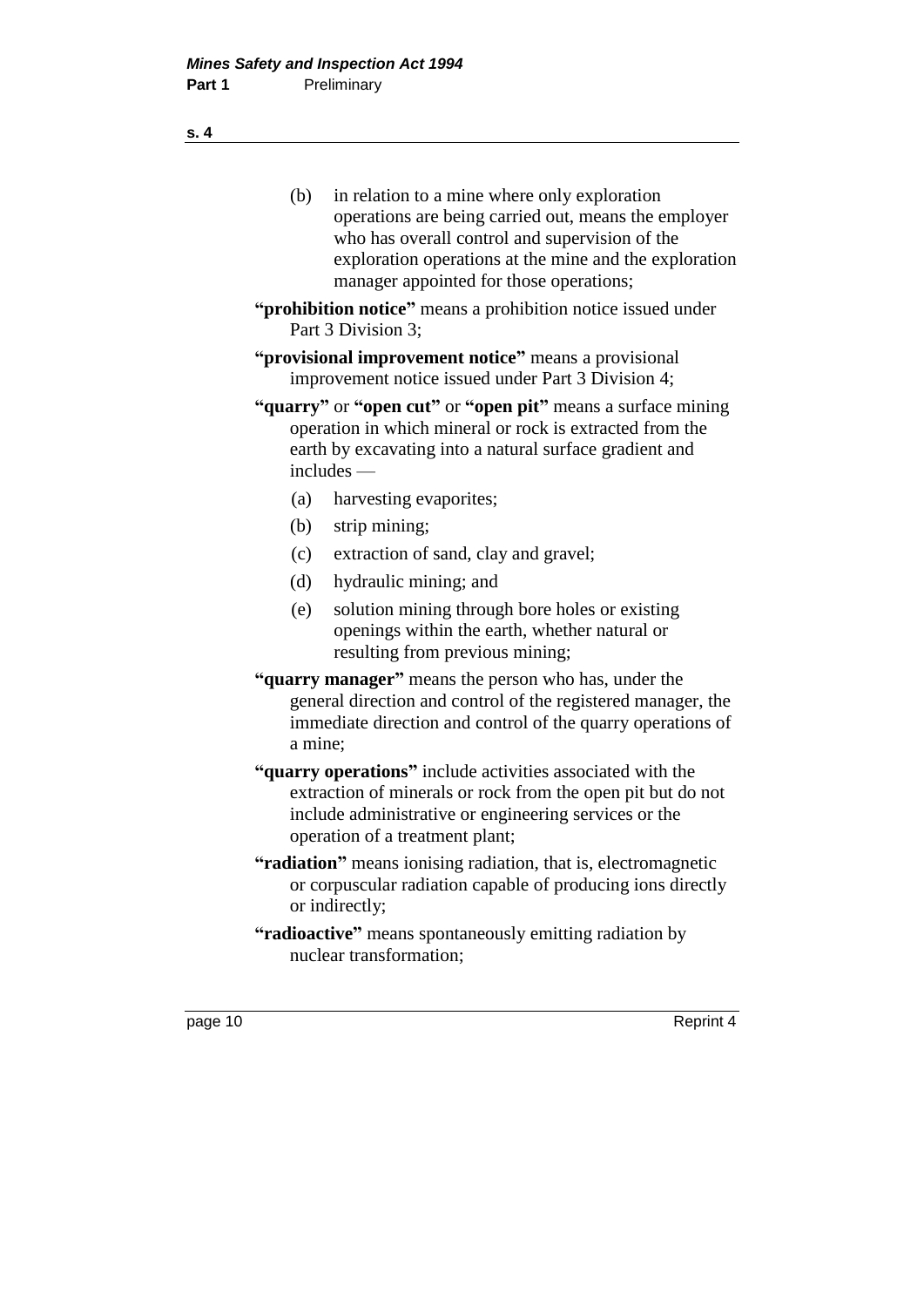- **"receiver"** includes a receiver and manager;
- **"record book"** means the record book referred to in section 23;
- **"registered manager"** means a person who is appointed registered manager of a mine under section 33;
- **"repealed Acts"** means the *Mines Regulation Act 1946* and the *Coal Mines Regulation Act 1946* repealed by this Act;
- **"rise"** means a vertical or steeply inclined development opening driven upward from any level in an underground mine;
- **"risk"** in relation to any injury or harm, means the probability of that injury or harm occurring;
- **"rock"** means any portion of the earth's crust, whether consolidated or not;
- **"safety and health committee"** means a safety and health committee established under section 65 or 67A;
- **"safety and health magistrate"** means a person holding office as a safety and health magistrate under section 51B of the *Occupational Safety and Health Act 1984*;
- **"safety and health representative"** means a safety and health representative elected under section 56;
- **"self-employed person"** means an individual who works for gain or reward otherwise than —
	- (a) under a contract of employment; or
	- (b) as an apprentice or trainee,
	- whether or not the individual is an employer;
- **"senior inspector"** means a person who is a district inspector and has been appointed by the State mining engineer as the senior inspector responsible for all, or a specified part, of the State;
- **"shaft"** means
	- (a) a vertical or inclined development opening into or within a mine through which persons and materials are raised and lowered using winding engines and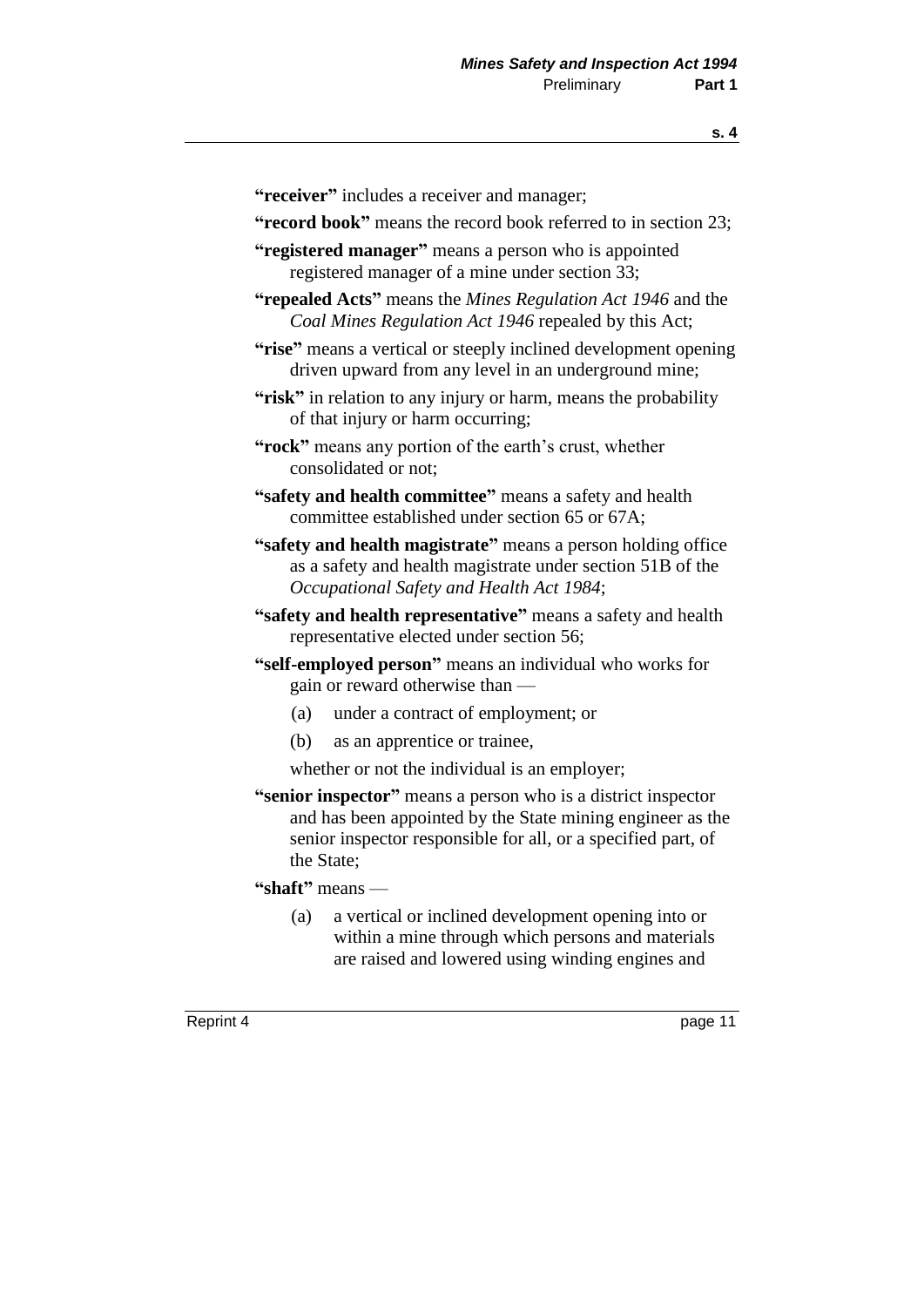through which services including ventilation may be provided; and

(b) a vertical or inclined development opening into or within a mine used for ventilation,

but does not include a winze constructed from the surface or an underground level which may be used temporarily for the raising and lowering of persons or materials unless, in the opinion of an inspector, the winze is used as a shaft;

- **"special inspector"** means a special inspector of mines appointed under section 17 in accordance with section 18;
- **"State coal mining engineer"** means the State coal mining engineer appointed under section 16;
- **"State mining engineer"** means the State mining engineer appointed under section 16;
- **"supervisor"** in relation to underground mining operations or to a quarry, means a person who has the immediate supervision of employees and the direction of mining operations under the control of an underground manager, underground superintendent, quarry manager, or foreman;
- **"supply"**, in relation to any plant or substance, includes supply and re-supply by way of —
	- (a) sale (including by auction), exchange, lease, hire, or hire-purchase, whether as principal or agent;
	- (b) the disposal in a manner referred to in paragraph (a) of assets of a business that include any plant or substance; and
	- (c) the disposal of all of the shares in a company that owns any plant or substance;

## **"trade union"** means —

(a) an organisation registered under section 53 of the *Industrial Relations Act 1979*; or

page 12 Reprint 4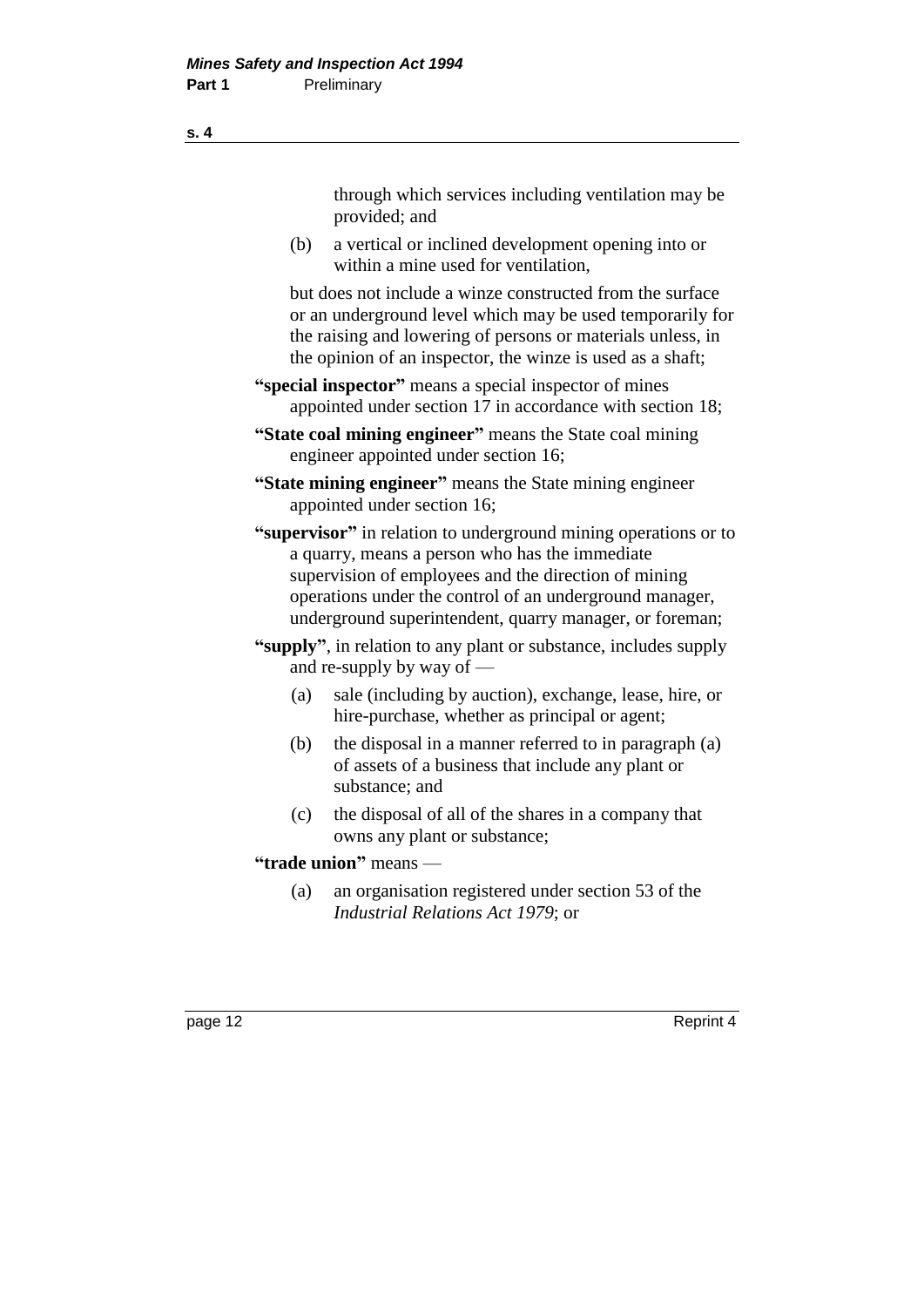- (b) an organisation registered under the *Industrial Relations Act 1988* of the Commonwealth and having employees as some or all of its members, or a branch of such an organisation;
- **"trainee"** means a person belonging to a class of persons defined by the regulations as trainees for the purposes of this Act;
- **"Tribunal"** has the meaning given by section 51G(2) of the *Occupational Safety and Health Act 1984*;
- **"tunnel"** or **"adit"** means a horizontal or moderately graded development opening into a mine through which persons and materials are transported and services, including ventilation, are maintained, or any combination of these functions or services is maintained;
- **"underground"** in relation to mining operations, means any operations beneath the natural surface of the earth which are covered overhead by natural rock or earth, or by any earth, rock, fill, timber, or other material placed in the course of mining operations, and includes tunnels, drifts, shafts, and winzes that are used in mining operations and are more than 2 metres deep sunk from the surface;
- **"underground manager"** means the person who has, under the general direction and control of the registered manager, the immediate direction and control of the underground operations of a mine;
- **"underground superintendent"** means an underground manager or assistant underground manager of a mine, or a section of a mine, to whom the underground foreman or underground supervisor is responsible;
- **"winding engine"** means any machinery used to raise or lower, by means of a rope or ropes, conveyances in a shaft or winze for the transport of persons, material, or rock but does not include any lifting machine, endless rope haulage or scraper winch installation;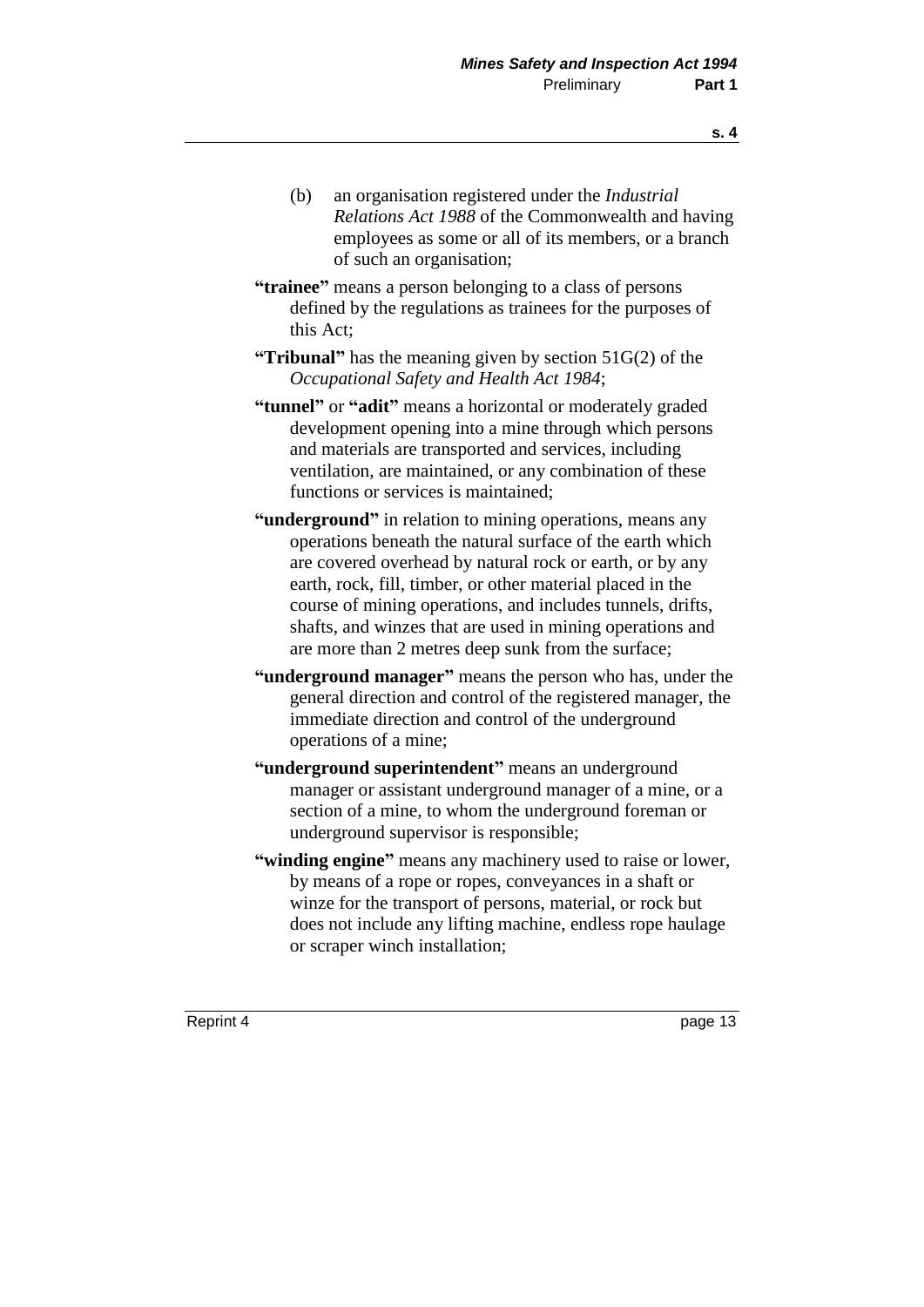## **"winze"** means a vertical or steeply inclined development opening sunk downward from any level in an underground mine, or from the surface into a mine;

- **"workmen's inspector"** means a workmen's inspector of mines appointed under a repealed Act;
- **"workplace"** in relation to a mine, means a place, whether or not in a vehicle, building, or other structure, where employees or self-employed persons work or are likely to be in the course of their work, but does not include catering, residential, or recreational facilities for employees or self-employed persons except in the case of persons who are employed to service and maintain those facilities.
- (2) Unless the contrary intention appears, a reference in this Act to a mine is to be taken to include a reference to any part of the mine.
- (3) Where mining operations are being carried on in conjunction with one another at 2 or more places, the State mining engineer may notify the principal employer in writing that each of those places or such of those places as are specified in the notice are to be regarded as separate mines for the purposes of this Act.
- (4) For the purposes of sections 8B(2), 9A(2), 10A(2), 12A(2), 12C(2), 13A(2), 15(2), 15E(2), 99A(2)(a)(iv) and  $100A(2)(a)(iii)$  a contravention causes serious harm to a person if it causes any bodily injury to the person, or causes the person to have a disease, of such a nature as to —
	- (a) endanger, or be likely to endanger, the person's life; or
	- (b) result, or be likely to result, in permanent injury or harm to the person's health.

*[Section 4 amended by No. 30 of 1995 s. 53 and 76(1); No. 79 of 1995 s. 67(4); No. 14 of 1996 s. 4; No. 16 of 2002 s. 3; No. 7 of 2004 s. 70; No. 51 of 2004 s. 115(2); No. 68 of 2004 s. 14, 49, 73, 80 and 88; No. 16 of 2008 s. 4.]* 

page 14 Reprint 4

#### **s. 4**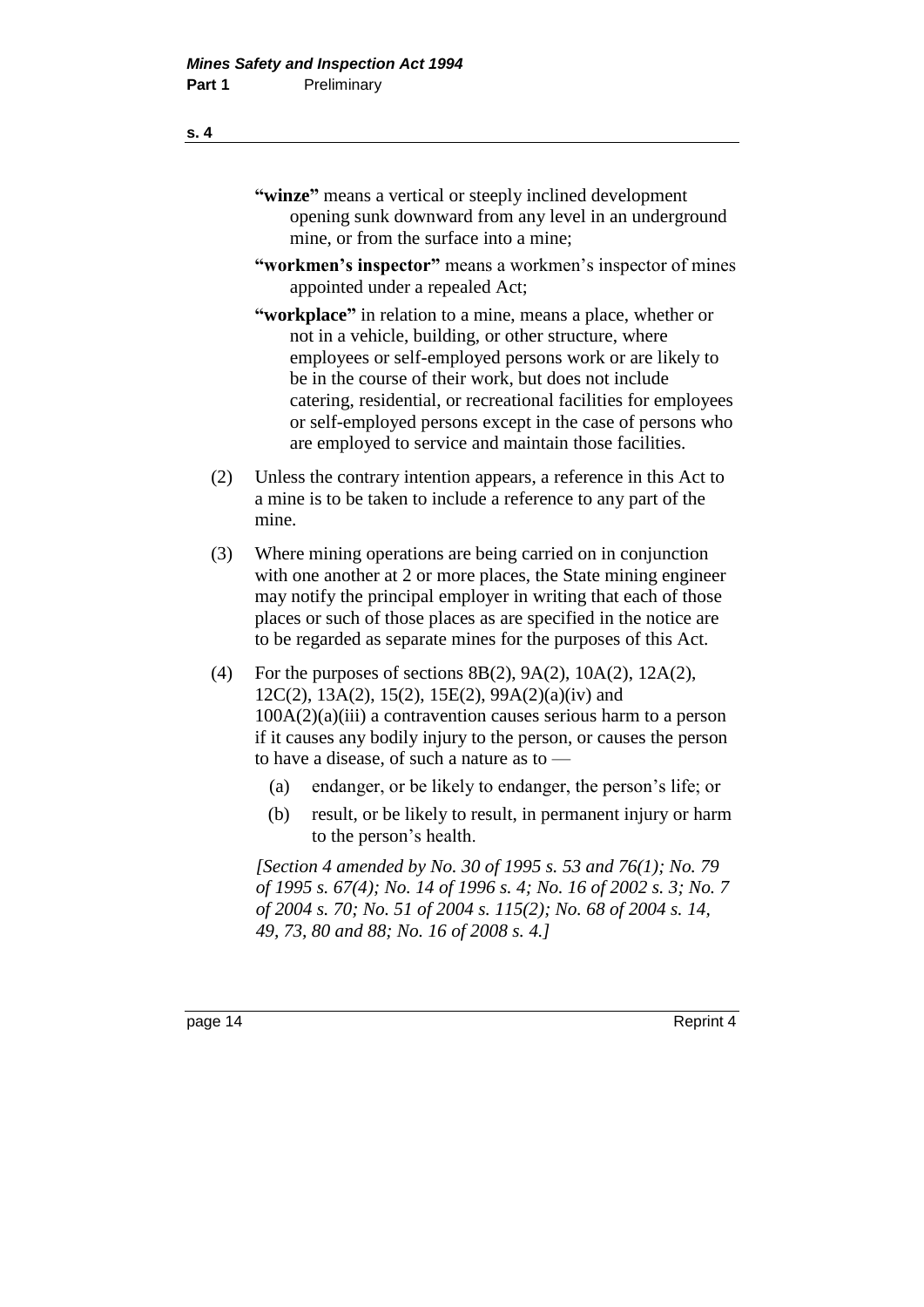## **4A. Penalty levels defined**

- (1) Where a person is liable to a level one penalty for an offence against this Act the person is liable —
	- (a) if the offence was committed by the person as an employee —
		- (i) for a first offence, to a fine of \$5 000; and
		- (ii) for a subsequent offence, to a fine of \$6 250;
	- (b) if paragraph (a) does not apply
		- (i) in the case of an individual
			- (I) for a first offence, to a fine of \$25 000; and
			- (II) for a subsequent offence, to a fine of \$31 250;
			- or
		- (ii) in the case of a corporation
			- (I) for a first offence, to a fine of \$50 000; and
			- (II) for a subsequent offence, to a fine of \$62 500.
- (2) Where a person is liable to a level 2 penalty for an offence against this Act the person is liable —
	- (a) in the case of an individual
		- (i) for a first offence, to a fine of \$100 000; and
		- (ii) for a subsequent offence, to a fine of \$125 000;
		- or
	- (b) in the case of a corporation
		- (i) for a first offence, to a fine of \$200 000; and
		- (ii) for a subsequent offence, to a fine of \$250 000.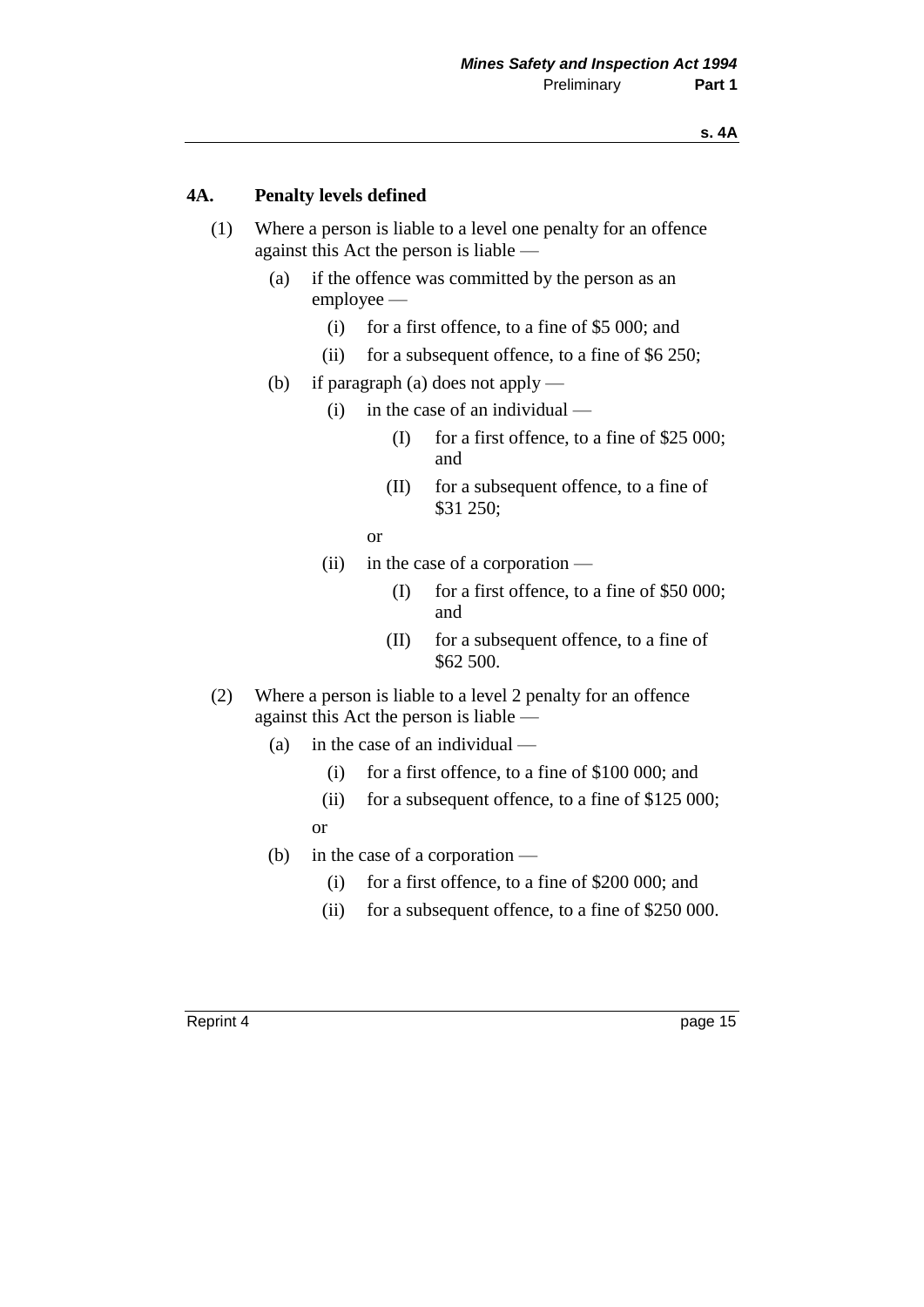### **s. 4B**

- (3) Where a person is liable to a level 3 penalty for an offence against this Act the person is liable —
	- (a) in the case of an individual
		- (i) for a first offence, to a fine of \$200 000; and
		- (ii) for a subsequent offence, to a fine of \$250 000; or
	- (b) in the case of a corporation
		- (i) for a first offence, to a fine of \$400 000; and
		- (ii) for a subsequent offence, to a fine of \$500 000.
- (4) Where a person is liable to a level 4 penalty for an offence against this Act the person is liable —
	- (a) in the case of an individual
		- (i) for a first offence, to a fine of \$250 000 and imprisonment for 2 years; and
		- (ii) for a subsequent offence, to a fine of \$312 500 and imprisonment for 2 years;
		- or
	- (b) in the case of a corporation
		- (i) for a first offence, to a fine of \$500 000; and
		- (ii) for a subsequent offence, to a fine of \$625 000.

*[Section 4A inserted by No. 68 of 2004 s. 15.]*

## **4B. Meaning of "first offence" and "subsequent offence"**

## $(1)$  In this section —

- **"relevant day"** means the day on which section 15 of the *Mines Safety and Inspection Amendment Act 2004* comes into operation.
- (2) For the purposes of this Act
	- (a) an offence is a first offence committed by a person if, at the time when the offence is committed, the person has

page 16 Reprint 4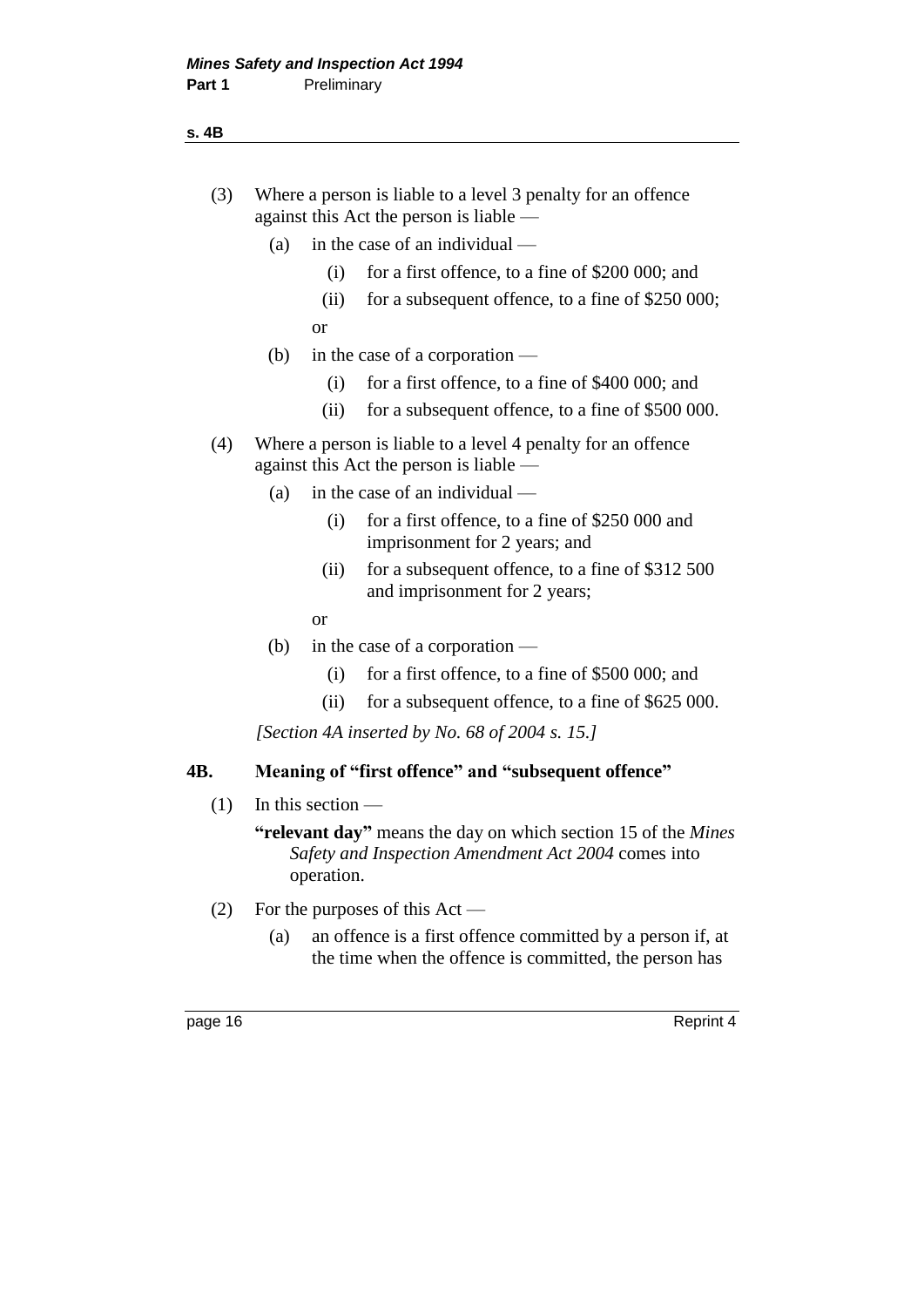not previously been convicted of any offence against this Act committed on or after the relevant day; and

(b) an offence is a subsequent offence committed by a person if, at the time when the offence is committed, the person has previously been convicted of one or more offences against this Act committed on or after the relevant day.

*[Section 4B inserted by No. 68 of 2004 s. 15.]*

## **5. Crown bound**

This Act binds the Crown.

## **6. Application to certain excavations, shafts, or tunnels**

- (1) The Governor may, by order published in the *Gazette,* declare any surface or underground excavation, shaft, or tunnel constructed for purposes other than those set out in the definition of "mining operations" in section 4(1) to be deemed a mining operation for the purposes of this Act during any period of the construction of the excavation, shaft or tunnel.
- (2) In an order published under subsection (1), the Governor may exempt the excavation, shaft, or tunnel from such provisions of this Act as are specified in the order and may prescribe conditions under which the project is to be carried on.
- (3) This Act applies to an excavation, shaft, or tunnel referred to in an order under subsection (1) subject to the terms of that order.

## **6A. Application of this Act to a workplace under the**  *Occupational Safety and Health Act 1984*

(1) In this section —

**"specified"** means specified in an instrument under this section;

**"workplace"** has the meaning given by the *Occupational Safety and Health Act 1984*.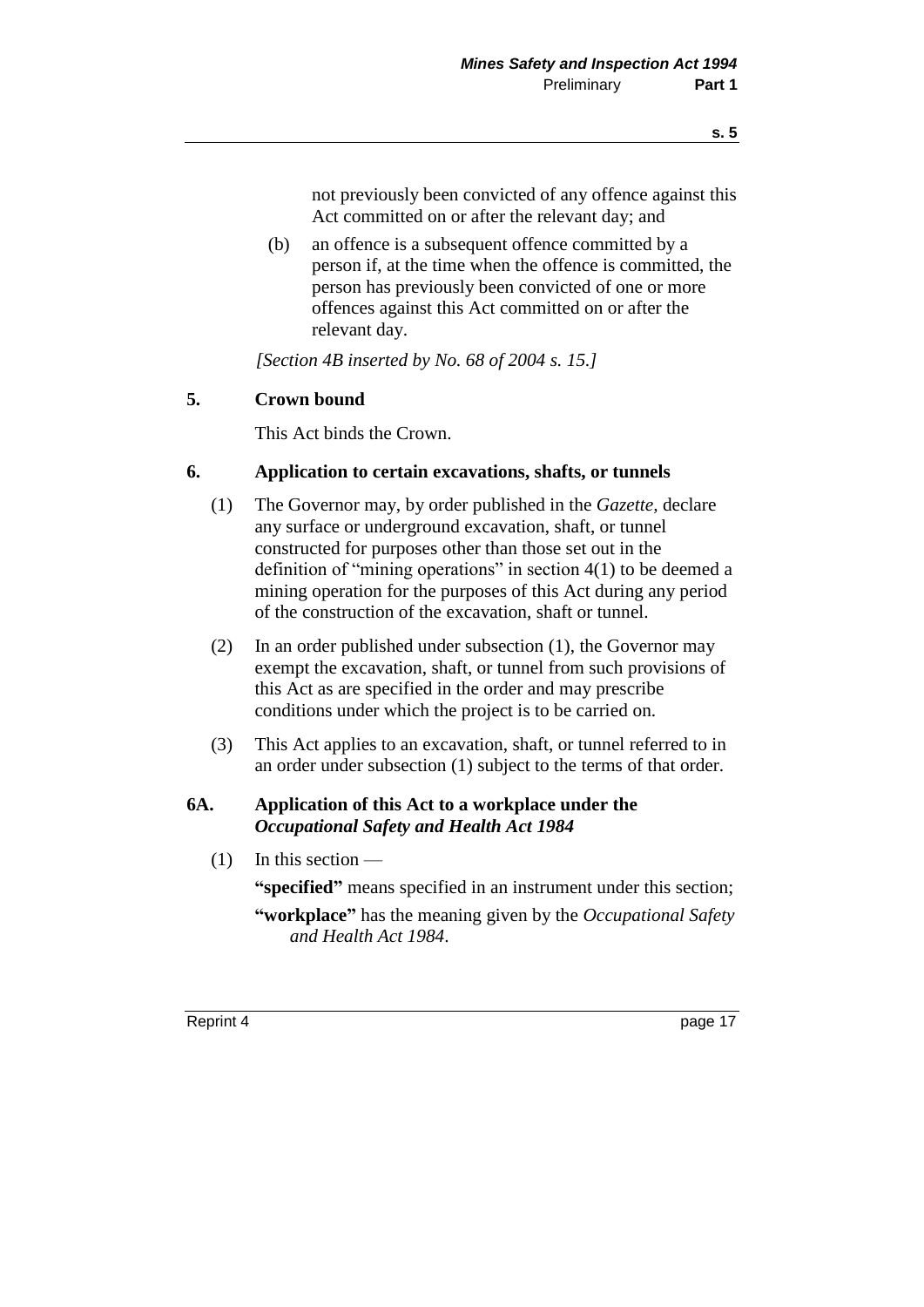## **s. 7**

- (2) The Minister and the Minister for the time being administering the *Occupational Safety and Health Act 1984* may, by instrument in writing, jointly declare that for a specified period —
	- (a) this Act; or
	- (b) any specified provision of this Act,

applies, to the exclusion of any inconsistent provision of the *Occupational Safety and Health Act 1984*, to or in relation to —

- (c) a specified workplace, or a specified part of a workplace, as if it were a mine or a part of a mine;
- (d) a specified activity as if it were a mining operation; and
- (e) a specified act, matter or thing as if it were an act, matter or thing to which this Act applies.
- (3) The reference in subsection (2) to any inconsistent provision of the *Occupational Safety and Health Act 1984* does not include any provision of Part II of that Act.
- (4) An instrument under this section may contain provisions of a savings or transitional nature in relation to the application of this Act or the *Occupational Safety and Health Act 1984* to any person, activity, matter or thing.
- (5) An instrument under this section is subsidiary legislation for the purposes of the *Interpretation Act 1984*.

*[Section 6A inserted by No. 68 of 2004 s. 89.]*

## **7. Relationship with other Acts**

- (1) If a provision of this Act is inconsistent with a provision of the *Radiation Safety Act 1975,* the latter provision prevails to the extent of the inconsistency.
- (2) This Act does not apply to or in relation to a railway to which the *Rail Safety Act 1998* applies or to the ownership or operation of such a railway.

*[Section 7 amended by No. 32 of 1998 s. 64(2).]*

page 18 Reprint 4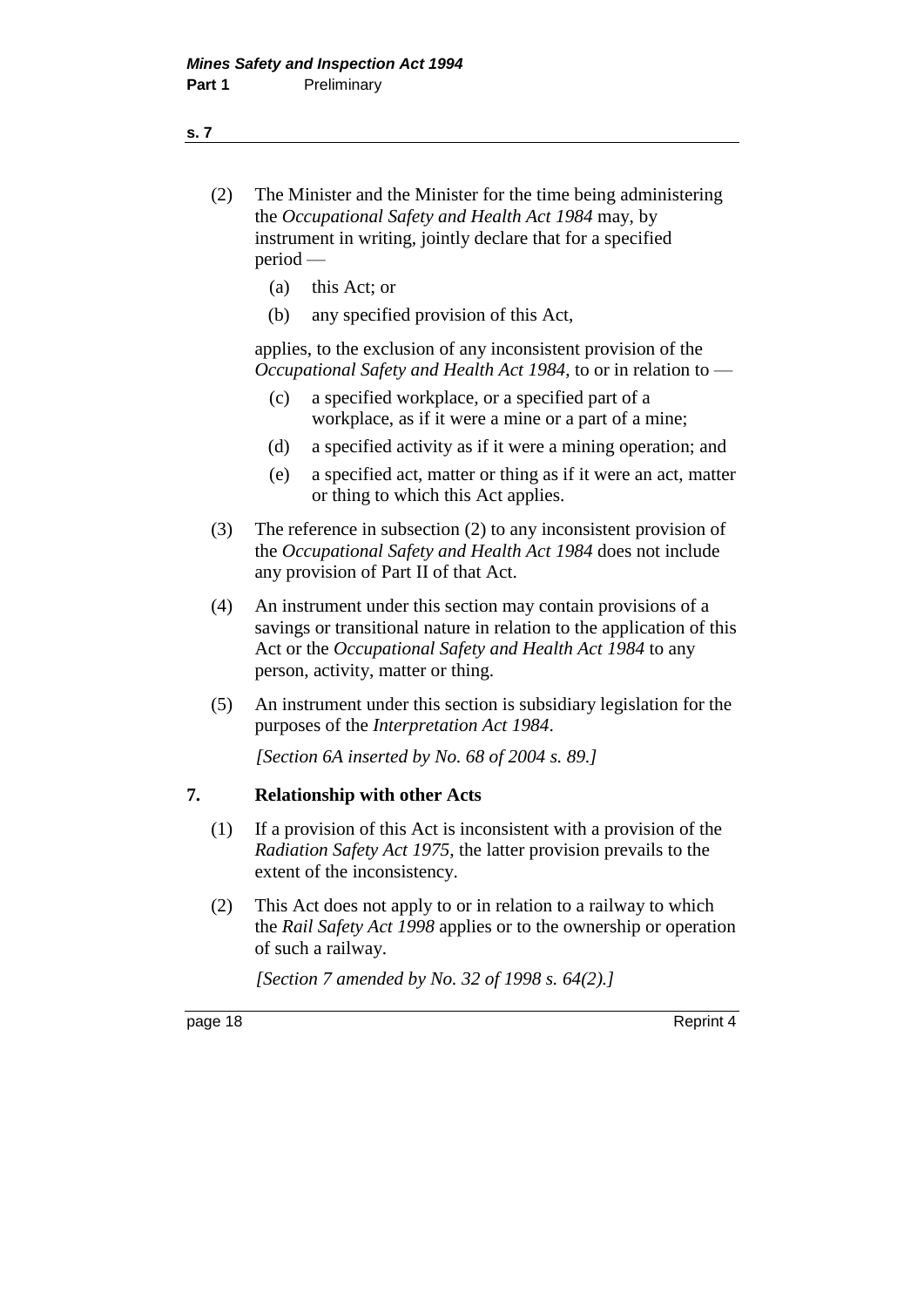## **8. Power to exempt**

- (1) The Governor may by order published in the *Gazette* exempt a mine or class of mine from all or any of the provisions of this Act for such period as is specified in the order and may by further order so published revoke or amend such an order.
- (2) The Governor may specify in the order any conditions to which the exemption is to be subject and if any of those conditions is not complied with, the order ceases to have effect.
- (3) Section 42 of the *Interpretation Act 1984* applies to an order made under this section as if that order were regulations within the meaning of that section of that Act, except that the reference in section  $42(1)$  of that Act to 6 sitting days is for the purposes of this section to be construed as a reference to 9 sitting days.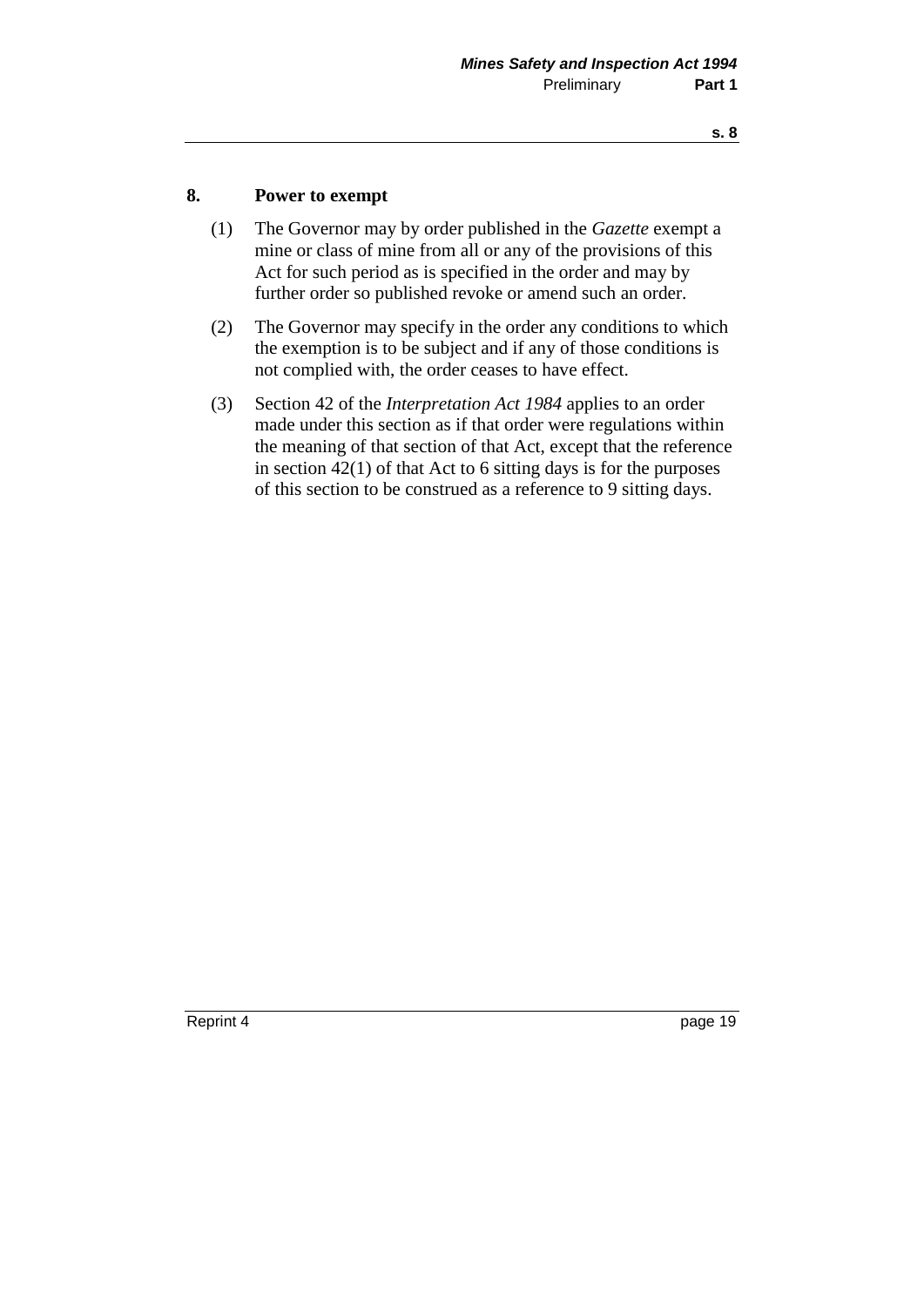**s. 8A**

## **Part 2 — General duties relating to occupational safety and health**

*[Heading amended by No. 30 of 1995 s. 76(1).]* 

## **Division 1 — Preliminary**

*[Heading inserted by No. 68 of 2004 s. 17.]* 

## **8A. General and particular duties**

- (1) A duty imposed on a person under this Part
	- (a) does not affect the application of any other more specific duty imposed on that person under this Act; and
	- (b) applies despite any other more specific duty imposed on that person under this Act.
- (2) Subsection (1) has effect subject to section 101A.

*[Section 8A inserted by No. 68 of 2004 s. 17.]*

## **8B. Meaning of gross negligence in relation to certain breaches of this Part**

- (1) This section applies to a contravention of section 9(1), 10(1) or (3), 12(1) or (2), 12B(2), 13, 14(1), (2), (3) or (4) or 15D(2).
- (2) For the purposes of this Part, a contravention of a provision mentioned in subsection (1) is committed in circumstances of gross negligence if —
	- (a) the offender
		- (i) knew that the contravention would be likely to cause the death of, or serious harm to, a person to whom a duty is owed under that provision; but
		- (ii) acted or failed to act in disregard of that likelihood;

and

page 20 Reprint 4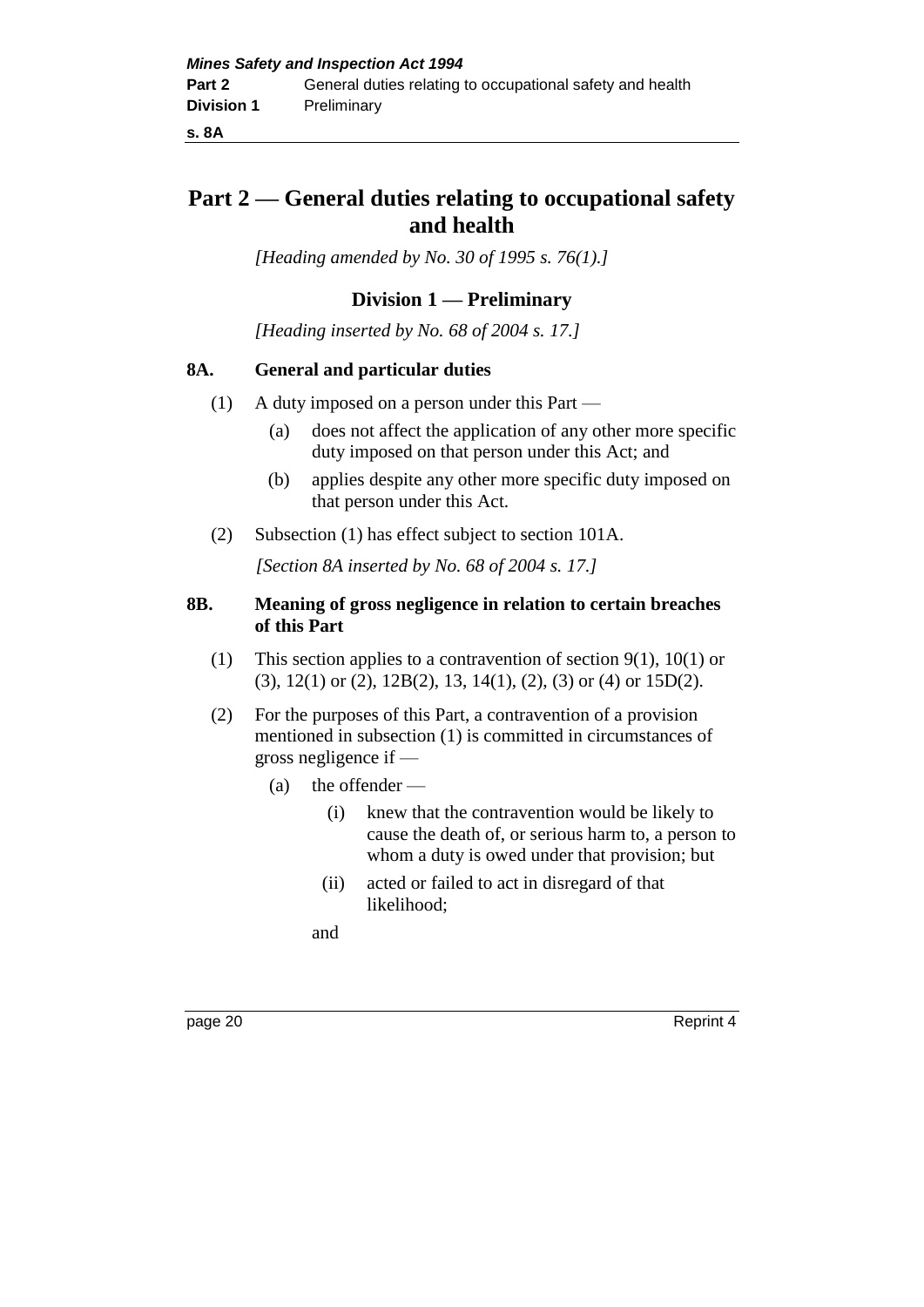(b) the contravention did in fact cause the death of, or serious harm to, such a person.

*[Section 8B inserted by No. 68 of 2004 s. 17.]*

## **Division 2 — General duties**

*[Heading inserted by No. 68 of 2004 s. 5.]* 

## **9. Duties of employers**

- (1) An employer must, so far as is practicable, provide and maintain at a mine a working environment in which that employer's employees are not exposed to hazards and, in particular, but without limiting the generality of that general obligation, an employer must —
	- (a) provide and maintain workplaces, plant, and systems of work of a kind that, so far as is practicable, the employer's employees are not exposed to hazards; and
	- (b) provide such information, instructions and training to and supervision of employees as is necessary to enable them to perform their work in such a manner that they are not exposed to hazards; and
	- (c) consult and cooperate with safety and health representatives, if any, and other employees at the mine where that employer's employees work, regarding occupational safety and health at the mine; and
	- (d) where it is not practicable to avoid the presence of hazards at the mine, provide employees with, or otherwise provide for the employees to have, such adequate personal protective clothing and equipment as is practicable to protect them against those hazards, without any cost to the employees; and
	- (e) make arrangements for ensuring, so far as is practicable,  $that -$ 
		- (i) the use, cleaning, maintenance, transportation, and disposal of plant; and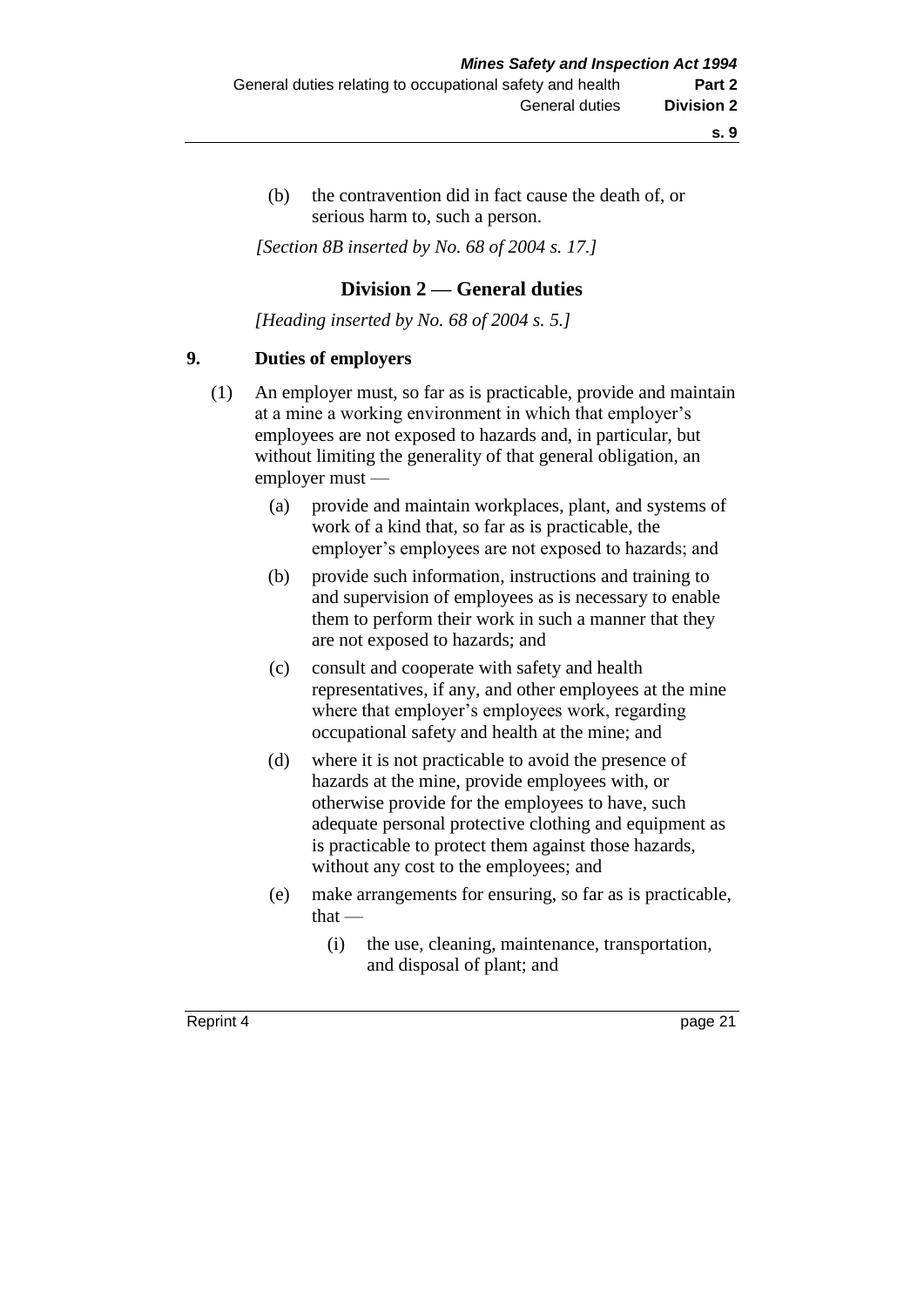**s. 9A**

(ii) the use, handling, processing, storage, transportation, and disposal of substances,

at the mine is carried out in such a manner that that employer's employees are not exposed to hazards.

(2) In determining the training required to be provided in accordance with subsection (1)(b), regard must be had to the functions performed by employees and the capacities in which they are employed.

*[(3)-(4) repealed]*

- (5) The duties imposed under subsection (1) on an employer who is the principal employer at a mine are not taken to be carried out only by the appointment of a manager for the mine.
- (6) Notwithstanding subsection (1), any duty imposed under that subsection on an employer who is not the principal employer at the mine applies only in relation to matters over which the employer who is not the principal employer has control, or but for an agreement between the 2 employers, would have had control.

*[Section 9 amended by No. 30 of 1995 s. 54 and 76(2) and (4); No. 68 of 2004 s. 6 and 18.]* 

## **9A. Breaches of section 9(1)**

- (1) If an employer contravenes section 9(1) in circumstances of gross negligence, the employer commits an offence and is liable to a level 4 penalty.
- $(2)$  If
	- (a) an employer
		- (i) contravenes section 9(1); and
		- (ii) by the contravention causes the death of, or serious harm to, an employee;

and

page 22 Reprint 4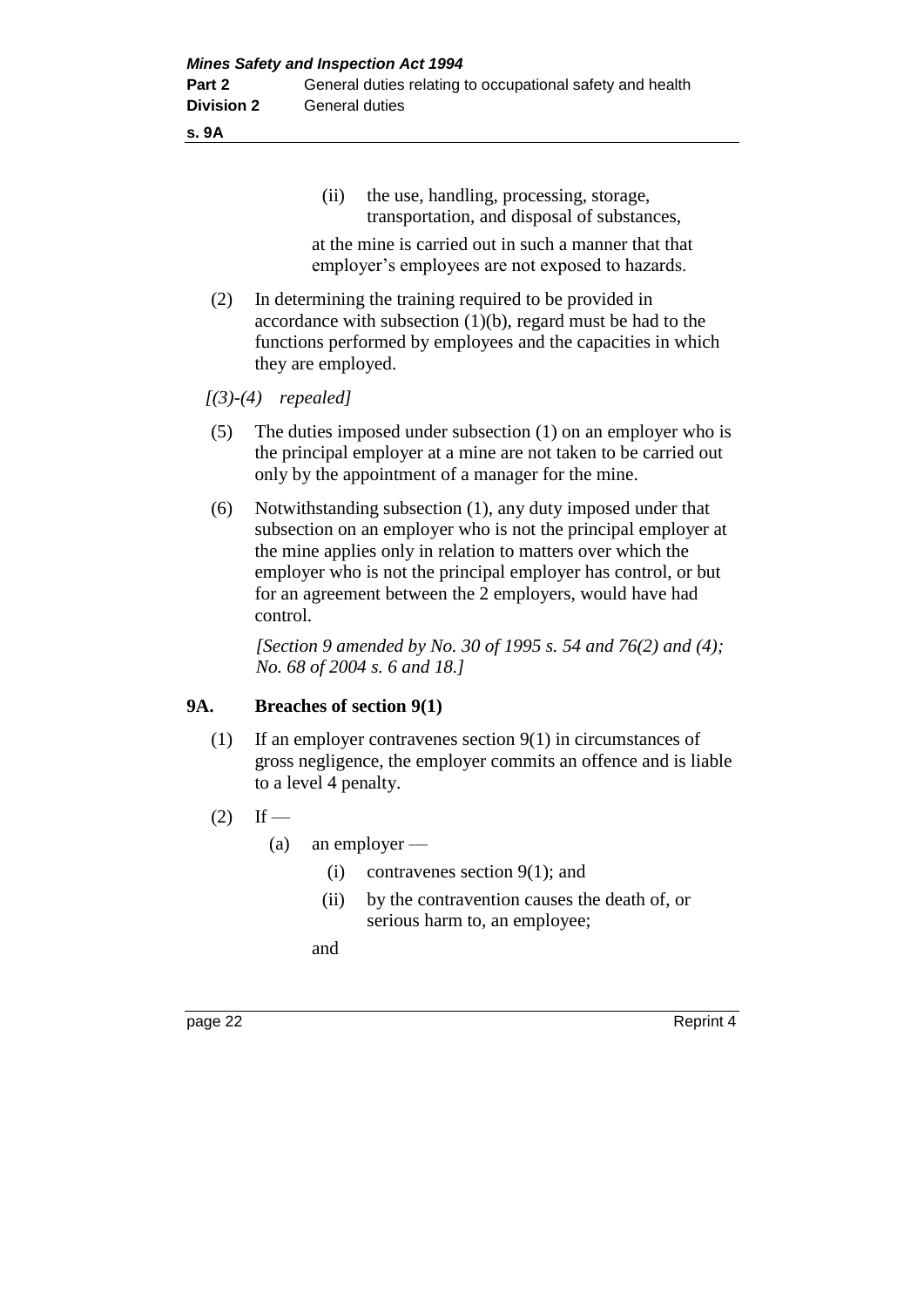(b) subsection (1) does not apply,

the employer commits an offence and is liable to a level 3 penalty.

- $(3)$  If
	- (a) an employer contravenes section 9(1); and
	- (b) neither subsection (1) nor subsection (2) applies,

the employer commits an offence and is liable to a level 2 penalty.

- (4) An employer charged with an offence under
	- (a) subsection (1) may, instead of being convicted of that offence, be convicted of an offence under subsection (2) or (3); or
	- (b) subsection (2) may, instead of being convicted of that offence, be convicted of an offence under subsection (3).

*[Section 9A inserted by No. 68 of 2004 s. 19.]*

#### **10. Duties of employees**

- (1) An employee at a mine must take reasonable care
	- (a) to ensure his or her own safety and health at work; and
	- (b) to avoid adversely affecting the safety or health of any other person through any act or omission at work.
- (2) Without limiting the generality of subsection (1), an employee contravenes that subsection if that employee —
	- (a) fails to comply, so far as the employee is reasonably able, with instructions given by that employee's employer or the manager of the mine for the employee's own safety or health or for the safety or health of other persons; or
	- (b) fails to use such protective clothing and equipment as is provided, or provided for, by the employer as mentioned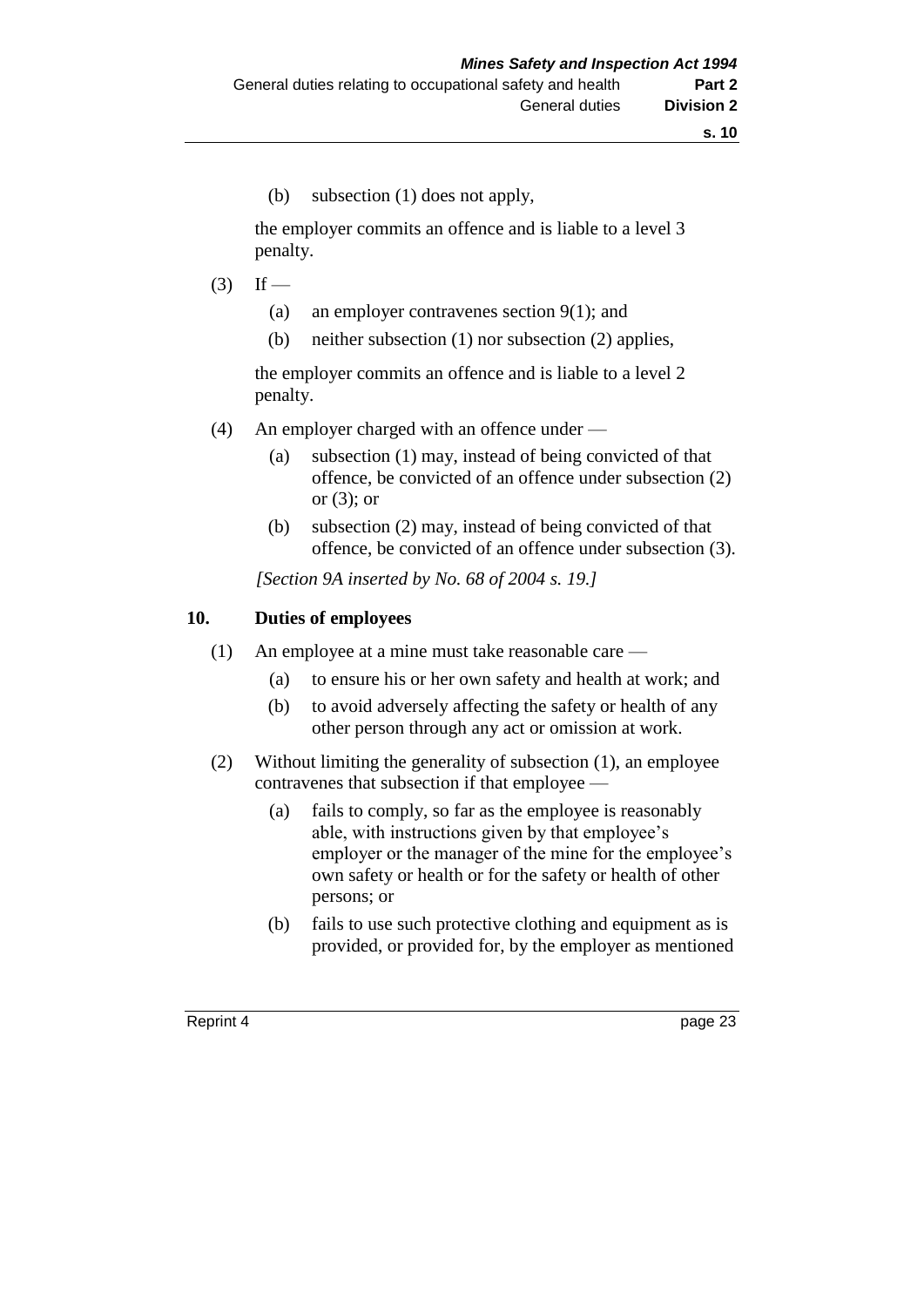in section  $9(1)(d)$  in a manner in which the employee has been properly instructed to use it; or

- (c) misuses or damages any equipment provided in the interests of safety or health; or
- (d) being an underground worker, fails on leaving work at the end of a shift to report to the person in immediate authority over that employee and, where practicable, the person relieving that employee, on the state of that part of the works where the employee has been working.
- (3) An employee must cooperate with his or her employer and the manager of the mine in the carrying out by those persons of the obligations imposed on those persons under this Act.

*[Section 10 amended by No. 30 of 1995 s. 55 and 76(1), (3) and (4); No. 68 of 2004 s. 20.]* 

## **10A. Breaches of section 10(1) or (3)**

- (1) If an employee contravenes section  $10(1)$  or (3) in circumstances of gross negligence, the employee commits an offence and is liable —
	- (a) for a first offence, to a fine of \$25 000; and
	- (b) for a subsequent offence, to a fine of \$31 250.
- $(2)$  If
	- (a) an employee
		- (i) contravenes section  $10(1)$  or (3); and
		- (ii) by the contravention causes the death of, or serious harm to, a person;

and

(b) subsection (1) does not apply,

the employee commits an offence and is liable —

- (c) for a first offence, to a fine of \$20 000; and
- (d) for a subsequent offence, to a fine of \$25 000.

page 24 Reprint 4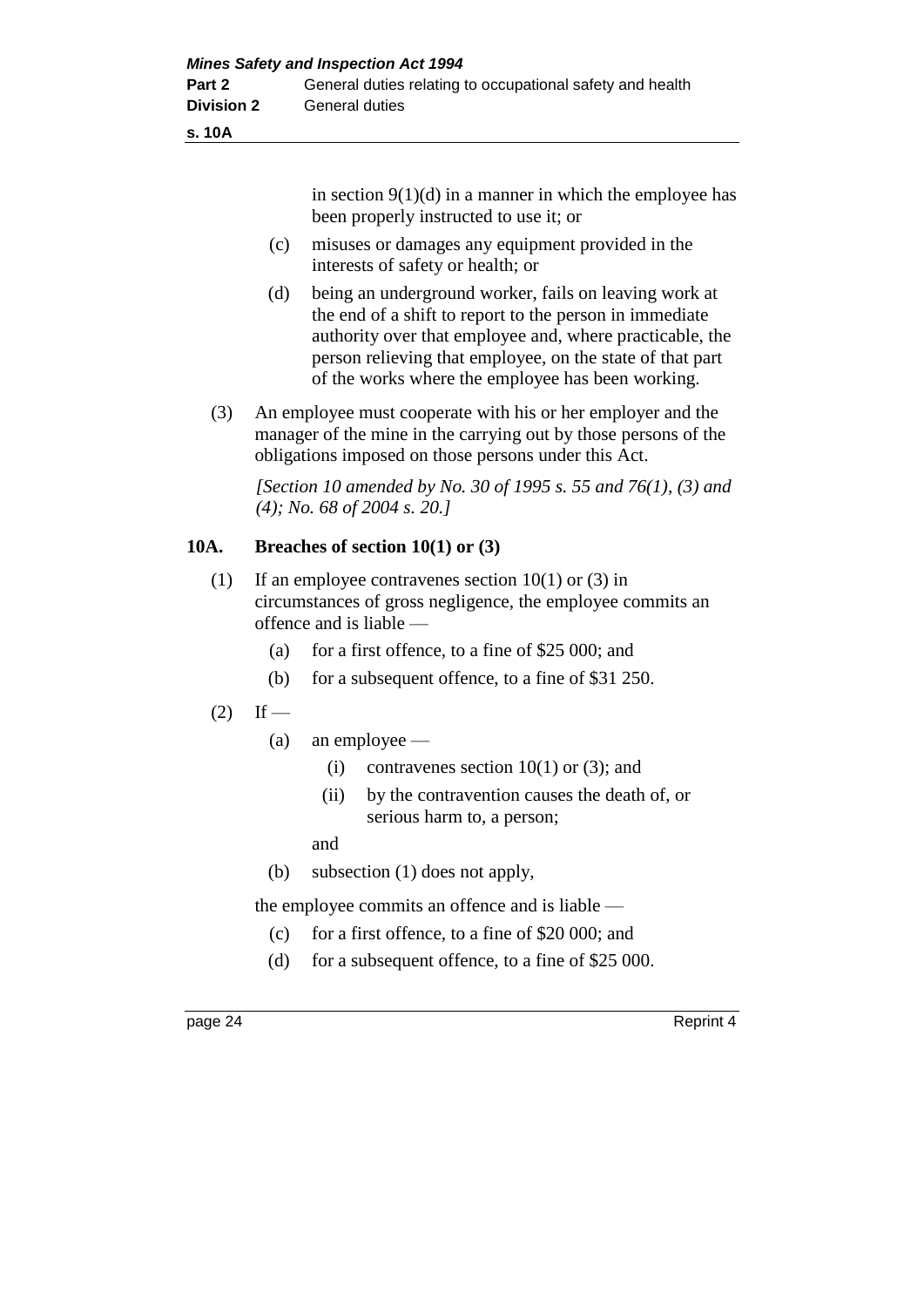# $(3)$  If —

- (a) an employee contravenes section  $10(1)$  or (3); and
- (b) neither subsection (1) nor subsection (2) applies,

the employee commits an offence and is liable —

- (c) for a first offence, to a fine of \$10 000; and
- (d) for a subsequent offence, to a fine of \$12 500.
- (4) An employee charged with an offence under
	- (a) subsection (1) may, instead of being convicted of that offence, be convicted of an offence under subsection (2) or  $(3)$ ; or
	- (b) subsection (2) may, instead of being convicted of that offence, be convicted of an offence under subsection (3).

*[Section 10A inserted by No. 68 of 2004 s. 21.]*

# **11. Reporting of dangerous situations or occurrences**

- (1) Every person working in a mine must report immediately to the person in immediate authority over that person —
	- (a) any potentially serious occurrence that arises in the course of or in connection with that person's work; and
	- (b) any situation at the mine that the person has reason to believe could constitute a hazard to any person,

and a person receiving a report under this subsection must convey the information in that report immediately to the manager of the mine or to a person designated for the purpose by the manager.

- (2) If a person who is required by subsection (1) to make a report does not have a person in immediate authority over that person, the report must be made to the manager of the mine.
- (3) Every person working at a mine must, unless a similar report has to his or her knowledge already been made, report immediately to the manager of the mine any injury or harm to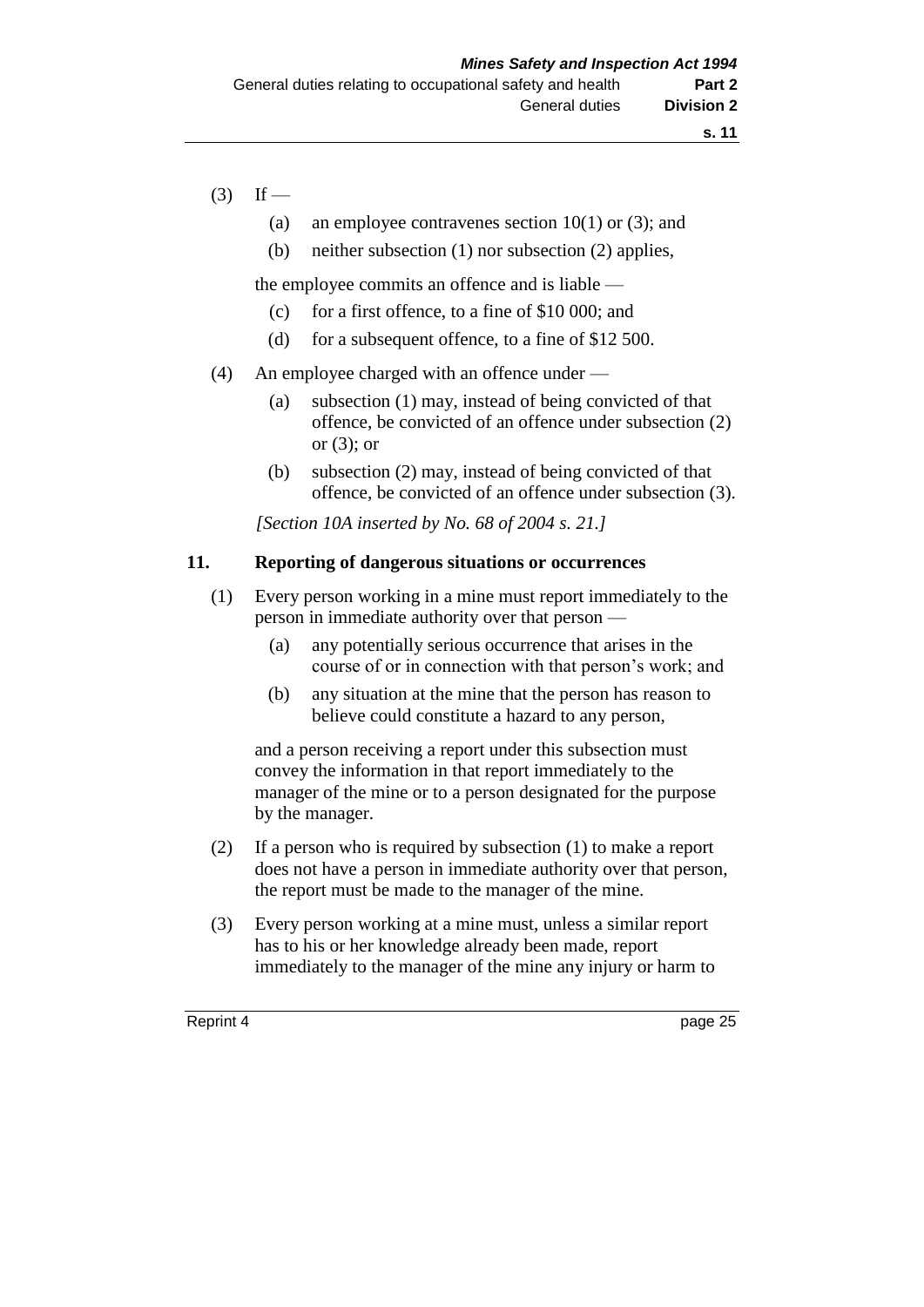**s. 11A**

health suffered by any other person in connection with work at the mine.

(4) A person who contravenes subsection (1), (2) or (3) commits an offence and is liable to a fine of \$10 000.

# **11A. Duty of manager to inform person who makes a report under section 11**

- (1) Where a report is made under section  $11(1)(a)$  or (b) or (3) in relation to a mine, the manager of the mine must, within a reasonable time after the report is received by him or her —
	- (a) investigate the occurrence, situation, injury or harm that was reported;
	- (b) determine the action, if any, that the manager intends to take in respect of the matter; and
	- (c) notify the person who made the report of the determination so made.
- (2) A manager who contravenes subsection (1) commits an offence.

*[Section 11A inserted by No. 68 of 2004 s. 7.]*

### **12. Duties of employers and self-employed persons**

- (1) A self-employed person working at a mine must take reasonable care to ensure his or her own safety and health at work.
- (2) An employer or self-employed person at a mine must, so far as is practicable, ensure that the safety or health of a person, not being (in the case of an employer) an employee of the employer, is not adversely affected wholly or in part as a result of —
	- (a) work that has been or is being undertaken by
		- (i) the employer or any employee of the employer; or
		- (ii) the self-employed person;
		- or

page 26 Reprint 4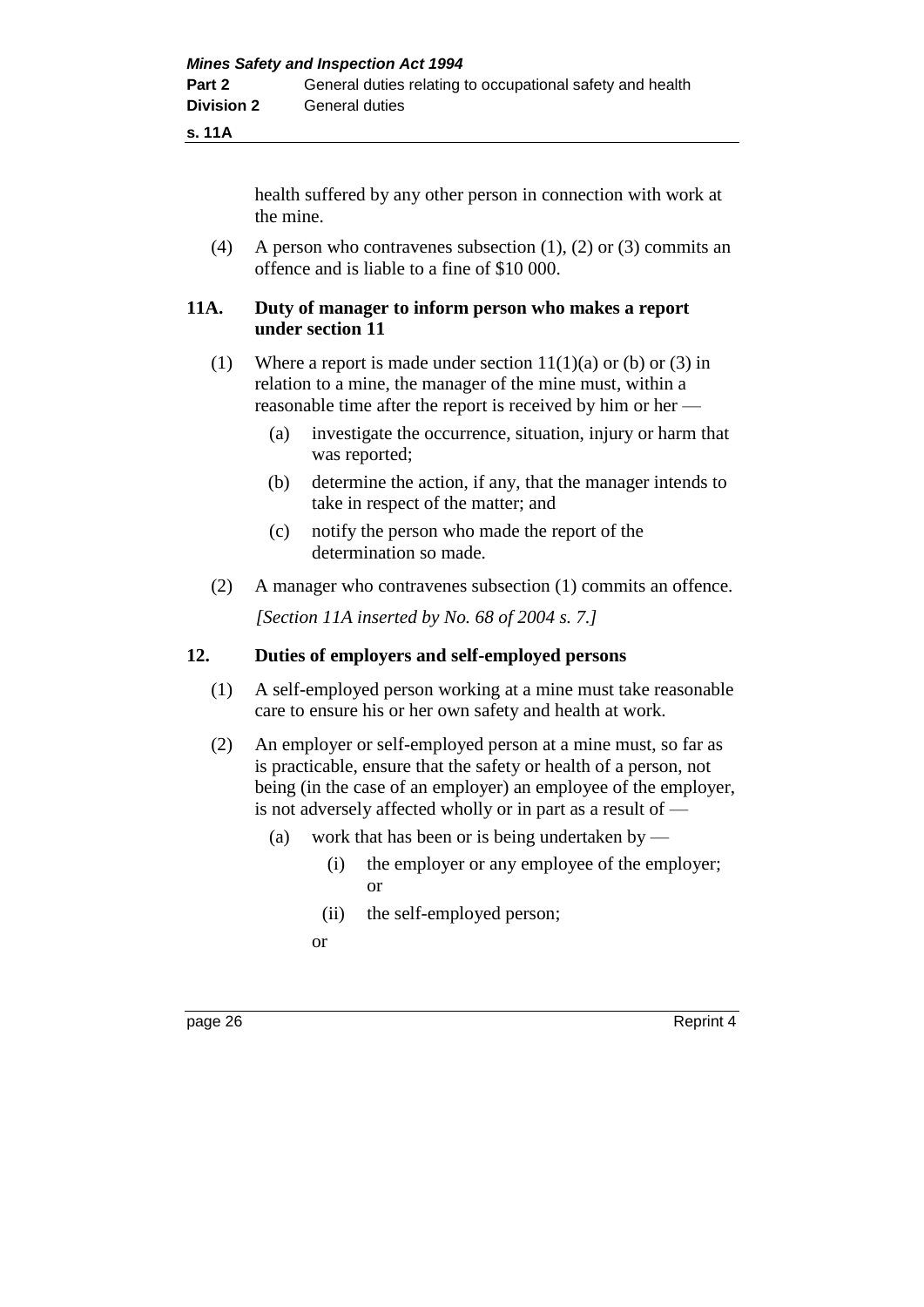- (b) any hazard that arises from or is increased by
	- (i) the work referred to in paragraph (a); or
	- (ii) the system of work that has been or is being operated by the employer or the self-employed person.

*[Section 12 amended by No. 30 of 1995 s. 56 and 76(4); No. 68 of 2004 s. 8 and 22.]* 

### **12A. Breaches of section 12**

- (1) If an employer or a self-employed person contravenes section 12(1) or (2) in circumstances of gross negligence, the employer or the self-employed person commits an offence and is liable to a level 4 penalty.
- $(2)$  If
	- (a) an employer or self-employed person
		- (i) contravenes section  $12(1)$  or  $(2)$ ; and
		- (ii) by the contravention causes the death of, or serious harm to, a person;

and

(b) subsection (1) does not apply,

the employer or self-employed person commits an offence and is liable to a level 3 penalty.

- $(3)$  If
	- (a) an employer or self-employed person contravenes section  $12(1)$  or  $(2)$ ; and
	- (b) neither subsection (1) nor subsection (2) applies,

the employer or self-employed person commits an offence and is liable to a level 2 penalty.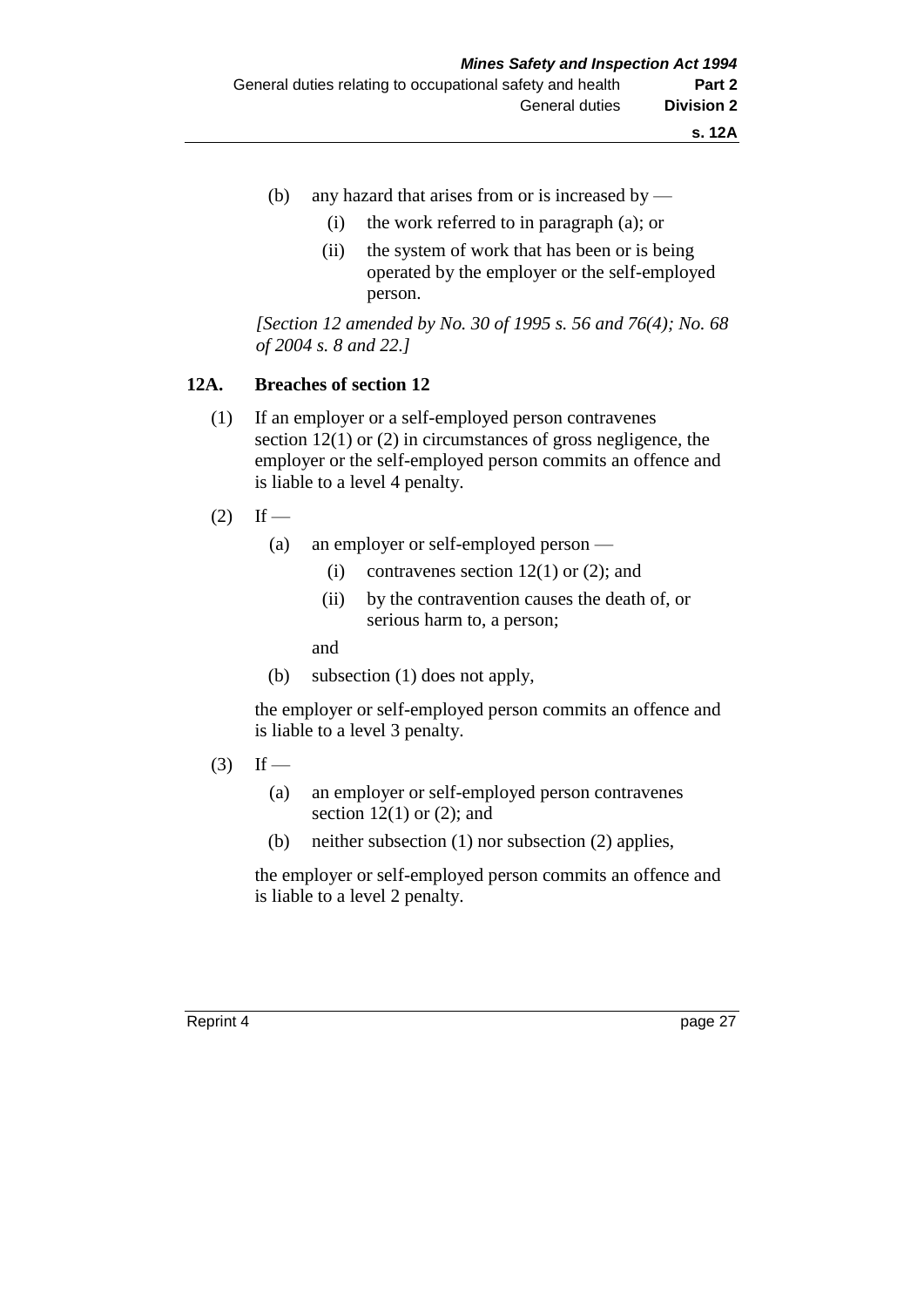- **s. 12B**
	- (4) An employer or self-employed person charged with an offence under —
		- (a) subsection (1) may, instead of being convicted of that offence, be convicted of an offence under subsection (2) or (3); or
		- (b) subsection (2) may, instead of being convicted of that offence, be convicted of an offence under subsection (3).

*[Section 12A inserted by No. 68 of 2004 s. 23.]*

# **12B. Duties placed on corporation to which section 15A, 15B or 15C applies**

- (1) If section 15A, 15B or 15C makes any other provision of this Act apply to a corporation as if it were the employer of a particular person, this section and section 12C apply to the corporation at such times as the other provision is made to apply.
- (2) A corporation to which this section applies that carries on operations at a mine must, so far as is practicable, ensure that the safety or health of a person is not adversely affected wholly or in part as a result of —
	- (a) work that has been or is being undertaken by
		- (i) the corporation; or
		- (ii) a person carrying out work under the direction of the corporation;

or

- (b) any hazard that arises from or is increased by
	- (i) the work referred to in paragraph (a); or
	- (ii) the system of work that has been or is being operated by the corporation.

*[Section 12B inserted by No. 68 of 2004 s. 9.]*

page 28 Reprint 4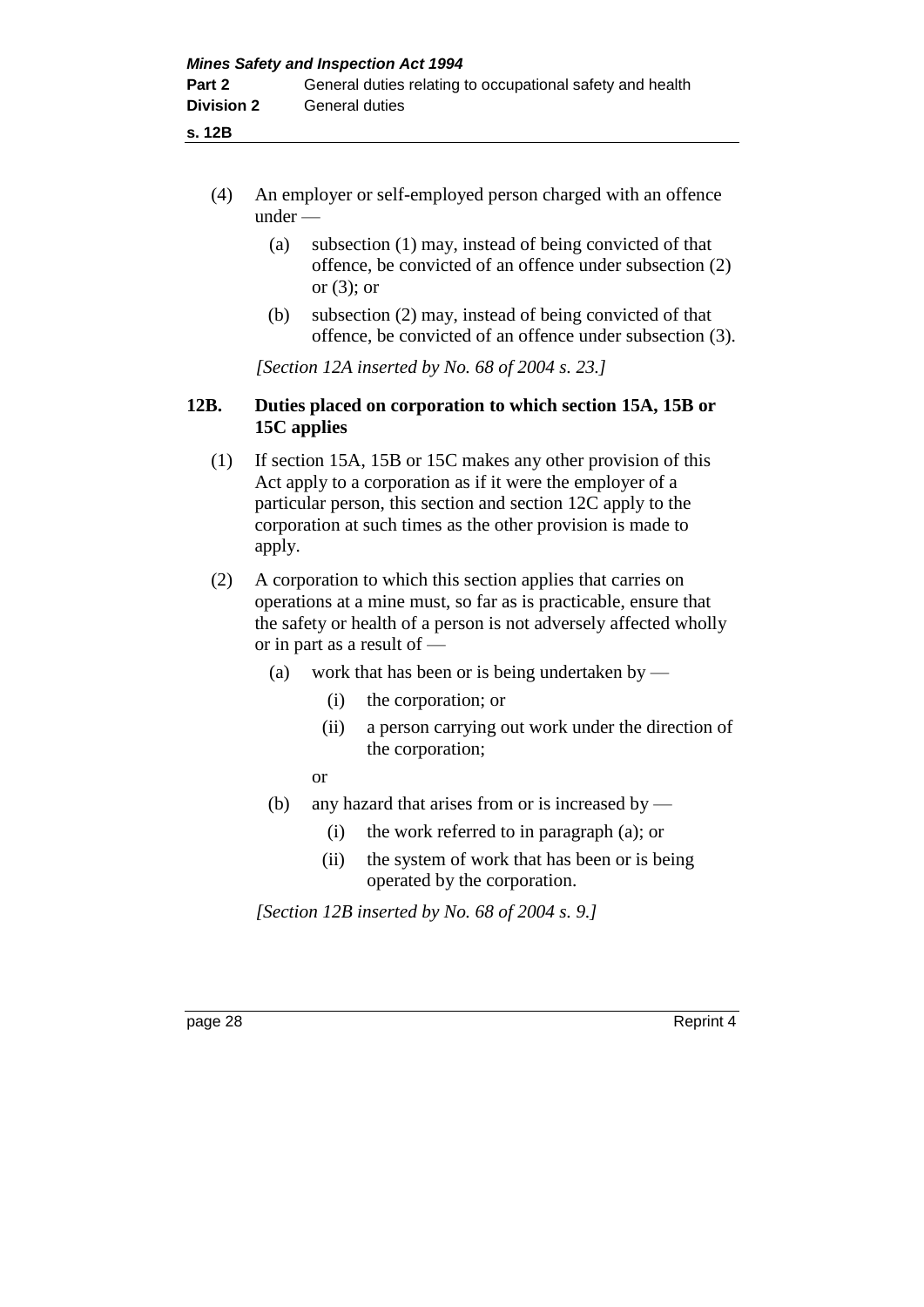#### **12C. Breaches of section 12B**

- (1) If a corporation contravenes section 12B(2) in circumstances of gross negligence, the corporation commits an offence and is liable to a level 4 penalty.
- $(2)$  If
	- (a) a corporation
		- (i) contravenes section 12B(2); and
		- (ii) by the contravention causes the death of, or serious harm to, a person;

and

(b) subsection (1) does not apply,

the corporation commits an offence and is liable to a level 3 penalty.

- $(3)$  If
	- (a) a corporation contravenes section 12B(2); and
	- (b) neither subsection (1) nor subsection (2) applies,

the corporation commits an offence and is liable to a level 2 penalty.

- (4) A corporation charged with an offence under
	- (a) subsection (1) may, instead of being convicted of that offence, be convicted of an offence under subsection (2) or  $(3)$ ; or
	- (b) subsection (2) may, instead of being convicted of that offence, be convicted of an offence under subsection (3).

*[Section 12C inserted by No. 68 of 2004 s. 9.]*

#### **13. Duties of principal employers and managers**

The principal employer at and the manager of a mine must take such measures as are practicable to ensure that the mine and the means of access to and egress from the mine are such that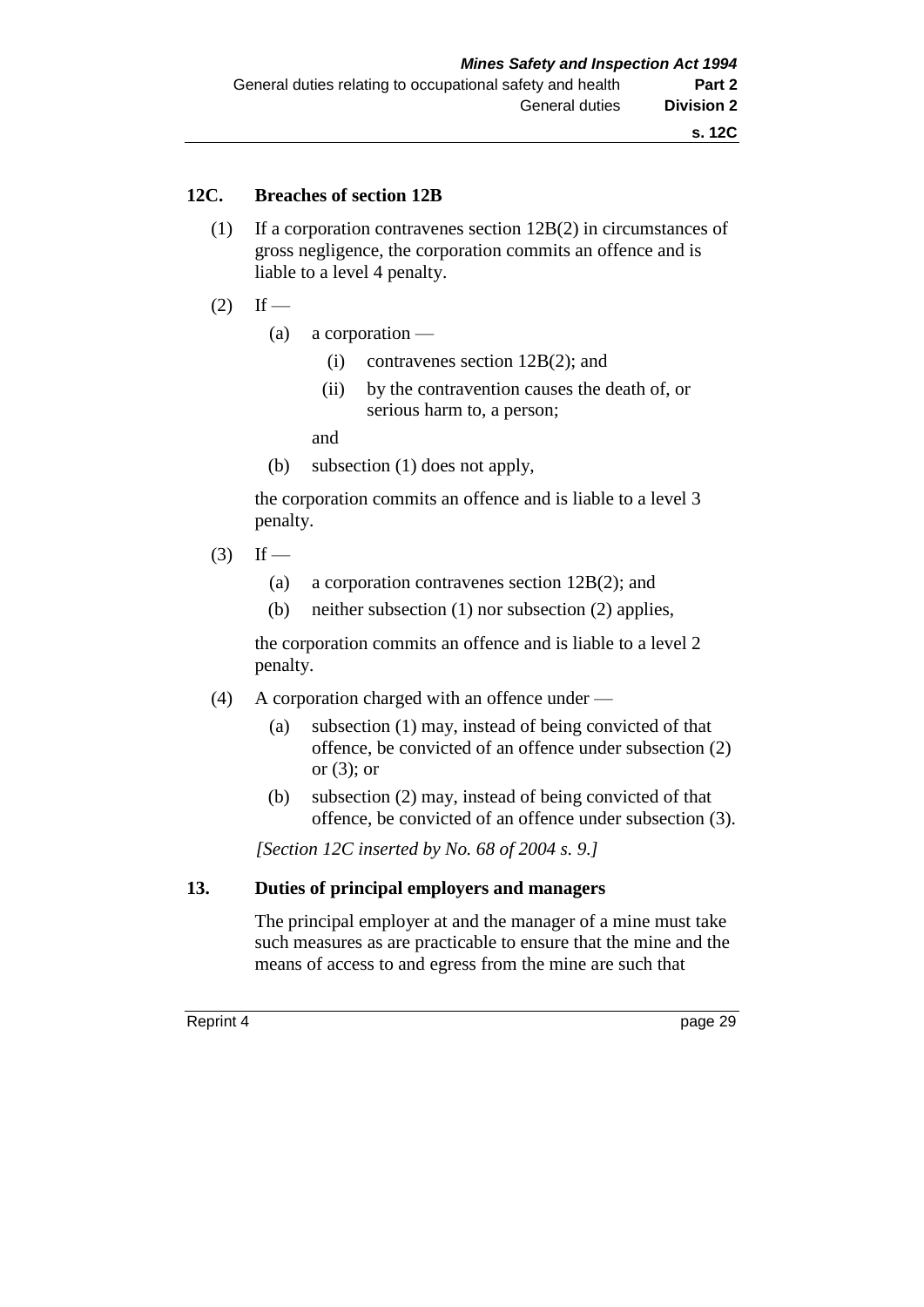#### **s. 13A**

persons who are at the mine, or use the means of access to or egress from the mine, are not exposed to hazards.

*[Section 13 amended by No. 30 of 1995 s. 57; No. 68 of 2004 s. 24.]* 

# **13A. Breaches of section 13**

- (1) If a person contravenes section 13 in circumstances of gross negligence, the person commits an offence and is liable to a level 4 penalty.
- $(2)$  If
	- $(a)$  a person
		- (i) contravenes section 13; and
		- (ii) by the contravention causes the death of, or serious harm to, a person —
			- (I) who is at; or
			- (II) who is using the means of access to or egress from,

the workplace;

and

(b) subsection (1) does not apply,

the person commits an offence and is liable to a level 3 penalty.

- $(3)$  If
	- (a) a person contravenes section 13; and
	- (b) neither subsection (1) nor subsection (2) applies,

the person commits an offence and is liable to a level 2 penalty.

- (4) A person charged with an offence under
	- (a) subsection (1) may, instead of being convicted of that offence, be convicted of an offence under subsection (2) or  $(3)$ ; or

page 30 Reprint 4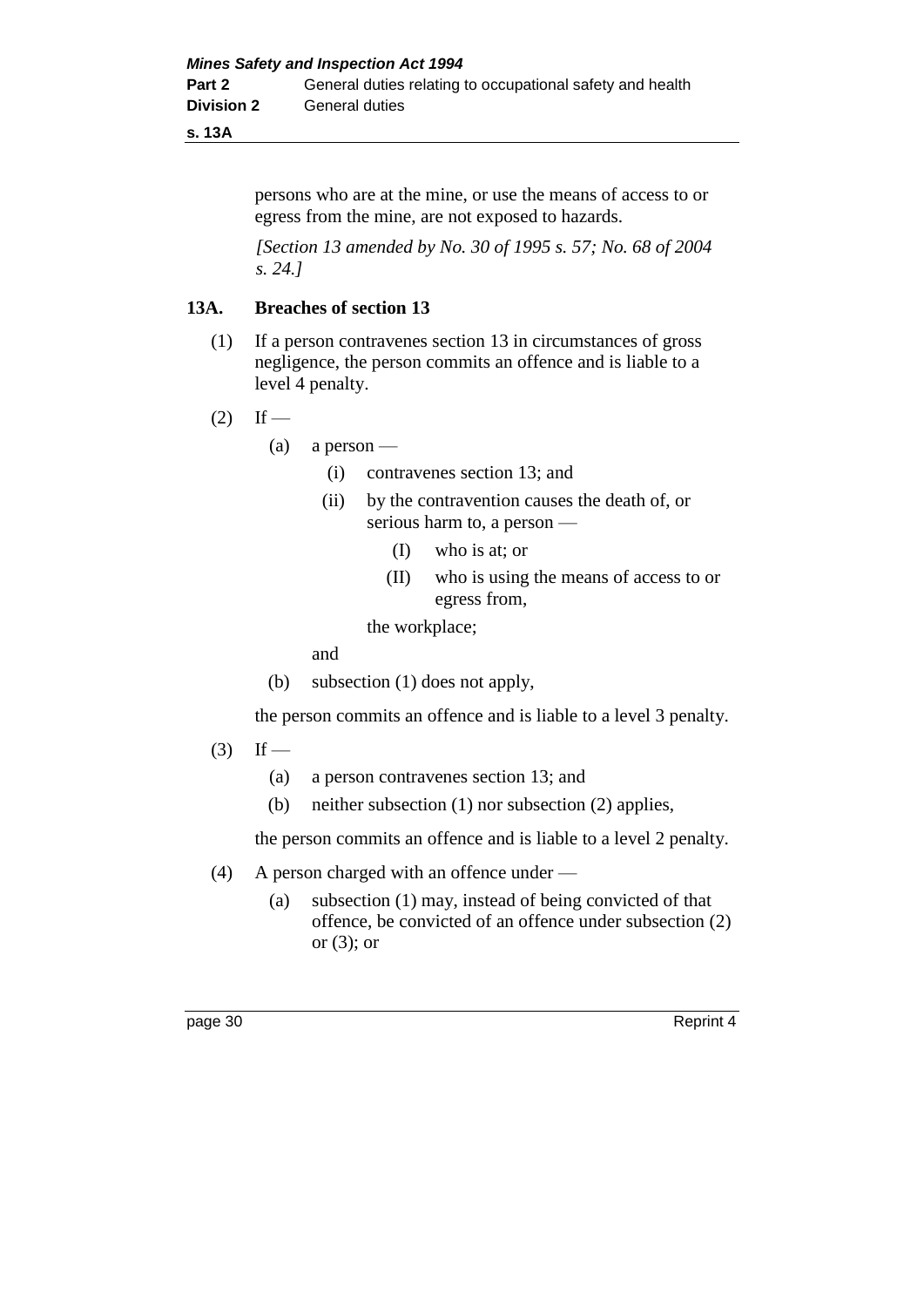(b) subsection (2) may, instead of being convicted of that offence, be convicted of an offence under subsection (3).

*[Section 13A inserted by No. 68 of 2004 s. 25.]*

### **14. Duties of manufacturers etc.**

- (1) A person who designs, manufactures, imports or supplies any plant for use at a mine must, so far as is practicable —
	- (a) ensure that the design and construction of the plant is such that persons who properly install, maintain or use the plant are not, in doing so, exposed to hazards; and
	- (b) test and examine, or arrange for the testing and examination of, the plant so as to ensure that its design and construction are as mentioned in paragraph (a); and
	- (c) ensure that adequate information in respect of
		- (i) any dangers associated with the plant; and
		- (ii) the specifications of the plant and the data obtained on the testing of the plant as mentioned in paragraph (b); and
		- (iii) the conditions necessary to ensure that persons properly using the plant are not, in doing so, exposed to hazards; and
		- (iv) the proper maintenance of the plant,

is provided when the plant is supplied, and subsequently whenever requested.

- (2) A person who erects or installs any plant for use at a mine must, so far as is practicable, ensure that it is so erected or installed that persons who properly use the plant are not subjected to any hazard that arises from, or is increased by, the way in which the plant is erected or installed.
- (3) A person who designs or constructs any building or structure, including a temporary structure, for use at a mine must, so far as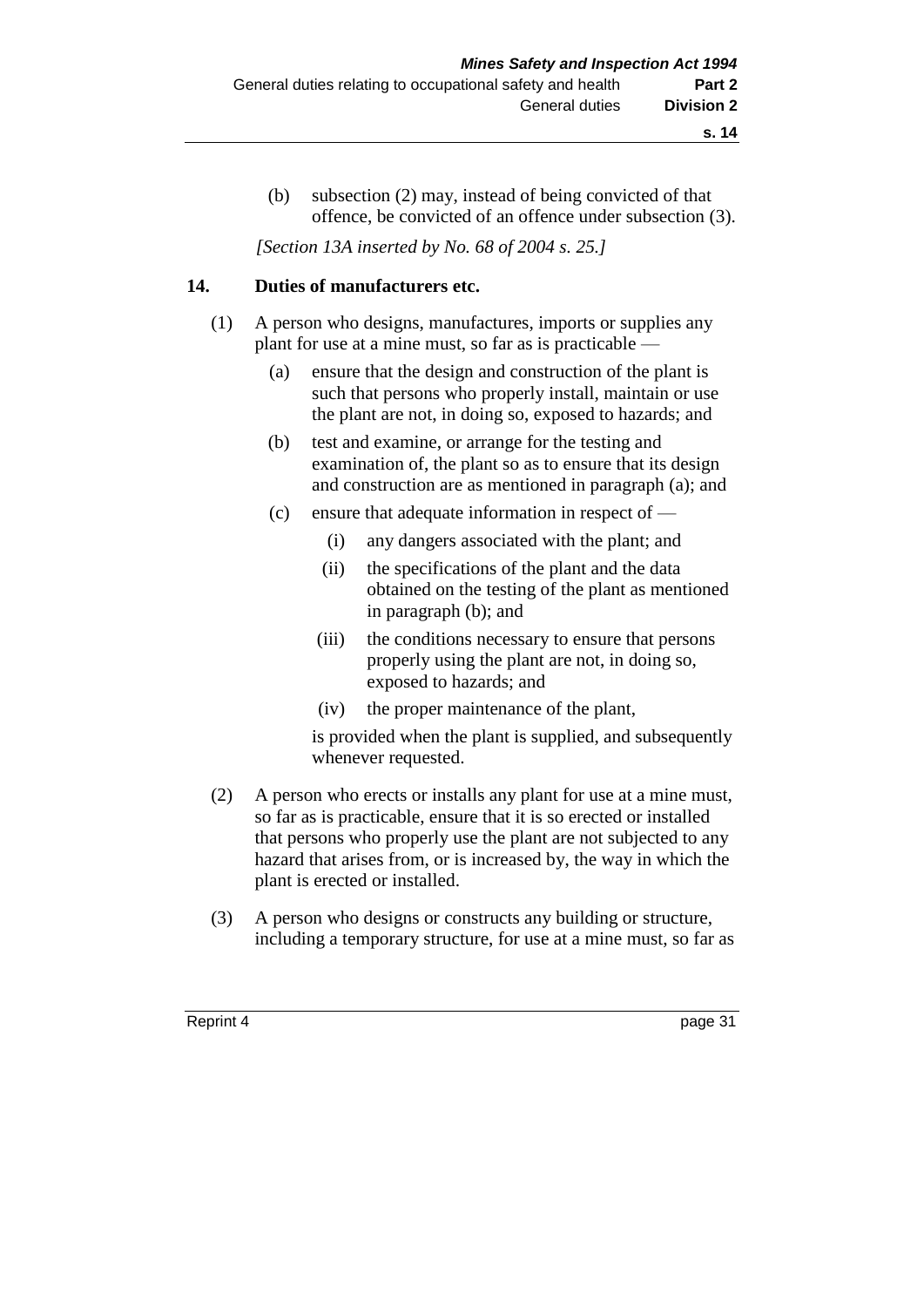is practicable, ensure that the design and construction of the building or structure is such that —

- (a) persons who properly construct, maintain, repair or service the building or structure; and
- (b) persons who properly use the building or structure,

are not, in doing so, exposed to hazards.

(4) A person who manufactures, imports, or supplies any substance for use at a mine must, so far as is practicable, ensure that adequate toxicological data in respect of the substance and such other data as is relevant to the safe use, handling, processing, storage, transportation, and disposal of the substance is provided when the substance is supplied, and subsequently whenever requested.

*[Section 14 amended by No. 30 of 1995 s. 58; No. 68 of 2004 s. 26.]* 

# **15. Breaches of section 14**

- (1) If a person contravenes section  $14(1)$ , (2), (3) or (4) in circumstances of gross negligence, the person commits an offence and is liable to a level 4 penalty.
- $(2)$  If
	- $(a)$  a person
		- (i) contravenes section 14(1), (2), (3) or (4); and
		- (ii) by the contravention causes the death of, or serious harm to, a person to whom a duty is owed under that subsection;

and

(b) subsection (1) does not apply,

the person commits an offence and is liable to a level 3 penalty.

 $(3)$  If —

(a) a person contravenes section  $14(1)$ ,  $(2)$ ,  $(3)$  or  $(4)$ ; and

page 32 Reprint 4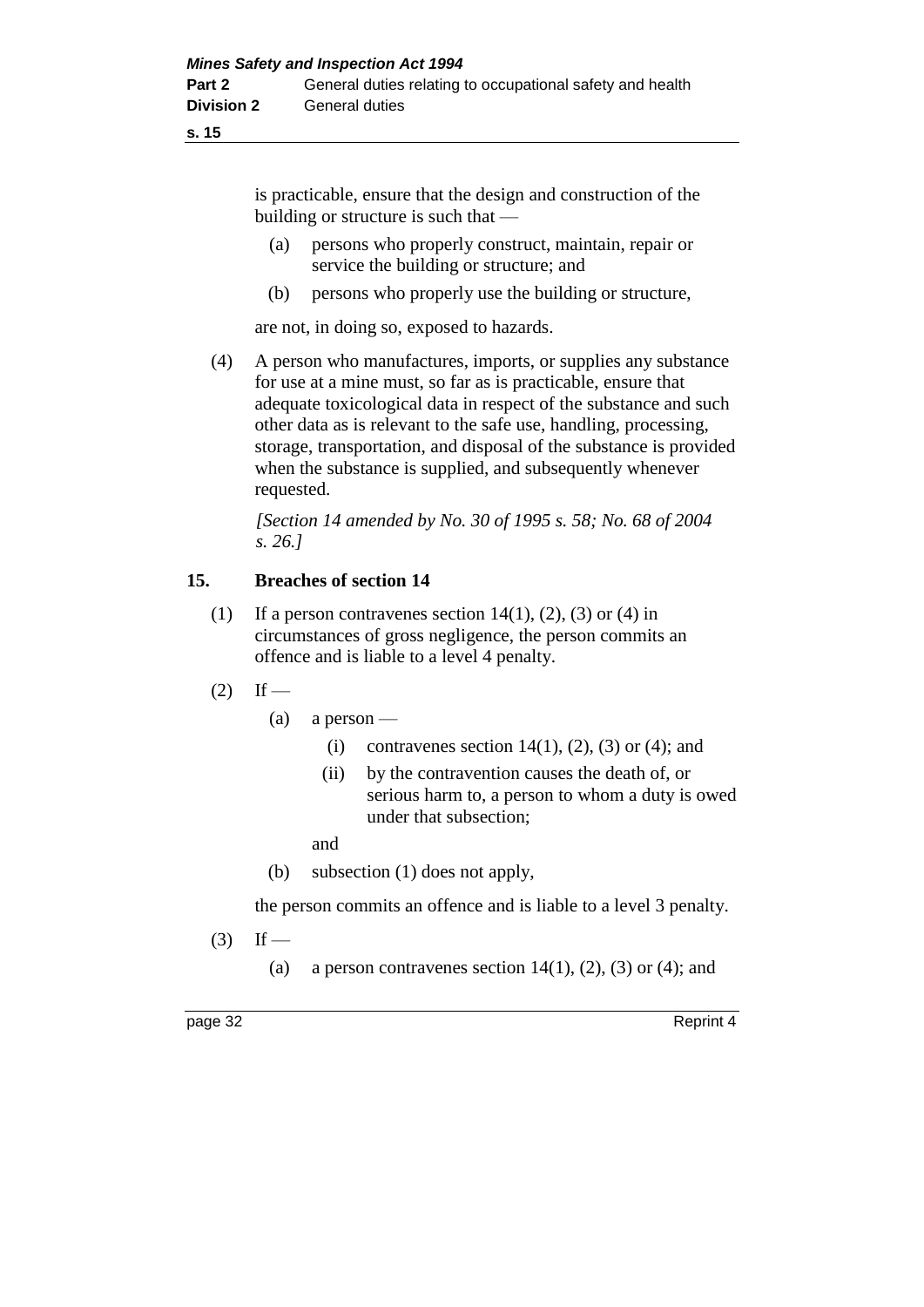(b) neither subsection (1) nor subsection (2) applies,

the person commits an offence and is liable to a level 2 penalty.

- (4) A person charged with an offence under
	- (a) subsection (1) may, instead of being convicted of that offence, be convicted of an offence under subsection (2) or (3); or
	- (b) subsection (2) may, instead of being convicted of that offence, be convicted of an offence under subsection (3).

*[Section 15 inserted by No. 68 of 2004 s. 27.]*

# **Division 3 — Certain workplace situations to be treated as employment**

*[Heading inserted by No. 68 of 2004 s. 10.]* 

# **15A. Contract work arrangements**

- (1) This section applies where a person (the **"principal"**) in the course of mining operations engages a contractor (the **"contractor"**) to carry out work for the principal.
- (2) Where this section applies, sections 9 and 9A have effect
	- (a) as if the principal were the employer of  $-$ 
		- (i) the contractor; and
		- (ii) any person employed or engaged by the contractor to carry out or assist in carrying out the work concerned,

in relation to matters over which the principal has the capacity to exercise control; and

- (b) as if  $-$ 
	- (i) the contractor; and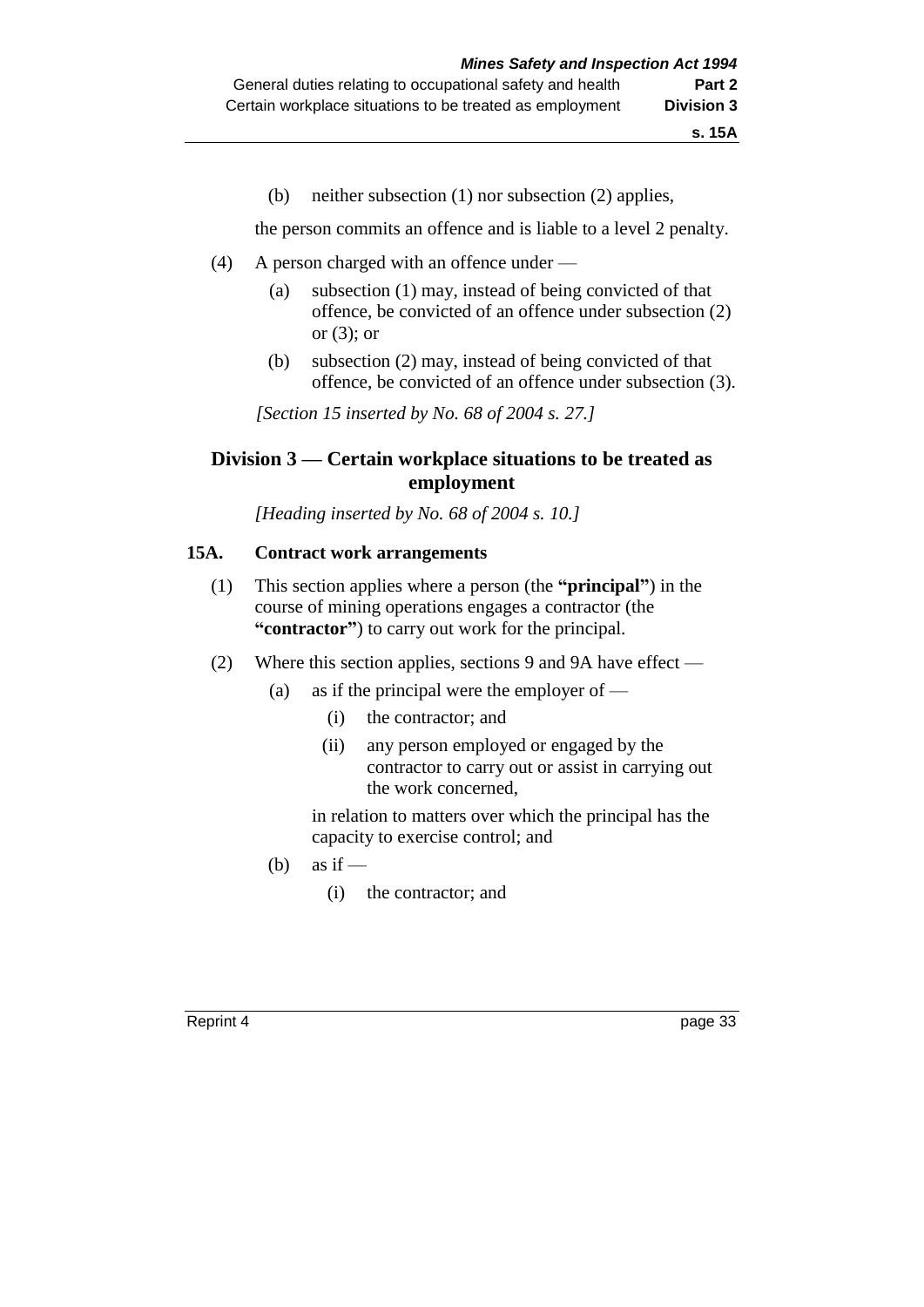**s. 15A**

(ii) any person referred to in paragraph (a)(ii), were employees of the principal in relation to matters over which the principal has the capacity to exercise control.

#### (3) Where this section applies, the further duties referred to in subsection (4) apply, and sections 10A and 15E have effect —

- (a) as if the principal were the employer of  $-$ 
	- (i) the contractor; and
	- (ii) any person employed or engaged by the contractor to carry out or assist in carrying out the work concerned;

and

- (b) as if  $-$ 
	- (i) the contractor; and
	- (ii) any person referred to in paragraph (a)(ii),

were employees of the principal.

- (4) The further duties mentioned in subsection (3) are
	- (a) the duties of an employee under section 10; and
	- (b) the duties of an employer under section 15D(2).
- (5) An agreement or arrangement is void for the purposes of this section if it purports to give control to —
	- (a) a contractor; or
	- (b) a person referred to in subsection  $(2)(a)(ii)$ ,

of any matter that —

- (c) comes within section 9 or 15D(2); and
- (d) is a matter over which the principal has the capacity to exercise control,

but this subsection does not prevent the making of a written agreement as mentioned in section 15D(3).

page 34 Reprint 4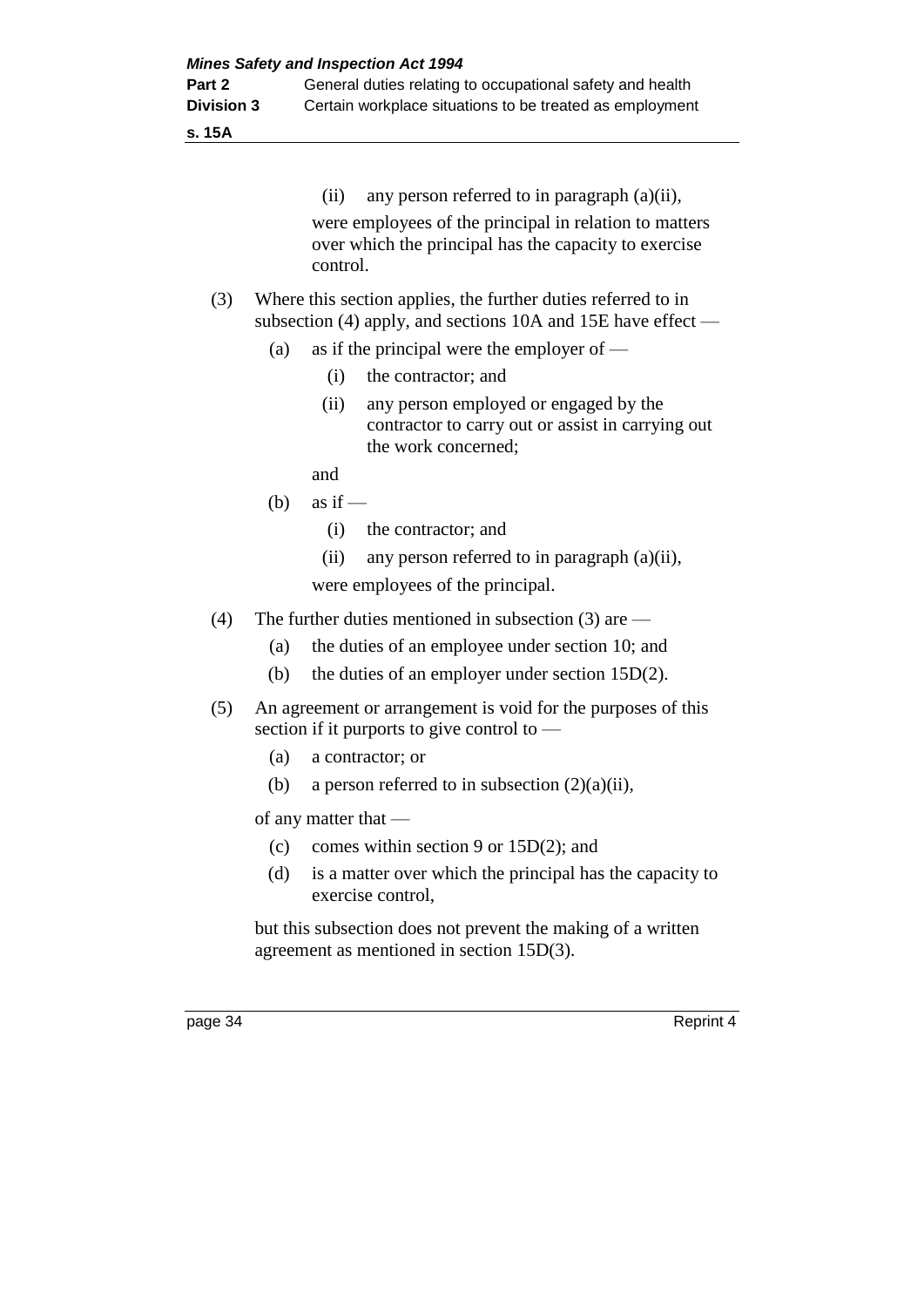- (6) A purported waiver by a contractor of a right that arises directly or indirectly under this section is void.
- (7) Nothing in this section derogates from
	- (a) the duties of the principal to the contractor; or
	- (b) the duties of the contractor to any person employed or engaged by the contractor.

*[Section 15A inserted by No. 68 of 2004 s. 10; amended by No. 16 of 2008 s. 5.]*

#### **15B. Labour arrangements in general**

- (1) This section applies where
	- (a) a person (the **"worker"**) for remuneration carries out work for another person (the **"person mentioned in subsection (1)(a)**") in the course of mining operations;
	- (b) that person has the power of direction and control in respect of the work in a similar manner to the power of an employer under a contract of employment;
	- (c) there is no contract of employment between the worker and that person; and
	- (d) neither section 15A nor section 15C applies.
- (2) Where this section applies, sections 9 and 9A have effect as if  $-$ 
	- (a) the person mentioned in subsection  $(1)(a)$  were the employer of the worker; and
	- (b) the worker were the employee of that person,

in relation to any matter that —

- (c) comes within section 9; and
- (d) is a matter over which that person has the capacity to exercise control.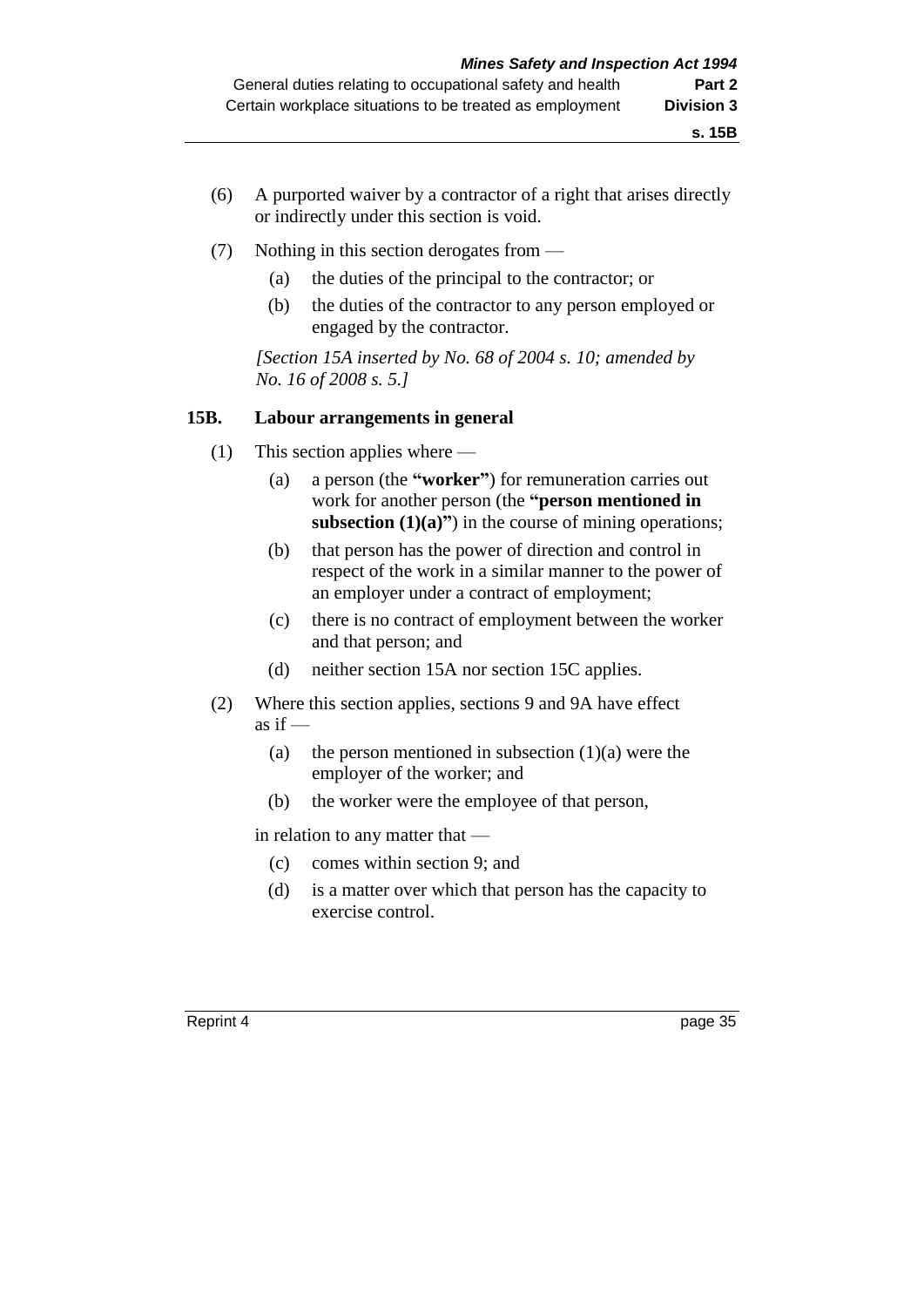- (3) Where this section applies, sections 10 and 10A have effect as if  $-$ 
	- (a) the person mentioned in subsection  $(1)(a)$  were the employer of the worker; and
	- (b) the worker were the employee of that person.
- (4) An agreement or arrangement is void for the purposes of this section to the extent that it purports to give control to the worker of any matter that —
	- (a) comes within section 9; and
	- (b) is a matter over which the person mentioned in subsection (1)(a) has the capacity to exercise control.
- (5) This section applies despite anything to the contrary in, or any inconsistent provision of, an agreement, whether made orally or in writing.
- (6) A purported waiver by a worker of a right that arises directly or indirectly under this section is void.

*[Section 15B inserted by No. 68 of 2004 s. 10; amended by No. 16 of 2008 s. 6.]*

# **15C. Labour hire arrangements**

(1) In this section —

**"agent"** —

- (a) means a person who carries on a business of providing workers to carry out work for clients of the person; and
- (b) includes a group training organisation as defined in section 7(1) of the *Industrial Relations Act 1979*;

**"worker"** includes an employee or a contractor.

(2) This section applies where, under a labour hire arrangement, work is carried out for remuneration by a worker for a client of an agent (the **"client"**) in the course of mining operations carried on by the client.

page 36 Reprint 4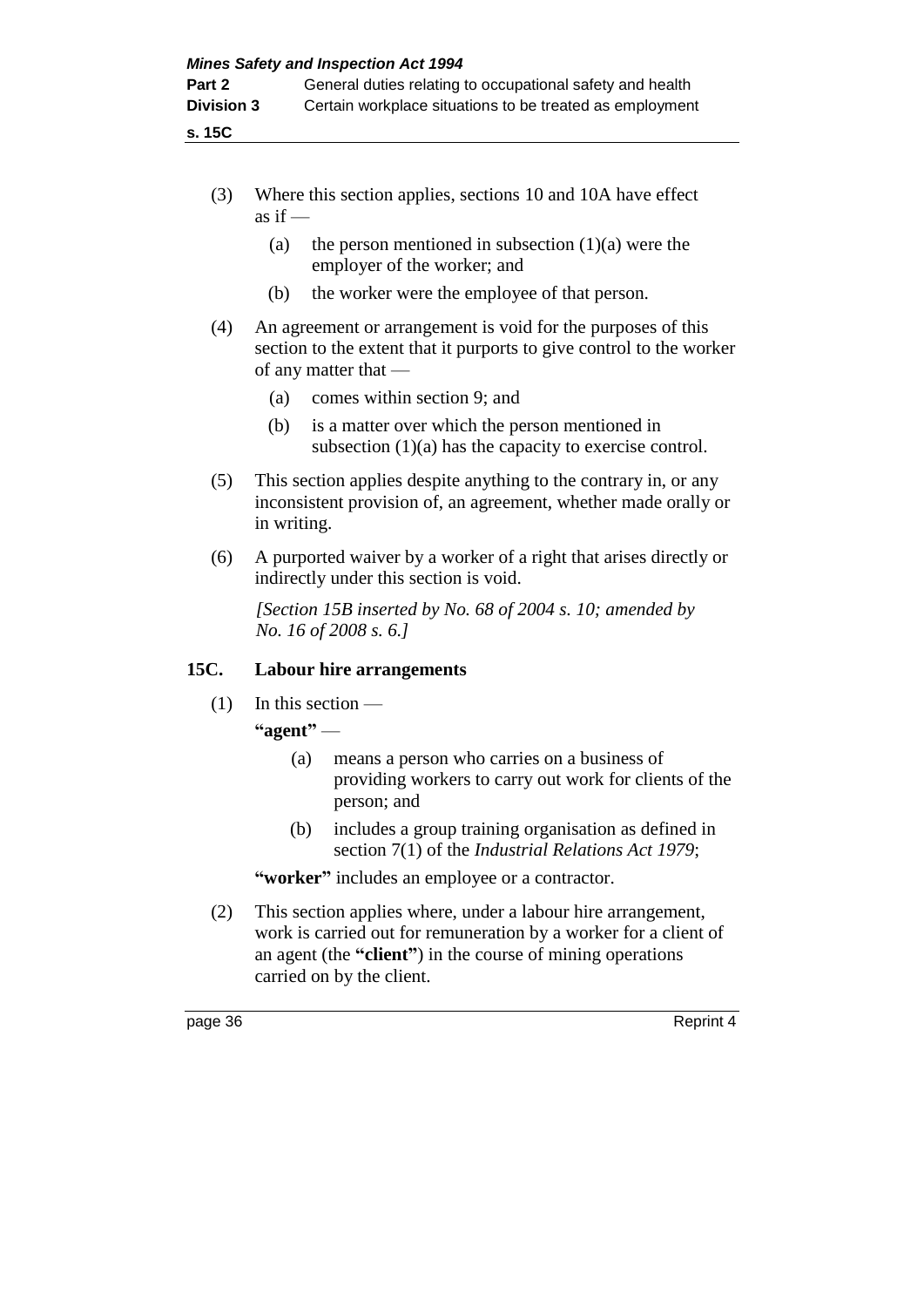- (3) A labour hire arrangement exists where
	- (a) an agent has for remuneration agreed with the client to provide a worker to carry out work for the client;
	- (b) there is no contract of employment between the worker and the client in relation to the work;
	- (c) there is an agreement (which may be a contract of employment) between the worker and the agent as to the carrying out of work including in respect of remuneration and other entitlements; and
	- (d) that agreement applies to the carrying out of the work by the worker for the client.
- (4) Where this section applies, sections 9 and 9A have effect as if  $-$ 
	- (a) each of the agent and the client were the employer of the worker; and
	- (b) the worker were an employee of each of the agent and the client,

in relation to any matter that —

- (c) comes within section 9; and
- (d) as regards
	- (i) the agent, is a matter over which the agent has the capacity to exercise control; or
	- (ii) the client, is a matter over which the client has the capacity to exercise control.
- (5) Where this section applies, sections 10 and 10A have effect as if  $-$ 
	- (a) each of the agent and the client were the employer of the worker; and
	- (b) the worker were an employee of each of the agent and the client.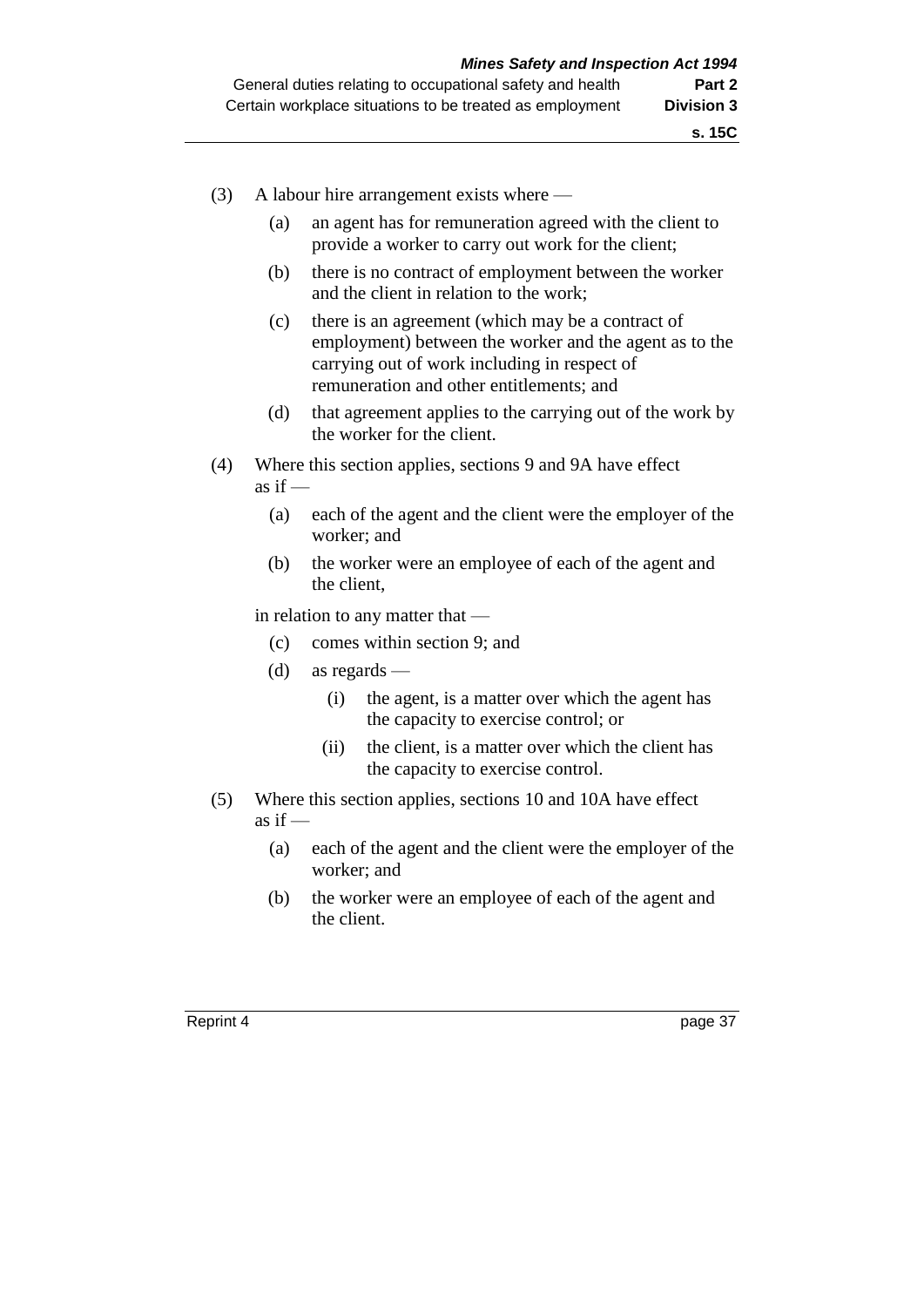**s. 15D**

- (6) This section applies despite anything to the contrary in, or any inconsistent provision of, an agreement, whether made orally or in writing.
- (7) A purported waiver by a worker of a right that arises directly or indirectly under this section is void.

*[Section 15C inserted by No. 68 of 2004 s. 10; amended by No. 16 of 2008 s. 7.]*

# **Division 4 — Other duties**

*[Heading inserted by No. 68 of 2004 s. 10.]* 

### **15D. Duty of employer in respect of certain residential accommodation**

 $(1)$  In this section —

# **"residential premises"** —

- (a) means residential premises that are situated outside —
	- (i) a townsite within the meaning in section  $26(1)$ of the *Land Administration Act 1997*; and
	- (ii) the metropolitan region as defined in the *Planning and Development Act 2005*;

and

- (b) includes land and outbuildings that are intended to be used in connection with the occupation of the premises; but
- (c) does not include any premises that come within paragraph (k) of the definition of "mining operations" in section  $4(1)$ .
- $(2)$  Where
	- (a) an employee who is employed in mining operations occupies residential premises that are owned by or under the control of the employee's employer; and

page 38 Reprint 4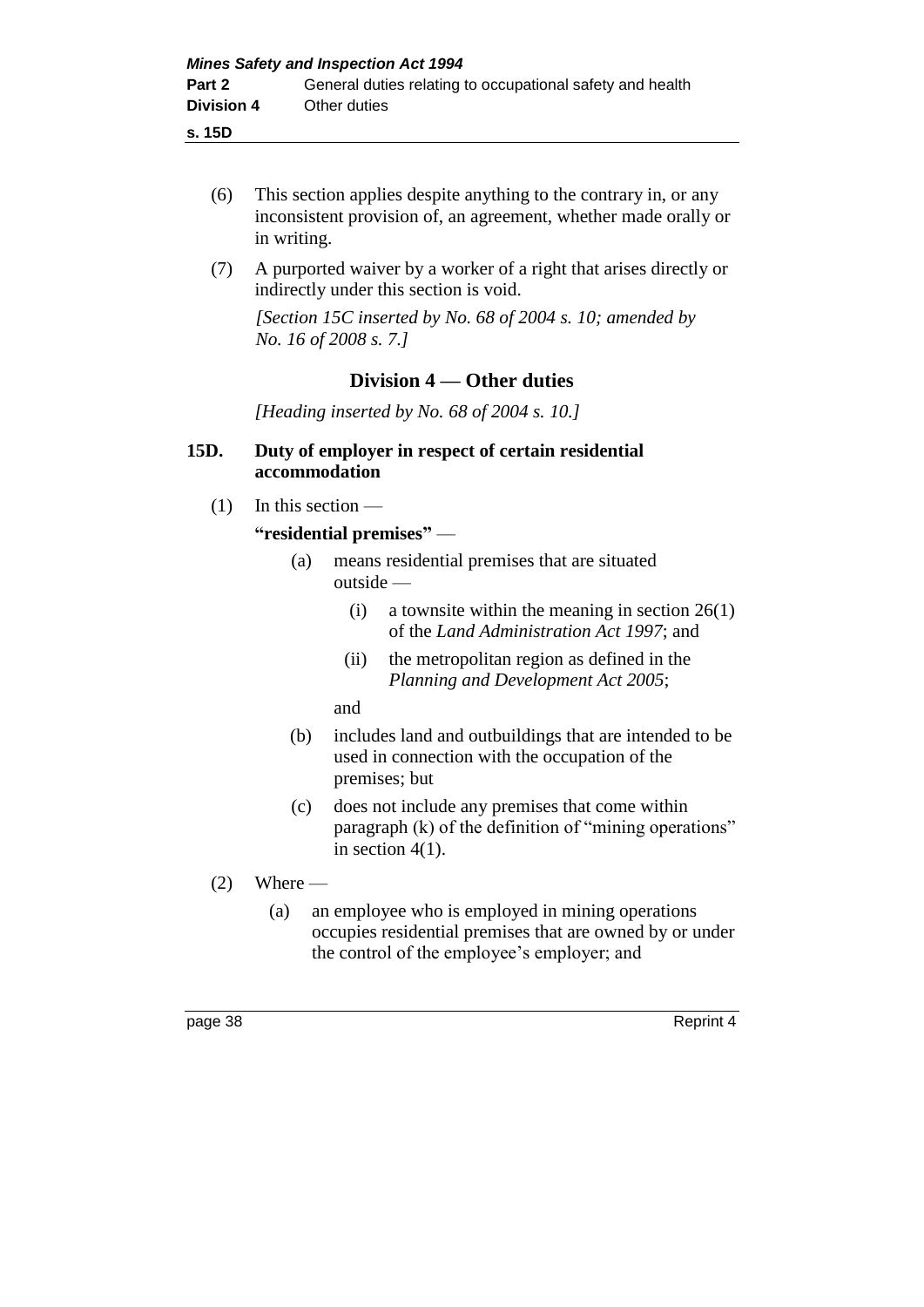(b) the occupancy is necessary for the purposes of the employment because other accommodation is not reasonably available in the area concerned,

the employer must, so far as is practicable, maintain the premises so that the employee occupying the premises is not exposed to hazards at the premises.

(3) Subsection (2) does not apply if the occupancy is pursuant to a written agreement containing terms that might reasonably be expected to apply to a letting of the residential premises to a tenant.

*[Section 15D inserted by No. 68 of 2004 s. 10; amended by No. 38 of 2005 s. 15.]*

# **15E. Breaches of section 15D**

- (1) If an employer contravenes section 15D(2) in circumstances of gross negligence, the employer commits an offence and is liable to a level 4 penalty.
- $(2)$  If
	- (a) an employer
		- (i) contravenes section 15D(2); and
		- (ii) by the contravention causes the death of, or serious harm to, an employee occupying premises as mentioned in that section;
		- and
	- (b) subsection (1) does not apply,

the employer commits an offence and is liable to a level 3 penalty.

- $(3)$  If
	- (a) an employer contravenes section 15D(2); and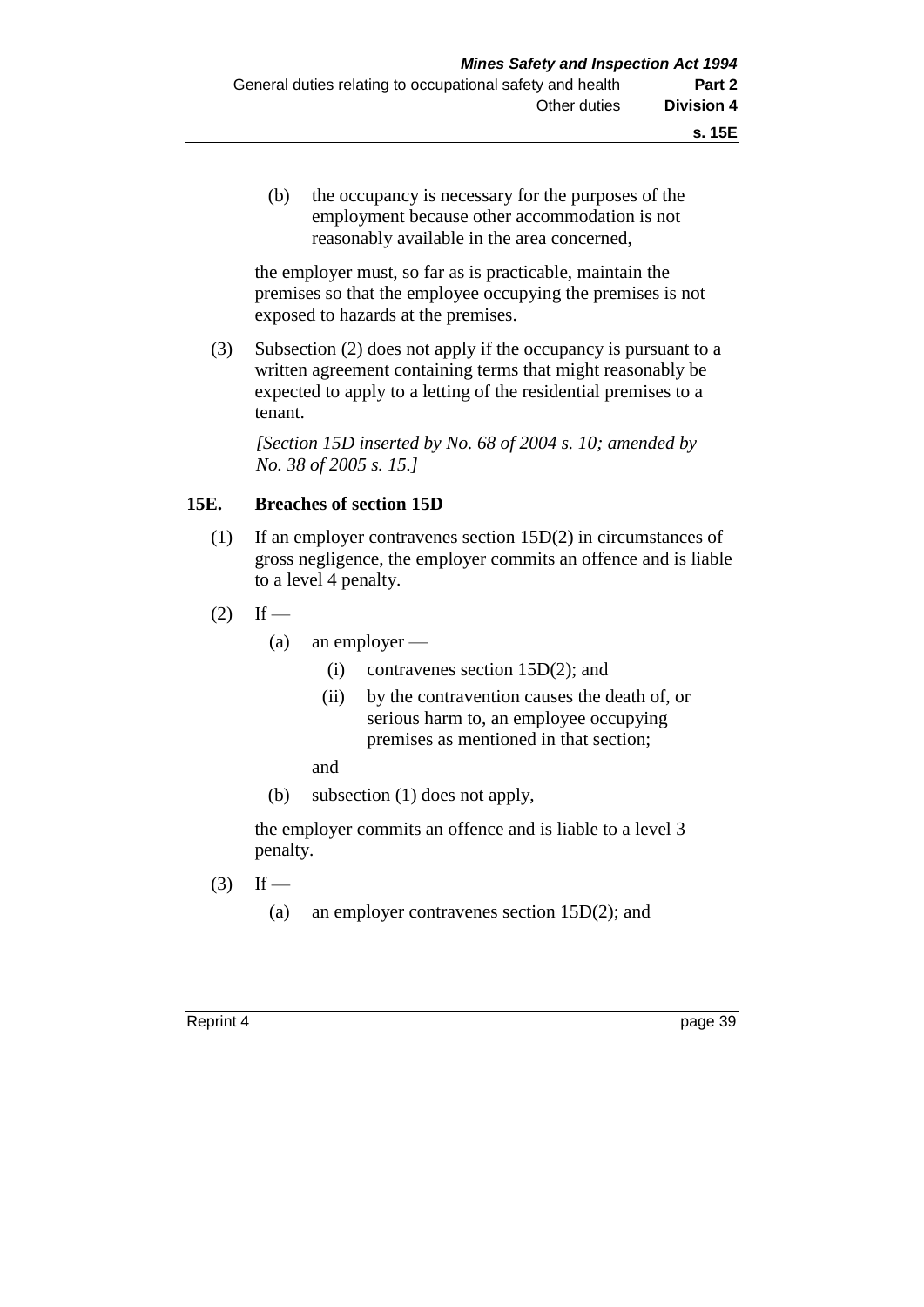**s. 15F**

(b) neither subsection (1) nor subsection (2) applies,

the employer commits an offence and is liable to a level 2 penalty.

- (4) In proceedings against a person for an offence under subsection (1) or (2) it is a defence if the person proves that the death or serious harm, as the case may be, would not have occurred if the employee had taken reasonable care to ensure the employee's own safety and health at the premises concerned.
- (5) An employer charged with an offence under
	- (a) subsection (1) may, instead of being convicted of that offence, be convicted of an offence under subsection (2) or (3); or
	- (b) subsection (2) may, instead of being convicted of that offence, be convicted of an offence under subsection (3).

*[Section 15E inserted by No. 68 of 2004 s. 10.]*

# **15F. Notification of hazard to the principal employer and manager**

 $(1)$  In this section —

**"mine"** includes the means of access to and egress from a mine.

- $(2)$  If
	- (a) the employer of any employee; or
	- (b) a self-employed person carrying out work,

at a mine becomes of the opinion that —

- (c) a situation exists at the mine that could constitute a hazard to any person;
- (d) the hazard is one that the principal employer at, and the manager of, the mine have a duty to remedy under section 13; and

page 40 Reprint 4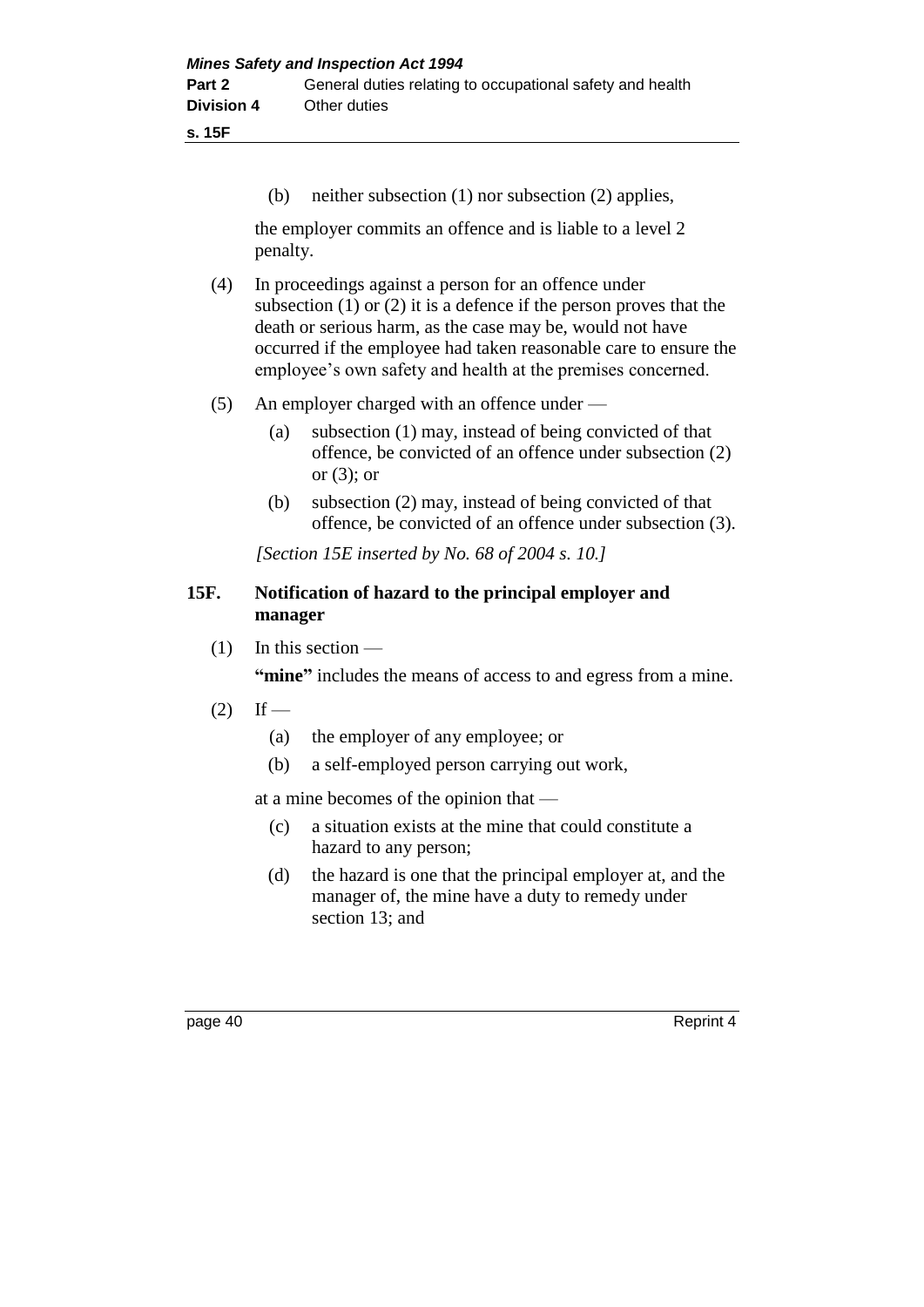(e) the situation has not come to the attention of either of those persons,

the employer or self-employed person must, so far as it is reasonably practicable to do so, give notice of the situation to either the principal employer or the manager.

- (3) A notice under subsection (2) must be given as soon as is reasonably practicable after the employer or self-employed person becomes of the opinion mentioned in that subsection.
- (4) An employer or self-employed person who fails to comply with subsection (2) commits an offence.

*[Section 15F inserted by No. 68 of 2004 s. 10.]*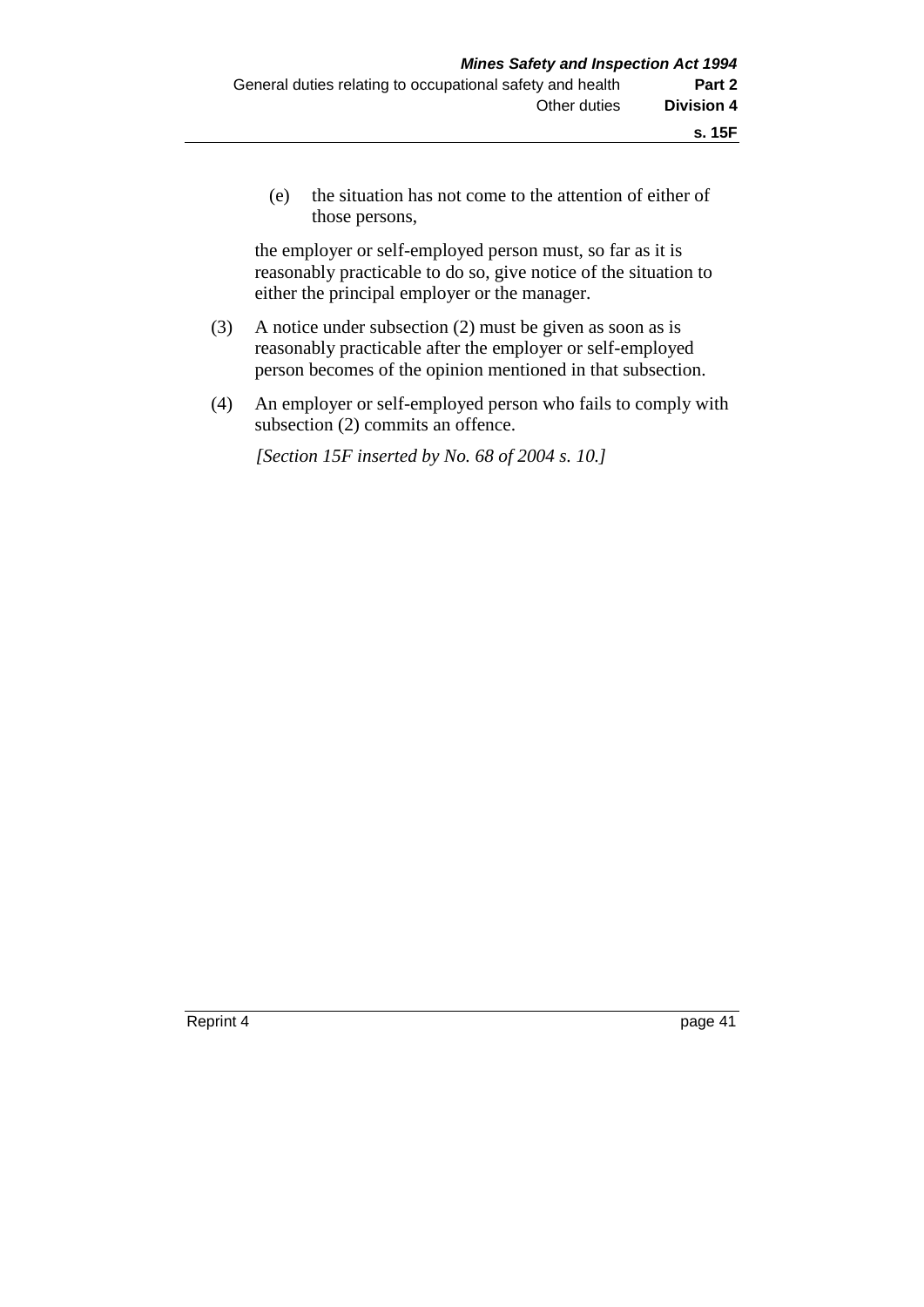**s. 16**

# **Part 3 — Administration of Act**

# **Division 1 — Inspectors of mines**

# **16. State mining engineer and State coal mining engineer**

- (1) A person shall be appointed under and subject to the *Public Sector Management Act 1994* to be the State mining engineer.
- (2) A person shall be appointed under and subject to the *Public Sector Management Act 1994* to be the State coal mining engineer.
- (3) To be eligible for appointment as the State mining engineer or the State coal mining engineer, a person must hold a first class mine manager's certificate of competency.
- (4) The State mining engineer, the State coal mining engineer, and the deputy State mining engineer have the powers conferred on an inspector by Division 2.
- (5) The State mining engineer may, either generally or as otherwise provided by the instrument of delegation, by instrument in writing delegate to any person any power or duty conferred or imposed on the State mining engineer under this Act other than this power of delegation.
- (6) Any act or thing done by a delegate under a delegation under this section has the same force and effect as if it had been done by the State mining engineer.
- (7) Subject to the control and direction of the State mining engineer, the State coal mining engineer is responsible for the administration of this Act and the regulations in relation to coal mines and has the control and direction of inspectors engaged in matters relating to coal mines.

# **17. Appointment of inspectors of mines**

(1) The Minister may appoint suitable persons to be inspectors of mines.

page 42 Reprint 4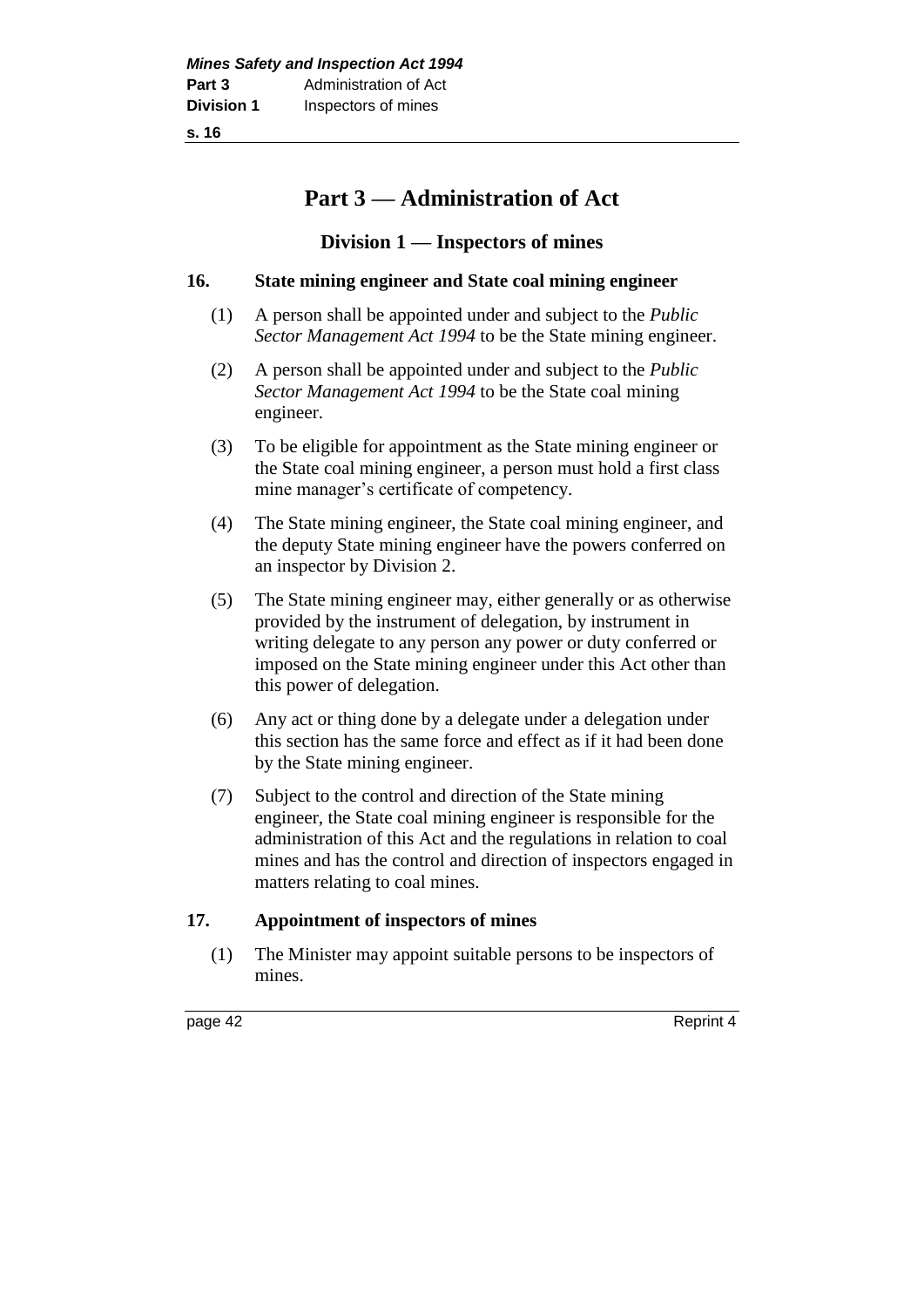- (2) There are to be 3 categories of inspectors, namely, district inspectors, special inspectors, and employee's inspectors.
- (3) Subject to section 16(7), inspectors are subject to the control and direction of the State mining engineer and are to act in such areas of the State as the State mining engineer directs.

# **18. District and special inspectors**

- (1) District and special inspectors, including district inspectors who are senior inspectors or hold administrative positions in the inspectorate structure of the department, are to be appointed under and subject to the *Public Sector Management Act 1994*.
- (2) To be eligible for appointment as a district inspector, a person must hold a first class mine manager's certificate of competency.
- (3) Special inspectors may be appointed for the purpose of making inspections, inquiries, and investigations that require technical or scientific training or knowledge as directed by the State mining engineer.
- (4) Notwithstanding subsection (1), persons who are employed elsewhere in the Public Service or otherwise in the public sector may, with the approval of the Minister concerned, be appointed as special inspectors; and persons so appointed may continue to be employed on the terms appropriate to the agency or authority from which they are seconded.

# **19. Employee's inspectors**

(1) Employee's inspectors are to be appointed following their election in accordance with the regulations by a majority of persons who are employed at the mines in the regions designated for the purpose by the State mining engineer and who exercise their vote.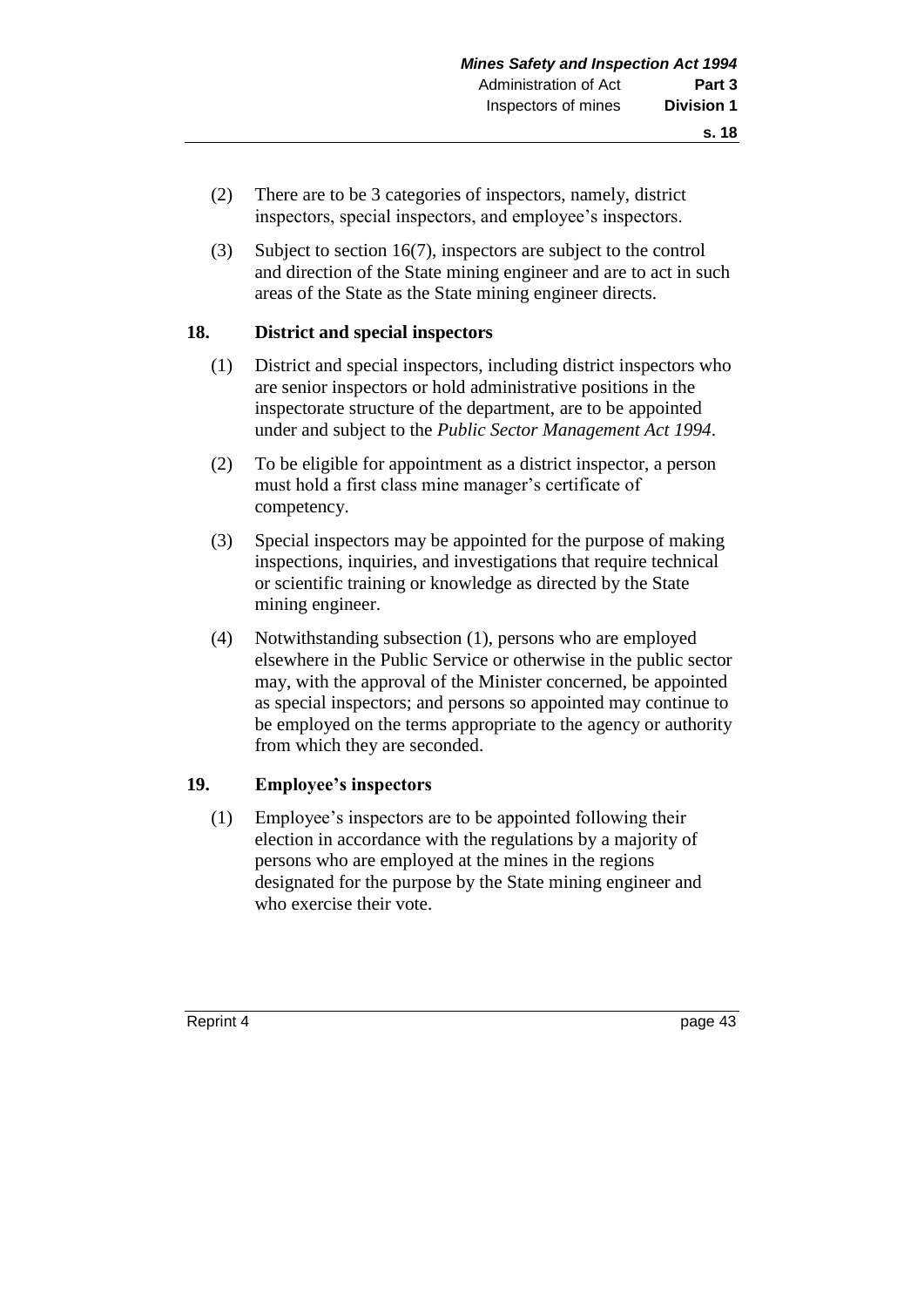- (2) To be eligible for appointment as an employee's inspector, a person must hold a certificate of competency as an underground supervisor or, in relation to underground coal mines, a deputy and have been engaged in general practical underground mining work as a working miner for not less than 5 years, but the State mining engineer may, in respect of a particular sector of the mining industry or a particular region of the State and in special circumstances, accept the eligibility of persons with lesser qualifications or experience.
- (3) Every employee's inspector is to be appointed for a term of not more than 4 years and employed on such terms and conditions as are determined by the Minister after consultation with the Minister for Public Sector Management.
- (4) An employee's inspector is eligible for reappointment following re-election.
- (5) An employee's inspector may be removed from office by the Minister on the grounds of misconduct, neglect of duty or incompetence.

# **20. Assistant inspectors**

- (1) The Minister may appoint eligible persons to be assistant inspectors of mines.
- (2) A person is eligible to be appointed as an assistant inspector of mines if that person has served not less than 12 years in total as an employee's inspector or a workmen's inspector.
- (3) An assistant inspector is to be employed on such terms and conditions as are determined by the Minister after consultation with the Minister for Public Sector Management.

page 44 Reprint 4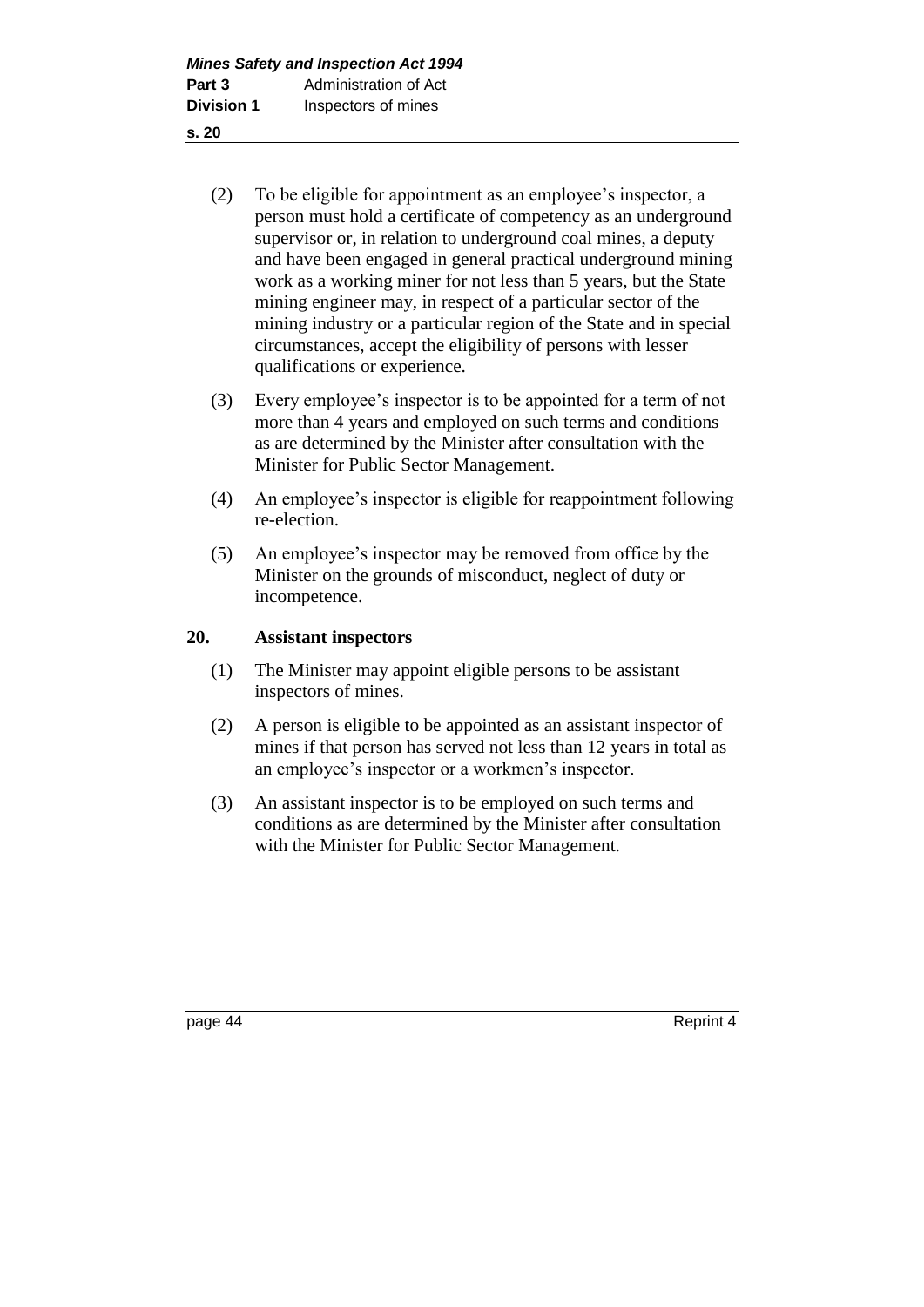# **Division 2 — Inspections**

#### **20A. Extended meaning of "employer" and "employee"**

In this Division —

**"employer"** and **"employee"** include a person taken to be an employer and an employee respectively by operation of section 15A, 15B or 15C.

*[Section 20A inserted by No. 68 of 2004 s. 11.]*

#### **21. Powers of inspectors**

- (1) A district inspector or special inspector may, for the purposes of this Act —
	- (a) at all times of the day or night, enter, inspect, and examine any mine and examine any plant, substance, or other thing whatsoever at the mine (but must do so in such a manner as not unnecessarily to impede or obstruct the working of the mine);
	- (b) when entering a mine, take with the inspector such equipment and materials as the inspector considers appropriate;
	- (c) conduct such examination and inquiry as the inspector considers necessary to ascertain whether the provisions of this Act have been and are being complied with in respect of a mine or a mining operation;
	- (ca) provide information to any person for the purpose of facilitating compliance with this Act;
	- (d) take and remove samples of any substance or thing whatsoever at a mine without paying for them;
	- (e) take possession of any plant or thing for further examination or testing or for use as evidence;
	- (f) take photographs and measurements, and make sketches and recordings;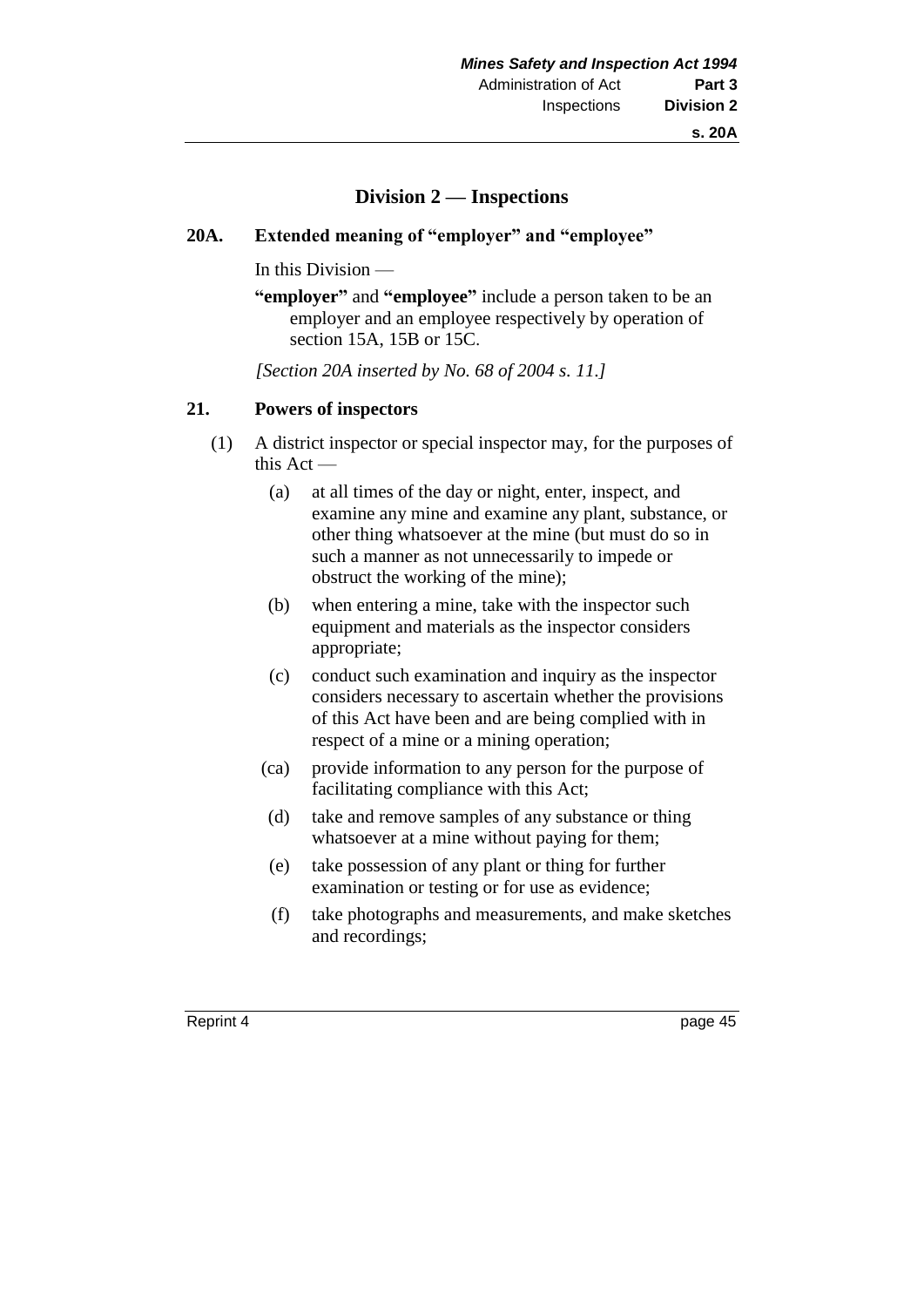| (g)                        |       | require the production of, examine, and take copies of or<br>extracts from, any document;                                                                                                                                     |                                                                                                                                         |  |
|----------------------------|-------|-------------------------------------------------------------------------------------------------------------------------------------------------------------------------------------------------------------------------------|-----------------------------------------------------------------------------------------------------------------------------------------|--|
| (h)                        |       | require that the mine, or any part of it, be left<br>undisturbed for as long as is specified in the<br>requirement;                                                                                                           |                                                                                                                                         |  |
|                            | (i)   | in accordance with subsections (1a) and (1b), interview<br>any person who the district inspector or special inspector<br>(the "inspector") has reasonable grounds to believe $-$                                              |                                                                                                                                         |  |
|                            | (i)   | $3$ years —                                                                                                                                                                                                                   | is, or was at any time during the preceding                                                                                             |  |
|                            |       | (I)                                                                                                                                                                                                                           | an employee working at a mine; or                                                                                                       |  |
|                            |       | (II)                                                                                                                                                                                                                          | an employee occupying residential<br>premises mentioned in section 15D(2),                                                              |  |
|                            |       |                                                                                                                                                                                                                               | in relation to which the inspector is inquiring;                                                                                        |  |
|                            | (ii)  |                                                                                                                                                                                                                               | was at such a mine or such residential premises<br>at a time that is relevant to a matter about which<br>the inspector is inquiring; or |  |
|                            | (iii) | inquiring;                                                                                                                                                                                                                    | may otherwise be able to provide information<br>relevant to a matter about which the inspector is                                       |  |
| (ia)                       |       | require the attendance of any person for an interview<br>under paragraph (i);                                                                                                                                                 |                                                                                                                                         |  |
| (j)                        |       | require any person whom the inspector interviews under<br>paragraph (i) to answer any question put to that person<br>and, if the inspector considers it appropriate, to verify<br>any such answer by statutory declaration;   |                                                                                                                                         |  |
| (k)                        |       | require any person to state his or her name and address;                                                                                                                                                                      |                                                                                                                                         |  |
| $\left( \mathrm{l}\right)$ |       | require the employer or the manager or any person who<br>works at a mine to give such assistance to the inspector<br>as the inspector considers necessary for the performance<br>of the inspector's functions under this Act; |                                                                                                                                         |  |
| (m)                        |       | initiate and conduct prosecutions of persons for offences<br>under this Act;                                                                                                                                                  |                                                                                                                                         |  |
| page 46                    |       |                                                                                                                                                                                                                               | Reprint 4                                                                                                                               |  |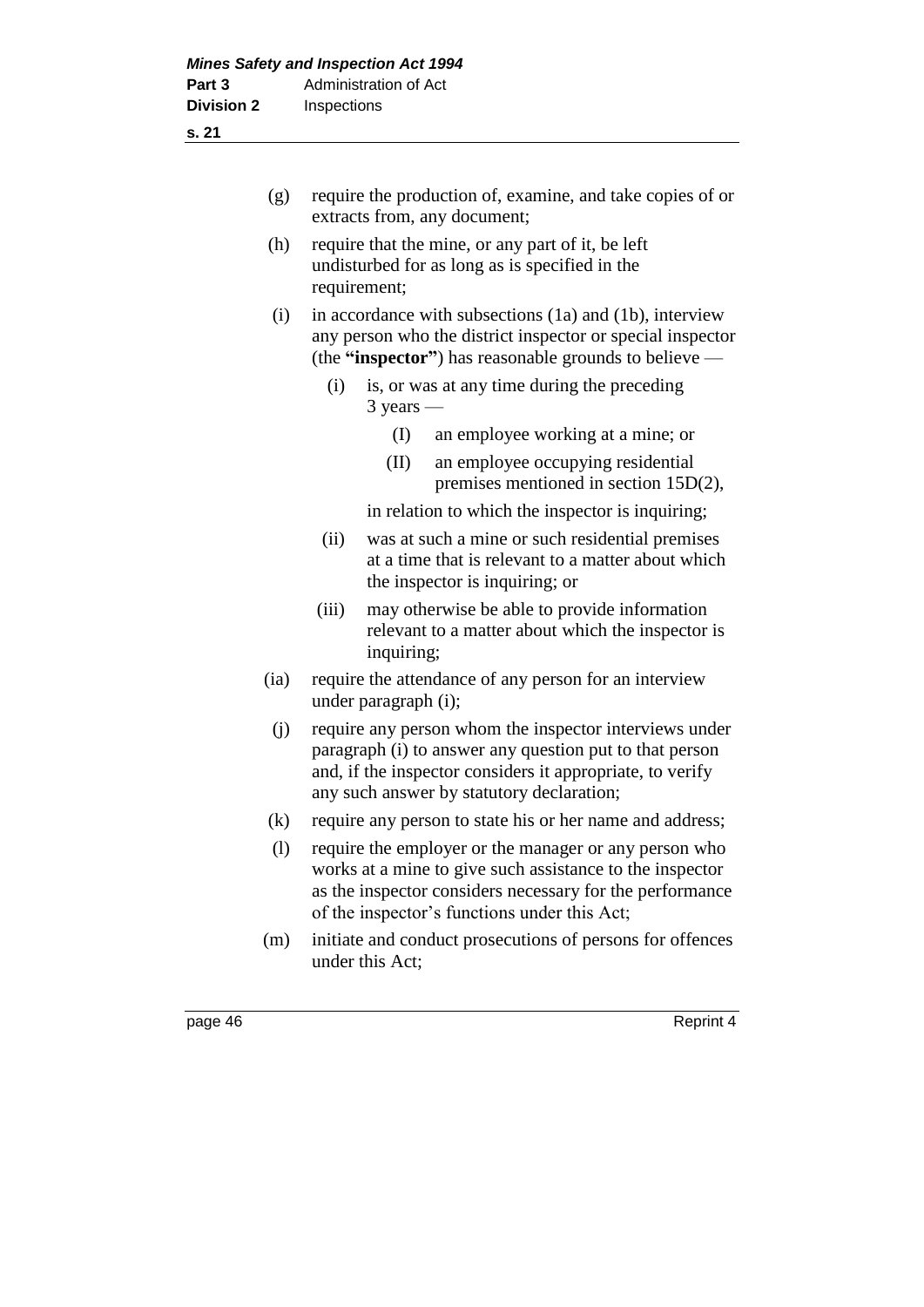- (n) obtain written statements from potential witnesses, and appear at inquiries held regarding mining accidents, and at inquests and call and examine witnesses and cross-examine witnesses;
- (o) exercise such other powers as are conferred on an inspector by the regulations or as may be necessary for the performance of the inspector's functions under this Act and for carrying this Act into effect.
- $(1a)$  An interview referred to in subsection  $(1)(i)$  is to be conducted in private if —
	- (a) the inspector considers that to be appropriate; or
	- (b) the person to be interviewed so requests,

but this subsection does not limit the operation of subsection (3).

- (1b) Subsection (1a) may be invoked during an interview by
	- (a) the inspector; or
	- (b) the person being interviewed,

in which case that subsection applies to the remainder of the interview.

- (2) An employee's inspector or an assistant inspector may, for the purposes of this Act —
	- (a) exercise any of the powers conferred on a district inspector by subsection (1) except for those conferred by paragraphs (m) and (n) of that subsection;
	- (b) with the authority of the State mining engineer, initiate and conduct prosecutions of persons for offences under this Act;
	- (c) if a district inspector so directs, obtain written statements from potential witnesses, and appear at inquiries held regarding mining accidents, and at inquests and call and examine witnesses and cross-examine witnesses.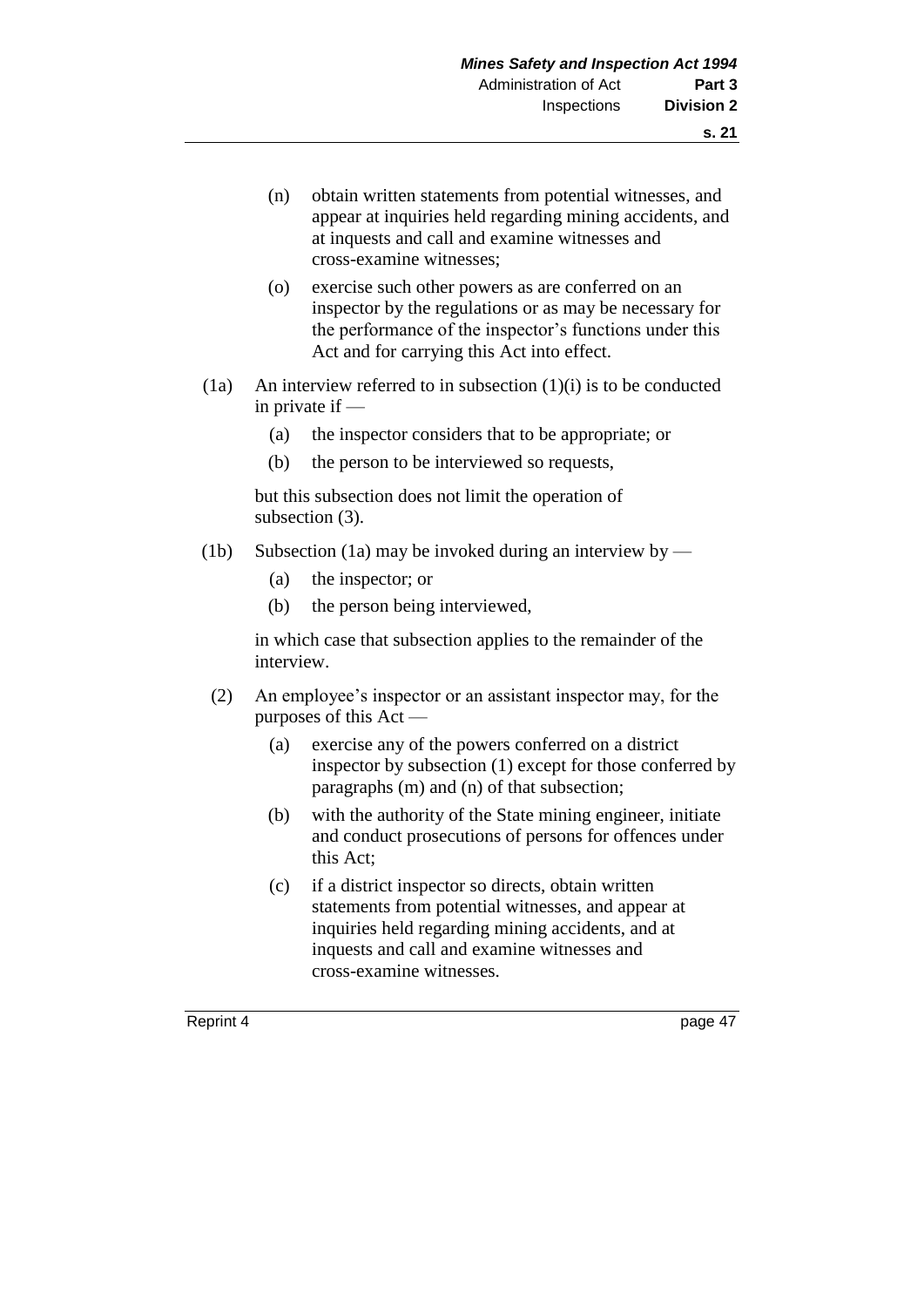**s. 21**

- (3) In exercising any power under this Act, an inspector or an assistant inspector may be accompanied by any other person whose assistance the inspector or assistant inspector considers necessary, and that person may do such things as are necessary to assist the inspector or assistant inspector in the performance of his or her functions, and anything so done is deemed to have been done by the inspector or assistant inspector, as the case may require.
- (4) Where a district inspector, special inspector, employee's inspector, or assistant inspector intends to inspect and examine a mine under the powers conferred by this section, the inspector or assistant inspector must, where practicable on entering the mine, give notice of his or her intention to do so, either to the principal employer or to the manager, or in their absence to another responsible person.
- (5) A person to whom an inspector or assistant inspector has given notice under subsection (4) of intention to inspect and examine a mine must, where practicable, immediately notify the safety and health representative of that mine of that intention, or if there is more than one safety and health representative for that mine, such of them as have functions relevant to the matter or area with which the inspector or assistant inspector is concerned.

Penalty: \$25 000 in the case of a corporation and \$5 000 in the case of an individual.

- $(5a)$  In subsection  $(5)$ 
	- **"the safety and health representative of that mine"** includes a safety and health representative elected for a group of employees pursuant to a scheme under section 55A if any member of the group works at the mine.
- (6) For the purposes of this section a mine is to be taken to include —
	- (a) a workplace that relates to but is not a mine or part of a mine; and

page 48 Reprint 4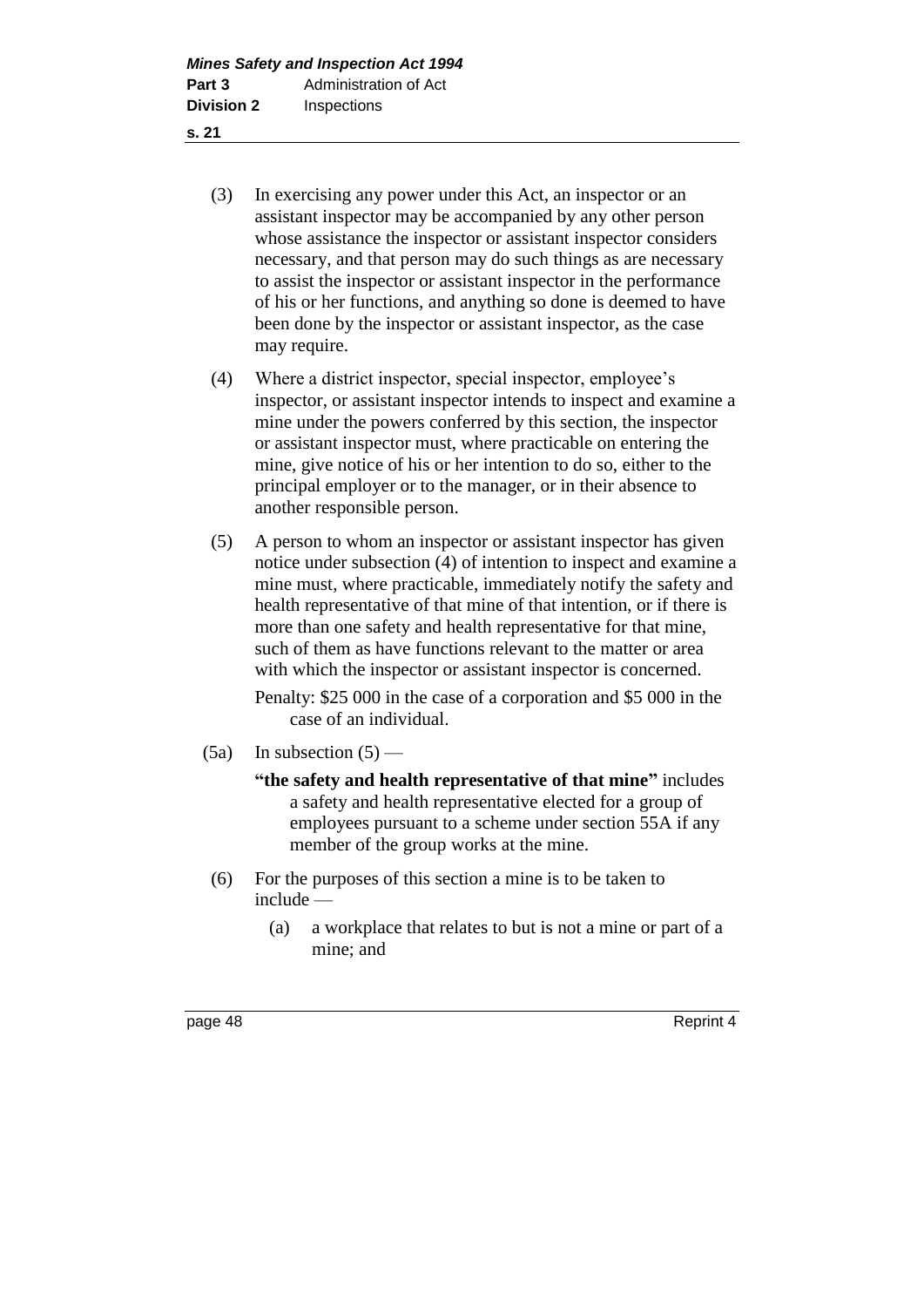(b) in relation to a particular mine, residential premises that an employer at the mine is or was under a duty to maintain by virtue of section 15D(2).

*[Section 21 amended by No. 30 of 1995 s. 76(4); No. 68 of 2004 s. 12, 50 and 90.]* 

*[22. Repealed by No. 68 of 2004 s. 74.]*

#### **23. Notice of result of inspection**

- (1) After inspecting a mine, an inspector or assistant inspector  $must -$ 
	- (a) enter in a record book approved for the purpose by the State mining engineer and kept at the mine or, in the case of exploration operations, such other place as is prescribed, a record of —
		- (i) the parts of the mine inspected by that inspector or assistant inspector; and
		- (ii) the nature of the inspection; and
		- (iii) every defect which the inspector or assistant inspector observed in the state and condition of the mine and the plant;
		- and
	- (b) notify the person to whom notice was given under section 21(4) and, where practicable, any safety and health representative or safety and health committee concerned, of any action the inspector or assistant inspector has taken and any further action the inspector or assistant inspector requires to be taken in relation to the mine as a result of the inspection.
- (2) The record book referred to in subsection (1) is to be open at all reasonable times to the examination of —
	- (a) an inspector or assistant inspector; and
	- (b) every person working at the mine; and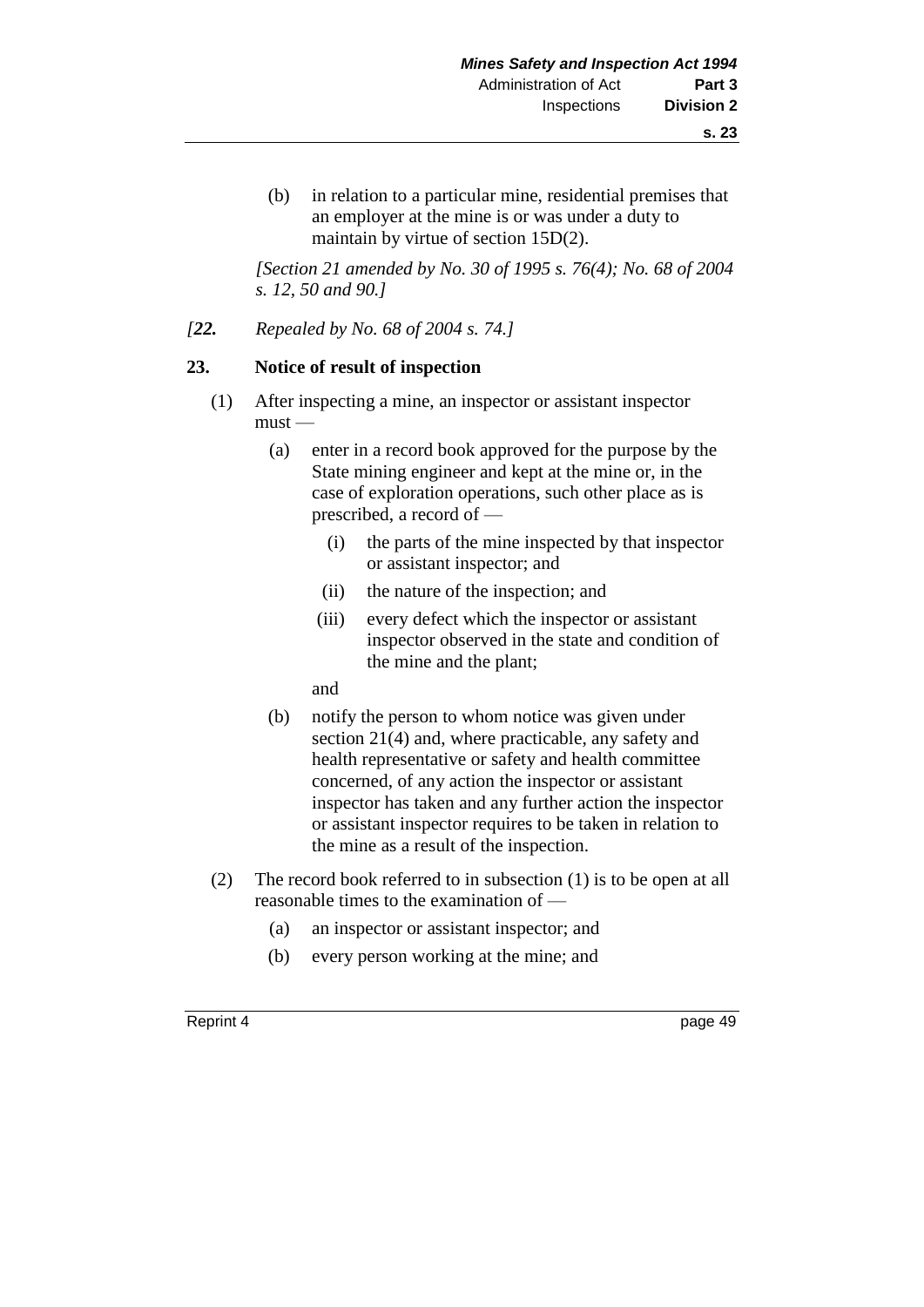- (c) every other person authorised in writing by the State mining engineer.
- (3) Where it is not practicable for an inspector or assistant inspector to notify any safety and health representative or safety and health committee concerned of the results of an inspection in accordance with subsection  $(1)(b)$ , the person to whom notice was given under section 21(4) must bring the entry in the record book to the attention of the safety and health representative or safety and health committee concerned.

Penalty: \$25 000 in the case of a corporation and \$5 000 in the case of an individual.

*[Section 23 amended by No. 30 of 1995 s. 76(4); No. 68 of 2004 s. 75.]* 

# **24. Inspector must inquire into complaints**

- (1) A person working at a mine may complain to an inspector about anything which an inspector is under a duty to report on or remedy.
- (2) An inspector must inquire into any complaint made under subsection (1) and take such steps as the inspector considers necessary to investigate the matter, but the name of the person who complained is not to be disclosed.

# **25. Liaison between employee's inspectors and safety and health representatives**

- (1) An employee's inspector who performs any function with respect to safety and health matters at a mine must liaise with the safety and health representative (if any) and the safety and health committee (if any) at the mine.
- (1a) In subsection  $(1)$  —

#### **"the safety and health representative"** —

(a) if there is more than one safety and health representative for the mine, means any such

page 50 Reprint 4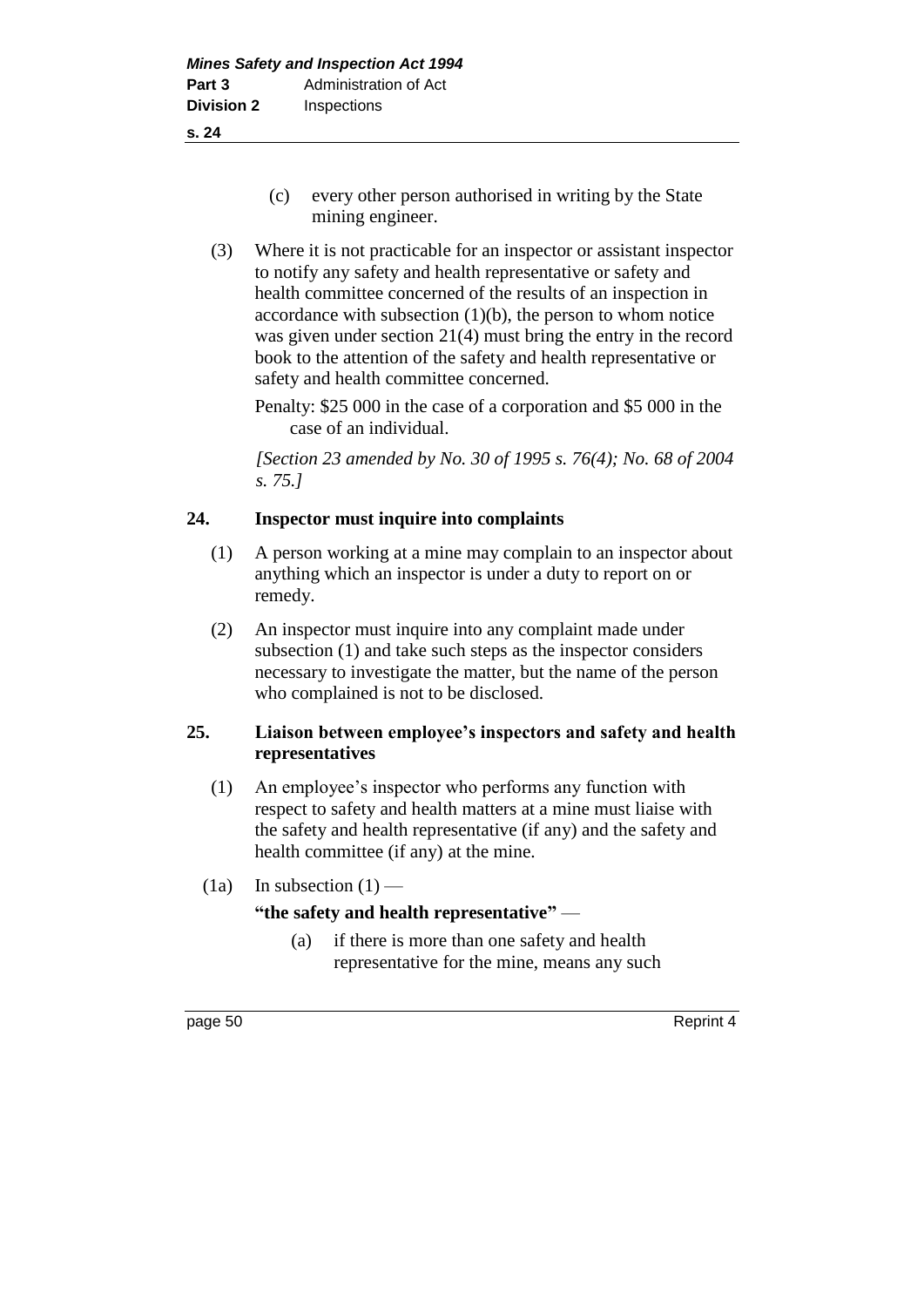representative who has functions relevant to the matters concerned; and

- (b) includes a safety and health representative elected for a group of employees pursuant to a scheme under section 55A if any member of the group works at the mine.
- (2) An employee's inspector may report to a trade union on matters concerning safety factors and the safety of working conditions at a mine if a member of that trade union is employed at the mine and the subject matter of the report concerns the member or the member's work at the mine.

*[Section 25 amended by No. 30 of 1995 s. 76(2) and (4); No. 68 of 2004 s. 51.]* 

# **26. Use and misuse of information by inspectors and assistant inspectors**

- (1) A person who is, or formerly was, an inspector, an assistant inspector or a person assisting such an inspector must not —
	- (a) use for the gain of any person confidential knowledge or confidential information obtained by that person in the course of or as a result of that person's employment as an inspector or assistant inspector or as a result of that person assisting such an inspector (as the case requires); or
	- (b) except in the proper performance of a function under this Act, intentionally or negligently disclose to any person information of a commercial nature concerning a mine or mining operations or information that is detrimental to or likely to be detrimental to the mining operations.
- (2) A person who is, or was formerly, an inspector, an assistant inspector or a person assisting such an inspector must not disclose to any person a report prepared by an inspector or assistant inspector, including information in the report supplied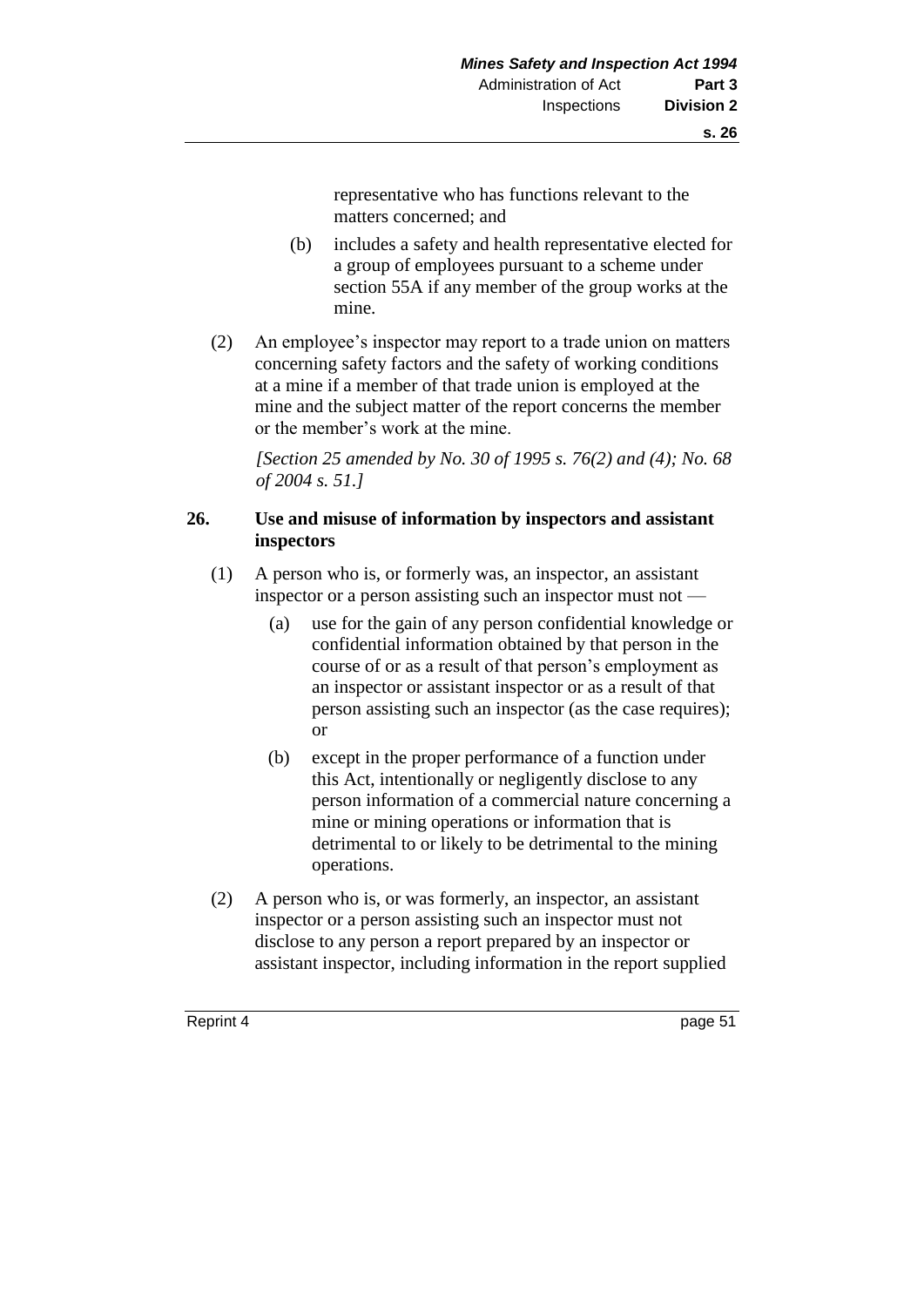under the Act from an employer or other person, concerning an accident at a mine which either resulted in death or injury to any person or had the potential to cause fatal or serious disabling injury to any person, unless the disclosure is made —

- (a) under or in connection with the administration of this Act; or
- (b) to a court in accordance with a subpoena issued by the court; or
- (c) in accordance with a requirement of some other Act.
- (3) A person who contravenes subsection (1) or (2) commits an offence and is liable to a fine of \$10 000.
- (4) Notwithstanding subsections (1) and (2), an inspector, an assistant inspector or a person assisting such an inspector  $may -$ 
	- (a) with the approval of the State mining engineer, disclose to a coroner a report of an investigation into a fatal accident occurring at a mine; and
	- (b) provide a coroner with information that the inspector or assistant inspector has grounds to believe to be accurate which appears likely to assist the coroner's investigation of a fatal accident at a mine.
- (5) In this section, **"inspector"** includes a workmen's inspector.

*[Section 26 amended by No. 24 of 2000 s. 25.]*

# **27. Certificates of appointment**

- (1) Every inspector or assistant inspector must be provided with a certificate of his or her appointment signed by the State mining engineer and must, if requested to do so, produce that certificate to any person in relation to whom the inspector or assistant inspector is about to exercise, or has exercised, any power under this Act.
- (2) A certificate purporting to have been provided under subsection (1) is, without proof of the signature of the person

page 52 Reprint 4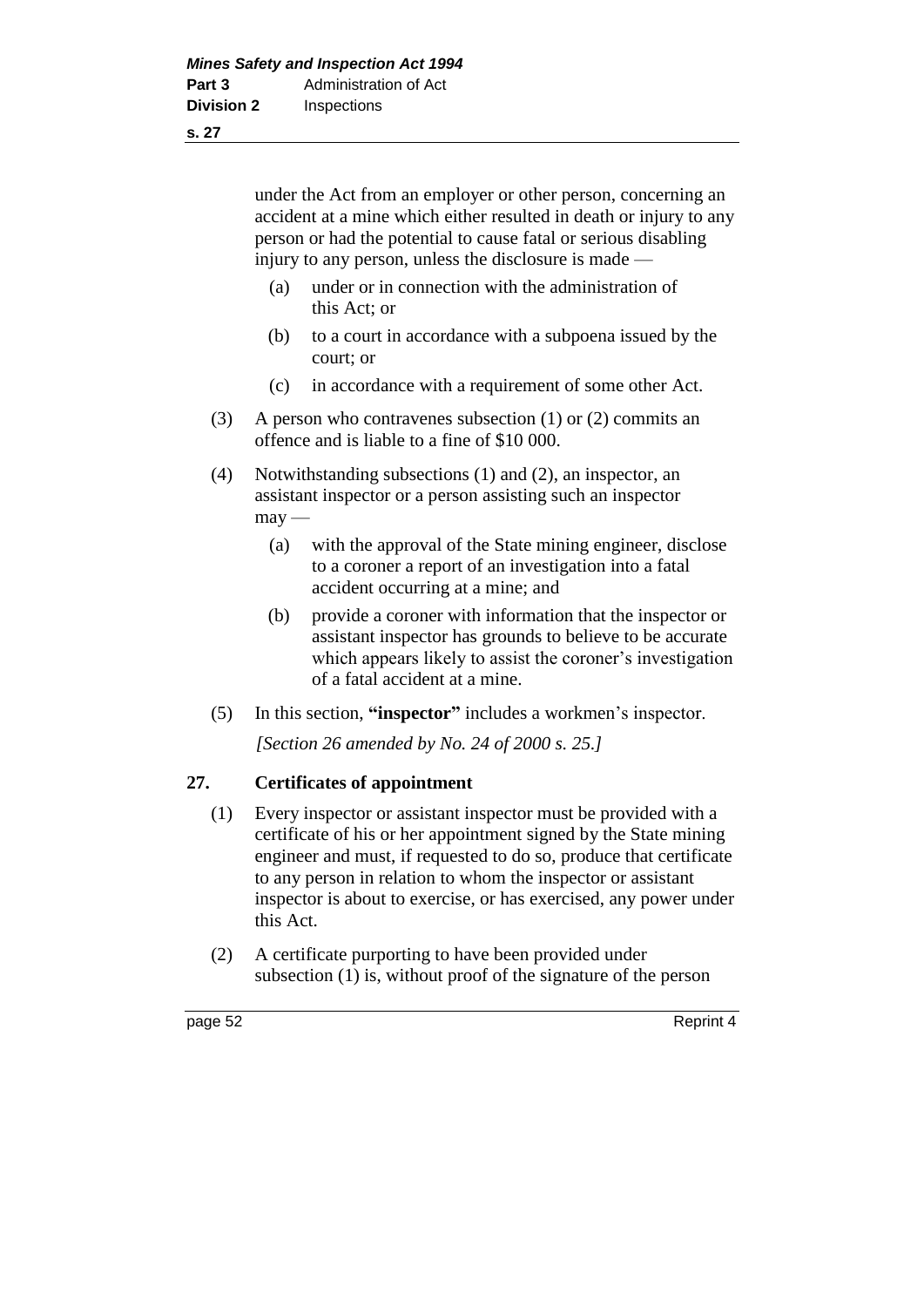purporting to have signed it, or of that person's authority to have signed it, evidence in any court of the appointment to which the certificate purports to relate.

# **28. Provision of facilities for inspection**

- (1) An employer at a mine and a manager of a mine must provide an inspector or assistant inspector and any person accompanying the inspector or assistant inspector under section 21(3) with the means of making an entry, inspection, examination or inquiry at the mine for the purposes of this Act.
- (2) An employer or a manager who contravenes subsection (1) commits an offence.

# **29. Obstruction**

- $(1)$  A person must not
	- (a) obstruct, hinder, or interfere with an inspector or assistant inspector lawfully acting in the execution or performance of a function conferred or imposed on an inspector or assistant inspector under this Act; or
	- (b) fail, without reasonable excuse, to answer any question put to that person for the purposes of this Act by an inspector or assistant inspector or give a false or misleading answer to any such question, or refuse to make any statutory declaration that the person is required under this Act to make; or
	- (c) use any threat or any abusive or insulting language to an inspector or assistant inspector lawfully acting in the execution or performance of a function conferred or imposed on an inspector or assistant inspector under this Act; or
	- (d) fail, without reasonable excuse, to comply in any respect with a lawful request, requirement or direction made or given by an inspector or assistant inspector.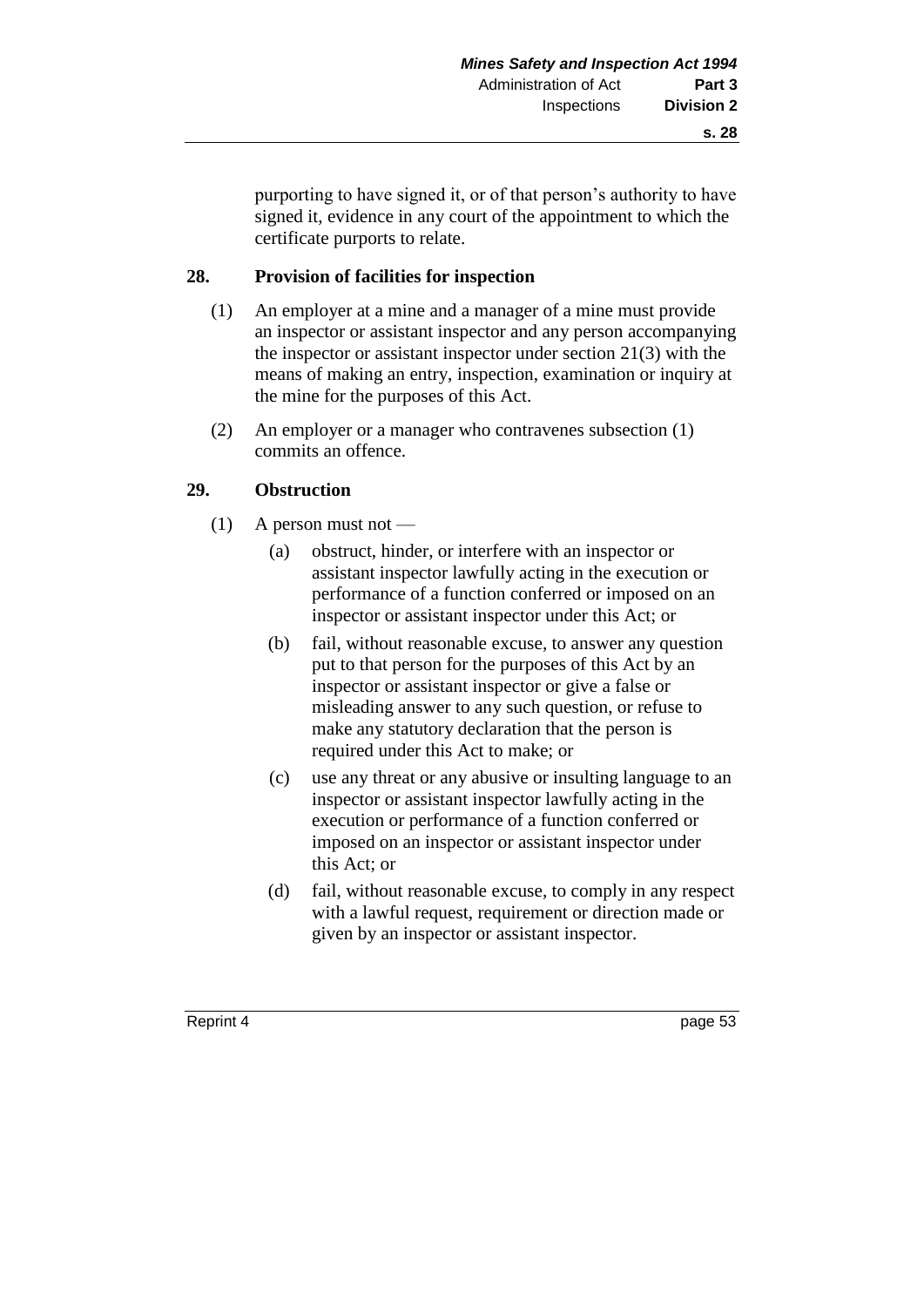- **s. 30**
	- (2) A person must not, without reasonable excuse, fail to provide to an inspector or assistant inspector acting in the execution or performance of a function under this Act access to a mine, building, structure, plant, data or records, or any other assistance which that person may lawfully and reasonably be required to provide.
	- (3) A statement made in response to a requirement made under this Act is not admissible in evidence in a prosecution against the person for an offence, other than an offence under this section, if the person making the statement objected to doing so at the time he or she made the statement on the ground that it might tend to incriminate that person.
	- (4) A person who contravenes subsection (1) or (2) commits an offence.

# **Division 3 — Improvement notices and prohibition notices**

*[Heading inserted by No. 68 of 2004 s. 76.]* 

# **Subdivision 1 — Improvement notices**

*[Heading inserted by No. 68 of 2004 s. 76.]* 

#### **30. Issue of improvement notice**

- (1) Subsection (2) applies where an inspector or an assistant inspector is of the opinion that a person —
	- (a) is contravening any provision of this Act; or
	- (b) has contravened any provision of this Act in circumstances that make it likely that the contravention will continue or be repeated.
- (2) The inspector or assistant inspector may issue to the person an improvement notice requiring the person to remedy —
	- (a) the contravention or likely contravention; or
	- (b) the matters or activities occasioning the contravention or likely contravention.

page 54 Reprint 4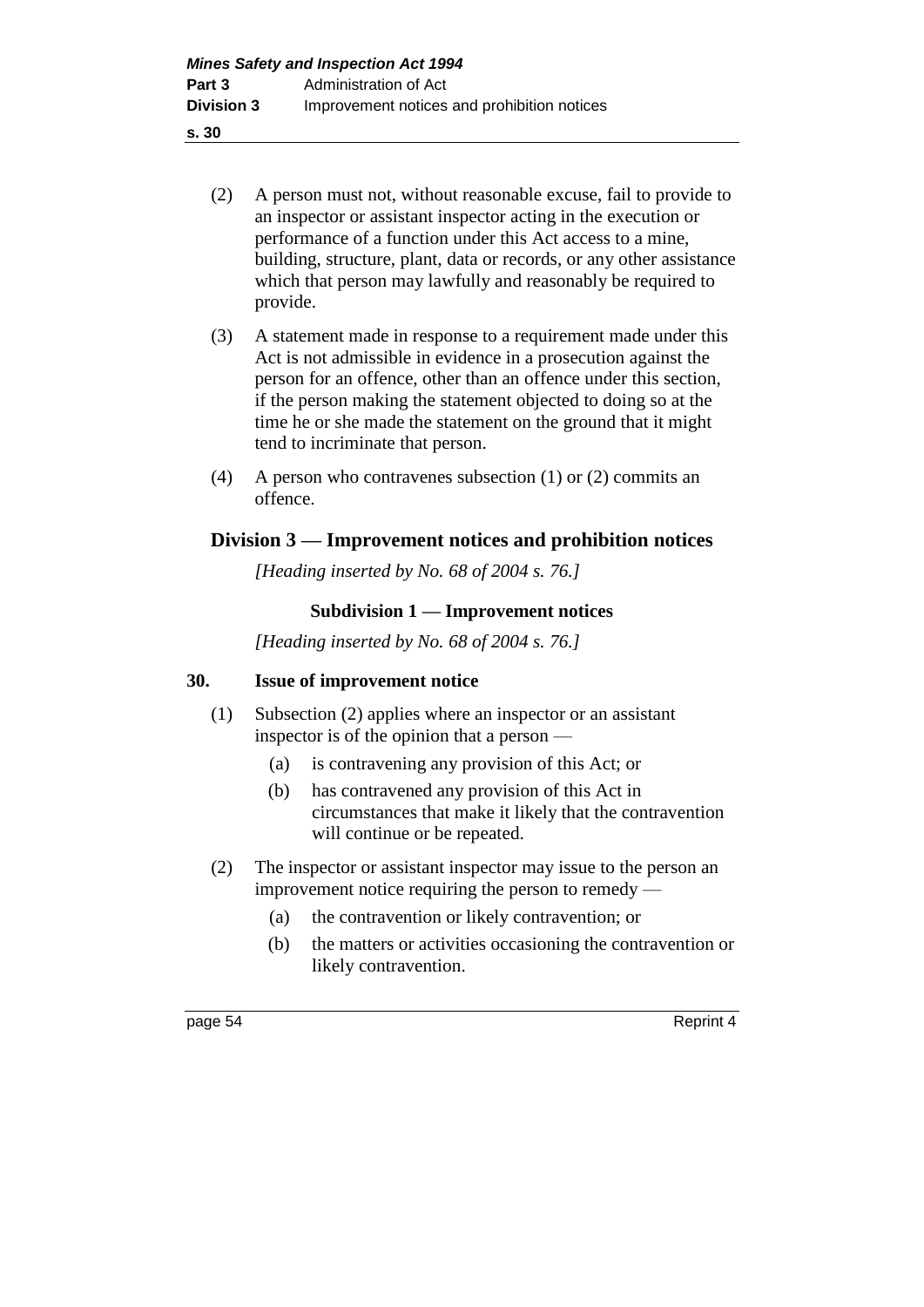- (3) The issue of an improvement notice in respect of a contravention at a mine is to be notified as follows —
	- (a) if the manager of the mine is not the person to whom the notice is issued, the inspector or assistant inspector who issues the notice must, as soon as is practicable, give a copy of the notice to the manager;
	- (b) the manager must then give a copy of the notice to the principal employer at the mine, if the principal employer is not the person to whom it is issued;
	- (c) the manager of a mine must give to the principal employer at the mine a copy of any improvement notice issued to the manager.
- (4) A manager who fails to comply with subsection (3)(b) or (c) commits an offence.

*[Section 30 inserted by No. 68 of 2004 s. 76.]*

#### **31. Contents of improvement notice**

An improvement notice must —

- (a) state the opinion of the inspector or assistant inspector in terms of section  $30(1)(a)$  or (b), as the case may be;
- (b) state reasonable grounds for that opinion;
- (c) specify the provision of this Act in respect of which that opinion is held;
- (d) state the time before which the person is required to remedy —
	- (i) the contravention or likely contravention; or
	- (ii) the matters or activities occasioning the contravention or likely contravention;

and

(e) contain a brief summary of the right to have the notice reviewed under Subdivision 7.

*[Section 31 inserted by No. 68 of 2004 s. 76.]*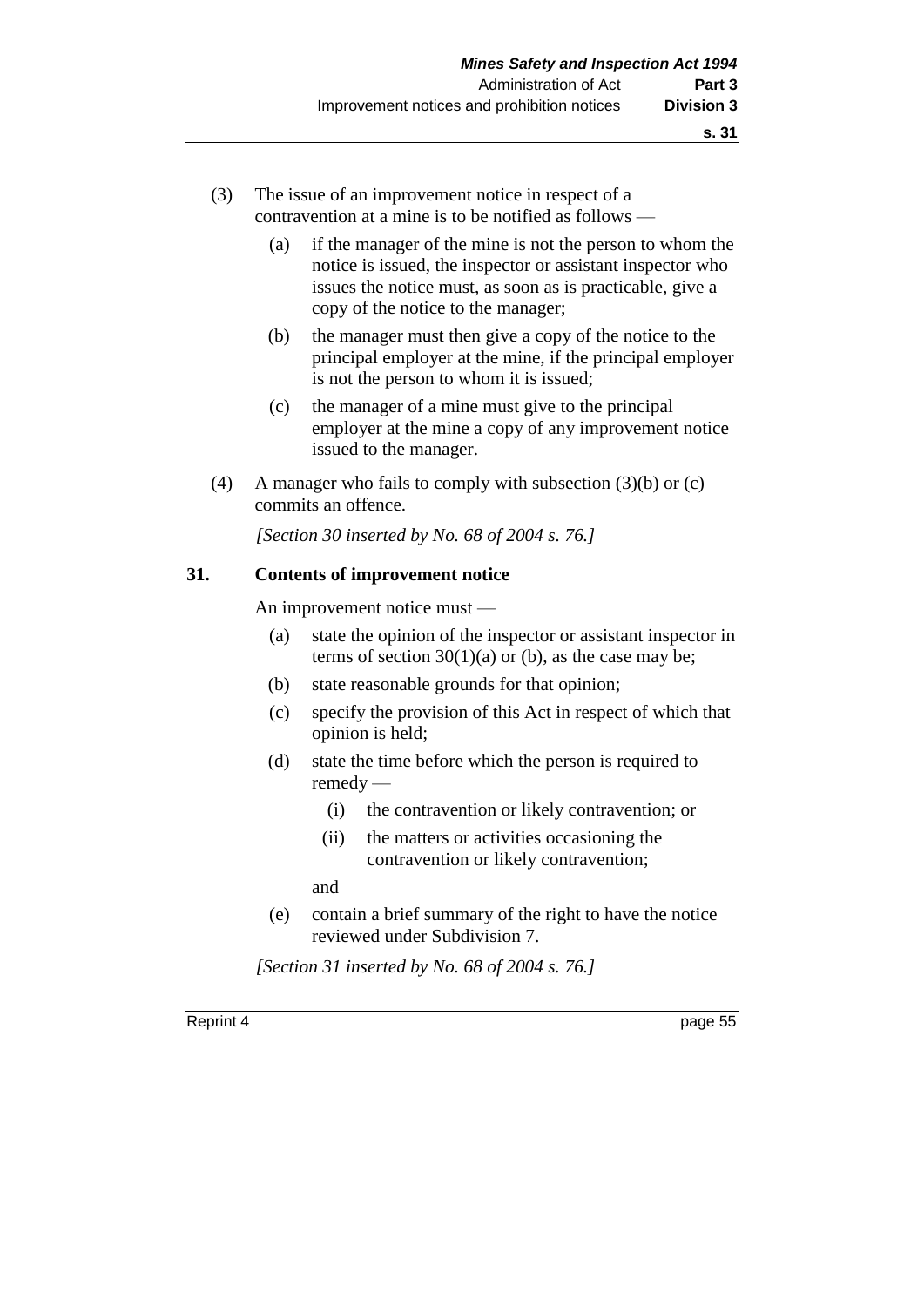#### **31A. Failure to comply with improvement notice**

- (1) If a person
	- (a) is issued with an improvement notice; and
	- (b) does not comply with the notice within the time specified in it,

the person commits an offence.

- (2) Subsection (1) has effect subject to
	- (a) the provisions in sections 31B and 31BC for the suspension of notices; and
	- (b) the exercise of the power conferred by section 31BE.
- (3) No person is precluded by a contract from doing such acts and things as are necessary to comply with an improvement notice or is liable under any contract to any penalty for doing such acts and things.

*[Section 31A inserted by No. 68 of 2004 s. 76.]*

#### **31AA. Notification of compliance**

- (1) As soon as is practicable after the requirements of an improvement notice in relation to a mine have been complied with, the manager of the mine must give written notice of the compliance —
	- (a) to the inspector or assistant inspector who issued the notice; or
	- (b) if that officer is not reasonably available at the relevant time, to the district inspector for the region in which the mine is situated.
- (2) A manager who fails to comply with subsection (1) commits an offence.

*[Section 31AA inserted by No. 68 of 2004 s. 76.]*

page 56 Reprint 4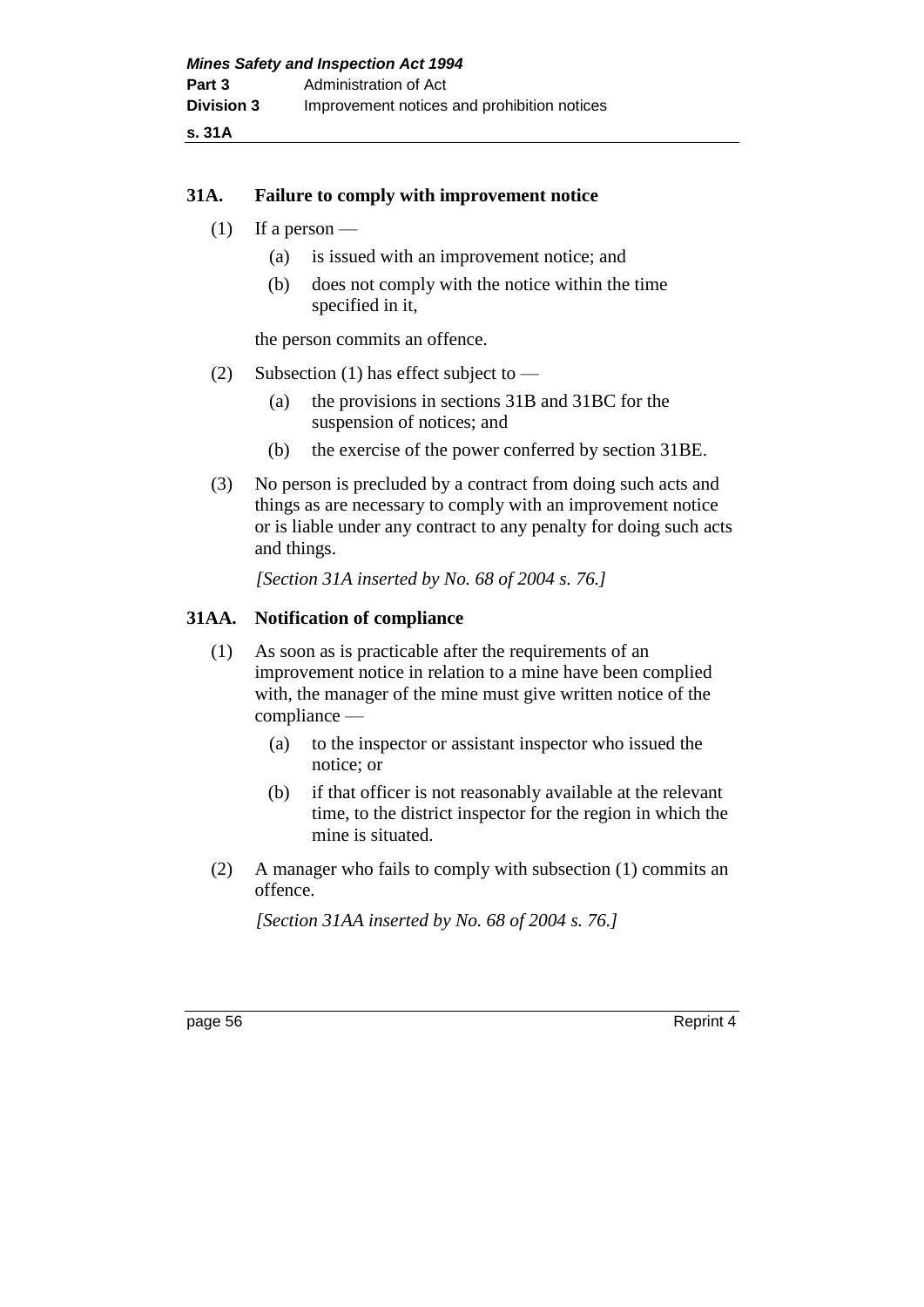#### **Subdivision 2 — Prohibition notices in respect of mines**

*[Heading inserted by No. 68 of 2004 s. 76.]* 

#### **31AB. Grounds for prohibition notice**

This Subdivision applies where an inspector or an assistant inspector is of the opinion that —

- (a) a contravention of any provision of this  $Act -$ 
	- (i) is occurring at a mine; or
	- (ii) has occurred at a mine in circumstances that make it likely that the contravention will continue or be repeated,

and any matter or activity occasioning the contravention constitutes or is likely to constitute a hazard to any person; or

- (b) a mine, or any plant, mining practice or hazardous substance at or related to a mine —
	- (i) is dangerous; or
	- (ii) is likely to become dangerous,

so as to constitute a hazard to any person.

*[Section 31AB inserted by No. 68 of 2004 s. 76.]*

#### **31AC. Issue of prohibition notice for hazard arising from breach of Act**

- (1) Where section 31AB(a) applies, the inspector or assistant inspector may issue a prohibition notice —
	- (a) to the person who
		- (i) is carrying on the activity or is in control of the matter or activity; or
		- (ii) has or may be reasonably presumed to have control over the matter or activity,

(which may be the principal employer or the manager); and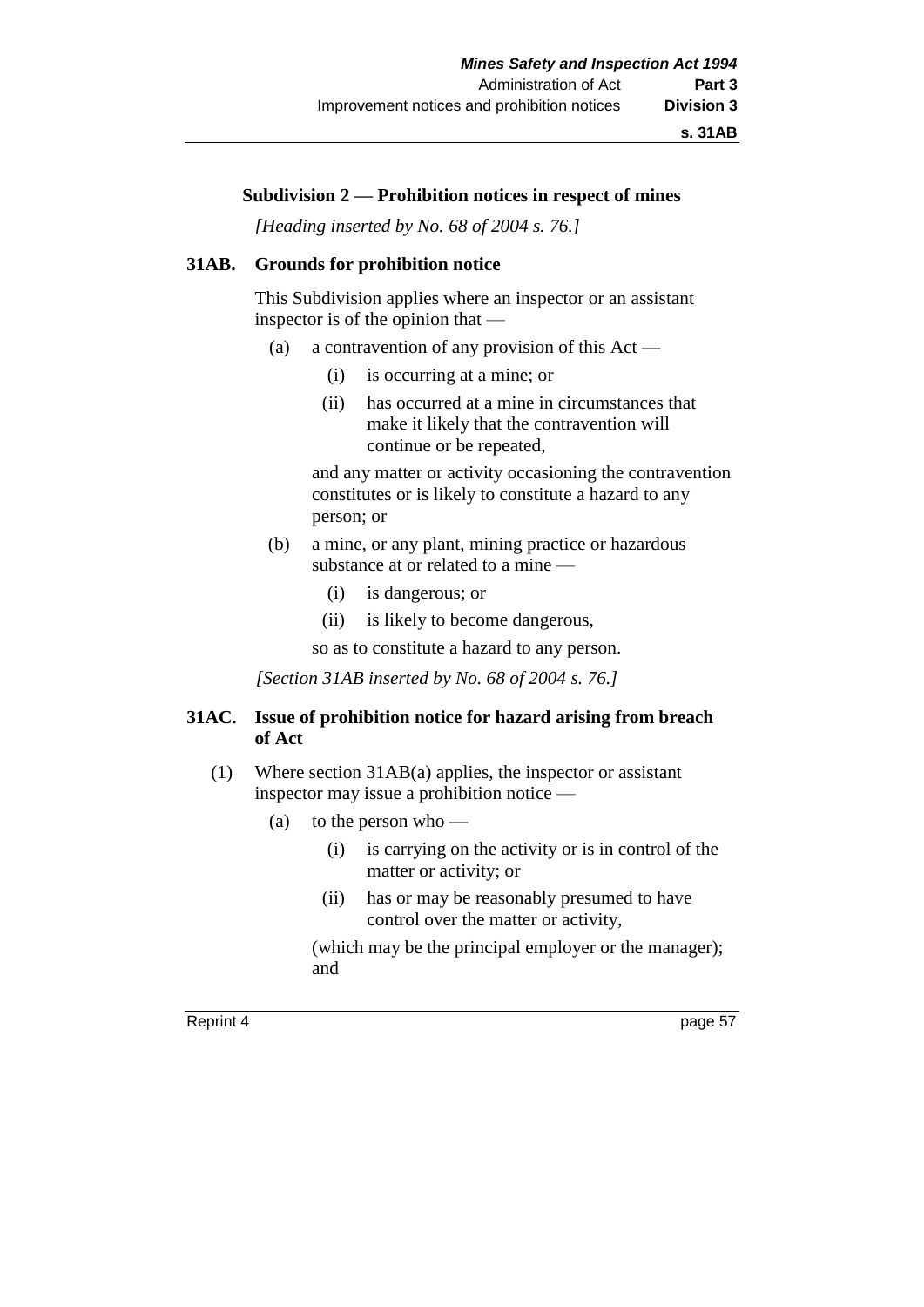**s. 31AD**

- (b) in every case to the principal employer or the manager.
- (2) The notice is to  $-$ 
	- (a) require the person referred to in subsection  $(1)(a)$  to remedy the matter or activity; and
	- (b) in accordance with section 31AE, impose requirements to be complied with by the principal employer or the manager until an inspector or assistant inspector is satisfied that the relevant matters and activities have been remedied.

*[Section 31AC inserted by No. 68 of 2004 s. 76.]*

# **31AD. Issue of prohibition notice for other hazards**

- (1) Where section 31AB(b) applies, the inspector or assistant inspector may issue a prohibition notice —
	- (a) to the person who has, or may be reasonably presumed to have, control over the plant, mining practice or hazardous substance concerned (which may be the principal employer or the manager); and
	- (b) in every case to the principal employer or the manager.
- (2) The notice is to  $-$ 
	- (a) require the person referred to in subsection  $(1)(a)$  to remove the hazard or likely hazard; and
	- (b) in accordance with section 31AE, impose requirements to be complied with by the principal employer or the manager until an inspector or assistant inspector is satisfied that the hazard or likely hazard has been removed.

*[Section 31AD inserted by No. 68 of 2004 s. 76.]*

page 58 Reprint 4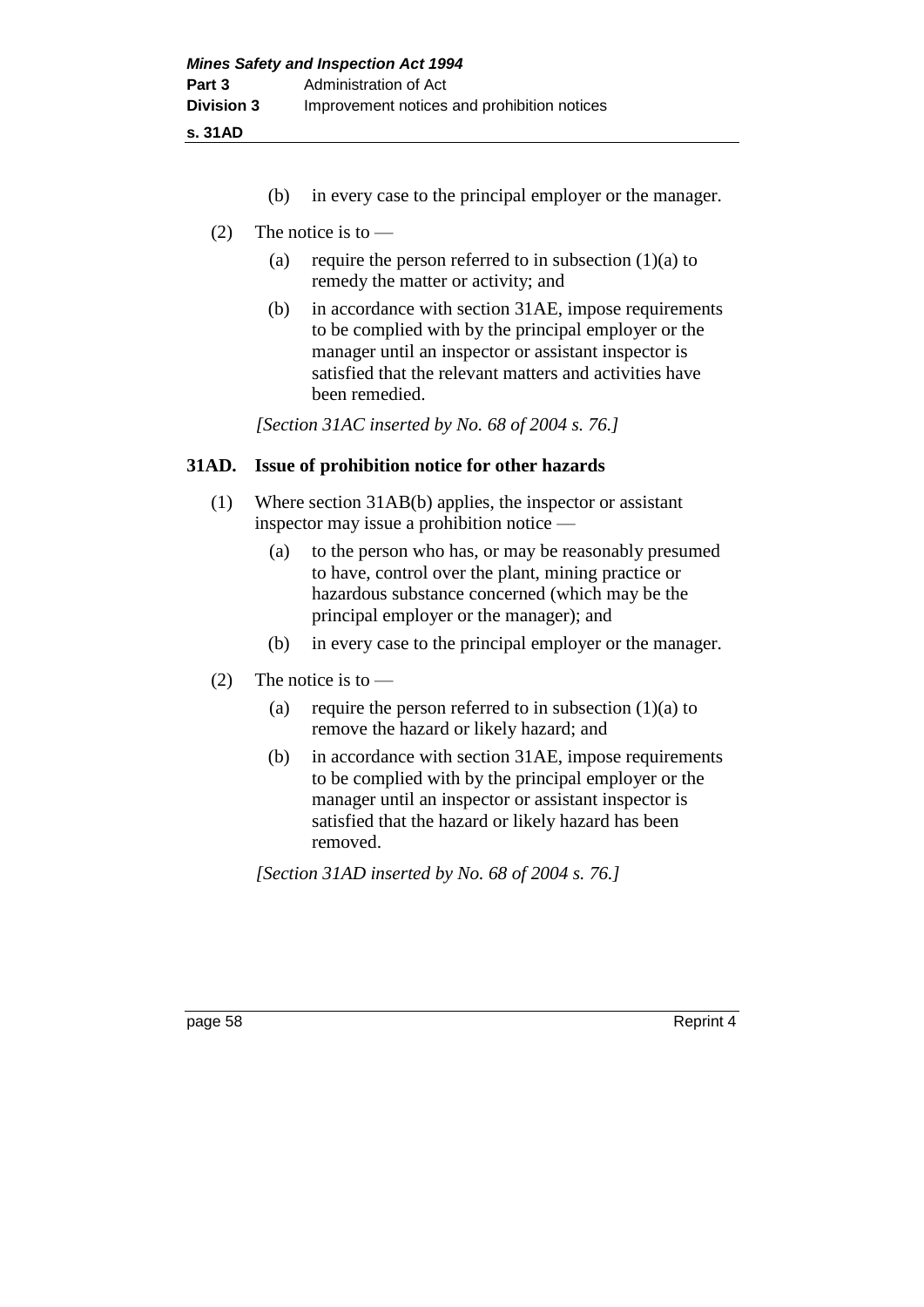#### **31AE. Prohibition of mining operations**

In exercise of the powers conferred by sections  $31AC(2)(b)$  and 31AD(2)(b) an inspector or assistant inspector may require the principal employer or the manager —

- (a) to stop work at the mine or any specified part of the mine;
- (b) to refrain from doing any specified thing at or in relation to the mine;
- (c) to remove all persons from the mine or any specified part of the mine; or
- (d) to take any combination of steps under paragraphs (a), (b) and (c),

except to the extent that provision is made in the prohibition notice either with or without conditions or restrictions for —

- (e) any specified work, practice or activity to be carried out or any specified thing to be done at the mine; or
- (f) any person to be at the mine or the part concerned.

*[Section 31AE inserted by No. 68 of 2004 s. 76.]*

# **31AF. Contents of prohibition notice under this Subdivision**

A prohibition notice under this Subdivision must —

- (a) state the opinion of the inspector or assistant inspector in terms of section 31AB(a) or (b), as the case may require;
- (b) state reasonable grounds for that opinion;
- $(c)$  specify
	- (i) where section 31AB(a) applies, the provision of this Act; or
	- (ii) where section 31AB(b) applies, the mine, or the plant, mining practice or hazardous substance,

in respect of which that opinion is held; and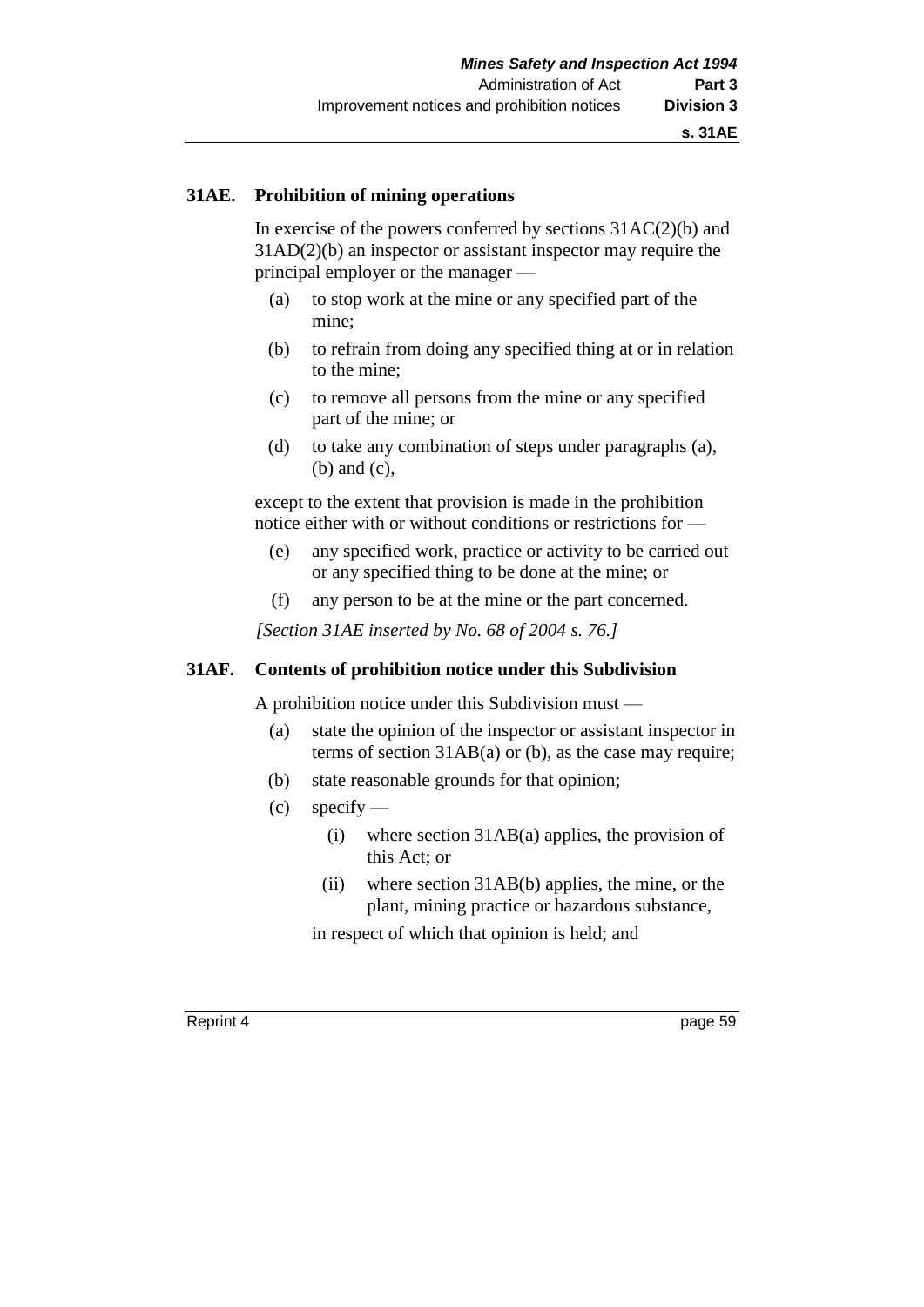**s. 31AG**

(d) contain a brief summary of the right to have the notice reviewed under Subdivision 7.

*[Section 31AF inserted by No. 68 of 2004 s. 76.]*

# **31AG. Failure to comply with prohibition notice**

- (1) A person issued with a prohibition notice under this Subdivision commits an offence if the person does not comply with —
	- (a) the notice; or
	- (b) such of the provisions of the notice as are applicable to the person,

as the case may require.

- (2) Subsection (1) has effect subject to
	- (a) the provisions in sections 31B and 31BC for the suspension of notices; and
	- (b) the exercise of the power conferred by section 31BE.
- (3) No person is precluded by a contract from doing such acts and things as are necessary to comply with a prohibition notice under this Subdivision or is liable under any contract to any penalty for doing such acts and things.

*[Section 31AG inserted by No. 68 of 2004 s. 76.]*

# **Subdivision 3 — Prohibition notices in relation to occupation of residential premises by employee**

*[Heading inserted by No. 68 of 2004 s. 76.]* 

# **31AH. Issue of prohibition notice**

- (1) Subsection (2) applies where an inspector or an assistant inspector is of the opinion that —
	- (a) an employee is, or is likely to be, in occupation of residential premises as mentioned in section 15D(2); and
	- (b) the employer concerned is contravening, or is likely to contravene, that section in relation to such occupation.

page 60 Reprint 4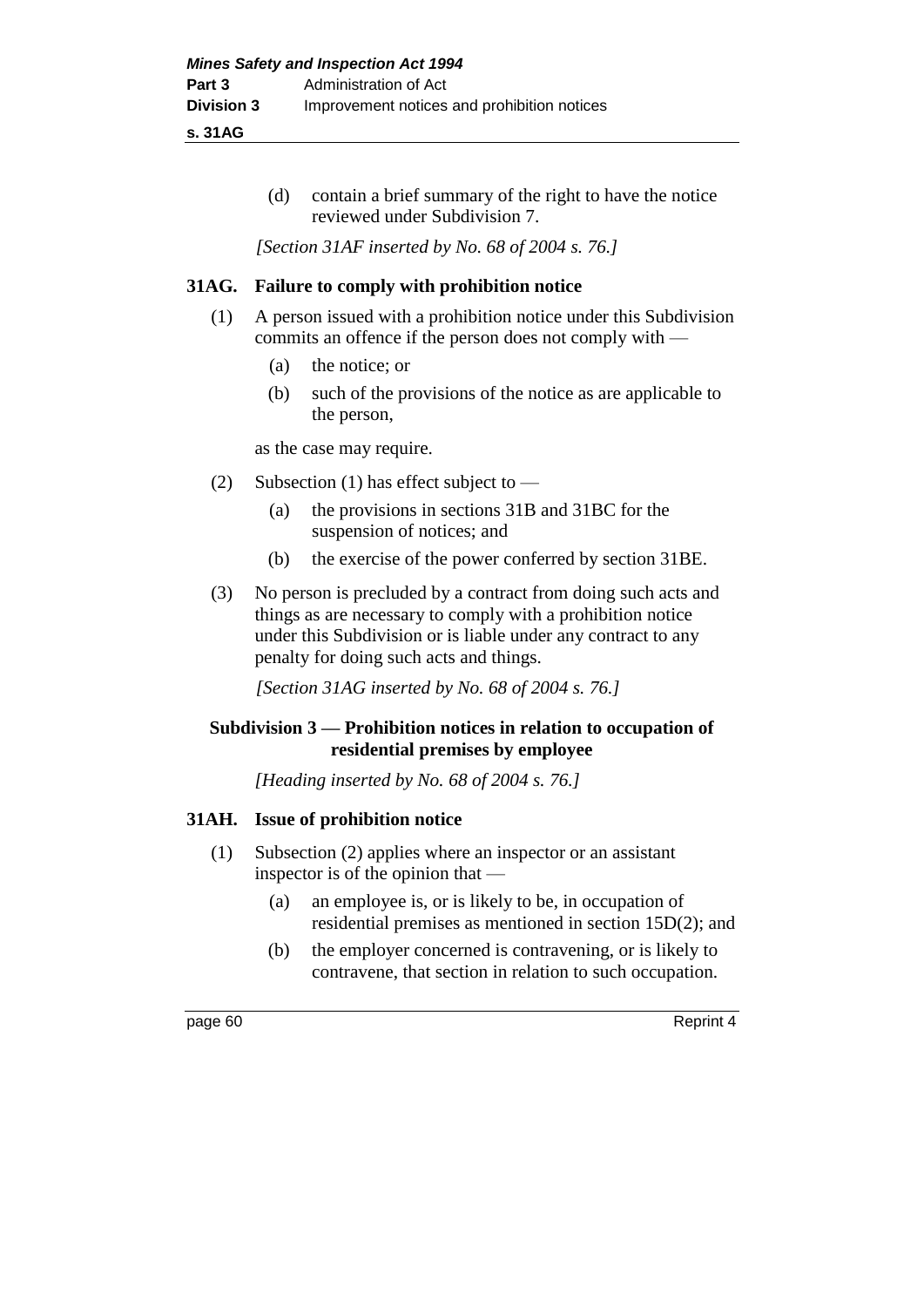- (2) The inspector or assistant inspector may issue to the employer, and any employee, concerned a prohibition notice prohibiting the occupation of the premises by an employee of the employer until an inspector or assistant inspector is satisfied that an employee occupying the premises is not, or will not be, exposed to any hazard at the premises.
- (3) An inspector or assistant inspector who issues a prohibition notice under subsection (2) must, as soon as is practicable, give a copy of the notice to the manager of the mine at which the employee concerned is employed.

*[Section 31AH inserted by No. 68 of 2004 s. 76.]*

### **31AI. Contents of prohibition notice under this Subdivision**

A prohibition notice under this Subdivision must —

- (a) state the opinion of the inspector or assistant inspector in terms of section 31AH(1);
- (b) state reasonable grounds for that opinion;
- (c) specify the premises and any hazard in respect of which that opinion is held; and
- (d) contain a brief summary of the right to have the notice reviewed under Subdivision 7.

*[Section 31AI inserted by No. 68 of 2004 s. 76.]*

#### **31AJ. Failure to comply with prohibition notice**

- (1) If an employee occupies residential premises in contravention of a prohibition notice under section 31AH —
	- (a) the employer issued with the notice commits an offence unless the employer shows that all reasonably practicable steps were taken by the employer to prevent the occupation; and
	- (b) the employee who occupies the premises commits an offence unless the employee shows that there was reasonable excuse for that occupation.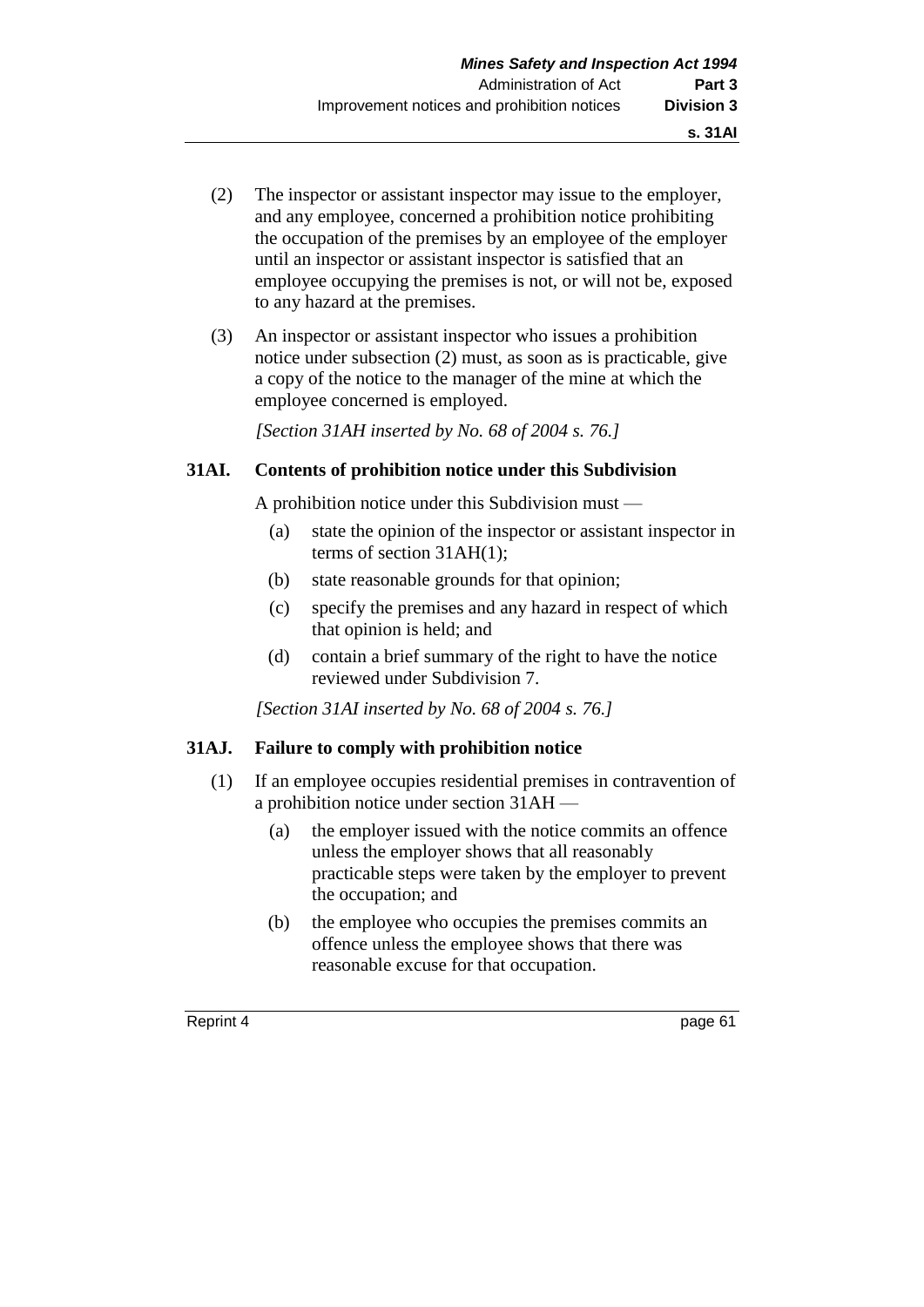- (2) Subsection (1) has effect subject to
	- (a) the provisions in sections 31B and 31BC for the suspension of notices; and
	- (b) the exercise of the power conferred by section 31BE.
- (3) No person is precluded by a contract from doing such acts and things as are necessary to comply with a prohibition notice under this Subdivision or is liable under any contract to any penalty for doing such acts and things.

*[Section 31AJ inserted by No. 68 of 2004 s. 76.]*

## **Subdivision 4 — Display of improvement notices and prohibition notices**

*[Heading inserted by No. 68 of 2004 s. 76.]* 

## **31AK. Improvement notices**

The manager of a mine who —

- (a) is issued with an improvement notice; or
- (b) is given a copy of an improvement notice under section 30(3),

must, as soon as is practicable, cause the notice, or a copy of it, to be displayed in accordance with the prescribed requirements.

*[Section 31AK inserted by No. 68 of 2004 s. 76.]*

## **31AL. Prohibition notices in respect of mines**

The manager of a mine who is issued with a prohibition notice under Subdivision 2 must, as soon as is practicable, cause the notice, or a copy of it, to be displayed in accordance with the prescribed requirements.

*[Section 31AL inserted by No. 68 of 2004 s. 76.]*

page 62 Reprint 4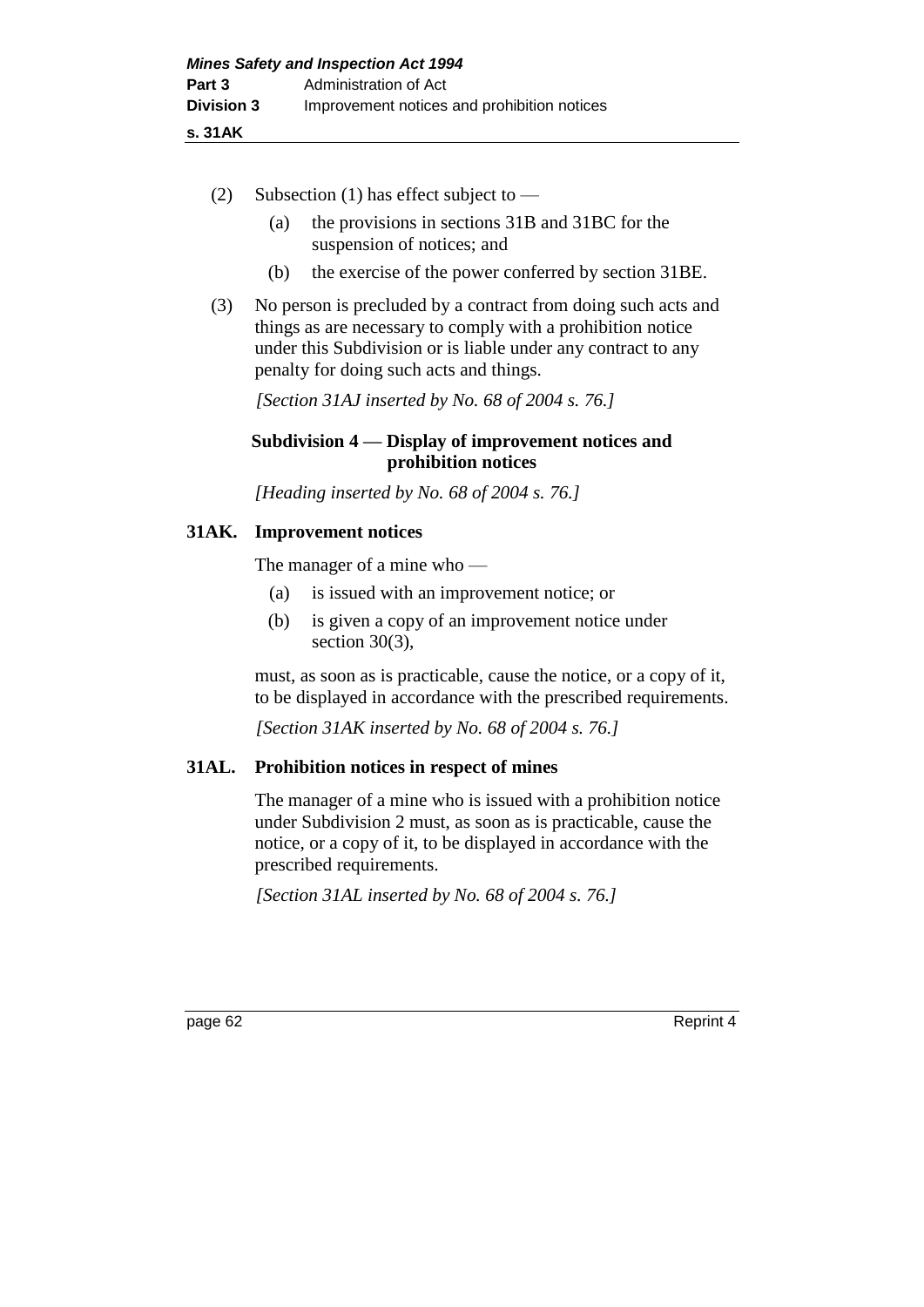## **31AM. Prohibition notices in respect of residential premises**

An employer who is issued with a prohibition notice under Subdivision 3 must, as soon as is practicable, cause the notice, or a copy of it, to be displayed at the residential premises concerned.

*[Section 31AM inserted by No. 68 of 2004 s. 76.]*

## **31AN. Offence to remove displayed notice**

- (1) A person must not remove an improvement notice or a prohibition notice displayed under this Subdivision before the requirements of the notice have been satisfied, taking into account any modification made under section 31AZ or 31BB.
- (2) Subsection (1) does not apply in respect of a notice that
	- (a) is suspended under section 31B or 31BC; or
	- (b) has ceased to have effect.

*[Section 31AN inserted by No. 68 of 2004 s. 76.]*

### **31AO. Modifications of notice to be displayed**

- (1) This section applies where an improvement notice or a prohibition notice is modified under section 31AZ or 31BB.
- (2) The manager of the mine concerned, or the employer concerned, must cause a copy of the decision of the State mining engineer or the Tribunal to be displayed with, and in the same manner as is required for, the improvement notice or prohibition notice.

*[Section 31AO inserted by No. 68 of 2004 s. 76.]*

## **31AP. Failure to comply with provision of this Subdivision**

A person who fails to comply with a duty imposed on the person by this Subdivision commits an offence.

*[Section 31AP inserted by No. 68 of 2004 s. 76.]*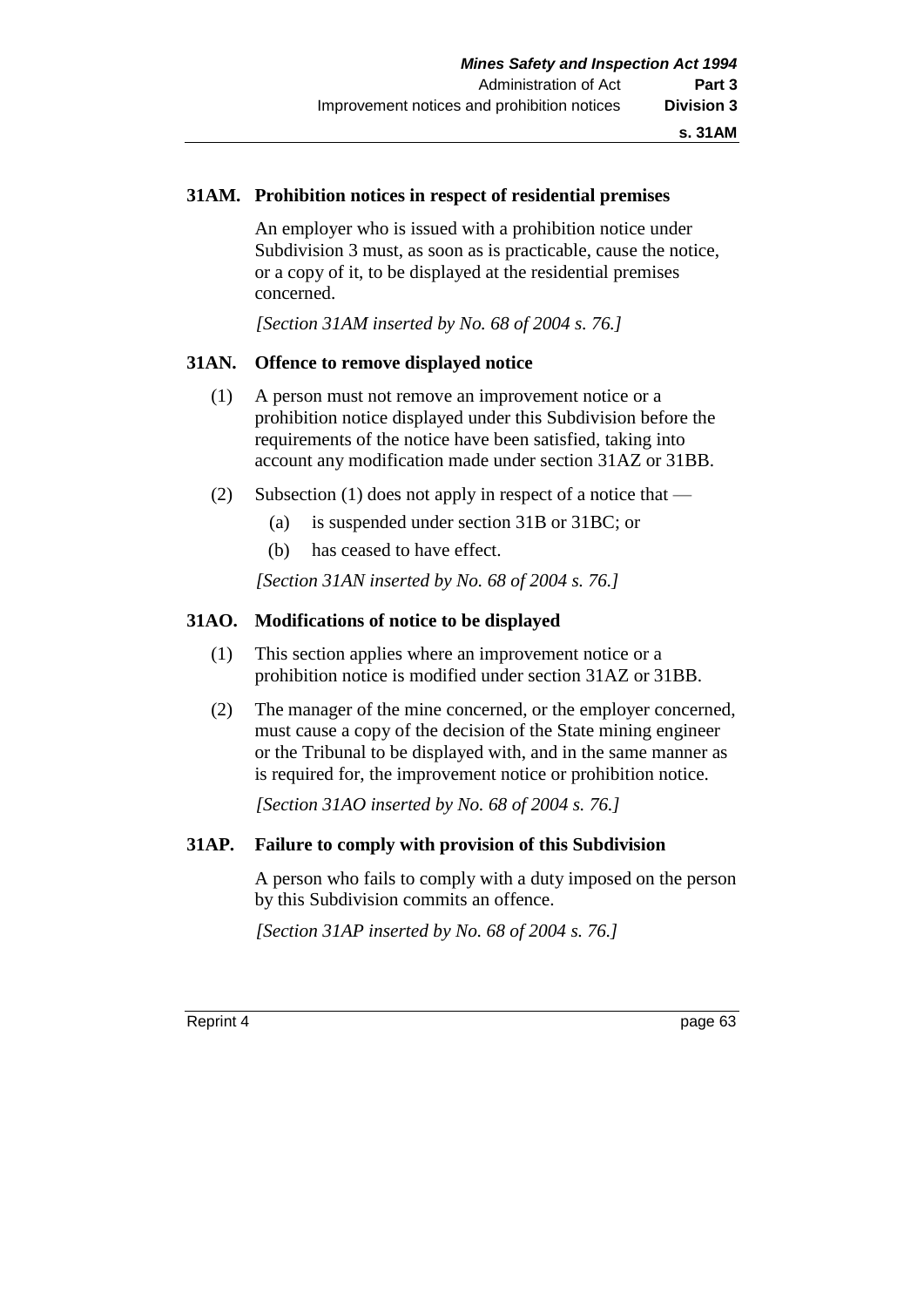## **Subdivision 5 — General duty of principal employer and manager in respect of notices**

*[Heading inserted by No. 68 of 2004 s. 76.]* 

## **31AQ. General duty, improvement notices**

- (1) Subsection (2) applies where
	- (a) an improvement notice is issued in relation to a mine; and
	- (b) the person issued with the notice is not the principal employer at, or the manager of, the mine.
- (2) The principal employer and the manager must take all reasonably practicable steps to ensure that the person issued with the notice complies with it.
- (3) A principal employer or manager who fails to comply with subsection (2) commits an offence.

*[Section 31AQ inserted by No. 68 of 2004 s. 76.]*

### **31AR. General duty, prohibition notices**

(1) In subsection  $(2)$  —

**"other responsible person"** means a person who —

- (a) is required to comply with any provision of a prohibition notice issued in respect of a mine; but
- (b) is not the principal employer at, or the manager of, the mine.
- (2) The principal employer at, and the manager of, a mine in relation to which a prohibition notice is issued must take all reasonably practicable steps to ensure that any other responsible person complies with such of the provisions of the notice as are applicable to the person.

page 64 Reprint 4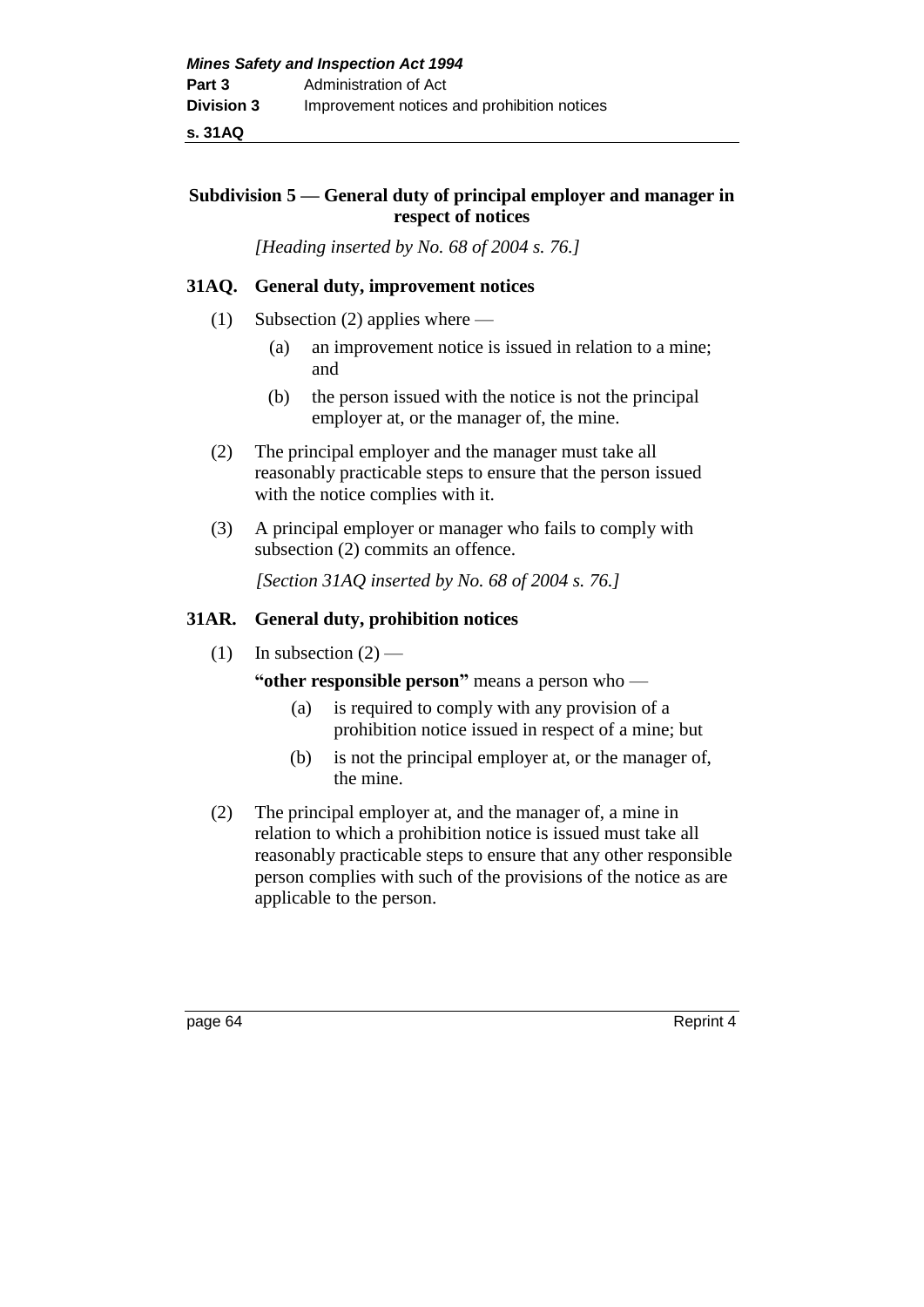(3) A principal employer or manager who fails to comply with subsection (2) commits an offence.

*[Section 3QAR inserted by No. 68 of 2004 s. 76.]*

## **31AS. Other provisions relating to general duty**

- (1) The duties imposed by this Subdivision
	- (a) have effect subject to
		- (i) the provisions in sections 31B and 31BC for the suspension of notices; and
		- (ii) the exercise of the power conferred by section 31BE;

and

- (b) are in addition to any duty that a principal employer or a manager has under section 32(2) or 43(2)(c).
- (2) A principal employer or manager is not precluded by a contract from doing such acts and things as are necessary to comply with a duty imposed by this Subdivision and is not liable under any contract to any penalty for doing such acts and things.

*[Section 31AS inserted by No. 68 of 2004 s. 76.]*

## **Subdivision 6 — Entry of notices and related matters in mine record book**

*[Heading inserted by No. 68 of 2004 s. 76.]* 

## **31AT. Improvement and prohibition notices**

The manager of a mine who —

- (a) is issued with
	- (i) an improvement notice; or
	- (ii) a prohibition notice under Subdivision 2;

or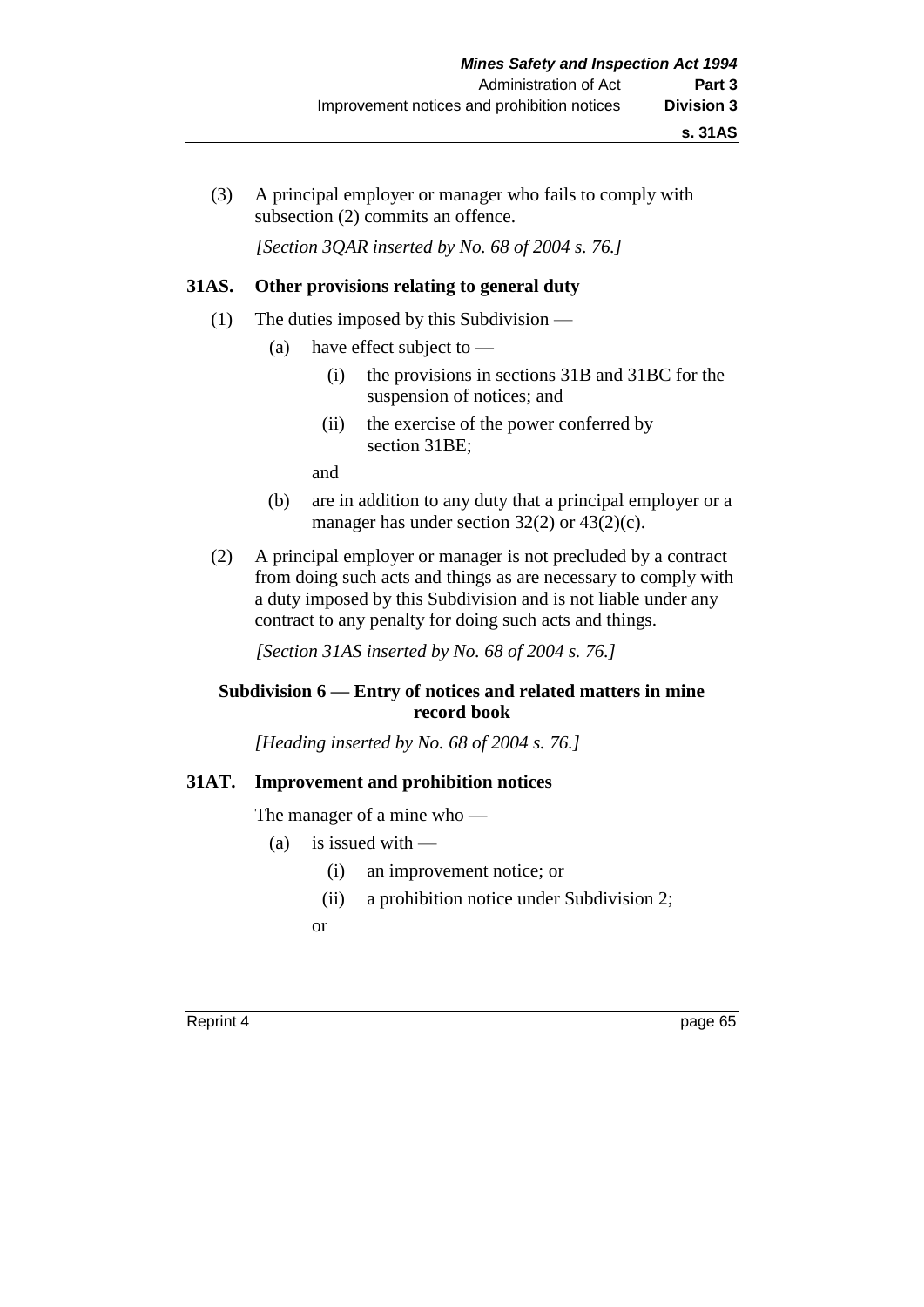**s. 31AU**

- (b) is given a copy of
	- (i) an improvement notice under section 30(3); or
	- (ii) a prohibition notice under section 31AH(3),

must securely affix a copy of the notice to a page in the record book for the mine.

*[Section 31AT inserted by No. 68 of 2004 s. 76.]*

### **31AU. Referrals for review**

The manager of a mine who —

- (a) under section 31AY(1) or 31BA(1) refers an improvement notice or a prohibition notice for review; or
- (b) is given a copy of a duly completed prescribed form under section 31AY(4) or 31BA(3),

must securely affix a copy of the duly completed prescribed form to a page in the record book for the mine.

*[Section 31AU inserted by No. 68 of 2004 s. 76.]*

### **31AV. Decisions on review**

The manager of a mine who is given a notice under section 31AZ(3) or 31BB(3) of a decision and reasons must securely affix a copy of the notice to a page in the record book for the mine.

*[Section 31AV inserted by No. 68 of 2004 s. 76.]*

## **31AW. Permissions for continuation of work**

The manager of a mine who, under section 31B(3) or 31BC(3), is given a copy of a permission referred to in that section must securely affix the copy to a page in the record book for the mine.

*[Section 31AW inserted by No. 68 of 2004 s. 76.]*

page 66 Reprint 4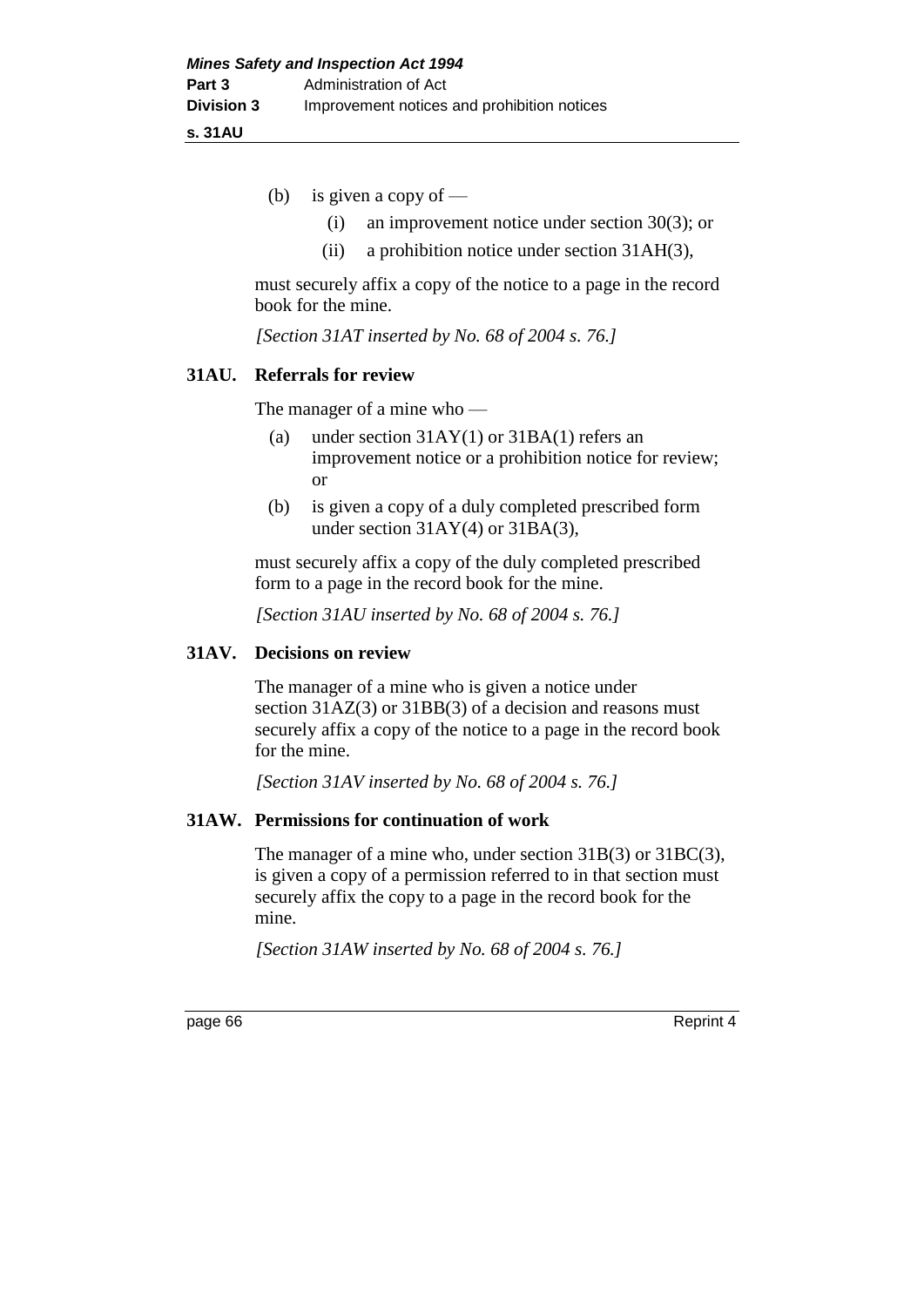### **31AX. Failure to comply with provision of this Subdivision**

A manager who fails to comply with a duty imposed on the manager by this Subdivision commits an offence.

*[Section 31AX inserted by No. 68 of 2004 s. 76.]*

## **Subdivision 7 — Review of improvement notices and prohibition notices**

*[Heading inserted by No. 68 of 2004 s. 76.]* 

## **31AY. Notice may be referred for review**

- (1) An improvement notice or prohibition notice issued in relation to a mine may, in accordance with subsection (3), be referred to the State mining engineer for review.
- (2) A referral may be made by
	- (a) a person issued with the notice; or
	- (b) the principal employer at, or the manager of, the mine.
- (3) A reference under subsection (1) must be made in writing  $and$  —
	- (a) in the case of an improvement notice, within the time specified in the notice as the time before which the notice is required to be complied with; or
	- (b) in the case of a prohibition notice
		- (i) not later than 7 days after the day on which the notice was issued; or
		- (ii) within such further period as the State mining engineer may allow.
- (4) A person, other than the manager of a mine concerned, that refers a notice for review must, as soon as is practicable, give a copy of the reference to such manager.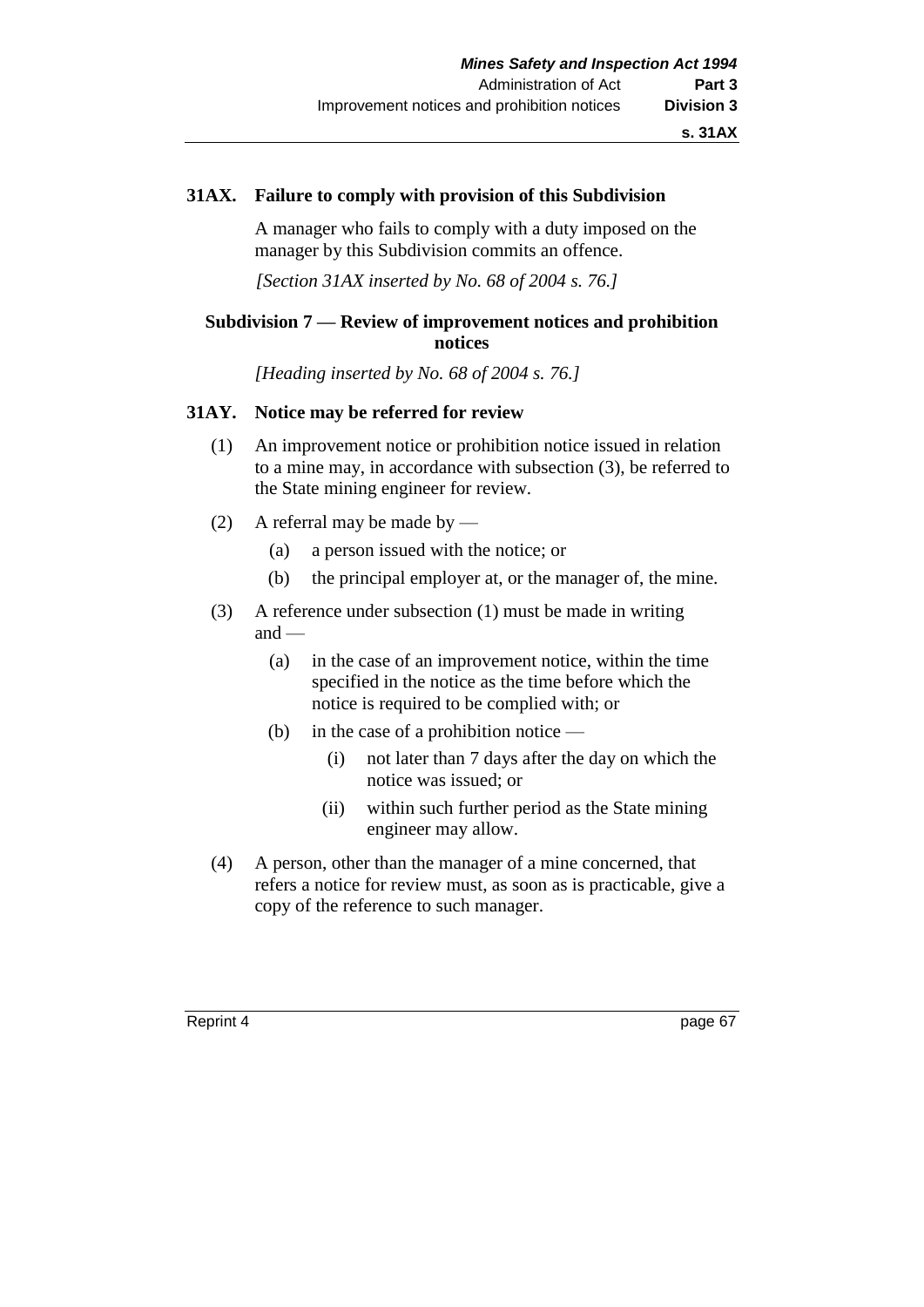## **s. 31AZ**

(5) If a person fails to comply with subsection (4), the person commits an offence.

*[Section 31AY inserted by No. 68 of 2004 s. 76; amended by No. 16 of 2008 s. 8.]*

## **31AZ. Review by State mining engineer**

- (1) On a reference under section 31AY, the State mining engineer is to inquire into the circumstances relating to the improvement notice or prohibition notice, and may —
	- (a) affirm the notice;
	- (b) affirm the notice with such modifications as the State mining engineer considers appropriate; or
	- (c) cancel the notice,

and, subject to section 31BB and the exercise of the power conferred by section 31BE, the notice has effect or, as the case may be, ceases to have effect accordingly.

- (2) In dealing with a reference for the review of a prohibition notice the State mining engineer may —
	- (a) refer to an expert chosen by the State mining engineer such matters as appear to him or her to be appropriate; and
	- (b) accept the advice of that expert.
- (3) The State mining engineer is to give notice in writing of
	- (a) the decision on the reference; and
	- (b) the reasons for the decision,
	- $to -$ 
		- (c) the person who referred the notice for review; and
		- (d) if that person is not the manager of a mine concerned, to such manager.

*[Section 31AZ inserted by No. 68 of 2004 s. 76.]*

page 68 Reprint 4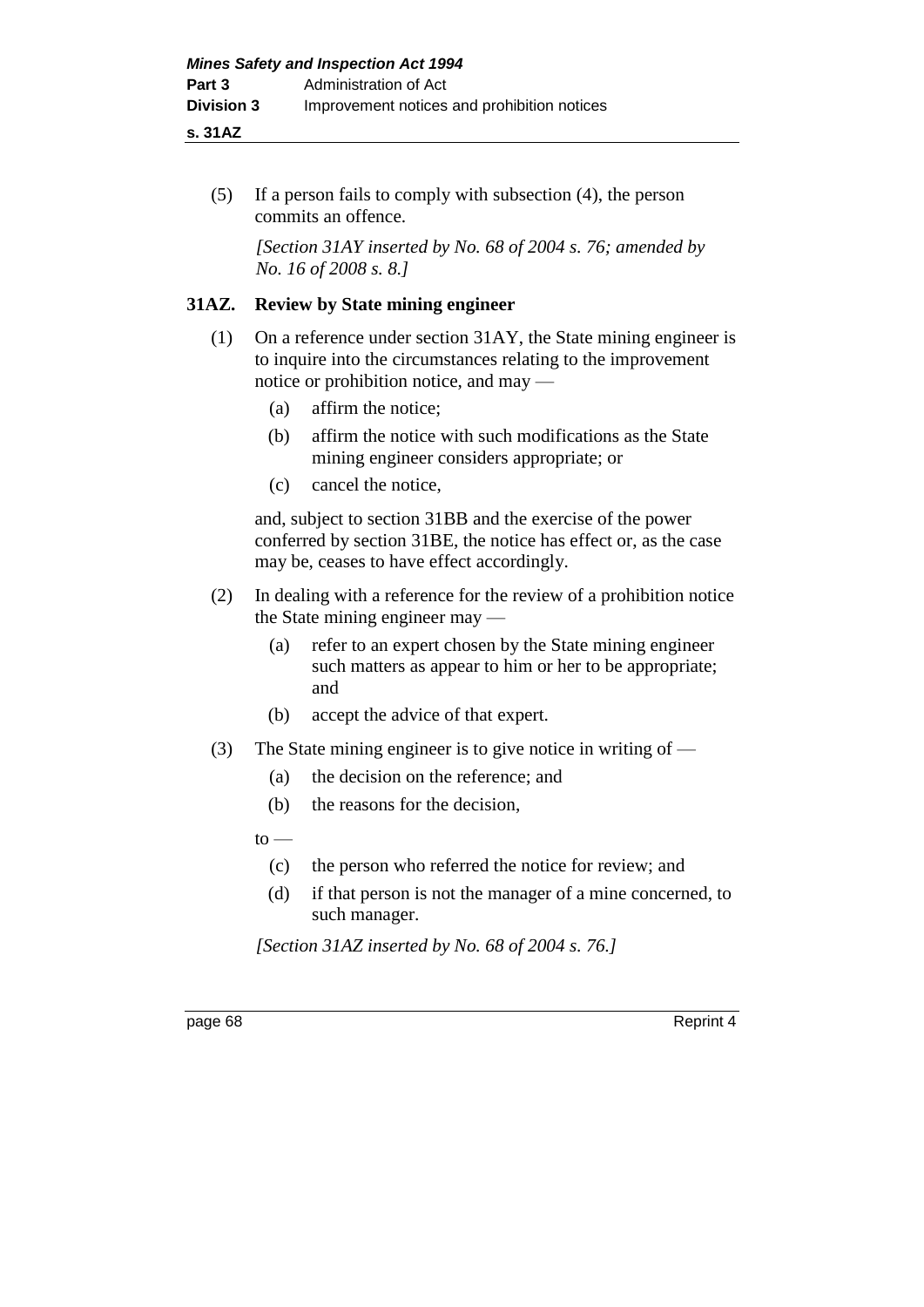#### **s. 31B**

### **31B. Effect of notice pending review by State mining engineer**

- (1) Pending the decision of the State mining engineer on a reference under section 31AY —
	- (a) the operation of an improvement notice is suspended; and
	- (b) the operation of a prohibition notice continues, except to the extent that the State mining engineer *—*
		- (i) permits any work, practice or activity to be carried out or any thing to be done;
		- (ii) permits any person to be at the mine concerned or at a part of the mine; or
		- (iii) in the case of a prohibition notice under Subdivision 3, permits any occupation of the premises concerned.
- (2) A permission given by the State mining engineer under subsection  $(1)(b)$  —
	- (a) is to be in writing;
	- (b) may be subject to such restrictions and conditions as the State mining engineer thinks fit to impose for the safety  $of -$ 
		- (i) employees and other persons at a mine; or
		- (ii) in the case of a prohibition notice under Subdivision 3, any employee occupying the premises concerned;
		- and
	- (c) is to be taken to be of no effect during any period when any such condition or restriction is not being observed according to its tenor.
- (3) The State mining engineer is to give a copy of any permission given under subsection  $(1)(b)$  to the manager of a mine concerned.

*[Section 31B inserted by No. 68 of 2004 s. 76.]*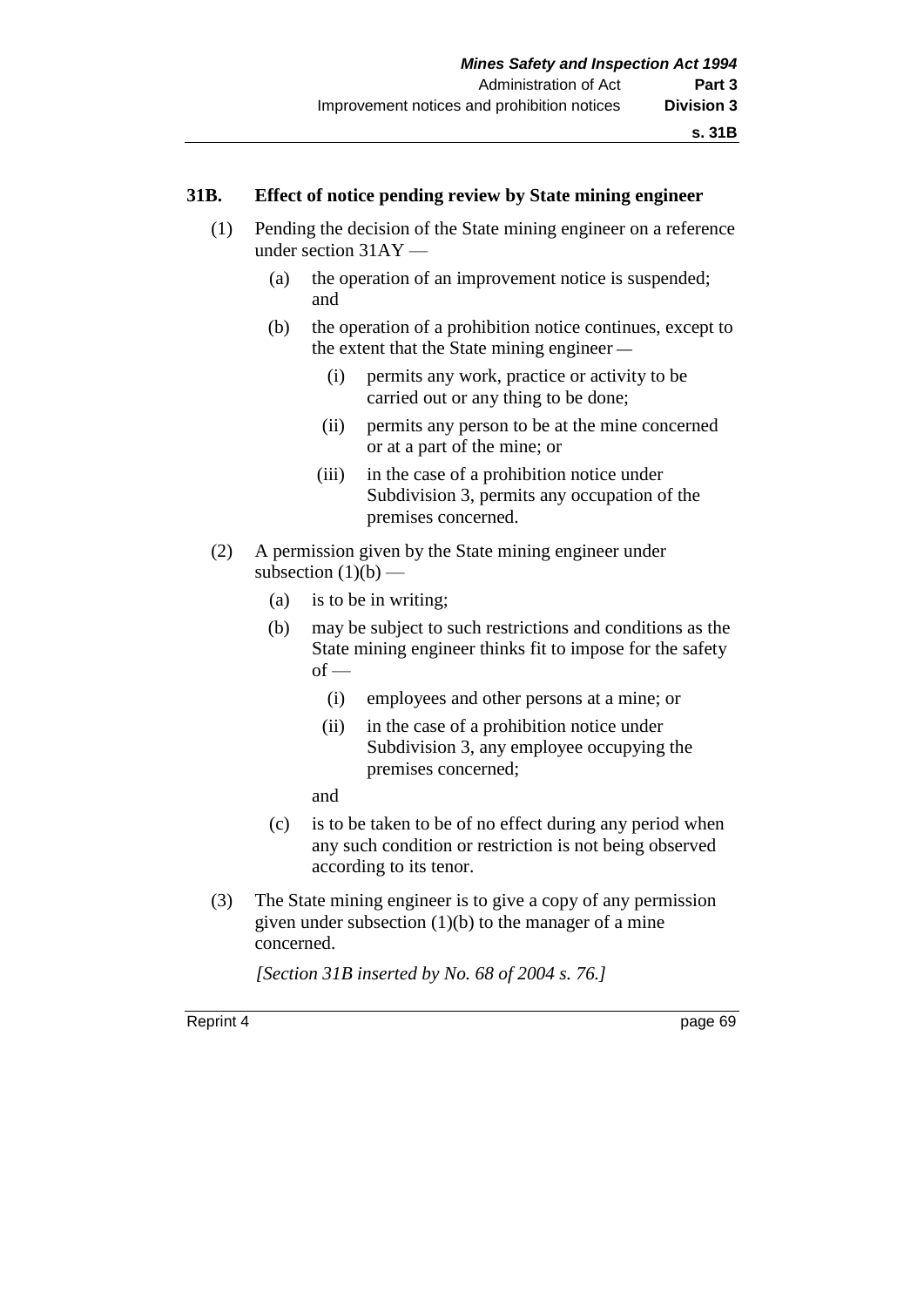**s. 31BA**

## **31BA. Decision may be referred to Tribunal**

- (1) If a person given notice of a decision under section 31AZ(3) is not satisfied with the State mining engineer's decision under that section, the person may refer the matter to the Tribunal for further review.
- (2) A reference under subsection (1) must be made in writing and within —
	- (a) 7 days after the day on which the person received notice of the decision; or
	- (b) such further period as the Tribunal may allow.
- (3) A person, other than the manager of a mine concerned, who refers a matter for review under this section must, as soon as is practicable, give a copy of the reference to such manager.
- (4) If a person fails to comply with subsection (3), the person commits an offence.

*[Section 31BA inserted by No. 68 of 2004 s. 76; amended by No. 16 of 2008 s. 9.]*

## **31BB. Determination by Tribunal**

- (1) On a reference under section 31BA, the Tribunal is to inquire into the circumstances relating to the improvement notice or prohibition notice, and may —
	- (a) affirm the decision of the State mining engineer;
	- (b) affirm the decision of the State mining engineer with such modifications as the Tribunal considers appropriate; or
	- (c) revoke the decision of the State mining engineer and make such other decision with respect to the notice as the Tribunal thinks fit,

and the notice has effect or, as the case may be, ceases to have effect accordingly.

page 70 Reprint 4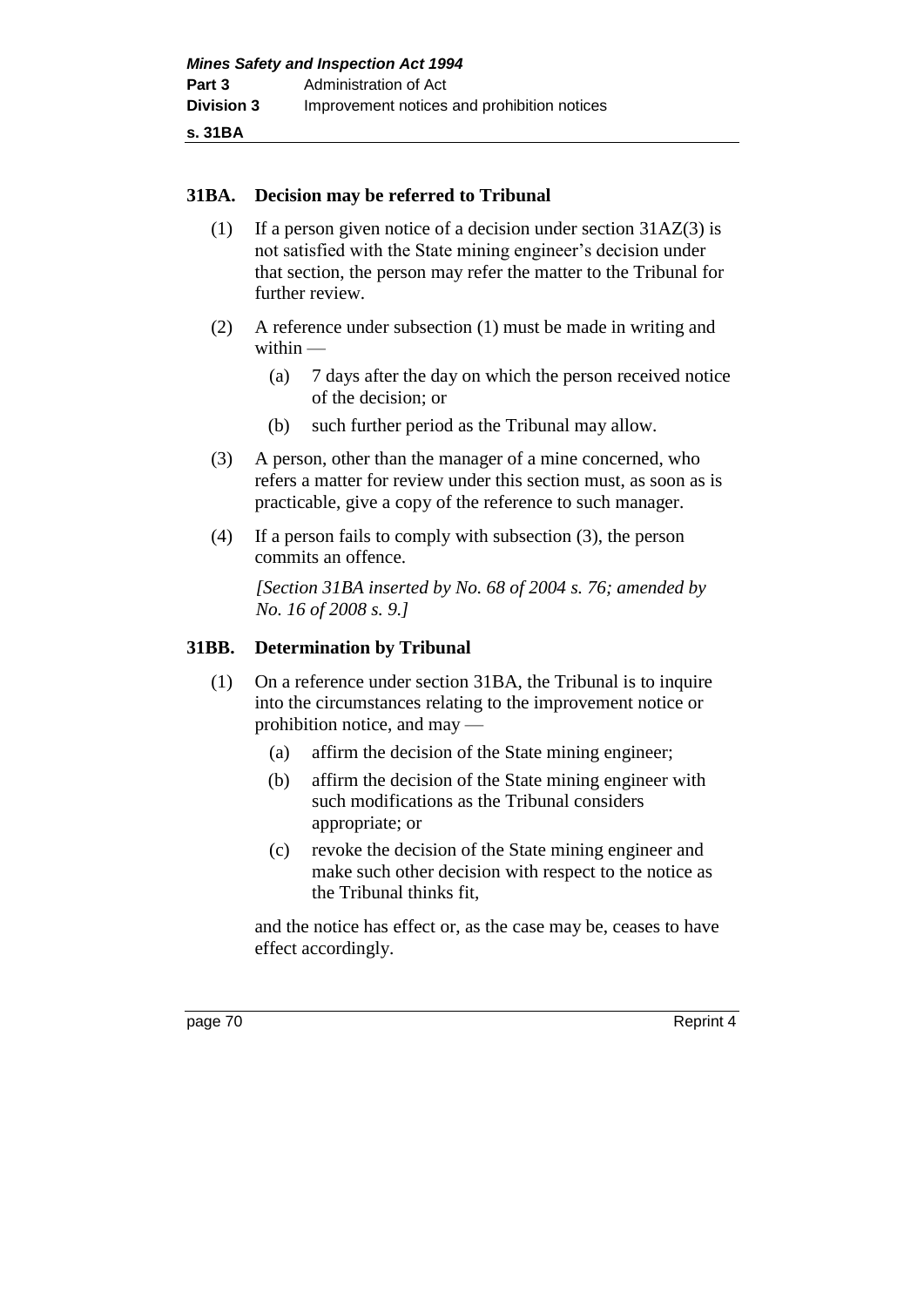- (2) A review under this section
	- (a) is to be in the nature of a rehearing; and
	- (b) is to be completed by the Tribunal as quickly as is practicable.
- (3) The Tribunal is to give notice in writing of  $-$ 
	- (a) its decision on the reference; and
	- (b) the reasons for the decision,
	- $to$ 
		- (c) the person who referred the matter for review; and
		- (d) if that person is not the manager of a mine concerned, to such manager.

*[Section 31BB inserted by No. 68 of 2004 s. 76.]*

### **31BC. Effect of notice pending review by Tribunal**

- (1) Pending the decision on a reference under section 31BA, irrespective of the decision of the State mining engineer under section 31AZ —
	- (a) the operation of an improvement notice is suspended; and
	- (b) the operation of a prohibition notice continues, except to the extent that the Tribunal —
		- (i) permits any work, practice or activity to be carried out or any thing to be done;
		- (ii) permits any person to be at the mine concerned or at a part of the mine; or
		- (iii) in the case of a prohibition notice under Subdivision 3, permits any occupation of the premises concerned.
- (2) A permission given by the Tribunal under subsection  $(1)(b)$ 
	- (a) is to be in writing;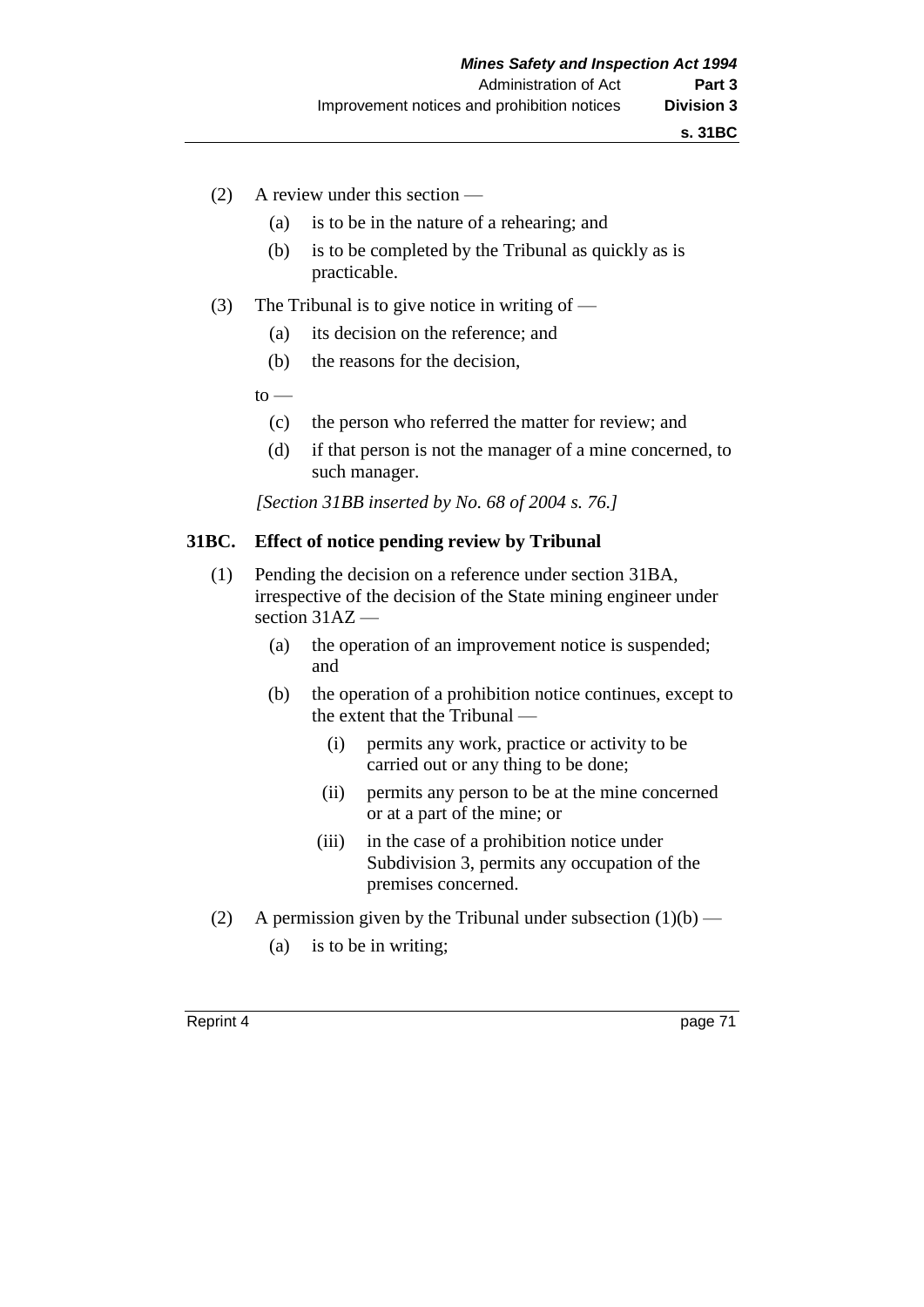**s. 31BD**

|         | (b)                                                                                                                                                                                                                                                                                        |      | may be subject to such restrictions and conditions as the<br>Tribunal thinks fit to impose for the safety of $-$                                                                         |           |  |
|---------|--------------------------------------------------------------------------------------------------------------------------------------------------------------------------------------------------------------------------------------------------------------------------------------------|------|------------------------------------------------------------------------------------------------------------------------------------------------------------------------------------------|-----------|--|
|         |                                                                                                                                                                                                                                                                                            | (i)  | employees and other persons at a mine; or                                                                                                                                                |           |  |
|         |                                                                                                                                                                                                                                                                                            | (ii) | in the case of a prohibition notice under<br>Subdivision 3, any employee occupying the<br>premises concerned;                                                                            |           |  |
|         |                                                                                                                                                                                                                                                                                            | and  |                                                                                                                                                                                          |           |  |
|         | (c)                                                                                                                                                                                                                                                                                        |      | is to be taken to be of no effect during any period when<br>any such condition or restriction is not being observed<br>according to its tenor.                                           |           |  |
| (3)     |                                                                                                                                                                                                                                                                                            |      | The Tribunal is to give a copy of any permission given under<br>subsection $(1)(b)$ to the manager of a mine concerned.                                                                  |           |  |
|         |                                                                                                                                                                                                                                                                                            |      | [Section 31BC inserted by No. 68 of 2004 s. 76.]                                                                                                                                         |           |  |
|         |                                                                                                                                                                                                                                                                                            |      | <b>Subdivision 8 – General</b>                                                                                                                                                           |           |  |
|         |                                                                                                                                                                                                                                                                                            |      | [Heading inserted by No. 68 of 2004 s. 76.]                                                                                                                                              |           |  |
| 31BD.   | Notices may include directions                                                                                                                                                                                                                                                             |      |                                                                                                                                                                                          |           |  |
| (1)     | An inspector or assistant inspector who issues an improvement<br>notice or a prohibition notice may include in the notice<br>directions as to the measures to be taken to remedy any<br>contravention, likely contravention, hazard, matters or activities<br>to which the notice relates. |      |                                                                                                                                                                                          |           |  |
| (2)     |                                                                                                                                                                                                                                                                                            |      | A direction under subsection $(1)$ may —                                                                                                                                                 |           |  |
|         | (a)                                                                                                                                                                                                                                                                                        |      | refer to any code of practice; and                                                                                                                                                       |           |  |
|         | (b)                                                                                                                                                                                                                                                                                        |      | offer the person issued with the notice a choice of ways<br>in which to remedy the contravention, likely<br>contravention, hazard, matters or activities to which the<br>notice relates. |           |  |
|         | [Section 31BD inserted by No. 68 of 2004 s. 76.]                                                                                                                                                                                                                                           |      |                                                                                                                                                                                          |           |  |
|         |                                                                                                                                                                                                                                                                                            |      |                                                                                                                                                                                          |           |  |
| page 72 |                                                                                                                                                                                                                                                                                            |      |                                                                                                                                                                                          | Reprint 4 |  |
|         |                                                                                                                                                                                                                                                                                            |      |                                                                                                                                                                                          |           |  |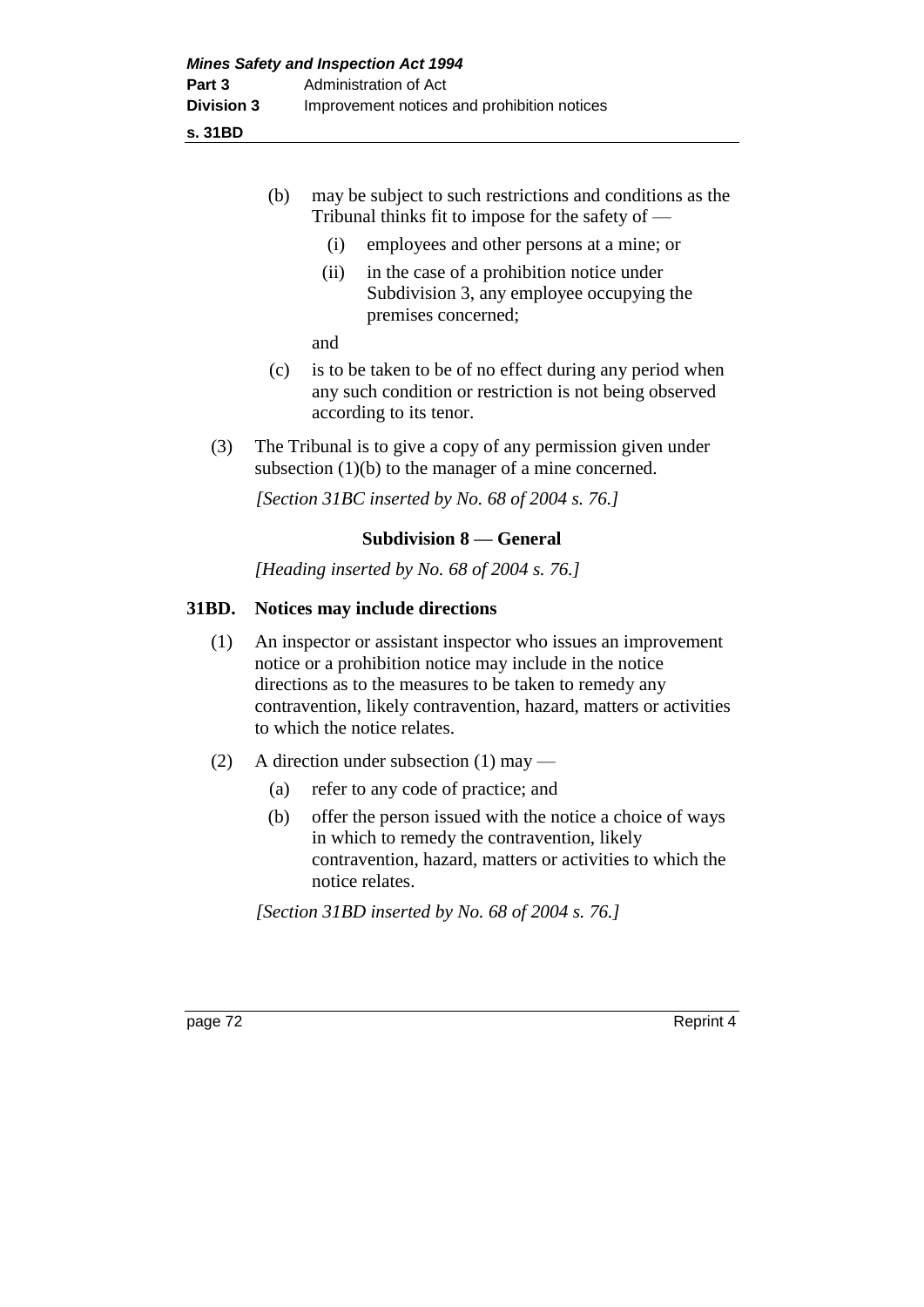## **31BE. Further power of State mining engineer to cancel notice**

- (1) The State mining engineer may, on his or her own initiative, cancel an improvement notice or a prohibition notice in respect of a mine by giving notice in writing of —
	- (a) the cancellation; and
	- (b) the reasons for the cancellation,
	- $to -$ 
		- (c) the person who was issued with the notice;
		- (d) the principal employer at a mine if the principal employer is not the person referred to in paragraph (c); and
		- (e) the manager of the mine if the manager is not the person referred to in paragraph (c).
- (2) The State mining engineer may, on his or her own initiative, cancel a prohibition notice issued under section 31AH by giving notice in writing of —
	- (a) the cancellation; and
	- (b) the reasons for the cancellation,

to the employer and the employee concerned.

- (3) The power conferred by subsection (1) or (2) is not to be exercised in respect of a notice —
	- (a) during a period when a referral of the notice is awaiting a determination of the State mining engineer under section 31AZ; or
	- (b) after a decision in respect of the notice has been referred to the Tribunal under section 31BA,

but otherwise may be exercised at any time and whether or not the notice concerned has been affirmed under section 31AZ(1).

*[Section 31BE inserted by No. 68 of 2004 s. 76.]*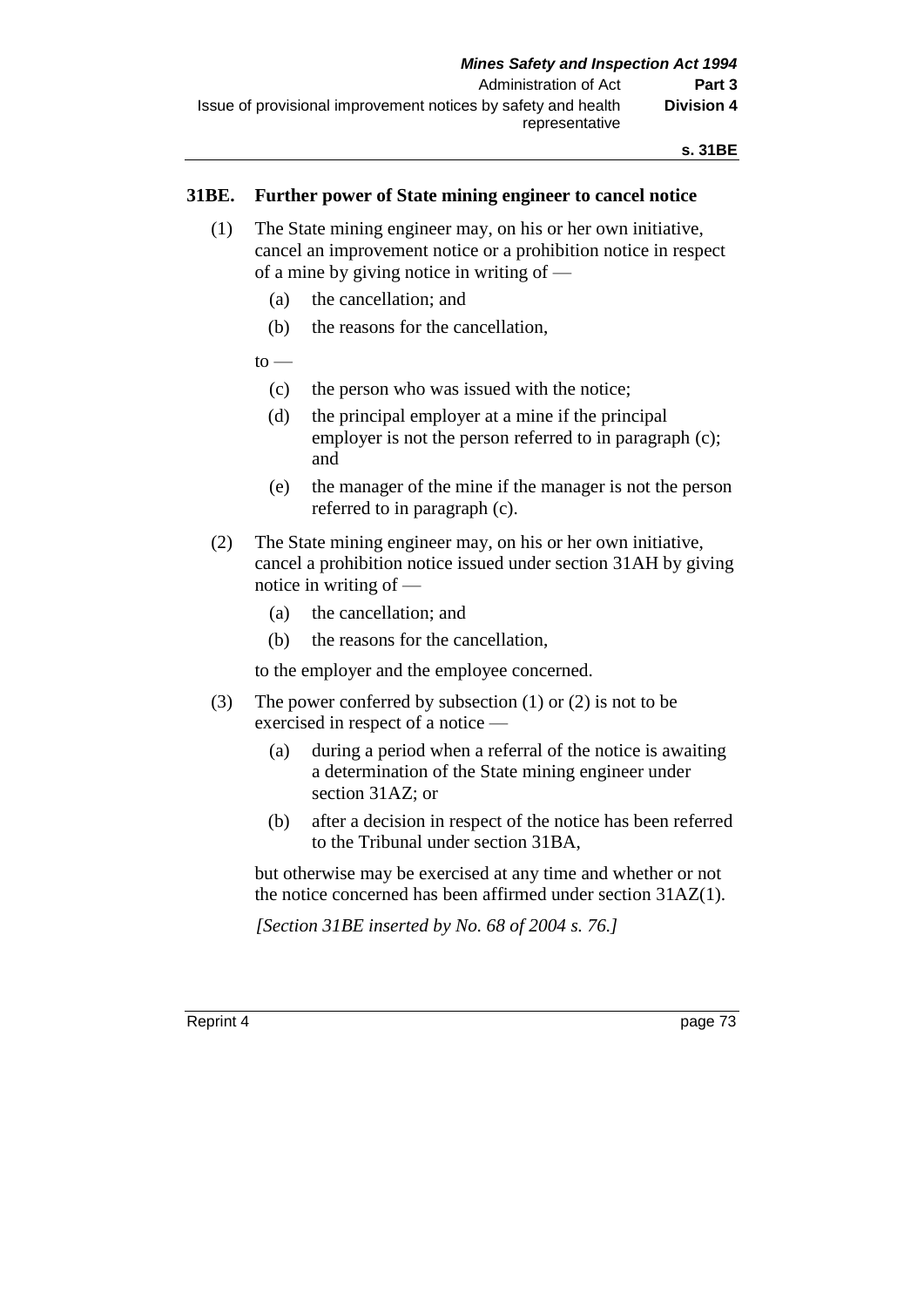| <b>Mines Safety and Inspection Act 1994</b> |                                                                                 |  |
|---------------------------------------------|---------------------------------------------------------------------------------|--|
| Part 3                                      | Administration of Act                                                           |  |
| <b>Division 4</b>                           | Issue of provisional improvement notices by safety and health<br>representative |  |

**s. 31BF**

## **Division 4 — Issue of provisional improvement notices by safety and health representative**

*[Heading inserted by No. 68 of 2004 s. 76.]* 

## **31BF. Term used in this Division**

In this Division —

**"qualified representative"** means a safety and health representative who has completed a course of training prescribed for the purposes of this definition.

*[Section 31BF inserted by No. 68 of 2004 s. 76.]*

## **31BG. Issue of provisional improvement notices**

- (1) Subsection (2) applies where a qualified representative
	- (a) is of the opinion that a person
		- (i) is contravening any provision of this Act; or
		- (ii) has contravened any provision of this Act in circumstances that make it likely that the contravention will continue or be repeated;

and

- (b) has undertaken the consultations required by section 31BH.
- (2) The qualified representative may issue to the person a provisional improvement notice requiring the person to remedy —
	- (a) the contravention or likely contravention; or
	- (b) the matters or activities occasioning the contravention or likely contravention.
- (3) A qualified representative may exercise the power conferred by subsection  $(2)$  only —
	- (a) in respect of a mine for which the qualified representative was elected; or

page 74 Reprint 4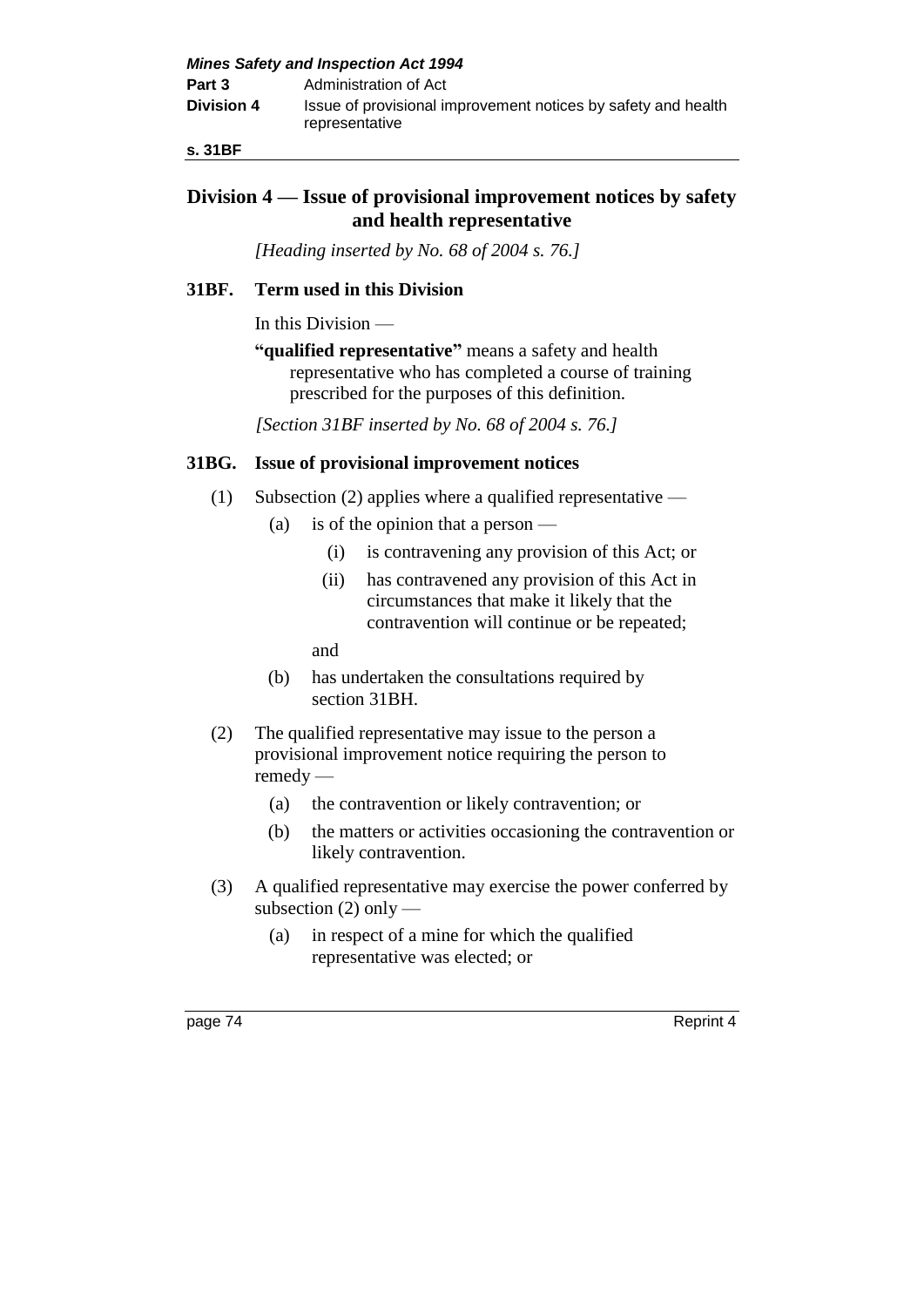- (b) if, pursuant to a scheme under section 55A, the qualified representative was elected for a group of employees, in respect of a mine at which any member of the group works.
- (4) The issue of a provisional improvement notice in respect of a contravention at a mine is to be notified as follows —
	- (a) if the manager of the mine is not the person to whom the notice is issued, the qualified representative who issues the notice must, as soon as is practicable, give a copy of the notice to the manager;
	- (b) the manager must then give a copy of the notice to the principal employer at the mine, if the principal employer is not the person to whom it is issued;
	- (c) the manager of a mine must give to the principal employer at the mine a copy of any provisional improvement notice issued to the manager.
- (5) A manager who fails to comply with subsection  $(4)(b)$  or  $(c)$ commits an offence.

*[Section 31BG inserted by No. 68 of 2004 s. 76.]*

## **31BH. Consultation required before issue**

(1) In this section —

**"consult"** means consult about the matters or activities to which an intended notice will relate.

- (2) Before issuing a provisional improvement notice a qualified representative must —
	- (a) consult with the person who is to be issued with the notice; and
	- (b) if there is any other safety and health representative for the mine concerned, consult with another representative for that mine so far as it is reasonably practicable to do so.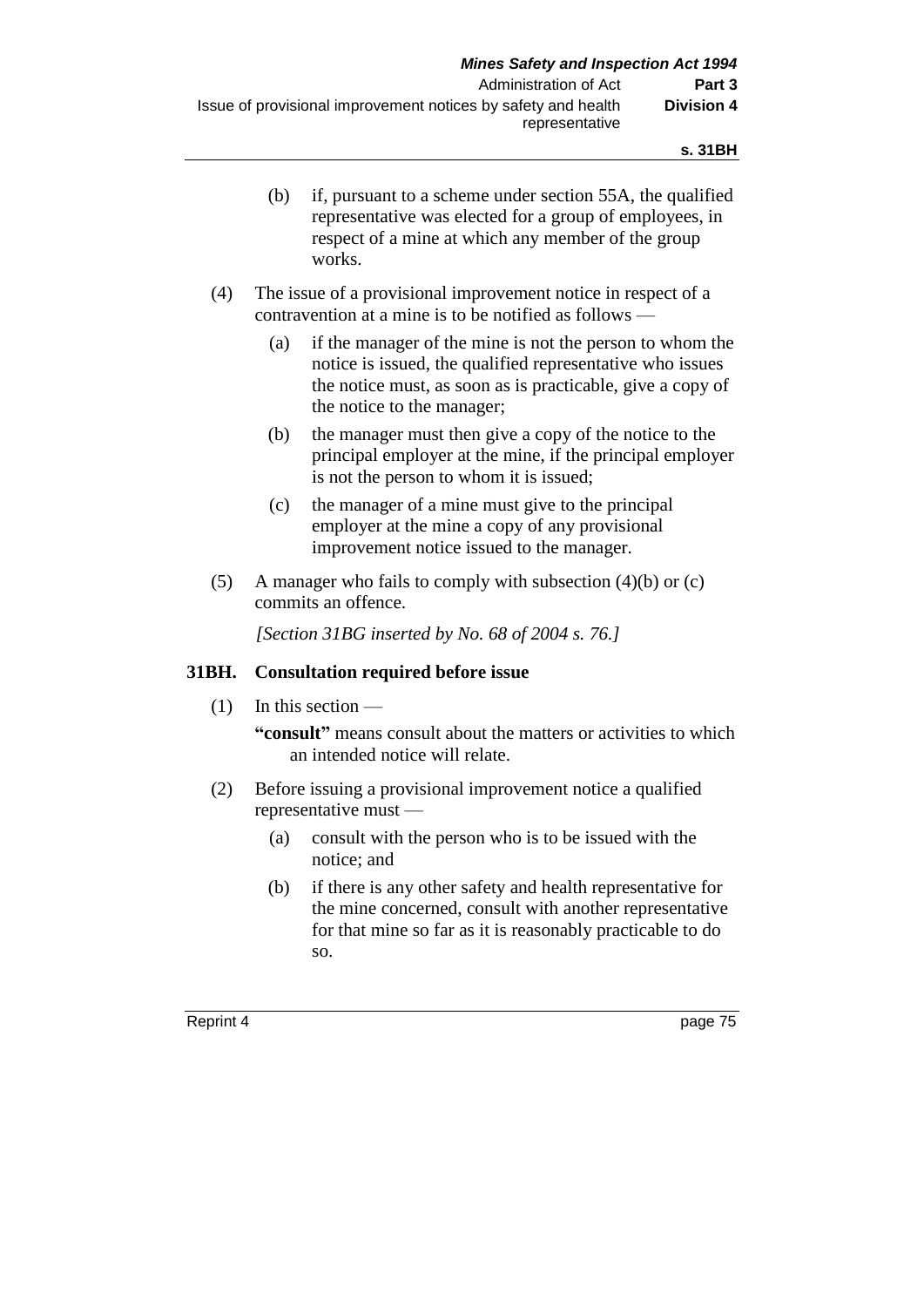| <b>Mines Safety and Inspection Act 1994</b> |                                                                                 |  |  |
|---------------------------------------------|---------------------------------------------------------------------------------|--|--|
| Part 3                                      | Administration of Act                                                           |  |  |
| <b>Division 4</b>                           | Issue of provisional improvement notices by safety and health<br>representative |  |  |

- **s. 31BI**
	- (3) The reference in subsection (2) to a safety and health representative includes a safety and health representative elected for a group of employees pursuant to a scheme under section 55A if any member of the group works at the mine concerned.
	- (4) The regulations may make provision requiring a qualified representative, in specified circumstances, to consult with a person who holds a prescribed office in the department before issuing a provisional improvement notice.

*[Section 31BH inserted by No. 68 of 2004 s. 76.]*

## **31BI. Contents of notice**

- (1) A provisional improvement notice must
	- (a) state the opinion of the qualified representative in terms of section  $31BG(1)(a)(i)$  or (ii), as the case may be;
	- (b) state reasonable grounds for that opinion;
	- (c) specify the provision of this Act in respect of which the opinion is held;
	- (d) state the day before which the person is required to remedy —
		- (i) the contravention or likely contravention; or
		- (ii) the matters or activities occasioning the contravention or likely contravention;

and

- (e) contain a brief summary of the right to have the notice reviewed by an inspector under section 31BN.
- (2) The day specified for the purposes of subsection (1)(d) must be more than 7 days after the day on which the notice is issued.

*[Section 31BI inserted by No. 68 of 2004 s. 76.]*

page 76 Reprint 4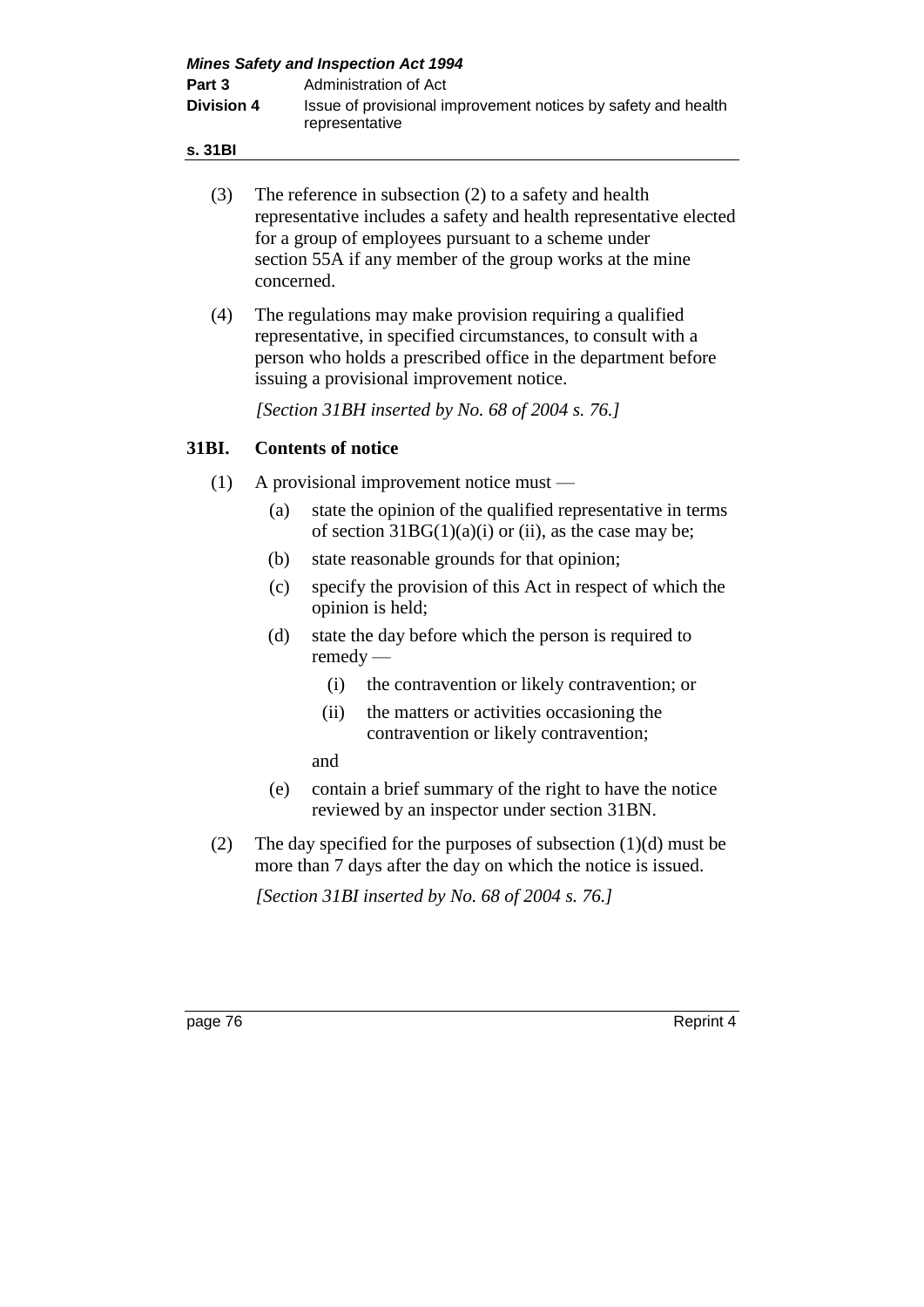## **31BJ. Provisional improvement notices may include directions**

- (1) A qualified representative may include in a provisional improvement notice directions as to the measures to be taken to remedy —
	- (a) any contravention or likely contravention; or
	- (b) matters or activities,

to which the notice relates.

- (2) Any direction under subsection (1) may
	- (a) refer to any code of practice; and
	- (b) offer the person issued with the notice a choice of ways in which to effect the remedy.

*[Section 31BJ inserted by No. 68 of 2004 s. 76.]*

## **31BK. Display of provisional improvement notices**

- (1) The manager of a mine who
	- (a) is issued with a provisional improvement notice; or
	- (b) is given a copy of a provisional improvement notice under section 31BG(4),

must, as soon as is practicable, cause the notice, or a copy of it, to be displayed in accordance with the prescribed requirements.

- (2) A person commits an offence if the person removes a provisional improvement notice displayed under subsection (1) before the requirements of the improvement notice have been satisfied, taking into account any modification made under section 31BN(4).
- (3) Subsection (2) does not apply in respect of a provisional improvement notice that has ceased to have effect.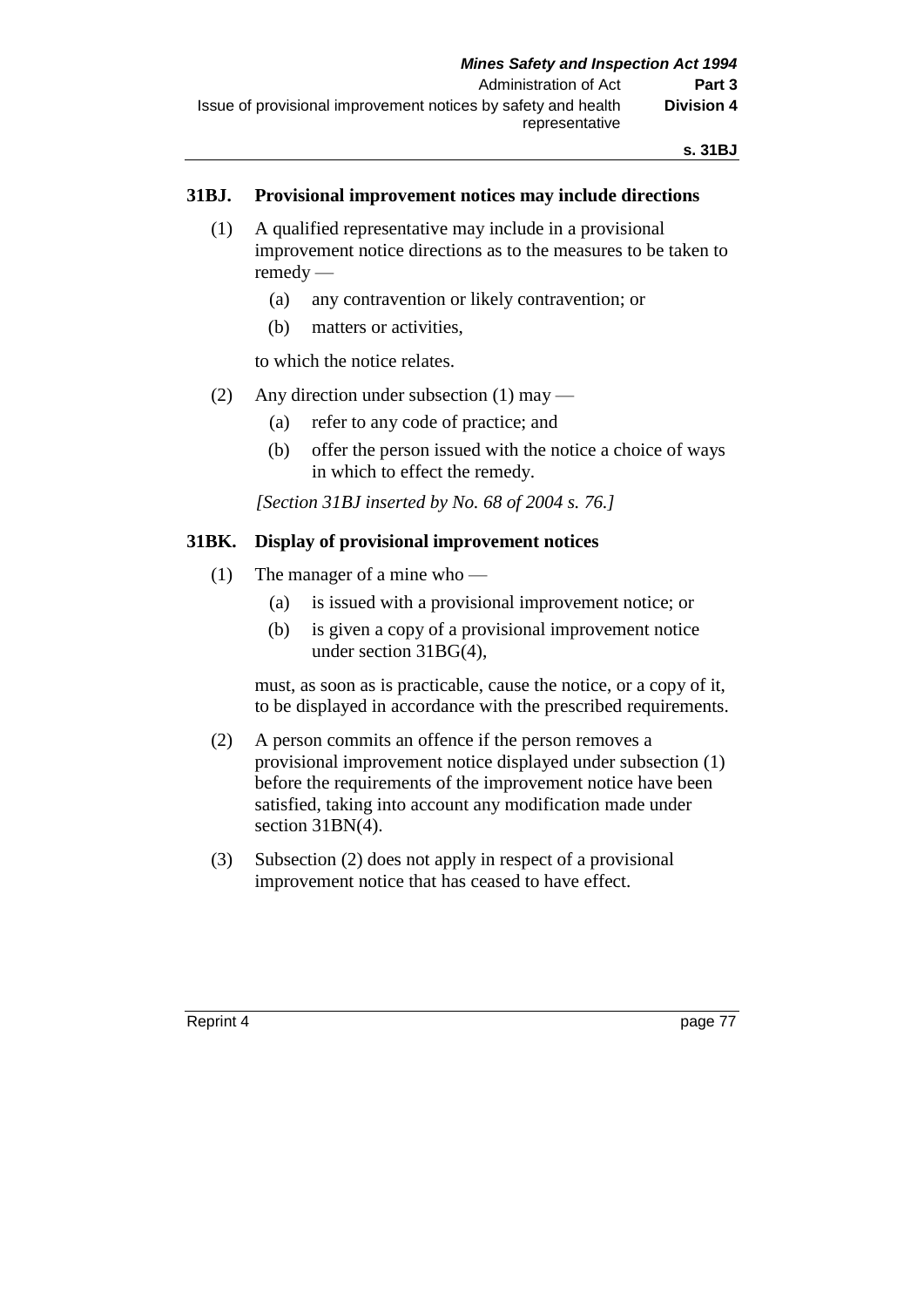| <b>Mines Safety and Inspection Act 1994</b> |                                                                                 |  |
|---------------------------------------------|---------------------------------------------------------------------------------|--|
| Part 3                                      | Administration of Act                                                           |  |
| <b>Division 4</b>                           | Issue of provisional improvement notices by safety and health<br>representative |  |

**s. 31BL**

| (4)   | If a provisional improvement notice is modified by an inspector<br>under section $31BN(4)$ , the manager must cause a copy of the<br>inspector's decision to be displayed with, and in the same<br>manner as is required for, the provisional improvement notice.                                                                                                           |  |  |  |
|-------|-----------------------------------------------------------------------------------------------------------------------------------------------------------------------------------------------------------------------------------------------------------------------------------------------------------------------------------------------------------------------------|--|--|--|
| (5)   | A manager who fails to comply with subsection (1) or (4)<br>commits an offence.                                                                                                                                                                                                                                                                                             |  |  |  |
|       | [Section 31BK inserted by No. 68 of 2004 s. 76.]                                                                                                                                                                                                                                                                                                                            |  |  |  |
| 31BL. | <b>Failure to comply with notice</b>                                                                                                                                                                                                                                                                                                                                        |  |  |  |
| (1)   | If a person $-$                                                                                                                                                                                                                                                                                                                                                             |  |  |  |
|       | is issued with a provisional improvement notice; and<br>(a)                                                                                                                                                                                                                                                                                                                 |  |  |  |
|       | does not comply with the notice within the time<br>(b)<br>specified in it,                                                                                                                                                                                                                                                                                                  |  |  |  |
|       | the person commits an offence.                                                                                                                                                                                                                                                                                                                                              |  |  |  |
| (2)   | Subsection (1) does not apply if the right conferred by<br>section $31BN(1)$ is exercised.                                                                                                                                                                                                                                                                                  |  |  |  |
|       | [Section 31BL inserted by No. 68 of 2004 s. 76.]                                                                                                                                                                                                                                                                                                                            |  |  |  |
| 31BM. | General duty of principal employer and manager in respect<br>of provisional improvement notice                                                                                                                                                                                                                                                                              |  |  |  |
| (1)   | Subsection $(2)$ applies where —                                                                                                                                                                                                                                                                                                                                            |  |  |  |
|       | a provisional improvement notice is issued in relation to<br>(a)<br>a mine; and                                                                                                                                                                                                                                                                                             |  |  |  |
|       | the person issued with the notice is not the principal<br>(b)<br>employer at, or the manager of, the mine.                                                                                                                                                                                                                                                                  |  |  |  |
| (2)   | The principal employer and the manager must take all<br>$\frac{1}{2}$ $\frac{1}{2}$ $\frac{1}{2}$ $\frac{1}{2}$ $\frac{1}{2}$ $\frac{1}{2}$ $\frac{1}{2}$ $\frac{1}{2}$ $\frac{1}{2}$ $\frac{1}{2}$ $\frac{1}{2}$ $\frac{1}{2}$ $\frac{1}{2}$ $\frac{1}{2}$ $\frac{1}{2}$ $\frac{1}{2}$ $\frac{1}{2}$ $\frac{1}{2}$ $\frac{1}{2}$ $\frac{1}{2}$ $\frac{1}{2}$ $\frac{1}{2}$ |  |  |  |

- reasonably practicable steps to ensure that the person issued with the notice complies with it.
- (3) Subsection (2) does not apply if the right conferred by section 31BN(1) is exercised.

page 78 Reprint 4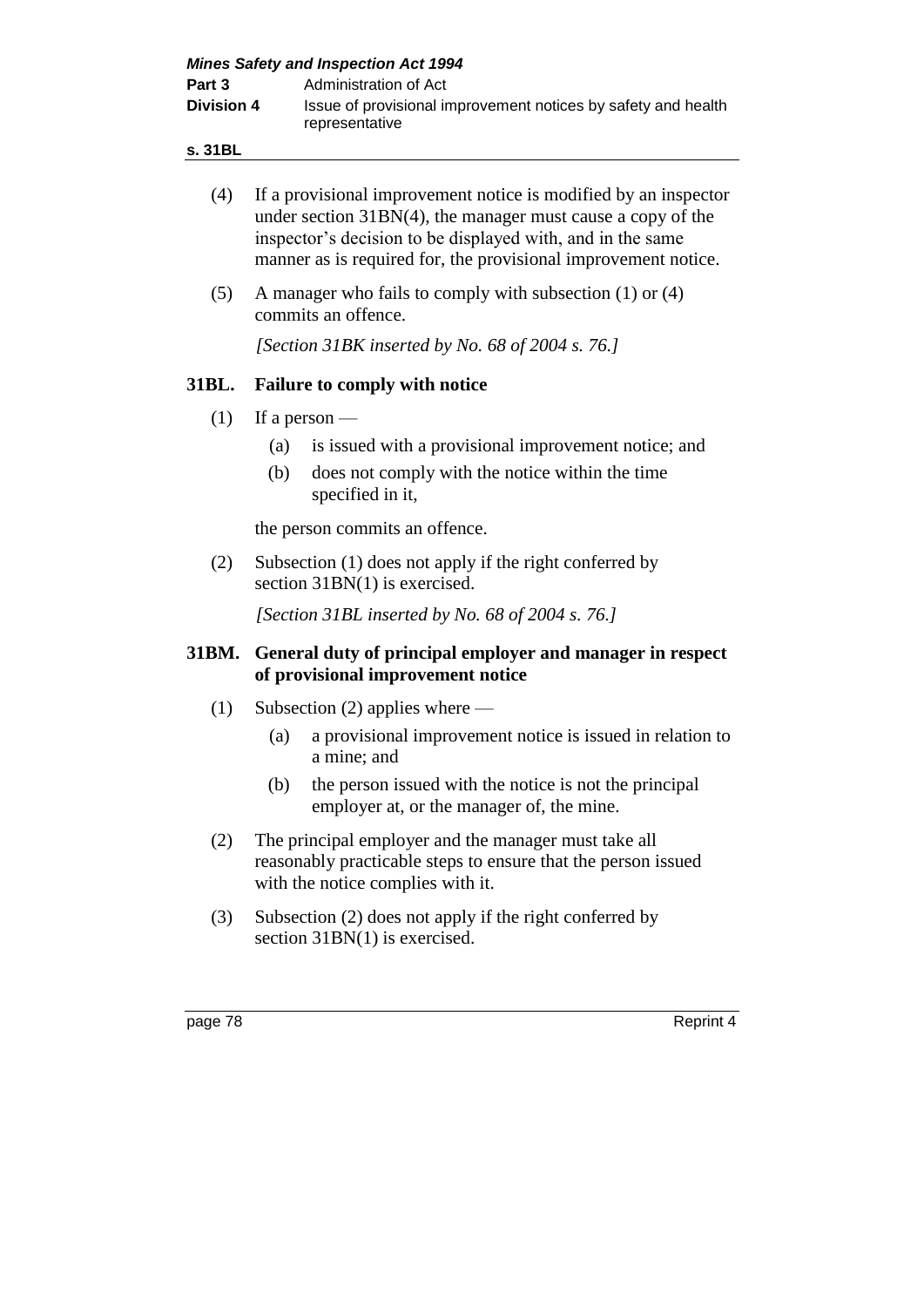- (4) The duty imposed by subsection (2) is in addition to any duty that the principal employer or the manager may have under section  $32(2)$  or  $43(2)(c)$ .
- (5) A principal employer or manager who fails to comply with subsection (2) commits an offence.
- (6) A principal employer or manager is not precluded by a contract from doing such acts and things as are necessary to comply with subsection (2) and is not liable under any contract to any penalty for doing such acts and things.

*[Section 31BM inserted by No. 68 of 2004 s. 76.]*

## **31BN. Review of notice by an inspector**

- (1) A person issued with a provisional improvement notice in relation to a mine, or the principal employer at, or manager of, the mine may, in writing delivered or sent to the department (a **"review notice"**), require that an inspector review the notice.
- (2) A review notice
	- (a) may be sent
		- (i) by letter addressed to, and posted to a place of business of, the department;
		- (ii) by transmission to a facsimile number used by the department; or
		- (iii) by electronic data transmission to an email address used by the department;
		- and
	- (b) must be received by the department not later than the day specified in the provisional improvement notice for the purposes of section  $31BI(1)(d)$ .
- (3) The operation of the provisional improvement notice is suspended by the receipt by the department of a review notice in accordance with this section.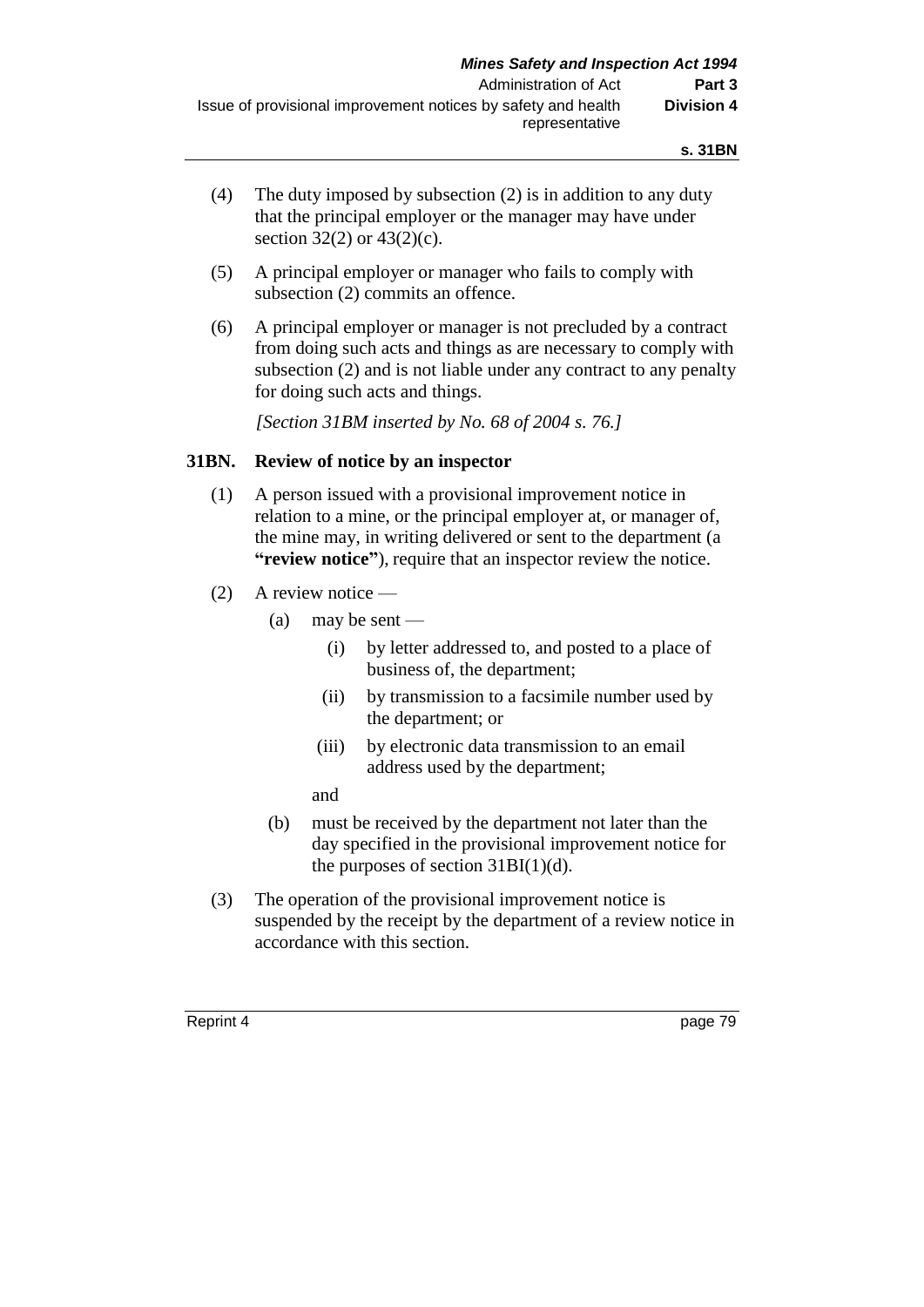| <b>Mines Safety and Inspection Act 1994</b> |                                                                                 |  |  |
|---------------------------------------------|---------------------------------------------------------------------------------|--|--|
| Part 3                                      | Administration of Act                                                           |  |  |
| <b>Division 4</b>                           | Issue of provisional improvement notices by safety and health<br>representative |  |  |

- **s. 31BO**
	- (4) Where a review notice is received by the department in accordance with this section, an inspector must as soon as is practicable —
		- (a) attend at the mine; and
		- (b) inquire into the circumstances relating to the notice,

and having done so may —

- (c) affirm the notice;
- (d) affirm the notice with modifications; or
- (e) cancel the notice.
- (5) If an inspector affirms a provisional improvement notice, with or without modifications, the notice as so affirmed has effect as if it had been issued by the inspector under section 30.
- (6) Where an inspector reviews a provisional improvement notice he or she is to give notice in writing —
	- (a) of the result of the review; and
	- (b) of any modifications to the notice,

 $to$ 

- (c) the person who required an inspector to review the notice; and
- (d) if that person is not the manager of the mine concerned, to such manager.

*[Section 31BN inserted by No. 68 of 2004 s. 76.]*

## **31BO. Entries in mines record book**

- (1) The manager of a mine who
	- (a) is issued with a provisional improvement notice under section 31BG(2); or
	- (b) is given a copy of a provisional improvement notice under section 31BG(4),

must securely affix a copy of the notice to a page in the record book for the mine.

page 80 Reprint 4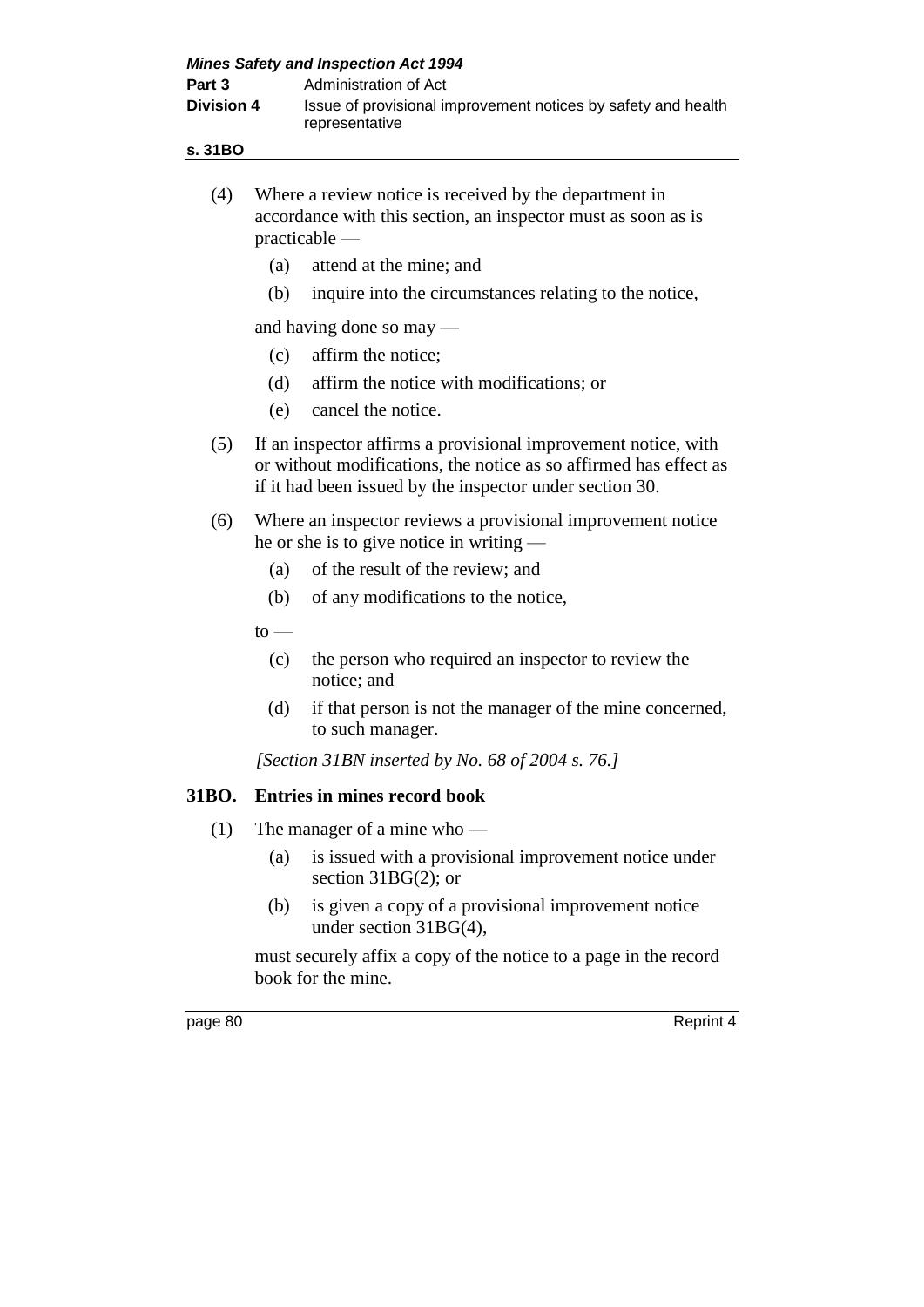- (2) The manager of a mine who is given notice under section 31BN(6) of the result of a review must securely affix a copy of the notice to a page in the record book for the mine.
- (3) A manager of a mine who fails to comply with subsection (1) or (2) commits an offence.

*[Section 31BO inserted by No. 68 of 2004 s. 76.]*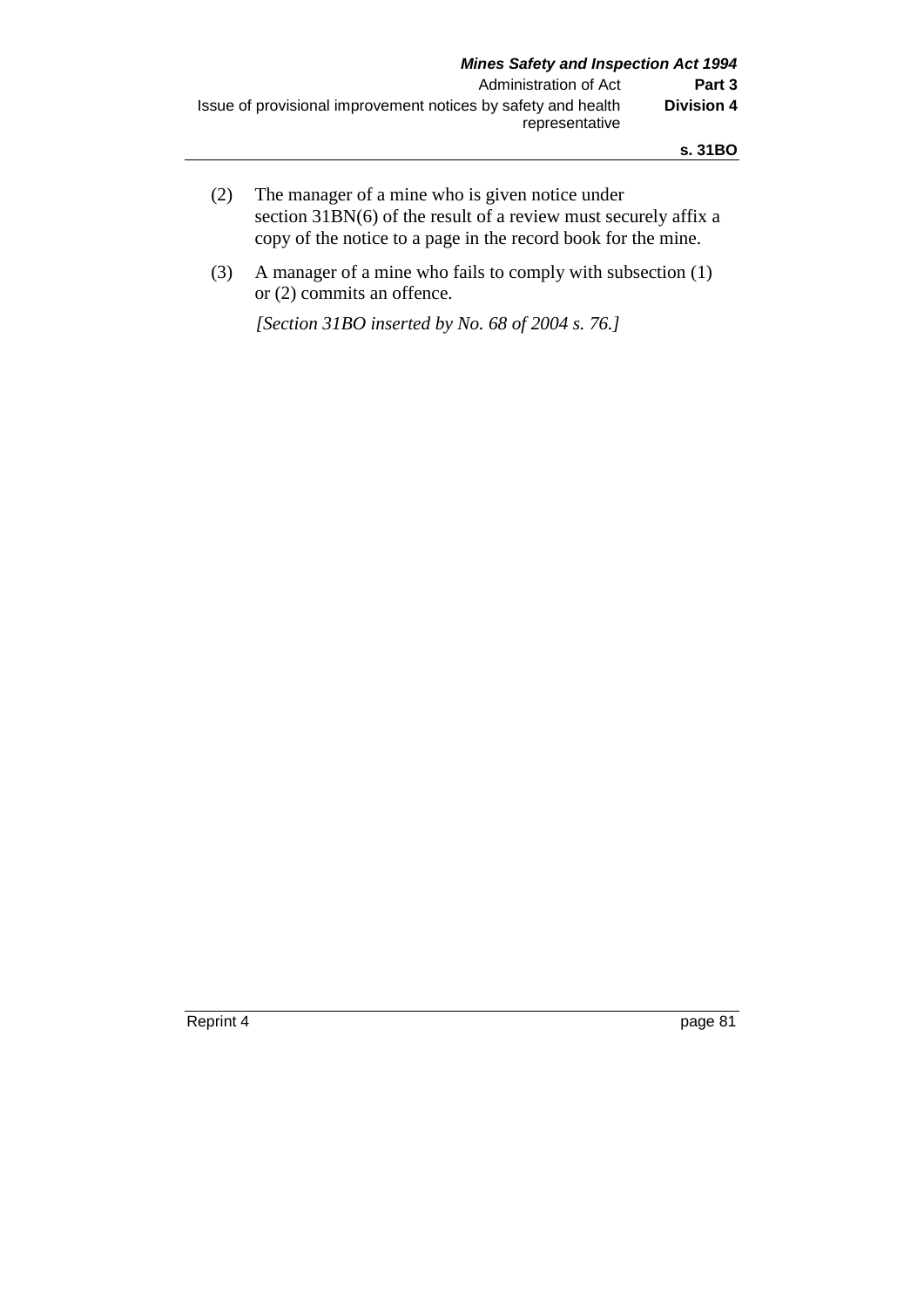**s. 32**

# **Part 4 — Management of mines**

## **Division 1 — Duties of employers and managers**

## **32. Principal employer**

- (1) Before mining operations begin at a mine, the name and address of the principal employer at the mine must be provided in writing to the district inspector for the region where the mine is situated.
- (1a) If mining operations begin at a mine and subsection (1) has not been complied with, an offence against subsection (1) is committed by the person who the State mining engineer determines to have been the principal employer at the mine when the mining operations began.
- (1b) In proceedings against a person under subsection (1a) it is a defence if the person proves that there were no reasonable grounds for the State mining engineer's determination that the person was the principal employer at the mine when the mining operations began.
- (2) The principal employer at a mine must make such financial and other provisions as are necessary to ensure, so far as is practicable, that the mine is planned, laid out, managed, and worked in accordance with relevant statutory provisions; and the imposition of a duty by this Act on some other person does not derogate from the duties imposed on principal employers by this section.
- (3) A principal employer may be an individual, a corporation, a partnership, or a syndicate or other association of persons.
- (4) If mining operations are to be carried out by a syndicate or other association of persons in such a way that no person is employed at the mine, the name and address of an entity, partnership, or person who is to assume the duties and responsibilities of principal employer in respect of those mining operations must be provided in writing, before mining operations begin, to the

page 82 Reprint 4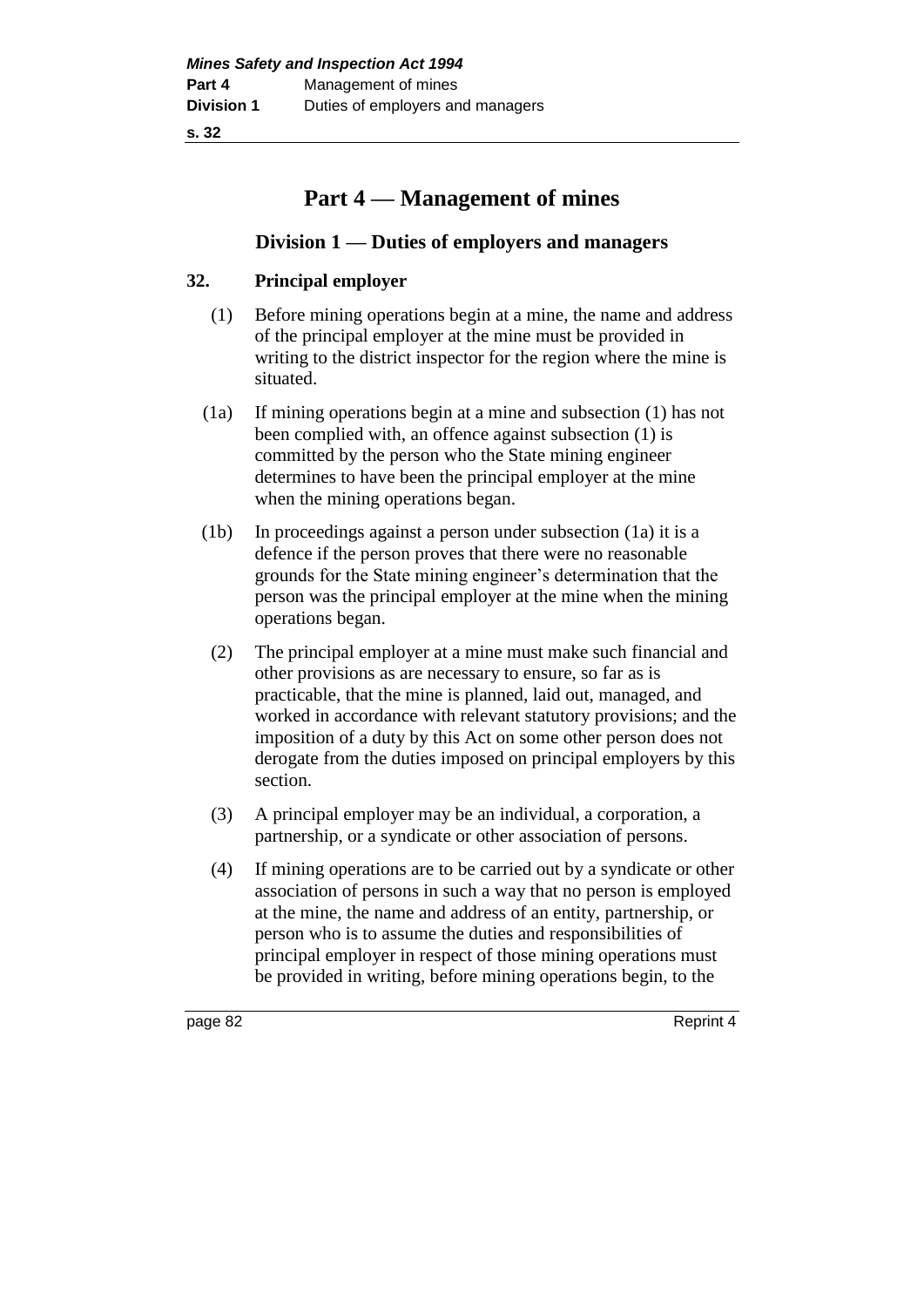district inspector for the region in which the mine is situated; and that entity, partnership or person is deemed to be the principal employer for the purposes of this Act.

- (5) If mining operations begin at a mine and subsection (4) has not been complied with, each person who is a member of the syndicate or other association of persons concerned commits an offence.
- (6) Where a duty arises under subsection (1) or (4) to provide to the district inspector the name and address of a partnership, syndicate or other association of persons (an **"association"**) there is also a duty to provide the name and address of each member of the association.

*[Section 32 amended by No. 68 of 2004 s. 40.]*

## **32A. Change of principal employer or of particulars provided**

- (1) If there is a change in the identity of the principal employer at a mine, the new principal employer must, not later than 7 days after the change occurs, provide to the district inspector for the region where the mine is situated particulars of —
	- (a) the name and address of
		- (i) the new principal employer; or
		- (ii) each person who is a member of the partnership, syndicate or other association of persons that comprises the new principal employer,
		- as the case may be; and
	- (b) the day on which the change occurred.
- (2) If there is a change to the name or address of a principal employer at a mine, the principal employer must, not later than 7 days after the change occurs, provide particulars of the change to the district inspector for the region where the mine is situated.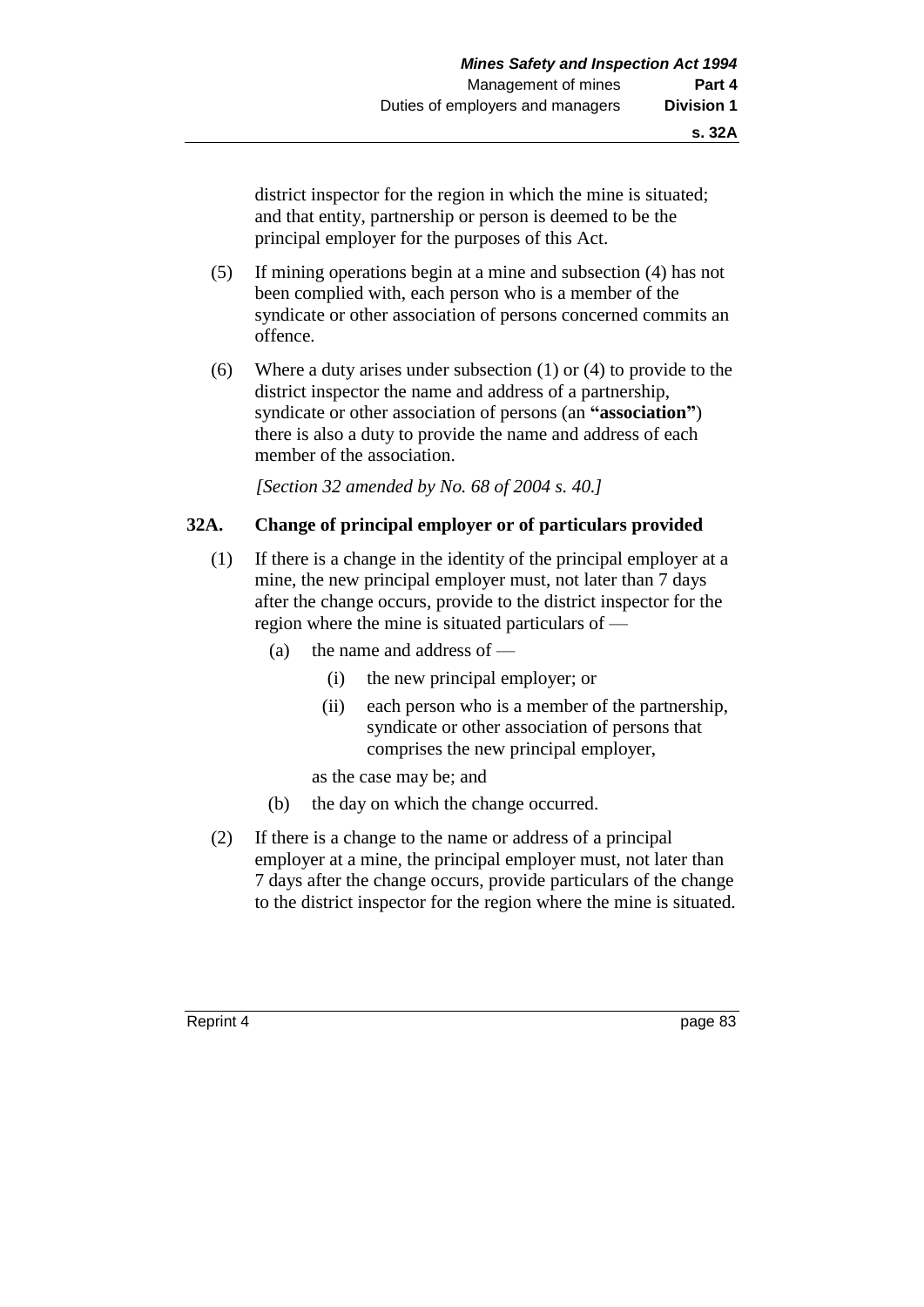**s. 33**

- $(3)$  If
	- (a) the principal employer at a mine, or the person who under section 32(4) has assumed the duties of the principal employer at a mine, is a partnership, syndicate or other association of persons (the **"association"**); and
	- (b) there is a change
		- (i) in the membership of the association; or
		- (ii) to the name or address of any member of the association,

the principal employer must, not later than 7 days after the change occurs, provide particulars of the change to the district inspector for the region where the mine is situated.

(4) A principal employer who contravenes subsection (1), (2) or (3) commits an offence.

*[Section 32A inserted by No. 68 of 2004 s. 41.]*

## **33. Registered manager**

- (1) Before mining operations begin at a mine, the principal employer must appoint a registered manager for the mine and subsequently must ensure that at all times a registered manager is appointed for the mine.
- (2) The principal employer must inform the district inspector for the region in which the mine is situated within 24 hours (by electronic document transmission confirmed by hard copy within 7 days) of every appointment of a registered manager for the mine and the name and address of the appointee.
- (3) The registered manager for a mine is responsible on a daily basis for the control and supervision of the mine and mining operations at the mine in accordance with this Act and, except for absences on a regular scheduled basis (referred to in this Act as a **"commute schedule"**), must reside at a location in relation to the mine which will allow the registered manager to control and supervise the mine effectively as required by this section.

page 84 Reprint 4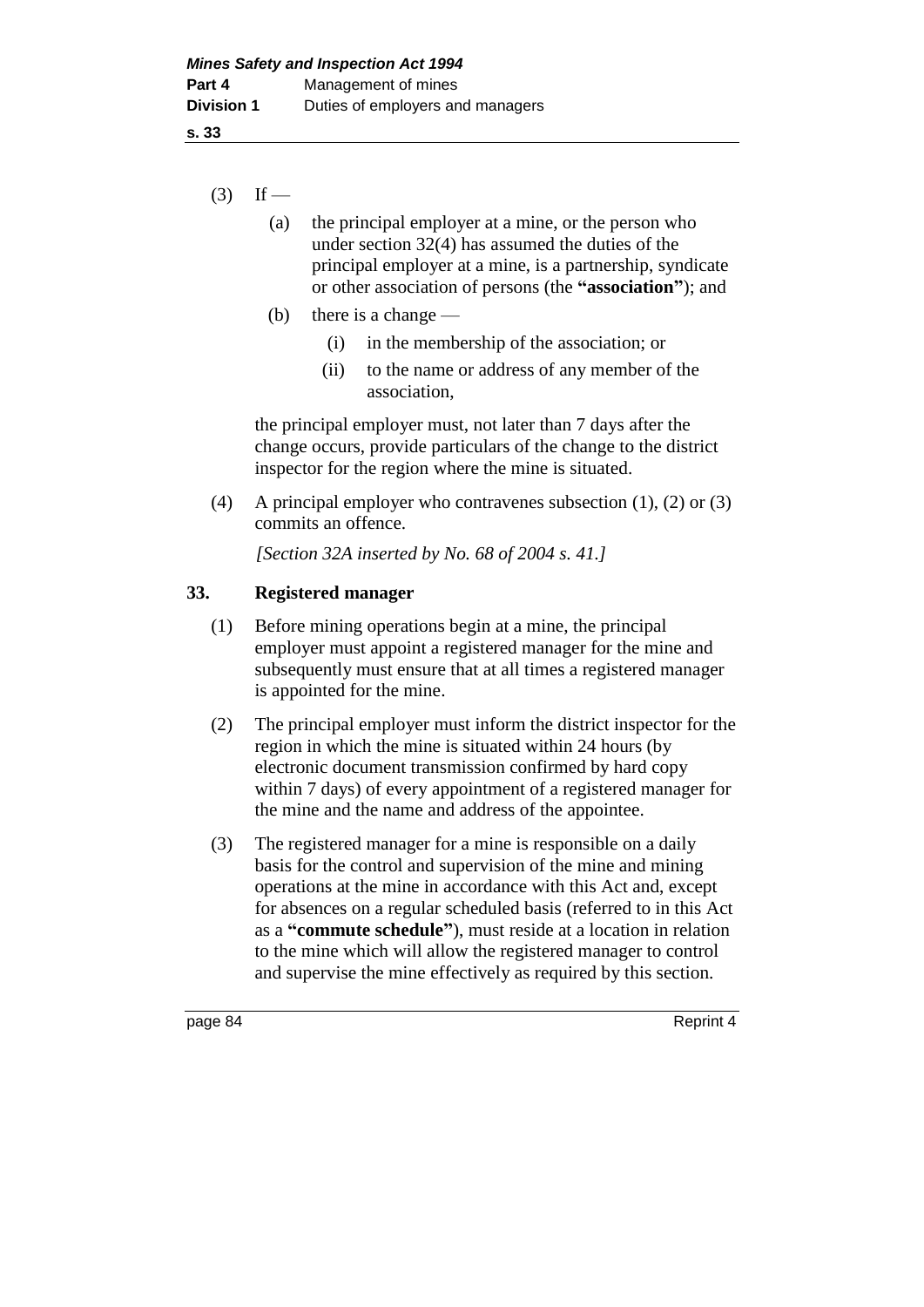- (4) A person who contravenes subsection (1), (2), or (3) commits an offence.
- (5) A person who is the registered manager for a mine is not eligible while holding that position to be the registered manager or deputy to the registered manager for another mine except with the approval in writing of the State mining engineer.
- (6) If mining operations are carried out by a syndicate or other association of persons in such a way that no person is employed at the mine, no registered manager is required and the members of that entity or partnership or those persons are jointly and severally responsible for the performance of those duties and responsibilities which are imposed on registered managers by this Act so far as those duties and responsibilities apply to an operation without employees.
- (7) Notwithstanding subsection (1), a registered manager need not be appointed for mining operations that consist only of exploration operations unless the State mining engineer, having regard to the scale and nature of the exploration operations, directs that such an appointment must be made.

## **33A. Registered manager may make appointments on behalf of principal employer**

- (1) It is sufficient compliance with a provision of section 34(1) or  $(2), 35(1), 36(1)$  or  $(2), 37(1), 38(1), (2)$  or  $(3)$  or  $39(2)$  (a **"relevant provision"**) that requires the principal employer in relation to a mine —
	- (a) to make a particular managerial appointment for the mine; or
	- (b) to inform the district inspector for the region in which the mine is situated concerning the appointment,

if the appointment is made, or the information is given, on behalf of the principal employer by the registered manager in accordance with authority given by the principal employer to do so.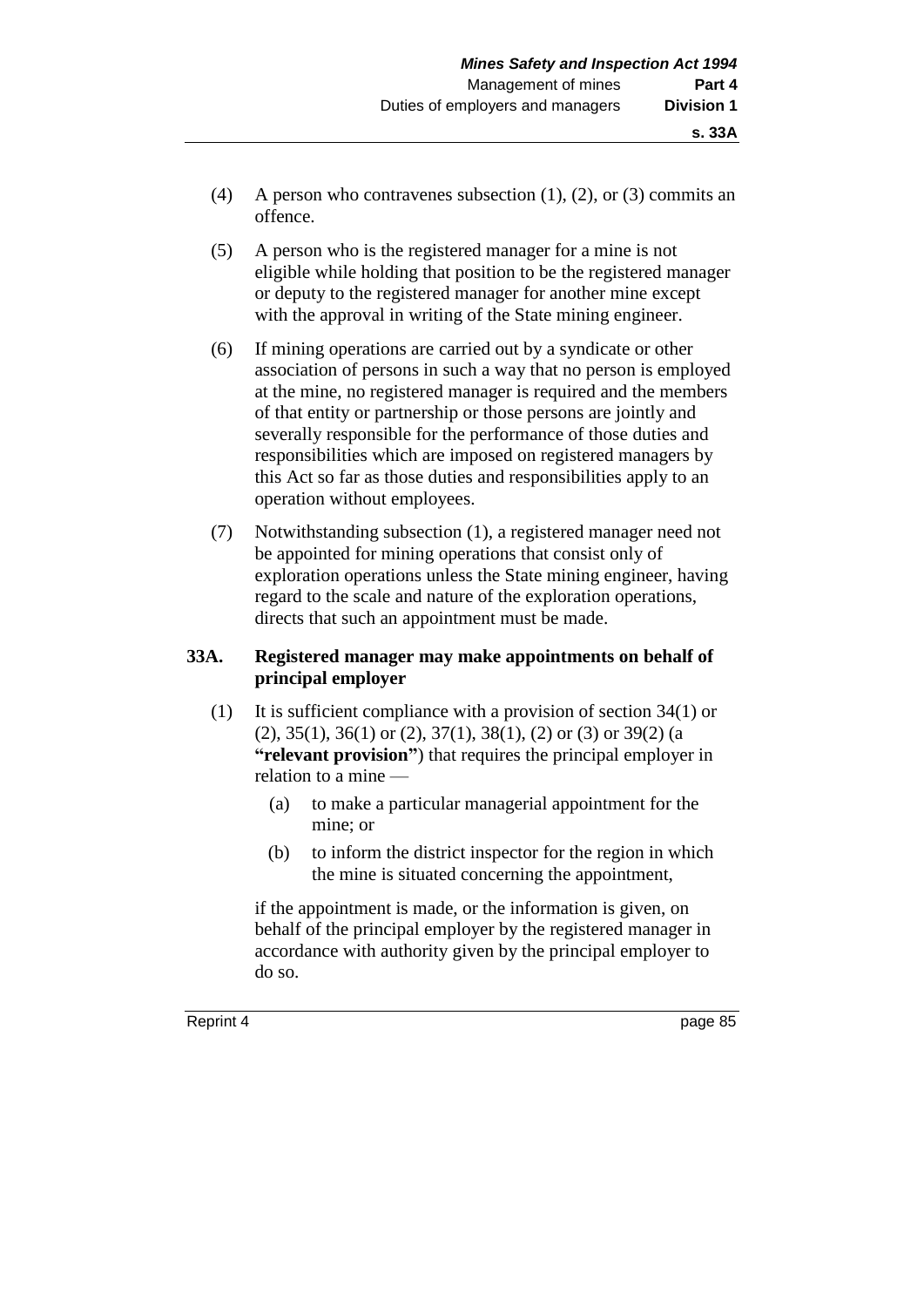- (2) It is open to the registered manager of a mine in exercising a power to appoint —
	- (a) an underground manager; or
	- (b) a quarry manager,

for the mine under section 35 or 37, to appoint himself or herself to that position.

- (3) If the registered manager
	- (a) makes an appointment; or
	- (b) gives information to a district inspector,

for the purposes of a relevant provision the registered manager is conclusively presumed to do so under and in accordance with authority given by the principal employer.

(4) Nothing in this section affects the obligation of the principal employer to comply with a relevant provision.

*[Section 33A inserted by No. 68 of 2004 s. 42.]*

## **34. Alternate and deputy registered managers**

- (1) If the registered manager is to control and supervise the mine in accordance with a commute schedule, the principal employer must appoint an alternate registered manager to assume the duties of the registered manager during the absences of the registered manager in accordance with that commute schedule and must inform the district inspector for the region in which the mine is situated of the name and address of the alternate manager before the schedule has effect.
- (2) The principal employer must inform the district inspector for the region in which the mine is situated within 24 hours (by electronic document transmission confirmed by hard copy within 7 days) of every appointment of an alternate registered manager for a mine.
- (3) If the registered manager or an alternate registered manager of a mine is incapacitated from performing his or her duties or is

page 86 Reprint 4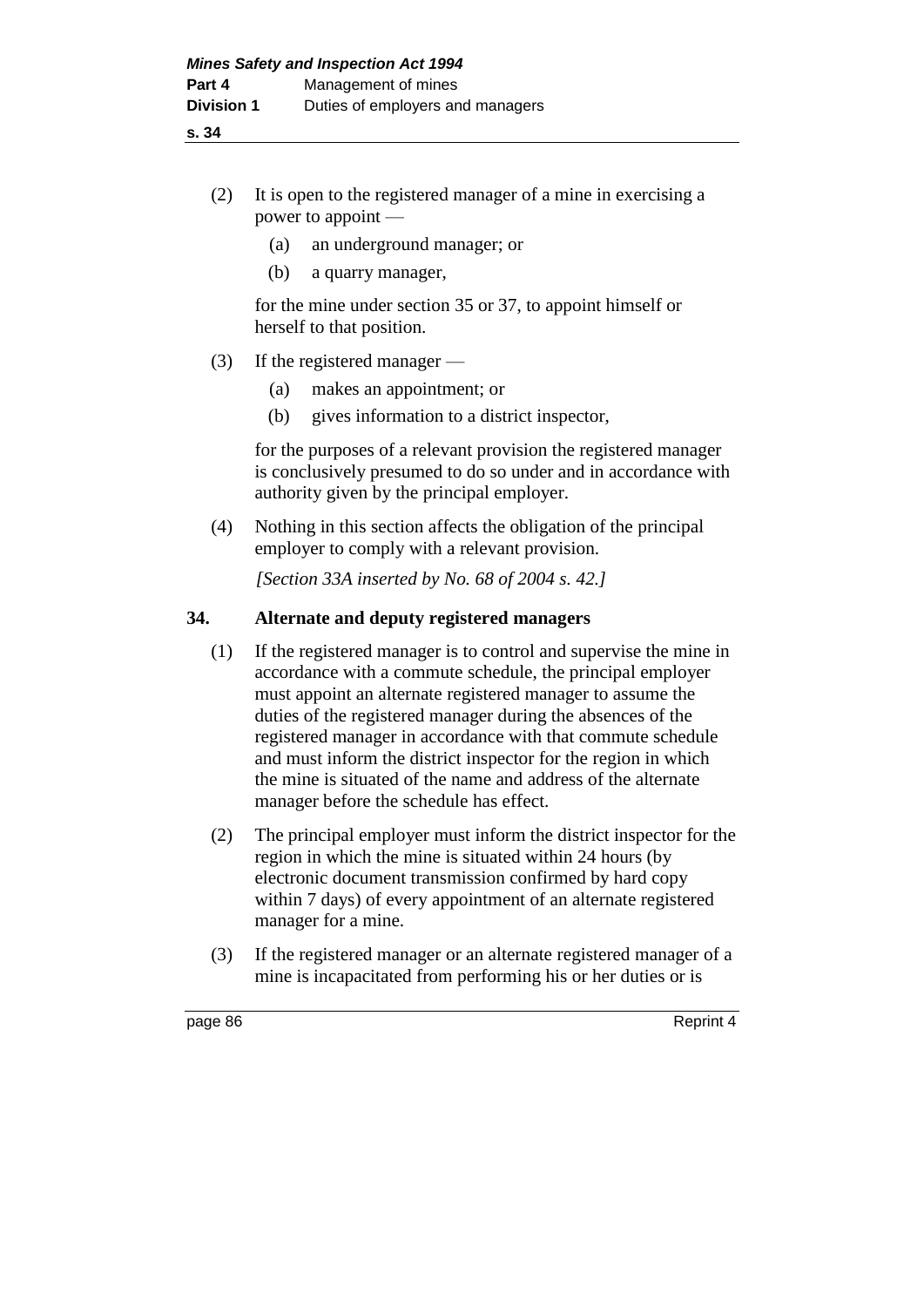expected to be absent from the mine for more than a day (otherwise than in accordance with a commute schedule), the registered manager or the alternate registered manager must appoint a fit and proper person to act as the deputy of the registered manager or the alternate registered manager during the incapacity or absence.

- $(4)$  Each
	- (a) alternate registered manager; and
	- (b) deputy appointed under subsection (3),

is deemed to be the registered manager, and has the powers, functions and duties of a registered manager under this Act, during any period of duty of the alternate or deputy.

- (5) The appointment of  $-$ 
	- (a) a deputy or alternate of a registered manager; or
	- (b) a deputy of an alternate registered manager,

does not relieve the registered manager, or the alternate registered manager, from responsibility for the exercise and performance of powers, functions and duties under this Act except during a period of duty mentioned in subsection (4).

(6) A person who contravenes subsection (1), (2) or (3) commits an offence.

*[Section 34 amended by No. 68 of 2004 s. 43; No. 16 of 2008 s. 10.]*

## **35. Certificated underground manager**

(1) The principal employer of every mine employing any person underground must appoint a person qualified for appointment in respect of that mine under subsection (2) or (3) to be the underground manager for the mine with responsibility to control and supervise the underground mining operations on a daily basis.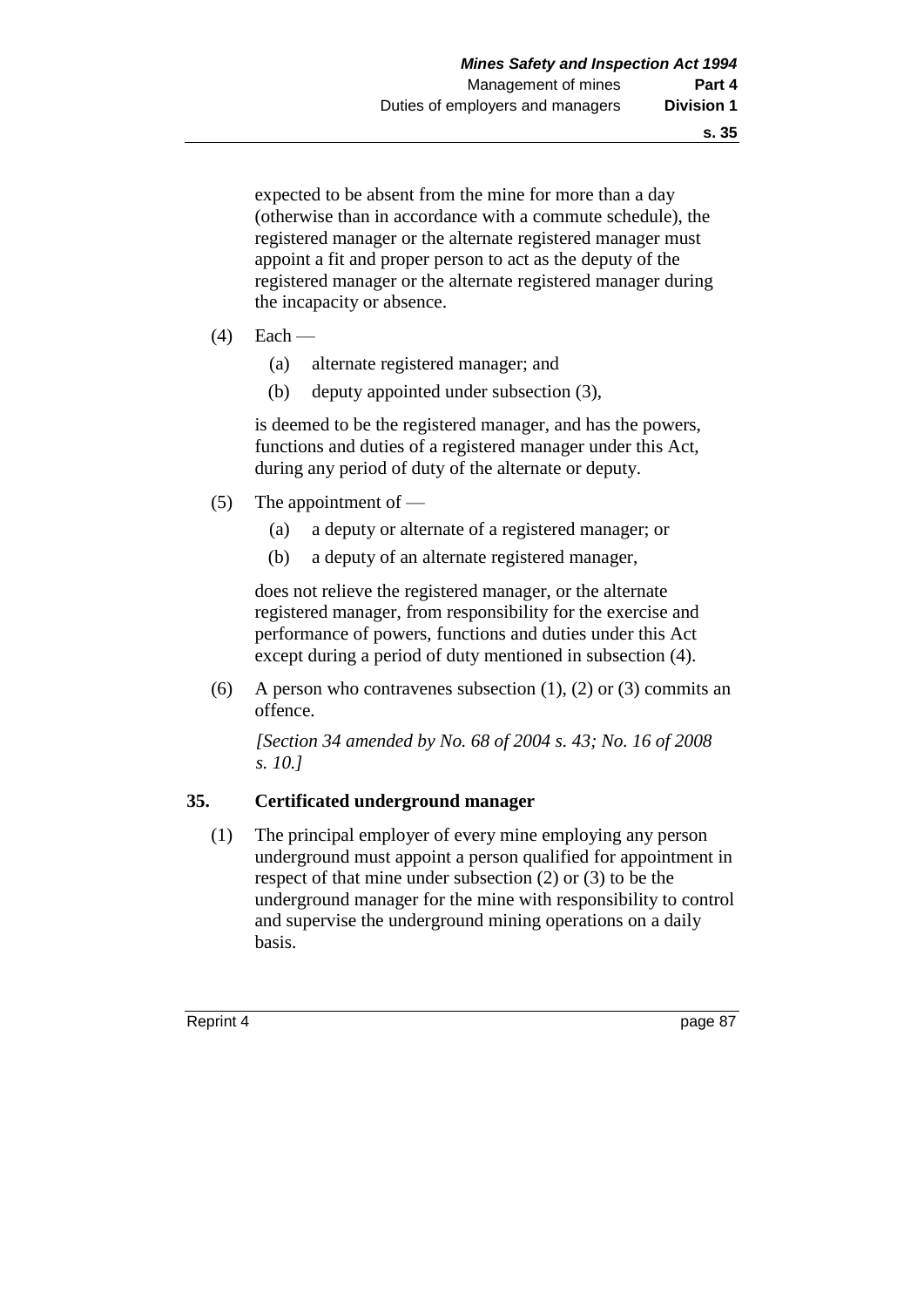- (1a) A principal employer who contravenes subsection (1) commits an offence.
- (2) An underground manager for a mine employing 25 or more persons underground —
	- (a) may be the registered manager for the mine; and
	- (b) must be the holder of a first class mine manager's certificate of competency or a certificate that is accepted as equivalent to such a certificate by the Board of Examiners.
- (3) An underground manager for a mine employing fewer than 25 persons underground —
	- (a) may be the registered manager for the mine; and
	- (b) must be the holder of an underground supervisor's certificate of competency, or a certificate that is accepted as equivalent to such a certificate by the Board of Examiners; or
	- (c) if the State mining engineer so directs, having determined that the scope and nature of the underground mining operations so requires, must be the holder of a first class mine manager's certificate of competency under this Act, or a certificate that is accepted as equivalent to such a certificate by the Board of Examiners.
- (4) Notwithstanding subsection (1), a district inspector may agree in writing that, in the case of the mining operations of a small syndicate consisting of self-employed persons, an appointment of an underground manager need not be made.

*[Section 35 amended by No. 16 of 2008 s. 11.]*

## **36. Alternate and deputy underground managers**

(1) If the underground manager is to control and supervise the underground mining operations in accordance with a commute schedule, the principal employer must appoint a person who is

page 88 Reprint 4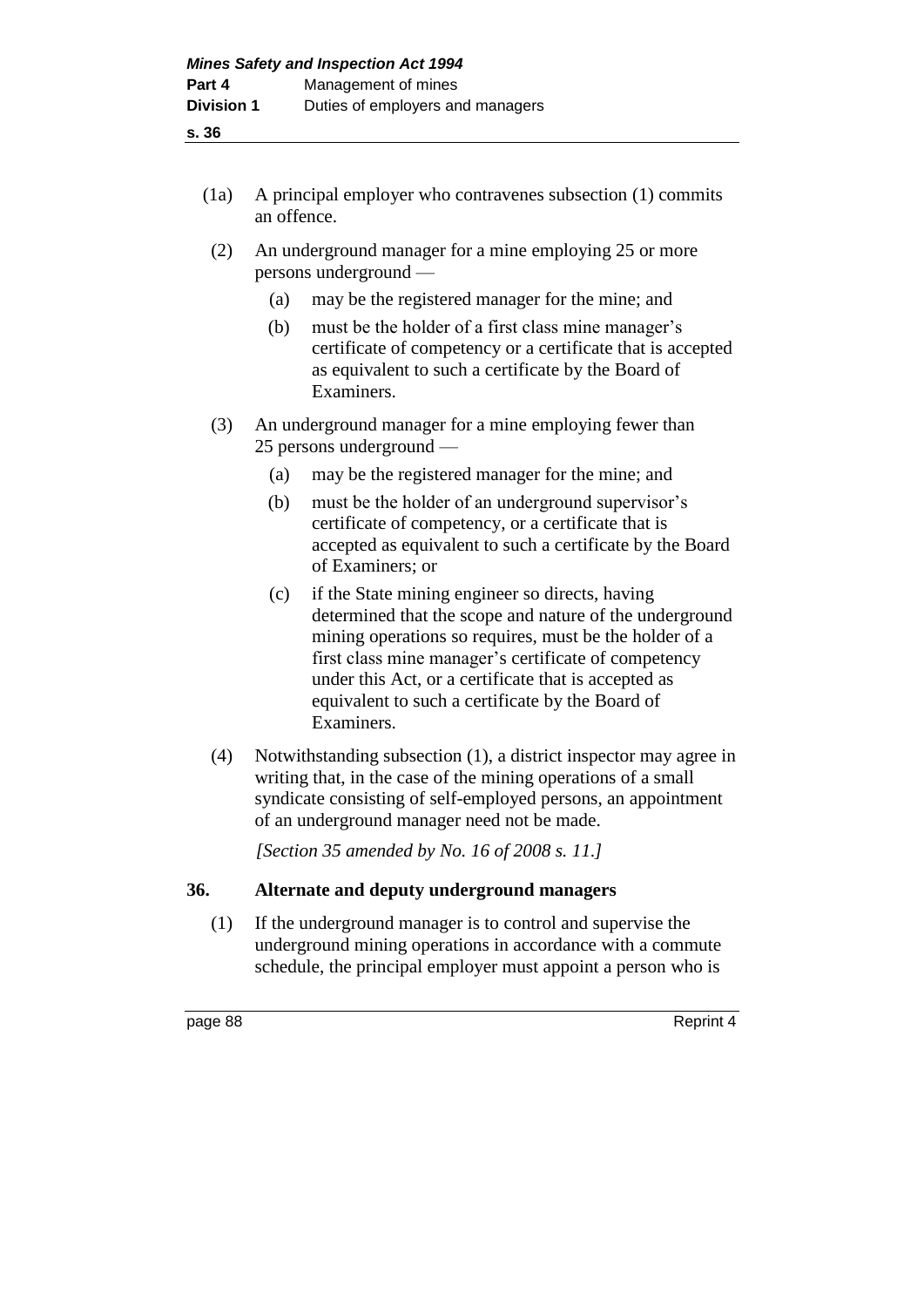eligible to be appointed underground manager for those mining operations to be an alternate underground manager to assume the duties of the underground manager during the absences of the underground manager in accordance with that commute schedule and must inform the district inspector for the region in which the mine is situated of the name and address of the alternate manager before the schedule has effect.

- (2) The principal employer must inform the district inspector for the region in which the mine is situated within 24 hours (by electronic document transmission confirmed by hard copy within 7 days) of every appointment of an alternate underground manager for a mine.
- (3) If the underground manager or alternate underground manager of a mine is incapacitated from performing his or her duties or is expected to be absent from the mine (otherwise than in accordance with a commute schedule) or unavailable to perform the duties of underground manager, the principal employer must appoint an eligible person to act as the deputy of the underground manager or alternate underground manager during the period of incapacity, absence or unavailability.
- *[(4) repealed]*
- (5) A person who contravenes subsection (1), (2) or (3) commits an offence.
- (6) A person is eligible to be appointed as a deputy underground manager if that person is eligible to be appointed underground manager for the mining operations or holds an underground supervisor's certificate of competency, or a certificate that is accepted as equivalent to such a certificate by the Board of Examiners, but a person who holds an underground supervisor's certificate of competency (or equivalent) is not eligible to be appointed or to hold office as deputy underground manager of a mine employing 25 or more persons underground for more than 4 weeks on any occasion without the approval of the State mining engineer.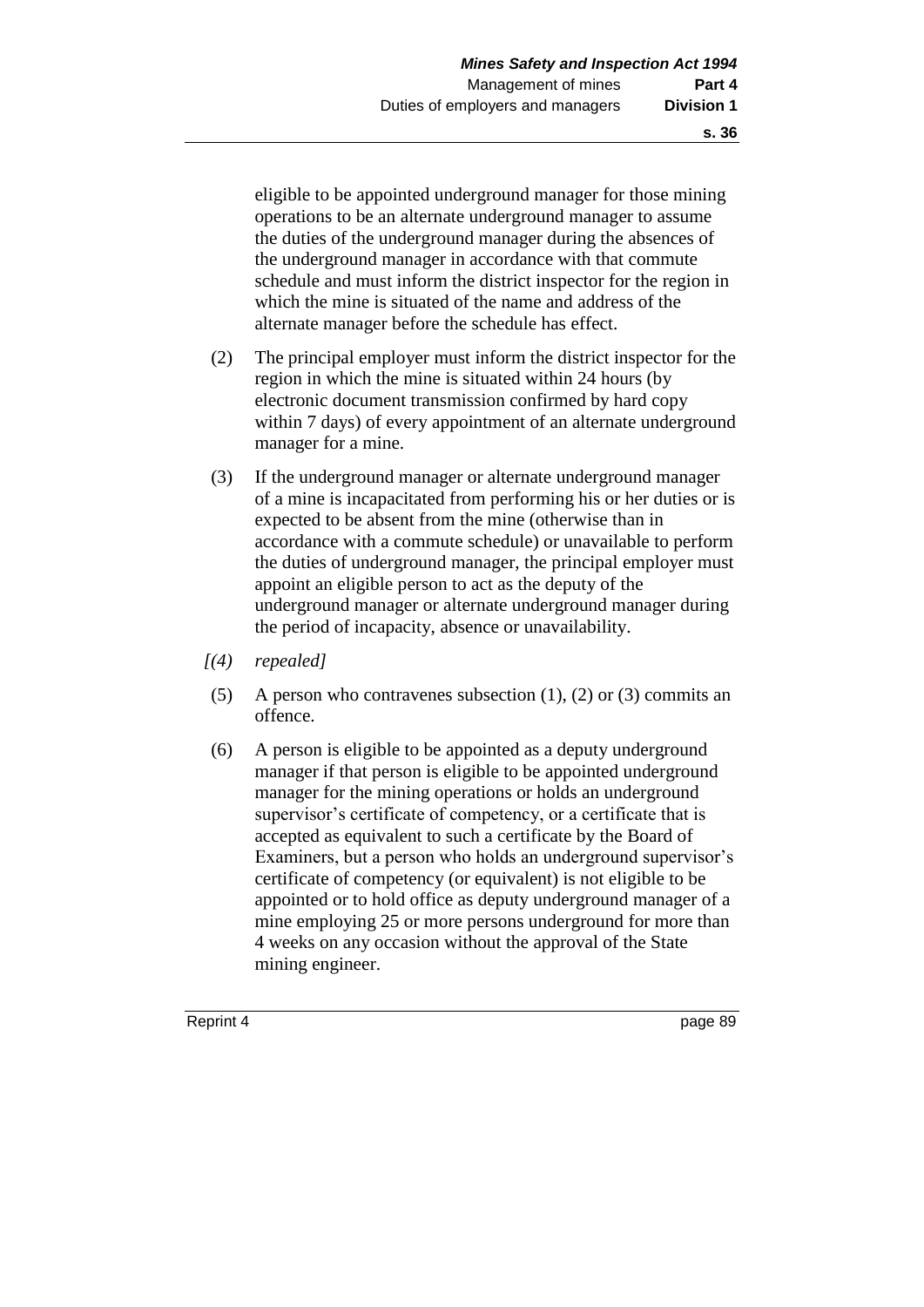**s. 37**

## *[(7) repealed]*

(8) Each deputy underground manager and alternate underground manager appointed under this section is deemed to be the underground manager and has the powers, functions and duties of an underground manager under this Act for such periods of duty as the deputy or alternate has been appointed, but the appointment of a deputy or an alternate underground manager does not relieve the underground manager from responsibility for the exercise and performance of powers, functions and duties while serving as underground manager.

*[Section 36 amended by No. 68 of 2004 s. 44.]*

## **37. Certificated quarry manager**

- (1) The principal employer of every mine employing any person in quarry operations must appoint a person qualified for appointment in respect of those quarry operations under subsection (2) or (3) to be the quarry manager for the mine with responsibility to control and supervise the quarry operations on a daily basis.
- (1a) A principal employer who contravenes subsection (1) commits an offence.
- (2) A quarry manager for quarry operations where 25 or more persons are employed, including persons employed in the quarry's associated roads, waste dumps and tailings dams —
	- (a) may be the registered manager for the mine; and
	- (b) must be the holder of
		- (i) a first class mine manager's certificate of competency; or
		- (ii) a quarry manager's certificate of competency; or
		- (iii) in a quarry in which explosives are not used, a restricted quarry manager's certificate of competency.

page 90 Reprint 4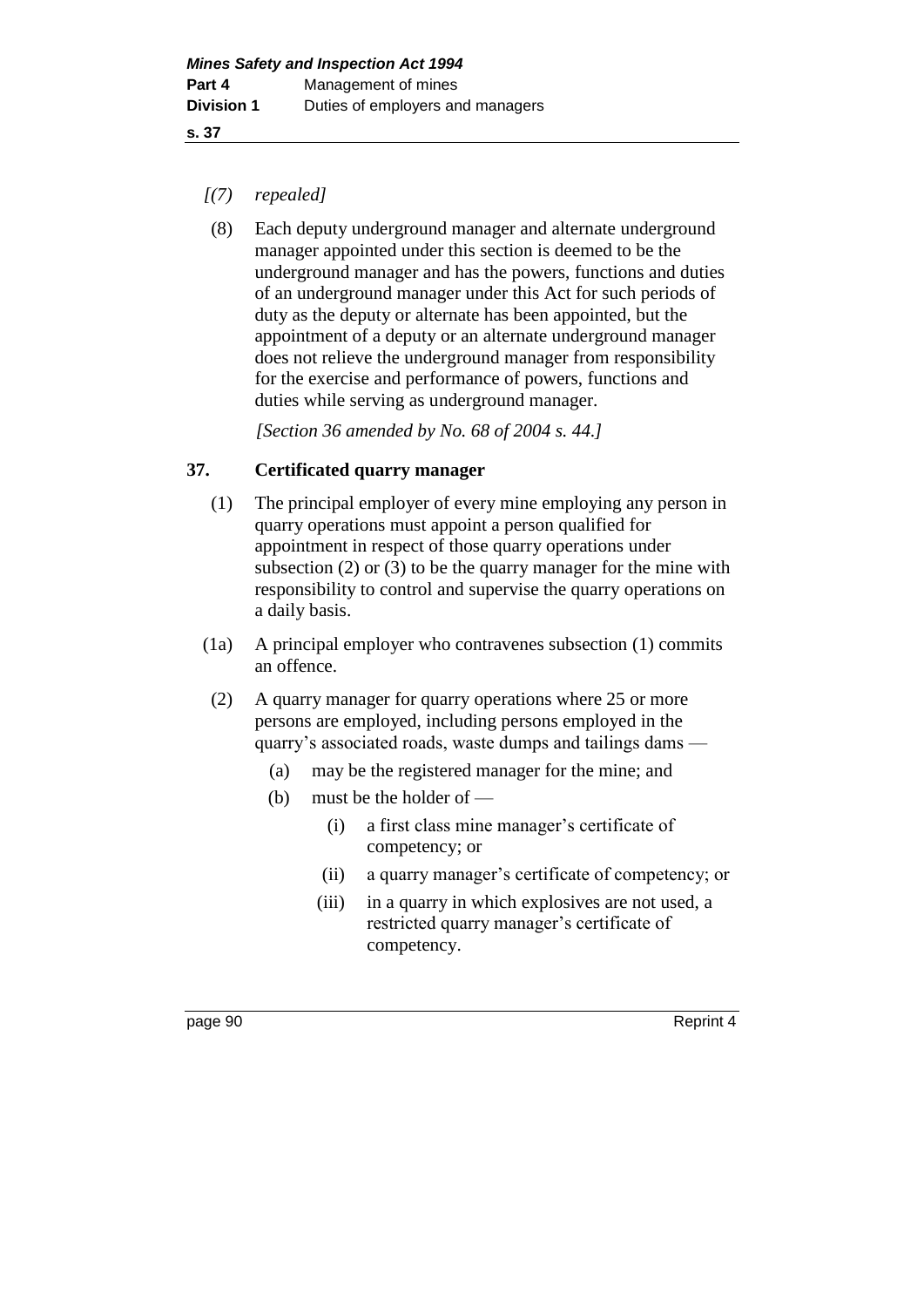- (3) A quarry manager for quarry operations where fewer than 25 persons are employed, including persons employed in the quarry's associated roads, waste dumps and tailings dams —
	- (a) may be the registered manager for the mine; and
	- (b) must be the holder of
		- (i) a first class mine manager's certificate of competency; or
		- (ii) a quarry manager's certificate of competency; or
		- (iii) a restricted quarry manager's certificate of competency.
- (4) Notwithstanding subsection  $(1)$ 
	- (a) in the case of quarry operations in which fewer than 25 persons are employed and in which no explosives are used, the district inspector for the region in which the mine is situated may, upon the written application of the principal employer, agree that an appointment need not be made under this section of a quarry manager; and
	- (b) in the case of small quarry operations where explosives are used, the State mining engineer may, upon the written application of the principal employer and if satisfied that the scale and nature of the quarry operation do not warrant control by a certificated quarry manager, agree that an appointment need not be made under this section of a quarry manager.
- (5) If the district inspector or the State mining engineer agrees under subsection (4) that a quarry manager need not be appointed in respect of quarry operations, the registered manager is responsible for the control and supervision of the quarry operations on a daily basis and for such duties as would otherwise have been performed by the quarry manager.
- (6) Notwithstanding subsection (1), a quarry manager need not be appointed for quarry operations that consist only of exploration operations unless the State mining engineer, having regard to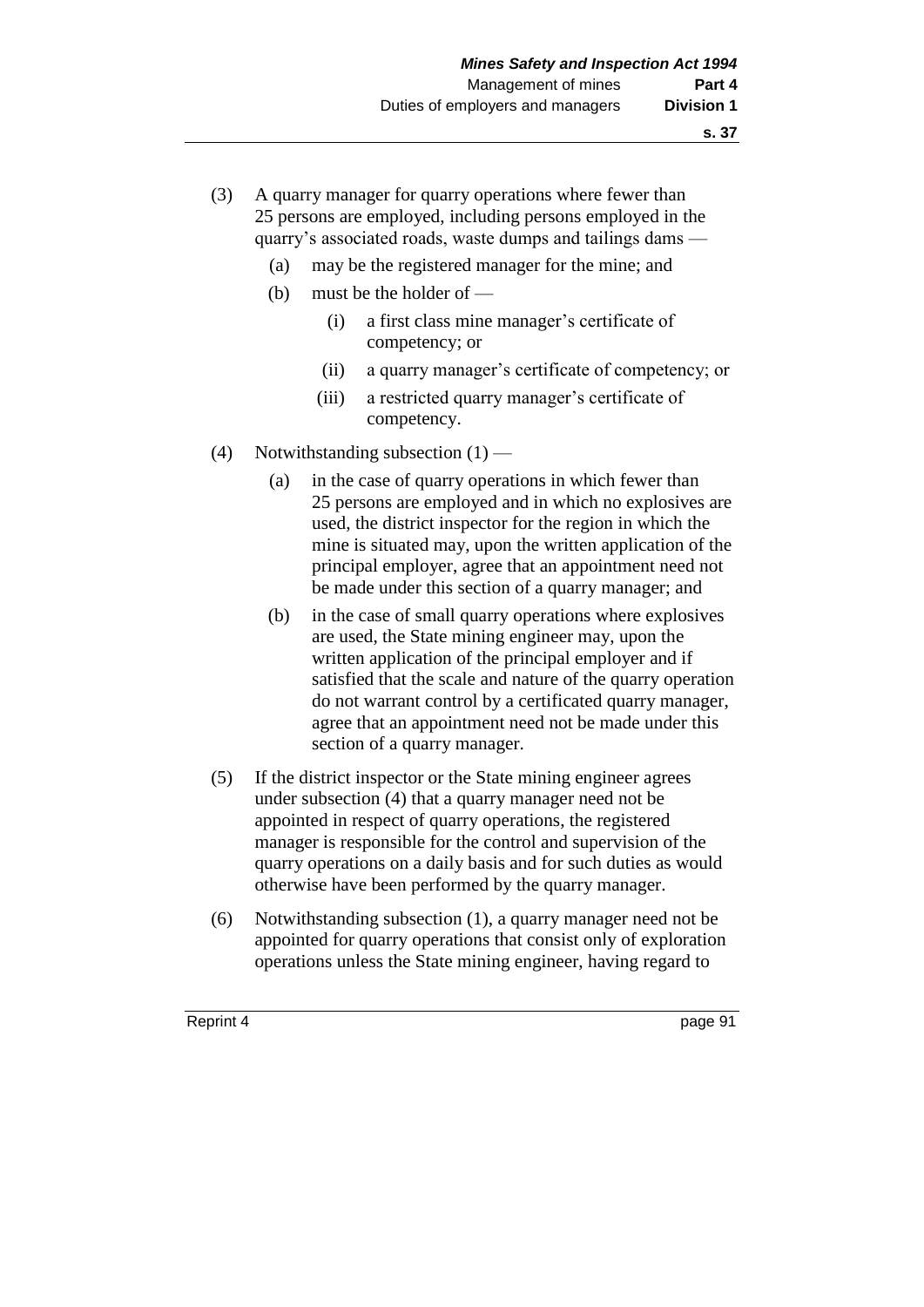#### **s. 38**

the scale and nature of the exploration operations, directs that such an appointment must be made.

*[Section 37 amended by No. 16 of 2008 s. 12.]*

## **38. Alternate and deputy quarry managers**

- (1) If the quarry manager is to control and supervise the quarry operations in accordance with a commute schedule, the principal employer must appoint a person who is eligible to be appointed quarry manager for the quarry operations to be an alternate quarry manager to assume the duties of the quarry manager during the absences of the quarry manager in accordance with that commute schedule and must inform the district inspector for the region in which the mine is situated of the name and address of the alternate manager before the schedule begins.
- (2) The principal employer must inform the district inspector for the region in which the mine is situate within 24 hours (by electronic document transmission confirmed by hard copy within 7 days) of every appointment of an alternate quarry manager for a mine.
- (3) If the quarry manager or alternate quarry manager of a mine is incapacitated from performing his or her duties or is expected to be absent from the mine (otherwise than in accordance with a commute schedule) or unavailable to perform the duties of quarry manager, the principal employer must appoint an eligible person to act as the deputy of the quarry manager or alternate quarry manager during the period of incapacity, absence or unavailability.
- *[(4) repealed]*
- (5) A person who contravenes subsection (1), (2) or (3) commits an offence.
- (6) A person is eligible to be appointed as a deputy quarry manager if that person is eligible to be appointed quarry manager for the

page 92 Reprint 4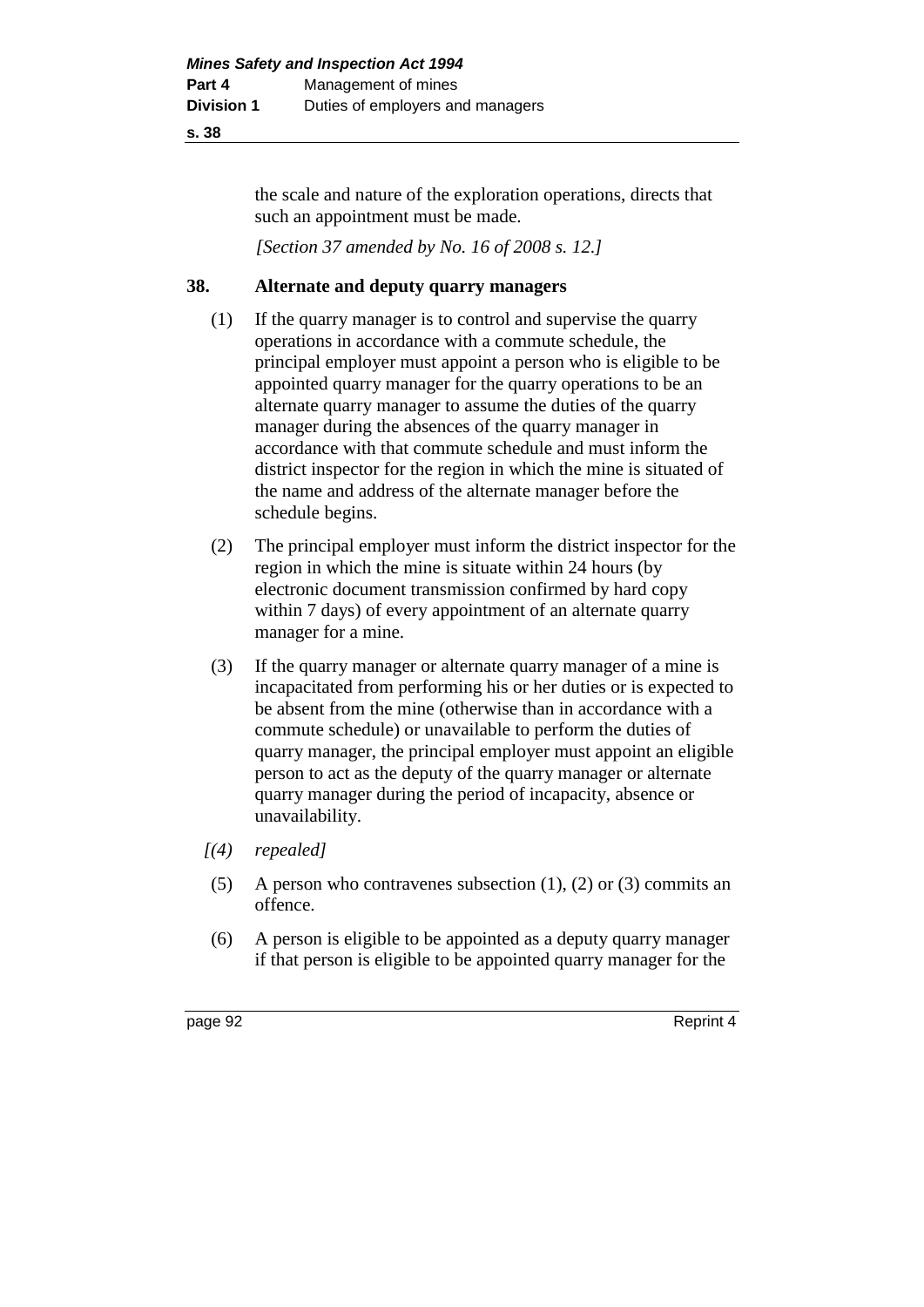quarry operations or holds a restricted quarry manager's certificate of competency, or a certificate that is accepted as equivalent to such a certificate by the Board of Examiners, but a person who holds a restricted quarry manager's certificate of competency (or equivalent) is not eligible to be appointed or to hold office as deputy quarry manager of a quarry operation employing 25 or more persons for more than 4 weeks on any occasion without the approval of the State mining engineer.

- *[(7) repealed]*
- (8) Each deputy quarry manager and alternate quarry manager appointed under this section is deemed to be the quarry manager and has the powers, functions and duties of a quarry manager under this Act for such periods of duty as the deputy or alternate has been appointed, but the appointment of a deputy or an alternate quarry manager does not relieve the quarry manager from responsibility for the exercise and performance of powers, functions and duties while serving as quarry manager.

*[Section 38 amended by No. 68 of 2004 s. 45.]*

## **38A. Periods of duty and related matters to be shown in record book**

- (1) The registered manager for a mine and any alternate registered manager for a mine must each maintain a log in the record book of his or her periods of duty as registered manager for the mine.
- (2) Without limiting subsection (1), the log maintained by the registered manager and the log maintained by any alternate registered manager must include, in accordance with the regulations, particulars of —
	- (a) each period during which a person appointed under section 34(3) acted as deputy of the registered manager or the alternate registered manager, as the case may be; and
	- (b) the name of the person who so acted during the period.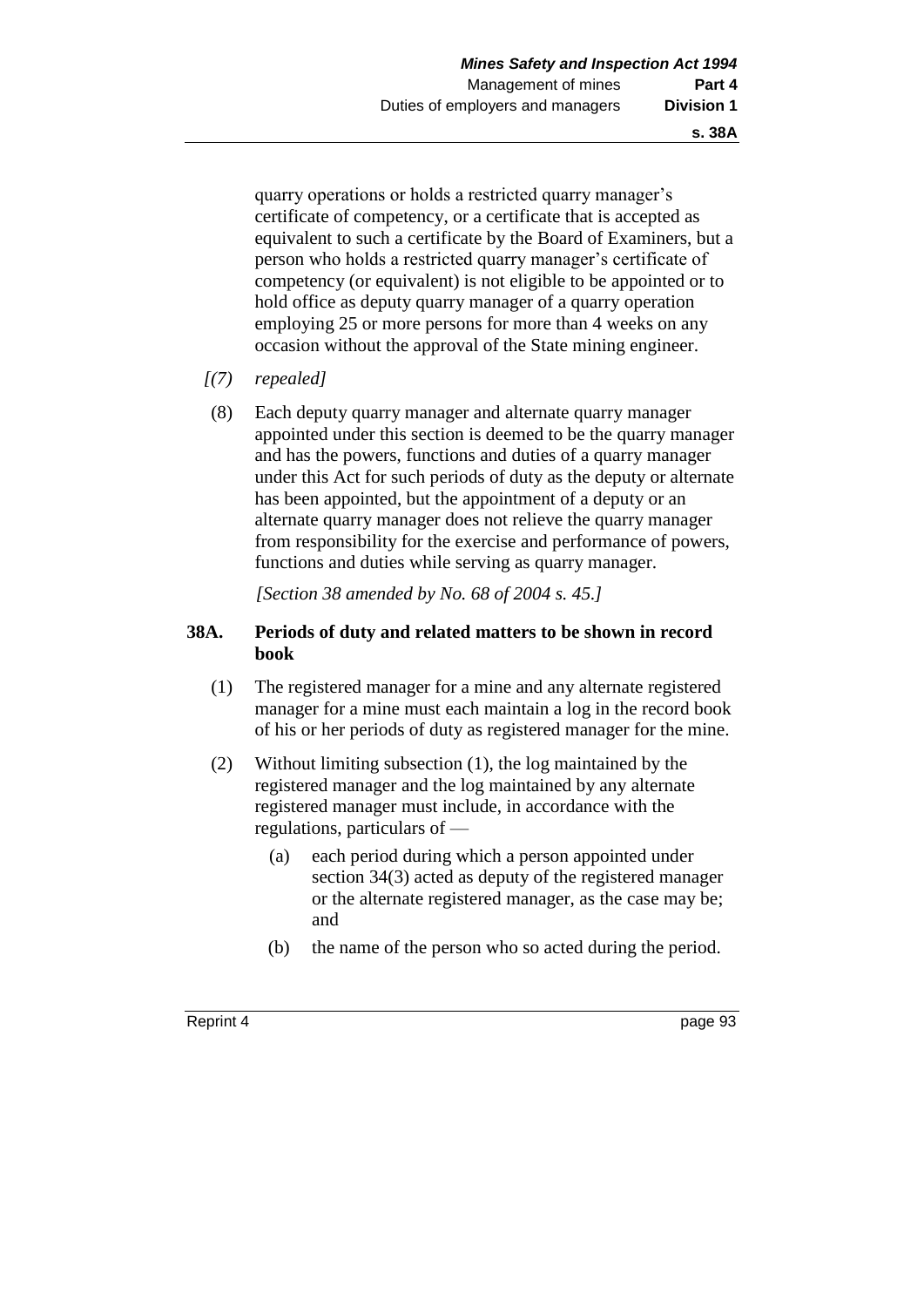- **s. 39**
	- (3) The underground manager and any alternate underground manager must each maintain a log in the record book of his or her periods of duty as underground manager for the mine.
	- (4) Without limiting subsection (3), the log maintained by the underground manager and the log maintained by any alternate underground manager must include, in accordance with the regulations, particulars of —
		- (a) each period during which a person appointed under section 36(3) acted as deputy of the underground manager or the alternate underground manager, as the case may be; and
		- (b) the name of the person who so acted during the period.
	- (5) The quarry manager and any alternate quarry manager must each maintain a log in the record book of his or her periods of duty as quarry manager for the mine.
	- (6) Without limiting subsection (5), the log maintained by the quarry manager and the log maintained by any alternate quarry manager must include, in accordance with the regulations, particulars of —
		- (a) each period during which a person appointed under section 38(3) acted as deputy of the quarry manager or the alternate quarry manager, as the case may be; and
		- (b) the name of the person who so acted during the period.
	- (7) A person who contravenes subsection (1), (3) or (5) commits an offence.

*[Section 38A inserted by No. 68 of 2004 s. 46; amended by No. 16 of 2008 s. 13.]*

## **39. Requirement for appointment of more than one certificated manager**

(1) If the State mining engineer is of the opinion that the mining operations of a mine, whether underground or quarry operations, extend over or are separated by such a distance that control and

page 94 Reprint 4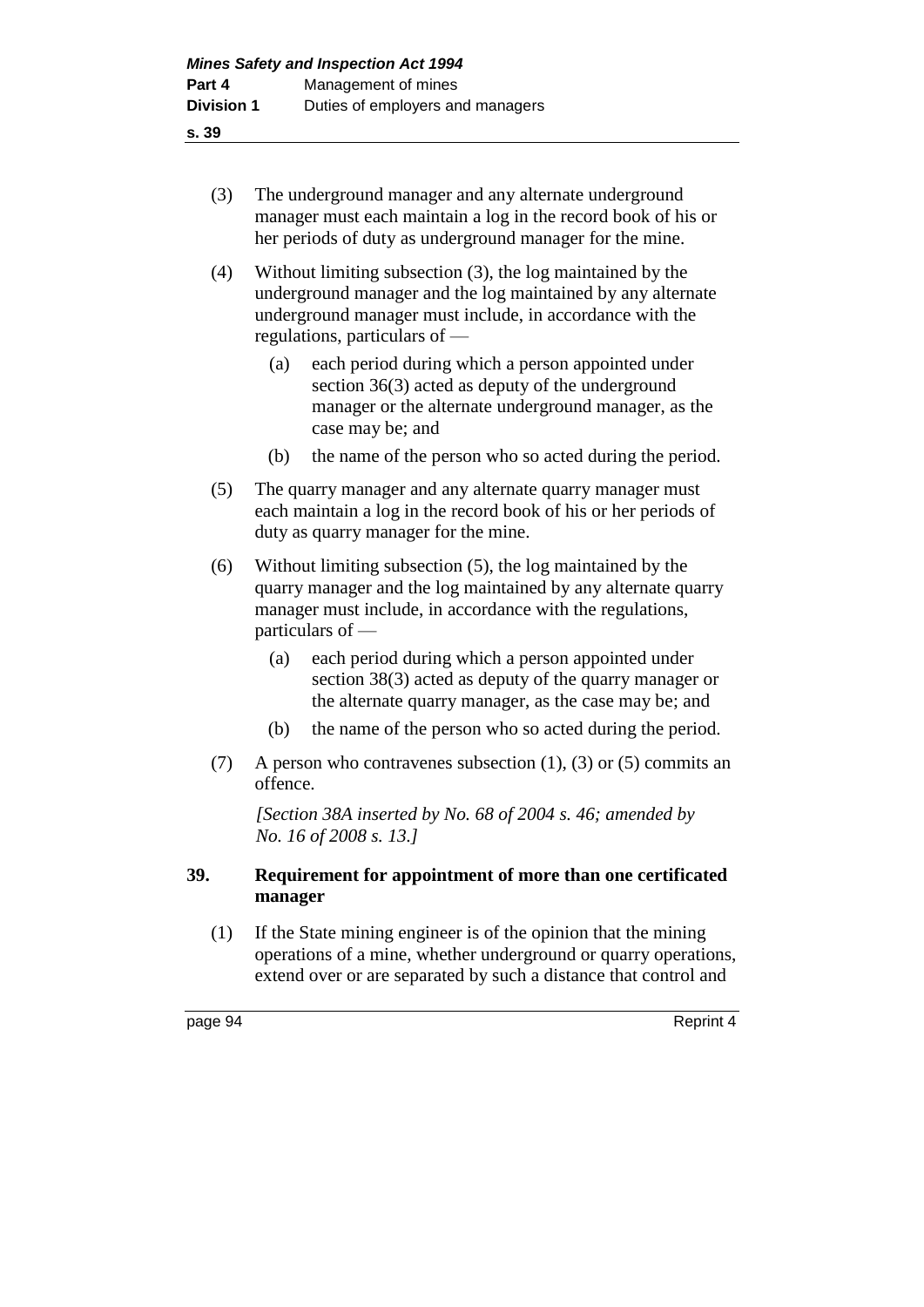supervision on a daily basis by one underground manager or quarry manager is inadequate, the State mining engineer may, by written notice given to the principal employer of the mine, require the principal employer to appoint an underground manager or a quarry manager to control and supervise on a daily basis such of those operations as the State mining engineer may specify in the notice.

- (1a) A notice is sufficiently given to the principal employer at a mine for the purposes of subsection (1) if it is given to the registered manager of the mine.
- (2) A principal employer who fails to comply promptly with a requirement under subsection (1) commits an offence.

*[Section 39 amended by No. 68 of 2004 s. 47.]*

## **40. Managers to notify assumption of control**

- (1) Every registered manager must, within 7 days of assuming the control and supervision of a mine as registered manager, notify the district inspector for the region in which the mine is situated accordingly and acknowledge, by signature in the notification, his or her appointment as registered manager.
- (2) Every underground manager and quarry manager must, within 7 days of assuming the control and supervision on a daily basis of underground operations or quarry operations as underground manager or quarry manager, as the case may be, notify the district inspector for the region in which the mine is situated accordingly and acknowledge, by signature in the notification, his or her appointment as underground manager or quarry manager.
- (2a) A person who contravenes subsection (1) or (2) commits an offence.
- (3) A district inspector must confirm in writing receipt of every notification that the inspector receives under this section.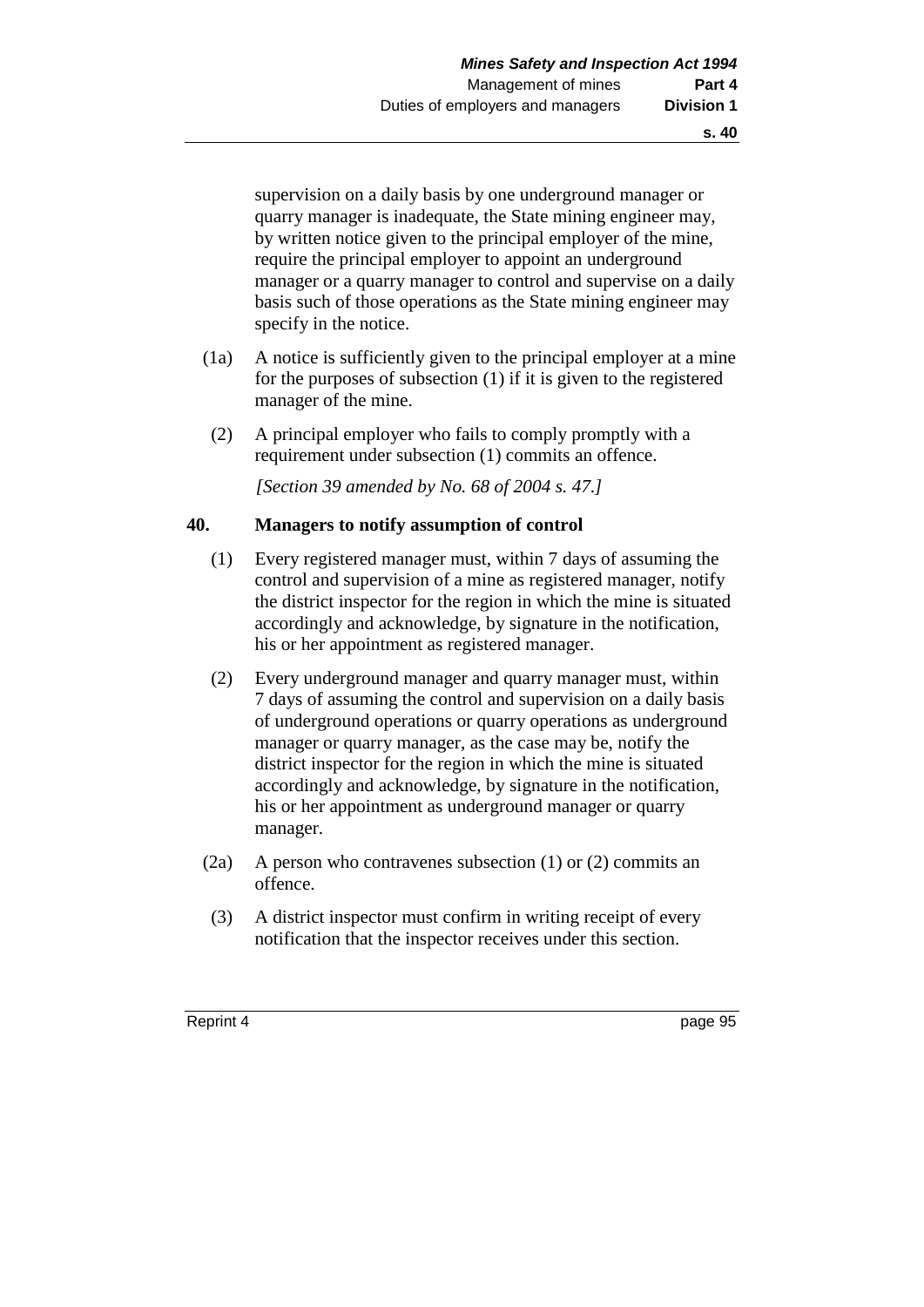**s. 41**

(4) Where a commute schedule is established and the assumption of control and supervision of the registered manager, underground manager, quarry manager and alternate managers, as the case may require, has been notified to the district inspector as required by this Part, the assumption of control by those persons for the periods of duty provided for in the commute schedule may, instead of being notified to the district inspector, be entered in the record book in accordance with section 38A.

*[Section 40 amended by No. 68 of 2004 s. 48; No. 16 of 2008 s. 14.]*

## **41. Offence to work mine without appointed managers**

- (1) If a mine is worked for more than 14 days other than
	- (a) under the control and supervision of a registered manager when such a manager is required to be appointed under section 33; or
	- (b) in the case of underground operations and quarry operations, under the control and supervision on a daily basis of an underground manager or a quarry manager when such a manager is required to be appointed under section 35 or 37; or
	- (c) in the case of exploration operations where a registered manager need not be appointed because of section 33(7) (other than operations to which section 33(6) applies), under the control and supervision of a registered manager or an exploration manager,

the principal employer commits an offence.

(2) Where the principal employer commits an offence against subsection (1), the offence is deemed to continue while the mine is so worked and section 95(2) applies in respect of that continuing offence.

*[Section 41 amended by No. 16 of 2008 s. 15.]*

page 96 Reprint 4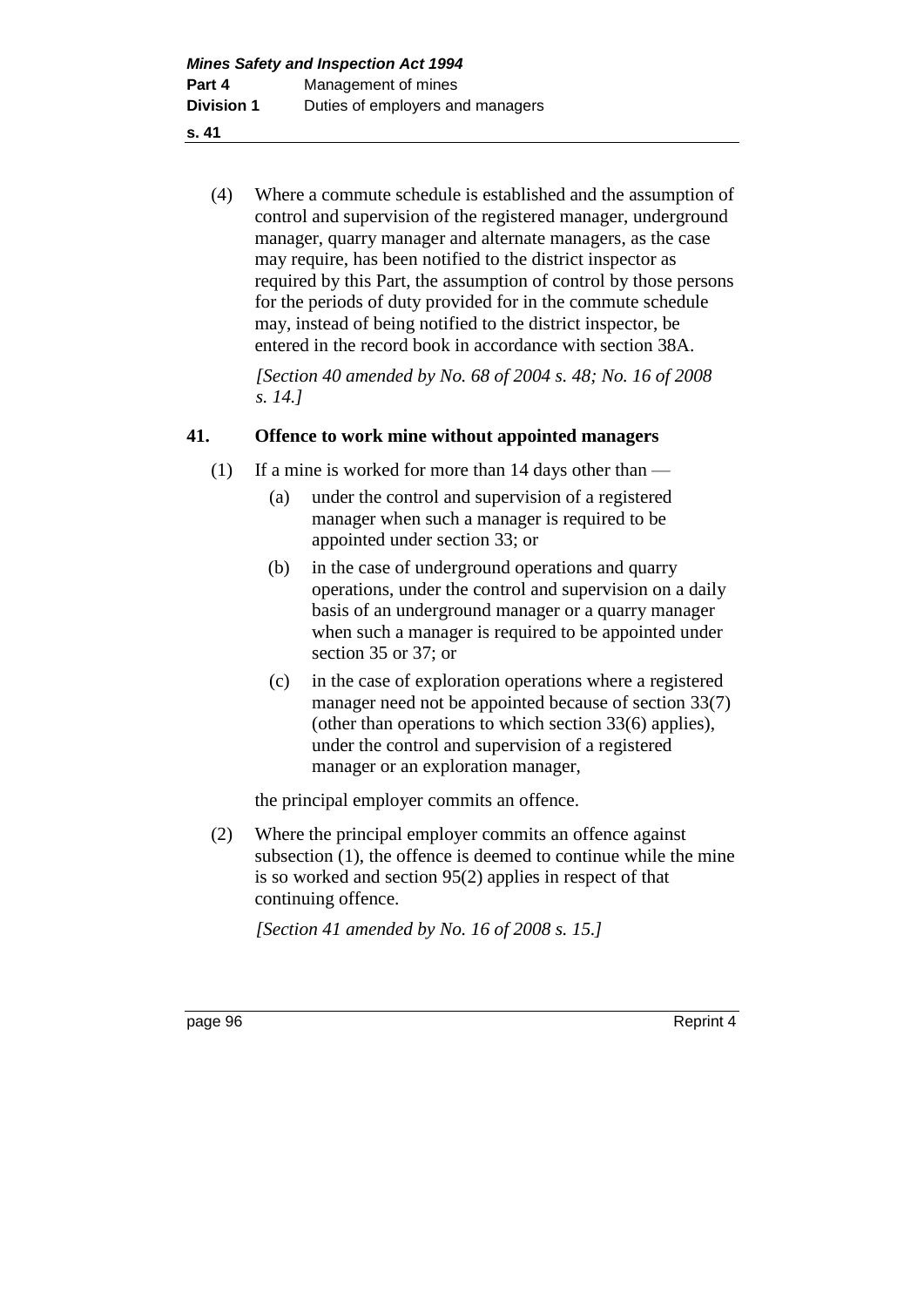#### **42. Commencement or suspension of mining**

- (1) The principal employer or the manager of a mine must, in accordance with the regulations, notify the district inspector for the region in which the mine is situated —
	- (a) before mining operations are commenced at the mine; or
	- (b) before mining operations are recommenced after their suspension; or
	- (c) before mining operations are abandoned; or
	- (d) before mining operations are suspended.
- (2) The principal employer or the manager must at the same time as giving notice under subsection (1) provide such evidence as is necessary to satisfy the district inspector for the region in which the mine is situated that the obligations under the Act as to commencement, recommencement, abandonment, or suspension of mining operations, as the case may require, have been complied with; and on receiving such a notice the district inspector must inspect the mine and verify the evidence provided with the notice and make a record accordingly.
- (3) A principal employer or manager must procure the approval in writing of the State mining engineer before mining operations are commenced at a mine.
- (4) A principal employer or manager who contravenes subsection  $(1)$ ,  $(2)$  or  $(3)$  commits an offence.
- (5) In this section, **"mining operations"** do not include exploration operations.

#### **43. Duties and responsibilities of manager**

(1) The manager of a mine has the management and control of the mine subject to any instructions given to the manager by or on behalf of the principal employer.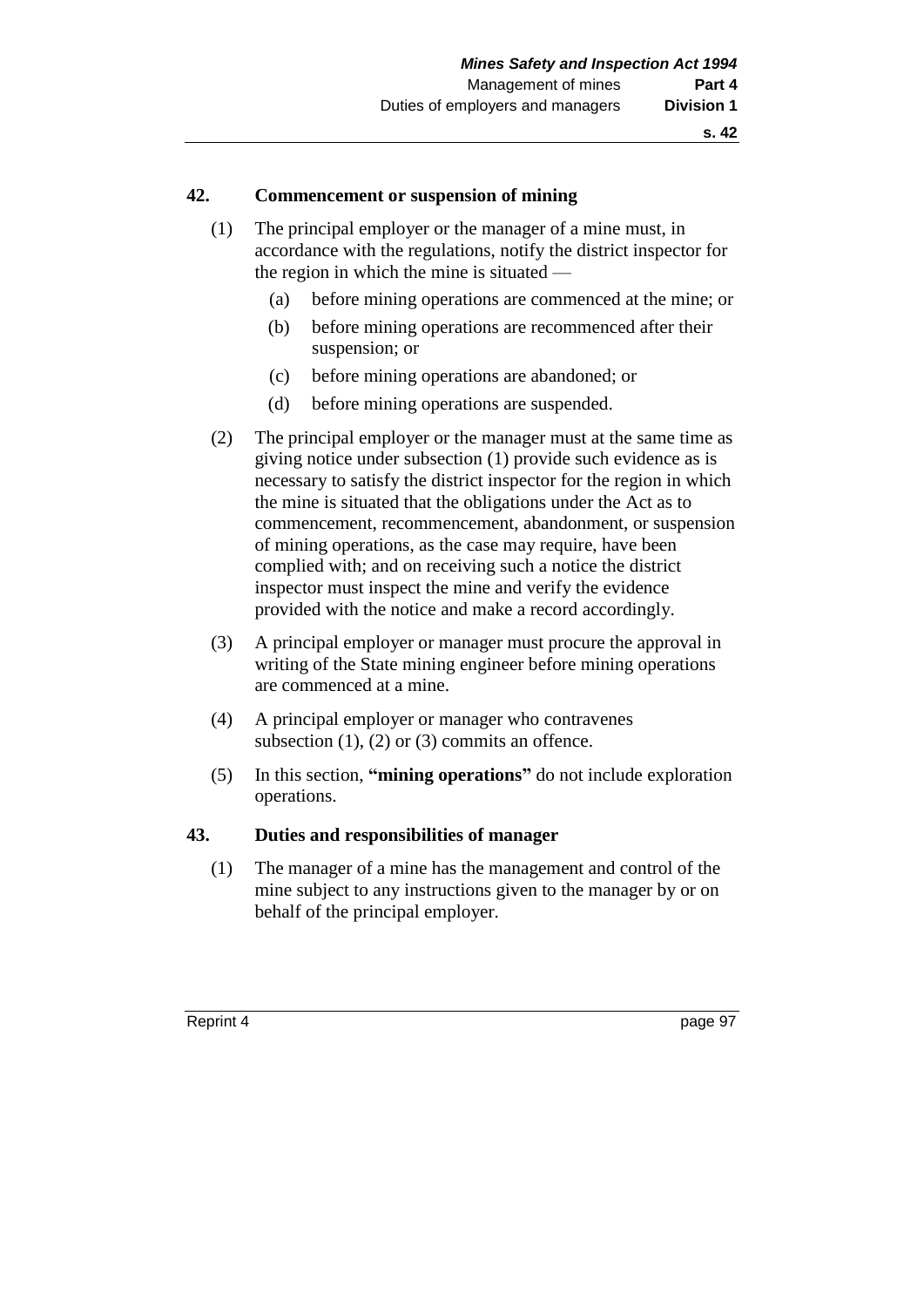| (2)     | The manager of a mine must, so far as is practicable $-$                                                                                                                                                                                                                                                                                                       |                                                                                                                                                                                                                                          |  |
|---------|----------------------------------------------------------------------------------------------------------------------------------------------------------------------------------------------------------------------------------------------------------------------------------------------------------------------------------------------------------------|------------------------------------------------------------------------------------------------------------------------------------------------------------------------------------------------------------------------------------------|--|
|         | (a)                                                                                                                                                                                                                                                                                                                                                            | manage and control the operation of the mine in<br>accordance with this Act; and                                                                                                                                                         |  |
|         | (b)                                                                                                                                                                                                                                                                                                                                                            | ensure that every person who is appointed to perform<br>any duty under this Act understands the nature and<br>scope of that duty; and                                                                                                    |  |
|         | (c)                                                                                                                                                                                                                                                                                                                                                            | ensure that every person, other than the principal<br>employer and persons acting on behalf of the principal<br>employer, performs all duties imposed on that person<br>under this Act.                                                  |  |
| (3)     | A manager who contravenes subsection (2) commits an offence.                                                                                                                                                                                                                                                                                                   |                                                                                                                                                                                                                                          |  |
|         |                                                                                                                                                                                                                                                                                                                                                                | [Section 43 amended by No. 16 of 2008 s. 16.]                                                                                                                                                                                            |  |
| 43A.    |                                                                                                                                                                                                                                                                                                                                                                | Duties and responsibilities of underground manager or<br>quarry manager                                                                                                                                                                  |  |
| (1)     | An underground manager is responsible for the immediate<br>direction and control, on a daily basis, of the underground<br>operations of the mine for which the holder of that office is the<br>underground manager, subject to any instructions given to the<br>underground manager by the registered manager or by or on<br>behalf of the principal employer. |                                                                                                                                                                                                                                          |  |
| (2)     | The underground manager of a mine must, so far as is<br>$practicalble$ —                                                                                                                                                                                                                                                                                       |                                                                                                                                                                                                                                          |  |
|         | (a)                                                                                                                                                                                                                                                                                                                                                            | control and supervise, on a daily basis, the underground<br>operations of the mine; and                                                                                                                                                  |  |
|         | (b)                                                                                                                                                                                                                                                                                                                                                            | ensure that every person who is appointed to perform<br>any duty under this Act underground understands the<br>nature and scope of that duty; and                                                                                        |  |
|         | (c)                                                                                                                                                                                                                                                                                                                                                            | ensure that, when underground, every person, other than<br>the registered manager, the principal employer, or any<br>person acting on behalf of the principal employer,<br>performs all duties imposed on that person under<br>this Act. |  |
| page 98 |                                                                                                                                                                                                                                                                                                                                                                | Reprint 4                                                                                                                                                                                                                                |  |
|         |                                                                                                                                                                                                                                                                                                                                                                |                                                                                                                                                                                                                                          |  |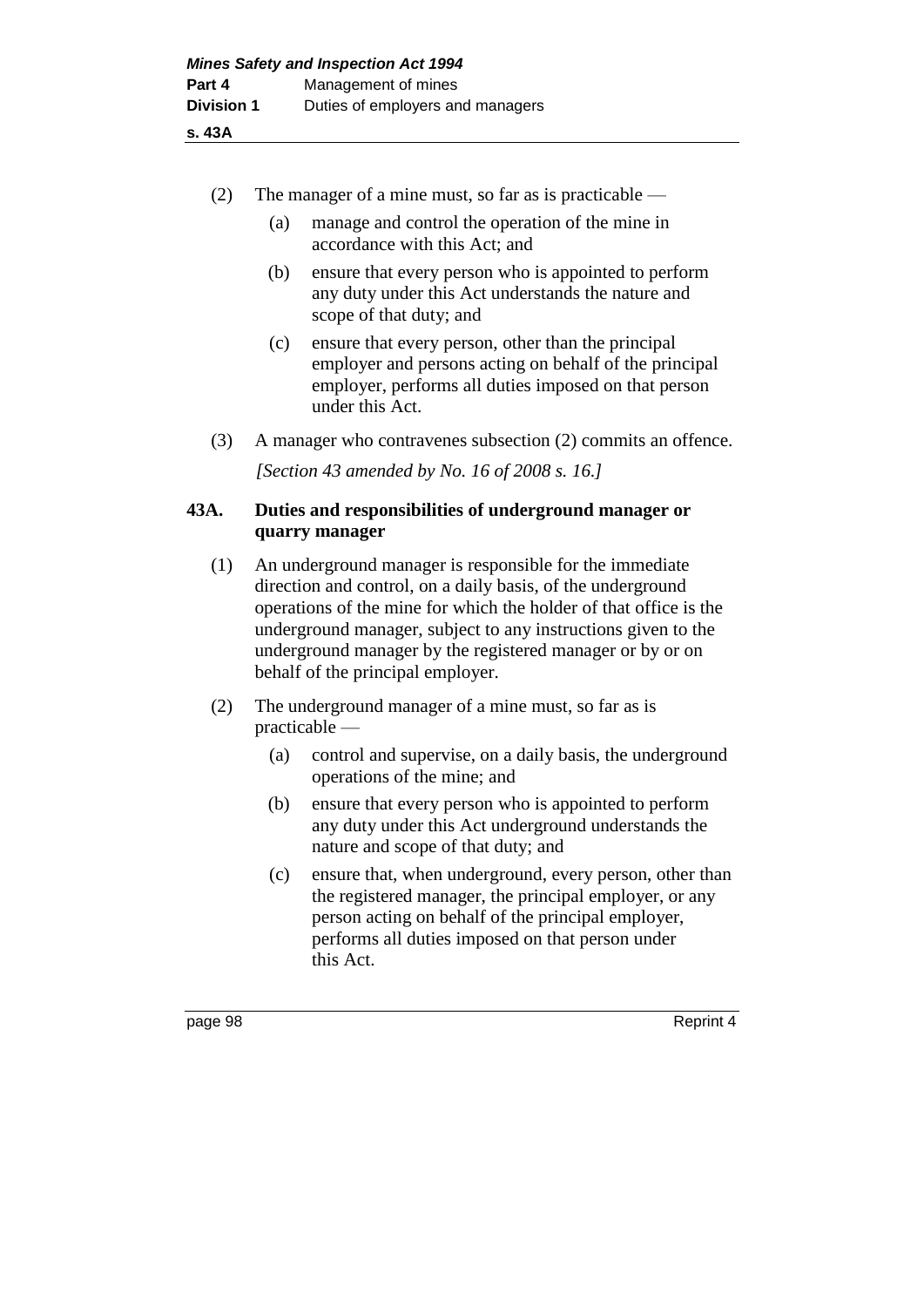- (2a) An underground manager who contravenes subsection (2) commits an offence.
- (3) A quarry manager is responsible for the immediate direction and control, on a daily basis, of the quarry operations of the mine for which the holder of that office is the quarry manager, subject to any instructions given to the quarry manager by the registered manager or by or on behalf of the principal employer.
- (4) The quarry manager of a mine must, so far as is practicable
	- (a) control and supervise, on a daily basis, the quarry operations of the mine; and
	- (b) ensure that every person who is appointed to perform any duty under this Act in the course of quarry operations understands the nature and scope of that duty; and
	- (c) ensure that, when engaged in quarry operations, every person, other than the registered manager, the principal employer, or any person acting on behalf of the principal employer, performs all duties imposed on that person under this Act.
- (5) A quarry manager who contravenes subsection (4) commits an offence.

*[Section 43A inserted by No. 16 of 2002 s. 4; amended by No. 16 of 2008 s. 17.]*

# **44. Management appointments**

- (1) A principal employer, manager or other person authorised for the purpose who appoints a person to perform duties or assist that person to perform duties imposed under this Act must make the appointment in writing and must provide the person appointed with a written summary of responsibilities and duties.
- (2) A registered manager must appoint or ensure the appointment of such competent persons as are necessary to assist the registered manager to carry out his or her duties under this Act and, except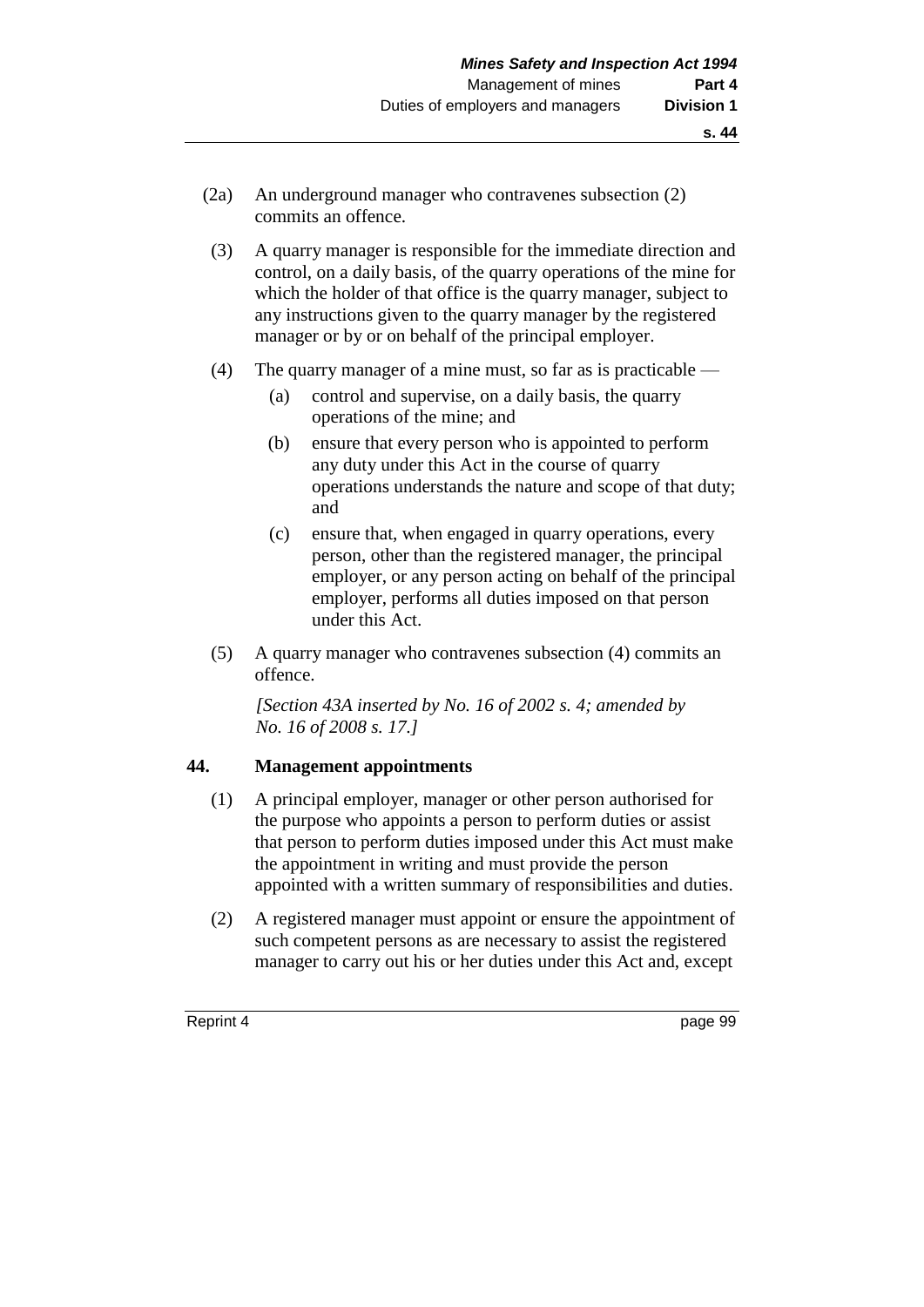where this Act or the regulations require the appointment to be notified in some other way, must record the facts and nature of each such appointment in the record book.

- (3) A person who is appointed as provided in subsection (1) or (2) must, within 7 days of the appointment, acknowledge his or her appointment by signing —
	- (a) the record book next to the record of the appointment; and
	- (b) the instrument of appointment if there is such an instrument.
- (4) A person who contravenes subsection (1), (2) or (3) commits an offence.

# **45. Provision of engineering report**

- (1) If at any time the State mining engineer so requires by notice in writing, the principal employer or the manager of a mine must, without delay, procure and provide to the State mining engineer, at the principal employer's expense, an independent study —
	- (a) concerning safety and health at the mine, generally or in some particular respect specified by the State mining engineer, or safety of all or some specified part of the mine's plant, buildings, operations, or structures; or
	- (b) with respect to an accident or a dangerous occurrence at the mine that an inspector is investigating.
- (2) The State mining engineer must state in any notice referred to in subsection (1) the reasons why the independent study is required.
- (3) An independent study required under this section must be prepared by a professionally qualified engineer or some other qualified professional person who is approved for the purpose by the State mining engineer.

page 100 Reprint 4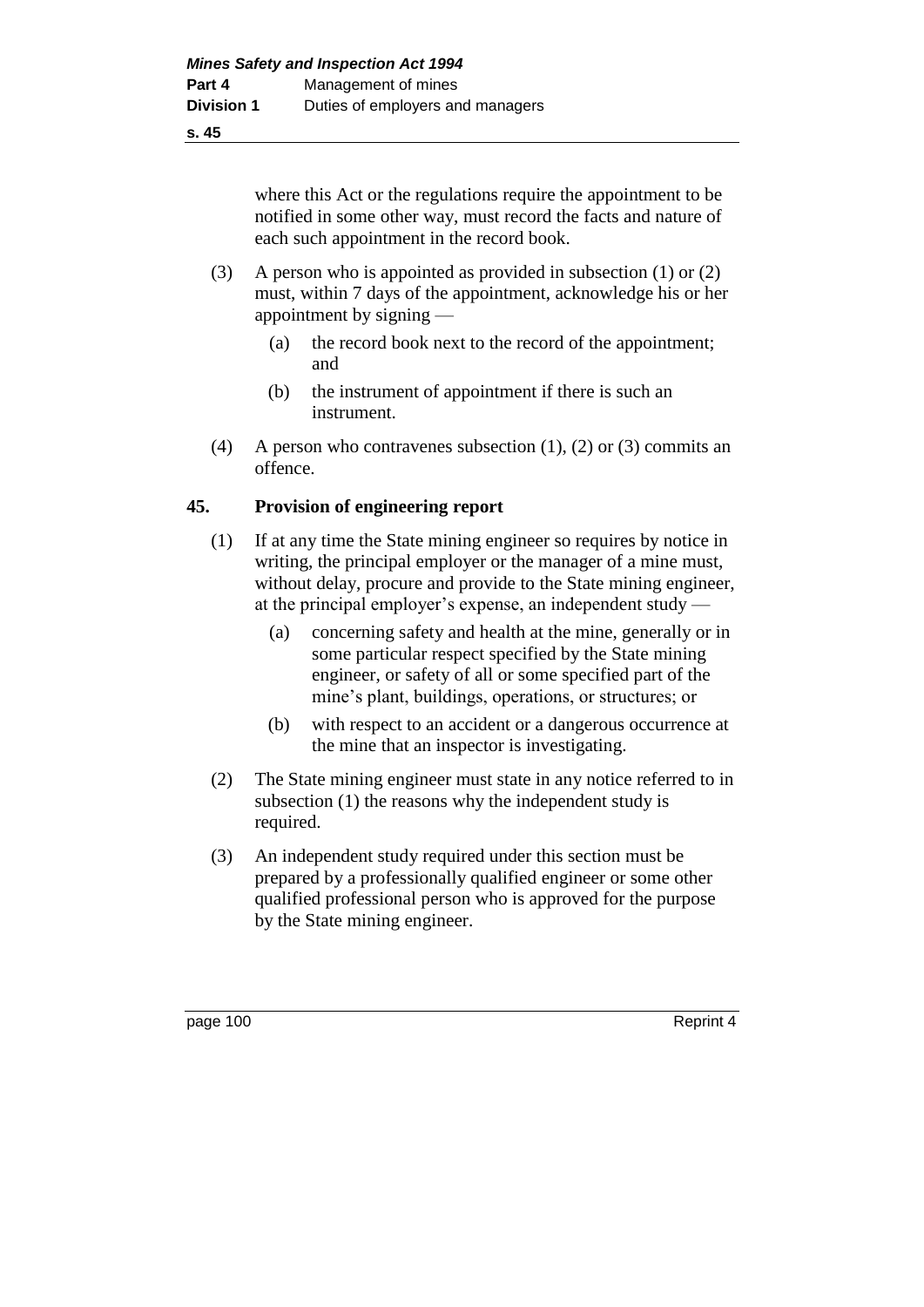(4) A principal employer or manager who contravenes subsection (1) commits an offence.

*[Section 45 amended by No. 30 of 1995 s. 76(4).]* 

## **46. Principal employer's instructions to manager**

- (1) If the manager of a mine so requests, the principal employer of the mine must confirm in writing an instruction given by or on behalf of the principal employer to the manager concerning the performance of any duty imposed on the manager under this Act.
- (2) The principal employer of a mine, or a person on behalf of the principal employer, must not instruct any person (other than the manager) at work at the mine concerning any duty imposed on the manager under this Act except with the consent of the manager or in an emergency.
- (3) If any instruction referred to in subsection (2) is given in an emergency, the principal employer must, if the manager of the mine so requests, confirm the instruction in writing.
- (4) The principal employer of a mine must not hinder or compromise the manager in the performance of a duty or responsibility imposed on the manager under this Act.
- (5) A principal employer who contravenes subsection (1), (2), (3), or (4) commits an offence.
- (6) A person purporting to act on behalf of a principal employer who contravenes subsection (2) commits an offence.

### **46A. Appointment of exploration manager**

(1) Before exploration operations begin at a mine, the principal employer must appoint an exploration manager for those operations and, while those operations continue, must ensure that an exploration manager is appointed for those operations.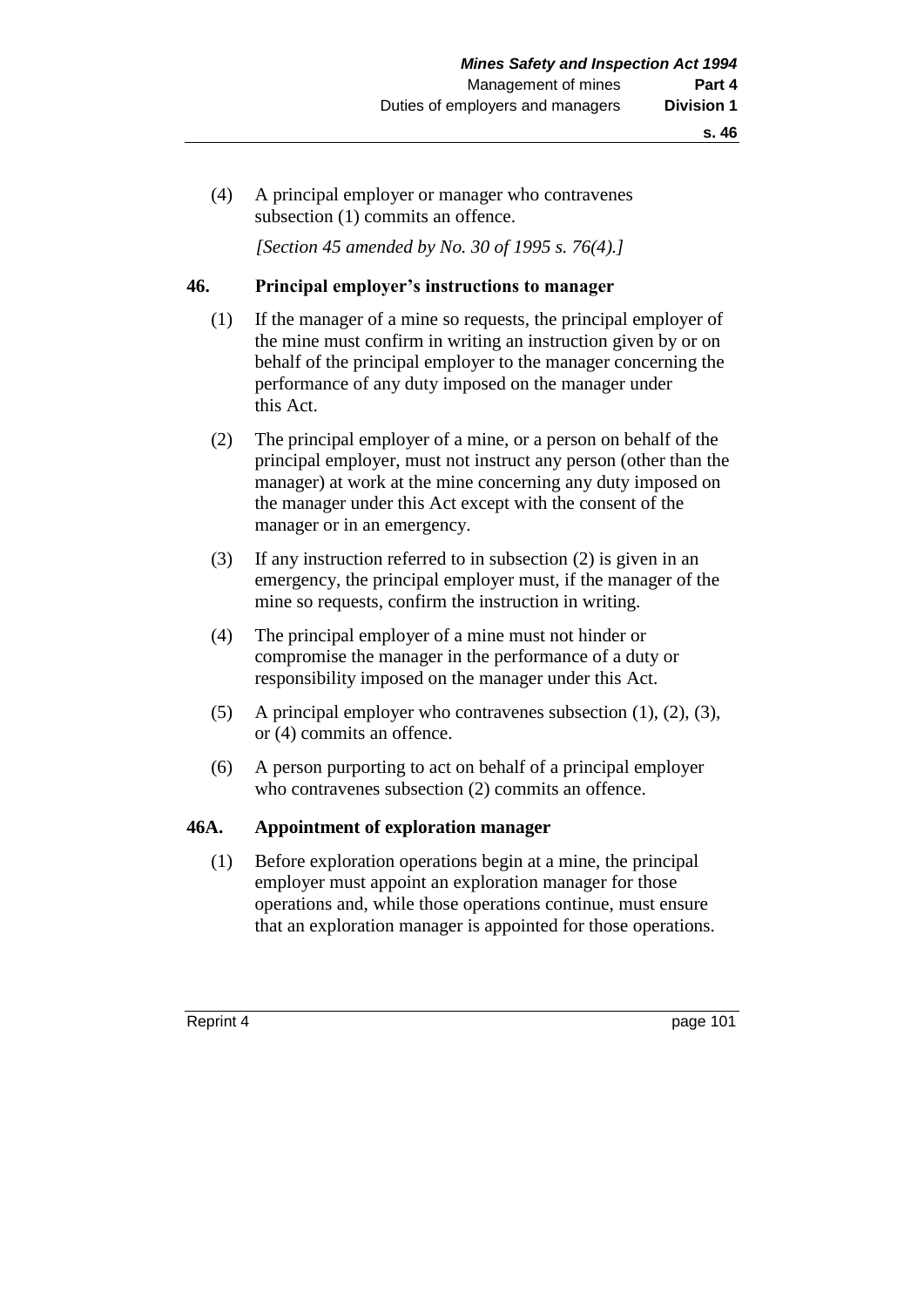- (2) If exploration operations are carried out by a syndicate or other association of persons in such a way that no person is employed in those operations, no exploration manager is required and the members of that entity or partnership or those persons are jointly and severally responsible for the performance of those duties and responsibilities which are, in the circumstances described in section 47A(1), imposed on exploration managers under this Act, so far as those duties and responsibilities apply to an operation without employees.
- (3) Subsection (1) does not prevent the registered manager for the mine (if there is one) from being appointed as the exploration manager for those operations.
- (4) A principal employer who contravenes subsection (1) commits an offence.

*[Section 46A inserted by No. 16 of 2008 s. 18.]*

# **47. Management of exploration operations**

- (1) If exploration operations are carried out on a mining tenement which is held by a person who holds an adjoining mining tenement or mining tenements on one or more of which mining operations are being carried out, the registered manager of the mine at which those mining operations are being carried out may notify in writing the senior inspector responsible for the region of the State in which those exploration operations are being carried out that all such exploration operations are under the control of that registered manager.
- (2) If exploration operations at a mine are not under the control of a registered manager because a registered manager is not required under section 33(7) for those operations and, for a mine to which subsection (1) applies, no notice has been given under that subsection, the principal employer must —
	- (a) notify, without delay and in writing, the senior inspector responsible for the region of the State in which those exploration operations are being carried out of the name

page 102 Reprint 4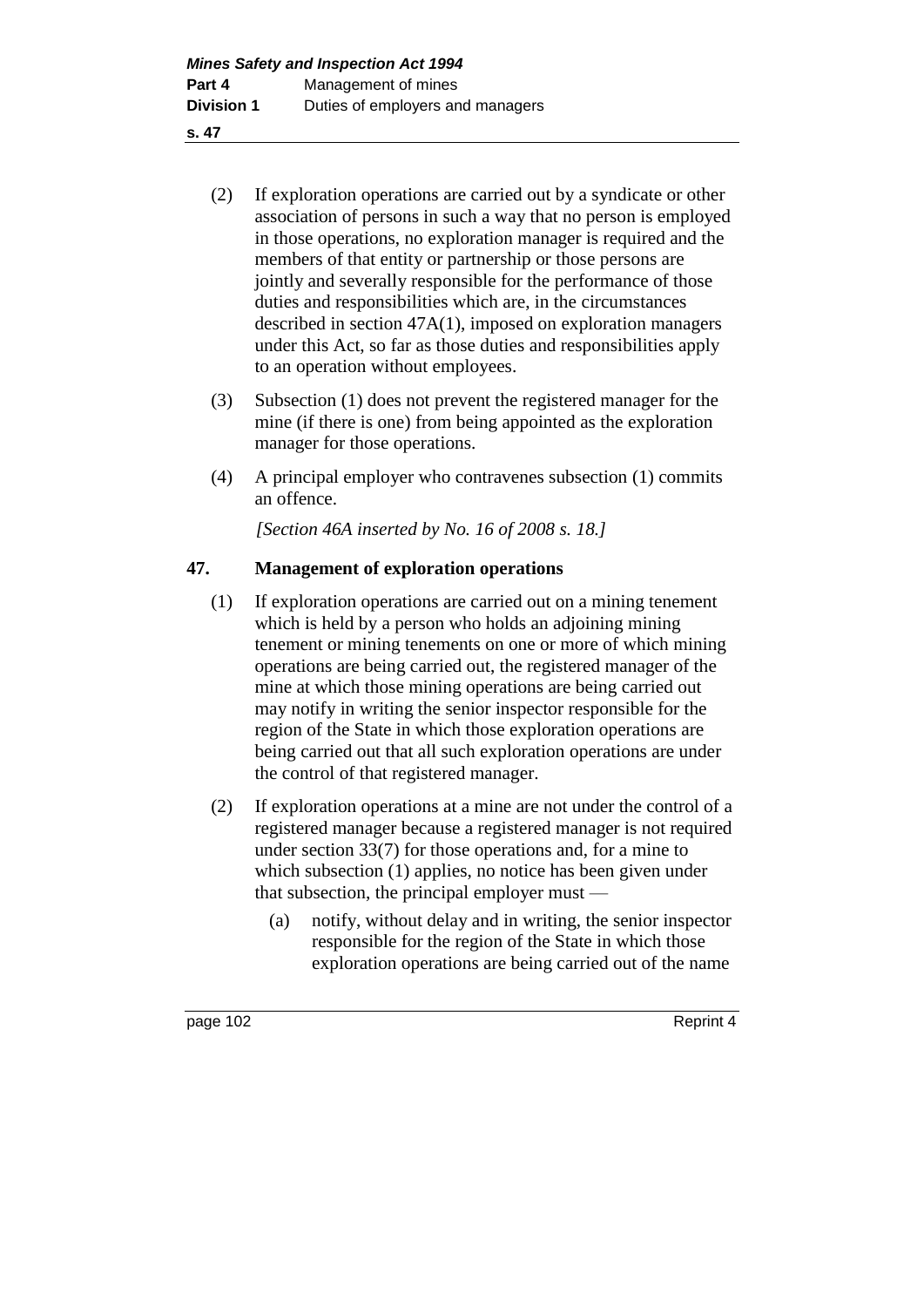and address of the person who is the exploration manager for those operations; and

- (b) notify, without delay and in writing, that senior inspector of the name and address of the person who is responsible to the principal employer for the management of all activity in carrying out such exploration operations (and that person may, but need not, be the person notified under paragraph (a) as exploration manager); and
- (c) take all reasonable steps to ensure that the exploration operations are carried out in accordance with all applicable provisions under this Act.
- (3) An exploration manager must inform the senior inspector for the region of the State in which the exploration operations are to take place of the location, scope, and nature of the exploration operations in accordance with the regulations.
- (4) A person notified as being responsible for the management of exploration activity under subsection (2)(b) must take all reasonable steps to liaise effectively with the district inspector for the region where that activity is taking place concerning the location, scope and nature of the exploration operations.
- (5) Notwithstanding subsections (1) and (2), in the case of exploration operations carried out by a syndicate or other association of persons in such a way that no person is employed in those operations, no notification under subsection (2) is required, but the members of that entity or partnership or those persons are jointly and severally responsible for the performance of those duties and responsibilities which are —
	- (a) in the circumstances described in section 47A(1), imposed on exploration managers under this Act; or
	- (b) imposed on persons referred to in subsection  $(2)(b)$ under this Act.
- (6) A person who contravenes subsection (2), (3) or (4) commits an offence.

*[Section 47 amended by No. 16 of 2008 s. 19.]*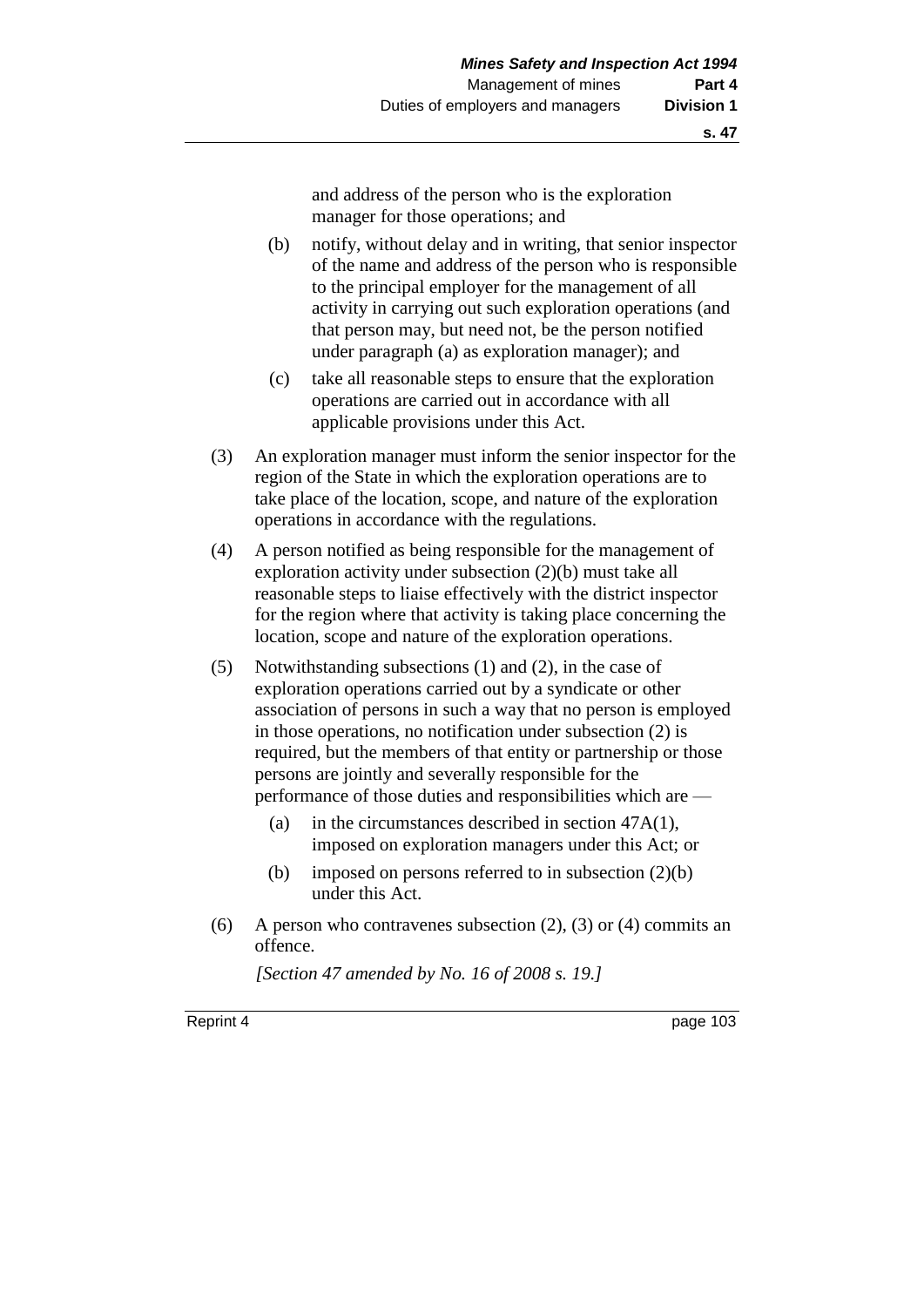# **47A. Exploration manager to be treated as a manager in certain circumstances**

- (1) If exploration operations at a mine are not under the control of a registered manager because a registered manager is not required under section 33(7) for those operations and no notice has been given under section 47(1), then, for the purposes of this Act, the exploration manager appointed for those operations is to be treated as a manager of a mine in respect of those operations, to the extent to which that is relevant to those operations.
- (2) Subsection (1) does not apply to exploration operations to which section 46A(2) applies.

*[Section 47A inserted by No. 16 of 2008 s. 20.]*

# **Division 2 — Certificates of competency**

### **48. Board of Examiners**

- (1) There is established a Board of Examiners which is to be constituted in the manner provided in the regulations; and the regulations may provide for the Board to be constituted differently for different purposes.
- (2) The functions of the Board of Examiners are
	- (a) to examine in accordance with the regulations the qualifications, experience and character of applicants for certificates of competency and issue such certificates where appropriate; and
	- (b) to receive, consider and inquire into complaints concerning holders of certificates of competency and to suspend or cancel such certificates where appropriate; and
	- (c) to perform such other functions as may be conferred in the regulations.

page 104 Reprint 4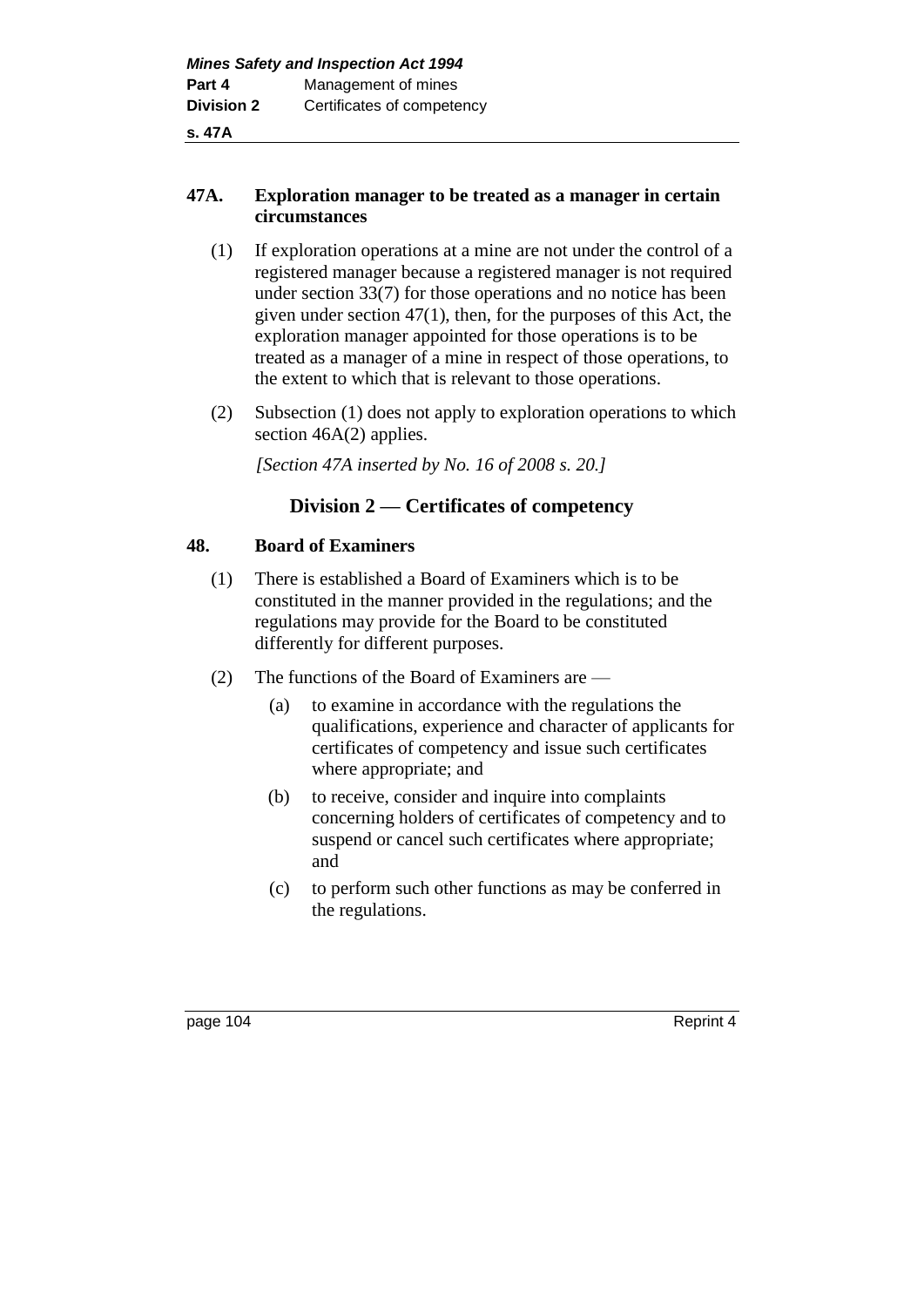(3) Members of the Board of Examiners are entitled to be paid such remuneration and travelling and other allowances as the Minister determines on the recommendation of the Minister for Public Sector Management.

### **49. Complaint to Board of Examiners**

- (1) An inspector or other interested person may lodge a written complaint with the Board of Examiners if the inspector or person has reason to believe that the holder of a certificate of competency —
	- (a) has acted in an incompetent, negligent, or improper manner in performing any duty under this Act; or
	- (b) has been convicted of an offence under this Act; or
	- (c) is incompetent or unfit to perform his or her duties.
- (2) A complaint under this section must specify the reasons for the belief on which the complaint is based.
- (3) On receiving a complaint, the Board of Examiners must meet promptly and decide whether to hold an inquiry.

# **50. Inquiry by Board of Examiners**

- (1) After considering a complaint under section 49, the Board of Examiners may hold an inquiry into that complaint where it considers an inquiry is desirable and justified.
- (2) The Board of Examiners must
	- (a) give the holder of the certificate of competency (the respondent) at least 21 days written notice of the time and place of the inquiry; and
	- (b) at least 10 days before the inquiry, give the respondent a written summary of what is alleged against him or her; and
	- (c) give the respondent a reasonable opportunity to be heard or make written representations.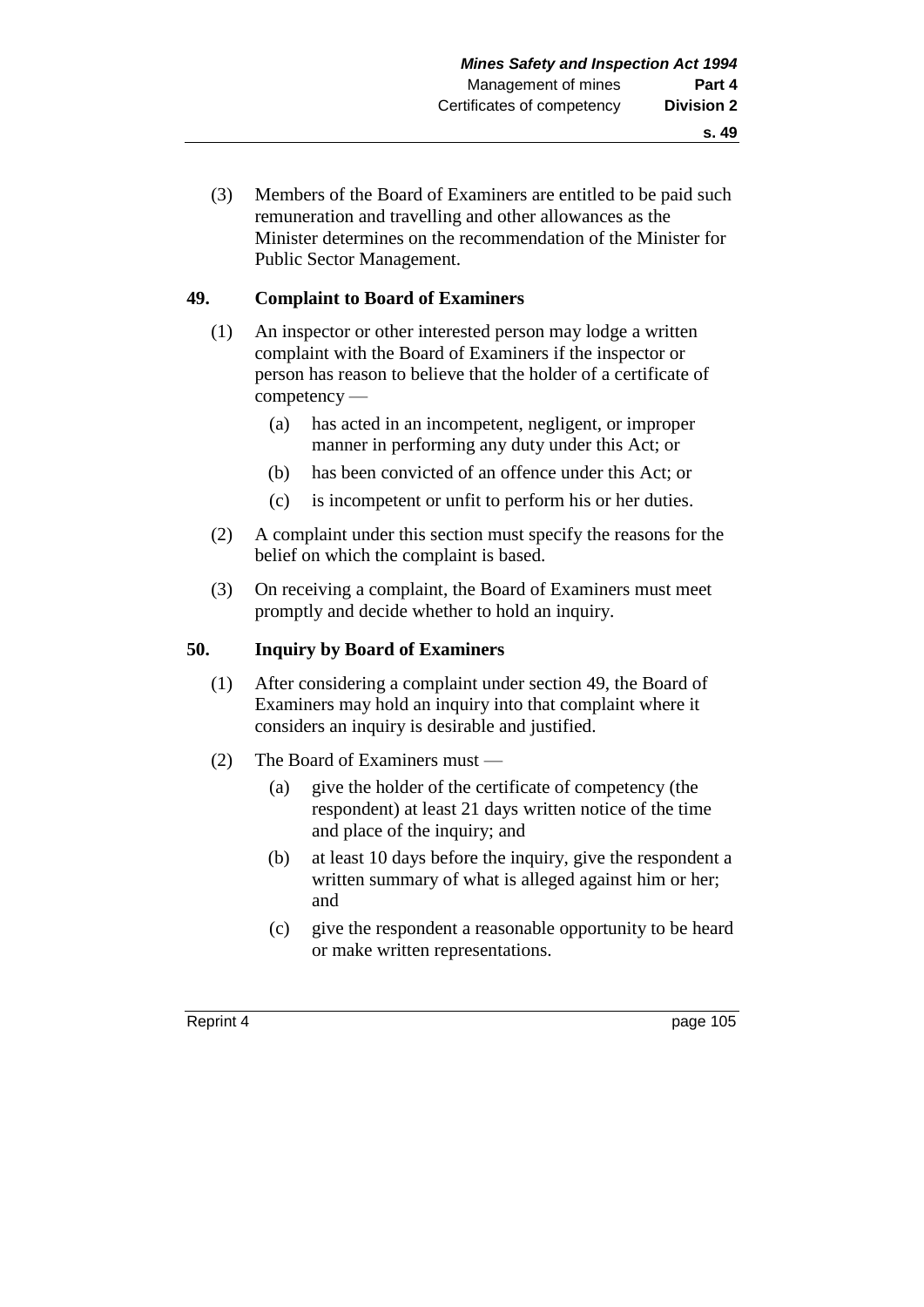- (3) The respondent
	- (a) may attend the inquiry; and
	- (b) may be represented by a legal practitioner; and
	- (c) may examine and cross-examine witnesses and otherwise offer evidence.
- (4) The Board of Examiners may conduct an inquiry in whatever manner that it considers appropriate and equitable and is not bound by the rules of evidence.
- (5) A person who attends an inquiry to give evidence or produce documents is entitled to the expenses allowable correspondingly in criminal trials in the Supreme Court.
- (6) The Board of Examiners may make an order of costs in favour of the respondent or the department and such an order may be registered in a court of competent jurisdiction as a judgment debt.

# **51. Disciplinary action following inquiry**

- (1) If after holding an inquiry the Board of Examiners is satisfied that the substance of any complaint is made out, the Board  $may -$ 
	- (a) reprimand the respondent; or
	- (b) suspend the respondent's certificate of competency for a stated period; or
	- (c) cancel the respondent's certificate of competency.
- (2) A suspension or cancellation under this section takes effect after the time for an appeal under section 52 expires.
- (3) When the Board of Examiners suspends or cancels a certificate of competency, the respondent must return the certificate to the Board within a period specified by the Board when suspending or cancelling the certificate.

page 106 Reprint 4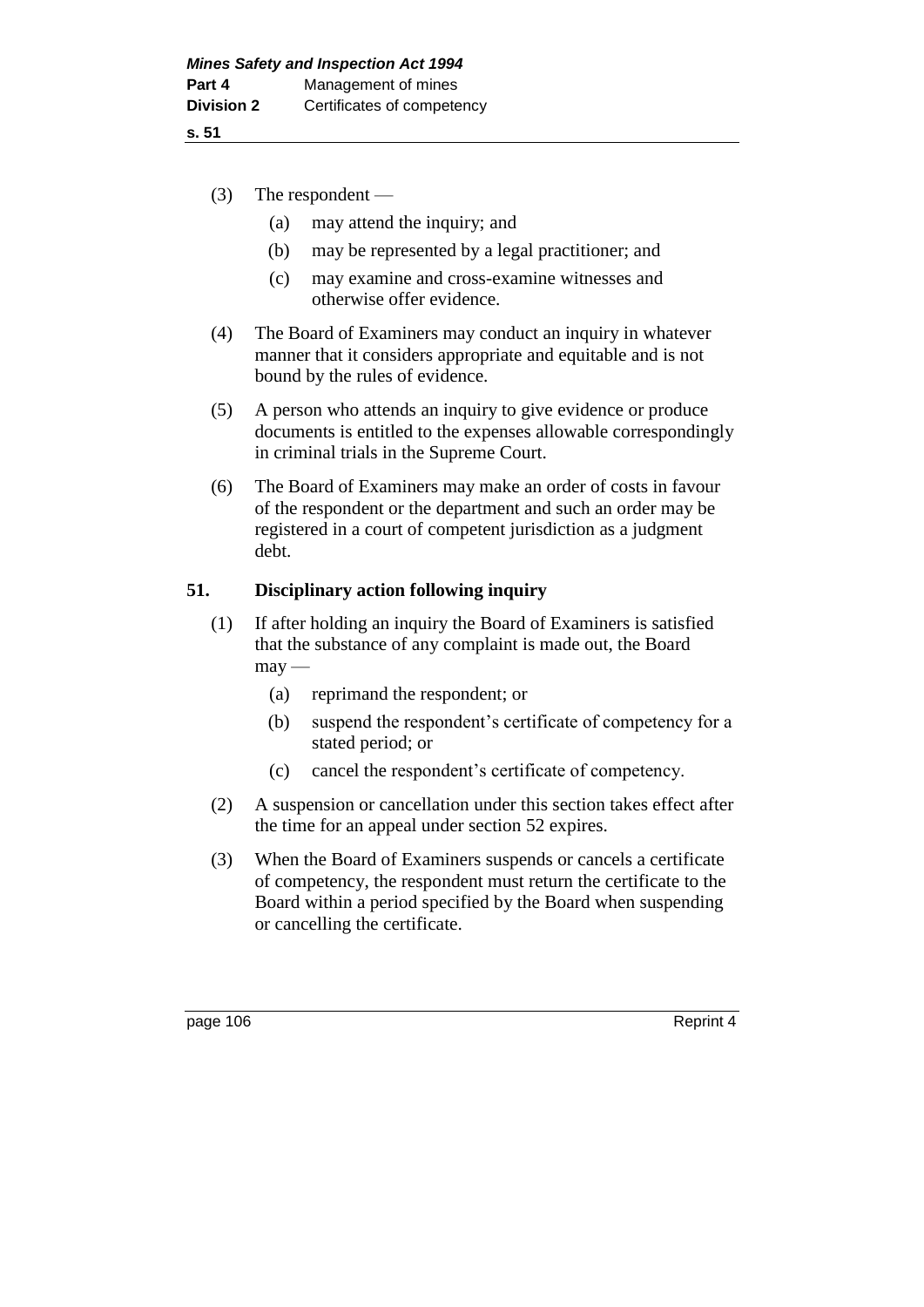- **s. 52**
- (4) A person who contravenes subsection (3) commits an offence. *[Section 51 amended by No. 16 of 2008 s. 21.]*

# **52. Appeal to Tribunal**

- (1) A person whose certificate of competency is suspended or cancelled by the Board of Examiners may appeal in writing to the Tribunal within 30 days of receiving notice of the suspension or cancellation.
- (2) If an appeal is lodged, the suspension or cancellation does not take effect pending determination of the appeal unless the Tribunal orders otherwise.
- (3) The Tribunal may dismiss the appeal or may make any decision in relation to the matter of the appeal that the Board of Examiners might have made when inquiring into the complaint.

*[Section 52 amended by No. 68 of 2004 s. 85(1).]*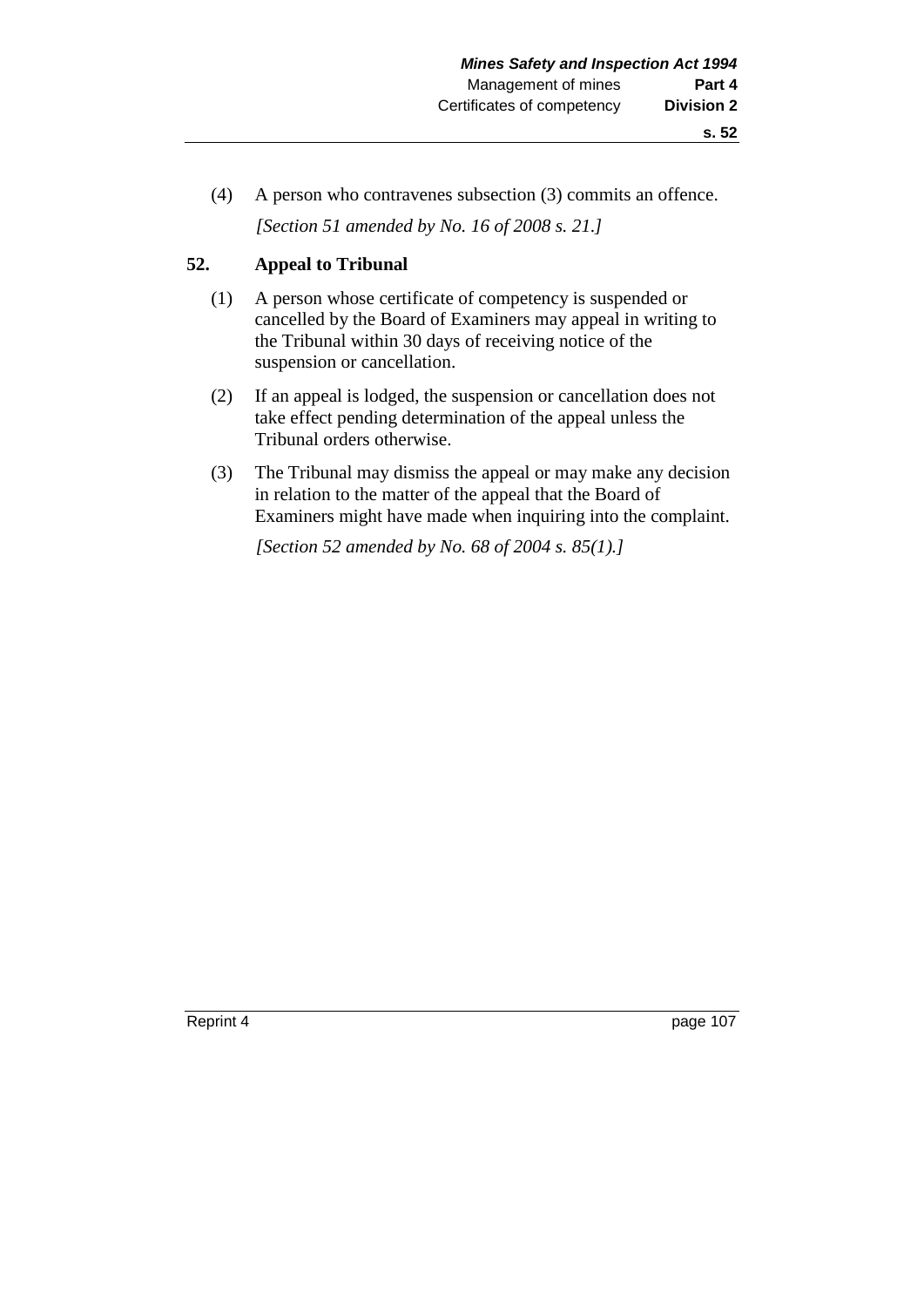# **Part 5 — Safety and health representatives and committees**

*[Heading amended by No. 30 of 1995 s. 76(1).]* 

# **Division 1 — Safety and health representatives**

*[Heading amended by No. 30 of 1995 s. 76(1).]* 

# **53. Functions of safety and health representatives**

- (1) The functions of a safety and health representative are, in the interests of safety and health at the mine for which the representative was elected —
	- (a) to inspect the mine, or any part of the mine
		- (i) at such times as are agreed with the manager of the mine; or
		- (ii) where the representative has not inspected the mine, or that part of the mine, in the preceding 30 days, at any time upon giving reasonable notice to the manager;

and

- (b) in the event of an accident, a dangerous occurrence, or a risk of imminent and serious injury to, or imminent and serious harm to the health of, any person, immediately to carry out an appropriate investigation in respect of the matter; and
- (c) to keep informed as to the safety and health information provided by the manager of the mine or an employer in accordance with this Act and liaise as necessary with the department and other public sector and private bodies; and
- (d) immediately to report to the employer concerned and to the manager of the mine any hazard or potential hazard to which any person is, or might be, exposed at the mine that comes to the representative's notice; and

page 108 Reprint 4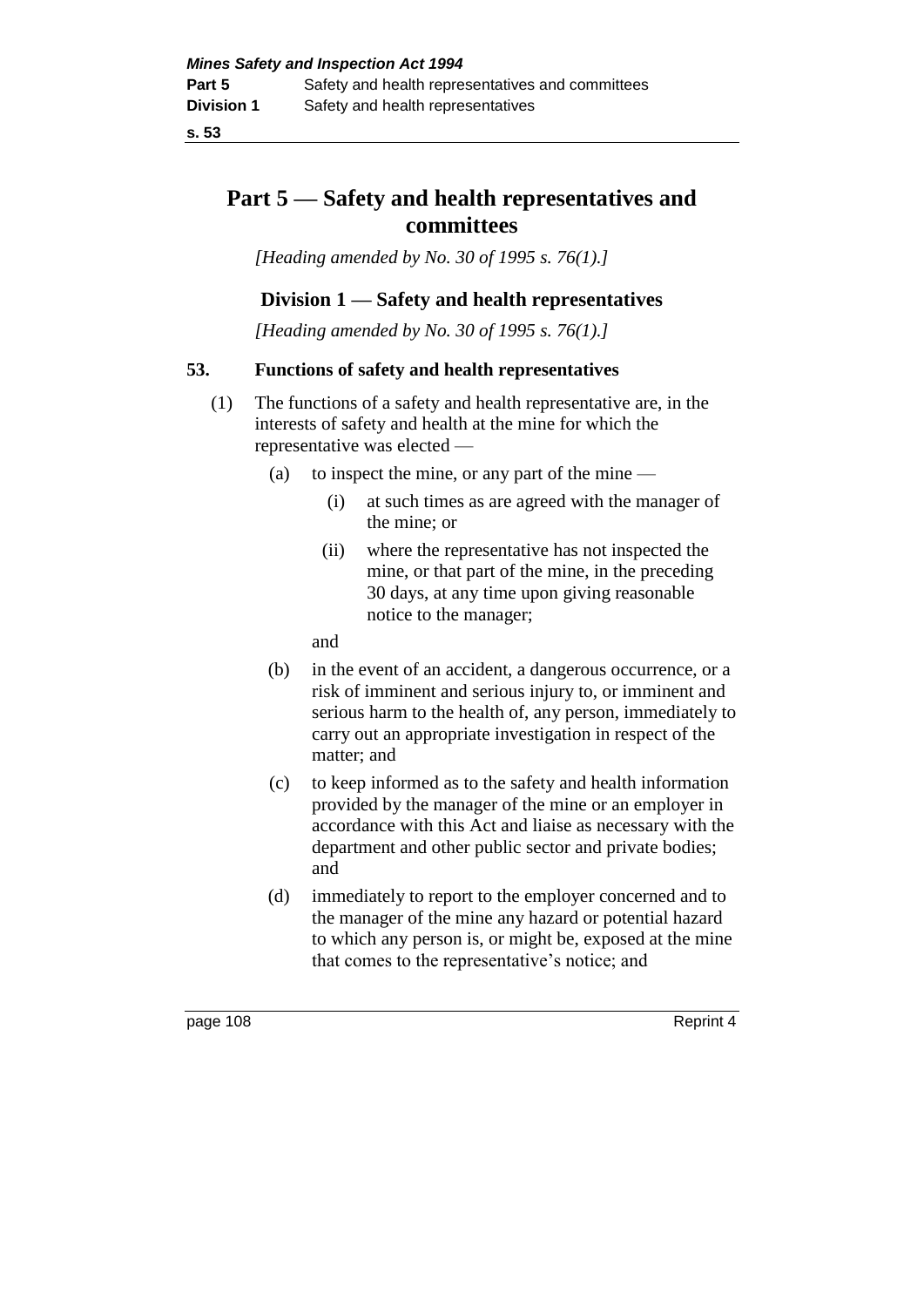- (e) where there is a safety and health committee for the mine, to refer to that committee any matters that the representative thinks the safety and health committee should consider; and
- (f) to consult and cooperate with the manager of the mine and employers on all matters relating to the safety or health of persons at the mine; and
- (g) to liaise with the employees, employers, and employee's inspectors in accordance with section 25, regarding matters concerning the safety or health of persons at the mine.
- (2) A safety and health representative for a mine has such powers as are necessary for the carrying out of the representative's functions under this Act and in particular, but without limiting the generality of the preceding statement, may, where requested to do so by an inspector, accompany an inspector while the inspector is carrying out, at the mine, any of the inspector's functions under this Act.
- (3) A safety and health representative incurs no civil liability arising from the representative's performance of, or failure to perform, in good faith any function of a safety and health representative under this Act.
- (4) If a scheme has been established under section 55A, the references in this section to **"the mine"** and **"a mine"** include —
	- (a) if the scheme applies to more than one mine, each mine to which the scheme applies; and
	- (b) if under the scheme a safety and health representative is elected for a group of employees, each mine or part of a mine at which any member of the group works.

*[Section 53 amended by No. 30 of 1995 s. 61 and 76(2), (3) and (4); No. 68 of 2004 s. 52; No. 16 of 2008 s. 22.]*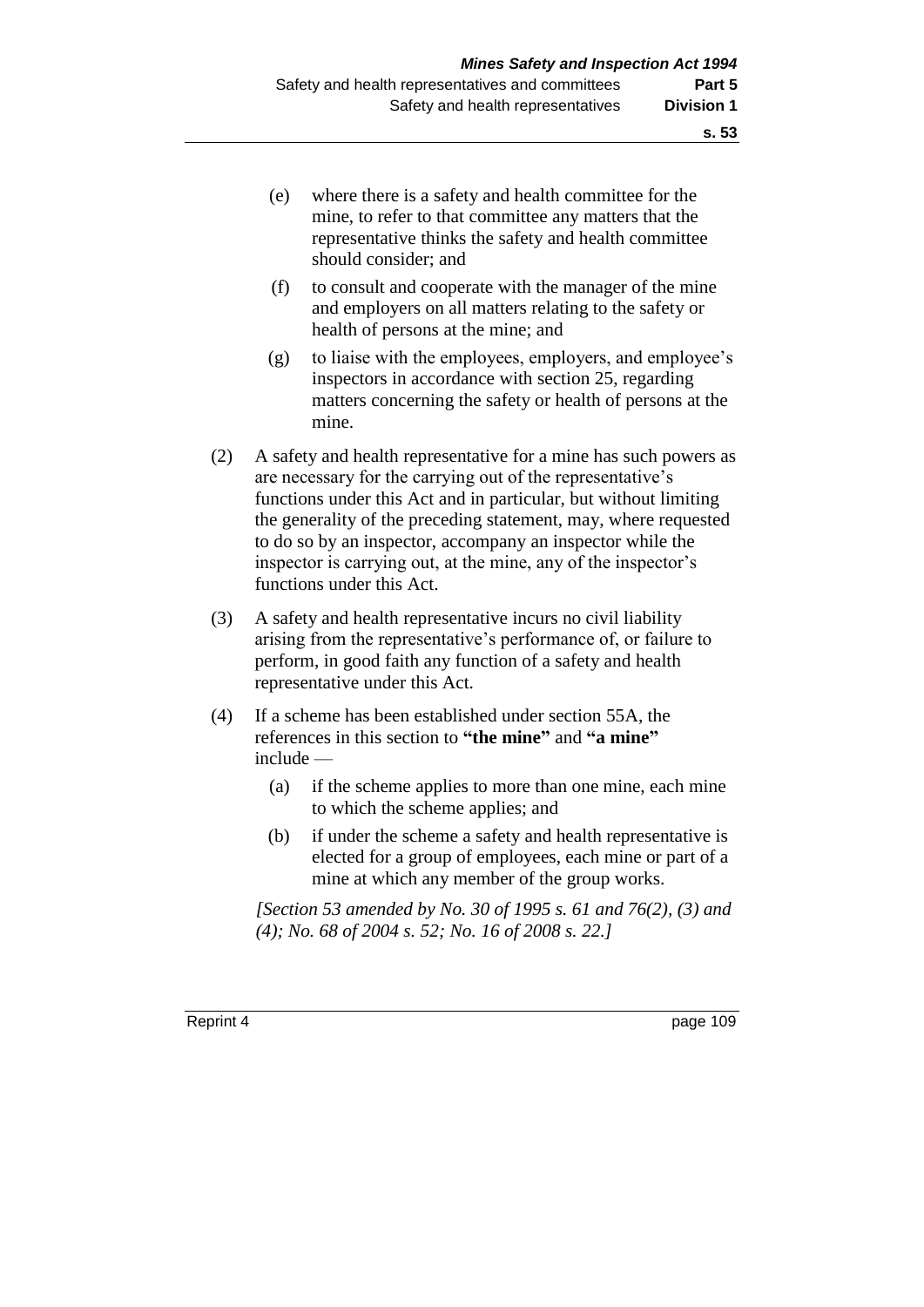# **54. Notice requiring election of safety and health representatives**

- (1) An employee who works at a mine may give notice to his or her employer at the mine requiring the election of a safety and health representative for the mine.
- (2) The fact that a notice under subsection (1) requires an election for the mine at which the employee works does not prevent —
	- (a) the establishment of a scheme under section 55A that extends beyond that mine; or
	- (b) the making of a determination under section 55(4a) for that purpose.

*[Section 54 amended by No. 30 of 1995 s. 76(4); No. 68 of 2004 s. 53.]* 

# **55. Consultation on election matters**

- (1) An employer must, within 21 days of being given notice under section 54 requiring the election of a safety and health representative, invite the employees who work at the mine in respect of which the notice is given to appoint a delegate or delegates in accordance with subsection (3).
- (2) An employer may, at any time the employer requires the election of a safety and health representative for a mine, invite the employees who work at the mine to appoint a delegate or delegates in accordance with subsection (3).
- (3) The employees who work at a mine may, upon being invited under this section to do so, appoint a delegate or delegates from amongst their number to represent them.
- (3a) An employer must consult with the delegate or delegates, as the case requires, appointed under this section as to the matters which are required to be determined under this section.

page 110 Reprint 4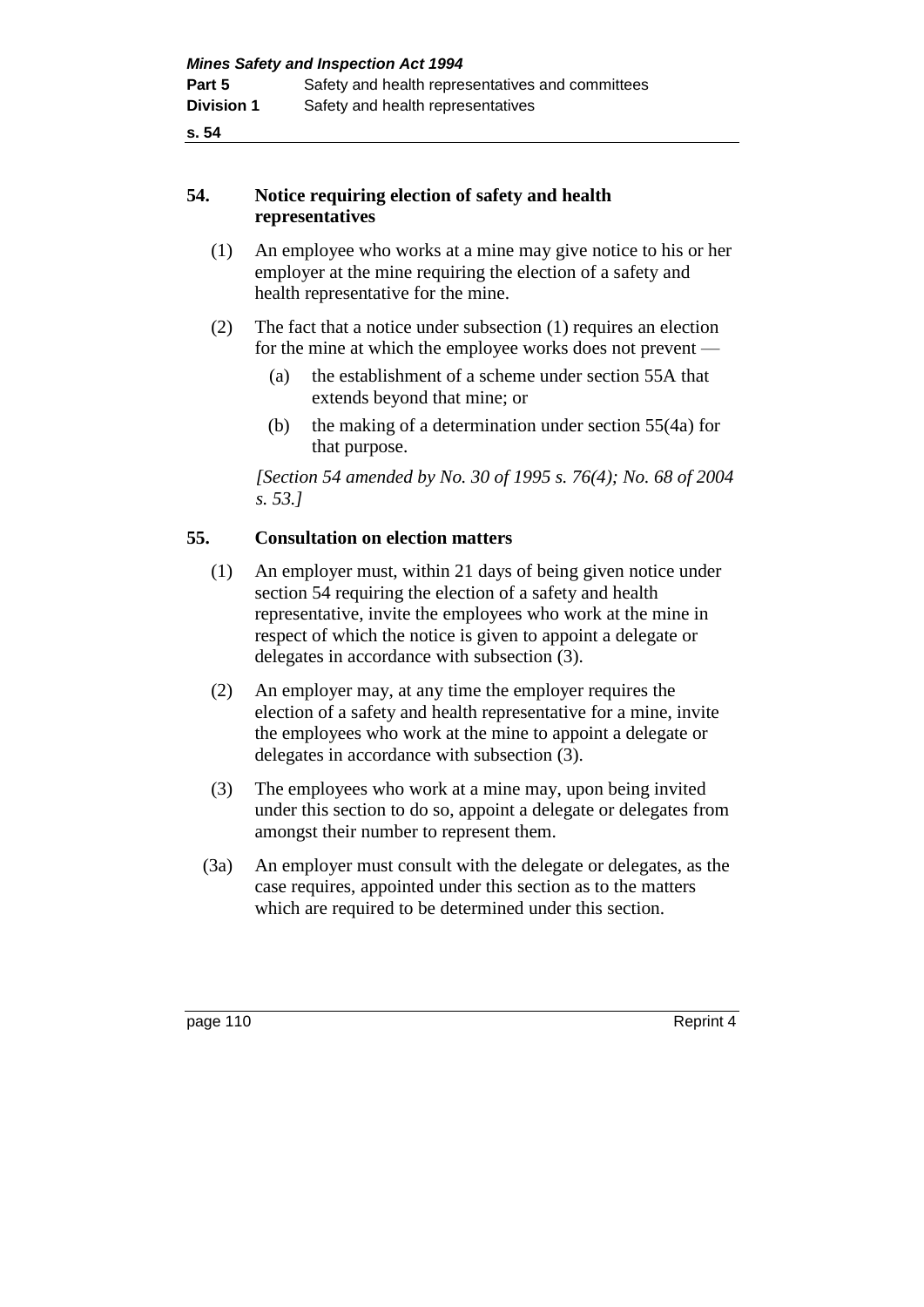- (4) The matters which are required to be determined under this section in relation to an election are —
	- (a) the number of safety and health representatives to be elected for the mine; and
	- *[(b) deleted]*
	- (ba) the matters, areas or kinds of work in respect of which each safety and health representative is to perform functions, so far as those things are not to be dealt with by provision of a kind mentioned in section 55B(2) or (3); and
	- (bb) how a vacancy in an office of safety and health representative that occurs in the circumstances mentioned in section  $57(2)(b)$ , (ba), (c) or (d) is to be dealt with; and
		- (c) the person by whom and the manner in which the election is to be conducted.
- (4a) The employer and the delegate or delegates consulting under subsection (3a) may determine that provision of a kind mentioned in section 55B(2) or (3) should be made.
- (5) For the purposes of subsection  $(4)(c)$ , but without limiting the generality of that provision, the employer and the delegate or delegates consulting under subsection (3a) may determine  $that -$ 
	- (a) the Electoral Commissioner; or
	- (b) an organisation registered under Part II Division 4 of the *Industrial Relations Act 1979*,

is to be requested to conduct an election.

(6) Any matter mentioned in subsection (4) that remains unresolved notwithstanding attempts to resolve it under subsection (3a) may be referred to the State mining engineer who must, if unable to resolve the matter to the satisfaction of each of the parties concerned, refer the matter to the Tribunal for determination.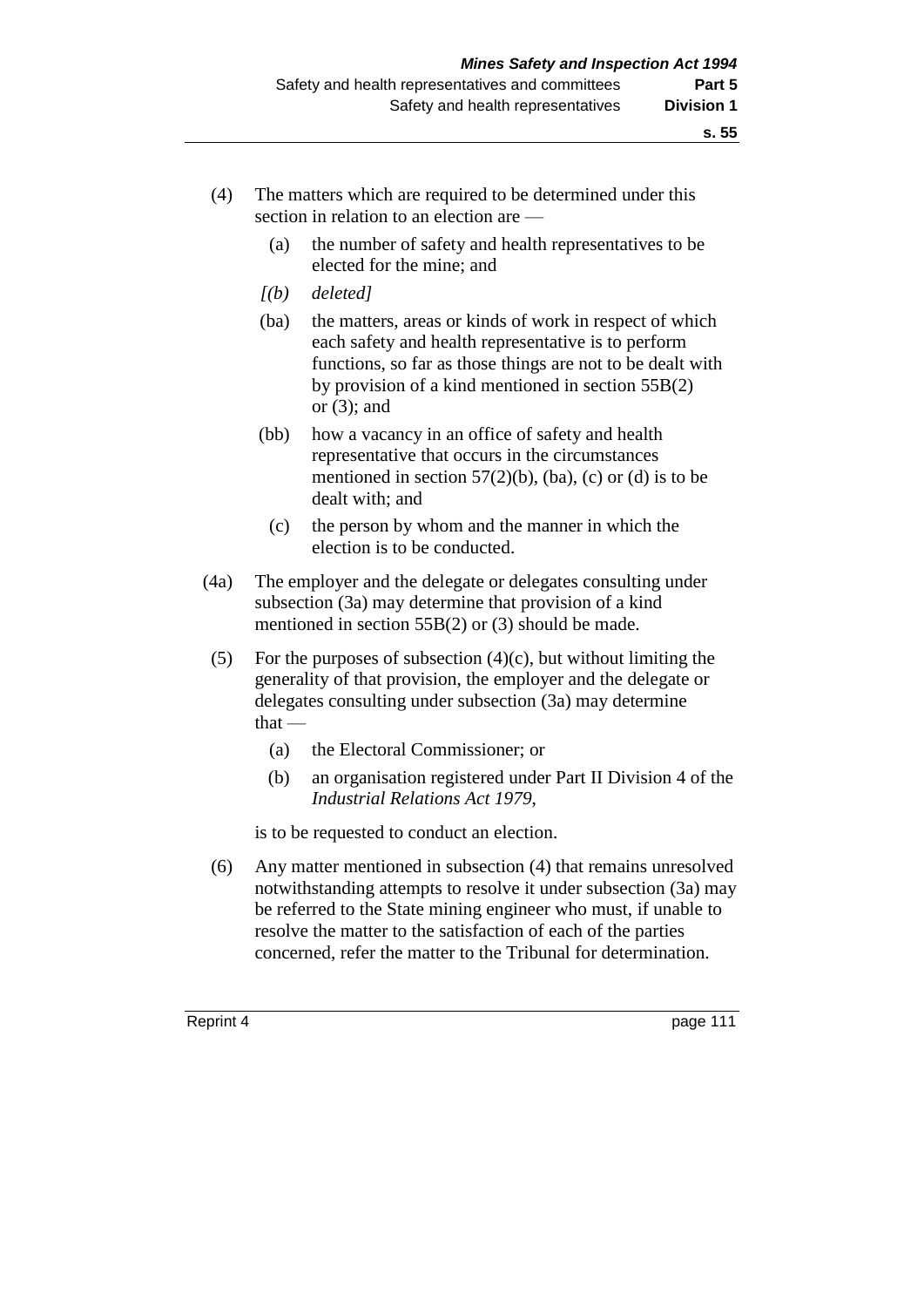**s. 55A**

(7) An employer who contravenes subsection (1) or (3a) commits an offence.

*[Section 55 amended by No. 30 of 1995 s. 62 and 76(4); No. 68 of 2004 s. 54 and 84(1); No. 16 of 2008 s. 23.]*

# **55A. Election scheme may be established**

- (1) In this section
	- **"consulting parties"** means the employer and the delegate or delegates consulting under section 55(3a), and includes any delegate or delegates appointed under section 55C.
- (2) If the consulting parties in respect of a mine have made a determination referred to in section 55(4a), a written agreement may be made between the consulting parties establishing a scheme under this section.
- (3) If the consulting parties cannot reach agreement on any matter for the purposes of subsection (2) they may refer the matter to the State mining engineer, who is to attempt to resolve it to the satisfaction of the consulting parties.
- (4) If the State mining engineer is unable to resolve the matter, he or she is to refer it to the Tribunal for determination.
- (5) If subsection (4) applies, references in this Division to a scheme under this section are references to a scheme consisting of the provisions of —
	- (a) an agreement under subsection (2); and
	- (b) the determination of the Tribunal under subsection (4).

*[Section 55A inserted by No. 68 of 2004 s. 55.]*

# **55B. What may be included in a scheme**

(1) In this section —

**<sup>&</sup>quot;contractor"** and **"principal"** have the meanings given to those terms in section 15A(1).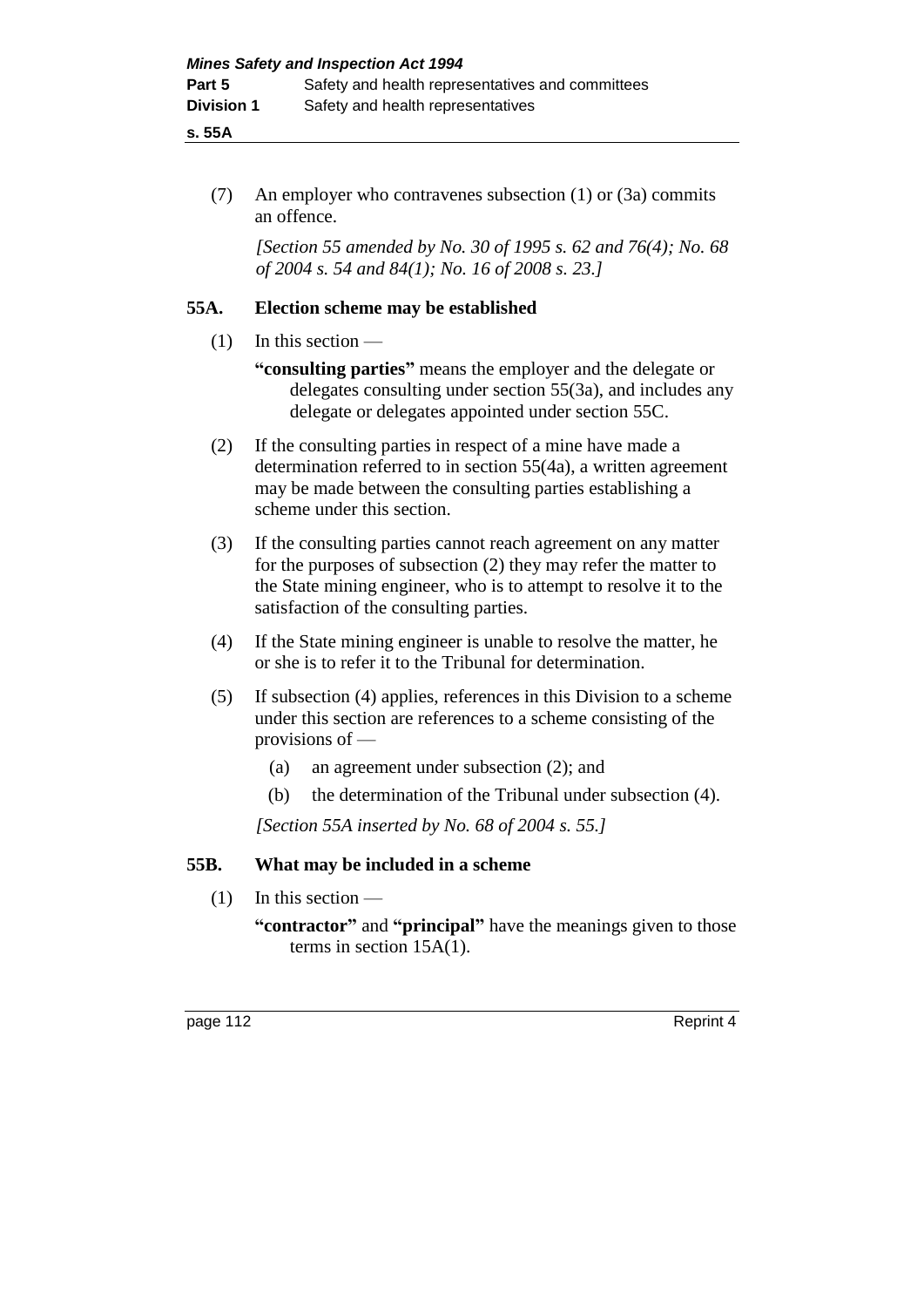- (2) A scheme under section 55A (a **"scheme"**) may include provision for the election of one or more safety and health representatives for —
	- (a) one or more mines in addition to the mine referred to in section 55A(2); or
	- (b) any group of employees of the employer concerned that constitutes a distinct unit of the employer's workforce,

or may make provision for both of those matters, as the case may require.

- (3) A scheme may despite any provision of this Part
	- (a) provide for
		- (i) a contractor; and
		- (ii) any person employed by a contractor,

to be treated, for the purposes of this Part, as employees of the principal who engages the contractor; and

- (b) provide for the principal who engages a contractor to be treated, for the purposes of this Part, as the employer  $of$  —
	- (i) the contractor; and
	- (ii) any person employed by the contractor.
- (4) A scheme may make provision for
	- (a) the scheme to apply to any subsequent election of one or more safety and health representatives; and
	- (b) the manner in which an amendment may be made to the scheme after it has been determined.

*[Section 55B inserted by No. 68 of 2004 s. 55.]*

#### **55C. Appointment of further delegates may be required**

(1) In this section —

**"additional employees"** means employees who have not been invited to appoint a delegate or delegates under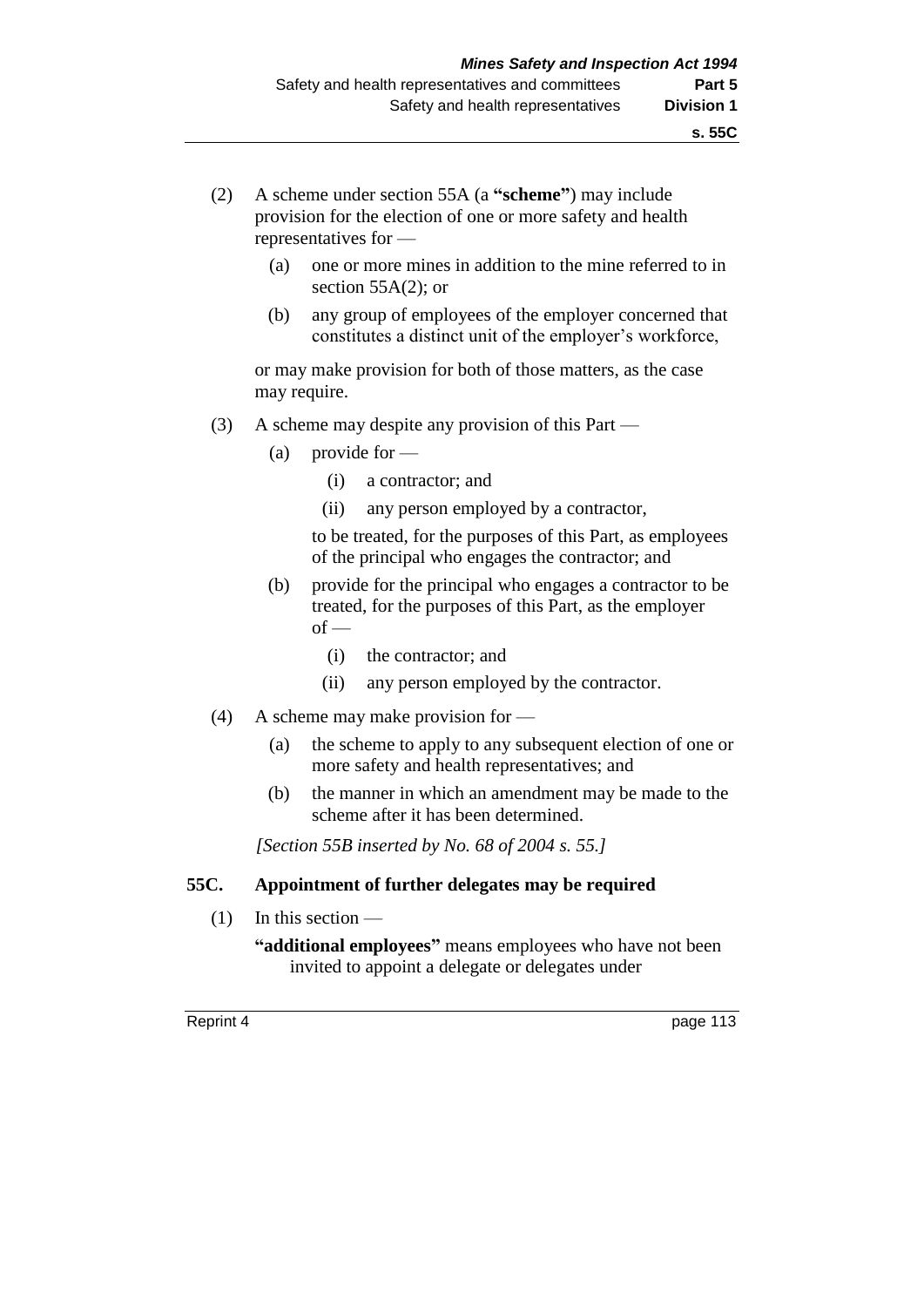section 55(1) or (2) because that subsection has not become applicable to the mine at which they work.

- (2) A scheme under section 55A cannot make provision of the kind mentioned in section 55B(2) that will affect additional employees unless subsection (3) of this section is complied with.
- (3) If it is proposed that such provision be made the employer must invite any additional employees at a mine to appoint a delegate or delegates in accordance with subsection (4).
- (4) Additional employees who work at a mine may, upon being invited under subsection (3) to do so, appoint a delegate or delegates from amongst their number to represent them for the purposes of making an agreement under section 55A(2).

*[Section 55C inserted by No. 68 of 2004 s. 55.]*

# **56. Election of safety and health representatives**

- (1) In this section
	- **"election"** means an election required for the purpose of electing one or more safety and health representatives following —
		- (a) the giving of a notice under section 54 in relation to a mine; or
		- (b) a decision of an employer under section 55(2);

**"relevant employee"**, in relation to an election, means —

- (a) an employee who works at the mine to which the election relates; or
- (b) if a scheme has been established under section 55A for the election, an employee who —
	- (i) works at a mine; or
	- (ii) is a member of a group of employees,

to which the scheme applies.

*[(2)-(5) repealed]*

page 114 Reprint 4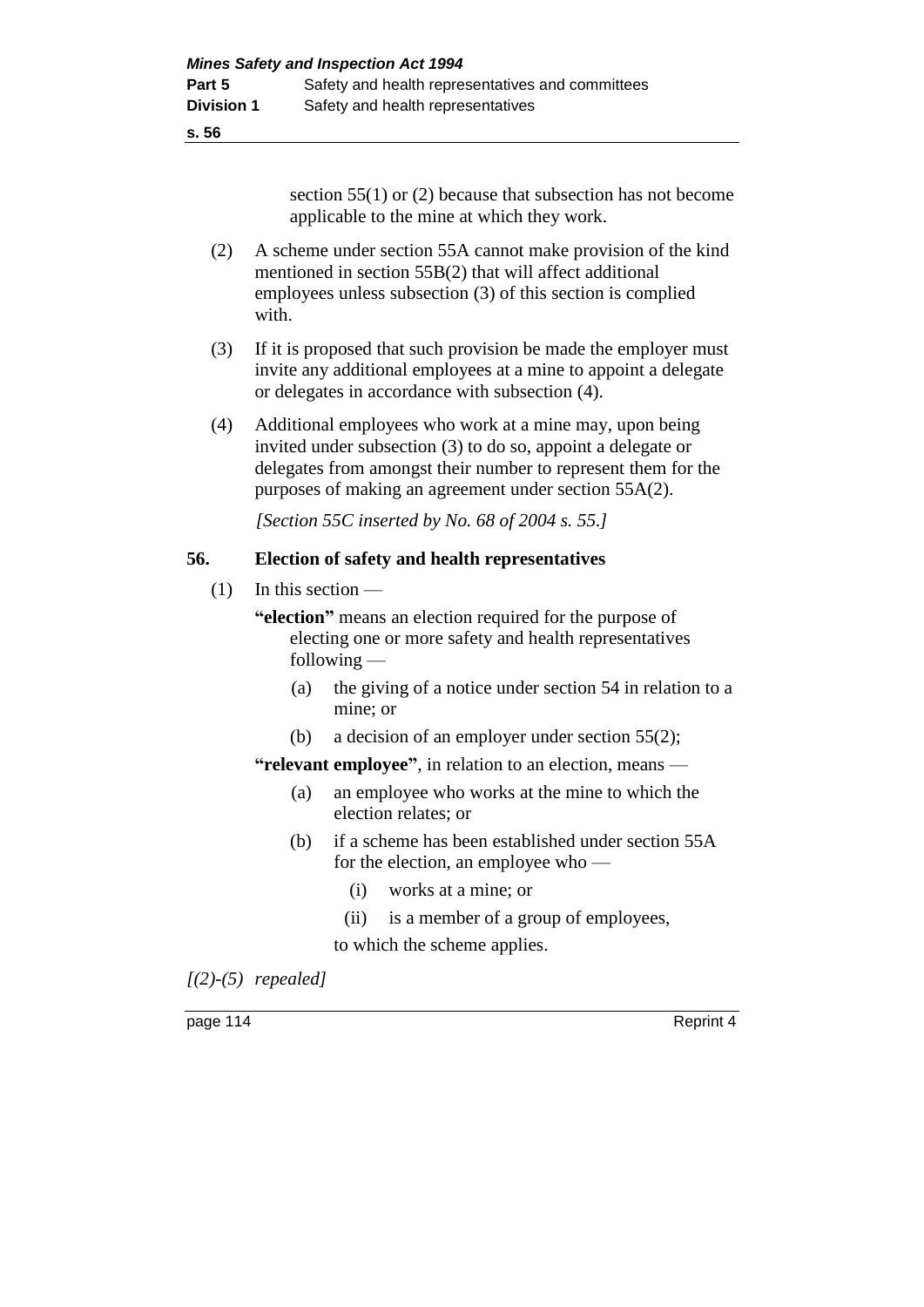- (6) Subject to this section, an election is to be conducted and safety and health representatives are to be elected in accordance with —
	- (a) any determination under section 55; and
	- (b) if applicable, a scheme established under section 55A.
- (7) If there is any inconsistency between a determination under section 55 and a scheme established under section 55A, the latter prevails.
- (8) An election is to be by secret ballot.
- (8a) Every relevant employee is entitled to vote at an election.
- (8b) A person is not eligible to be elected as a safety and health representative for a mine unless the person —
	- (a) is a relevant employee; and
	- (b) where the representative to be elected will be required to perform his or her functions in relation to underground mining operations, has had a total of at least 12 months' experience as a person engaged in underground mining operations.
- (9) If, after the relevant steps provided for by or under this Division have been taken, only one eligible candidate is nominated for election to an office of safety and health representative, a ballot need not be held and that candidate is deemed to have been duly elected.
- (10) The person conducting an election must
	- (a) give notice of the result to  $\overline{\phantom{a}}$ 
		- (i) a person elected as a safety and health representative; and
		- (ii) the employer concerned;
		- and
	- (b) give notice of the result to the State mining engineer in the form approved by the State mining engineer and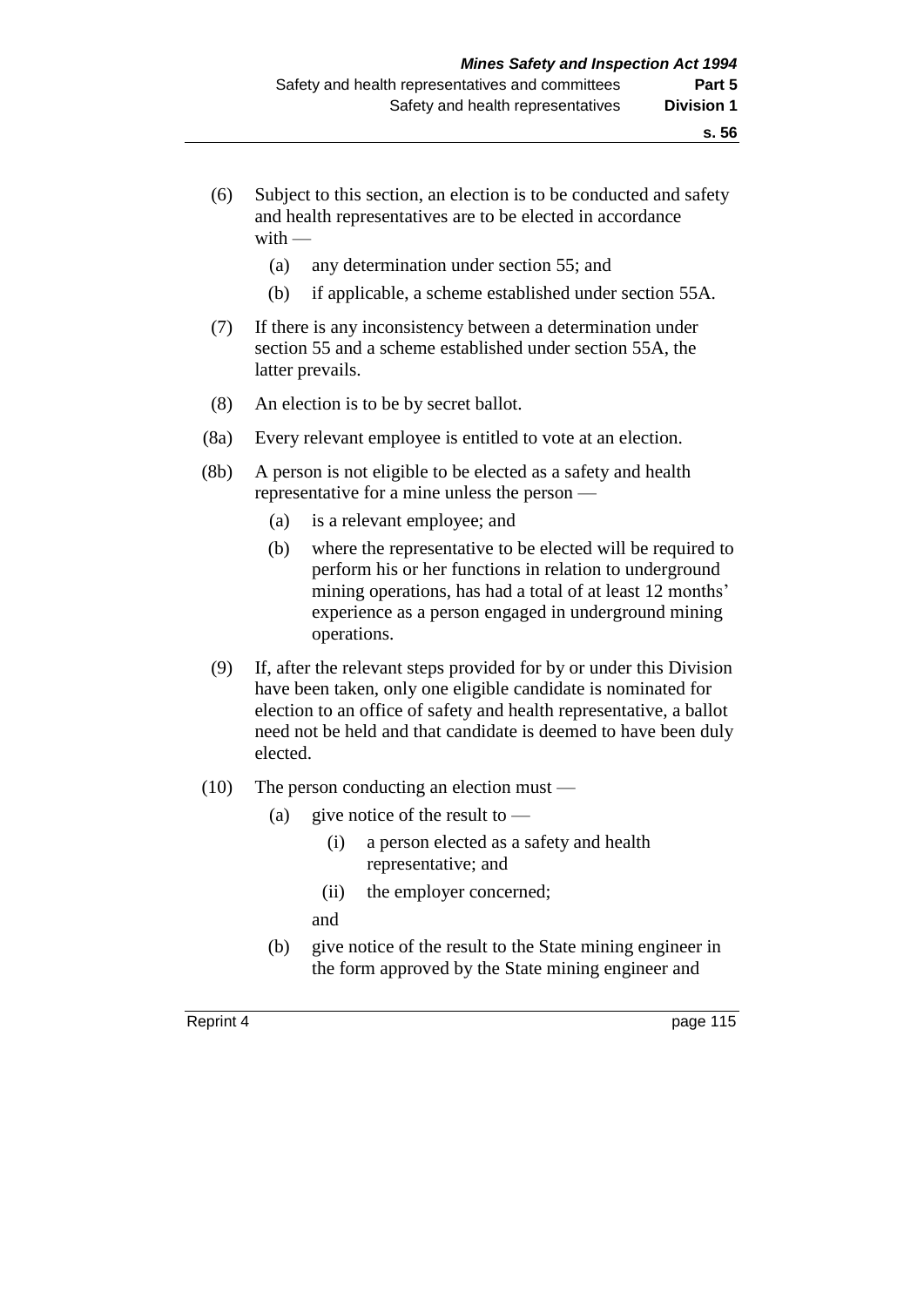provide such further particulars as are required by that form.

- (10a) A notice under subsection (10)(a) must be in writing and must —
	- (a) specify the day on which the election was completed; and
	- (b) be given not later than the  $7<sup>th</sup>$  day after that day.
	- (11) Where a question relating to an election arises, the matter may be referred by any person interested in the question to the State mining engineer who must, if unable to resolve the matter to the satisfaction of the persons concerned, refer the matter to the Tribunal for determination.

*[Section 56 amended by No. 30 of 1995 s. 63 and 76(4); No. 68 of 2004 s. 56 and 84(1); No. 16 of 2008 s. 24.]* 

# **57. Terms of office**

- (1) A person who is elected as a safety and health representative holds office, subject to this Act, for a term of 2 years commencing on the  $10<sup>th</sup>$  day after the day specified for the purposes of section 56(10a)(a) in respect of that person.
- (2) A person ceases to hold office as a safety and health representative if —
	- (a) the term of office of the person expires and the person is not re-elected; or
	- (b) the person ceases to be an employee who works at a mine for which the person was elected; or
	- (ba) if the person was elected for a group of employees pursuant to a scheme under section 55A, the person ceases to be an employee who belongs to that group of employees; or
	- (c) the person resigns office by notice given to his or her employer; or

page 116 Reprint 4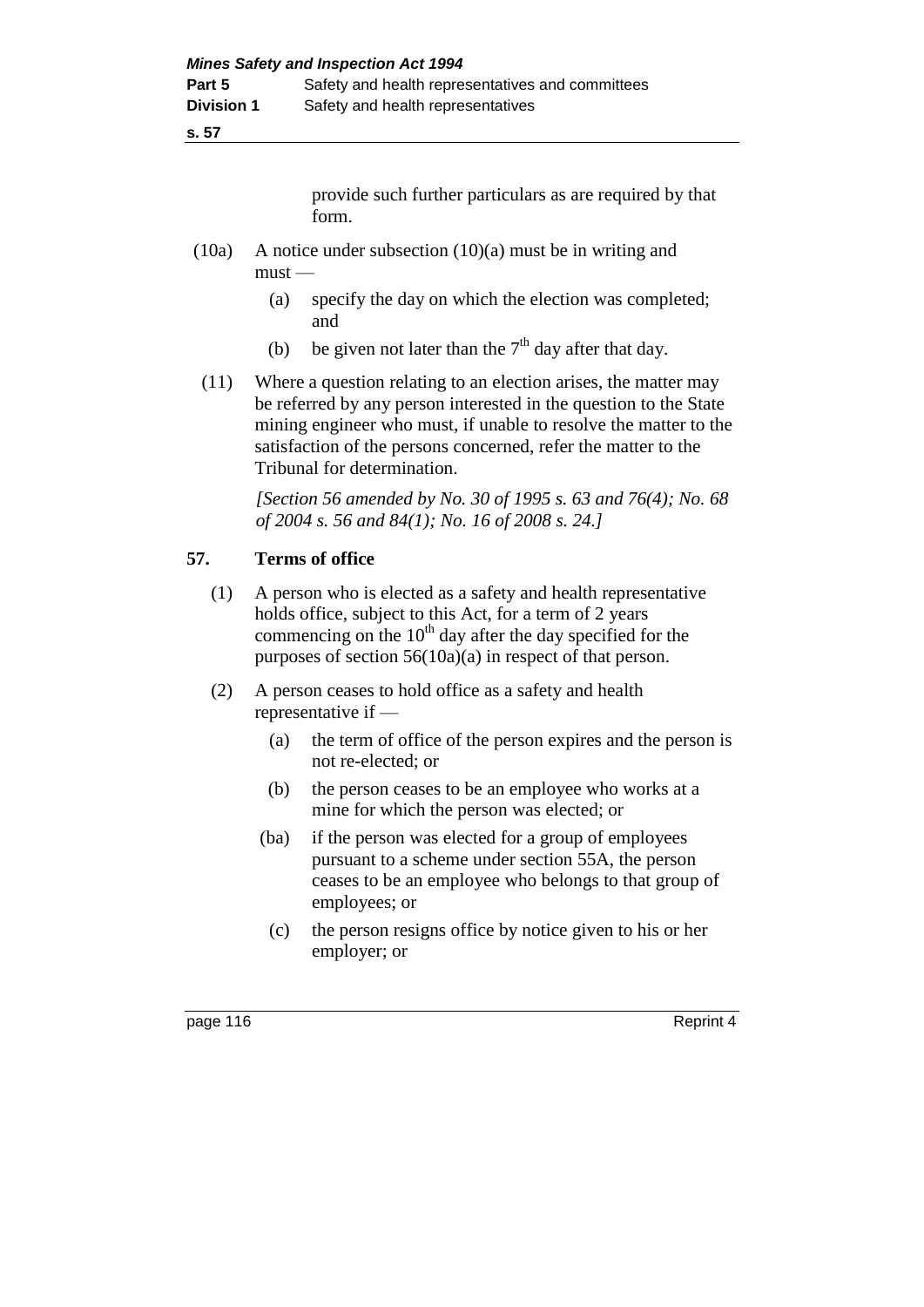(d) the person is disqualified under section 59.

*[Section 57 amended by No. 30 of 1995 s. 76(4); No. 68 of 2004 s. 58.]* 

### **58. Manager to ensure safety of safety and health representative**

- (1) The manager of a mine must ensure that whenever a safety and health representative is carrying out an inspection of the mine in accordance with section  $53(1)(a)$ , a suitably experienced person has been given responsibility for ensuring the safe conduct of the representative through the mine.
- (2) A manager who contravenes subsection (1) commits an offence.

*[Section 58 amended by No. 30 of 1995 s. 76(4).]* 

# **59. Disqualification of safety and health representative**

- (1) A person specified in subsection (2) may refer to the Tribunal the question of whether a safety and health representative should be disqualified on the ground that the representative —
	- (a) has done anything under this Act with the intention only of causing harm to an employer at the mine or the manager of the mine, or a commercial or business undertaking of one of those persons; or
	- (b) has used or disclosed any information acquired from an employer at the mine or the manager of the mine in the representative's capacity as a safety and health representative for a purpose that is not connected with the performance of the representative's functions under this Act with the intention of causing harm to an employer at the mine or the manager of the mine, or a commercial or business undertaking of one of those persons; or
	- (c) has failed adequately to perform the functions of a safety and health representative under this Act,

or on more than one of those grounds.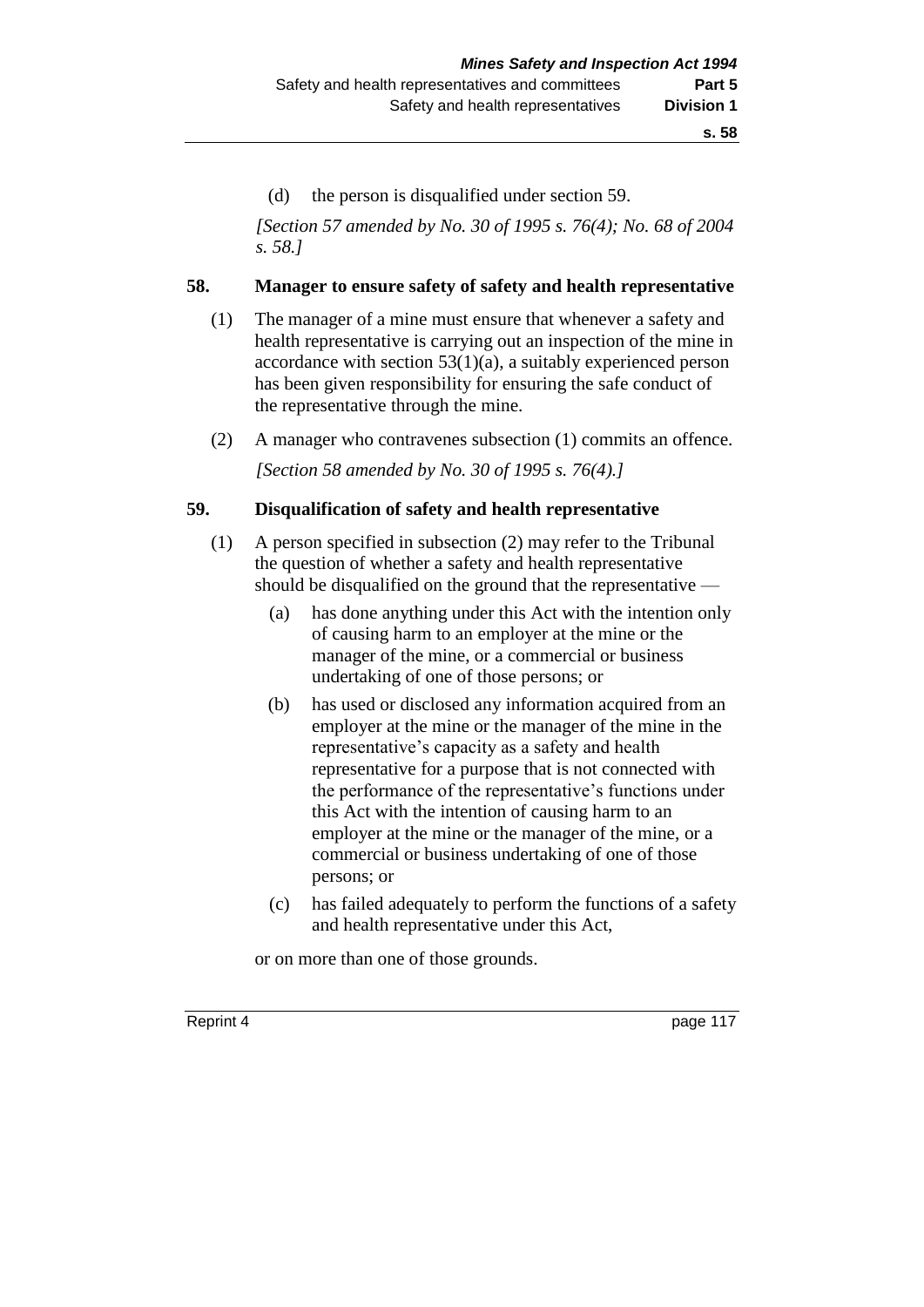| (2) | A reference under subsection $(1)$ concerning the disqualification |
|-----|--------------------------------------------------------------------|
|     | of a safety and health representative may be made by $-$           |

- (a) an employer at the mine or the manager of the mine; or
- (b) a relevant employee; or
- (c) the State mining engineer.
- (3) If, upon a reference under subsection (1), the Tribunal is satisfied that grounds for the disqualification of the safety and health representative exist, the Tribunal may disqualify the representative for a specified period or permanently from holding office as a safety and health representative.
- (4) In determining what disqualification, if any, should be imposed under subsection  $(3)$ , the Tribunal must take into account —
	- (a) the harm, if any, caused to the employer, or manager of the mine, or a commercial or business undertaking of one of those persons; and
	- (b) the past record of the safety and health representative in performing the functions of a safety and health representative under this Act; and
	- (c) whether the safety and health representative acted contrary to the public interest,

and may take into account any other matters that the Tribunal considers relevant.

(5) In subsection  $(2)(b)$  —

# **"relevant employee"** means —

- (a) an employee who works at the mine concerned;
- (b) if the safety and health representative was elected for more than one mine pursuant to a scheme established under section 55A, an employee who works at any such mine; or

page 118 Reprint 4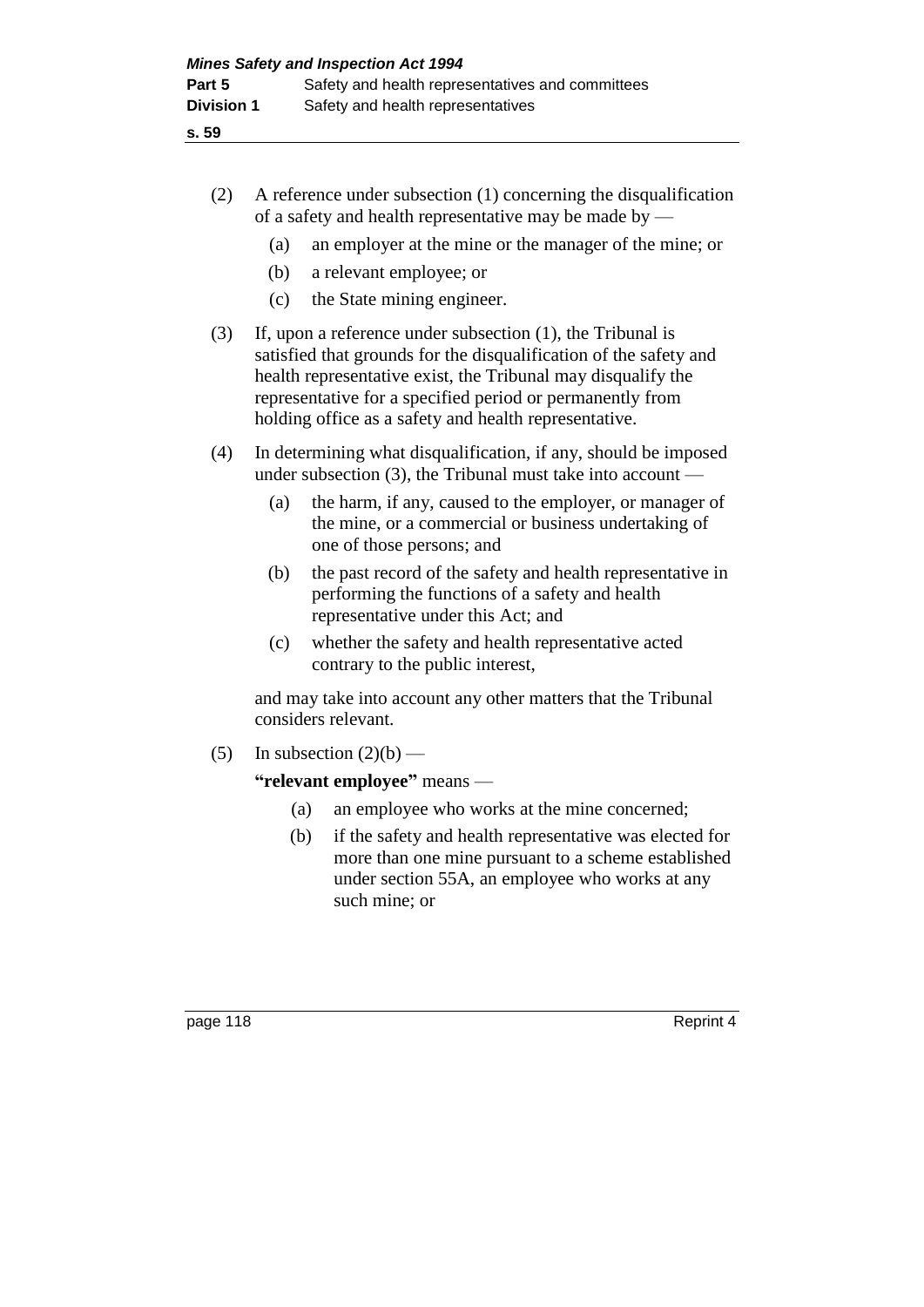(c) if under a scheme referred to in paragraph (b) the safety and health representative was elected for a group of employees, an employee who is a member of the group.

*[Section 59 amended by No. 30 of 1995 s. 64 and 76(4); No. 68 of 2004 s. 59 and 84.]* 

# **60. Duties of employers and manager regarding safety and health representatives**

- (1) This section applies in relation to a mine if there is a safety and health representative for that mine.
- (1a) This section also applies in relation to a mine or a part of a mine  $if -$ 
	- (a) pursuant to a scheme under section 55A, a safety and health representative has been elected for a group of employees; and
	- (b) any member of the group works at that mine or at that part of a mine.
	- (2) The manager of a mine and every employer at the mine must make available to each safety and health representative such information as each of those persons has, or could reasonably be expected to have, relating to —
		- (a) hazards to persons that arise or may arise at the mine; and
		- (b) so far as it is relevant to the hazards mentioned in paragraph (a), the plant and substances used at the mine and the systems of work at the mine; and
		- (c) the safety and health of employees who work at the mine.
	- (3) Where an employee so requests at an interview concerning occupational safety or health between an employer at the mine, the manager, or a representative of either of those persons, and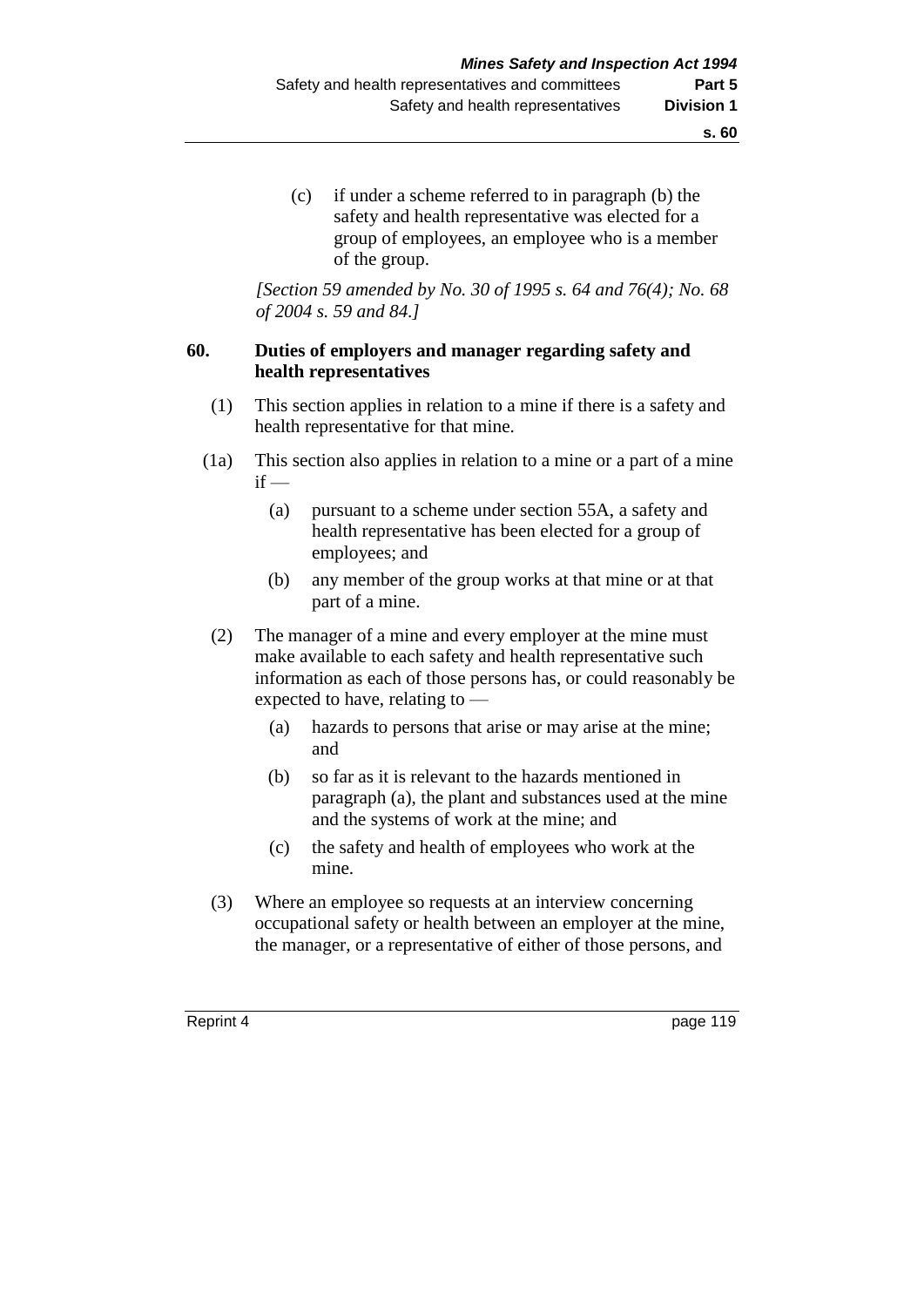the employee, that employer or manager must permit a safety and health representative to be present.

- (4) The manager of the mine and every employer at the mine must consult with safety and health representatives on intended changes to the mine or the plant or substances used at the mine where those changes may reasonably be expected to affect the safety or health of employees at the mine.
- (5) The employer of a safety and health representative must ensure that the safety and health representative receives any entitlement that becomes due to him or her under subsection (7a) or section 62.
- (6) Where any accident or dangerous occurrence takes place in a part of the mine where employees who are represented by a safety and health representative work, the employer of the safety and health representative must ensure that the safety and health representative is notified without delay of the accident or occurrence.
- (7) Every employer at a mine must provide such facilities and assistance as are necessary or prescribed for the purposes of the performance by safety and health representatives of their functions under this Act.
- (7a) Where a safety and health representative attends a course of training —
	- (a) for which, under section  $62$ , the representative is entitled to take time off work; and
	- (b) that is prescribed for the purposes of this paragraph,

the employer is liable to pay, to the extent that is prescribed —

- (c) the tuition fee for the course; and
- (d) other costs incurred by the representative in connection with attendance at the course.

page 120 Reprint 4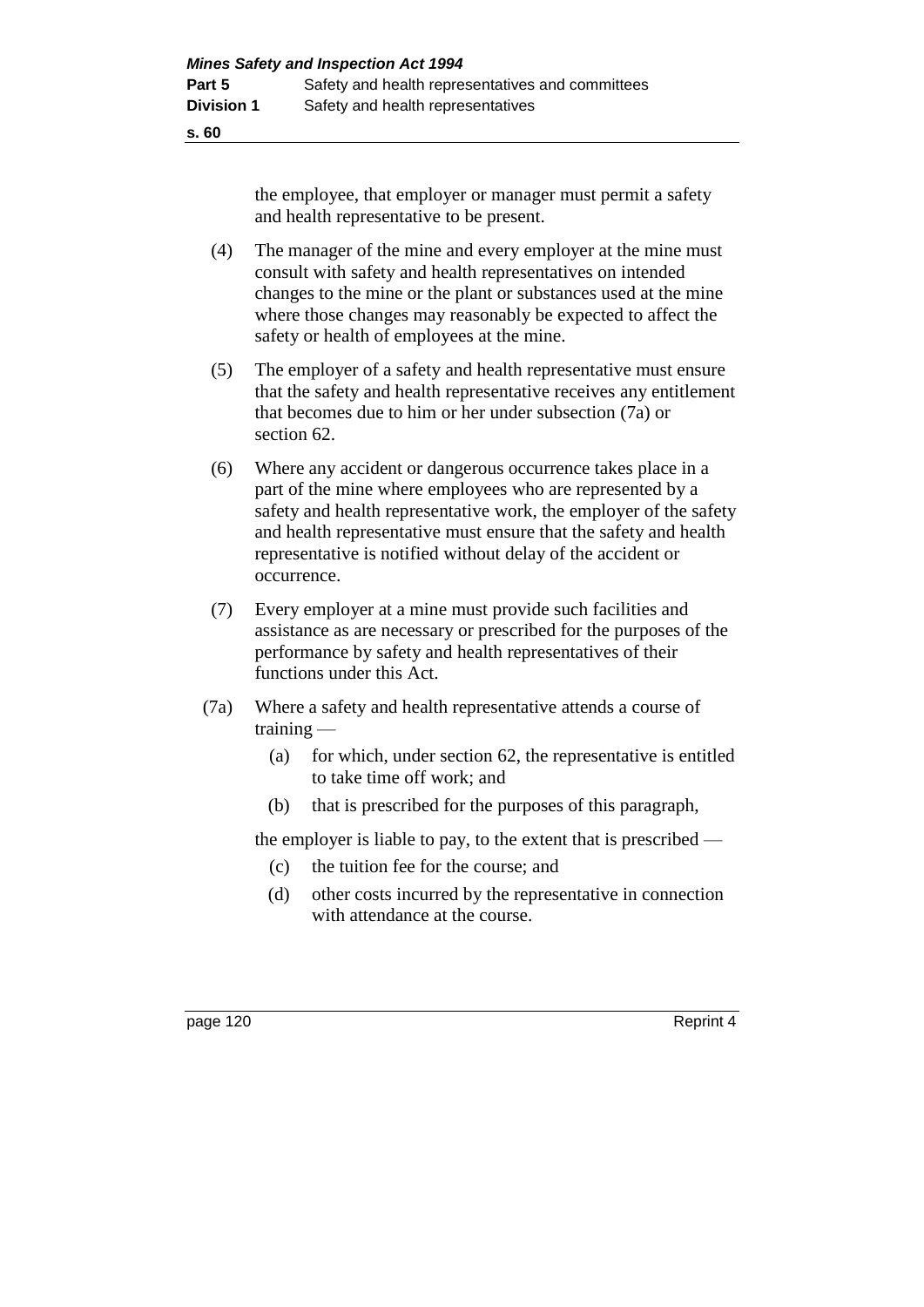(8) A person who contravenes subsection  $(2)$ ,  $(3)$ ,  $(4)$ ,  $(5)$ ,  $(6)$  or  $(7)$ commits an offence.

*[Section 60 amended by No. 30 of 1995 s. 76(1), (3) and (4); No. 68 of 2004 s. 60; No. 16 of 2008 s. 25.]* 

#### **61. Duties of employers regarding safety and health representatives**

- (1) An employer at a mine
	- (a) must not make available to a safety and health representative any medical information concerning an employee unless —
		- (i) the employee has consented to the employer doing so; or
		- (ii) the information is in a form that does not identify, nor permit the identification of, the employee;

and

- (b) is not required by section  $60(2)$  to make available information disclosing a trade secret.
- (2) An employer who contravenes subsection (1)(a) commits an offence.

*[Section 61 amended by No. 30 of 1995 s. 76(4).]* 

# **62. Regulations regarding time off work for safety and health representatives**

- (1) The regulations may prescribe the entitlements of a safety and health representative for the purposes of —
	- (a) performing the functions that the representative is required to perform under this Act; and
	- (b) the attendance of the representative at courses of training in occupational safety and health accredited under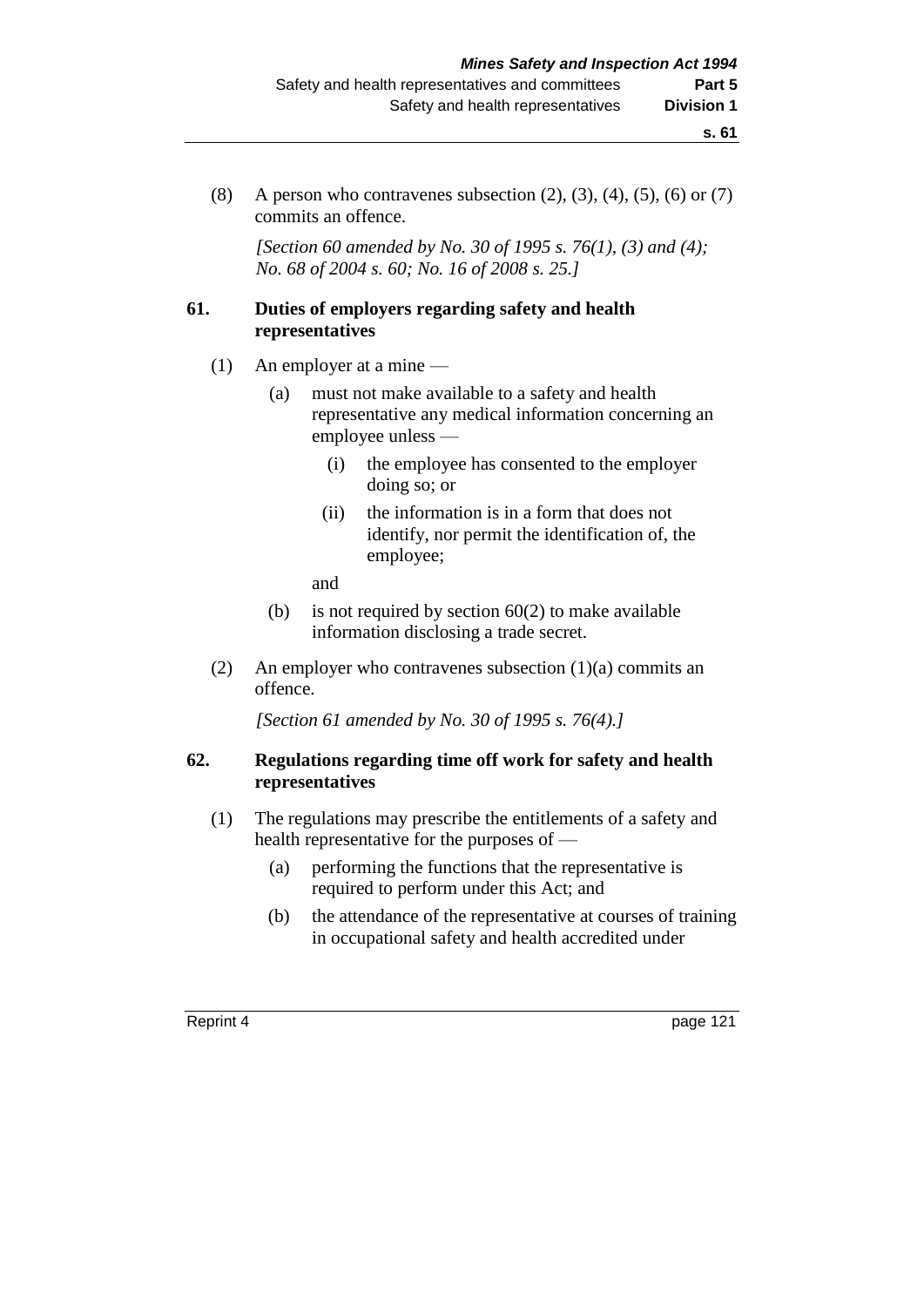**s. 62A**

section 14(1)(h) of the *Occupational Safety and Health Act 1984*,

but the entitlements for those purposes may be varied, in a way not less favourable to the safety and health representative than that prescribed in the regulations, by agreement with the employer concerned or by a determination made by the Tribunal upon a reference made to the Tribunal under this section by the employer, the safety and health representative, or the State mining engineer.

(2) In subsection  $(1)$  —

**"entitlements"** means —

- (a) the time that a safety and health representative is to be permitted to take off work with pay and other benefits; and
- (b) payments to which a safety and health representative is entitled for attendance at a course of training in his or her own time.

*[Section 62 amended by No. 30 of 1995 s. 65 and 76(1) and (4); No. 68 of 2004 s. 61 and 84.]* 

# **Division 2 — Safety and health committees**

*[Heading amended by No. 57 of 1997 s. 88(1).]*

# **62A. Terms used in this Division**

(1) In this Division —

**"allowed period"** means —

- (a) 3 months; or
- (b) such longer period as the State mining engineer may allow on application by a consultation party;
- **"consultation party"** means a person who comes within section  $67B(2)(a)$ , (b) or (c);

page 122 Reprint 4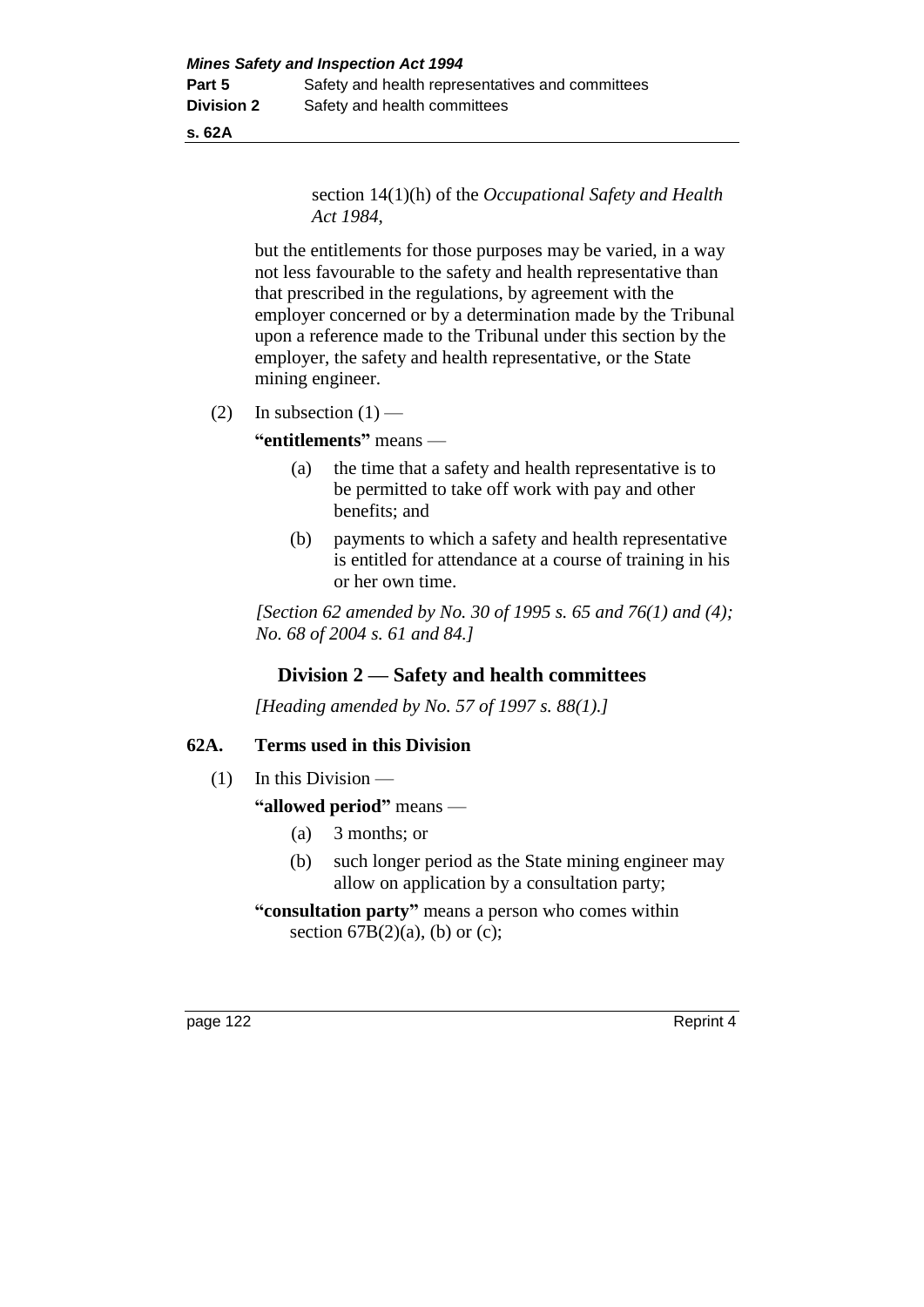**"prescribed requirements"** means —

- (a) the provisions of  $-$ 
	- (i) an agreement under section 67B(2); and
	- (ii) section  $67B(3)$ ;
- (b) the terms of a determination of
	- (i) the State mining engineer, under section 67C; or
	- (ii) the Tribunal, under section 67F,

in respect of the mine concerned or, if any agreement under section 67D applies, any mine concerned; and

- (c) any requirement of the regulations.
- (2) In this Division references to a **"safety and health representative for the mine"** or a **"safety and health representative for a mine"** include a safety and health representative elected for a group of employees pursuant to a scheme under section 55A if any member of the group works at the mine concerned.

*[Section 62A inserted by No. 68 of 2004 s. 62.]*

#### **63. Functions of safety and health committees**

- (1) In this section
	- "mine", where an agreement under section 67B(2) applies to the establishment of a safety and health committee, means any mine in relation to which the committee may perform functions.
- (2) The functions of a safety and health committee are
	- (a) to facilitate consultation and cooperation between the manager of the mine, employers and employees in initiating, developing, and implementing measures designed to ensure the safety and health of employees at the mine; and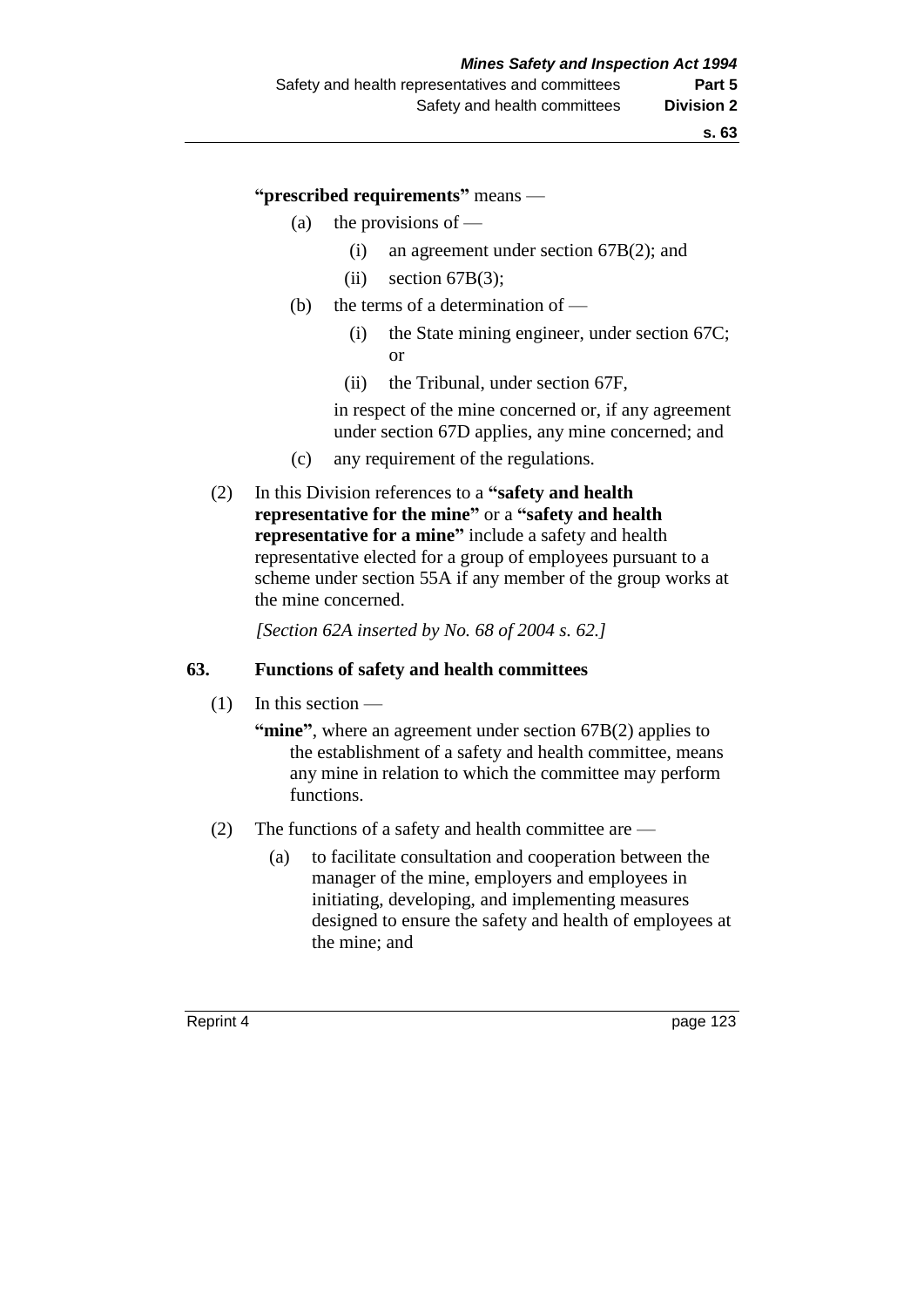| (b) | to keep itself informed as to standards relating to safety |
|-----|------------------------------------------------------------|
|     | and health generally recommended or prevailing in          |
|     | mines of a comparable nature and to review, and make       |
|     | recommendations to the manager of the mine, and any        |
|     | employer at the mine, on rules and procedures at the       |
|     | mine relating to the safety and health of the employees;   |
|     | and                                                        |

- (c) to recommend to the manager, employers and employees at the mine the establishment, maintenance, and monitoring of programmes, measures and procedures at the mine relating to the safety and health of the employees; and
- (d) to keep in a readily accessible place and form such information as is provided under this Act by the manager and employers regarding the hazards to persons that arise or may arise at the mine; and
- (e) to consider any changes or intended changes to or at the mine that may reasonably be expected to affect the safety or health of employees at the mine and make such recommendations as the committee considers appropriate to the manager and any employer at the mine in respect of those changes or intended changes; and
- (f) to consider such matters as are referred to the committee by a safety and health representative; and
- (g) to perform such other functions as may be prescribed in the regulations or given to the committee, with its consent, by an employer at the mine or the manager of the mine.

*[Section 63 amended by No. 30 of 1995 s. 76(2), (3) and (4); No. 68 of 2004 s. 63.]* 

### **64. Employees to appoint representatives**

Whenever required for the purpose of making an agreement under section  $67B(2)$  or  $67D(1)$  in respect of a mine, the

page 124 Reprint 4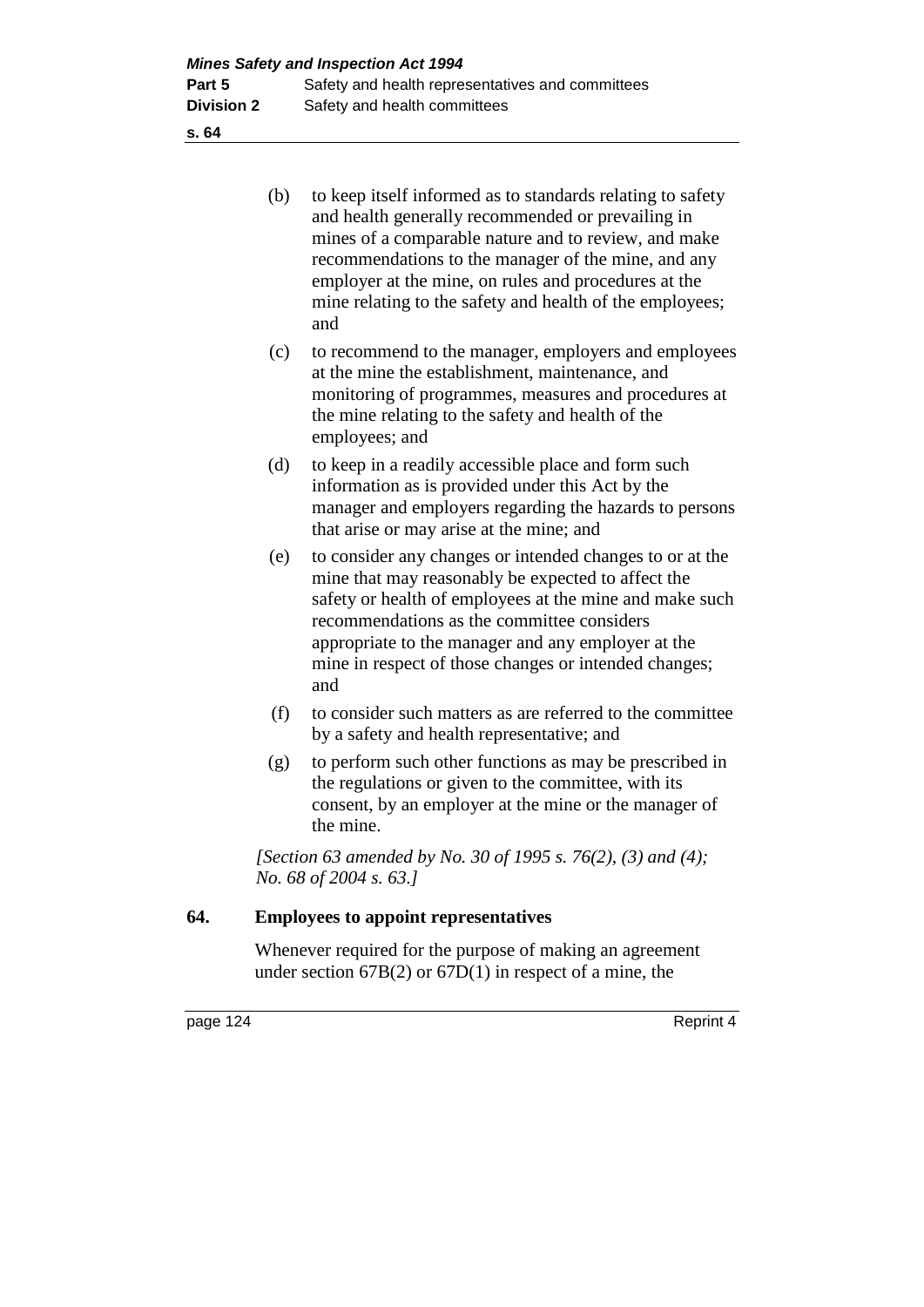employees who work at the mine are to appoint, from amongst their number, one or more employees —

- (a) to represent them for that purpose; or
- (b) as may be required, to replace any employee previously appointed under this section.

*[Section 64 inserted by No. 68 of 2004 s. 64.]*

#### **65. Obligation of employer to establish a safety and health committee**

- (1) An employer must, in accordance with the prescribed requirements, establish a safety and health committee for a mine within the allowed period after —
	- (a) the coming into operation of a regulation requiring the employer to do so;
	- (b) service on the employer of a notice by the State mining engineer requiring the employer to do so; or
	- (c) being requested under section 66(1) to do so,

unless, in the case mentioned in paragraph (c), the State mining engineer has decided under section 67 that a safety and health committee is not required to be established for the mine concerned.

(2) If an employer contravenes subsection (1), the employer commits an offence.

*[Section 65 inserted by No. 68 of 2004 s. 64.]*

#### **66. Request for establishment of safety and health committee**

- (1) An employee who works at a mine may request an employer at the mine to establish a safety and health committee for the mine.
- (2) If a request is made under subsection (1), the employer must within 21 days after the request is received either —
	- $(a)$  notify
		- (i) the employee who made the request; and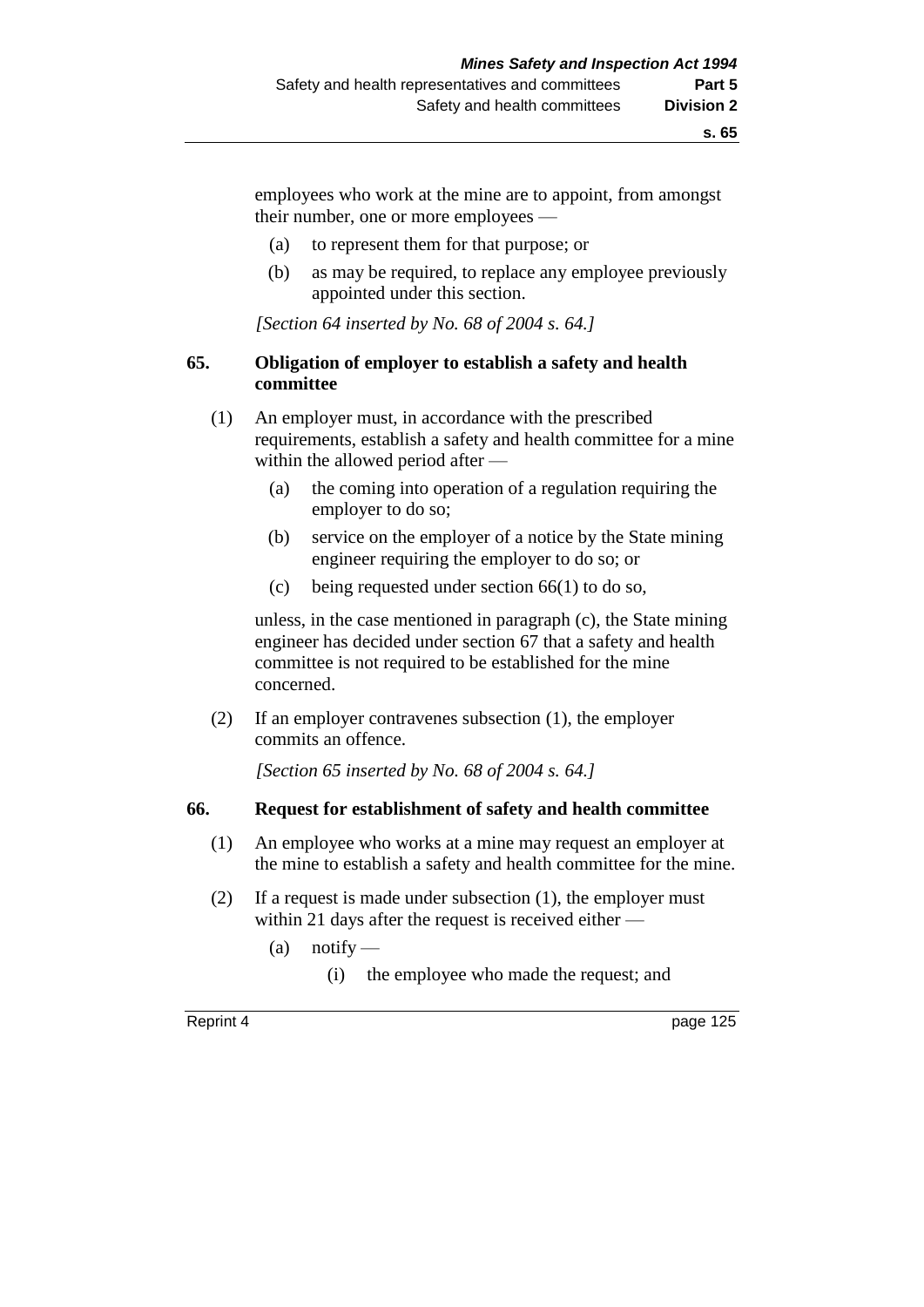(ii) any safety and health representative for the mine,

that the employer agrees to the request; or

- (b) under section 67, refer to the State mining engineer the question whether a safety and health committee should be established for the mine.
- (3) If an employer contravenes subsection (2), the employer commits an offence.

*[Section 66 inserted by No. 68 of 2004 s. 64.]*

# **67. Referral of question to State mining engineer**

- $(1)$  If
	- (a) a request has been made to an employer under section 66(1) in respect of a mine; and
	- (b) the employer considers that the circumstances of the case are such that the employer should not be required to establish a safety and health committee for the mine,

the employer may refer to the State mining engineer the question of whether a safety and health committee should be so established.

- (2) The employer must give notice of a referral under this section  $to -$ 
	- (a) the employee concerned; and
	- (b) any safety and health representative for the mine.
- (3) The State mining engineer is to
	- (a) decide a question referred to the State mining engineer under subsection (1); and
	- (b) notify the employer and the employee concerned of the decision.

*[Section 67 inserted by No. 68 of 2004 s. 64.]*

page 126 Reprint 4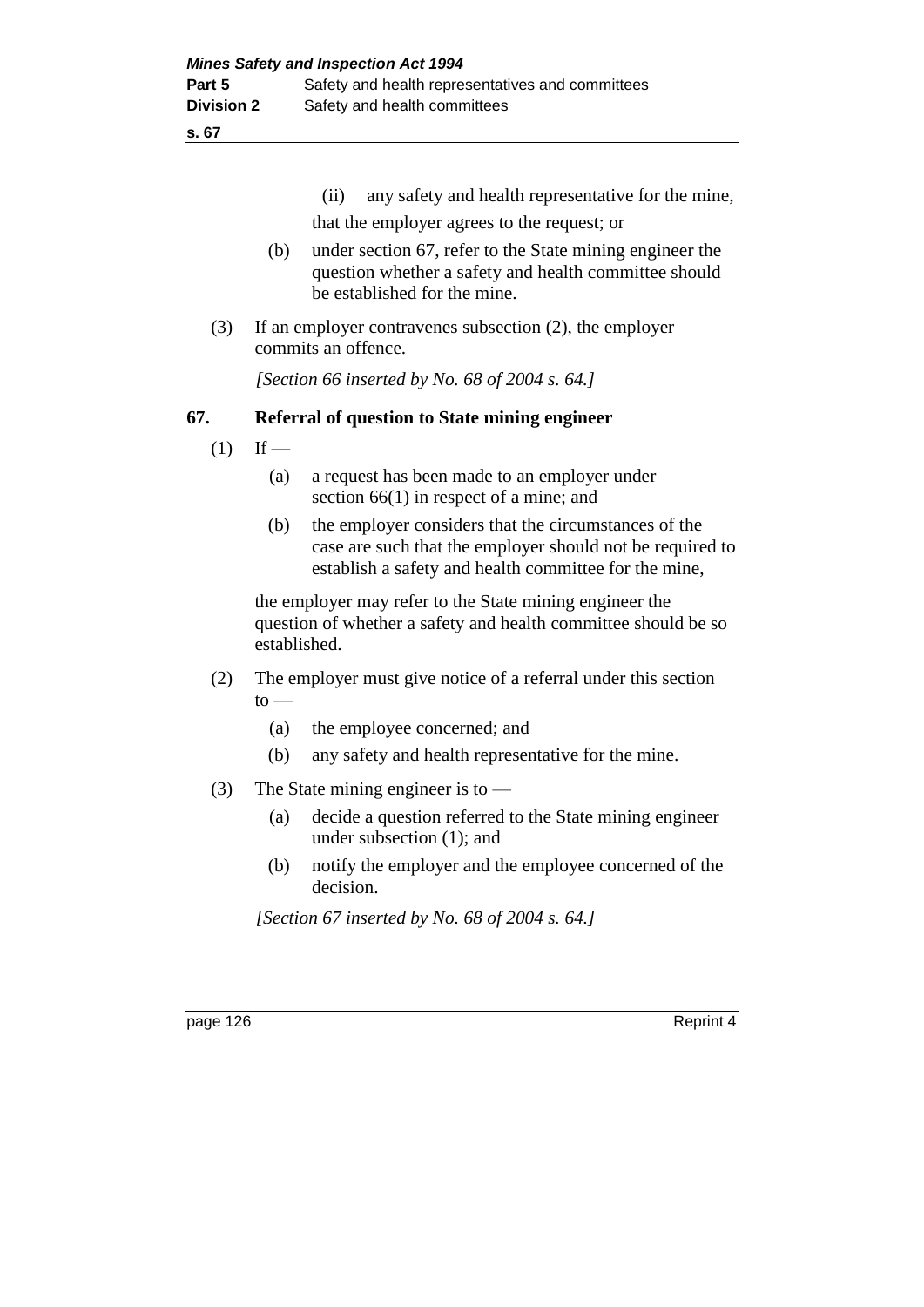### **67A. Employer may establish a safety and health committee**

An employer at a mine may, on the employer's own initiative and in accordance with the prescribed requirements, establish a safety and health committee for the mine if —

- (a) a regulation referred to in section  $65(1)(a)$  has not come into operation;
- (b) a notice referred to in section  $65(1)(b)$  has not been served on the employer; or
- (c) a request has not been made under section 66(1),

in respect of the mine.

*[Section 67A inserted by No. 68 of 2004 s. 64.]*

### **67B. How safety and health committee to be constituted**

 $(1)$  In this section —

"mine", where an agreement under section 67D applies, includes 2 or more mines.

- (2) Subject to subsection (3), the composition, and the manner in which persons become members, of a safety and health committee for a mine are to be determined by agreement in writing between —
	- (a) the employer or employers at the mine;
	- (b) any safety and health representative for the mine; and
	- (c) the employees appointed under section 64 in respect of the mine.
- (3) At least one half of the members of a safety and health committee for a mine must be persons each of whom is —
	- (a) a safety and health representative for the mine; or
	- (b) an employee who works at the mine and holds office as a member representing other employees.

*[Section 67B inserted by No. 68 of 2004 s. 64.]*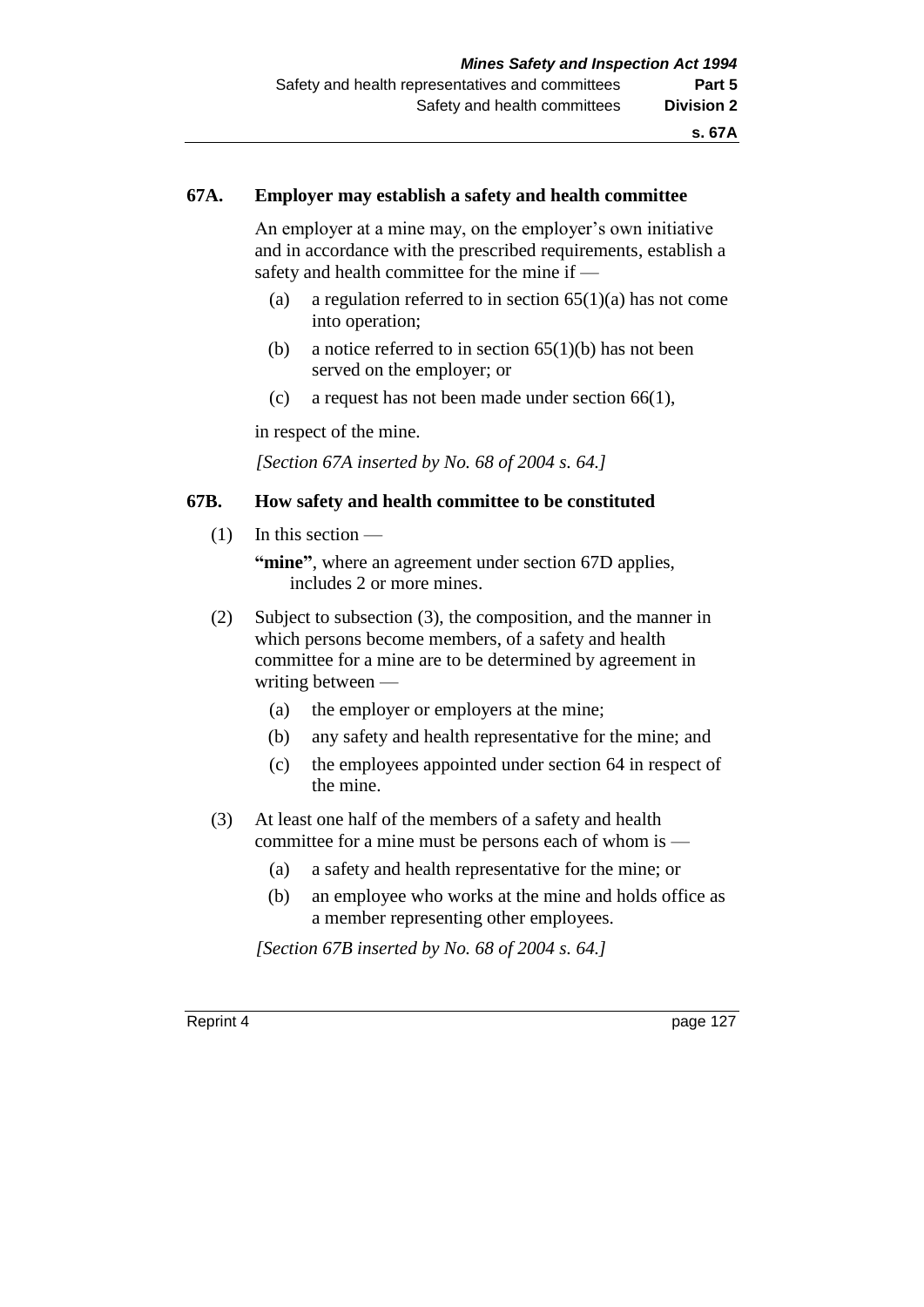**s. 67C**

# **67C. State mining engineer may make determination in certain cases**

- (1) This section applies if
	- (a) a consultation party considers that discussions for the purpose of making an agreement under section 67B —
		- (i) cannot commence or continue because there are no employees appointed under section 64 in respect of the mine concerned;
		- (ii) have not been commenced or continued in good faith by any party;
		- (iii) are being unreasonably delayed; or
		- (iv) have broken down;

or

- (b) the employer concerned considers that for some other reason it is unlikely that the employer will be able to comply with section 65 within the allowed period under that section.
- (2) The employer or other consultation party may refer to the State mining engineer for determination —
	- (a) the matters that are required to be settled by agreement under section 67B; or
	- (b) any particular matter mentioned in paragraph (a) on which the parties cannot agree.
- (3) On such a referral, the State mining engineer is to  $-$ 
	- (a) make any necessary determination; and
	- (b) notify the employer or other party concerned of the determination.

*[Section 67C inserted by No. 68 of 2004 s. 64.]*

page 128 Reprint 4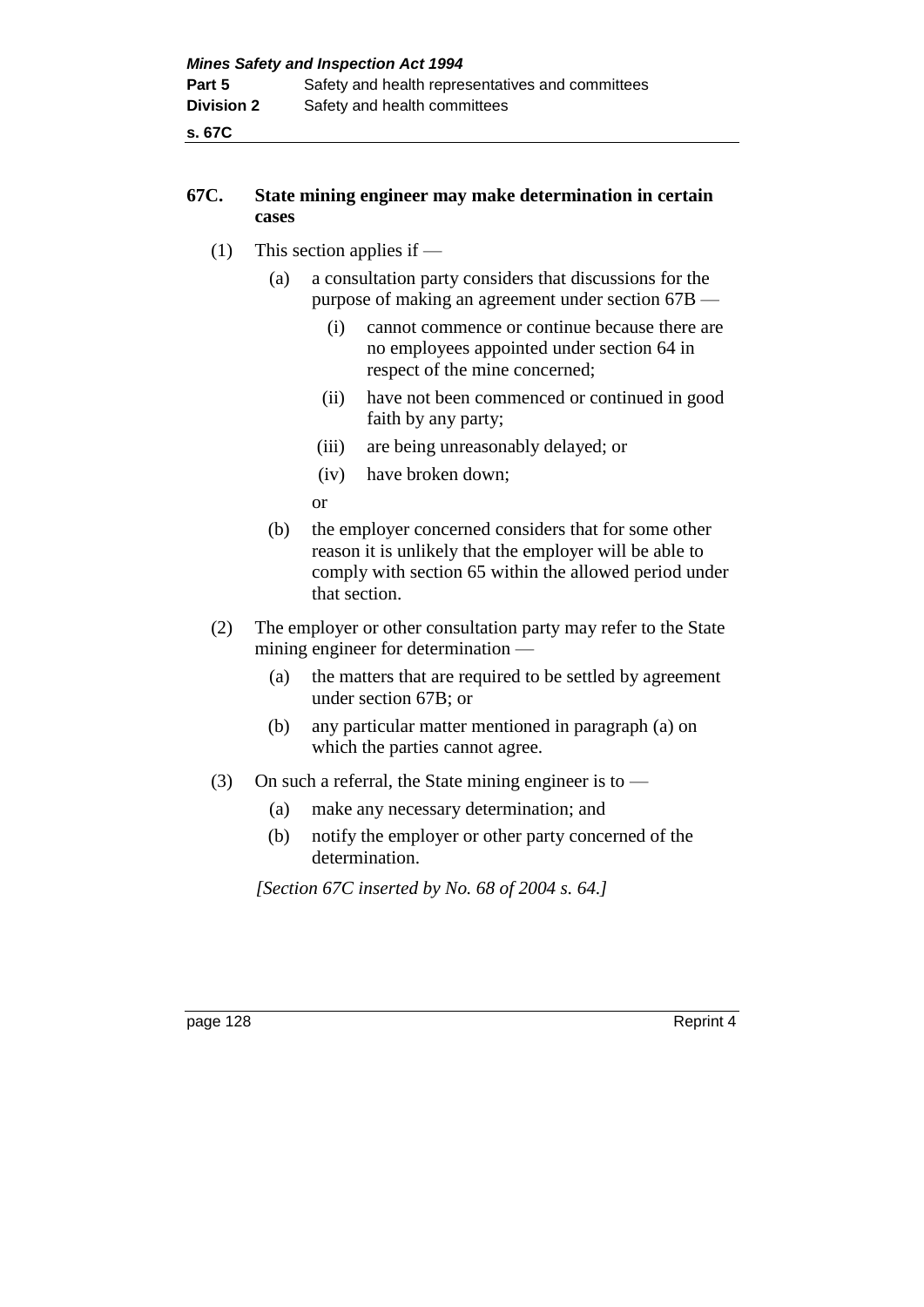#### **s. 67D**

#### **67D. Functions of committee may cover more than one mine**

- $(1)$  If
	- (a) an employer
		- (i) is under an obligation by operation of section  $65(1)$ ; or
		- (ii) wishes to take action for the purposes of section 67A,

in respect of more than one mine; and

(b) a safety and health committee has not been established for one or more of those mines,

the parties concerned may agree in writing that one safety and health committee is to be established to perform functions in relation to each of the mines to which paragraph (b) applies.

- (2) For the purposes of subsection (1) the parties concerned are  $-$ 
	- (a) the employer or employers at;
	- (b) any safety and health representative for; and
	- (c) the employees appointed under section 64 in respect of,

any mine to which subsection (1)(b) applies.

- (3) An agreement under subsection (1) may provide
	- (a) for the establishment of a safety and health committee to perform functions in relation to more than one mine; and
	- (b) for that committee to have subcommittees for each mine —
		- (i) to advise the committee on the performance of its functions in relation to that mine; and
		- (ii) to perform some or all of those functions as the delegate of the committee in accordance with the terms of a delegation to it.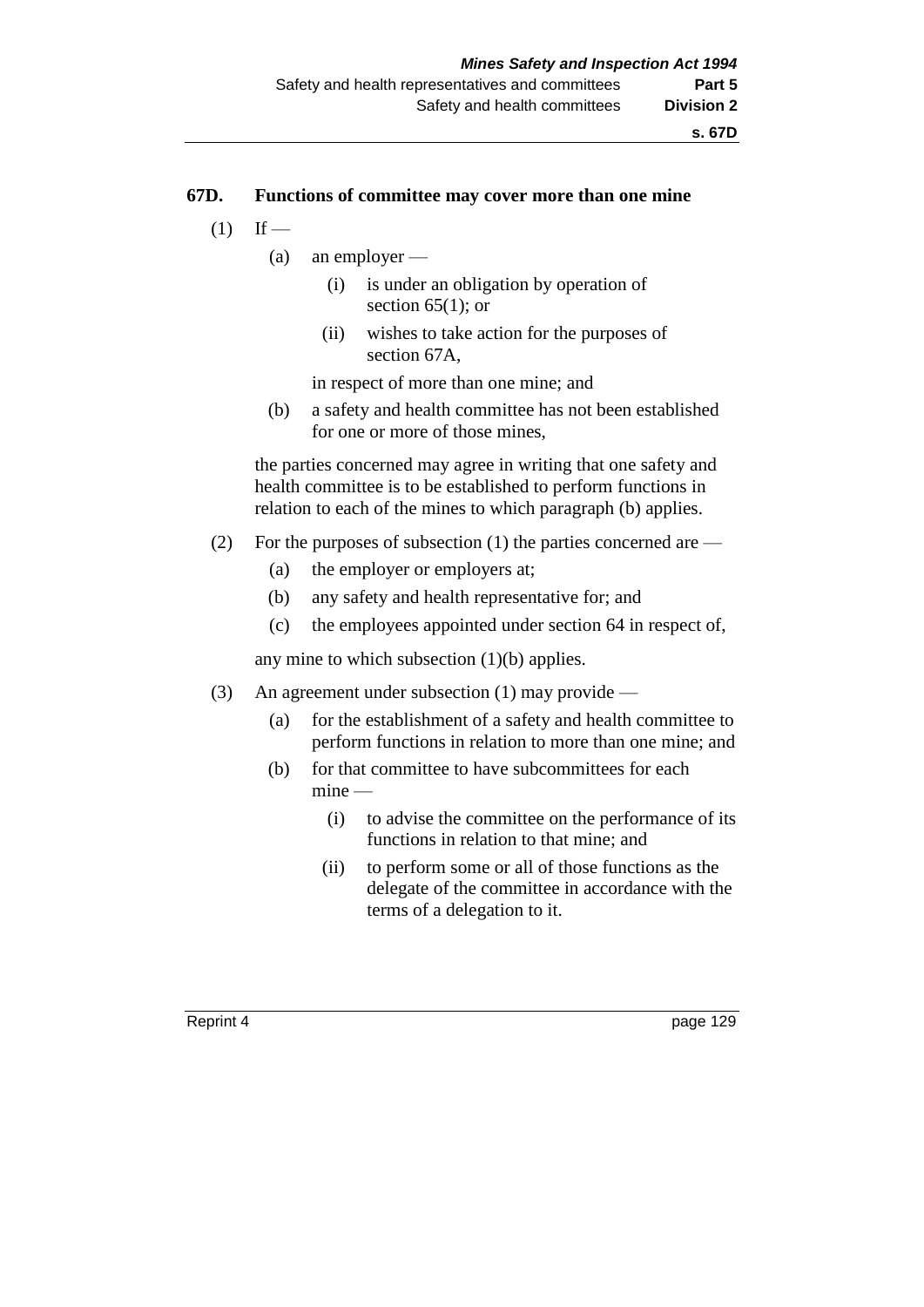## **s. 67E**

(4) The composition of any subcommittee referred to in subsection (3) is to be determined by the parties referred to in subsection (2).

*[Section 67D inserted by No. 68 of 2004 s. 64.]*

# **67E. Amendment of agreement and abolition of committee**

# (1) In this section —

**"relevant parties"**, in respect of a mine, means —

- (a) the employer or employers at the mine; and
- (b) each member for the time being of the safety and health committee for the mine.

# $(2)$  Where —

- (a) an agreement has been made under section 67B(2); or
- (b) the matters referred to in section 67B(2) are governed by provisions consisting —
	- (i) wholly of a determination made under section 67C, whether or not it has been varied or confirmed under section 67F; or
	- (ii) partly of an agreement under section 67B(2) and partly of a determination made under section 67C, whether or not it has been varied or confirmed under section 67F,

the relevant parties may by agreement in writing made between them —

- $(c)$  vary
	- (i) the agreement or provisions; or
	- (ii) if applicable, the agreement or provisions as previously varied under this subsection;

and

(d) make any transitional provision that is necessary or expedient in respect of the variation.

page 130 Reprint 4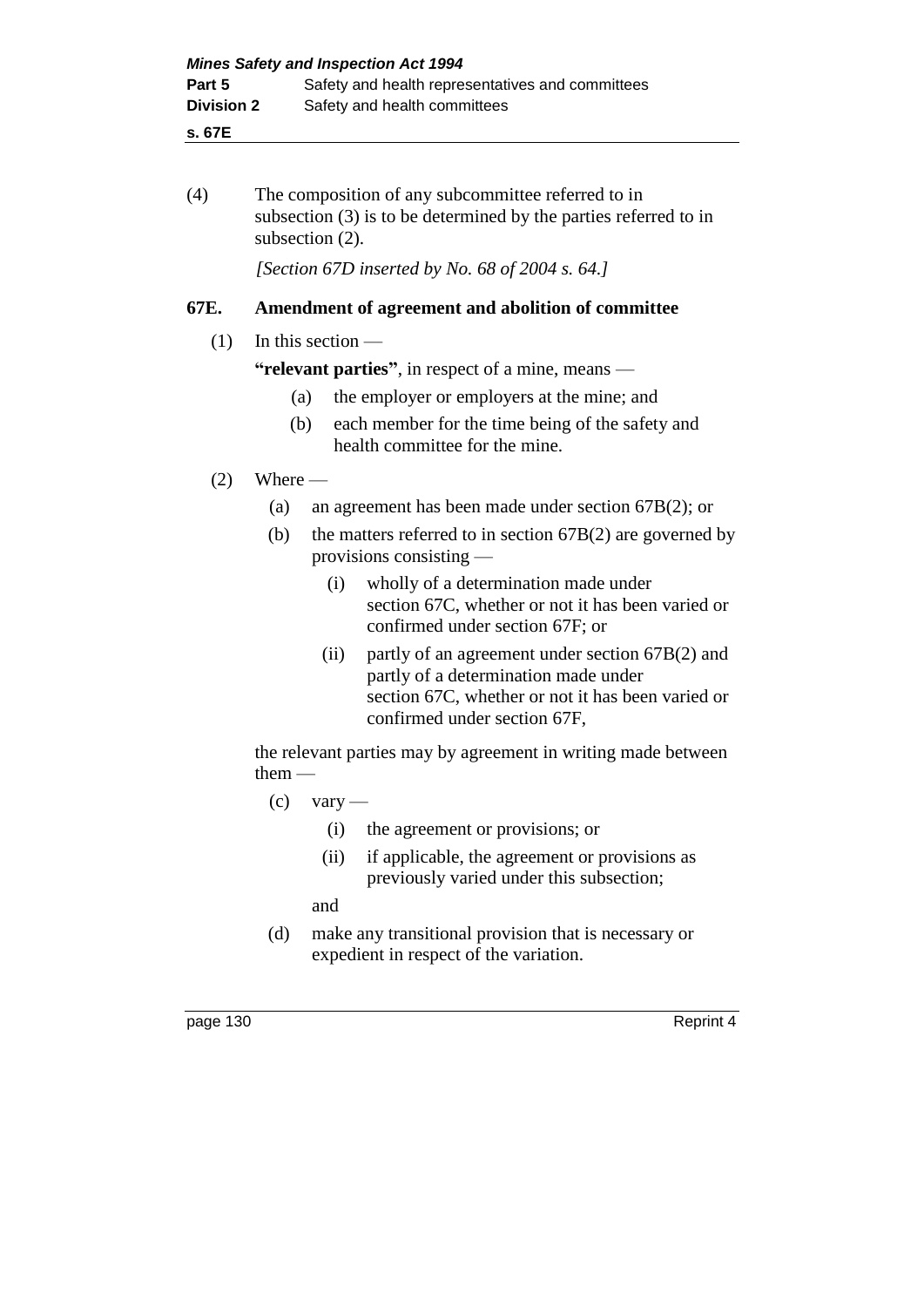- (3) Where a safety and health committee has been established for a mine, the relevant parties may by agreement in writing —
	- (a) abolish the committee; and
	- (b) make any transitional provision that is necessary or expedient in respect of the abolition.
- (4) If the relevant parties cannot agree on the exercise of a power referred to in subsection (2) or (3), any such party may refer to the State mining engineer for determination any question —
	- (a) whether the agreement or provisions concerned should be varied;
	- (b) as to the manner in which the agreement or provisions should be varied; or
	- (c) whether a safety and health committee should be abolished,

or as to transitional provisions that should be made in respect of such a matter.

- (5) On such a referral, the State mining engineer is to  $-$ 
	- (a) make any necessary determination; and
	- (b) notify the relevant parties of the determination.

*[Section 67E inserted by No. 68 of 2004 s. 64.]*

### **67F. Review of State mining engineer's decision**

- (1) Where the State mining engineer has made a decision under section  $67(3)$  in respect of a mine —
	- (a) an employer at the mine;
	- (b) a safety and health representative for the mine; or
	- (c) an employee who works at the mine,

may refer the decision to the Tribunal for review.

- (2) Where the State mining engineer has made a determination under section  $67C(3)$  in respect of one or more mines —
	- (a) an employer at;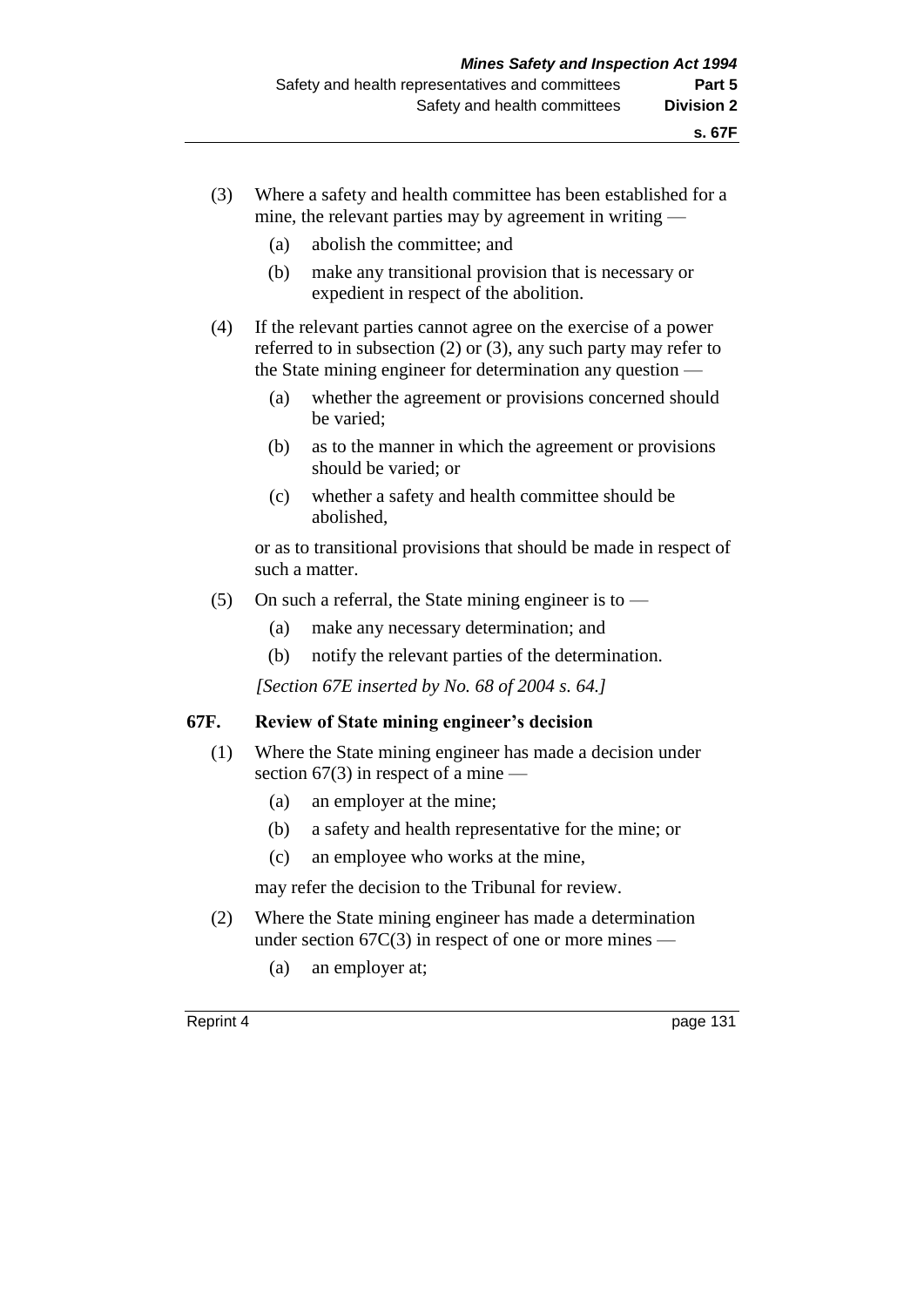- (b) a safety and health representative for; or
- (c) an employee appointed under section 64 in respect of,

a mine concerned, may refer the determination to the Tribunal for review.

- (3) Where the State mining engineer has made a determination under section  $67E(5)$  in respect of —
	- (a) an agreement; or
	- (b) a safety and health committee,

a relevant party, within the meaning in that section, in relation to the mine concerned may refer the determination to the Tribunal for review.

(4) The Tribunal may confirm, vary or revoke a decision or determination of the State mining engineer referred to it under this section.

*[Section 67F inserted by No. 68 of 2004 s. 64.]*

### **68. Procedure of safety and health committees**

Except as provided in the regulations, a safety and health committee may determine its own procedure.

*[Section 68 inserted by No. 68 of 2004 s. 66.]*

# **Division 3 — Discrimination**

# **68A. Discrimination against safety and health representative in relation to employment**

- (1) An employer or a prospective employer at a mine must not cause disadvantage to a person for the dominant or substantial reason that the person —
	- (a) is or was a safety and health representative; or
	- (b) is performing or has performed any function as a safety and health representative.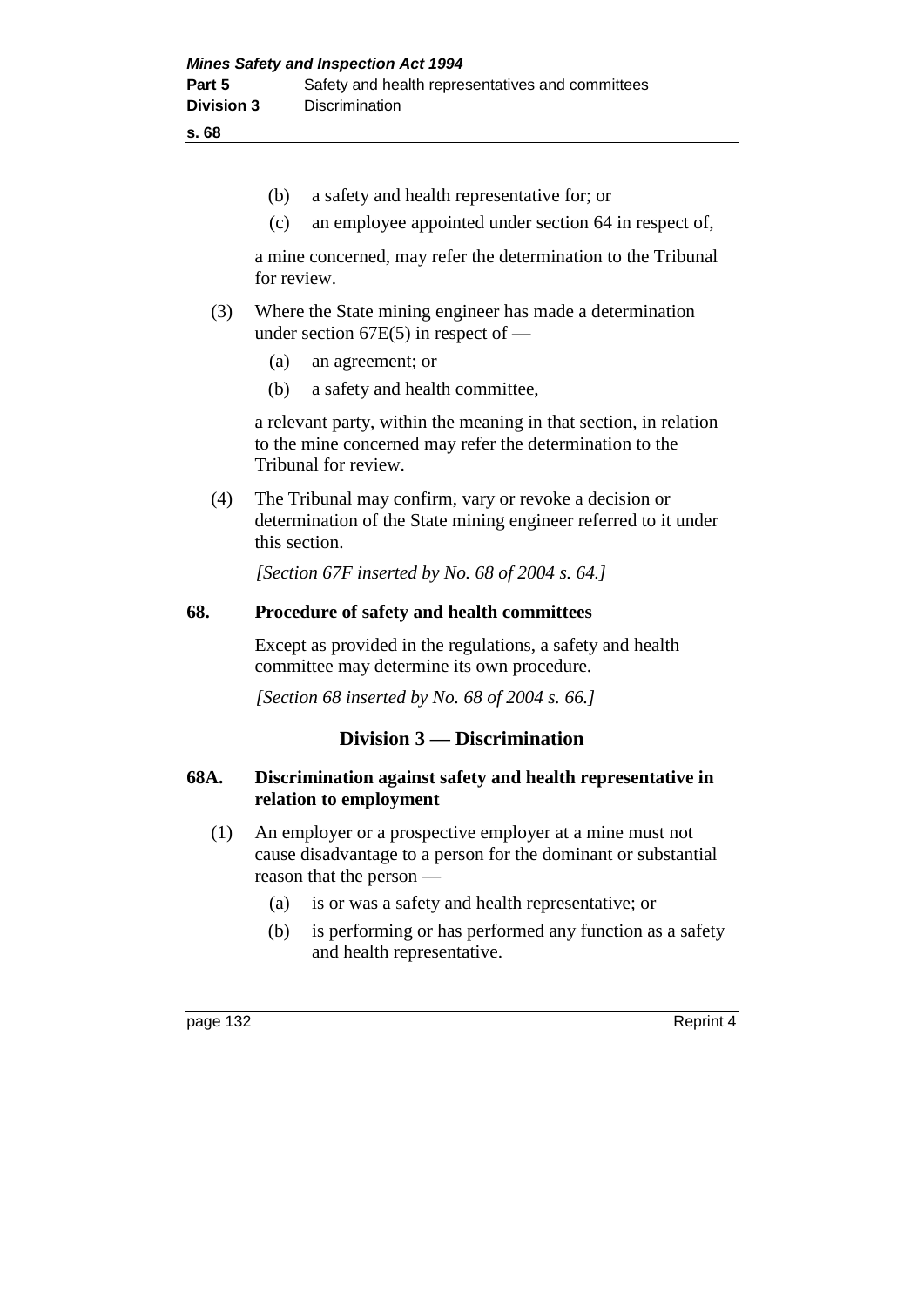- (2) For the purposes of subsection (1) an employer causes disadvantage to a person if the employer —
	- (a) dismisses the person from employment;
	- (b) demotes the person or fails to give the person a promotion that the person could reasonably have expected;
	- (c) detrimentally alters the person's employment position; or
	- (d) detrimentally alters the person's pay or other terms and conditions of employment.
- (3) For the purposes of subsection (1) a prospective employer causes disadvantage to a person if the prospective employer refuses to employ the person.
- (4) An employer or prospective employer who contravenes subsection (1) commits an offence.

*[Section 68A inserted by No. 68 of 2004 s. 67.]*

### **68B. Discrimination against safety and health representative in relation to contract for services**

(1) In this section —

**"contractor"** and **"principal"** have the meanings given to those terms in section 15A(1).

- (2) Where a scheme under section 55A makes provision of the kind described in section 55 $B(3)$ , a principal must not —
	- (a) terminate the engagement of a contractor; or
	- (b) subject a contractor to any other detriment,

for the dominant or substantial reason that the contractor or a person employed by the contractor —

- (c) is or was a safety and health representative; or
- (d) is performing or has performed any function as a safety and health representative.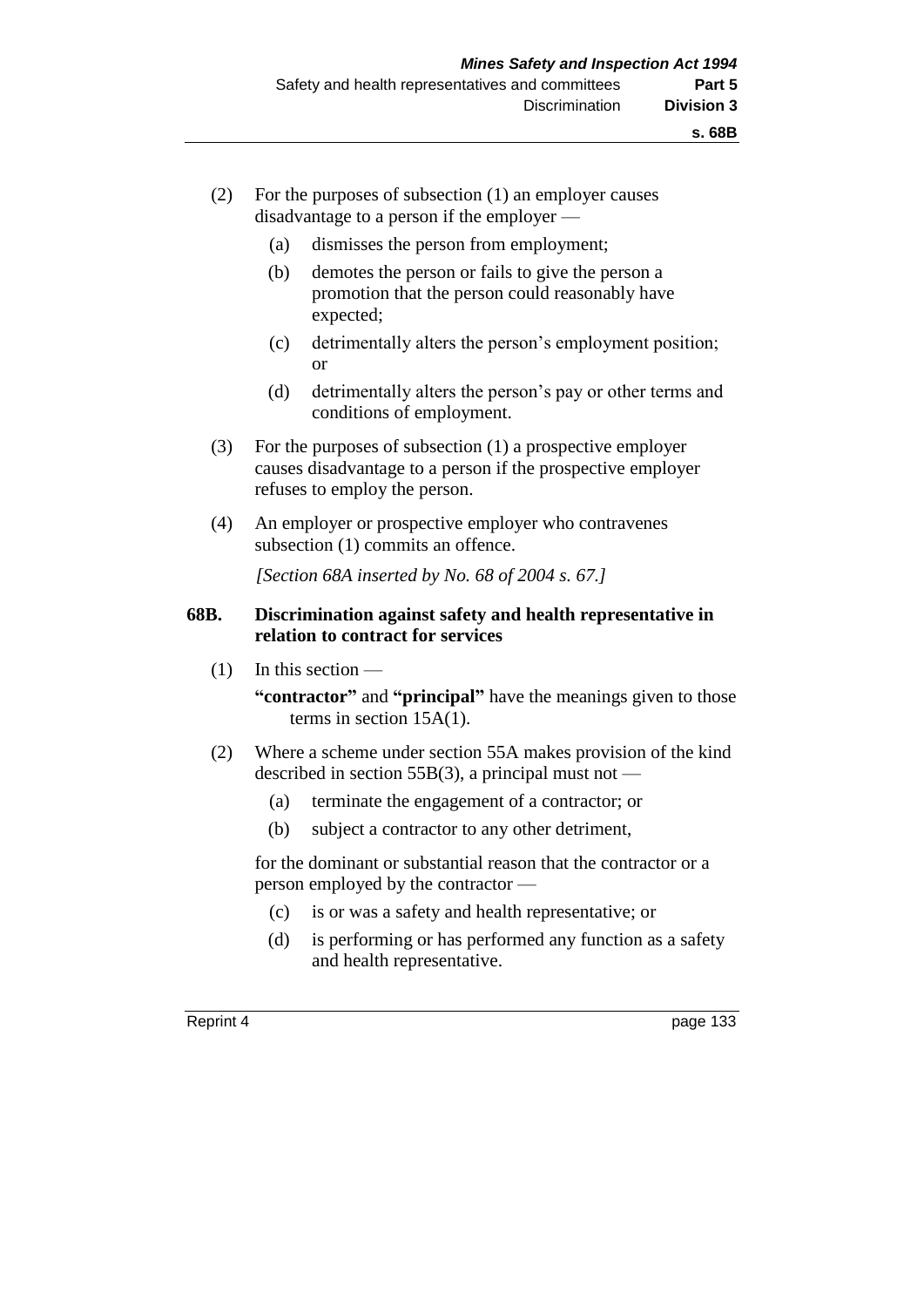**s. 68C**

(3) A principal who contravenes subsection (2) commits an offence. *[Section 68B inserted by No. 68 of 2004 s. 67.]*

# **68C. Claim may be referred to the Tribunal**

- $(1)$  A person may
	- (a) refer to the Tribunal
		- (i) a claim that the person's employer or a prospective employer has caused disadvantage to the person in contravention of section 68A; or
		- (ii) in the case of a contractor referred to in section 68B, a claim that the principal has contravened that section;

and

- (b) request the Tribunal to make one or more of the orders provided for by section 68D.
- (2) Subsection (1) applies whether or not
	- (a) the employer or prospective employer has been convicted of an offence under section 68A(4); or
	- (b) the principal has been convicted of an offence under section 68B(3).
- (3) A referral under subsection (1) may also be made on a person's behalf by an agent or legal practitioner referred to in section 31 of the *Industrial Relations Act 1979*.

*[Section 68C inserted by No. 68 of 2004 s. 67.]*

# **68D. Remedies that may be granted**

- (1) If, on the hearing of a claim under section  $68C(1)(a)(i)$ , the Tribunal is satisfied that an employer or a prospective employer has contravened section 68A, the Tribunal may —
	- (a) in the case of an employer, order the employer
		- (i) to reinstate the claimant if the claimant was dismissed from employment;

page 134 Reprint 4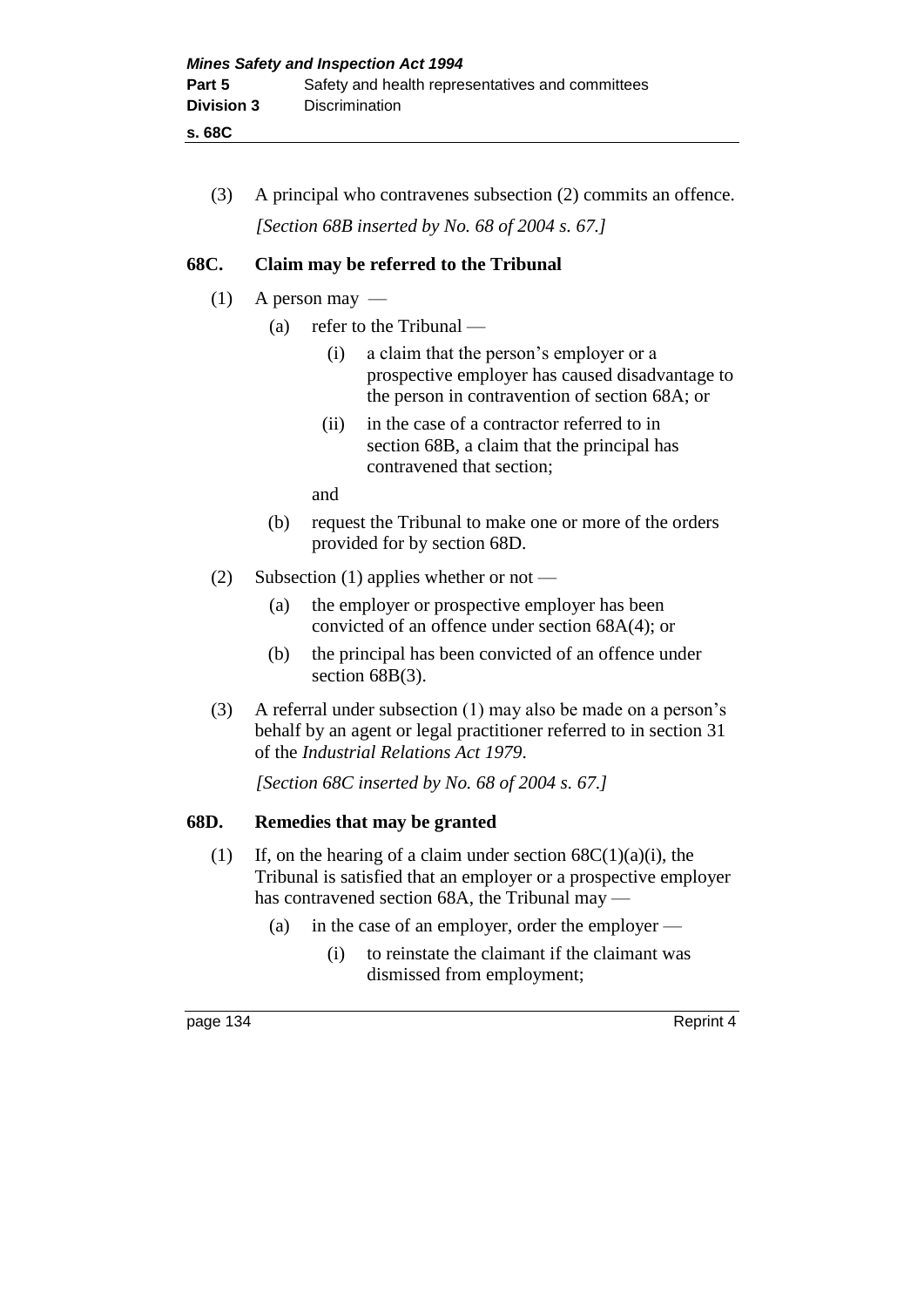- (ii) to pay to the claimant such sum of money as the Tribunal considers adequate as compensation for loss of employment or loss of earnings; or
- (iii) both to reinstate the claimant and to pay the claimant the sum of money referred to in subparagraph (ii),

as the Tribunal thinks fit; or

- (b) in the case of a prospective employer, order that person to pay the claimant such sum of money as the Tribunal thinks fit.
- (2) If, on the hearing of a claim under section  $68C(1)(a)(ii)$ , the Tribunal is satisfied that a principal has contravened section 68B, the Tribunal may order the principal to pay the claimant such sum of money as the Tribunal thinks fit.
- (3) In determining a claim under section  $68C(1)(a)(i)$  the Tribunal may make any order of the kind mentioned in section 23A(3), (4) and (5)(a) of the *Industrial Relations Act 1979* as if the claim were a claim to which section 23A of that Act applies.
- (4) In the determination of the amount of compensation for any loss of employment, loss of earnings or detriment —
	- (a) the Tribunal is to have regard to any redress the claimant has obtained under another enactment; and
	- (b) the claimant is not entitled to compensation both under this section and otherwise for the same loss of employment, loss of earnings or detriment.

*[Section 68D inserted by No. 68 of 2004 s. 67.]*

# **69. Other discriminatory treatment of employees or prospective employees**

(1) An employer or prospective employer at a mine who in any way treats an employee or prospective employee less favourably than that employer or prospective employer otherwise would have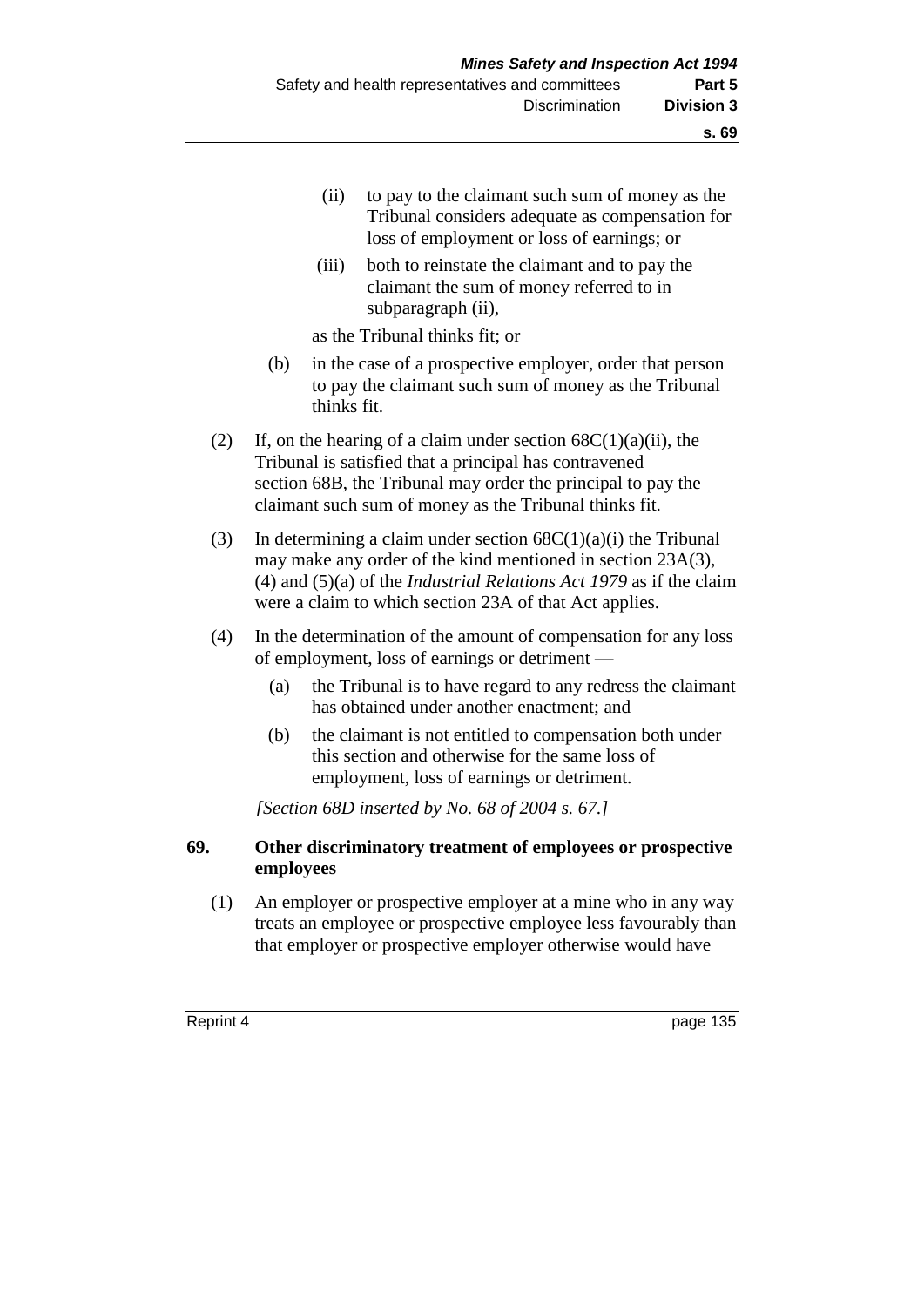done for the dominant or substantial reason that the employee or prospective employee —

- (a) is or has been a member of a safety and health committee; or
- (b) performs or has performed any function as a member of a safety and health committee; or
- (c) gives or has given assistance or information to an inspector, safety and health representative or any member of a safety and health committee; or
- (d) makes or has made a complaint in relation to safety or health to a person who is or was his employer, fellow employee, an inspector, a safety and health representative, or a member of a safety and health committee,

commits an offence.

(2) A trade union that in any way treats a person less favourably than it otherwise would have done for the dominant or substantial reason of the manner in which that person performs or has performed any function as a safety and health representative or a member of a safety and health committee commits an offence.

*[Section 69 amended by No. 30 of 1995 s. 76(3) and (4); No. 68 of 2004 s. 68.]* 

page 136 Reprint 4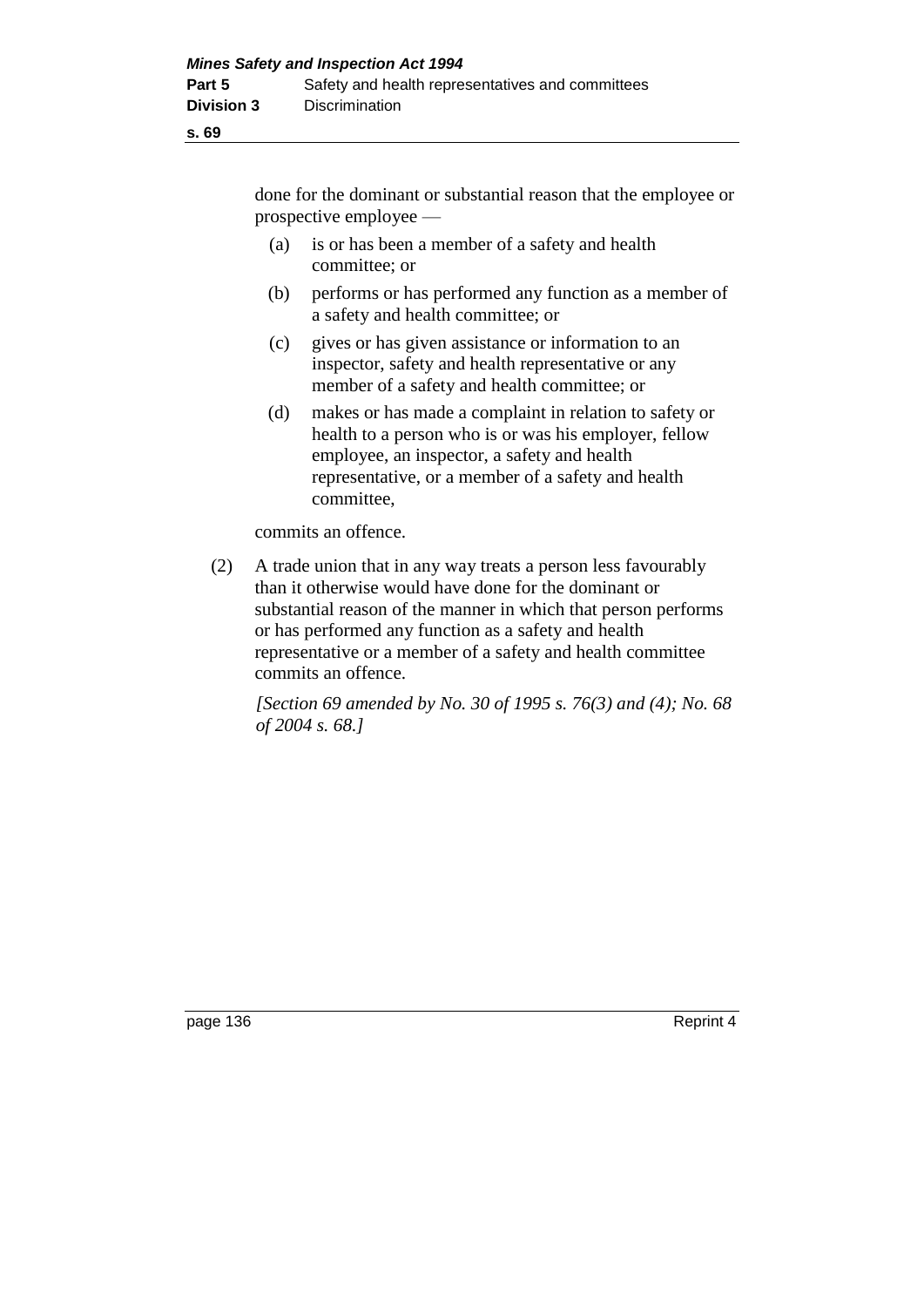# **Part 6 — Resolution of safety and health issues**

*[Heading amended by No. 57 of 1997 s. 88(2).]*

### **70. Resolution of issues at the mine**

- (1) Where an issue relating to occupational safety or health arises in relation to a mine, the employer concerned, or where the employer is not at the mine, the manager of the mine must, in accordance with the relevant procedure, attempt to resolve the issue with —
	- (a) the safety and health representative; or
	- (b) the safety and health committee; or
	- (c) the employees; or
	- (d) where relevant, any employer,

whichever is specified in the relevant procedure.

(2) In subsection  $(1)$  —

### **"the relevant procedure"** means —

- (a) the procedure agreed between the manager of the mine and the employers and employees at the mine as applying in respect of the mine concerned; or
- (b) if no procedure is so agreed, the procedure prescribed for that purpose in the regulations;

# **"the safety and health representative"** —

- (a) if there is more than one safety and health representative for a mine, means any such representative provided for in the relevant procedure; and
- (b) may, in respect of a mine, include a safety and health representative elected for a group of employees pursuant to a scheme under section 55A if any member of the group works at the mine.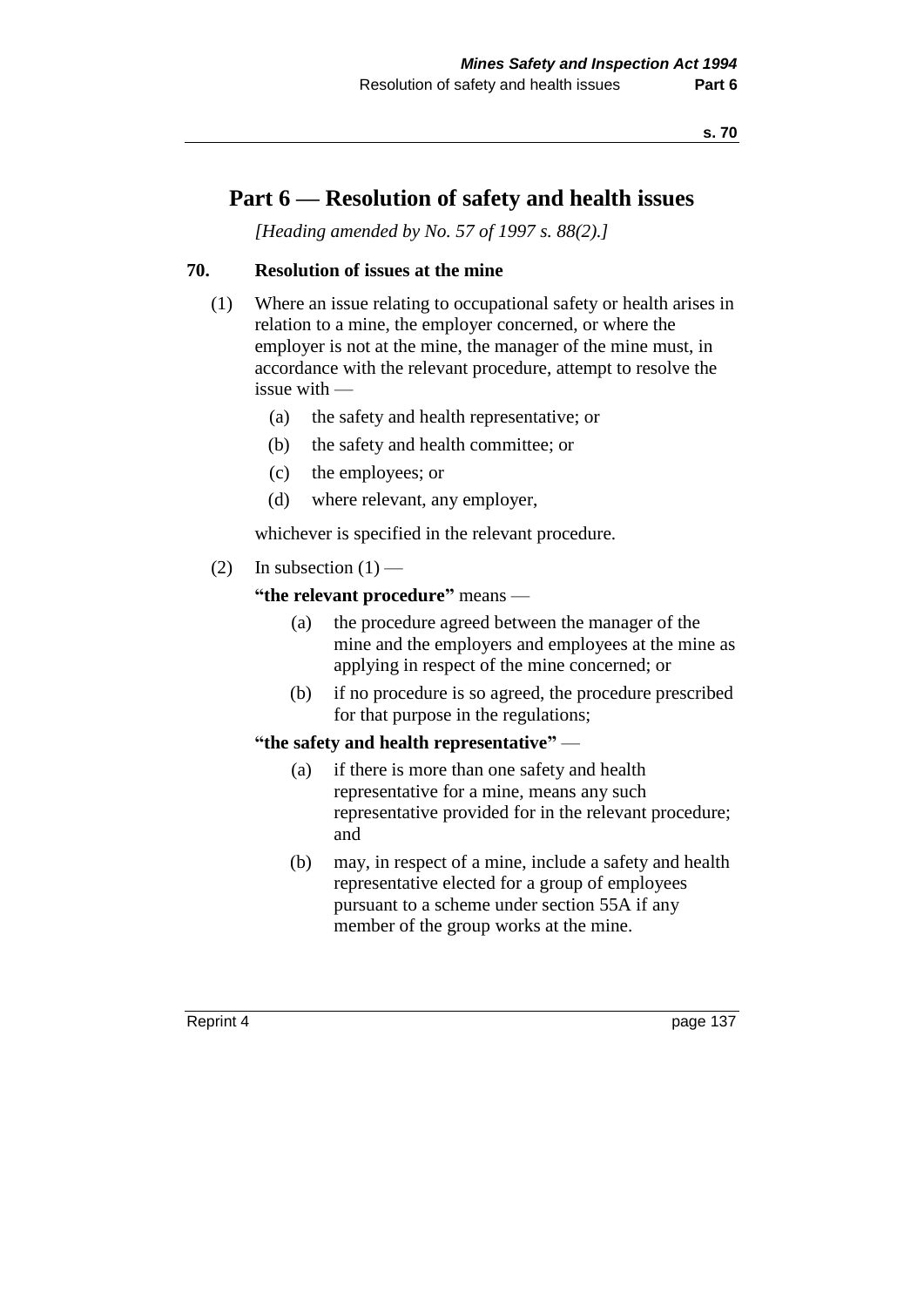- (3) Where attempts to resolve an issue as mentioned in subsection (1) do not succeed and —
	- (a) one or more safety and health representatives are provided for in the relevant procedure under subsection (1); and
	- (b) there is a safety and health committee,

in respect of the mine concerned, the safety and health representative or representatives must refer the issue to the safety and health committee for it to attempt to resolve the issue.

(4) A person who contravenes subsection (1) or (3) commits an offence.

*[Section 70 amended by No. 30 of 1995 s. 76(3) and (4); No. 68 of 2004 s. 69.]* 

# **71. Inspector may be notified where issue unresolved**

- (1) Where attempts to resolve an issue in accordance with section 70 are unsuccessful, and where there is a risk of imminent and serious injury to or imminent and serious harm to the health of any person, the manager of the mine, any employer or employee involved, or a safety and health representative may notify the district inspector for the region in which the mine is situated of the unresolved issue.
- (2) A district inspector, upon being notified of an unresolved issue under subsection (1), must attend without delay at the mine and either —
	- (a) take such action under this Act, including action under Part 3 Division 3, as the inspector considers appropriate; or
	- (b) determine that in the circumstances no action is required to be taken under this Act.

*[Section 71 amended by No. 30 of 1995 s. 76(4); No. 68 of 2004 s. 78.]*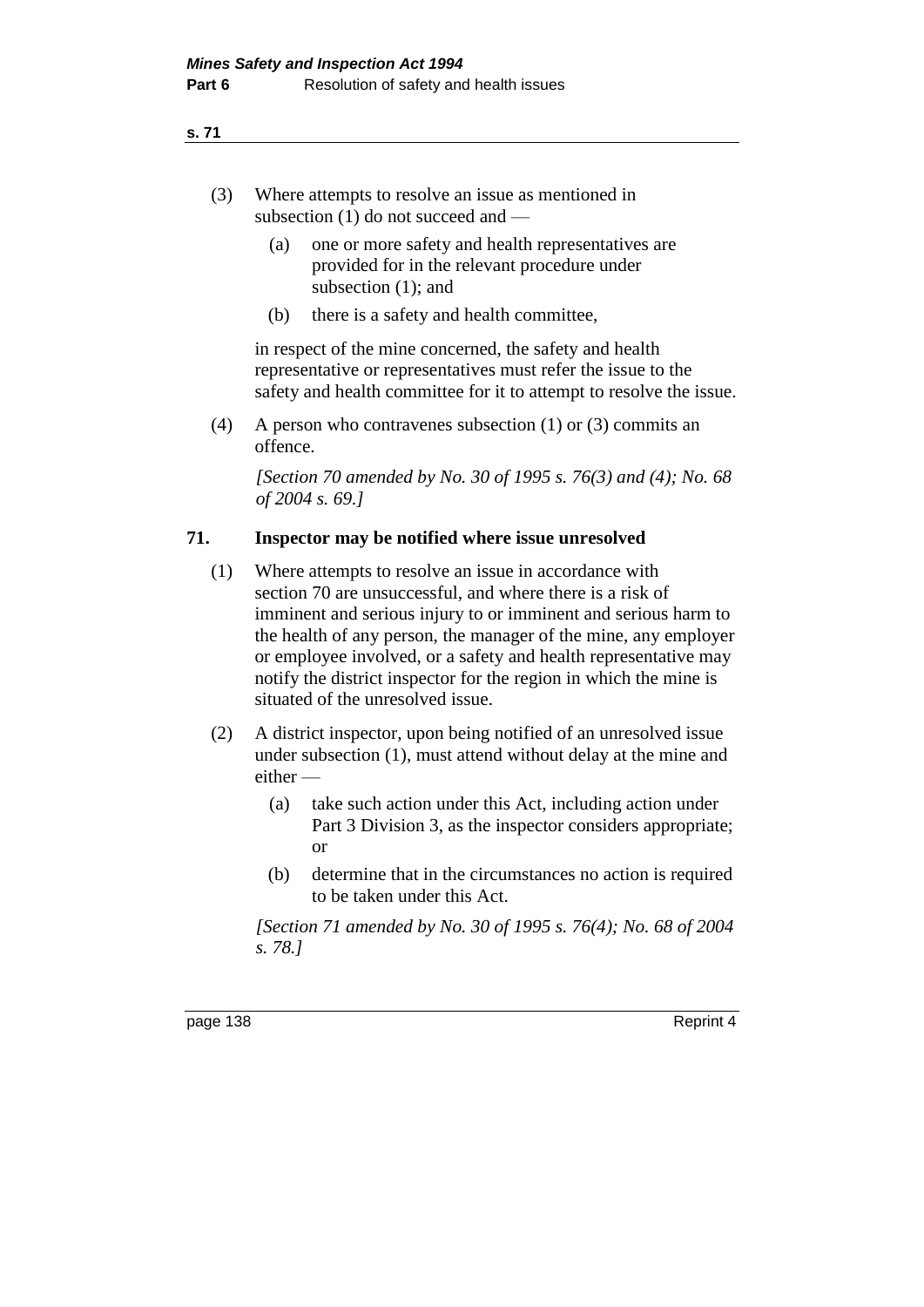### **72. Refusal by employee to work in certain cases**

- (1) Nothing in section 71 prevents an employee from refusing to work where that employee has reasonable grounds to believe that to continue to work would expose that employee or any other person to a risk of imminent and serious injury or imminent and serious harm to the health of that employee or other person.
- (1a) In determining whether an employee has reasonable grounds for the belief referred to in subsection (1) it is relevant to consider whether a district inspector has attended the workplace upon being notified under section 71(1) of the risk and whether —
	- (a) the measures, if any, required by the district inspector to be taken to remedy the matters giving rise to the risk have been taken;
	- (b) the requirements, if any, of the district inspector to remedy the matters giving rise to the risk have ceased to have effect; or
	- (c) the district inspector has determined that no action is required to be taken under this Act.
- (2) An employee who refuses to work as mentioned in subsection (1) must immediately notify —
	- (a) that person's employer; and
	- (b) if that person's employer is not at the mine, the manager of the mine; and
	- (c) if there is a safety and health representative for the mine, such safety and health representative,

and the matter shall be regarded as an issue to which section 70(1) applies.

(2aa) In subsection  $(2)$  —

#### **"safety and health representative"** —

(a) if there is more than one safety and health representative for the mine, means any such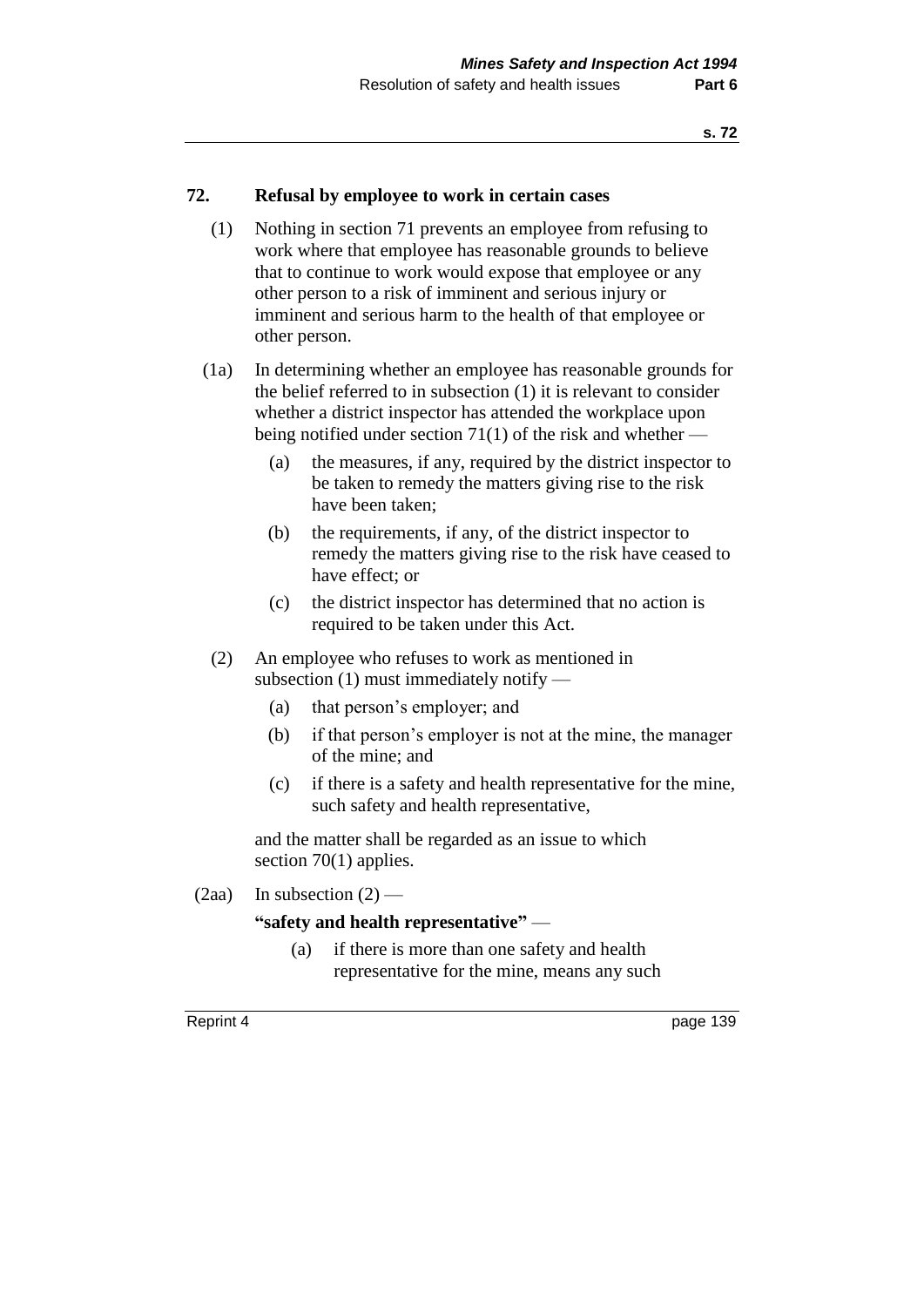representative whose functions are relevant to the issues involved; and

- (b) includes a safety and health representative elected for a group of employees pursuant to a scheme under section 55A if the employee is a member of the group.
- (2a) An employee who refuses to work as mentioned in subsection (1) must not leave the mine concerned until the employee has notified the employer under subsection (2) and that employer has authorised the employee to leave that mine.
- (2b) Subsection (2a) does not apply if the employee has reasonable grounds to believe that to remain at the mine concerned would expose the employee to a risk of imminent and serious injury or imminent and serious harm to his or her health.
	- (3) An employee who contravenes subsection (2) or (2a) commits an offence.

*[Section 72 amended by No. 30 of 1995 s. 69 and 76(4); No. 68 of 2004 s. 70.]* 

### **73. Assignment of other work**

An employee who refuses to work as mentioned in section 72(1) may be given reasonable alternative work to do until that employee resumes his or her usual work.

# **74. Entitlements to continue**

- (1) An employee who refuses to work as mentioned in section 72(1) is entitled to receive the same pay and other benefits, if any, which that employee would have been entitled to receive if the employee had continued to do his or her usual work.
- (1a) Subsection (1) does not apply if
	- (a) the employee leaves the mine without the authorisation of the employer as required under section 72(2a); or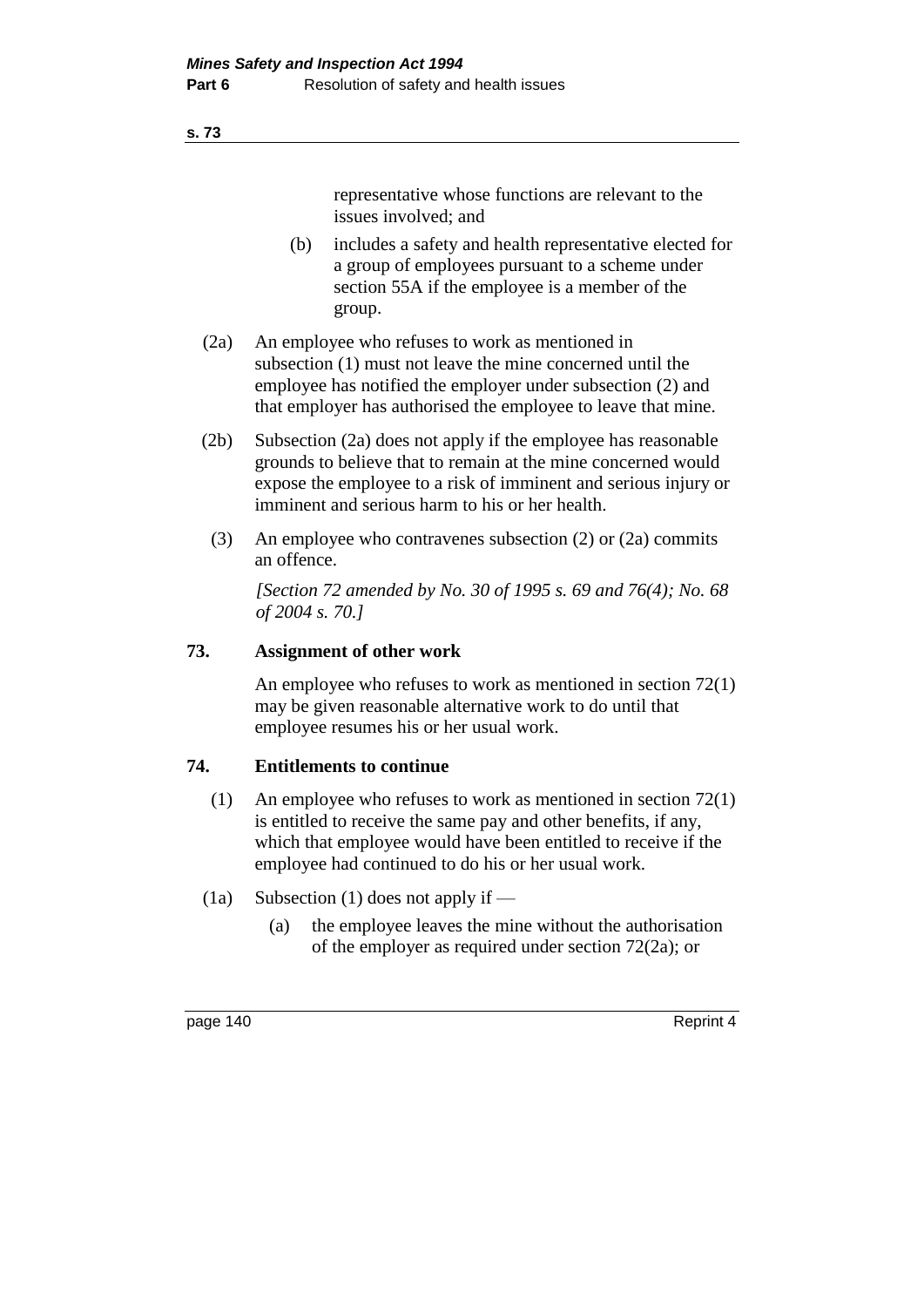- (b) the employee refuses to do reasonable alternative work that the employee is given under section 73.
- (2) A dispute arising as to
	- (a) whether a person is entitled to pay and other benefits; or
	- (b) what pay or benefits a person is entitled to receive,

in accordance with subsection (1), may be referred by any party to the dispute to the Tribunal for determination.

*[Section 74 amended by No. 30 of 1995 s. 70; No. 68 of 2004 s. 84(1).]* 

### **74A. Offences — refusal to work**

- (1) In this section **"disentitled employee"** means an employee who refuses to work for any period —
	- (a) on the grounds that to do so would involve a risk of injury or harm to the health of any person; or
	- (b) on the grounds that another employee refuses to work because to do so would involve a risk of injury or harm to the health of any person,

but does not include a person who has refused to work as mentioned in section 72(1) and who is entitled to pay and other benefits under section 74(1).

- (2) An employee who accepts from his or her employer, in respect of any period during which that employee is a disentitled employee, any pay or other benefits to which the employee would have been entitled if the employee had continued to work commits an offence.
- (3) An employer who pays or provides to an employee, in respect of any period during which the employee is a disentitled employee, any pay or other benefits to which the employee would have been entitled if the employee had continued to work commits an offence.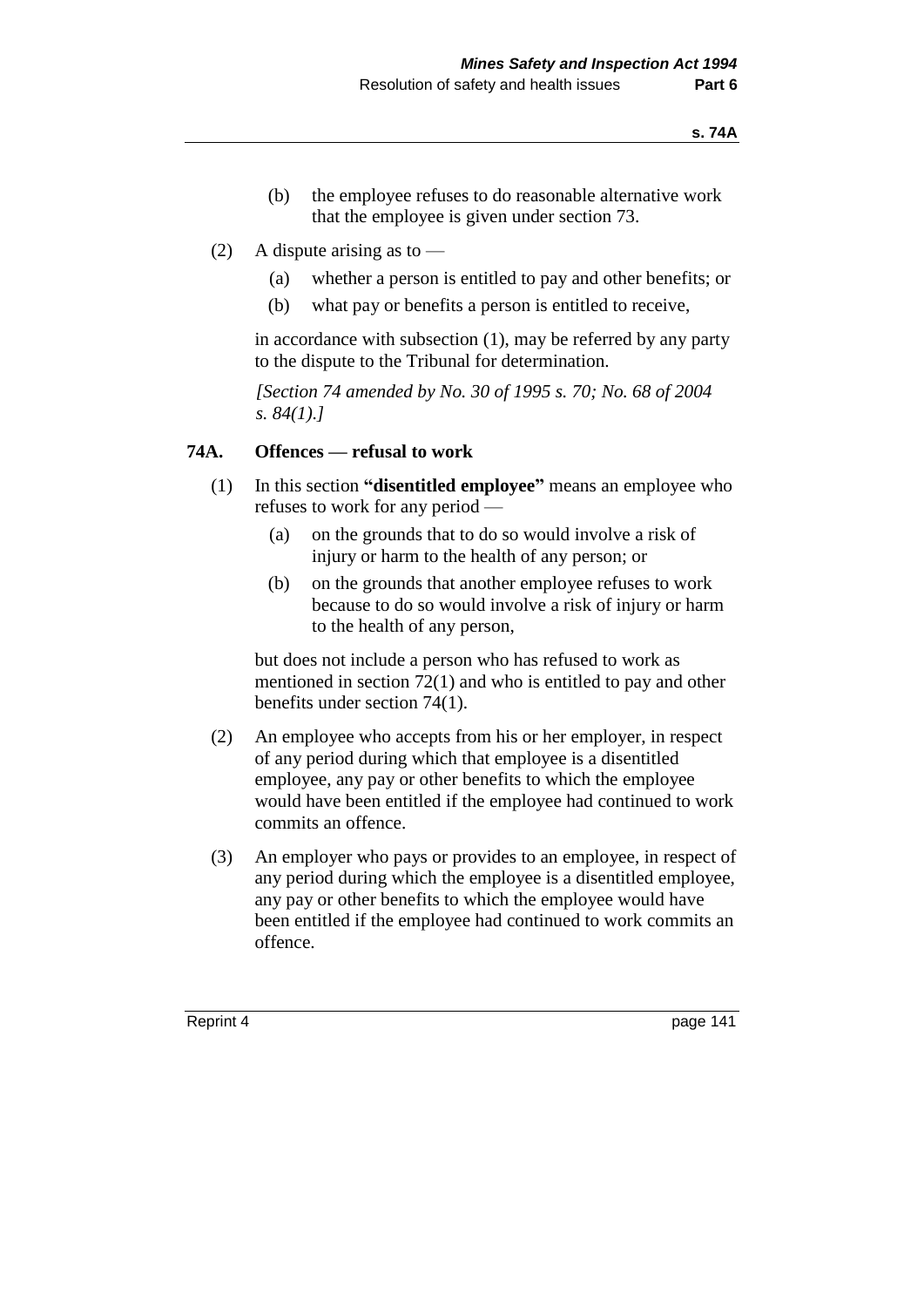- **s. 74A**
	- (4) In subsections (2) and (3) a reference to pay and other benefits does not include a reference to any payment or benefit prescribed for the purposes of this section.
	- (5) This section has effect despite any provision of any other written law, including the *Industrial Relations Act 1979,* and any order, award or agreement made or registered under that Act.

*[Section 74A inserted by No. 30 of 1995 s. 71.]* 

page 142 Reprint 4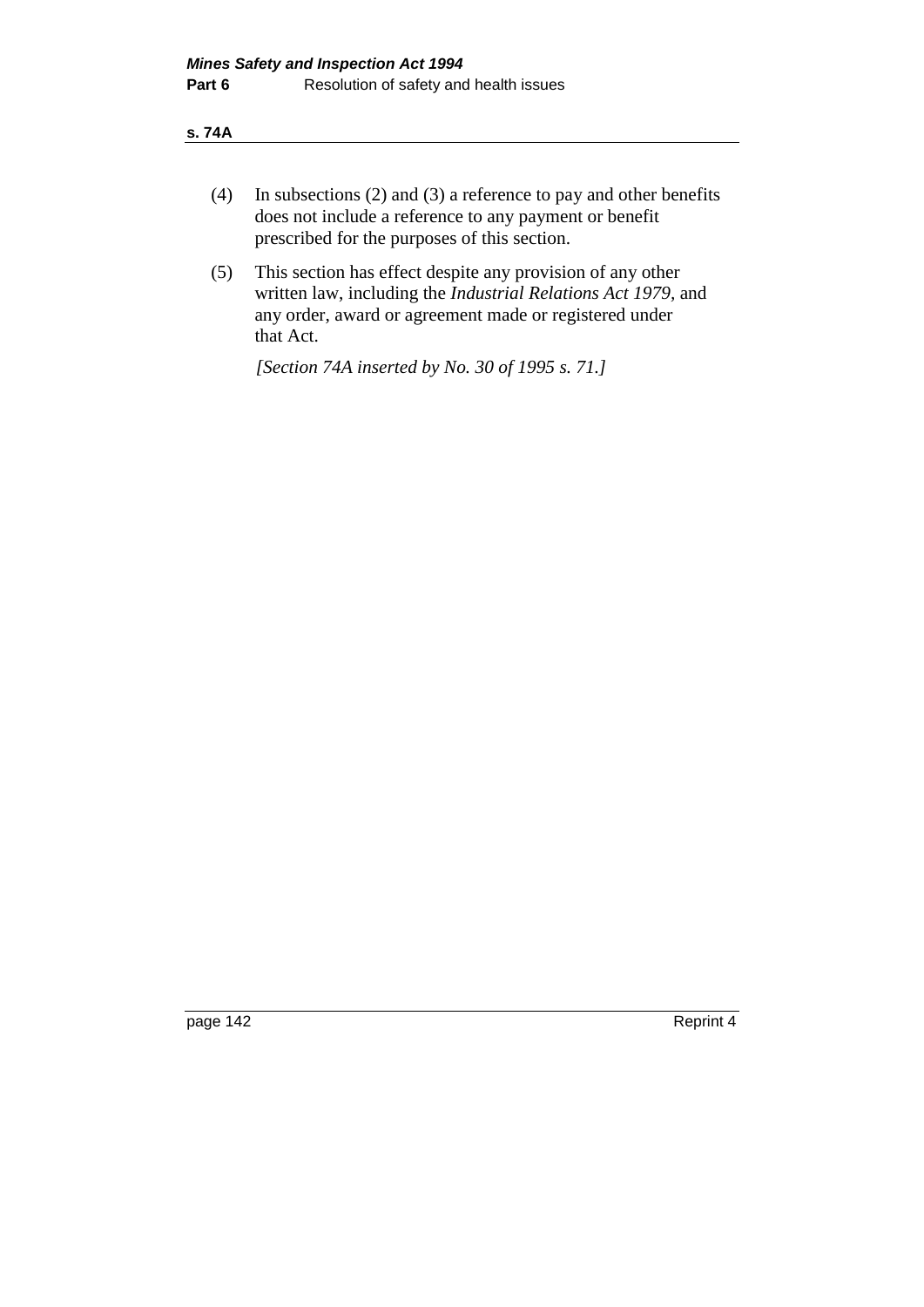# **Part 7 — Specific duties relating to occupational safety and health**

*[Heading amended by No. 30 of 1995 s. 76(1).]* 

# **Division 1 — Health surveillance**

#### **75. Health surveillance of mine employees**

- (1) The principal employer and every employer at a mine must establish and maintain a system for the surveillance of the health of their employees in accordance with the regulations.
- (2) The principal employer and every employer at a mine must provide information to the State mining engineer on the surveillance of the health of their employees in accordance with the regulations.
- (3) A principal employer or employer who contravenes subsection (1) or (2) commits an offence.
- (4) The regulations may provide that this section does not apply to any category of employees specified in the regulations.

# **Division 2 — Accidents and occurrences**

#### **76. Notice of accident to be given**

- (1) Where a person suffers injury in an accident at a mine and is disabled by that accident from performing his or her duties of employment as they were being performed at the time the accident occurred, the manager must cause notice of the accident to be given —
	- (a) in accordance with the regulations, to the district inspector for the region in which the mine is situated; and
	- (b) if the injured person so requests, to the secretary or local representative of a trade union of which that person is a member.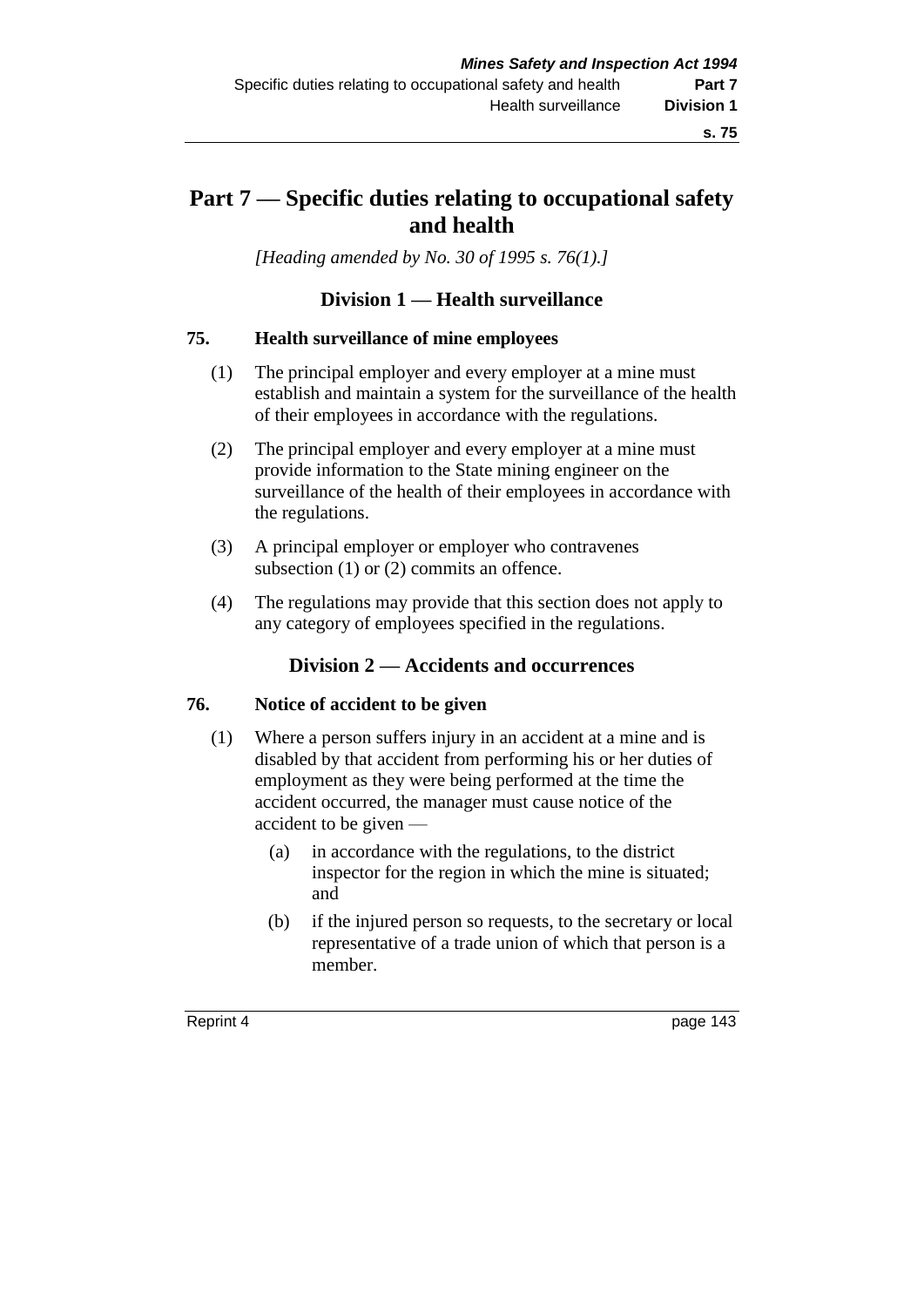| (2) | The notice required to be given under subsection $(1)$ must —                                                                                                                                                                                                         |                                                                                                                                                                                                                |  |  |
|-----|-----------------------------------------------------------------------------------------------------------------------------------------------------------------------------------------------------------------------------------------------------------------------|----------------------------------------------------------------------------------------------------------------------------------------------------------------------------------------------------------------|--|--|
|     | (a)                                                                                                                                                                                                                                                                   | if the injury appears to be serious, be given by the fastest<br>practicable method of communication as soon as it is<br>reasonably practicable to do so, and must subsequently<br>be confirmed in writing; and |  |  |
|     | (b)                                                                                                                                                                                                                                                                   | if the injury appears not to be serious, be given in<br>writing at the end of the month.                                                                                                                       |  |  |
| (3) | A manager who —                                                                                                                                                                                                                                                       |                                                                                                                                                                                                                |  |  |
|     | (a)                                                                                                                                                                                                                                                                   | omits to give a notice required to be given by<br>subsection $(1)$ ; or                                                                                                                                        |  |  |
|     | (b)                                                                                                                                                                                                                                                                   | fails without reasonable excuse to give a notice required<br>to be given by subsection (1) in accordance with<br>subsection (2),                                                                               |  |  |
|     | commits an offence, unless the required notice was given by the<br>principal employer at the mine.                                                                                                                                                                    |                                                                                                                                                                                                                |  |  |
| (4) | An injury is a serious injury for the purposes of this section if<br>the injury $-$                                                                                                                                                                                   |                                                                                                                                                                                                                |  |  |
|     | (a)                                                                                                                                                                                                                                                                   | results in the injured person being disabled from<br>following his or her ordinary occupation for a period of<br>2 weeks or more; or                                                                           |  |  |
|     | (b)                                                                                                                                                                                                                                                                   | involves unconsciousness arising from inhalation of<br>fumes or poisonous gases or asphyxiation due to lack of<br>oxygen or displacement of oxygen by an inert gas; or                                         |  |  |
|     | (c)                                                                                                                                                                                                                                                                   | results from an accident, including fuming, arising out of<br>the use of explosives.                                                                                                                           |  |  |
|     | [Section 76 amended by No. 7 of 2004 s. 70; No. 68 of 2004<br>s. 85A.                                                                                                                                                                                                 |                                                                                                                                                                                                                |  |  |
| 77. | Recording of accidents in accident log book                                                                                                                                                                                                                           |                                                                                                                                                                                                                |  |  |
| (1) | The manager must cause to be kept at the mine a book of a type<br>approved by the State mining engineer and called the accident<br>log book, and must after the occurrence of any accident cause a<br>record of the accident to be entered without delay in the book. |                                                                                                                                                                                                                |  |  |

page 144 Reprint 4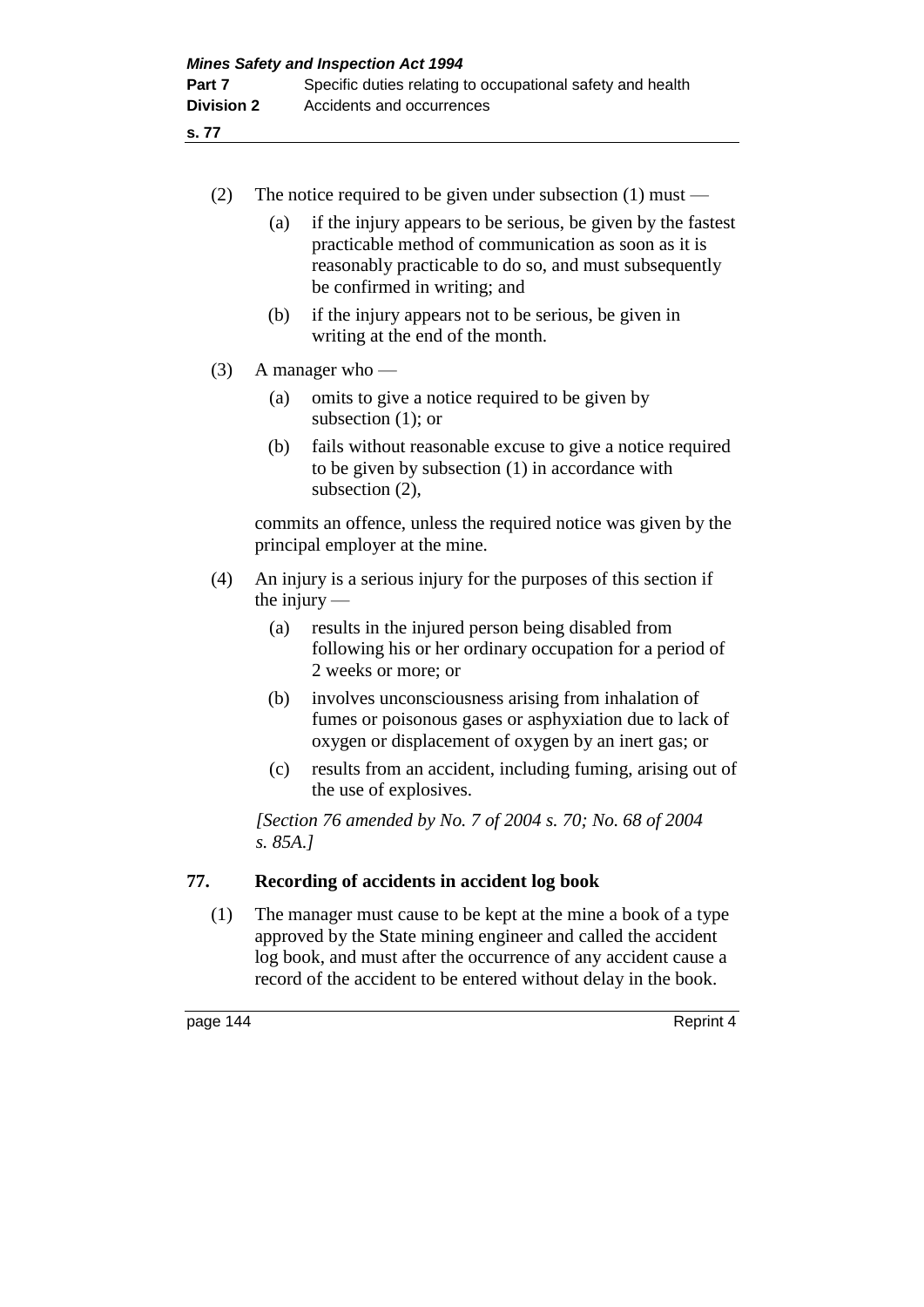- (2) The manager must ensure that the accident log book is kept open at all reasonable times to the examination of an inspector, an assistant inspector, a safety and health representative for the mine, a representative of a trade union any member of which is employed at the mine, and of any other person authorised by the State mining engineer.
- (2a) A manager who contravenes subsection (1) or (2) commits an offence.
- (3) In subsection  $(2)$ 
	- **"safety and health representative for the mine"** includes a safety and health representative elected for a group of employees pursuant to a scheme under section 55A if any member of the group works at the mine.

*[Section 77 amended by No. 57 of 1997 s. 88(3); No. 68 of 2004 s. 71; No. 16 of 2008 s. 26.]* 

#### **78. Recording of occurrences in the record book**

- (1) The manager must immediately give notice to the district inspector for the region in which the mine is situated of an occurrence to which this section applies, whether or not any bodily injury to any person or damage to property has resulted from the occurrence, and must give to the district inspector such particulars in respect of the occurrence as the inspector may require.
- (2) The manager must without delay record particulars of an occurrence to which this section applies in the record book.
- (2a) A manager who contravenes subsection (1) or (2) commits an offence.
- (3) This section applies to an occurrence of
	- (a) any extensive subsidence, settlement or fall of ground or any major collapse of any part of the operations of a mine, or any earth movement caused by a seismic event; or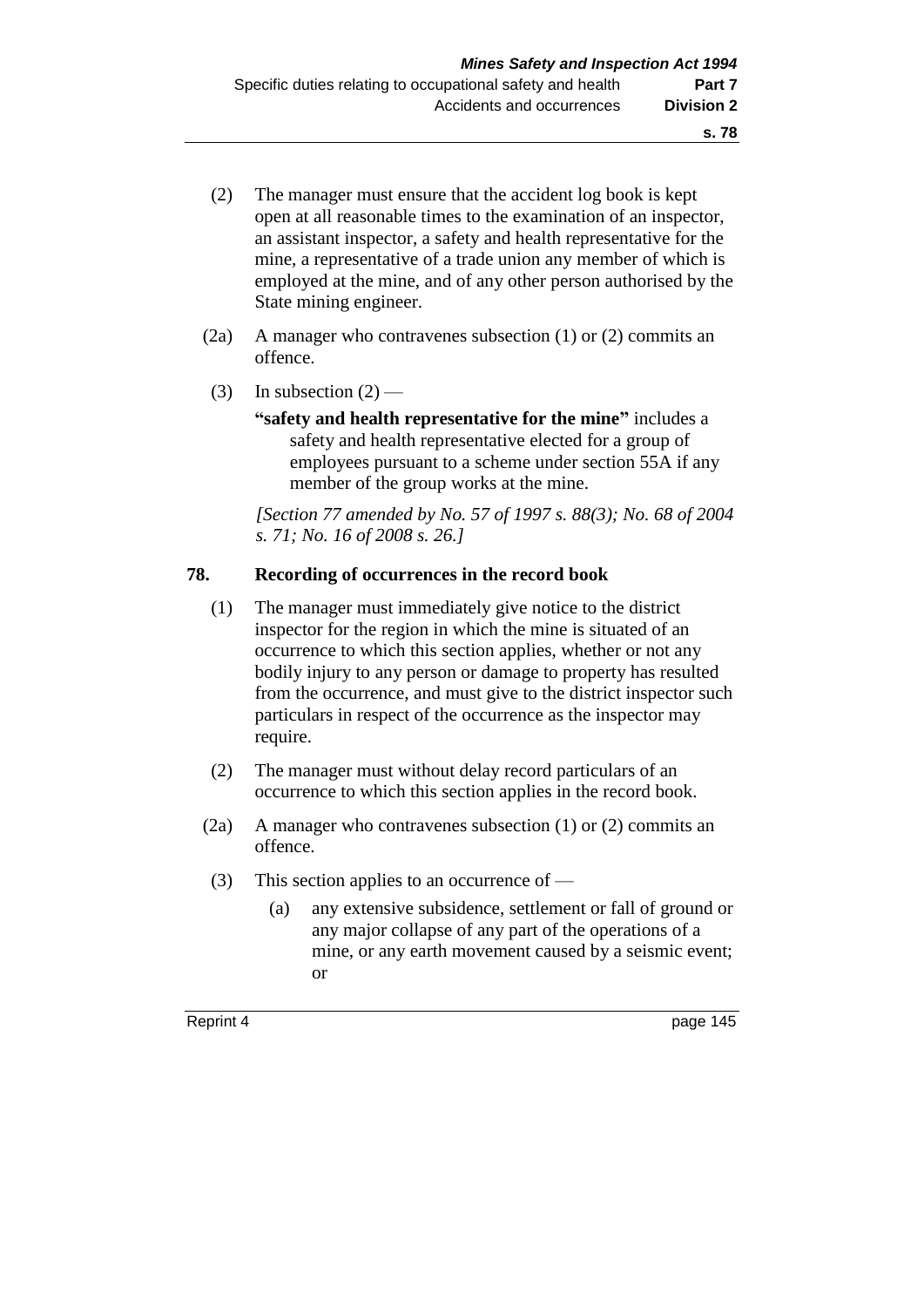|     | (b) | any outbreak of fire above or below ground in any mine;<br><b>or</b>                                                                                                                 |
|-----|-----|--------------------------------------------------------------------------------------------------------------------------------------------------------------------------------------|
|     | (c) | any breakage of a rope, cable, chain or other gear by<br>which persons are raised or lowered; or                                                                                     |
|     | (d) | any inrush of water from old underground operations or<br>other source; or                                                                                                           |
|     | (e) | any accidental ignition of dust below ground or the<br>discovery of the presence of potentially harmful or<br>asphyxiant gas or an outburst of such gas in any part of a<br>mine; or |
|     | (f) | any accidental ignition or detonation of explosives, or<br>any delayed or fast ignition of explosives; or                                                                            |
|     | (g) | any explosion or bursting of compressed air receivers,<br>boilers, or pressure vessels; or                                                                                           |
|     | (h) | every electric shock or burn to a person and every<br>dangerous occurrence involving electricity; or                                                                                 |
|     | (i) | any incidence of a person being affected by poisoning or<br>exposure to toxic gas or fumes; or                                                                                       |
|     | (i) | any loss of control of heavy earth moving equipment,<br>including failure of braking or steering.                                                                                    |
|     |     | [Section 78 amended by No. 16 of 2008 s. 27.]                                                                                                                                        |
| 79. |     | <b>Manager to report potentially serious occurrences</b>                                                                                                                             |

- (1) The manager must inform the district inspector for the region in which the mine is situated of any occurrence at the mine which in the manager's opinion had the potential to cause serious injury or harm to health (other than an occurrence referred to in section 78) although no injury or harm in fact happened.
- (2) The manager must inform the district inspector as required by subsection (1) as soon as practicable after the manager has ascertained the facts and circumstances of the occurrence and, if required by the district inspector, must provide a written report on that occurrence.

page 146 Reprint 4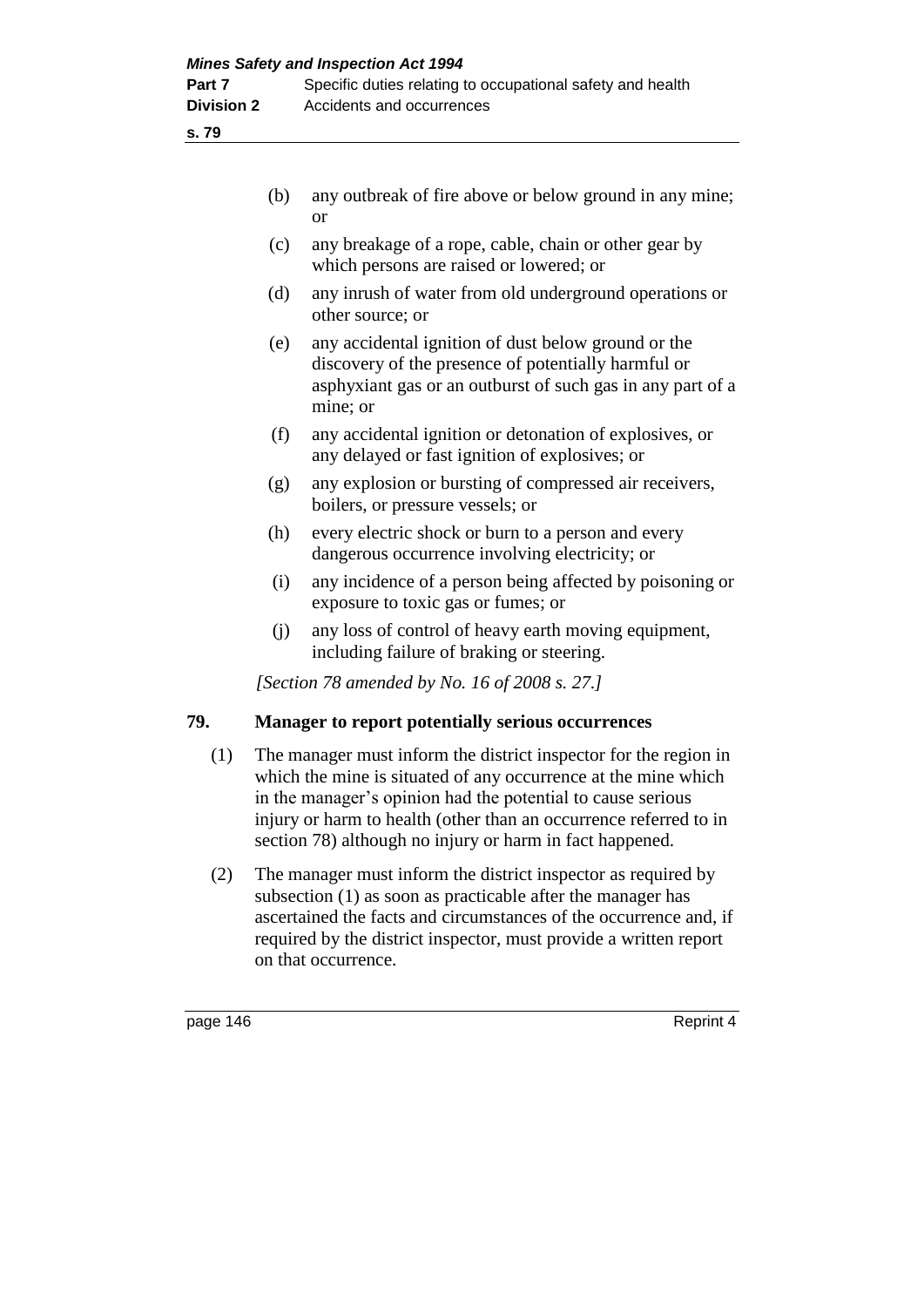# **80. Examination of accident location by trade union representatives**

Where an accident has occurred at a mine and any employee involved in that accident is a member of a trade union, a representative of that trade union is entitled to examine the place where the accident occurred.

### **81. Place of accident not to be disturbed**

- (1) A person must not disturb a place at a mine where an accident causing death or serious injury has occurred except with —
	- (a) a view to saving life or preventing injury to any person; or
	- (b) the permission of an inspector or, in the case of a fatal accident, the permission of a coroner.
- (2) A person who contravenes subsection (1) commits an offence.

*[Section 81 amended by No. 10 of 1998 s. 51; No. 16 of 2008 s. 28.]*

# **Division 3 — Plans and records**

#### **82. Mines Survey Board**

- (1) The Mines Survey Board established and constituted under the *Mines Regulation Act 1946* (repealed by this Act) is preserved and continues in existence for the purposes of this Act.
- (2) The Mines Survey Board is to be constituted in the manner provided in the regulations.
- (3) The functions of the Mines Survey Board are
	- (a) to advise the Minister on survey matters relating to mines and mining operations, including quarries and quarry operations; and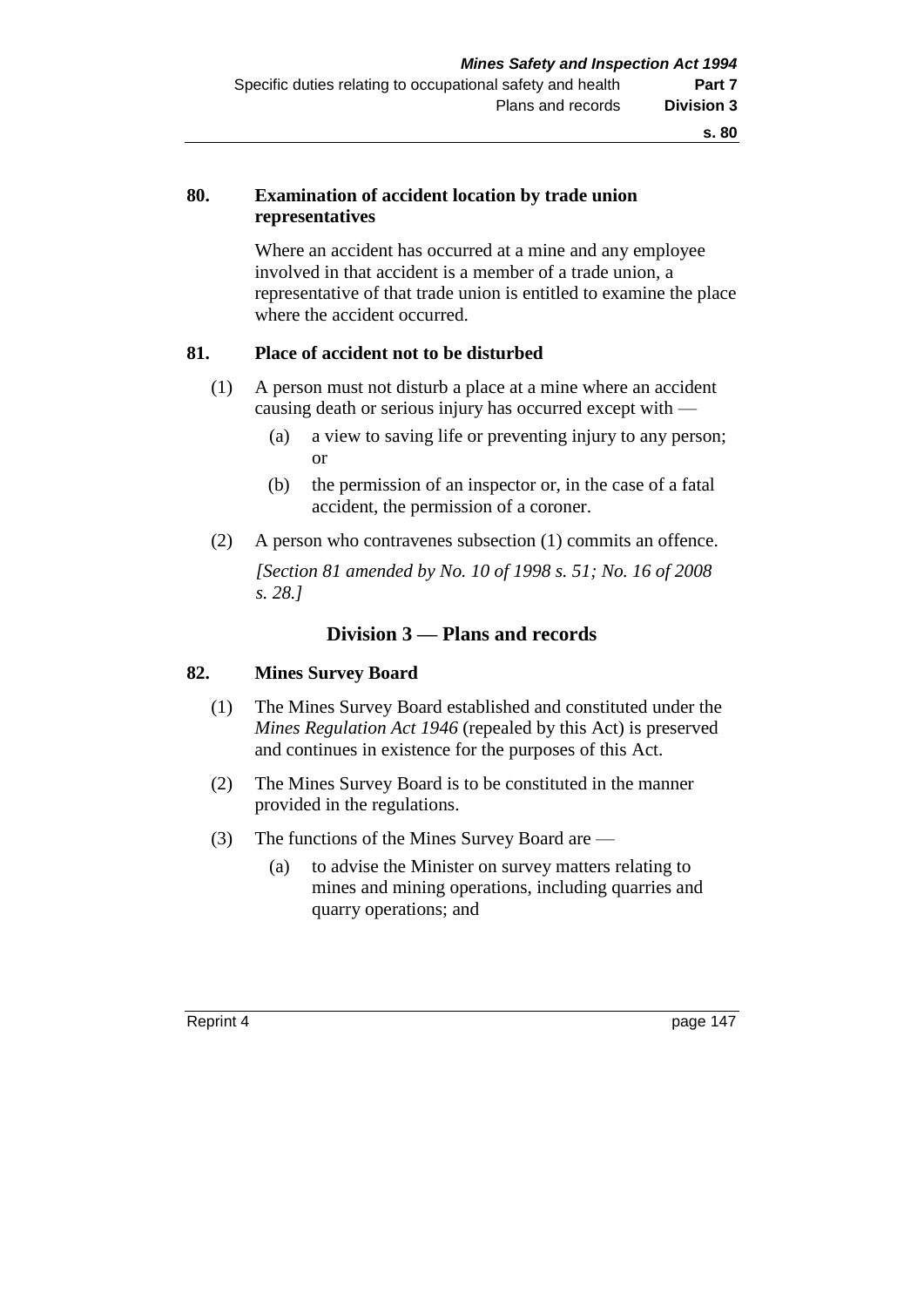page 148 Reprint 4 (b) to examine the qualifications, experience and character of persons applying for authorised mine surveyor's certificates and issue such certificates where appropriate; and (c) to deal with complaints concerning the holders of authorised mine surveyor's certificates and to suspend or cancel such certificates where appropriate. (4) Except as provided in the regulations, the Mines Survey Board may determine its own procedure. (5) Members of the Mines Survey Board are entitled to be paid such remuneration and travelling and other allowances as the Minister determines on the recommendation of the Minister for Public Sector Management. **83. Complaint to Mines Survey Board**  (1) An inspector or other interested person may lodge a written complaint with the Mines Survey Board if the inspector or person has reason to believe that the holder of an authorised mine surveyor's certificate — (a) has acted in an incompetent, negligent, or improper manner in performing any duty under this Act; or (b) has been convicted of an offence under this Act; or (c) is incompetent or unfit to perform his or her duties. (2) A complaint under this section must specify the reasons for the belief on which the complaint is based. (3) On receiving a complaint, the Mines Survey Board must meet promptly and decide whether to hold an inquiry. **84. Inquiry by Mines Survey Board**  (1) After considering a complaint under section 83, the Mines Survey Board may hold an inquiry where it considers an inquiry is desirable and justified.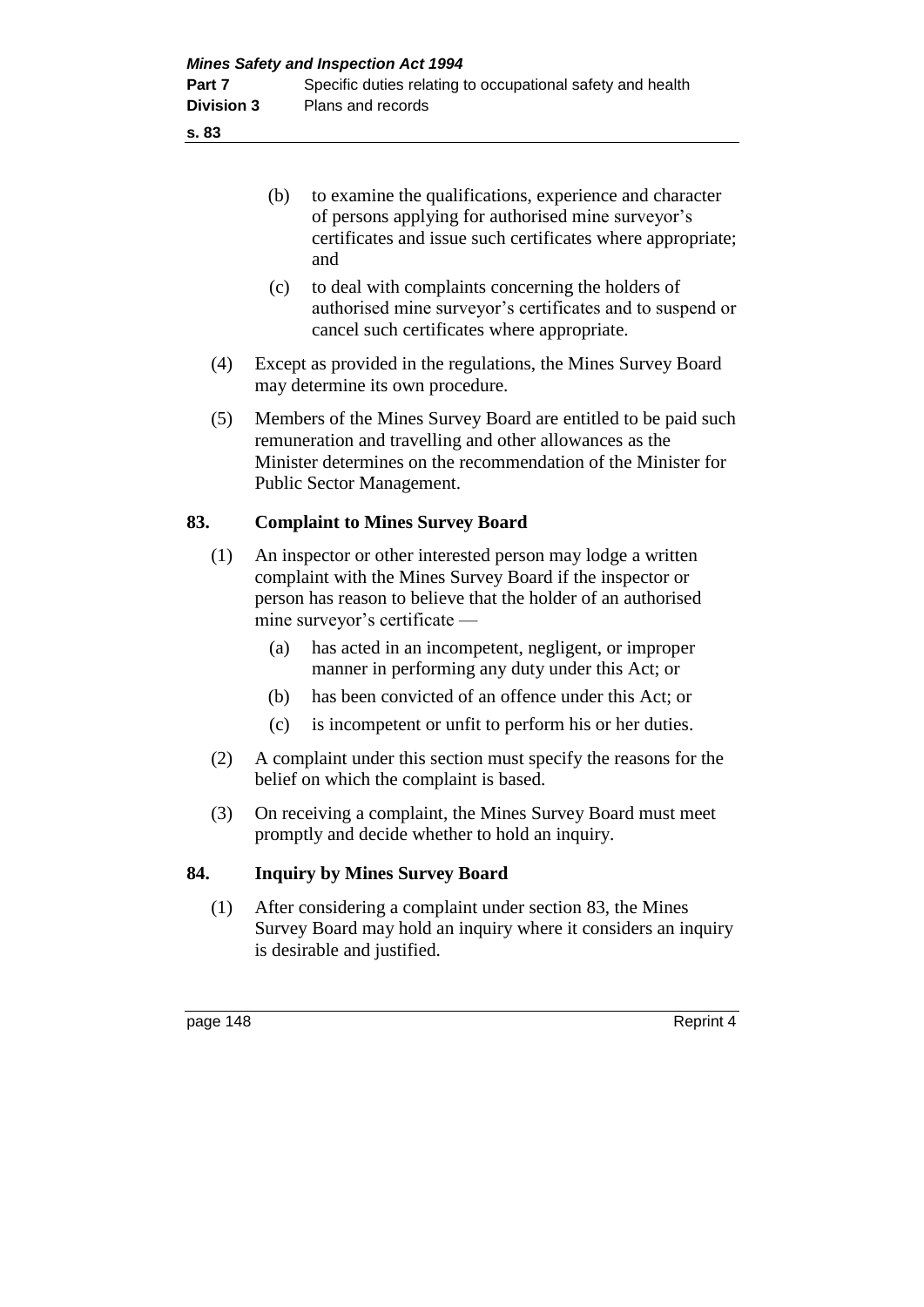- (2) The Mines Survey Board must
	- (a) give the holder of the authorised mine surveyor's certificate (the respondent) at least 21 days written notice of the time and place of the inquiry; and
	- (b) at least 10 days before the inquiry, give the respondent a written summary of what is alleged against him or her; and
	- (c) give the respondent a reasonable opportunity to be heard or make written representations.
- (3) The respondent
	- (a) may attend the inquiry; and
	- (b) may be represented by a legal practitioner; and
	- (c) may examine and cross-examine witnesses and otherwise offer evidence.
- (4) The Mines Survey Board may conduct an inquiry in whatever manner that it considers appropriate and equitable and is not bound by the rules of evidence.
- (5) A person who attends an inquiry to give evidence or produce documents is entitled to the expenses allowable correspondingly in criminal trials in the Supreme Court.
- (6) The Mines Survey Board may make an order of costs in favour of the respondent or the department and such an order may be registered in a court of competent jurisdiction as a judgment debt.

### **85. Disciplinary action following inquiry**

- (1) If after holding an inquiry the Mines Survey Board is satisfied that the substance of any complaint is made out, the Board  $may -$ 
	- (a) reprimand the respondent; or
	- (b) suspend the respondent's authorised mine surveyor's certificate for a stated period; or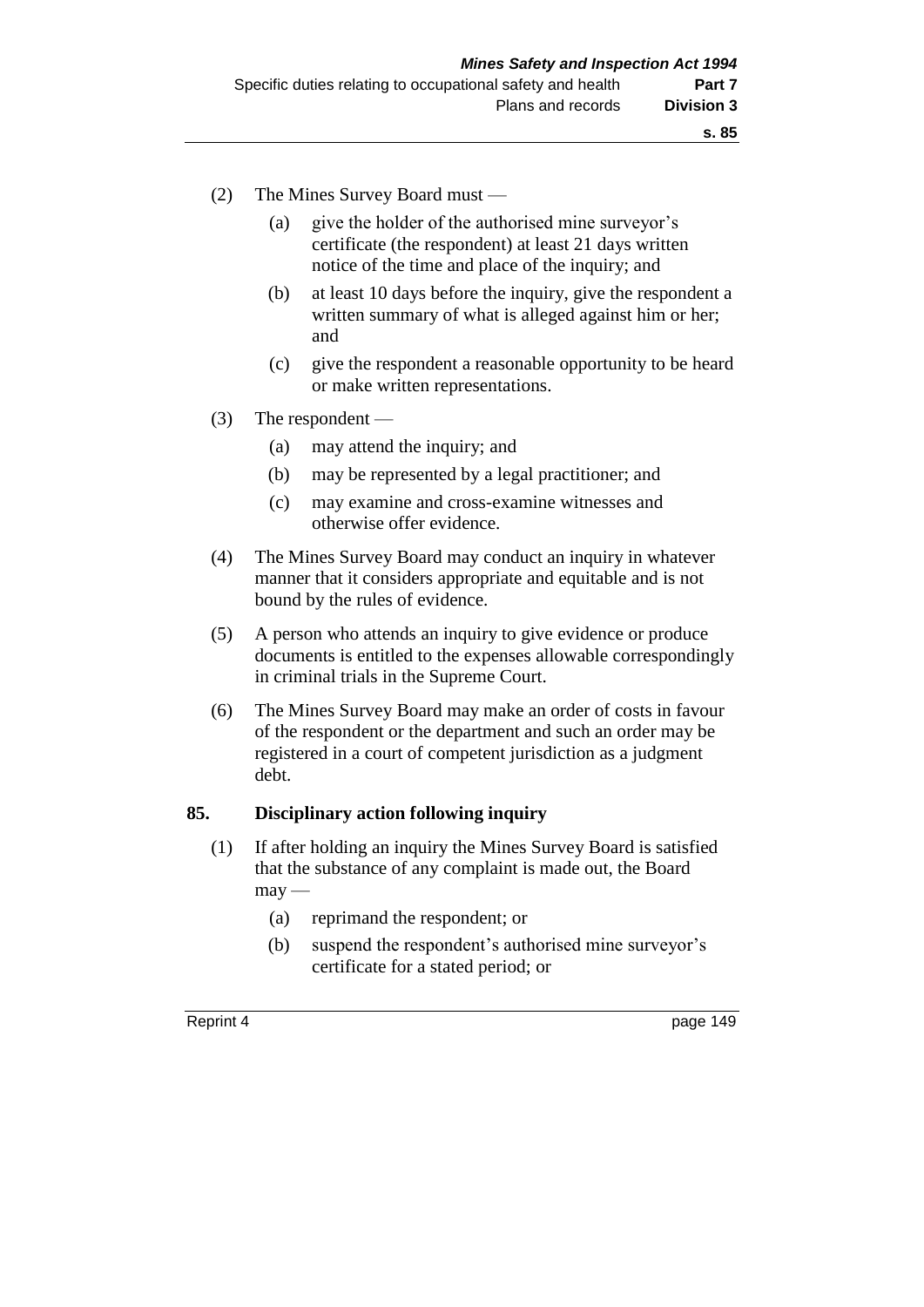- (c) cancel the respondent's authorised mine surveyor's certificate.
- (2) A suspension or cancellation under this section takes effect after the time for an appeal under section 86 expires.
- (3) When the Mines Survey Board suspends or cancels an authorised mine surveyor's certificate, the respondent must return the certificate to the Board within a period specified by the Board when suspending or cancelling the certificate.
- (4) A person who contravenes subsection (3) commits an offence.

*[Section 85 amended by No. 16 of 2008 s. 29.]*

# **86. Appeal to Tribunal**

- (1) A person whose authorised mine surveyor's certificate is suspended or cancelled by the Mines Survey Board may appeal in writing to the Tribunal within 30 days of receiving notice of the suspension or cancellation.
- (2) If an appeal is lodged, the suspension or cancellation does not take effect pending determination of the appeal unless the Tribunal orders otherwise.
- (3) The Tribunal may dismiss the appeal or may make any decision in relation to the matter of the appeal that the Mines Survey Board might have made.

*[Section 86 amended by No. 68 of 2004 s. 86(1).]*

# **87. Plans to be furnished**

- (1) The manager of a mine must procure and keep in the office of the mine accurate plans of the mine that —
	- (a) in accordance with the regulations, are kept up to date; and
	- (b) are prepared on a scale that accords with good engineering practice; and
	- (c) contain the particulars required by the regulations.

page 150 Reprint 4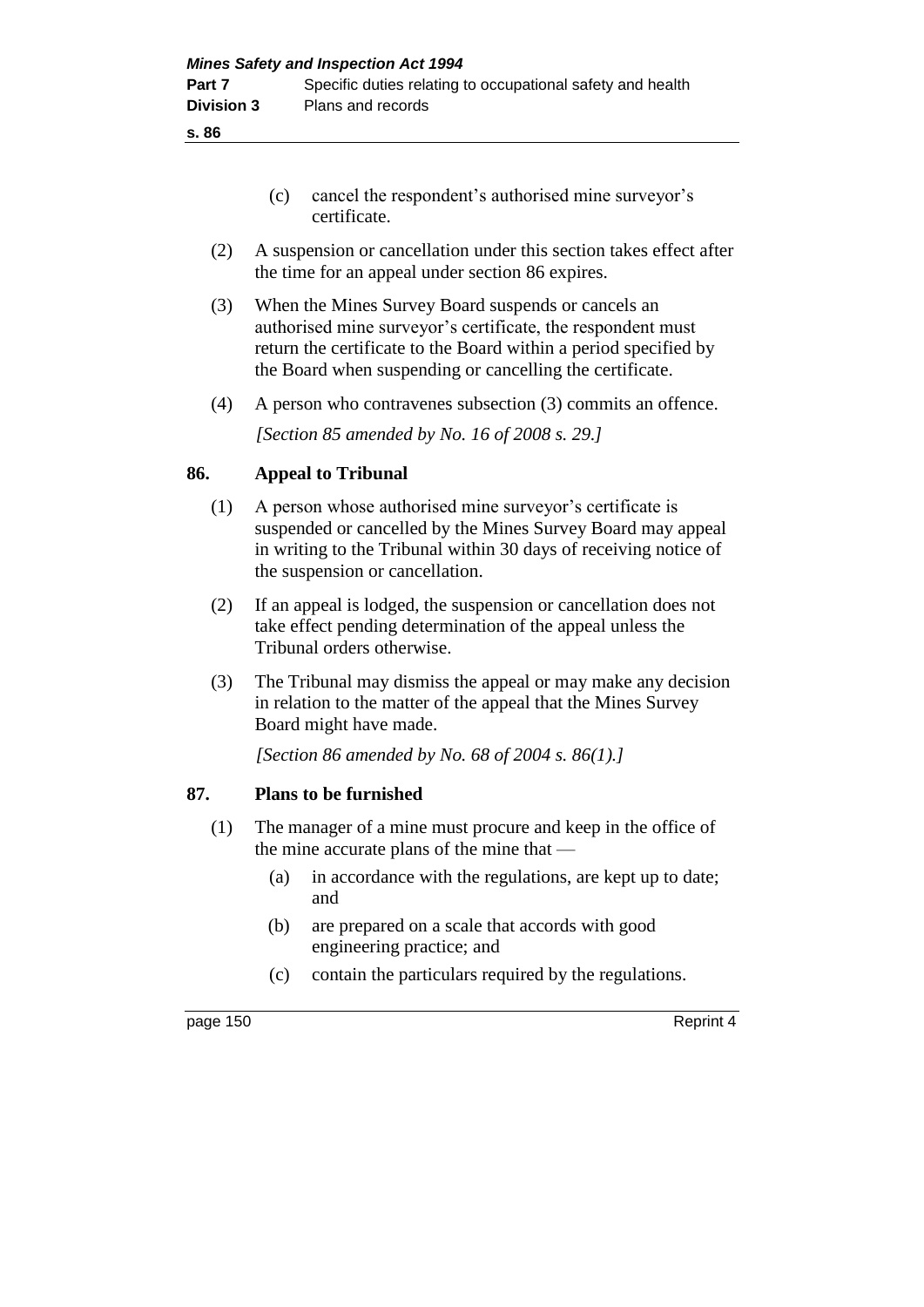- (2) The manager of a mine must provide to the State mining engineer free of charge copies of the plans referred to in
	- subsection (1) in accordance with the regulations.
- (3) If the State mining engineer has reason to believe that a plan provided under this section is inaccurate or incomplete, the State mining engineer may direct the principal employer to have a check survey conducted at the principal employer's own cost and the principal employer must comply with such a direction without delay.
- (4) The plans referred to in subsection (1) must be produced by the manager at the mine to an inspector, an assistant inspector, or any other person authorised for the purpose in writing by the State mining engineer, and the manager must, if requested by that inspector, assistant inspector, or other person, mark on such plans the progress of the operations of the mine up to the time the plans are produced to the inspector, assistant inspector, or other person, and must allow that person to examine and take a copy of those plans.
- (5) A person who contravenes subsection  $(1)$ ,  $(2)$ ,  $(3)$ , or  $(4)$ commits an offence.
- (6) A manager who knowingly causes or permits to be omitted from any plan prepared for the purposes of this section any part of the workings of a mine commits an offence.
- (7) This section does not apply to mines at which the mining operations consist only of exploration operations.

# **88. Plans for abandonment or suspension**

(1) Where mining operations are about to be abandoned or suspended, the principal employer, or if a receiver has been appointed in respect of a principal employer, that receiver, or the manager must cause to be prepared to the satisfaction of the district inspector for the region in which the mine is situated an accurate plan or plans of the mining operations to the time of abandonment or discontinuance and must furnish that plan or

Reprint 4 **page 151** 

**s. 88**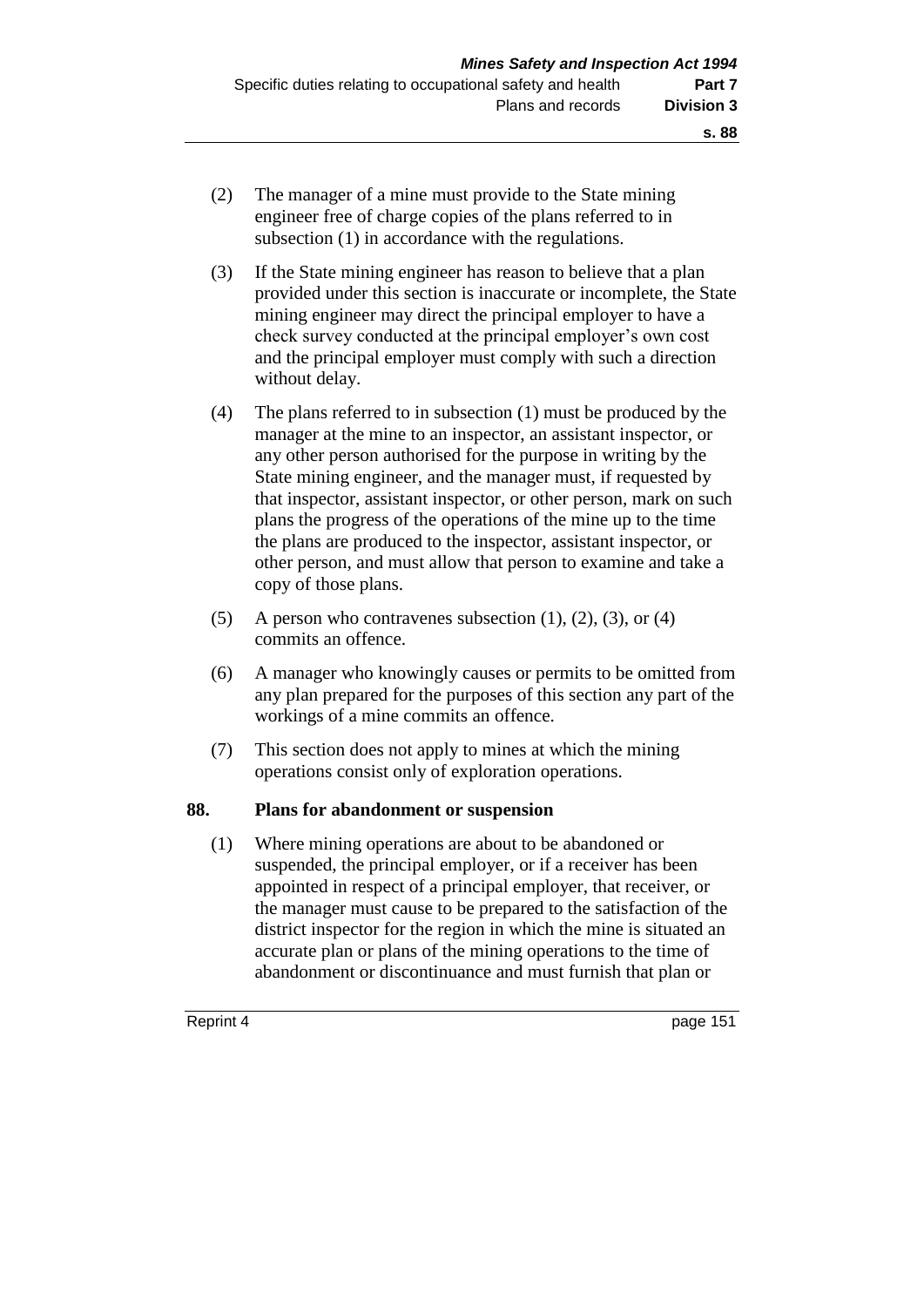those plans to the State mining engineer in accordance with the regulations before the mining operations are abandoned or suspended.

(2) A principal employer, receiver, or manager who contravenes subsection  $(1)$  commits an offence.

# **89. Record books**

- (1) Where a record book or a log book is required under this Act to be kept at a mine or any other place, the manager must ensure  $that -$ 
	- (a) the book is kept solely for the purpose of making the entries required under this Act; and
	- (b) every entry required to be made in the book is made in ink; and
	- (c) the book is kept safely in good order and condition.
- (1a) Subsection (1)(b) has effect subject to the provisions of
	- (a) Part 3 Division 3 Subdivision 6; and
	- (b) section 31BO.
- (1b) A manager who contravenes subsection (1) commits an offence.
- (2) The principal employer for the time being at a mine must keep all record books and log books that have been kept under this Act in respect of the mine for so long as mining operations continue at that mine and must record in the record book the particulars, including the date, of any change in principal employer.
- (3) If mining operations are abandoned or suspended, the principal employer at the mine at that time must keep all record books and log books that have been kept under this Act in respect of the mine for a period of 6 years from the time of abandonment or suspension; and if the principal employer appears likely to go into liquidation or receivership must take steps to ensure that such record books and log books are safely kept for that period.

page 152 Reprint 4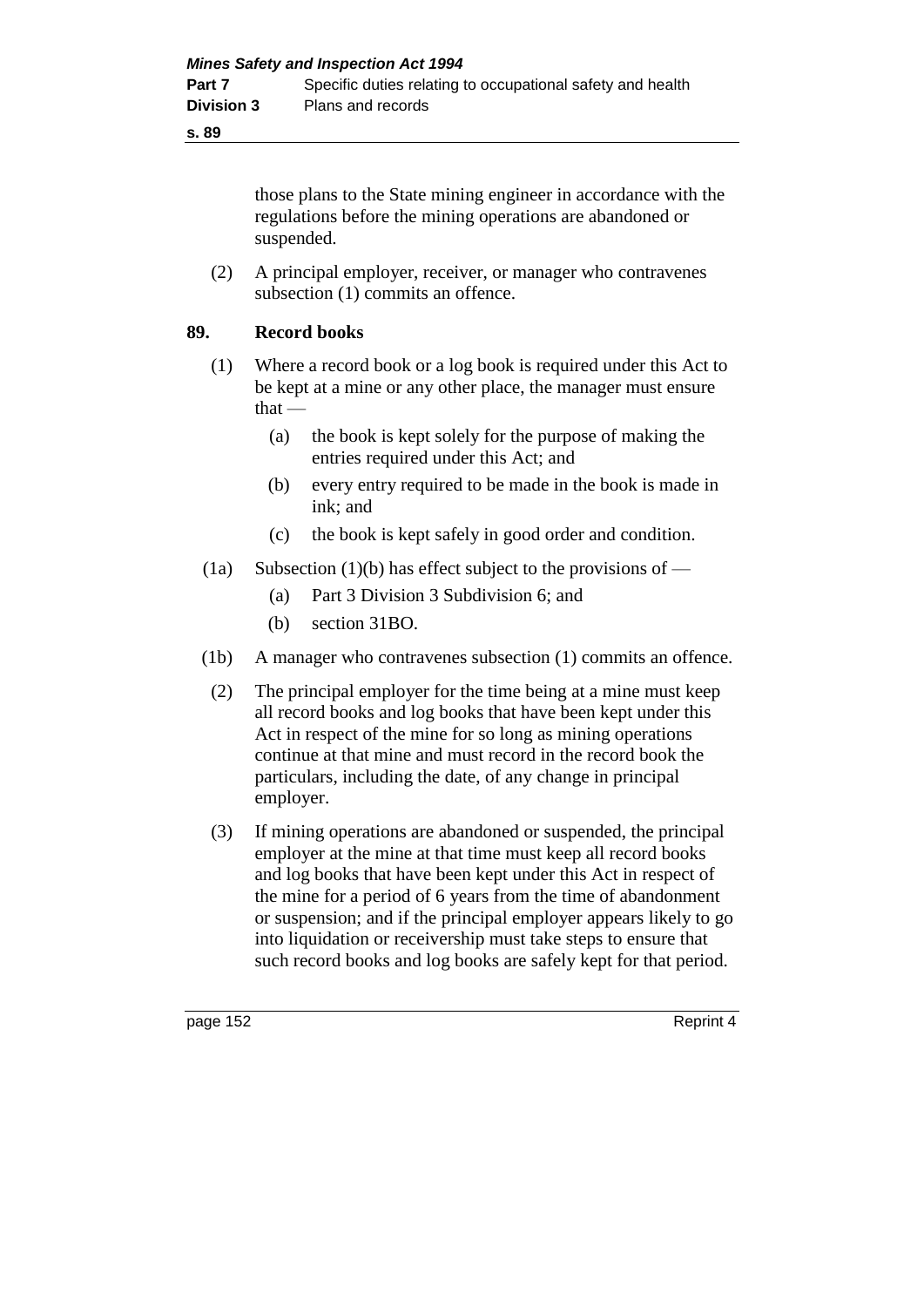(4) A principal employer or a person who was a principal employer who contravenes subsection (2) or (3) commits an offence.

*[Section 89 amended by No. 68 of 2004 s. 79; No. 16 of 2008 s. 30.]*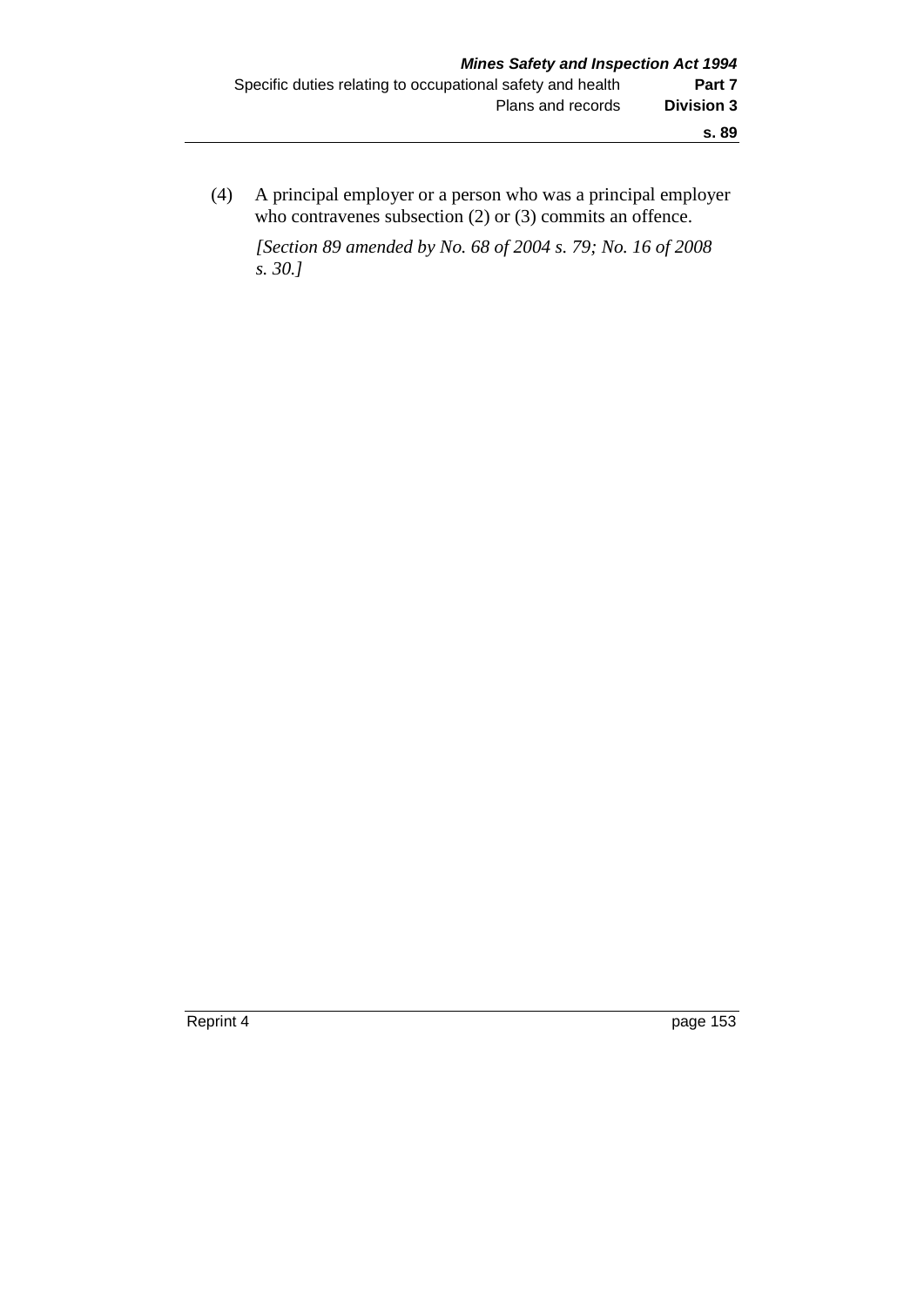# **Part 8 — Ministerial safety and health powers**

*[Heading amended by No. 30 of 1995 s. 76(1).]* 

# *[90. Repealed by No. 51 of 2004 s. 115(3).]*

# **91. Minister may publish report**

The Minister may cause a report prepared for the purposes of this Act by any inspector to be published at such time and in such manner as the Minister thinks appropriate.

# **92. Delegation of ministerial functions**

- (1) The Minister may, either generally or as otherwise provided by the instrument of delegation, by instrument in writing delegate to any person any power or duty conferred or imposed on the Minister under this Act, other than this power of delegation.
- (2) Any act or thing done by a delegate under a delegation under this section has the same force and effect as if it had been done by the Minister.

# **93. Codes of practice**

- (1) The Minister may approve a code of practice which has been considered by the Mining Industry Advisory Committee, for the purpose of providing practical guidance to employers, self-employed persons and employees and other persons on whom a duty of care is imposed under this Act.
- (2) A code of practice may consist of any code, standard, rule, specification or provision relating to occupational safety or health that is prepared by any appropriate body and may incorporate by reference any other such document either as it is in force at the time the code of practice is approved or as it may from time to time subsequently be amended.
- (3) The Minister may approve any revision of the whole or any part of a code of practice or revoke the approval of a code of practice.

page 154 Reprint 4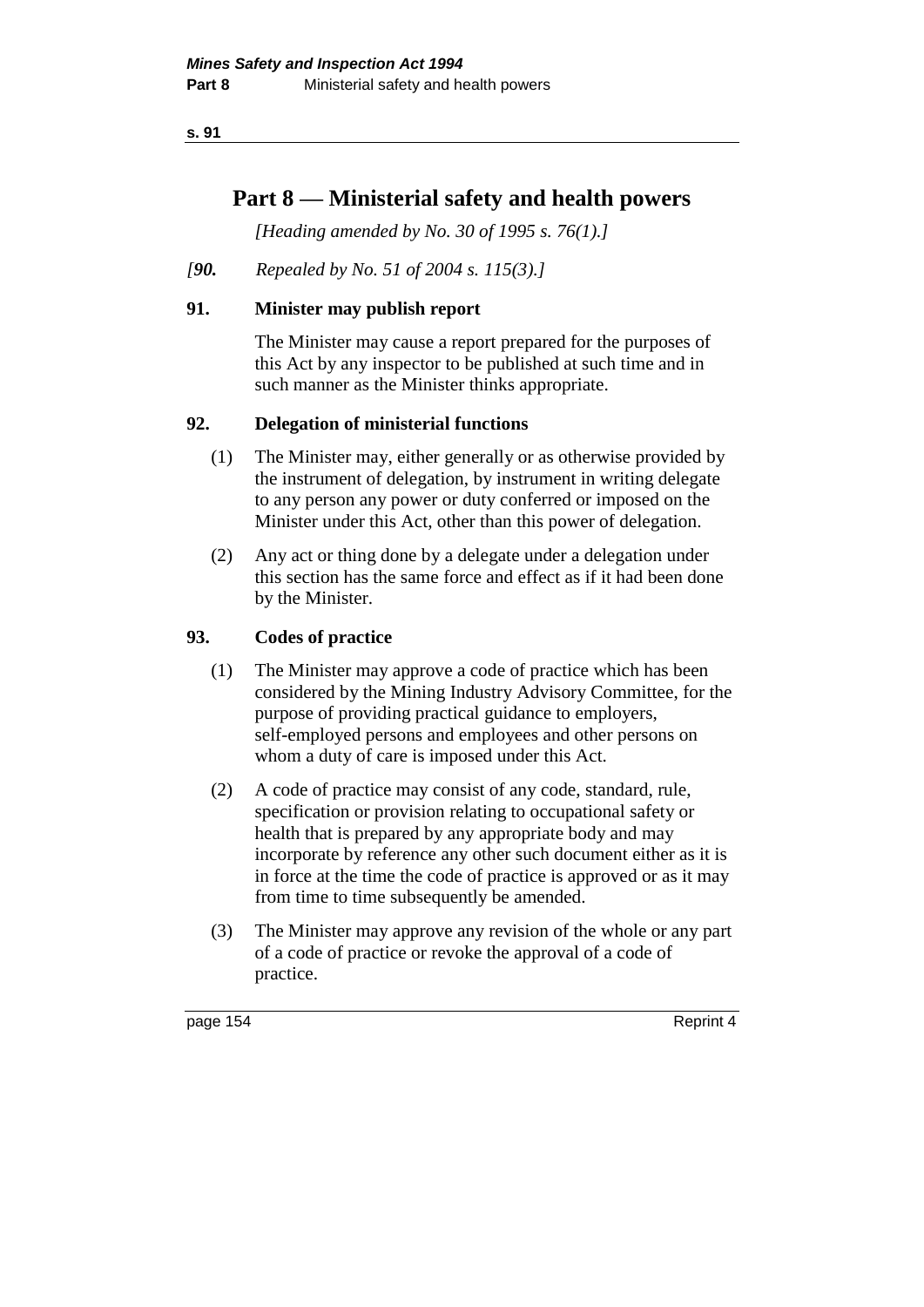- (4) The Minister shall cause to be published in the *Gazette* notice of every approval or revocation under this section and the approval or revocation comes into force on the day of such publication.
- (5) The Minister shall cause a copy of every code of practice, and any document incorporated in it by reference, and any revision or revocation of a code of practice to be laid before each House of Parliament within 14 sitting days of such House.
- (6) The Minister shall cause a copy of every code of practice, including any revision of the code and any document incorporated in it by reference, to be made available, without charge, for public inspection.
- (7) Where it is alleged in a proceeding under this Act that a person has contravened a provision of this Act or the regulations in relation to which a code of practice was in effect at the time of the alleged contravention —
	- (a) the code of practice is admissible in evidence in that proceeding; and
	- (b) demonstration that the person complied with the provision of the Act or regulations otherwise than observing that provision of the code of practice is a satisfactory defence.
- (8) A person is not liable to any civil or criminal proceeding only because the person has not complied with a provision of a code of practice.

*[Section 93 amended by No. 30 of 1995 s. 76(1) and (3); No. 51 of 2004 s. 115(4).]*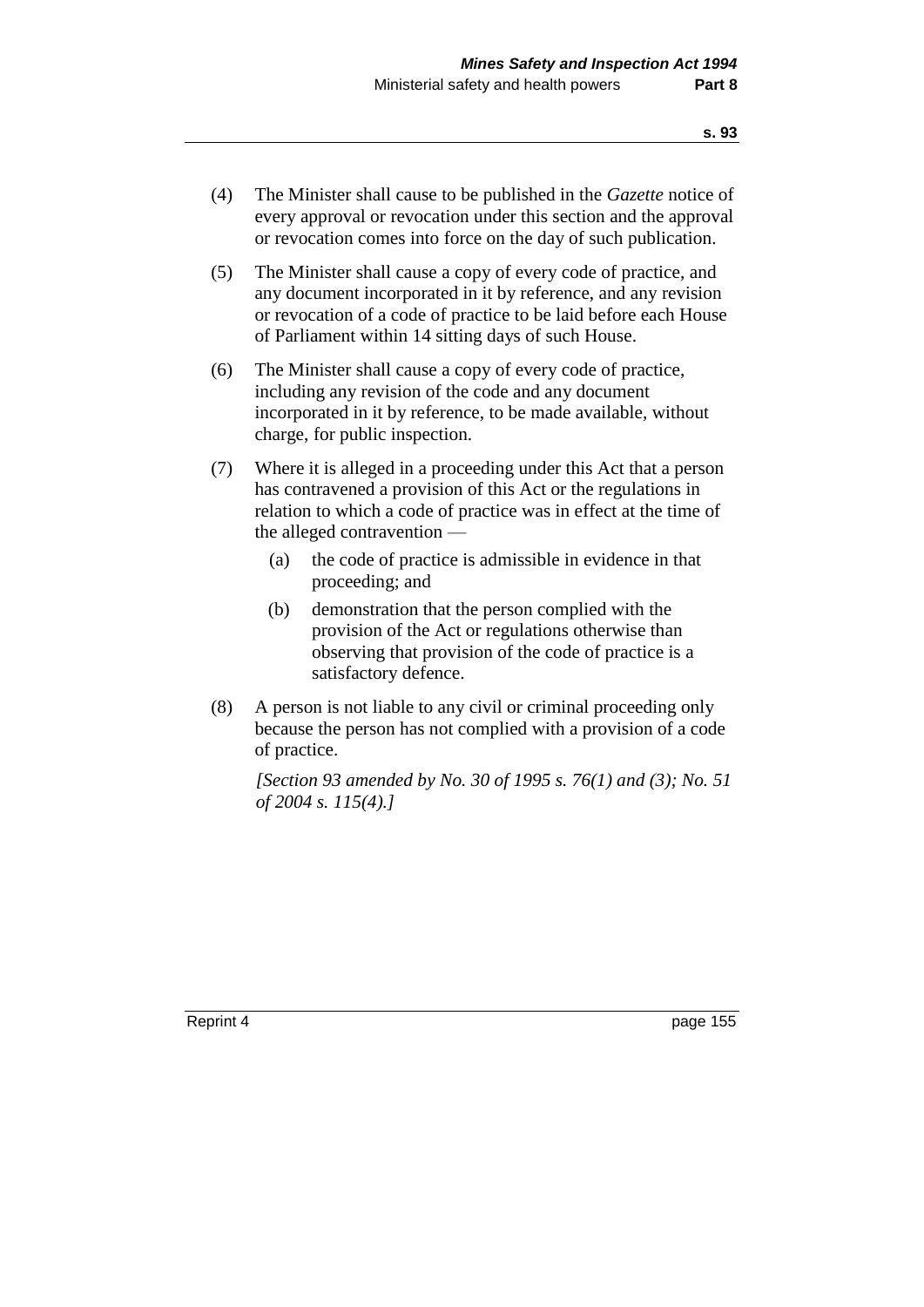# **Part 9 — Offences, penalties and legal proceedings**

### **Division 1 — General provisions**

*[Heading inserted by No. 68 of 2004 s. 28.]* 

### **94. General penalty**

If a person commits an offence against this Act for which a penalty is not otherwise provided, the person is liable to a level one penalty.

*[Section 94 inserted by No. 68 of 2004 s. 29.]*

# **95. Continuing offences**

- (1) Where an offence is committed by a person by reason of the contravention of a provision of this Act under which the person is required or directed to do any act or thing, or to refrain from doing any act or thing, that offence is deemed to continue so long as the act or thing so required or directed remains undone, or continues to be done, as the case may be.
- (2) Where an offence is deemed to continue, the person who committed the offence, whether by act or omission, commits an additional offence on each day during which the offence is deemed to continue and is liable to a fine not exceeding —
	- (a) \$200, where the offence is committed by a person as an employee;
	- (b) \$1 000, where the offence is committed by an individual and paragraph (a) does not apply; and
	- (c) \$2 000, where the offence is committed by a corporation,

for every day on which the offence is so continued.

*[Section 95 amended by No. 30 of 1995 s. 72; No. 68 of 2004 s. 30.]* 

page 156 Reprint 4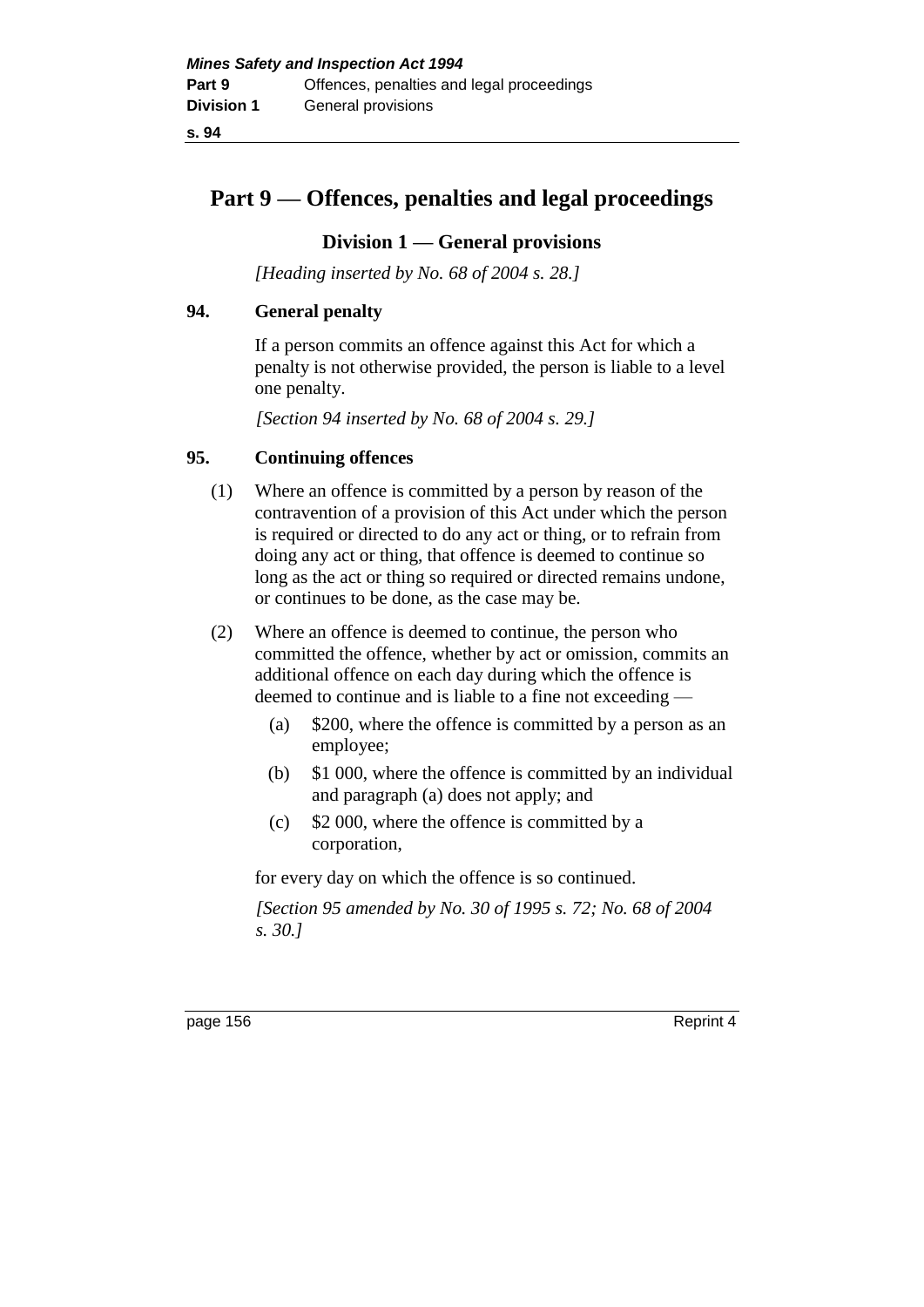#### **96. Proceedings to be taken by inspector or authorised officer**

- (1) Every proceeding for an offence under this Act may be instituted and conducted by an inspector or by some member of the Public Service authorised in writing for the purpose by the Minister.
- (2) An inspector or officer is not to be personally responsible for any costs incurred by or awarded against the inspector or officer in connection with any proceeding for an offence under this Act.

### **96A. Proceedings to be determined by safety and health magistrate**

- (1) Every proceeding for an offence under this Act is to be heard and determined by a safety and health magistrate.
- (2) When exercising jurisdiction under subsection (1) a safety and health magistrate constitutes a court of summary jurisdiction.

*[Section 96A inserted by No. 30 of 1995 s. 73; amended by No. 68 of 2004 s. 81.]* 

### **97. Time limit for prosecutions**

Proceedings for an offence against this Act must be commenced within 3 years after the offence was committed.

*[Section 97 inserted by No. 68 of 2004 s. 31(1).]*

### **98. Evidentiary provisions**

- (1) In a proceeding for an offence under this Act, an averment in the charge that at a particular time —
	- (a) a particular place was a mine;
	- (b) a particular person was an employer at a particular mine or was the principal employer at a mine;
	- (ba) a particular person was an employer of a particular person or particular persons at a mine;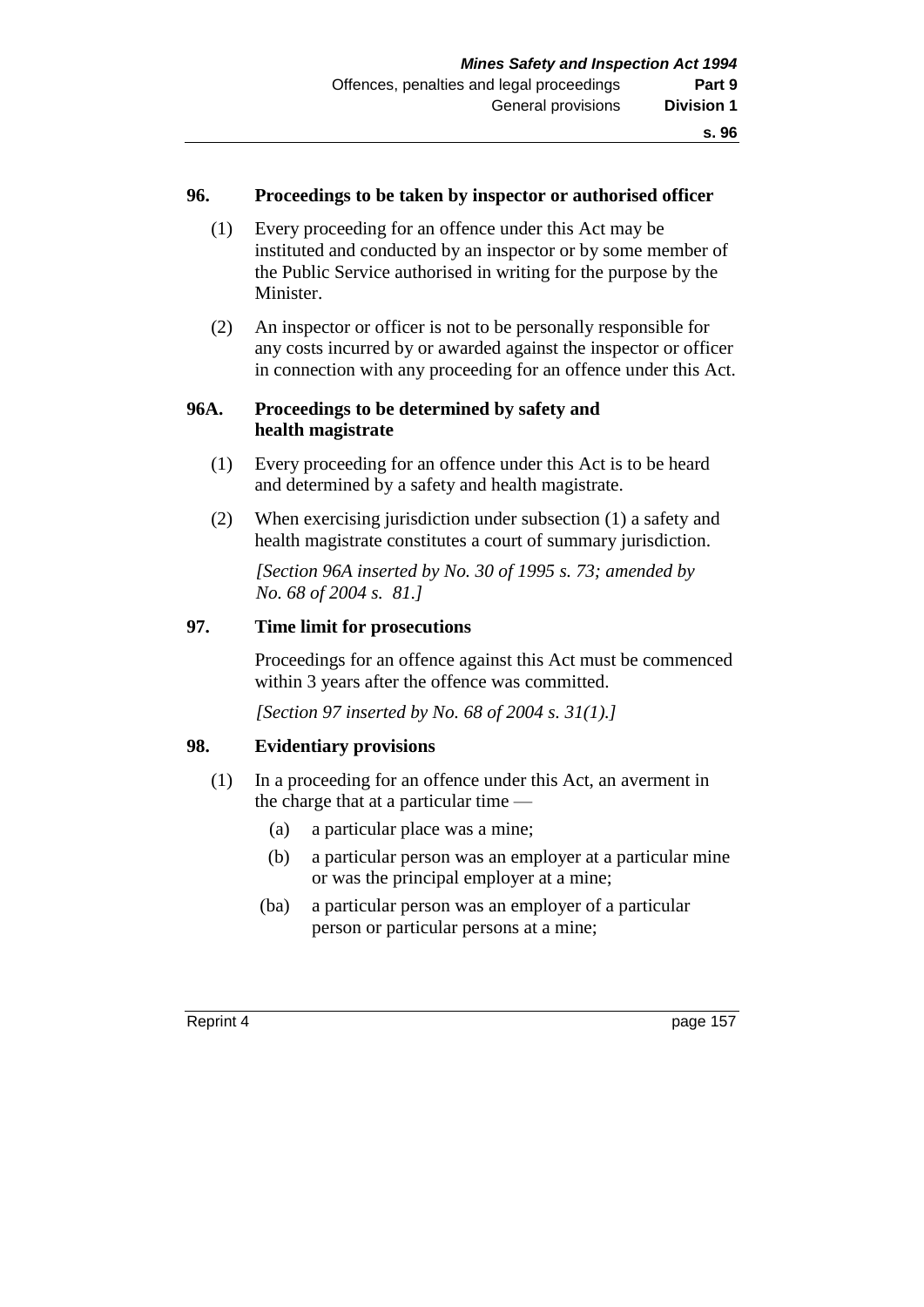|     | (bb)                                                                                                                                                      | a particular person was a principal or a contractor,<br>within the meaning given by section $15A(1)$ , at a mine;                                                                                                                                                                                                                                                                                                                                                     |  |
|-----|-----------------------------------------------------------------------------------------------------------------------------------------------------------|-----------------------------------------------------------------------------------------------------------------------------------------------------------------------------------------------------------------------------------------------------------------------------------------------------------------------------------------------------------------------------------------------------------------------------------------------------------------------|--|
|     | (bc)                                                                                                                                                      | a particular person was, at a mine, a principal, within the<br>meaning given by section $15A(1)$ , in relation to a<br>particular contractor or particular contractors within the<br>meaning so given;                                                                                                                                                                                                                                                                |  |
|     | (c)                                                                                                                                                       | a particular person was the registered manager of a mine<br>or the underground manager or quarry manager for a<br>mine or had been appointed to and held some other<br>position at a mine;                                                                                                                                                                                                                                                                            |  |
|     | (d)                                                                                                                                                       | a notice required under this Act to be given had been<br>given or had not been given;                                                                                                                                                                                                                                                                                                                                                                                 |  |
|     | (e)                                                                                                                                                       | a prescribed fee had not been paid;                                                                                                                                                                                                                                                                                                                                                                                                                                   |  |
|     | (f)                                                                                                                                                       | a particular person was an employee or an inspector or<br>assistant inspector,                                                                                                                                                                                                                                                                                                                                                                                        |  |
|     | contrary.                                                                                                                                                 | is deemed to have been proved in the absence of proof to the                                                                                                                                                                                                                                                                                                                                                                                                          |  |
| (2) | In a proceeding for an offence under this Act, proof is not<br>required as to any of the following matters, unless evidence is<br>given to the contrary — |                                                                                                                                                                                                                                                                                                                                                                                                                                                                       |  |
|     | (a)                                                                                                                                                       | a delegation by the Minister to the State mining engineer<br>or by the State mining engineer to any person for a<br>particular purpose or to do a particular act;                                                                                                                                                                                                                                                                                                     |  |
|     | (b)                                                                                                                                                       | the authority of an inspector or a member of the Public<br>Service to institute and conduct a proceeding for an<br>offence under this Act.                                                                                                                                                                                                                                                                                                                            |  |
| (3) |                                                                                                                                                           | In any proceeding in which it is necessary or expedient to prove<br>the service or content of any notice or other document required<br>or authorised to be served under this Act, the notice or<br>document and its proper service may be sufficiently proved by<br>the production of a purported copy of the notice or document<br>bearing a certificate signed by a member of the Public Service<br>authorised by the State mining engineer that the copy is a true |  |

page 158 Reprint 4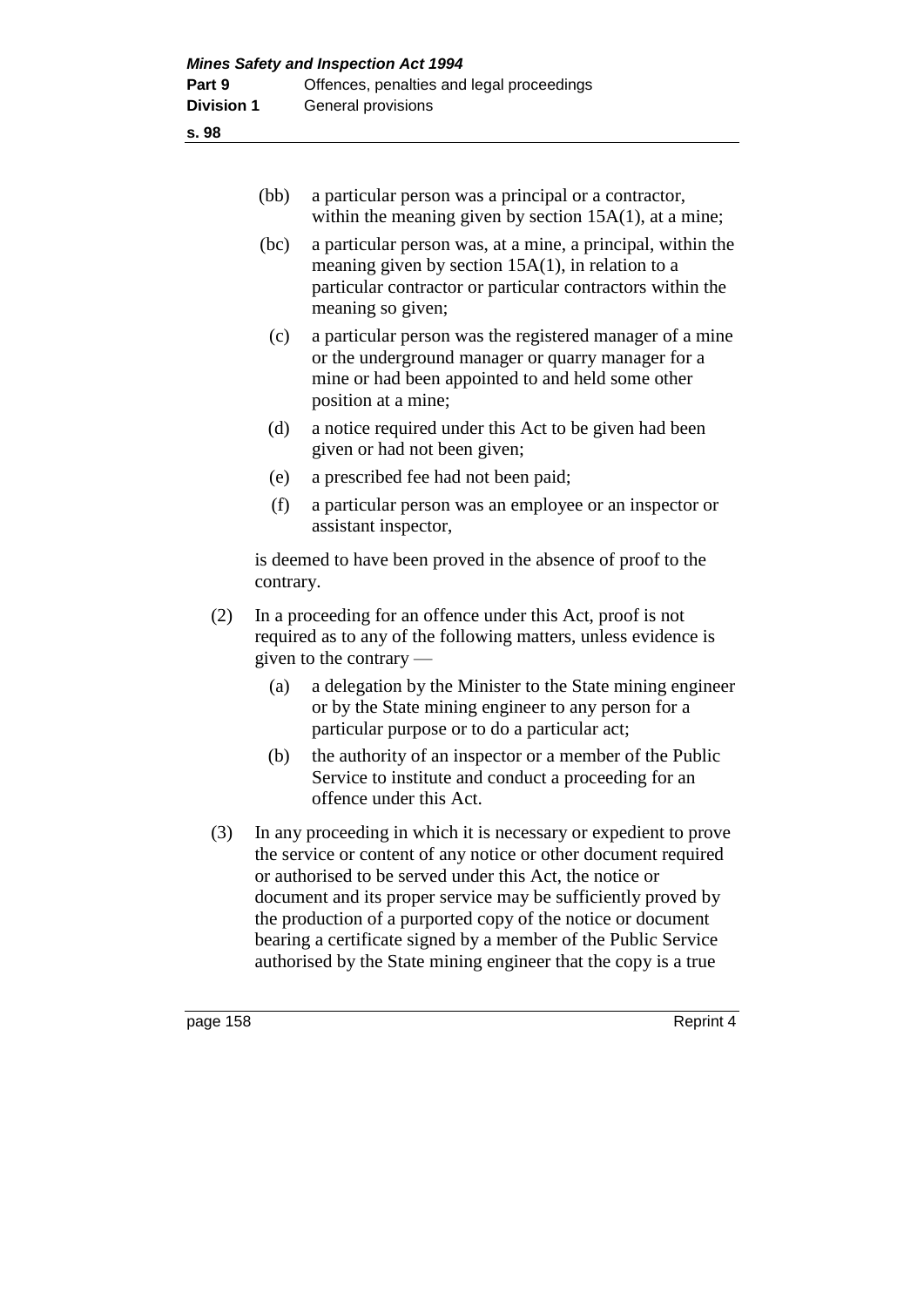copy of the original and that the original was served in the manner set out in the certificate.

- (4) In proceedings for an offence against this Act, production of a copy of —
	- (a) a code of practice;
	- (b) an Australian Standard; or
	- (c) an Australian/New Zealand Standard,

purporting to be certified by the State mining engineer to be a true copy as at any date or during any period is, without proof of the signature of the State mining engineer, sufficient evidence of the contents of the code of practice or Standard as at that date or during that period.

*[Section 98 amended by No. 16 of 2002 s. 5; No. 68 of 2004 s. 32; No. 84 of 2004 s. 80.]*

### **99. Vicarious responsibility of employers, managers, and supervisors**

- (1) Where an offence under this Act, other than an offence to which section 99A applies, is committed by a person and an employer or manager is proved knowingly to have permitted or employed that person to commit the offence, or where the offence is proved to have been committed with the consent or connivance of, or to be attributable to any neglect on the part of, an employer, manager or supervisor, or any person who was purporting to act in that capacity, he or she as well as the person who committed the offence commits the offence and each of them is severally liable to conviction.
- (2) In this section, **"manager"** includes underground manager, quarry manager, and their alternates and deputies, underground superintendent, foreman (in relation to an underground metal mine), and deputy (in relation to an underground coal mine).

*[Section 99 amended by No. 68 of 2004 s. 33.]*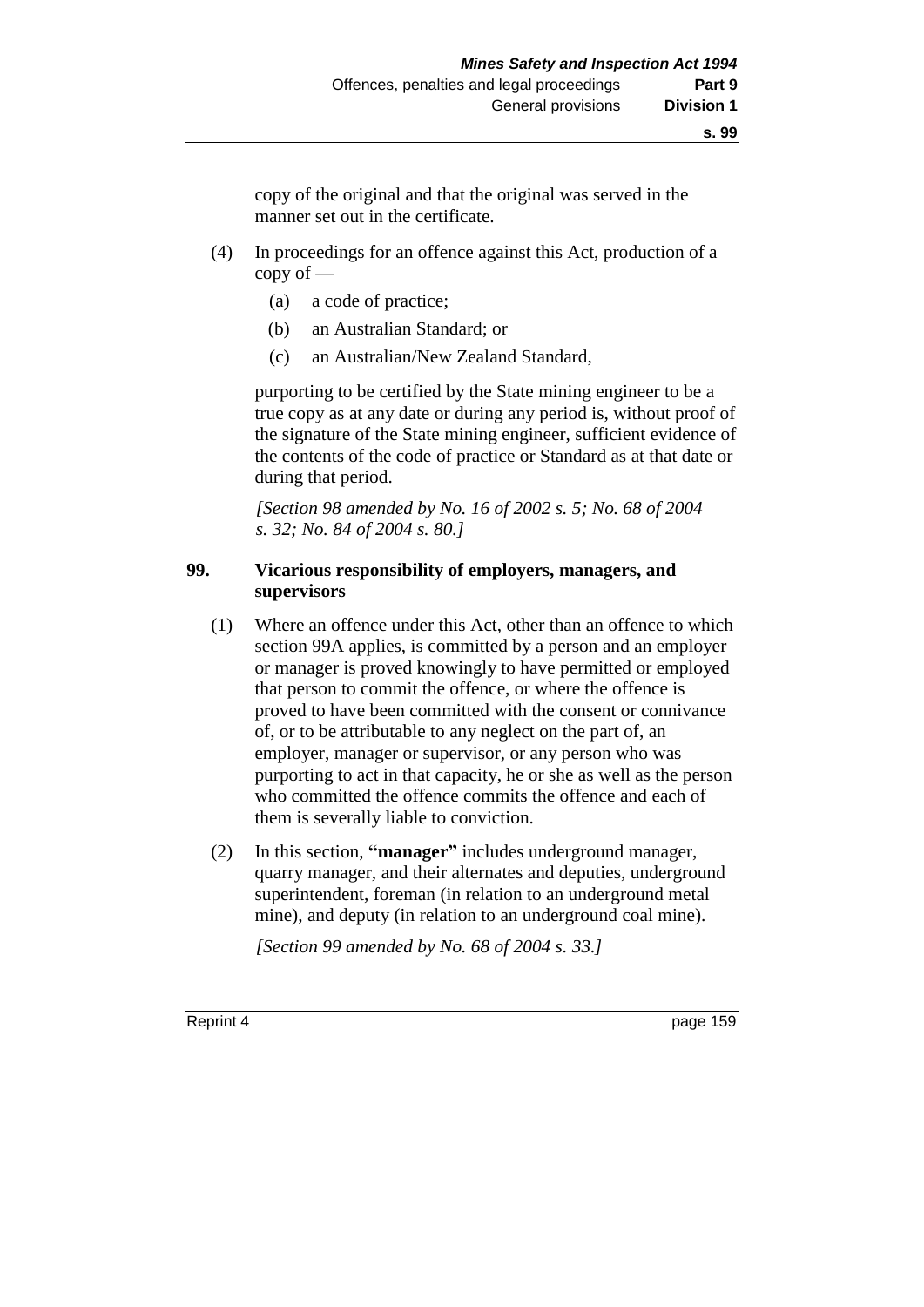### **99A. Vicarious responsibility for offences involving gross negligence**

(1) In this section —

**"manager"** has the meaning given by section 99(2);

**"superior officer"**, except as otherwise provided, means an employer, manager or supervisor or a person purporting to act in that capacity.

#### (2) Where a person commits an offence under section 9A(1),

- $10A(1)$ ,  $12A(1)$  or  $15(1)$ , the following provisions apply
	- (a) a superior officer in relation to the person also commits that offence if it is proved that —
		- (i) the superior officer, being an employer or manager or a person purporting to act in that capacity, knowingly permitted or employed the person to commit the offence;
		- (ii) the offence was attributable to any neglect on the part of the superior officer; or
		- (iii) the superior officer consented to or connived in the acts or omissions to which section  $8B(2)(a)(ii)$  applied that were proved against the person,

in circumstances where the superior officer —

- (iv) knew that the contravention would be likely to cause the death of, or serious harm to, a person to whom a duty was owed; but
- (v) acted or failed to act as mentioned in subparagraph (i), (ii) or (iii) in disregard of that likelihood;
- (b) if paragraph (a) does not apply, a superior officer in relation to the person commits an offence under section 9A(2),  $10A(2)$ ,  $12A(2)$  or  $15(2)$ , as the case may require, if it is proved that —
	- (i) the superior officer, being an employer or manager or a person purporting to act in that

page 160 Reprint 4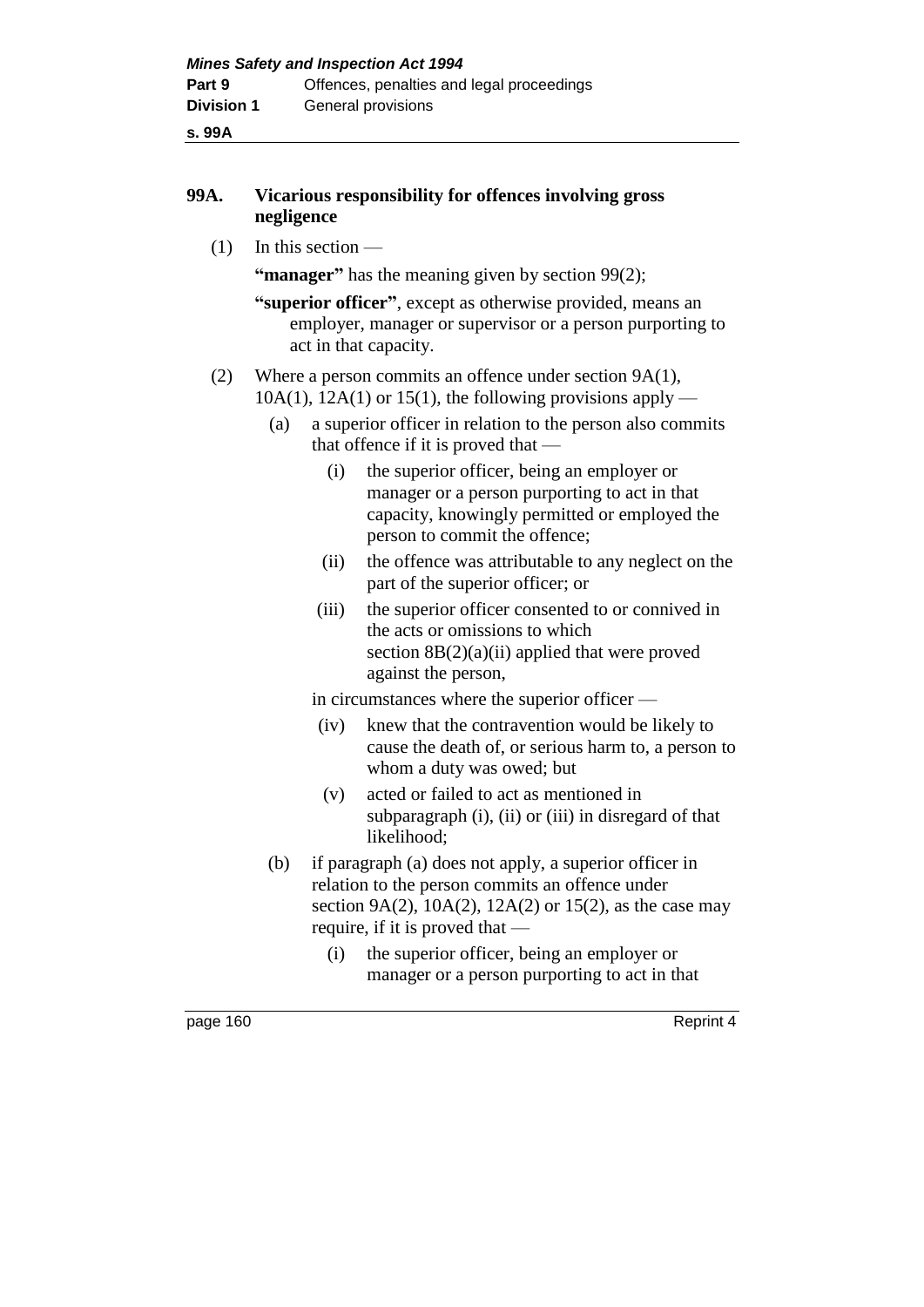capacity, knowingly permitted or employed the person to commit the offence; or

- (ii) the offence of the person
	- (I) occurred with the consent or connivance of the superior officer; or
	- (II) was attributable to any neglect on the part of the superior officer.

*[Section 99A inserted by No. 68 of 2004 s. 34.]*

### **100. Offences by corporations**

- (1) Where a corporation commits an offence under this Act, other than an offence to which section 100A applies, and it is proved that the offence occurred with the consent or connivance of, or was attributable to any neglect on the part of, any director, manager, secretary or other officer of the body, or any person who was purporting to act in any such capacity, that person, as well as the corporation, commits that offence.
- (2) Where the affairs of a corporation are managed by its members, subsection (1) and section 100A apply in relation to the acts and defaults of a member in connection with the member's functions of management as if the member were a director of the corporation.
- (3) A person convicted of an offence by virtue of this section is liable to the penalty to which an individual who is convicted of that offence is liable.

*[Section 100 amended by No. 68 of 2004 s. 35.]*

#### **100A. Responsibility of officers of corporation for offences involving gross negligence**

- (1) In this section
	- **"officer"** means a director, manager, secretary or other officer of a corporation or a person purporting to act in that capacity.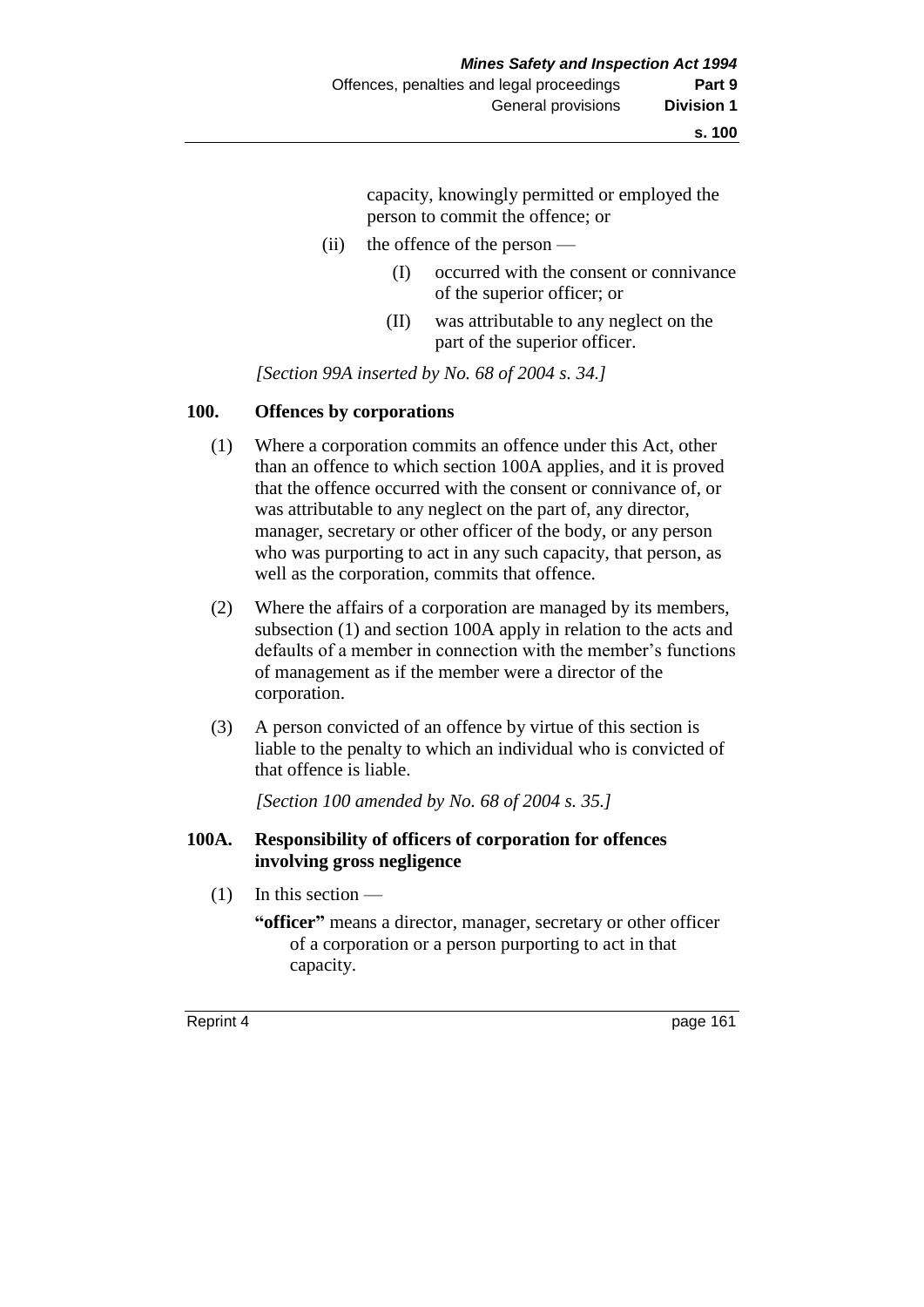- **s. 101**
	- (2) Where a corporation commits an offence under section 9A(1),  $12A(1)$ ,  $12C(1)$ ,  $13A(1)$  or  $15E(1)$  the following provisions  $apply$ —
		- (a) an officer also commits that offence if it is proved  $that -$ 
			- (i) the offence was attributable to any neglect on the part of the officer; or
			- (ii) the officer consented to or connived in the acts or omissions to which section  $8B(2)(a)(ii)$  applied that were proved against the corporation,

in circumstances where the officer —

- (iii) knew that the contravention would be likely to cause the death of, or serious harm to, a person to whom a duty was owed; but
- (iv) acted or failed to act as mentioned in subparagraph (i) or (ii) in disregard of that likelihood;
- (b) if paragraph (a) does not apply, an officer commits an offence under section 9A(2), 12A(2), 12C(2), 13A(2) or 15E(2), as the case may require, if it is proved that the offence of the corporation —
	- (i) occurred with the consent or connivance of the officer; or
	- (ii) was attributable to any neglect on the part of the officer.
- (3) A person convicted of an offence by virtue of this section is liable to the penalty to which an individual who is convicted of that offence is liable.

*[Section 100A inserted by No. 68 of 2004 s. 36.]*

page 162 Reprint 4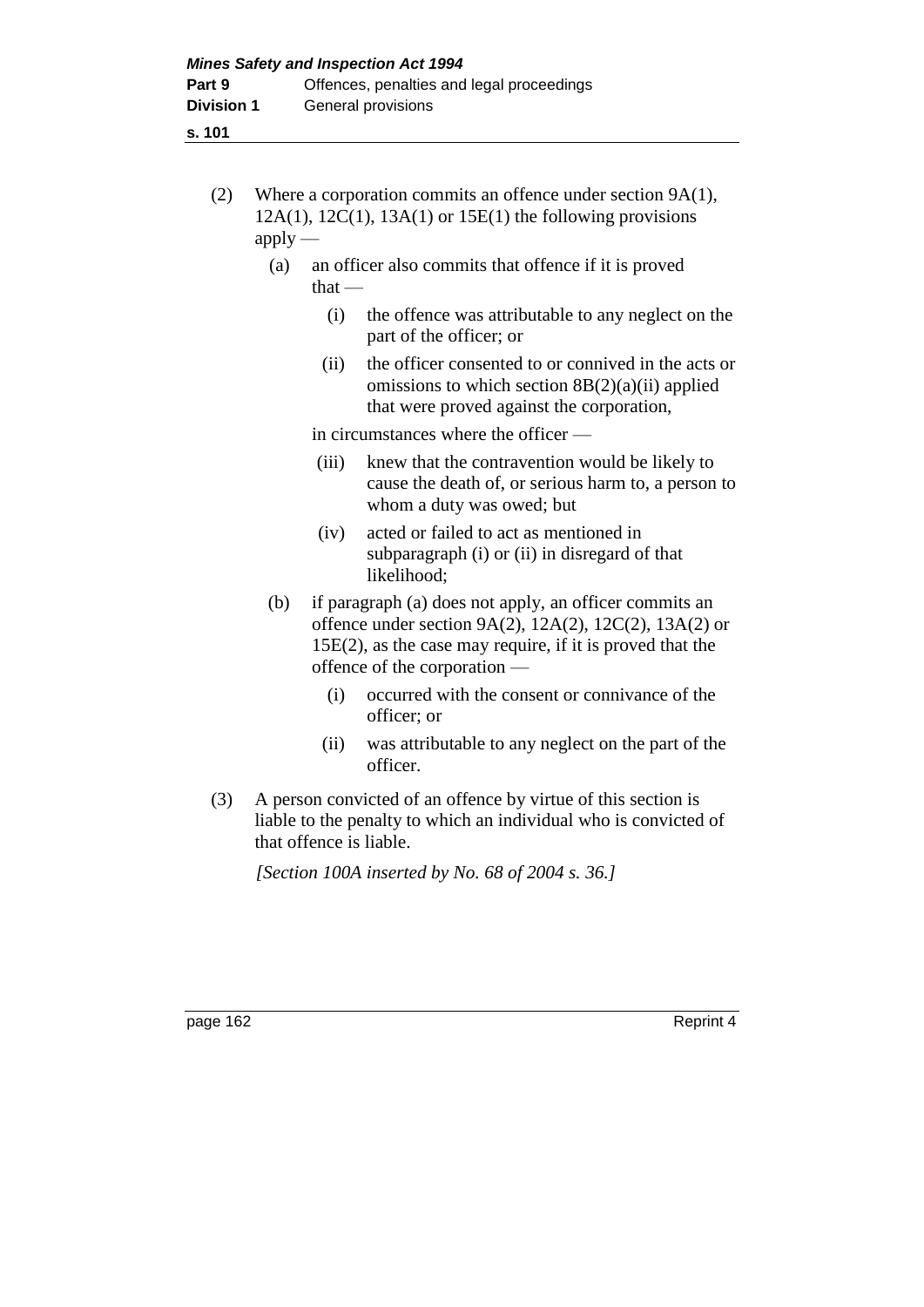#### **101. False or misleading information**

A person who knowingly or recklessly —

- (a) in relation to an application for a certificate of competency or an authorised mine surveyor's certificate under this Act; or
- (b) in response to a requirement, direction, inquiry, or request made by an inspector or assistant inspector for the purposes of this Act,

makes a statement, or furnishes or causes to be furnished any report, or makes an entry in a record or log book that is false or misleading because of the inclusion in the statement, report or book of false or misleading matter or of the omission from the statement, report or book of any matter that is required or may be material commits an offence.

### **101A. No double jeopardy**

A person is not liable to be punished twice under this Act in respect of any act or omission.

*[Section 101A inserted by No. 68 of 2004 s. 37.]*

# **Division 2 — Undertaking by offender in lieu of payment of fine**

*[Heading inserted by No. 68 of 2004 s. 38.]* 

#### **101B. Terms used in this Division**

In this Division —

- **"convicted"** means found guilty of an offence, whether after a plea of guilty or otherwise;
- **"court"** means a safety and health magistrate exercising jurisdiction under section 96A;

#### **"relevant offence"** means an offence against —

(a) section 21(5), 29(4), 55(7), 60(8), 61(2), 65(2), 66(3) or 70(4);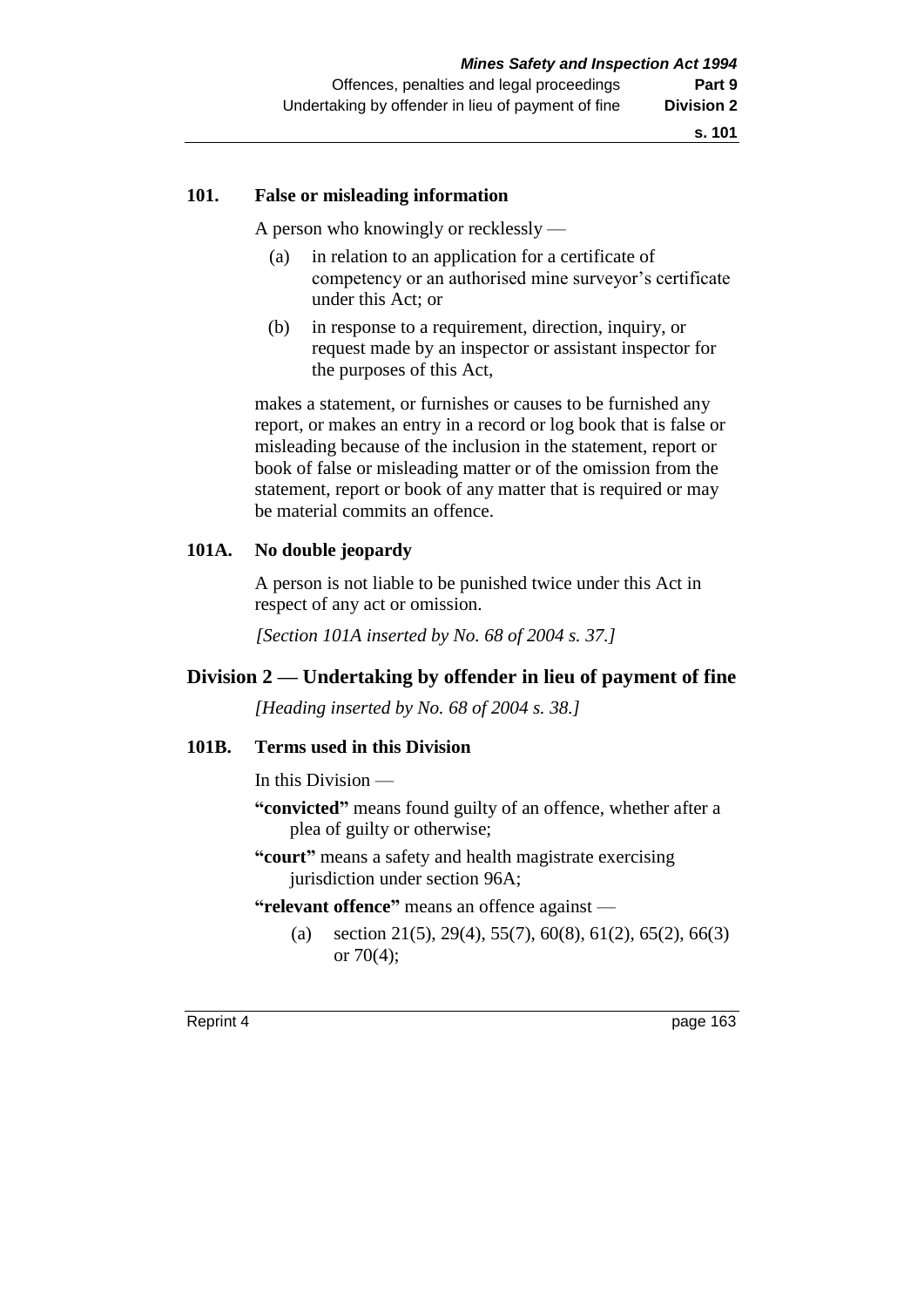**s. 101C**

- (b) any provision of Part 3 Division 3; or
- (c) the regulations.

*[Section 101B inserted by No. 68 of 2004 s. 38.]*

#### **101C. Court may allow offender to make election**

- $(1)$  Where
	- (a) a person (the **"offender"**) is convicted of one or more relevant offences; and
	- (b) the court has fined the offender,

the court may, subject to subsection (2), make an order allowing the offender to elect either —

- (c) to pay the fine or fines; or
- (d) as an alternative, to enter into an undertaking with the State mining engineer under section 101G not later than a day specified by the court.
- (2) A court is not to make an order under this section unless the court is satisfied that —
	- (a) the breach of the relevant offence did not result in physical harm to any person;
	- (b) the offender wishes an order to be made and the prosecutor does not oppose that being done;
	- (c) the offender and the State mining engineer are likely to reach agreement on the provisions of the proposed undertaking within the time that the court proposes to specify under subsection (1)(d); and
	- (d) the cost to the offender of complying with the proposed undertaking will be substantially equivalent to the amount of the fine or fines imposed.
- (3) After the court has fined the offender, the court may adjourn the proceedings to allow —
	- (a) the offender time to consider whether the offender wishes an order to be made; and

page 164 Reprint 4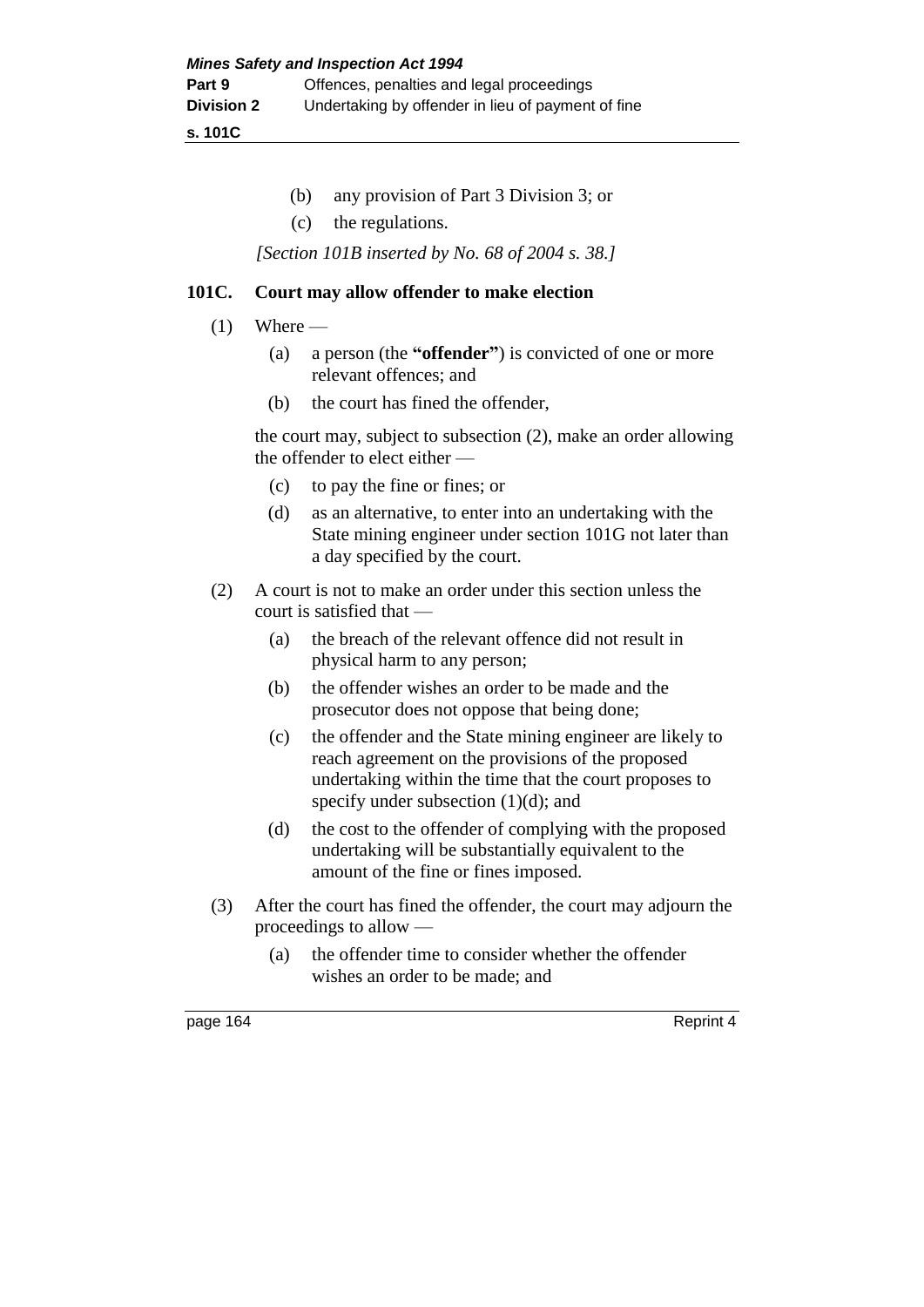(b) the prosecutor time to consider whether to oppose that being done,

as mentioned in subsection (2)(b).

(4) Nothing in this Division limits the powers of a court under the *Sentencing Act 1995*.

*[Section 101C inserted by No. 68 of 2004 s. 38.]*

#### **101D. Making of election**

- (1) An election is made, pursuant to an order under section  $101C(1)$ , by the offender —
	- (a) lodging an election in writing with the court in which the order was made; and
	- (b) serving a copy of the election on the State mining engineer,

not later than 28 days after the day on which the order was made.

- $(2)$  If
	- (a) an order is made under section  $101C(1)$ ; but
	- (b) the offender fails to make an election in accordance with subsection (1),

the offender is taken, at the expiry of the period mentioned in subsection (1), to have elected to pay the fine or fines.

*[Section 101D inserted by No. 68 of 2004 s. 38.]*

#### **101E. Failure to enter into undertaking**

An election under section 101D to enter into an undertaking lapses if the undertaking is for any reason not entered into before the time allowed under section 101C(1)(d).

*[Section 101E inserted by No. 68 of 2004 s. 38.]*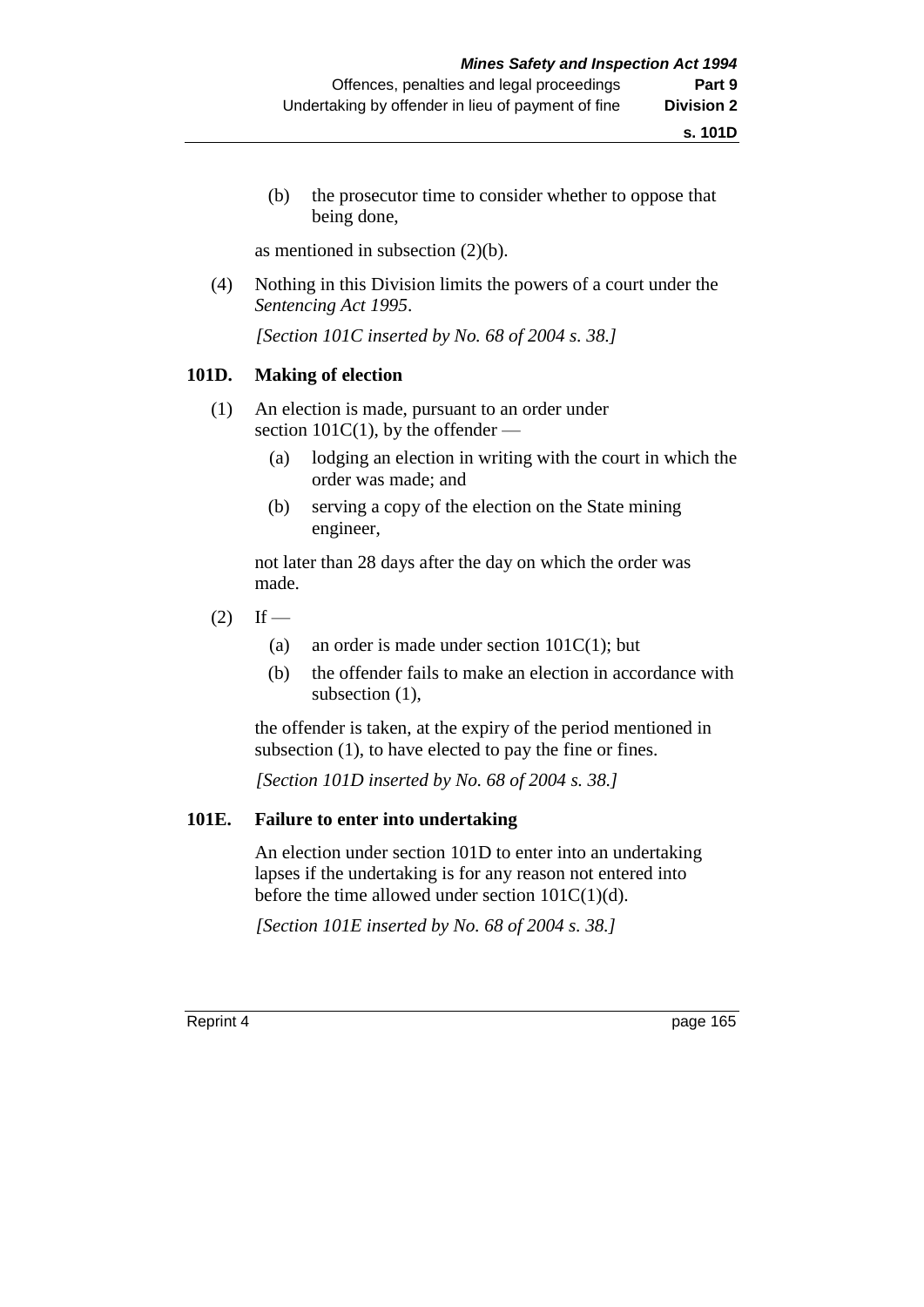### **101F. Time for payment of fines**

- (1) The liability of the offender to pay the fine or fines in connection with which an order is made under section 101C(1) is suspended by the making of the order.
- (2) If the offender elects to pay the fine or fines, for the purposes of section 32 of the *Fines, Penalties and Infringement Notices Enforcement Act 1994* the fine or fines are taken to have been imposed on the day on which the election is made.
- (3) If the offender is taken by section 101D(2) to have elected to pay the fine or fines, for the purposes of the section referred to in subsection (2) the fine or fines are taken to have been imposed at the time mentioned in section 101D(2).
- $(4)$  If
	- (a) the offender elects to enter into an undertaking; but
	- (b) the election lapses under section 101E,

for the purposes of the section referred to in subsection (2) the fine or fines are taken to have been imposed on the day specified under section  $101C(1)(d)$ .

*[Section 101F inserted by No. 68 of 2004 s. 38.]*

#### **101G. Nature and terms of undertaking**

- (1) An undertaking for the purposes of this Division is a document by which the offender gives undertakings to the State mining engineer that the offender will —
	- (a) take the action specified in the undertaking;
	- (b) bear the costs and expenses of doing so; and
	- (c) complete all of the required action before a day specified in the document.
- (2) The action required to be taken by the offender is to come within the provisions described in section 101H(2) or (3).

page 166 Reprint 4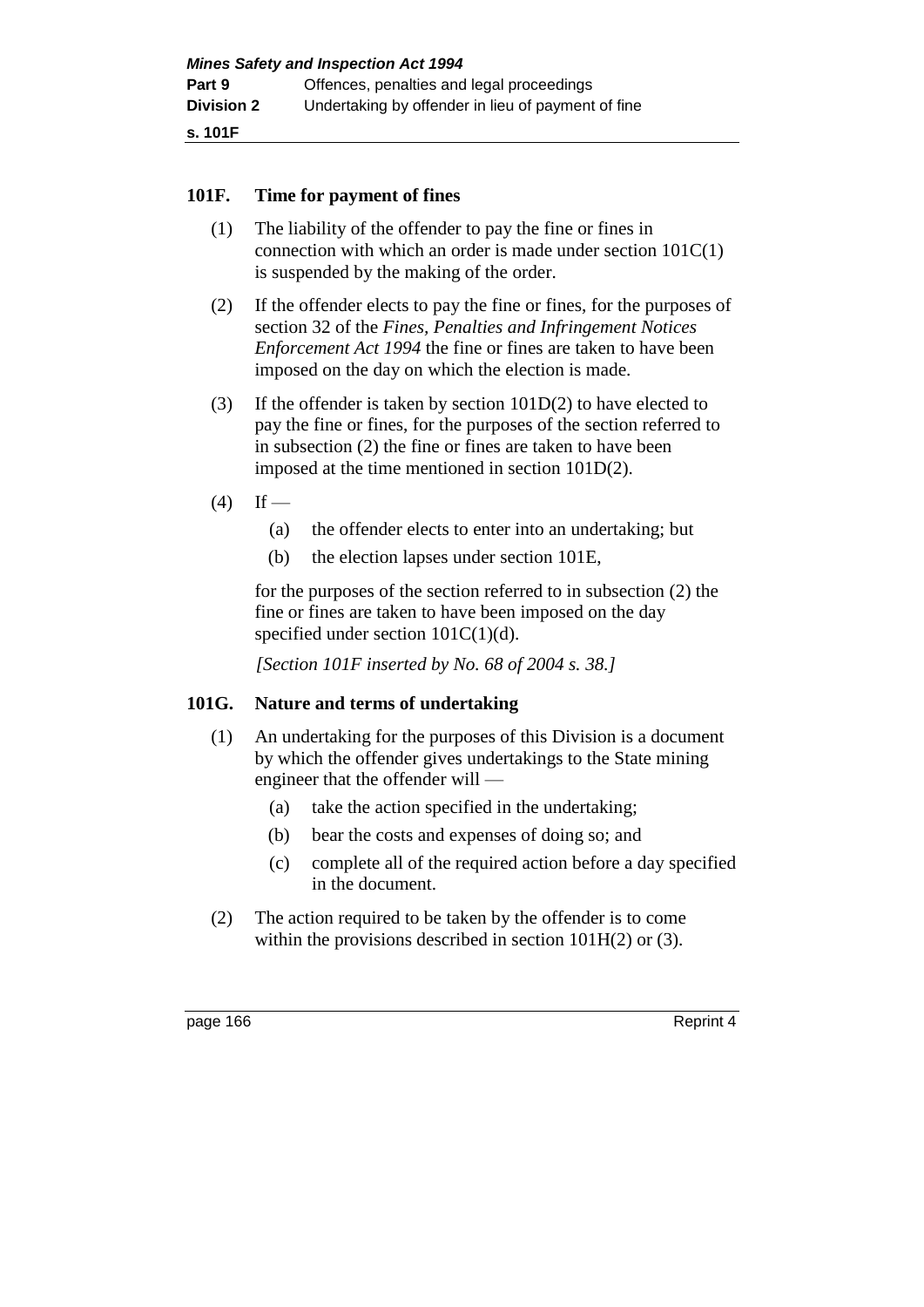- (3) The provisions of the undertaking are to be such as are agreed between the State mining engineer and the offender.
- (4) The State mining engineer is to furnish a copy of an undertaking, and of any amendment made under section 101K, to the court concerned.

*[Section 101G inserted by No. 68 of 2004 s. 38.]*

### **101H. What may be included in undertaking**

(1) In this section — **"specified"** means specified in the undertaking;

**"specified mine"** includes a specified class of mine.

- (2) An undertaking is to provide for the offender to do one or more of the following —
	- (a) to take specified steps for the improvement of occupational safety and health —
		- $(i)$  at or in respect of
			- (I) any specified mine; or
			- (II) any specified part or parts of any specified mine;
			- or
		- (ii) in connection with the business or operations of the offender;
	- (b) to take specified steps to publicise details of  $-$ 
		- (i) any specified offence;
		- (ii) its consequences;
		- (iii) the amount of the fine or fines imposed and the fact that the undertaking has been entered into under this Division; or
		- (iv) any other related matter;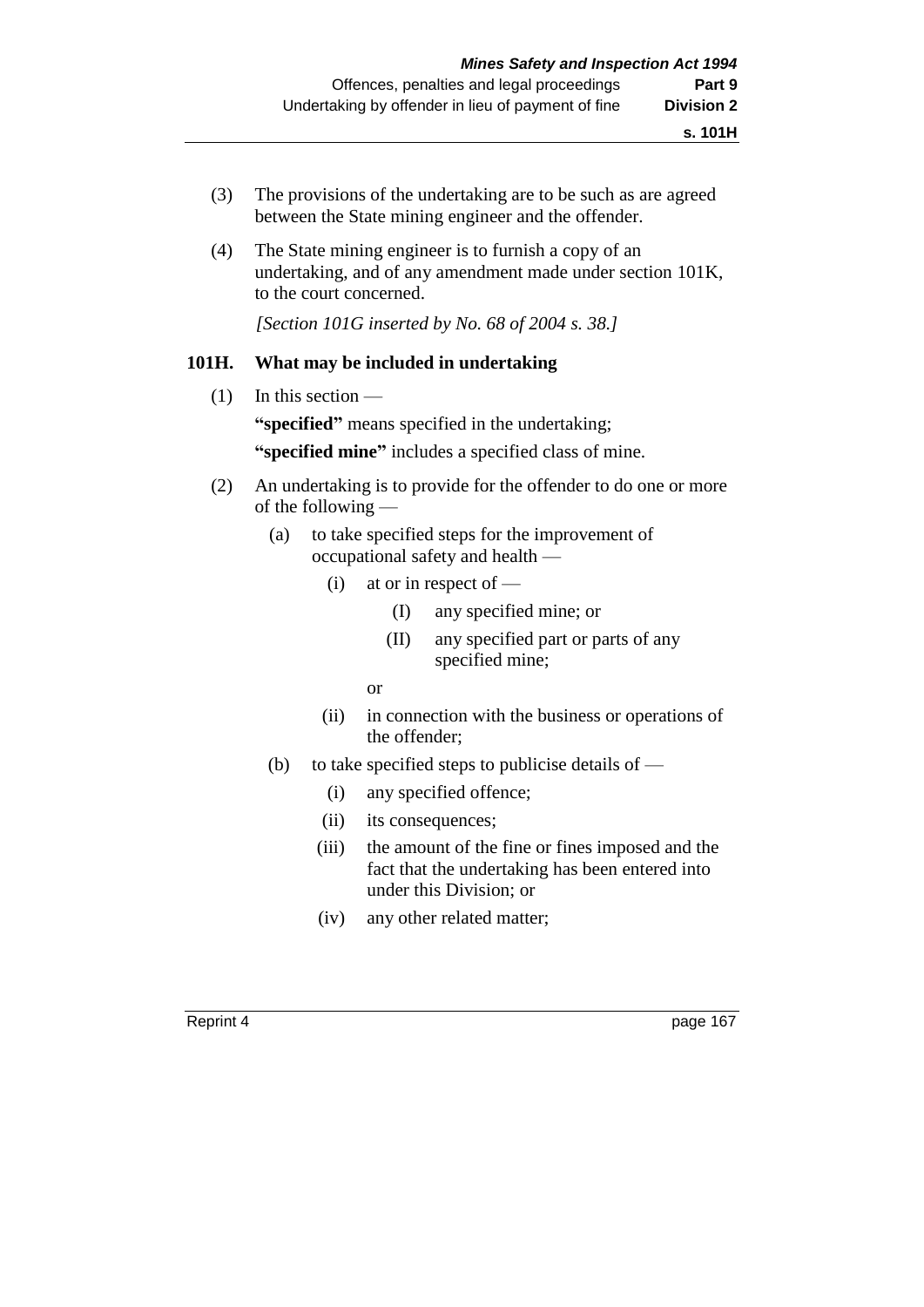**s. 101I**

| (c) | to remedy any consequence of a specified offence, so far |
|-----|----------------------------------------------------------|
|     | as it is practicable to do so, but not in a way that is  |
|     | excluded by subsection $(4)$ ;                           |

- (d) to carry out a specified project or activity for the improvement of occupational safety and health —
	- (i) in the community;
	- (ii) in a particular section of the community; or
	- (iii) in connection with a particular kind of activity in the State.
- (3) The State mining engineer may require that an undertaking contain any incidental or supplementary provision that the State mining engineer considers necessary or expedient to achieve its purpose, including provision for —
	- (a) the reporting of matters; and
	- (b) providing proof of compliance,

to the State mining engineer.

- (4) An undertaking cannot provide for the offender to take any action —
	- (a) that the offender has a duty to take in order to comply with any provision of this Act; or
	- (b) for the taking of which an improvement notice or a prohibition notice could be issued under Part 3 Division 3.

*[Section 101H inserted by No. 68 of 2004 s. 38.]*

# **101I. Effect of undertaking**

The liability of the offender to pay the fine or fines in connection with which the undertaking is given —

(a) is suspended by the giving of the undertaking; and

page 168 Reprint 4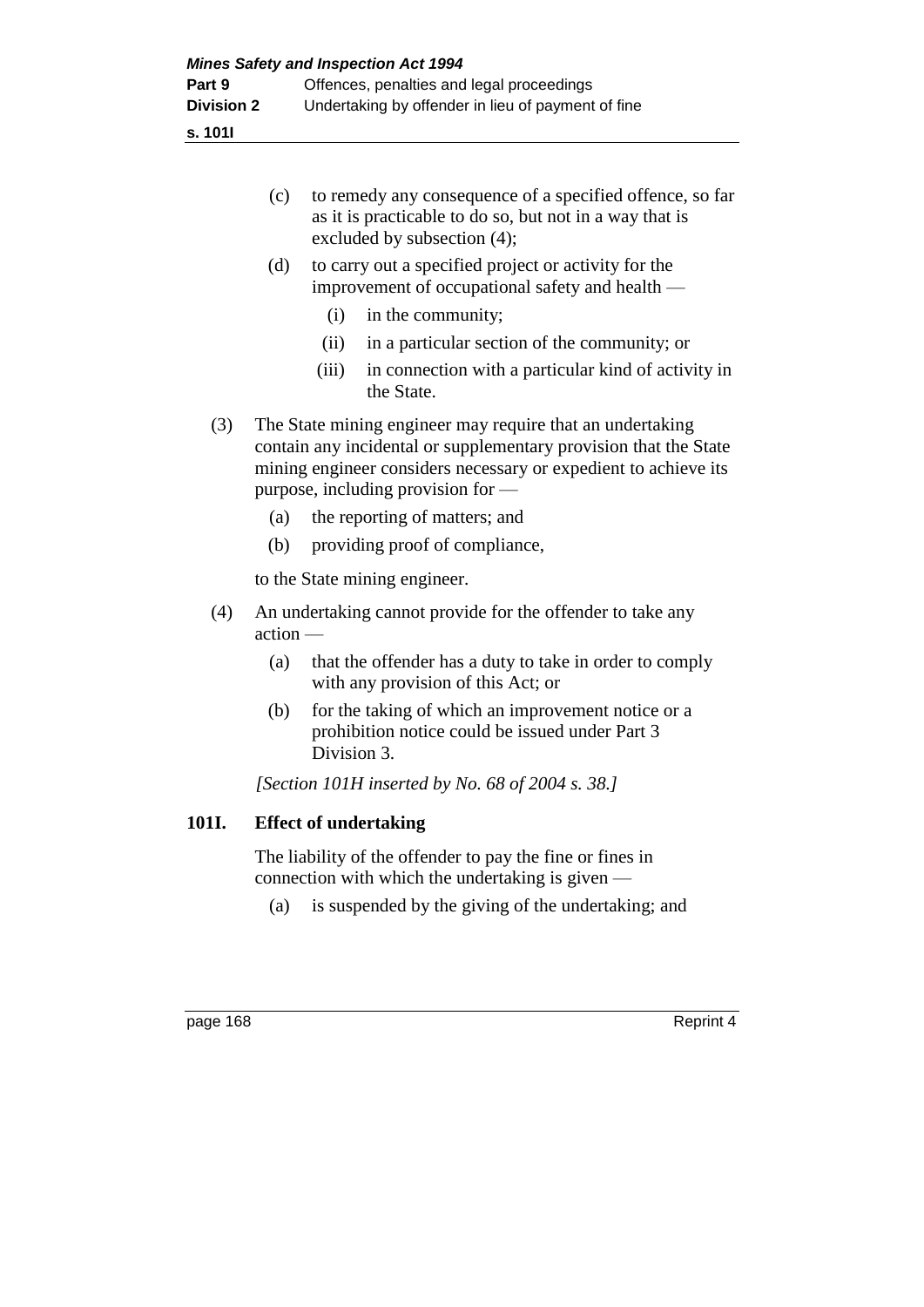(b) is cancelled by the full discharge of the offender's obligations under the undertaking.

*[Section 101I inserted by No. 68 of 2004 s. 38.]*

### **101J. Failure to comply with undertaking**

- (1) An offender commits an offence if the offender fails to fully discharge the obligations under an undertaking before the day specified in the undertaking in accordance with section  $101G(1)(c)$ .
- (2) A court that convicts an offender of an offence against subsection (1) must order that the fine or fines to which the undertaking relates be paid in addition to any penalty imposed for the offence against subsection (1).
- (3) For the purposes of section 32 of the *Fines, Penalties and Infringement Notices Enforcement Act 1994*, the fine or fines to which an order under subsection (2) applies are taken to be imposed on the day on which that order is made.

*[Section 101J inserted by No. 68 of 2004 s. 38.]*

### **101K. Amendment of undertaking**

An undertaking may be amended by an instrument in writing signed by the offender and the State mining engineer.

*[Section 101K inserted by No. 68 of 2004 s. 38.]*

### **101L. Undertaking may be published**

The State mining engineer may cause an undertaking to be published in any manner the State mining engineer thinks fit including —

- (a) by publication in a newspaper; or
- (b) by posting a copy of the undertaking on an internet website maintained by the department.

*[Section 101L inserted by No. 68 of 2004 s. 38.]*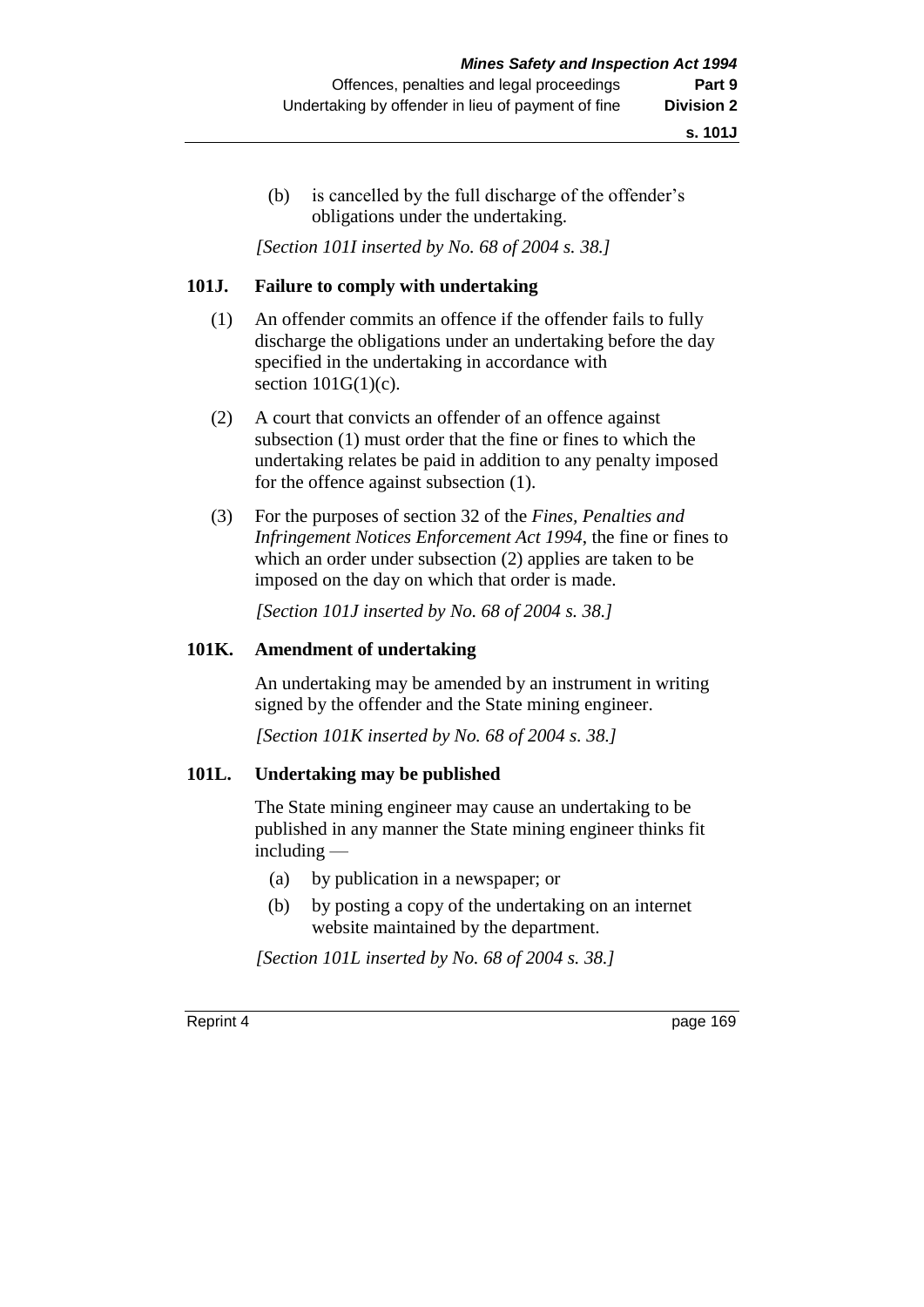**s. 102**

## **Division 3 — Jurisdiction of Occupational Safety and Health Tribunal**

*[Heading inserted by No. 68 of 2004 s. 82.]* 

## **102. Determination of certain matters and appeals by Tribunal**

- (1) This section applies where
	- (a) under section 31BA, 55(6), 55A(4), 56(11), 59(1), 62(1), 67F(1), (2) or (3), 74(2) or 102AA(2) a matter is referred to the Tribunal;
	- (b) under section 68C a claim is referred to the Tribunal; or
	- (c) under section 52 or 86 a person appeals to the Tribunal.
- (2) Where this section applies
	- (a) the matter, claim or appeal may be heard and determined; and
	- (b) a determination made by the Tribunal on the matter, claim or appeal has effect, and may be —
		- (i) appealed against; and
		- (ii) enforced,

as if it were —

- (c) a matter in respect of which jurisdiction is conferred on the Tribunal by Part VIB of the *Occupational Safety and Health Act 1984* (**"Part VIB"**); or
- (d) a determination made for the purposes of Part VIB.
- (3) The provisions of
	- (a) Part VIB; and
	- (b) the *Industrial Relations Act 1979* applied by that Part,

have effect for the purposes of this section with all necessary changes.

(4) In the operation of subsection (3), section  $51J(1)$  of the *Occupational Safety and Health Act 1984* has effect as if it were

page 170 Reprint 4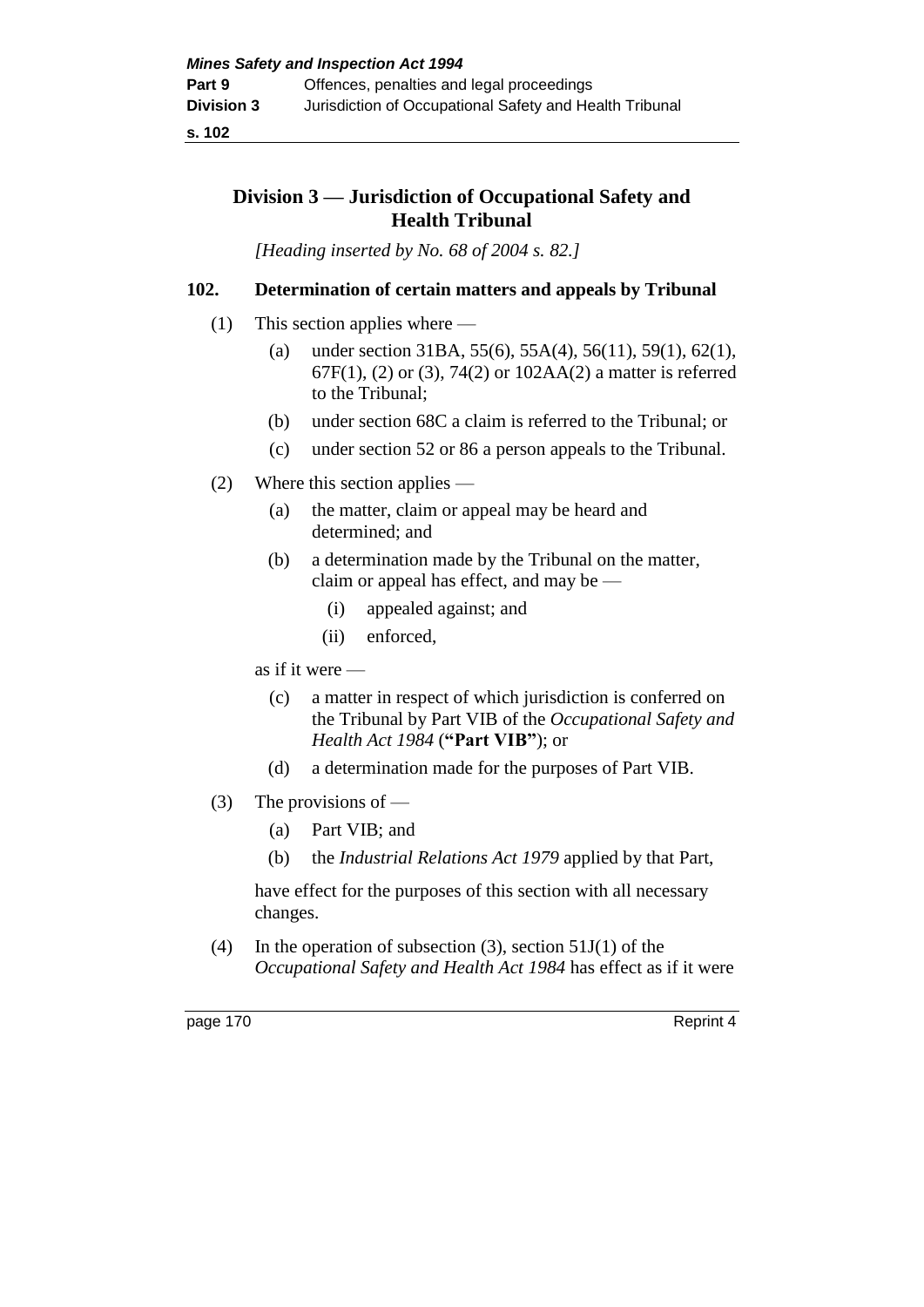expressed to apply where a matter has been referred to the Tribunal for determination under section 55(6), 55A(4), 56(11), 62(1), 67F or 74(2) of this Act.

*[Section 102 inserted by No. 68 of 2004 s. 83(1); amended by No. 16 of 2008 s. 31.]*

### **102AA. Review of State mining engineer's decisions under the regulations**

(1) In this section —

**"reviewable decision"** means a decision of the State mining engineer under a provision of the regulations that is specified in the regulations for the purposes of this definition.

- (2) If a person is not satisfied with a reviewable decision the person may refer the decision to the Tribunal for review.
- (3) A reference under subsection (2) must be made in writing and within 14 days after that day on which the person received notice of the decision.
- (4) On a reference under subsection (2), the Tribunal is to inquire into the circumstances relating to the decision and may —
	- (a) affirm the decision; or
	- (b) affirm the decision with such modifications as the Tribunal thinks fit; or
	- (c) revoke the decision and substitute for the decision any decision that the Tribunal thinks fit.
- (5) A review of a reviewable decision is to be in the nature of a rehearing.
- (6) Pending the decision on a reference under subsection (2), the operation of the reviewable decision continues, unless the Tribunal orders otherwise.

*[Section 102AA inserted by No. 16 of 2008 s. 32.]*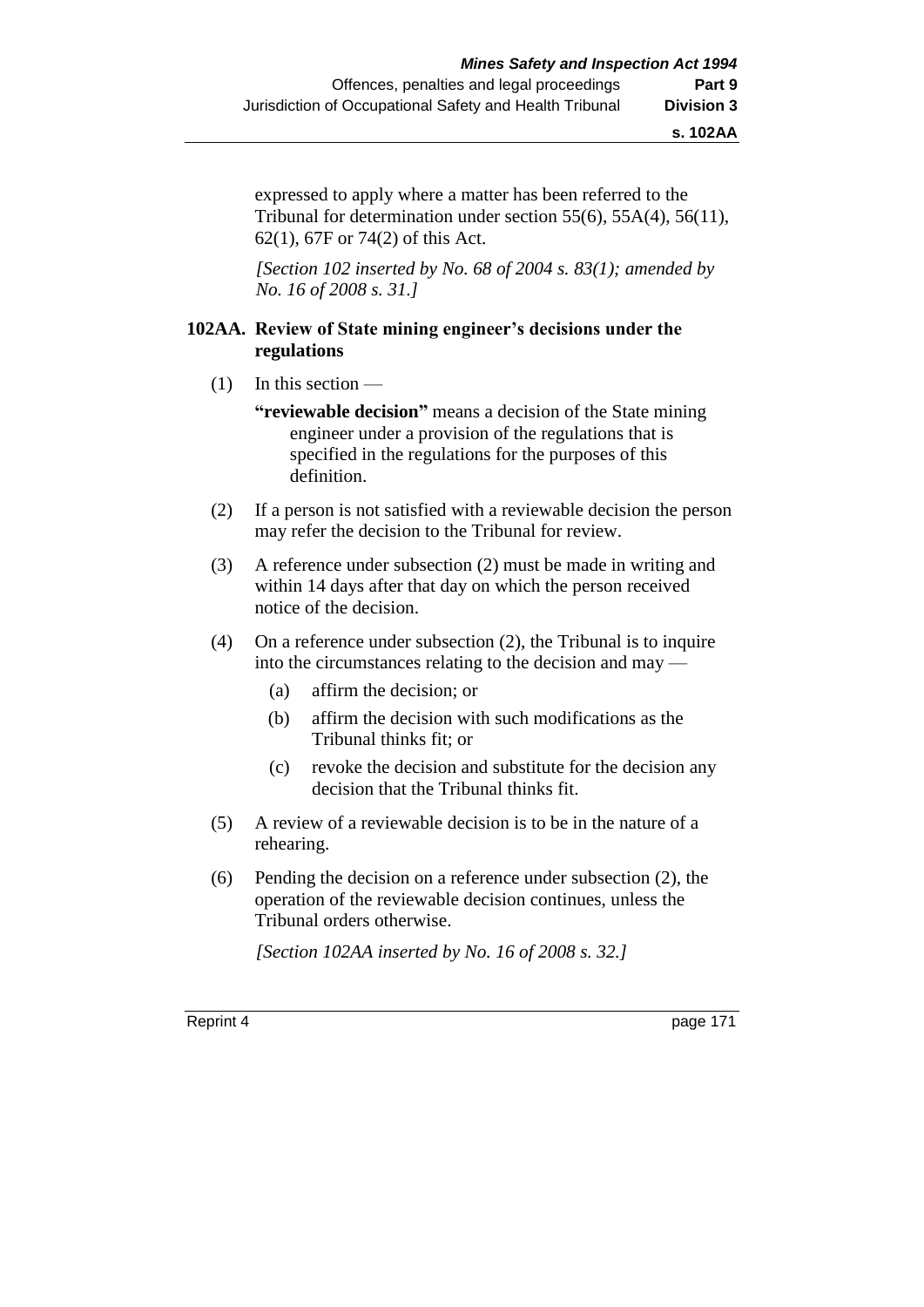**s. 102A**

# **Part 10 — Final provisions**

## **102A. Visitors to comply with directions**

 $(1)$  In this section —

**"authorised person"**, in relation to a mine, means —

- (a) a managerial officer at the mine;
- (b) an employer of any employee at the mine, including a person who is an employer by operation of section 15A, 15B or 15C; and
- (c) any self-employed person carrying out work at the mine;

**"conduct"** includes a failure to do a particular act or thing;

**"employee"** includes a person who is an employee by operation of section 15A, 15B or 15C;

**"managerial officer"**, in relation to a mine, means —

- (a) the principal employer at the mine;
- (b) the registered manager and any underground manager or quarry manager at the mine; and
- (c) a person appointed as an alternate or deputy of an officer referred to in paragraph (b).
- (2) Subsection (3) applies if
	- (a) a person (a **"visitor"**) is at a mine otherwise than in the capacity of —
		- (i) a managerial officer;
		- (ii) an employer;
		- (iii) an employee; or
		- (iv) a self-employed person;
		- and
	- (b) an authorised person believes on reasonable grounds that —
		- (i) any conduct of the visitor at the mine; or

page 172 Reprint 4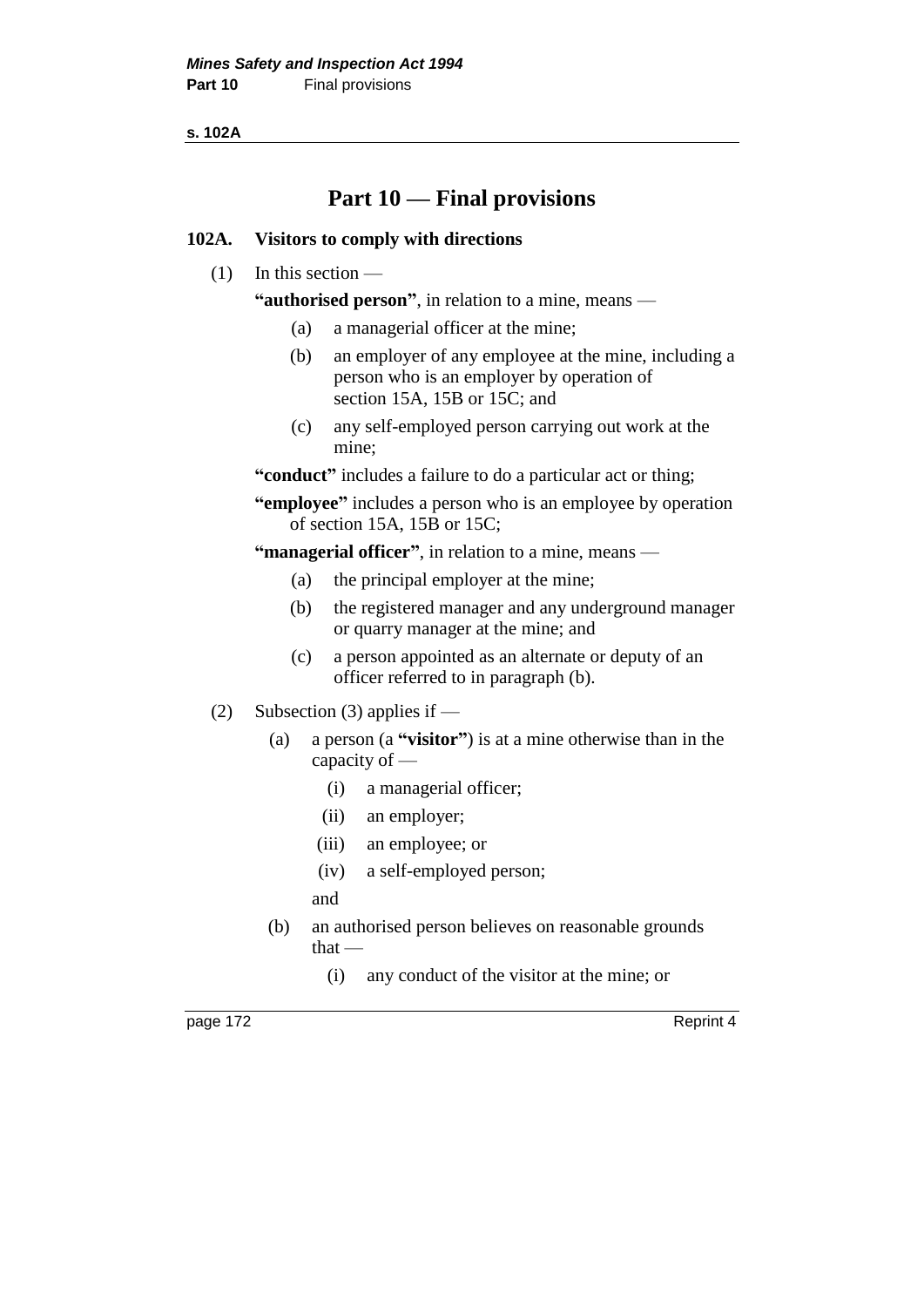(ii) the presence of the visitor at the mine or a particular part of the mine,

constitutes a hazard to any person.

- (3) The authorised person may direct the visitor
	- (a) to immediately cease engaging in the conduct concerned; or
	- (b) to immediately leave the mine and not to return as a visitor to the mine until permitted by the authorised person to do so.
- (4) A person who, without reasonable excuse, fails to comply with a direction given to the person under subsection (3) commits an offence.

*[Section 102A inserted by No. 68 of 2004 s. 91.]*

#### **103. Exemption from personal liability**

A person who is or was the State mining engineer, the deputy of the State mining engineer, the State coal mining engineer, an inspector, or a member of the Board of Examiners, the Mines Survey Board, or the Mining Industry Advisory Committee is not personally liable for any matter or thing done or omitted to be done in good faith in the intended performance of any duty or the intended exercise of any power under this Act.

*[Section 103 amended by No. 30 of 1995 s. 76(1); No. 51 of 2004 s. 115(5).]* 

#### **104. Power to make regulations**

- (1) The Governor may make regulations prescribing all matters that are required or permitted by this Act to be prescribed, or are necessary or convenient to be prescribed, for achieving the objects and giving effect to the purposes of this Act, and in particular —
	- (a) regulating the appointment and functions of inspectors and assistant inspectors and defining the regions in which they are to carry out their duties;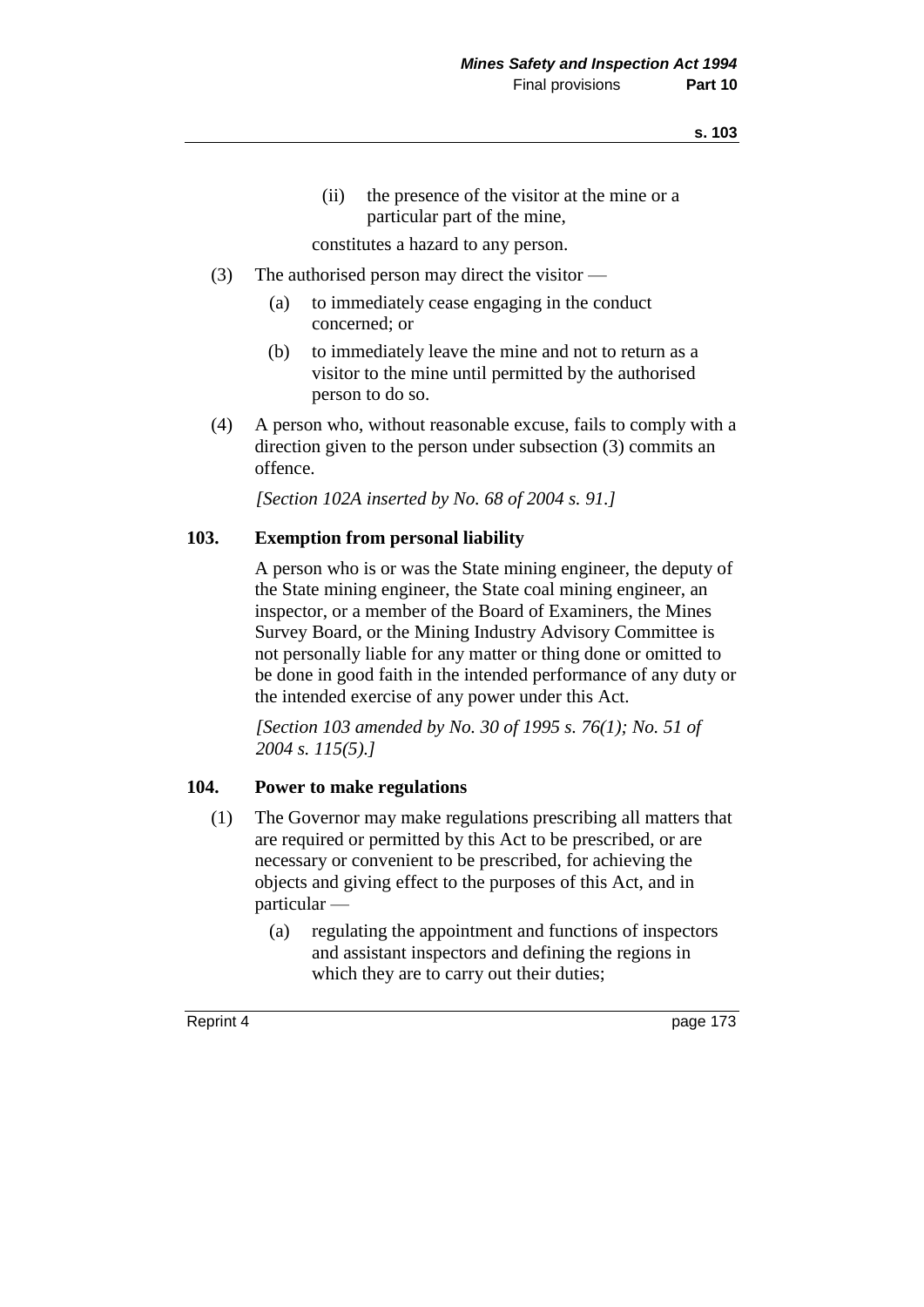| (b)  | regulating methods of inspection of mines;                                                                                                   |                                                                                                             |  |
|------|----------------------------------------------------------------------------------------------------------------------------------------------|-------------------------------------------------------------------------------------------------------------|--|
| (ba) | regulating the conduct of elections under this Act by<br>secret ballot:                                                                      |                                                                                                             |  |
| (bb) | dealing with the establishment of safety and health<br>committees by employers;                                                              |                                                                                                             |  |
| (c)  | dealing with and imposing duties on employers,<br>managers, supervisors, superintendents, deputies,<br>foremen and employees under this Act; |                                                                                                             |  |
| (ca) | without limiting paragraph (c), imposing duties on<br>persons in relation to —                                                               |                                                                                                             |  |
|      | (i)                                                                                                                                          | the identification of hazards at mines;                                                                     |  |
|      | (ii)                                                                                                                                         | the assessment of risks resulting from such<br>hazards; and                                                 |  |
|      | (iii)                                                                                                                                        | the taking of remedial or other action;                                                                     |  |
| (d)  |                                                                                                                                              | regulating and otherwise dealing with —                                                                     |  |
|      | (i)                                                                                                                                          | the transport, storage, handling, use, and disposal<br>of explosives and blasting initiation systems; and   |  |
|      | (ii)                                                                                                                                         | the testing and evaluation of performance of<br>explosives and blasting initiation systems; and             |  |
|      | (iii)                                                                                                                                        | the assessment of and means of dealing with<br>residual fumes from blasting;                                |  |
| (e)  |                                                                                                                                              | regulating matters relating to noise at mines;                                                              |  |
| (f)  |                                                                                                                                              | providing for the safety and health standards and<br>procedures to be complied with —                       |  |
|      | (i)                                                                                                                                          | at any mine;                                                                                                |  |
|      | (ii)                                                                                                                                         | in the performance of any work in connection<br>with a mine;                                                |  |
|      | (iii)                                                                                                                                        | in the use, cleaning, maintenance, disposal or<br>transportation of any plant in connection with a<br>mine; |  |

page 174 Reprint 4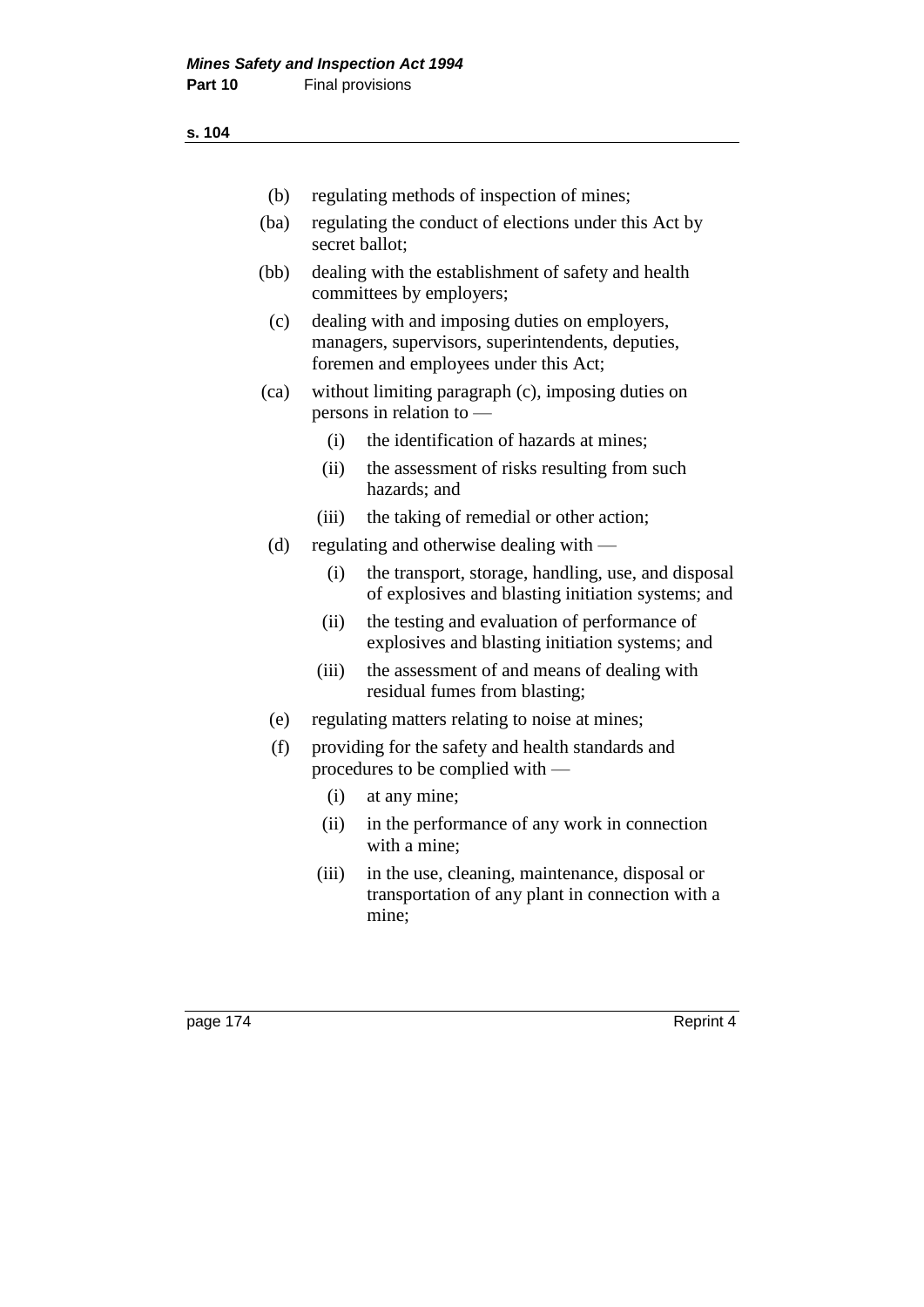- (iv) in the use, handling, treatment, removal, processing, storing, transport or disposal of any substance in connection with a mine;
- (v) in the design, importing or supplying of any plant in connection with a mine; or
- (vi) in the design, manufacture, importing or supplying of any substance in connection with a mine;
- (g) prescribing measures or precautions to avoid any accident or dangerous occurrence at a mine;
- (h) prescribing action to be taken in the event of any accident, injury to the person or harm to the health of any person, or dangerous occurrence in connection with a mine;
- (i) dealing with protective clothing, safety appliances and equipment for use in and about mines;
- (j) dealing with the fencing, securing and protection of shafts, entrances, and development openings and regulating matters connected with ladders and travelling ways at mines;
- (k) regulating construction and demolition of buildings and other structures at mines;
- (l) dealing with all matters connected with winding, winding engines, signals and testing of winding ropes at mines;
- (m) dealing with the employment and training of persons having charge of winding machinery, and providing for their periodical medical examination;
- (n) dealing with cages or skips, safety hooks, safety grippers and all other matters connected with the proper and safe running of cages and skips in shafts;
- (o) dealing with matters connected with railways or other mechanical transport in or at a mine;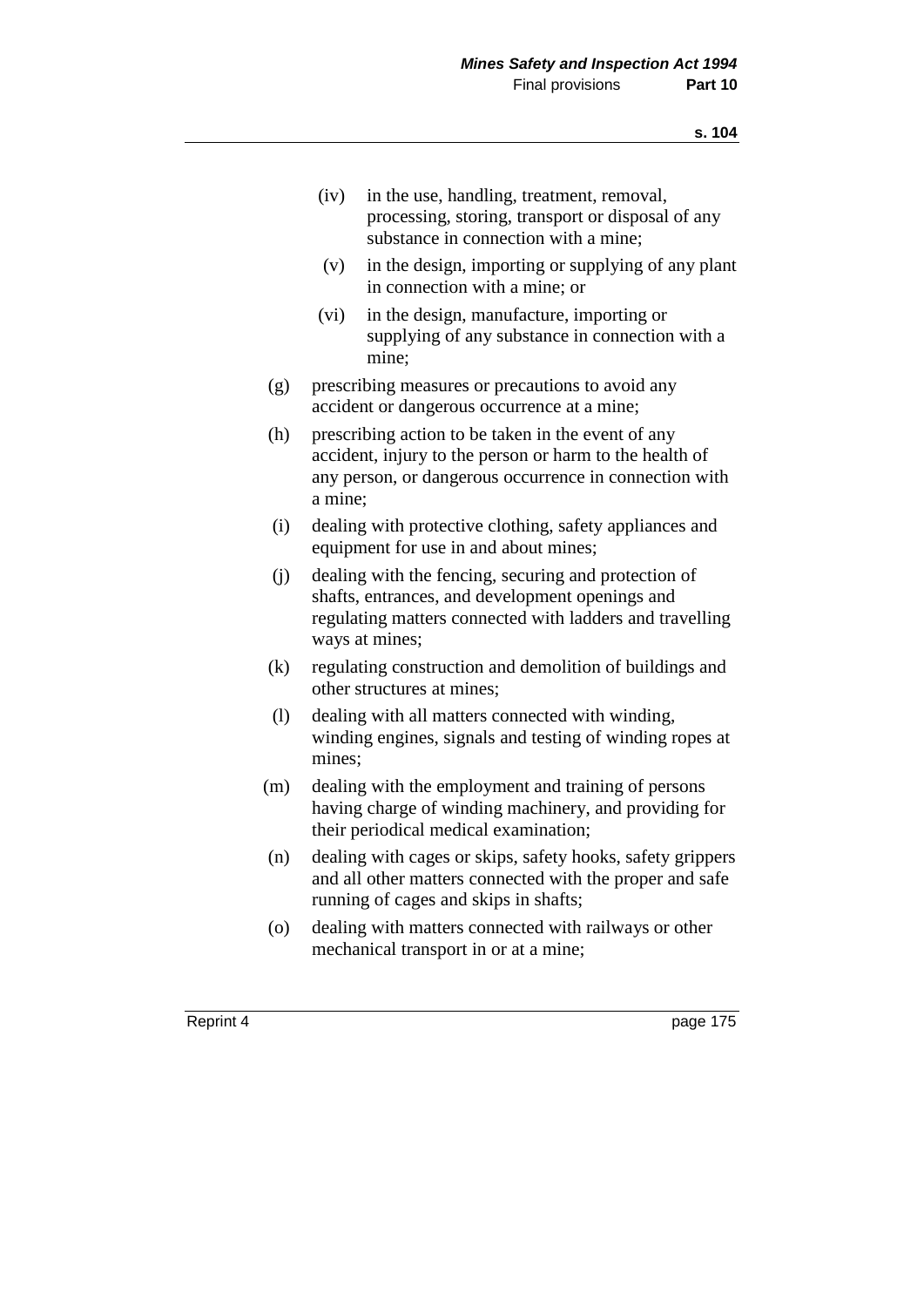- (p) dealing with matters connected with dredging in mining operations;
- (q) dealing with matters connected with machinery in or at mines;
- (r) dealing with the employment, training and examination of persons having charge of machinery at mines;
- (s) providing for the classification of mines and dealing with matters connected with the issue, suspension, and cancellation of certificates, permits or other authorisations or exemptions required or permitted under this Act;
- (t) dealing with wilful damage to or unauthorised removal of timber, plant, or any other thing provided at a mine for the proper working of the mine;
- (u) dealing with the installation and use of electricity in mines and with lighting at mines;
- (v) regulating and otherwise dealing with the provision and control of ventilation in mines, including the quantity, quality and velocity of ventilation flows, the methods of eliminating, extracting or dealing with atmospheric contaminants, the measuring, recording and reporting of data relevant to ventilation of mines, and the use of compressed air for ventilation purposes;
- (w) prescribing measures to control and deal with spontaneous combustion and dust explosions in mines and dealing with the prevention and laying of dust in mines;
- (x) dealing with the connection of workings for ventilation purposes, including —
	- (i) the sinking of winzes in mines concurrently with shaft sinking;
	- (ii) the connection of adjoining mines by crosscuts and levels;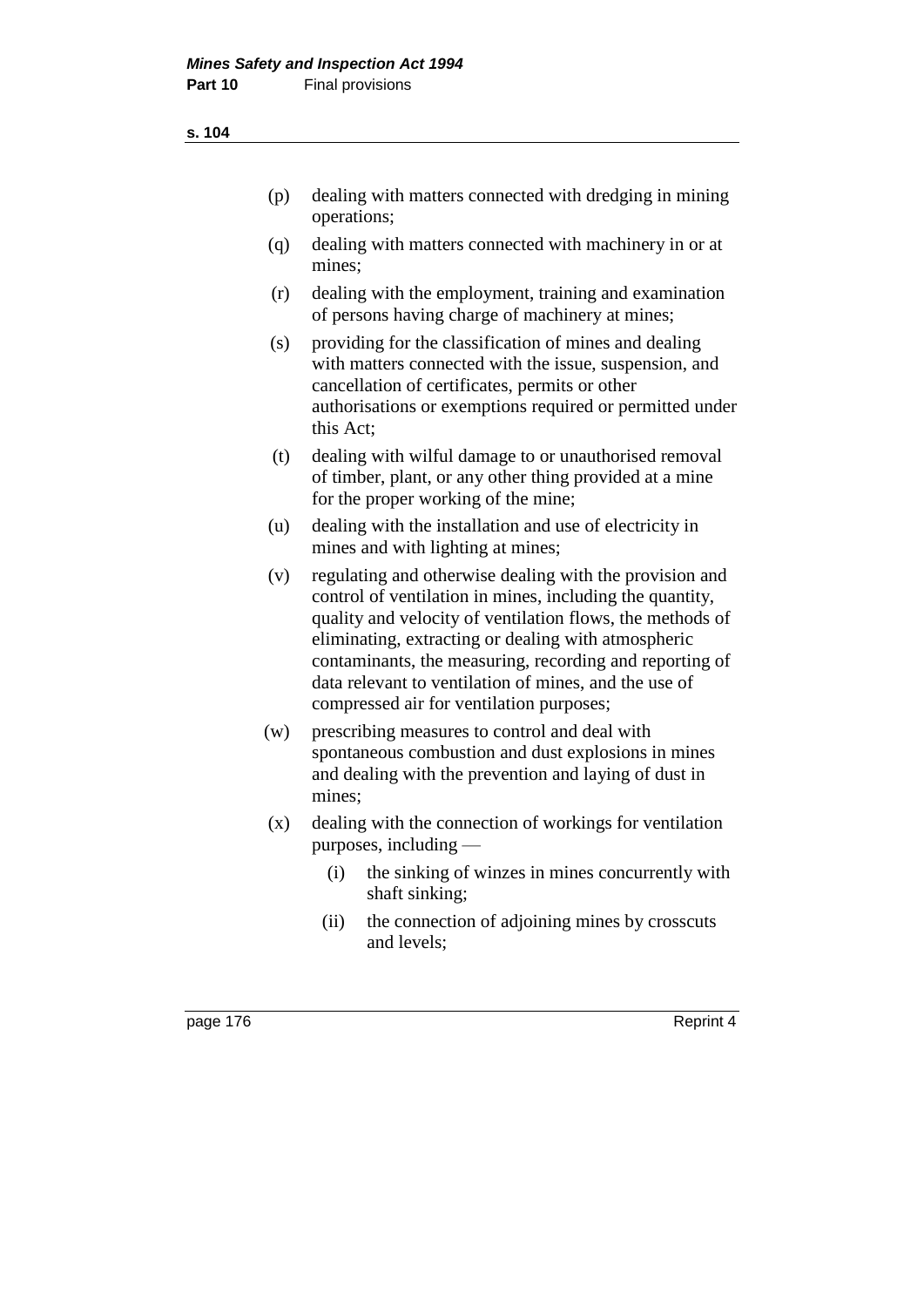- (iii) the connection of various workings in the same mine by crosscuts, levels, winzes and rises;
- (iv) the heights to which rises may be carried and the methods to be used in rising and the distances permissible between higher and lower levels and between air connections from one level to another;
- (y) dealing with the drainage of mines, both surface and underground, the discharge of water over land adjacent to mines, the manner in which such drainage or discharge of water is to be carried out, the persons who may or must carry out, or permit the carrying out, of that drainage or discharge of water, the persons who are to be liable for the costs or part of the costs of that drainage, arbitration in respect of those costs in default of agreement and the qualifications of persons who conduct such arbitrations, and proceedings in respect of the recovery of those costs and other remedies;
- (z) dealing with the age limits of employees for certain classes of employment;
- (za) regulating and otherwise dealing with hygiene and sanitation in underground and surface mining operations, including —
	- (i) the provision of potable drinking water at underground and surface mines; and
	- (ii) the standard, location, distribution and maintenance of hygiene and sanitation facilities; and
	- (iii) the removal and disposal of waste, refuse and stagnant water;
- (zb) prohibiting the treatment, handling or use of any substance at a mine;
- (zc) regulating the surveillance of the health and the biomedical monitoring of employees at mines and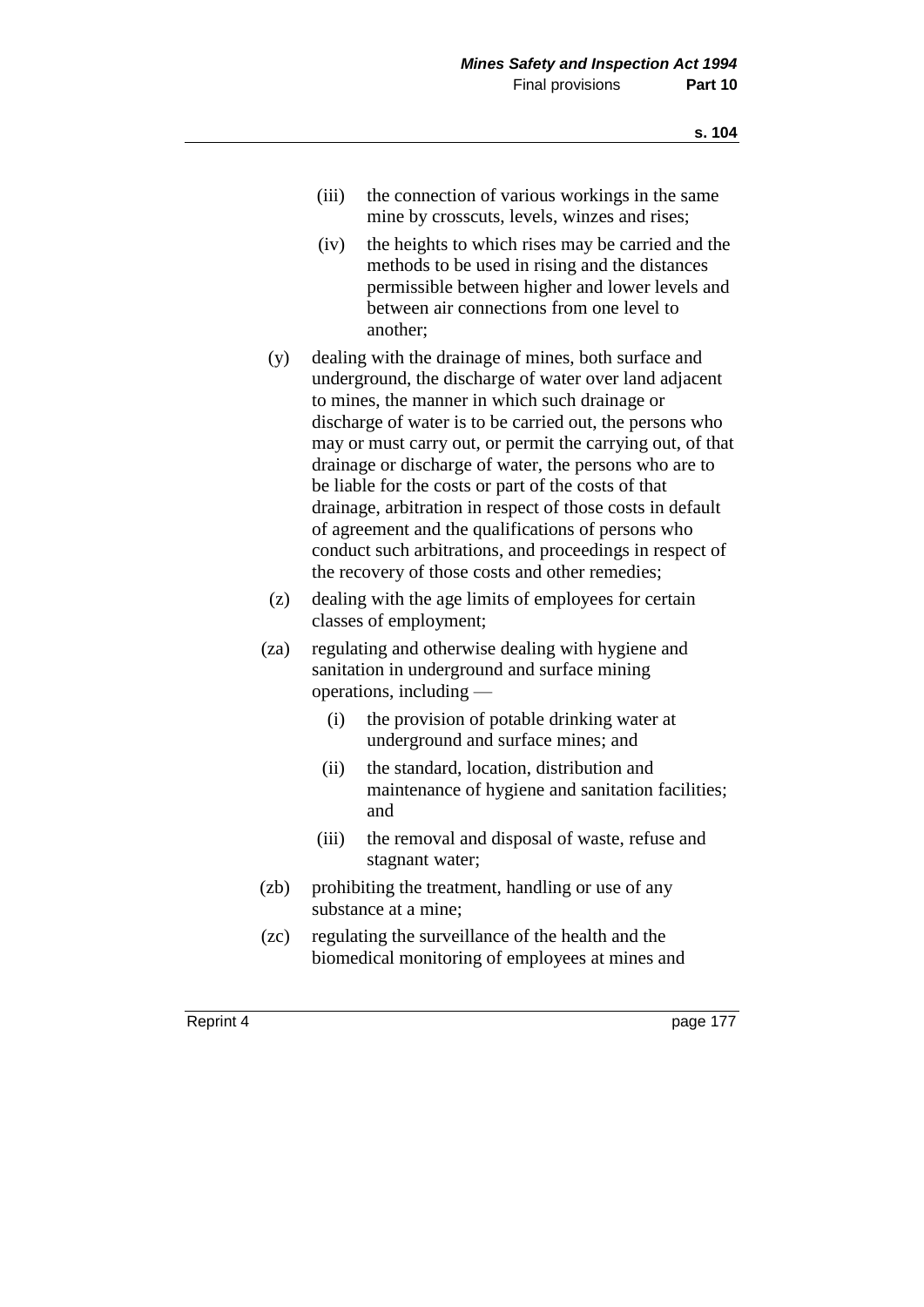providing for the keeping of records concerning the health of employees and the provision of those records to the department and providing, where required by the State mining engineer, for the medical examination of persons employed or proposed to be employed at mines;

- (zd) dealing with the provision of shelter for surface workers;
- (ze) dealing with the notification and recording of accidents;
- (zf) dealing with the provision of ambulance rooms with such attendants and such first aid facilities for use in case of accident as may be required by the State mining engineer;
- (zg) requiring and regulating the environmental rehabilitation of mine sites;
- (zh) dealing with the making of plans and surveys of mines;
- (zi) dealing with the number of hours that a person may operate a winding engine in or about a mine and dealing with the hours of work in a 24 hour period for an air leg miner working underground (but not so as to restrict the hours of a shift worked by a person who uses an air leg drill on an occasional basis during a shift);
- (zj) dealing with literacy and language requirements for persons working in or about mines, and in particular prescribing requirements of that kind for —
	- (i) persons employed to work in positions of responsibility in or about mines; and
	- (ii) persons employed to work underground in mines;
- (zk) dealing with radiation safety in mines, including prescribing —
	- (i) measures for the protection from radiation of employees, other persons at mines, and the members of the public; and

page 178 Reprint 4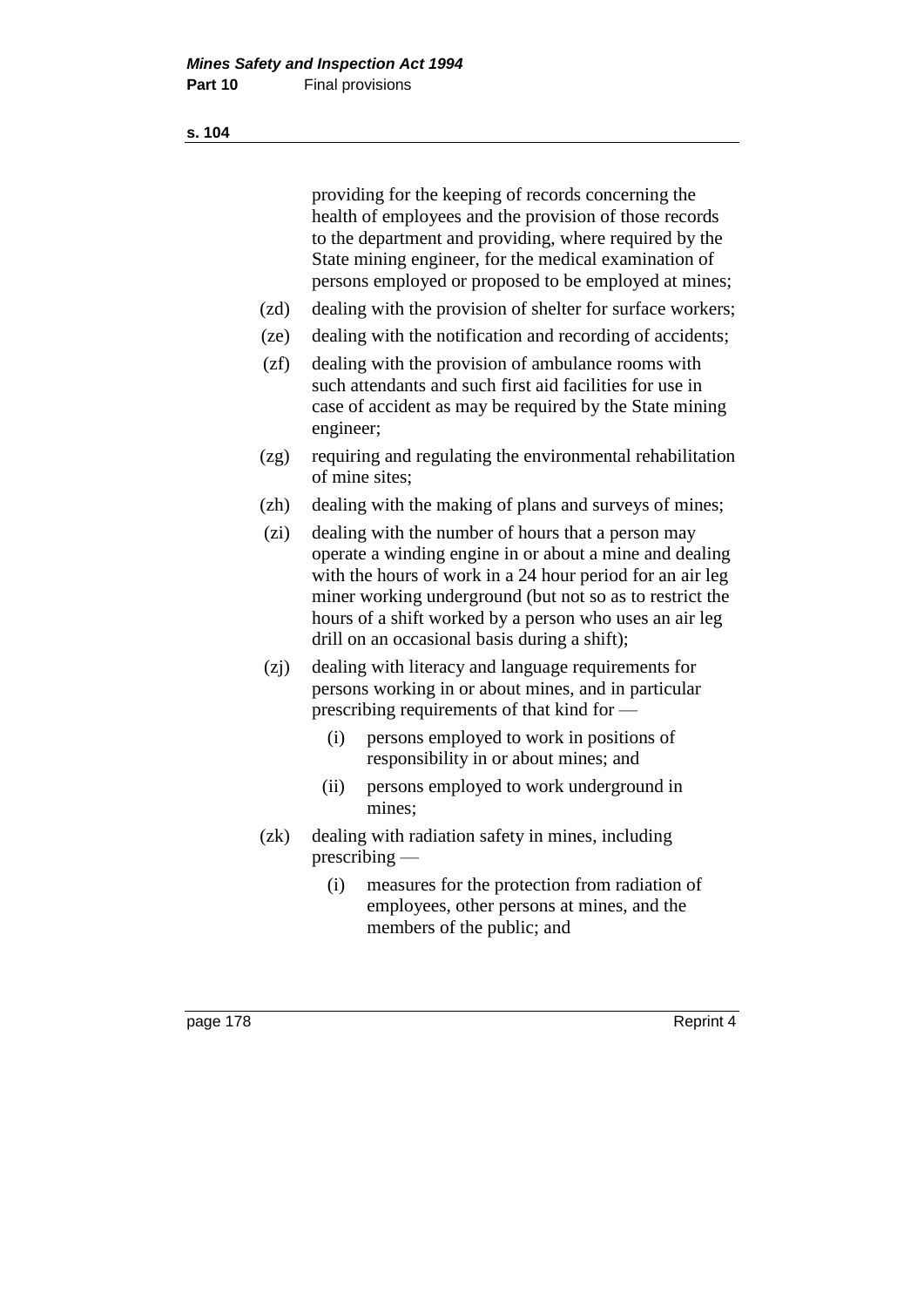- (ii) requirements and procedures for the management of radioactive waste and the establishment of waste management systems; and
- (iii) subject to subsection (5), maximum levels of radiation to which employees, other persons at mines and members of the public may be exposed;
- (zl) prescribing
	- (i) minimum standards governing rescue operations or emergency operations for adoption at mines;
	- (ii) the number of trained rescue personnel to be available to the manager of a mine;
	- (iii) rescue training programmes and standards;
	- (iv) standard procedures for emergency response;
- (zm) prescribing the measures which must be taken before mining operations are suspended and during any period of suspension or before a mine is closed or abandoned and after closure or abandonment;
- (zn) making provision for the issue, unconditionally or subject to conditions, of certificates of competency in respect of metalliferous mines to persons who immediately before the commencement of this Act held certificates of competency in respect of coal mines;
- (zo) providing for the review by the State mining engineer of decisions of other persons under the regulations, including decisions of other persons as delegates of the State mining engineer.
- (1a) In subsection (1)(c), (z), (zc) and (zk)
	- **"employer"** and **"employee"** include a person taken to be an employer and an employee respectively by operation of section 15A, 15B or 15C, and **"employed"** has a corresponding meaning.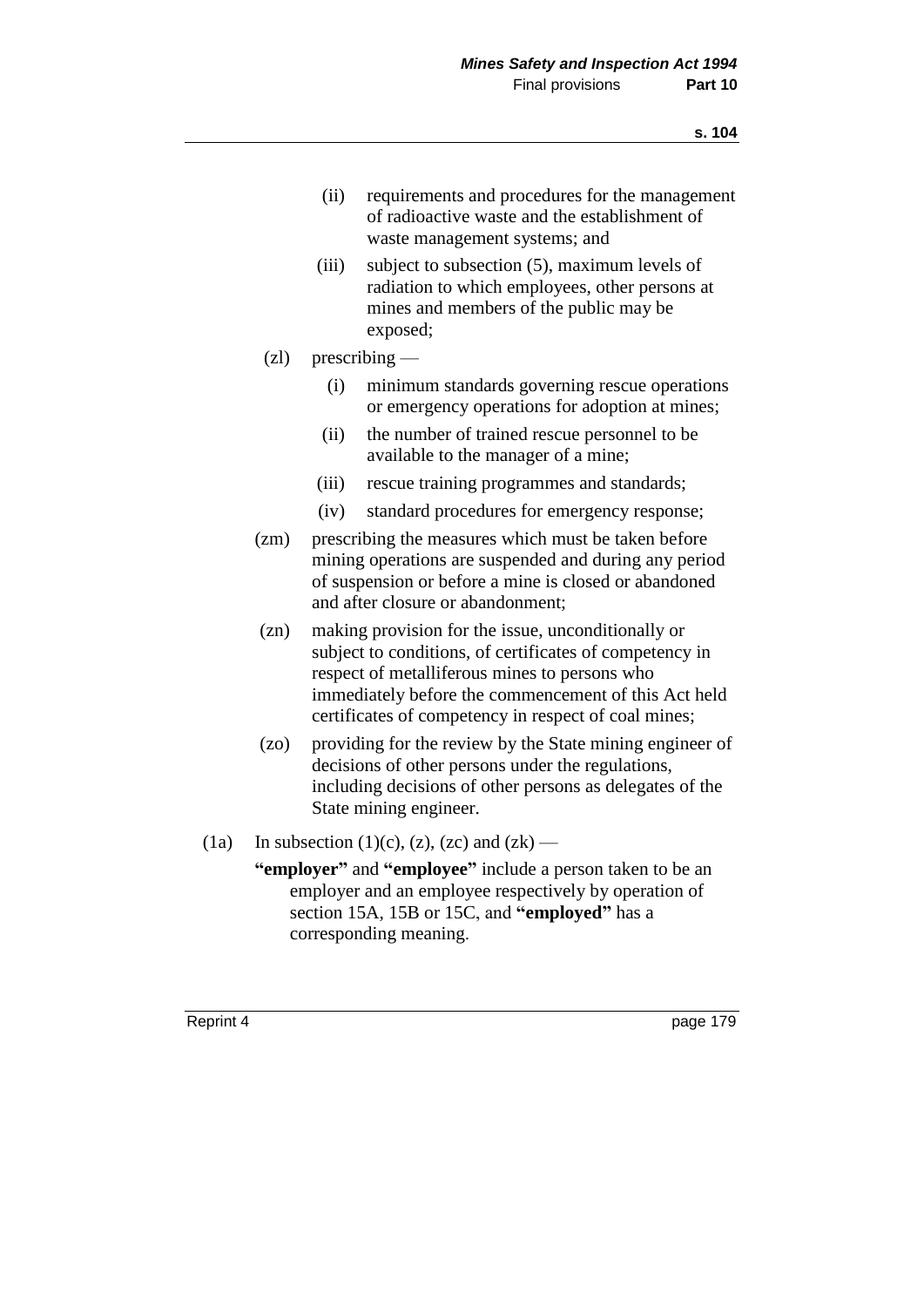#### **s. 104**

- (2) Regulations may be made under this Act
	- (a) so as to apply
		- (i) generally, or in a particular class of case or in particular classes of cases or in relation to all mines, to specified mines or to mines of a particular class; or
		- (ii) at all times or at a specified time or at specified times; or
		- (iii) throughout the State or in a specified part or specified parts of the State; or
		- (iv) subject to specified exceptions; or
		- (v) in respect of a particular coal mine in order to enhance safety and health at that mine;

and

- (b) so as to require a matter affected by them to be
	- (i) in accordance with a specified standard or specified requirement; or
	- (ii) as approved by, or to the satisfaction of, a specified person or body or a specified class of person or body;

and

- (c) so as to confer on a specified person or body, or a specified class of person or body, a discretionary authority; and
- (d) so as to provide that, in specified cases or a specified class of case or specified classes of cases, whether on specified conditions or unconditionally, persons or things of a class or classes of persons or things may be exempted from the provisions of the regulations, either wholly or to such extent as is specified.
- (3) In subsection (2), **"specified"** means specified in the regulations.

page 180 Reprint 4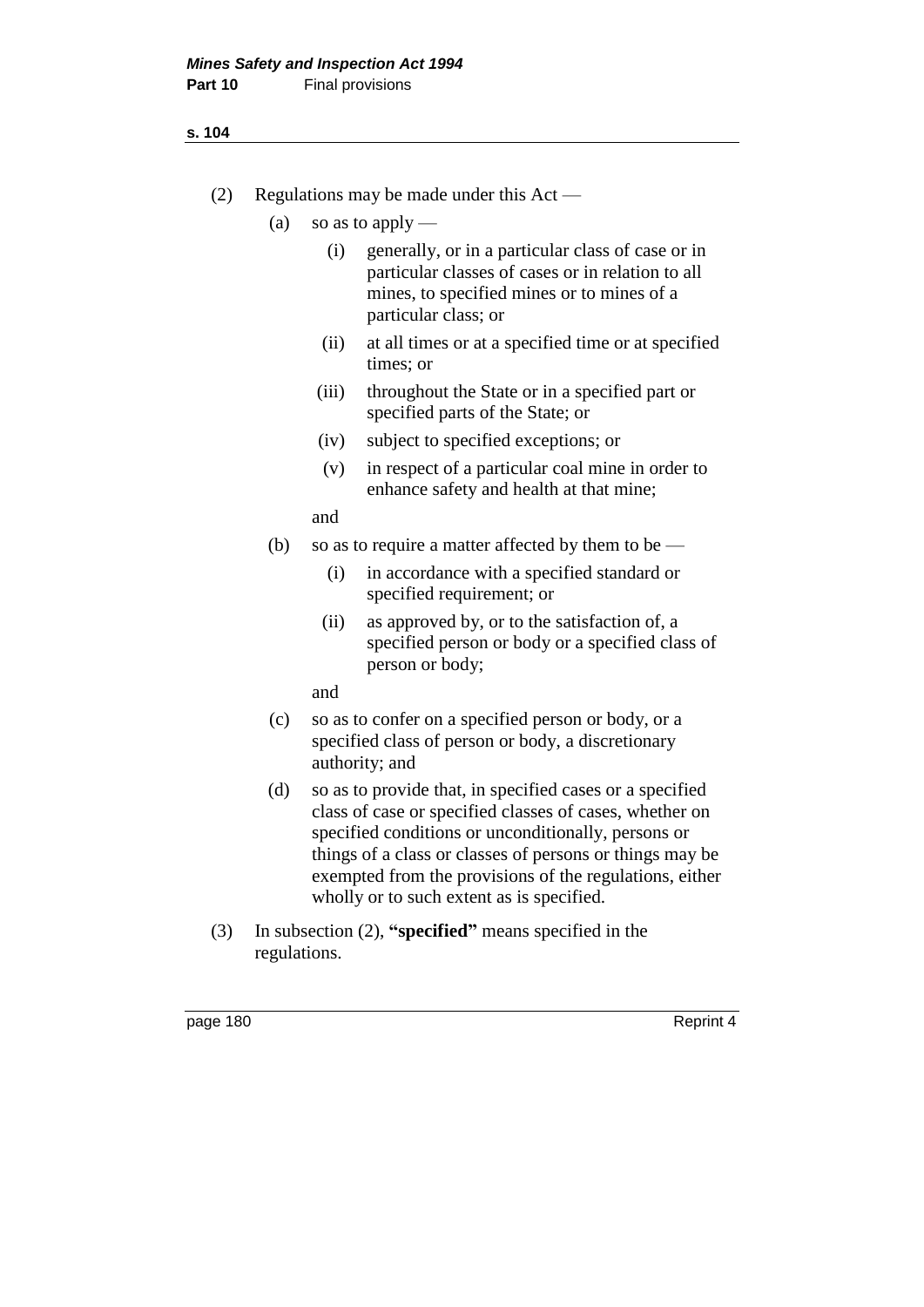- (4) Regulations made under this Act may provide that contravention of a regulation constitutes an offence and provide for penalties not exceeding —
	- (a) in the case of an offence committed by a person as an employee —
		- (i) for a first offence, a fine of \$5 000; and
		- (ii) for a subsequent offence, a fine of \$6 250;
	- (b) in the case of an offence committed by an individual where paragraph (a) does not apply —
		- (i) for a first offence, a fine of \$25 000; and
		- (ii) for a subsequent offence, a fine of \$31 250; or
	- (c) in the case of an offence committed by a corporation
		- (i) for a first offence, a fine of \$50 000; and
		- (ii) for a subsequent offence, a fine of \$62 500,

and if the offence is a continuing one a further penalty not exceeding —

- (d) \$200, in the case of an offence committed by a person as an employee;
- (e) \$1 000, in the case of an offence committed by an individual where paragraph (d) does not apply; and
- (f) \$2 000, in the case of an offence committed by a corporation,

for each day or part of a day during which the offence continues after notice of the offence has been given by or on behalf of an inspector to the offender.

- (4a) In subsection (4)(a) and (d)
	- **"employee"** includes a person who is taken to be an employee by operation of section 15A, 15B or 15C to the extent that a regulation applies to such a person.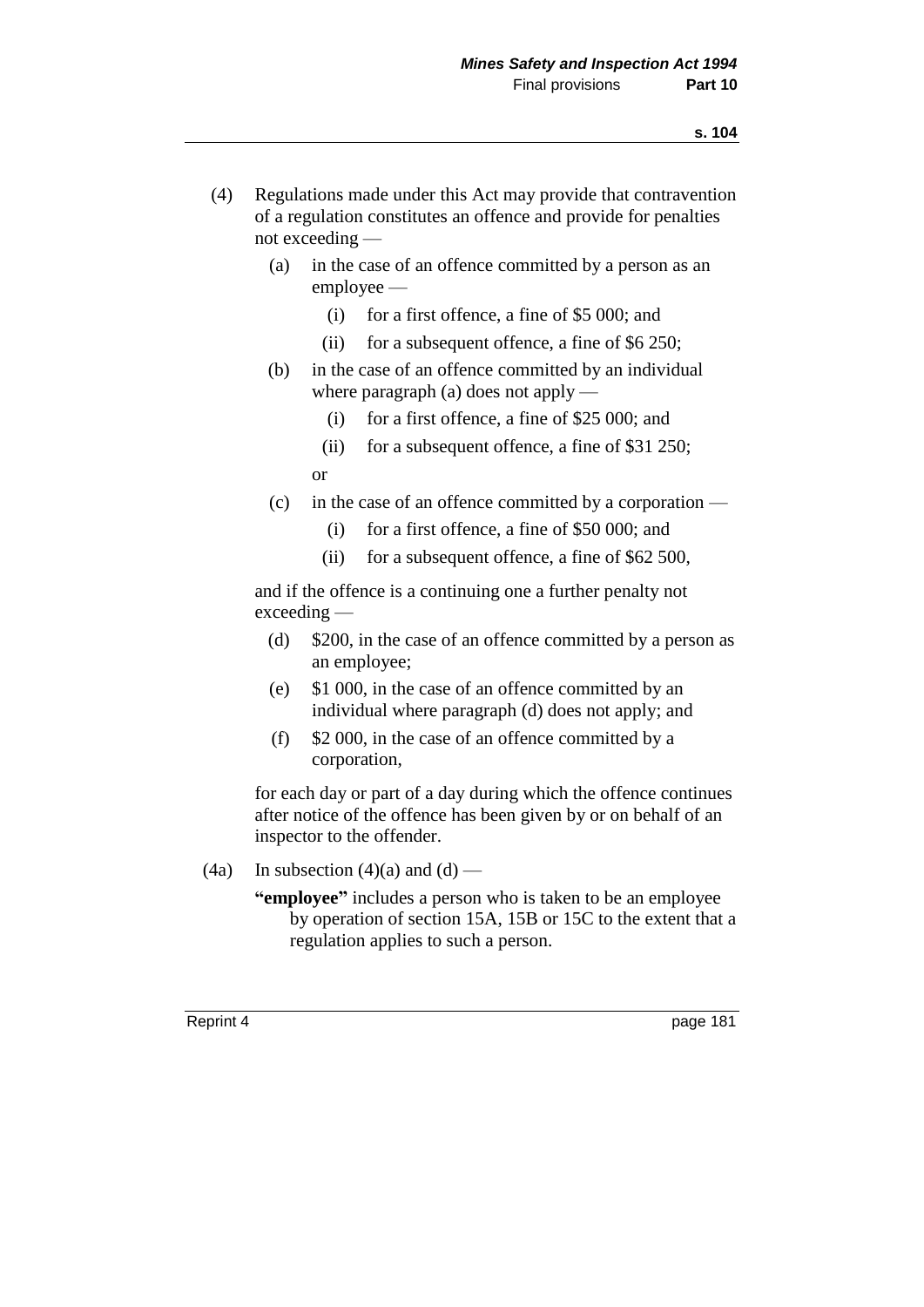#### **s. 105**

- (5) Regulations under subsection  $(1)(zk)$  in relation to the prescription of maximum levels of radiation to which persons may be exposed are only to be made on the recommendation of the Radiological Council established under the *Radiation Safety Act 1975*.
- (6) Regulations made under this Act may adopt either wholly or in part and either specifically or by reference, any of the standards, rules, codes or specifications of Standards Australia, and other Australian and international bodies of well established high repute.

*[Section 104 amended by No. 30 of 1995 s. 75 and 76(2) and (4); No. 74 of 2003 s. 83; No. 7 of 2004 s. 70; No. 68 of 2004 s. 13, 39, 72 and 92; No. 16 of 2008 s. 33.]* 

## **105. Publication of regulations at mine**

- (1) In order to make the provisions of all the regulations applicable to a mine known to all employees at a mine, the principal employer or the manager of the mine —
	- (a) must cause a correct copy in legible characters of all the regulations applicable to that mine to be posted up in some conspicuous place, or kept in some readily accessible place, at or near the mine where they may be conveniently read by the employees at the mine; and
	- (b) so often as the copy referred to in paragraph (a) becomes defaced, obliterated or destroyed, must cause that copy to be renewed without delay.
- (2) A person who contravenes subsection (1) commits an offence. *[Section 105 amended by No. 16 of 2008 s. 34.]*

## **106. Application of regulations to self-employed persons**

Regulations made under this Act are, subject to any necessary modifications, to be construed to apply to self-employed persons who are engaged in mining operations as if they were employees.

page 182 Reprint 4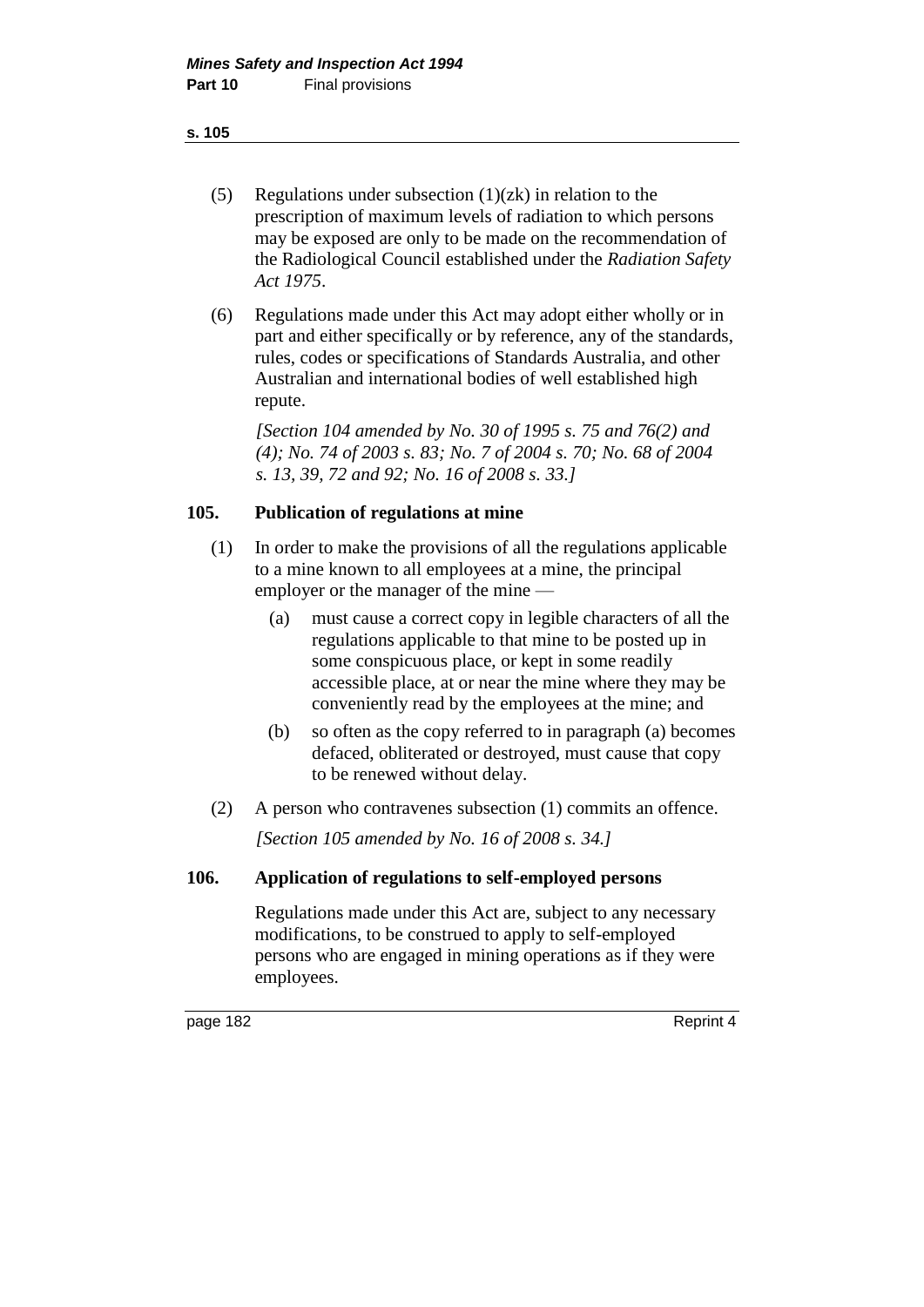### **107. Repeals**

The following Acts are repealed —

- (a) the *Mines Regulation Act 1946*; and
- (b) the *Coal Mines Regulation Act 1946*.

#### **108. Savings and transitional**

Schedule 1 (which contains savings and transitional provisions for the purpose of the transition from the Acts repealed in section 107 to the provisions of this Act) has effect.

*[109. Omitted under the Reprints Act 1984 s. 7(4)(e).]*

#### **110. Review of Act**

- (1) The Minister shall carry out a review of the operation and effectiveness of this Act as soon as is practicable after 1 December 2009 and every fifth anniversary of that day, and in the course of such a review the Minister shall consider and have regard to —
	- (a) the attainment of the objects of this Act; and
	- (b) the effectiveness of the operations of the department, the Board of Examiners, and the Mines Survey Board; and
	- (c) the need for the continuation of the functions of the Boards referred to in paragraph (b); and
	- (d) such other matters as appear to be relevant to the operation and effectiveness of this Act.
- (2) The Minister shall prepare a report based on such a review and shall, as soon as practicable after the report is prepared, cause it to be laid before each House of Parliament.

*[Section 110 amended by No. 30 of 1995 s. 76(1); No. 51 of 2004 s. 115(6); No. 68 of 2004 s. 93.]*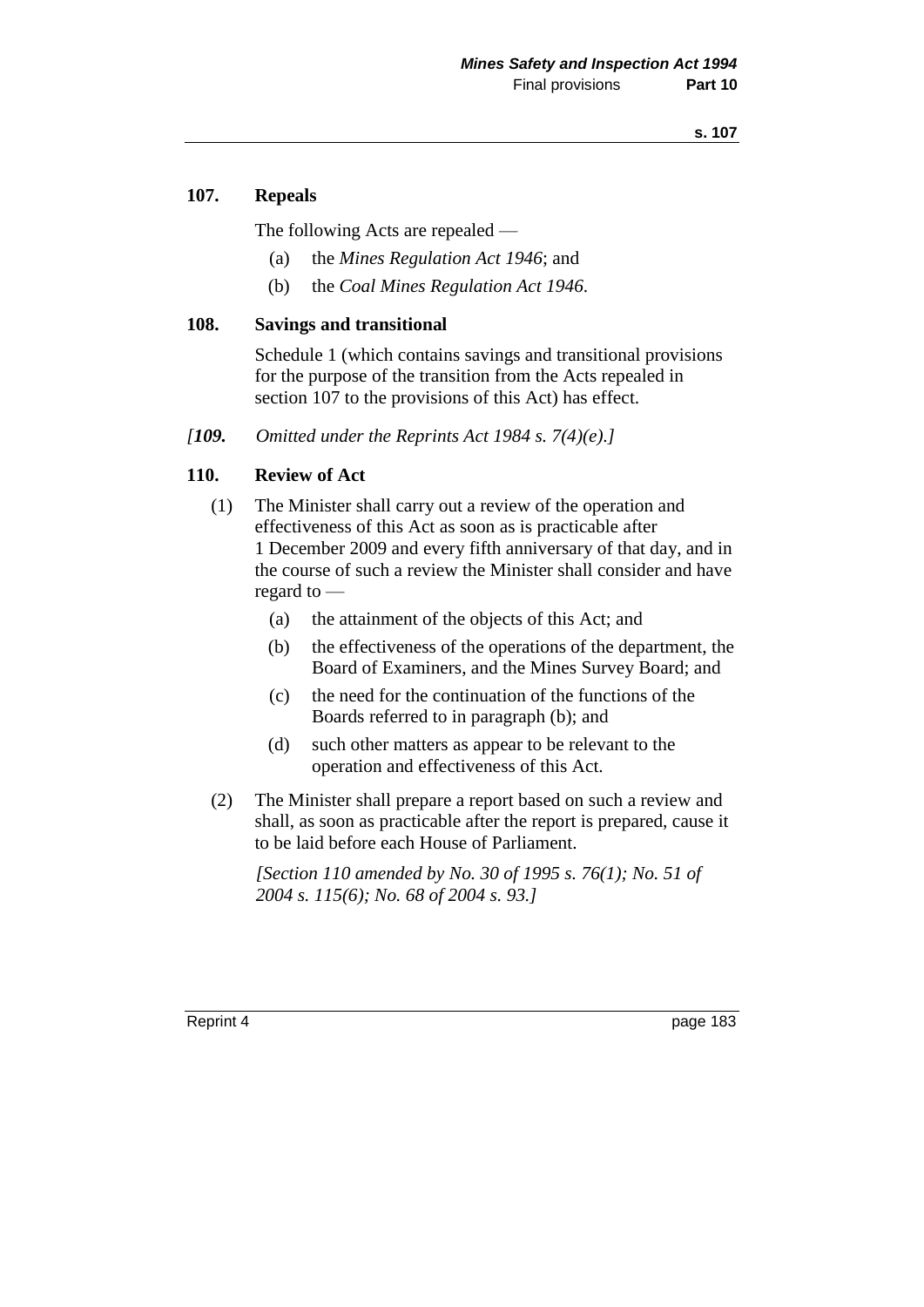**cl. 1**

# **Schedule 1**

[Section 108]

## **Savings and transitional provisions**

#### **1. Interpretation Act not restricted**

Nothing in this Schedule is to be construed so as to restrict the operation of the *Interpretation Act 1984.*

#### **2. General transitional provision**

- (1) Except so far as is inconsistent with this Act, all persons, things and circumstances appointed, created or established under a repealed Act and having effect immediately before the commencement of this Act, are to have the same status, operation, and effect for the purposes of this Act.
- (2) Without affecting the generality of subclause (1), the commencement of this Act is not to disturb the continuity of status, operation or effect of any agreement, arbitration, direction, requisition, instruction, notice, appointment, approval, authorised mine surveyor's certificate, certificate of competency, document, charge, fee, liability, obligation, proceeding, matter or thing done, given, entered into, commenced, existing or acquired under a repealed Act and having effect immediately before the commencement of this Act unless or until the effect is altered under a provision of this Act.

#### **3. Act in substitution for repealed Acts**

For the purposes of section 16 of the *Interpretation Act 1984*, it is declared that this Act is in substitution for the repealed Acts.

#### **4. Workmen's inspectors**

A person who immediately before the commencement of this Act was a workmen's inspector under a repealed Act continues as an employee's inspector under and for the purposes of this Act as if that person had been appointed under this Act on the same terms and conditions for a term expiring 2 years after the commencement of this Act.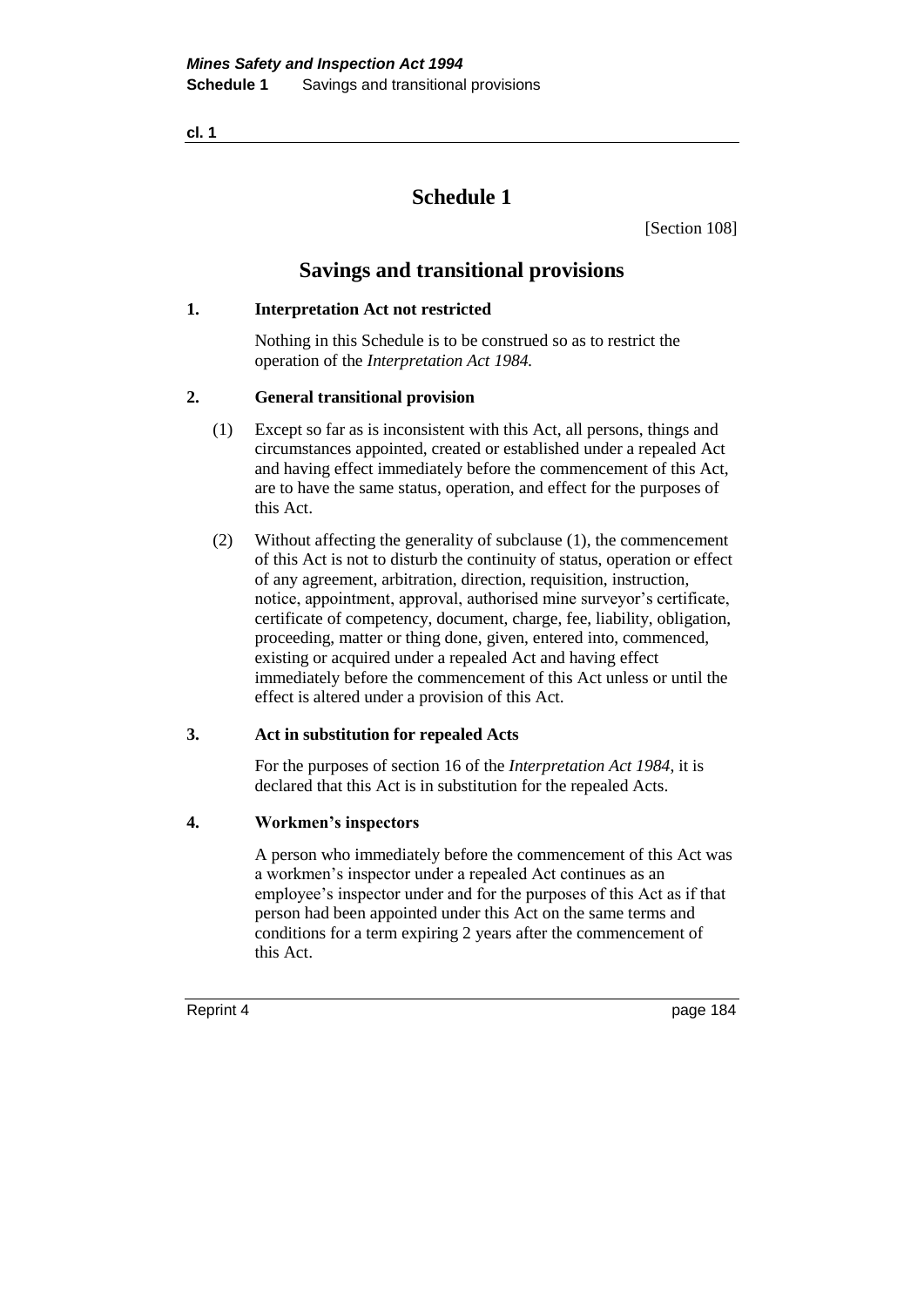**cl. 5**

## **5. Inspectors**

A person who immediately before the commencement of this Act was an inspector (other than a workmen's inspector) under a repealed Act continues as an inspector under and for the purposes of this Act as if appointed an inspector of the same category and for the same purposes under this Act.

#### **6. Board members**

A person who was a member of a Board of Examiners or the Mines Survey Board under a repealed Act immediately before the commencement of this Act continues as a member of the Board of Examiners or the Mines Survey Board, as the case may be, under and for the purposes of this Act for a term expiring on the day on which the appointment of the person would have expired under the repealed Act.

#### **7. Certificates of competency**

- (1) If, within 2 years after the commencement of this Act, the Board of Examiners is satisfied that the holder of the certificate had adequate relevant experience and a district inspector is satisfied that the holder of the certificate has an adequate understanding of the relevant regulations relating to metalliferous mining —
	- (a) an open cut mine under manager's certificate of competency issued under the *Coal Mines Regulation Act 1946* may be regarded and accepted in all respects as if it were a quarry manager's certificate of competency issued under this Act;
	- (b) a deputy's (open cut) certificate of competency issued under the *Coal Mines Regulation Act 1946* may be regarded and accepted in all respects as if it were a restricted quarry manager's certificate of competency issued under this Act;
	- (c) a first class mine manager's certificate of competency issued under the *Coal Mines Regulation Act 1946* may be regarded and accepted in all respects as if it were a first class mine manager's certificate of competency issued under this Act;
	- (d) a second class mine manager's certificate of competency issued under the *Coal Mines Regulation Act 1946* and held by the occupier of a management position in an open cut coal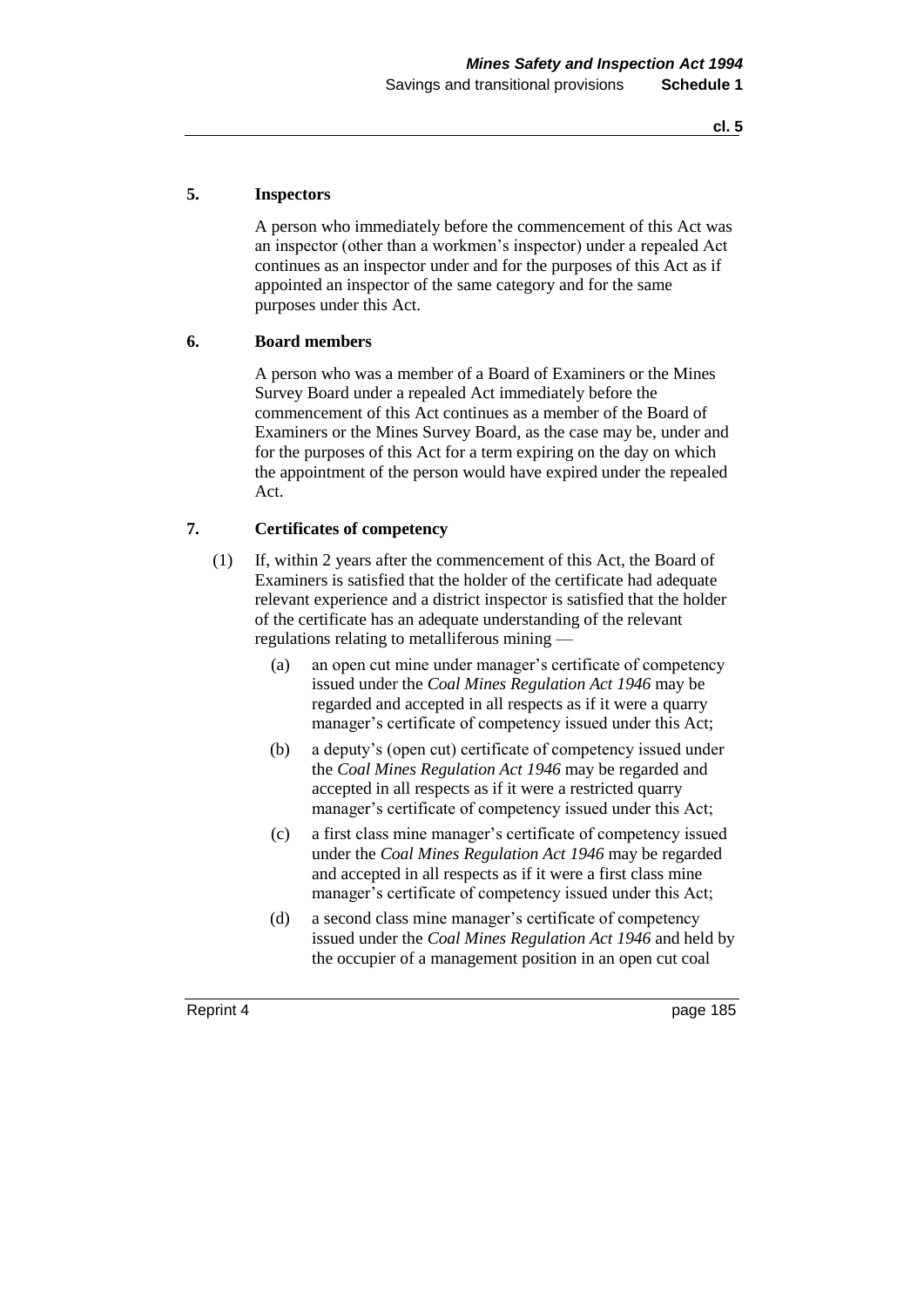mine may be regarded and accepted in all respects as if it were a quarry manager's certificate issued under this Act;

- (e) a third class certificate of competency issued under the *Coal Mines Regulation Act 1946* and held by the occupier of a management position in an open cut coal mine may be regarded and accepted in all respects as if it were a restricted quarry manager's certificate issued under this Act;
- (f) a deputy's (open cut) certificate of competency issued under the *Coal Mines Regulation Act 1946* and held by the occupier of a management position in an open cut coal mine may be regarded and accepted in all respects as if it were a restricted quarry manager's certificate issued under this Act; and
- (g) a third class certificate of competency issued under the *Coal Mines Regulation Act 1946* may be regarded and accepted in all respects as if it were an underground supervisor's certificate of competency issued under this Act.
- (2) A person who immediately before the commencement of this Act holds a mine under manager's certificate of competency issued under the *Coal Mines Regulation Act 1946* may, within 2 years after the commencement of this Act, sit the examination for a first class mine manager's certificate of competency under this Act if that person would not be qualified to do so under the regulations.

#### **8. Exemptions**

An exemption granted by the Governor under and in respect of a provision of a repealed Act continues to have effect according to its substance as if it had been made under section 8 in respect of an equivalent provision of this Act.

#### **9. Notification of principal employer**

- (1) This clause applies to a mine that is being operated immediately before the commencement of this Act.
- (2) The name and address of the principal employer at a mine to which this clause applies must be provided in writing to the district inspector for the region where the mine is situated within 3 months after the commencement of this Act.

page 186 Reprint 4

**cl. 8**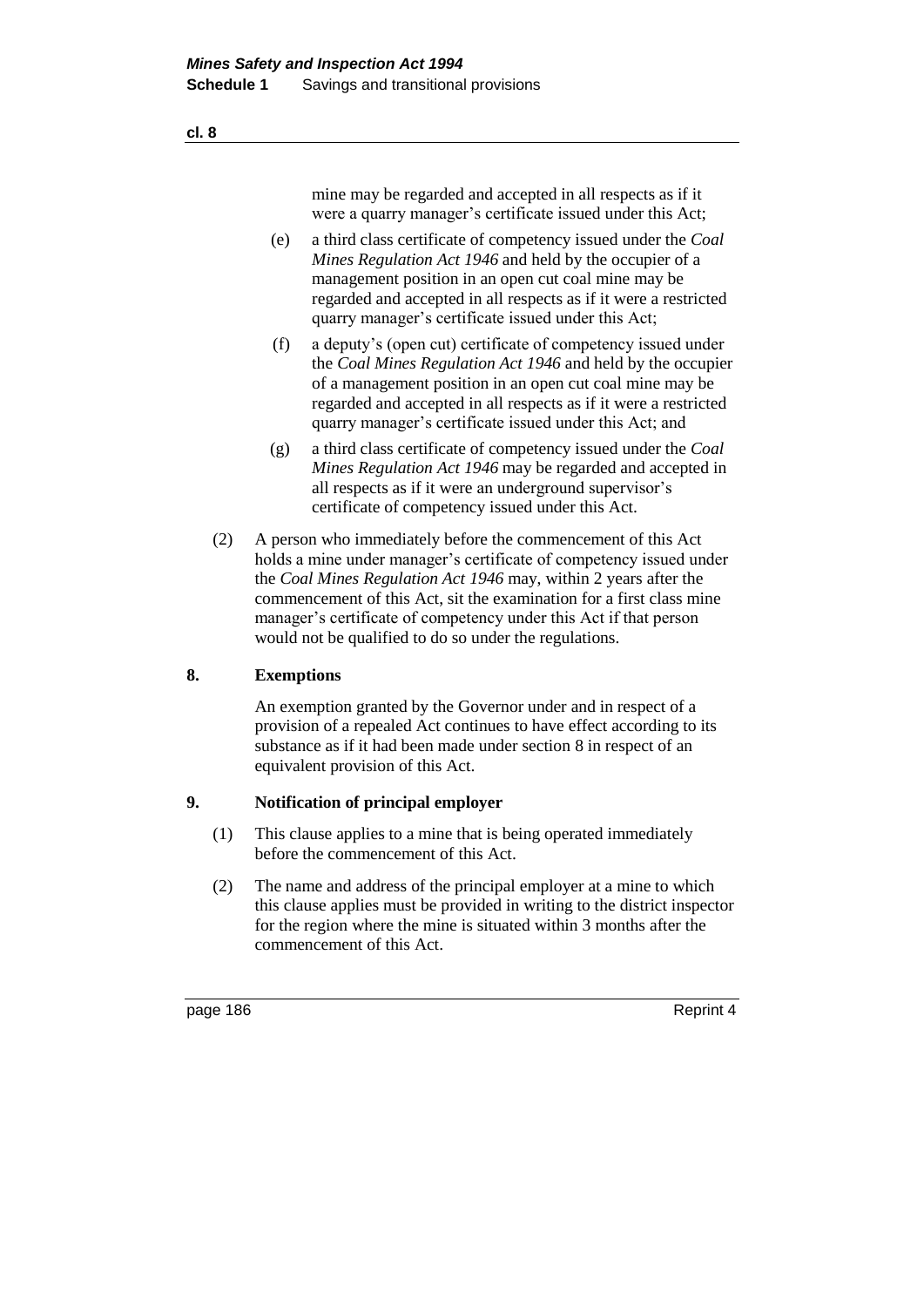- (3) Sections 32(3) and (4) apply, with appropriate changes, to this clause.
- (4) If this clause is contravened, the principal employer and the manager at the mine commit an offence.

Penalty: in the case of a corporation, \$25 000 or, in the case of an individual, \$5 000.

*[Schedule 2 omitted under the Reprints Act 1984 s. 7(4)(e).]*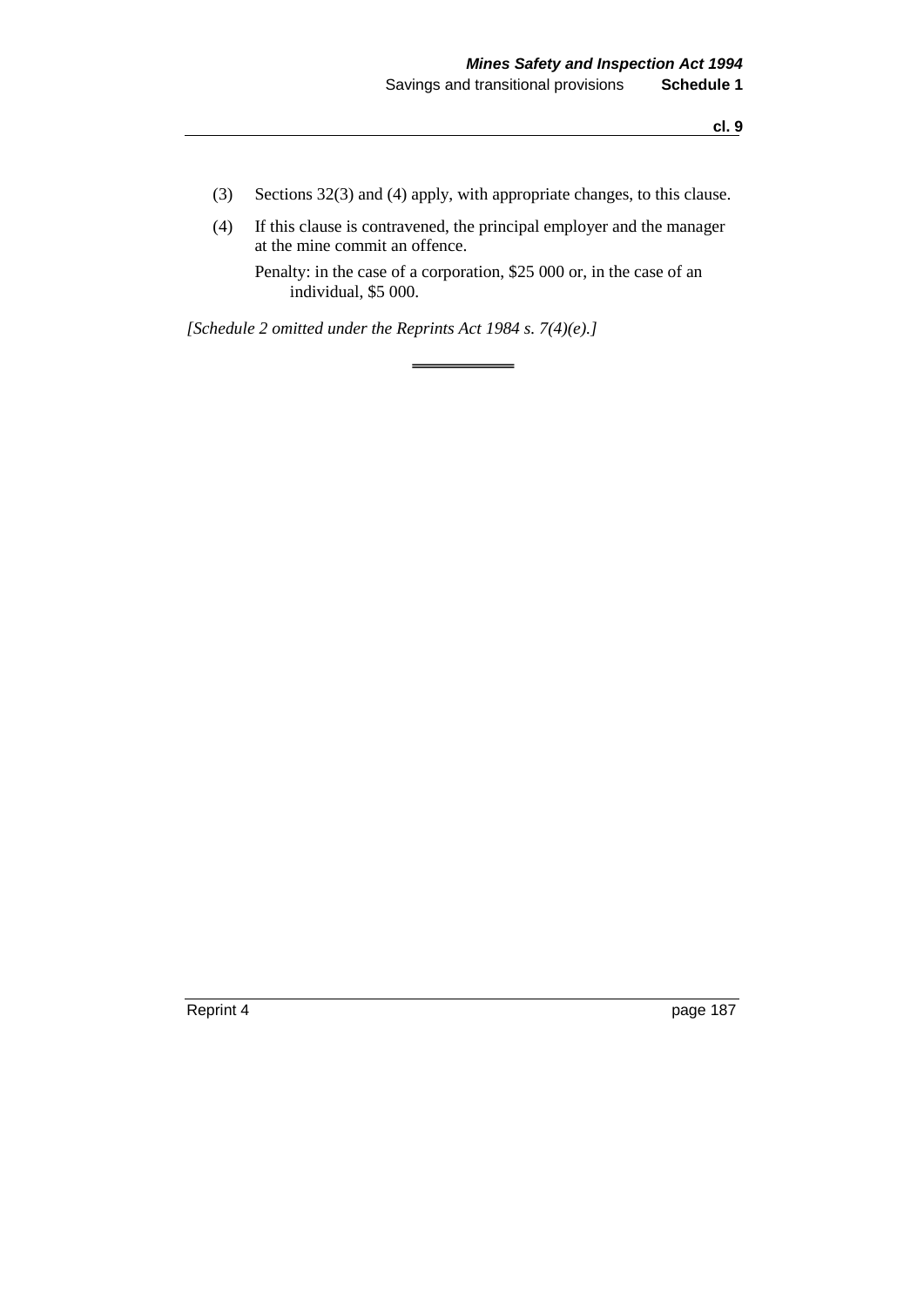# **Notes**

<sup>1</sup> This reprint is a compilation as at 16 May 2008 of the *Mines Safety and Inspection Act 1994* and includes the amendments made by the other written laws referred to in the following table  $2<sup>3</sup>$ . The table also contains information about any reprint.

**Compilation table**

| <b>Short title</b>                                                                                                 | <b>Number</b><br>and year | <b>Assent</b> | Commencement                                                                                                     |  |  |
|--------------------------------------------------------------------------------------------------------------------|---------------------------|---------------|------------------------------------------------------------------------------------------------------------------|--|--|
| Mines Safety and Inspection 62 of 1994<br>Act 1994                                                                 |                           | 7 Nov 1994    | s. 1 and 2: 7 Nov 1994;<br>Act other than s. 1 and 2:<br>9 Dec 1995 (see s. 2 and<br>Gazette 8 Dec 1995 p. 5935) |  |  |
| Occupational Safety and<br><b>Health Legislation</b><br>Amendment Act 1995 Pt. 3                                   | 30 of 1995                | 11 Sep 1995   | 20 Jan 1996 (see s. 2 and<br>Gazette 19 Jan 1996 p. 201)                                                         |  |  |
| <b>Industrial Relations</b><br>Legislation Amendment and<br>Repeal Act 1995 s. 67(4)                               | 79 of 1995                | 16 Jan 1996   | 16 Jan 1996 (see s. $3(1)$ )                                                                                     |  |  |
| Reprint of the Mines Safety and Inspection Act 1994 as at 6 Feb 1996 (includes<br>amendments listed above)         |                           |               |                                                                                                                  |  |  |
| <b>Local Government</b><br>(Consequential<br>Amendments) Act 1996 s. 4                                             | 14 of 1996                | 28 Jun 1996   | 1 Jul 1996 (see s. 2)                                                                                            |  |  |
| Statutes (Repeals and<br>Minor Amendments)<br>Act 1997 s. 88                                                       | 57 of 1997                | 15 Dec 1997   | 15 Dec 1997 (see s. 2(1))                                                                                        |  |  |
| Statutes (Repeals and<br>Minor Amendments) Act<br>$(No. 2)$ 1998 s. 51                                             | 10 of 1998                | 30 Apr 1998   | 30 Apr 1998 (see s. $2(1)$ )                                                                                     |  |  |
| Rail Safety Act 1998<br>s. $64(2)$                                                                                 | 32 of 1998                | 6 Jul 1998    | 3 Feb 1999 (see s. 2 and<br>Gazette 2 Feb 1999 p. 351)                                                           |  |  |
| <b>Reprint of the Mines Safety and Inspection Act 1994 as at 17 Mar 2000</b> (includes<br>amendments listed above) |                           |               |                                                                                                                  |  |  |
| Statutes (Repeals and<br>Minor Amendments)<br>Act 2000 s. 25                                                       | 24 of 2000                | 4 Jul 2000    | 4 Jul 2000 (see s. 2)                                                                                            |  |  |
| Mines Safety and Inspection 16 of 2002<br>Amendment Act 2002                                                       |                           | 8 Jul 2002    | 5 Aug 2002                                                                                                       |  |  |

page 188 Reprint 4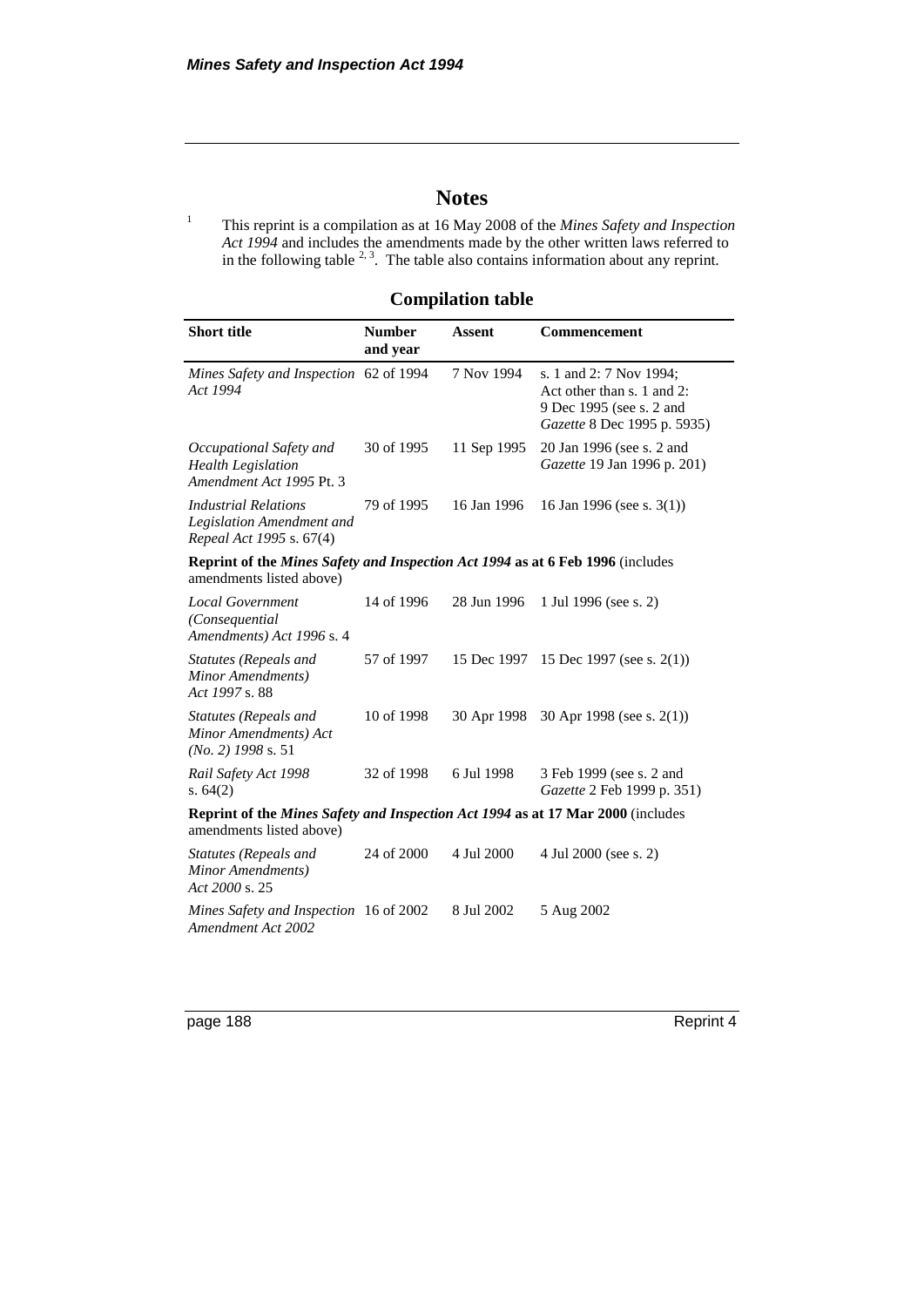| <b>Short title</b>                                                                                                                                               | <b>Number</b><br>and year | <b>Assent</b> | Commencement                                                                                                                                                |
|------------------------------------------------------------------------------------------------------------------------------------------------------------------|---------------------------|---------------|-------------------------------------------------------------------------------------------------------------------------------------------------------------|
| Statutes (Repeals and<br>Minor Amendments)<br>Act 2003 s. 83 and 87(7)                                                                                           | 74 of 2003                | 15 Dec 2003   | 15 Dec 2003 (see s. 2)                                                                                                                                      |
| Dangerous Goods Safety<br>Act 2004 s.70                                                                                                                          | 7 of 2004                 | 10 Jun 2004   | 1 Mar 2008 (see s. 2 and<br>Gazette 29 Feb 2008 p. 669)                                                                                                     |
| Occupational Safety and<br><b>Health Legislation</b><br>Amendment and Repeal<br>Act 2004 s. $115^4$                                                              | 51 of 2004                | 12 Nov 2004   | 4 Apr 2005 (see s. 2 and<br>Gazette 14 Dec 2004<br>p. 5999-6000)                                                                                            |
| Mines Safety and Inspection 68 of 2004<br>Amendment Act 2004<br>$5-9$                                                                                            |                           | 8 Dec 2004    | s. 1 and 2: 8 Dec 2004;<br>Act other than s. 1 and 2:<br>4 Apr 2005 (see s. 2 and<br>Gazette 14 Dec 2004<br>p. 5999-6000 and Gazette<br>11 Feb 2005 p. 695) |
| Criminal Procedure and<br>Appeals (Consequential and<br>Other Provisions) Act 2004<br>s. 80                                                                      | 84 of 2004                | 16 Dec 2004   | 2 May 2005 (see s. 2 and<br>Gazette 31 Dec 2004 p. 7129<br>(correction in Gazette<br>7 Jan 2005 p. 53))                                                     |
| Reprint 3: The Mines Safety and Inspection Act 1994 as at 10 Jun 2005 (includes<br>amendments listed above, except those in the Dangerous Goods Safety Act 2004) |                           |               |                                                                                                                                                             |
| Planning and Development<br>(Consequential and<br><b>Transitional Provisions</b> )<br>Act 2005 s. 15                                                             | 38 of 2005                | 12 Dec 2005   | 9 Apr 2006 (see s. 2 and<br>Gazette 21 Mar 2006 p. 1078)                                                                                                    |
| Mines Safety and Inspection 16 of 2008<br>Amendment Act 2008                                                                                                     |                           | 16 Apr 2008   | s. 1 and 2: 16 Apr 2008 (see<br>s. $2(a)$ :<br>Act other than s. 1 and 2:<br>17 Apr 2008 (see s. 2(b))                                                      |
| Reprint 4: The Mines Safety and Inspection Act 1994 as at 16 May 2008 (includes<br>amendments listed above)                                                      |                           |               |                                                                                                                                                             |

<sup>2</sup> The amendment in the *Coroners Act 1996* Sch. 1 it. 11 is not included because of an error in the reference to the provision to be amended. The amendment intended was made in the *Statutes (Repeals and Minor Amendments) Act (No. 2) 1998* s. 51.

<sup>3</sup> The *Courts Legislation Amendment and Repeal Act 2004* Sch. 1 cl. 100 was repealed by the *Criminal Law and Evidence Amendment Act 2008* s. 77(10).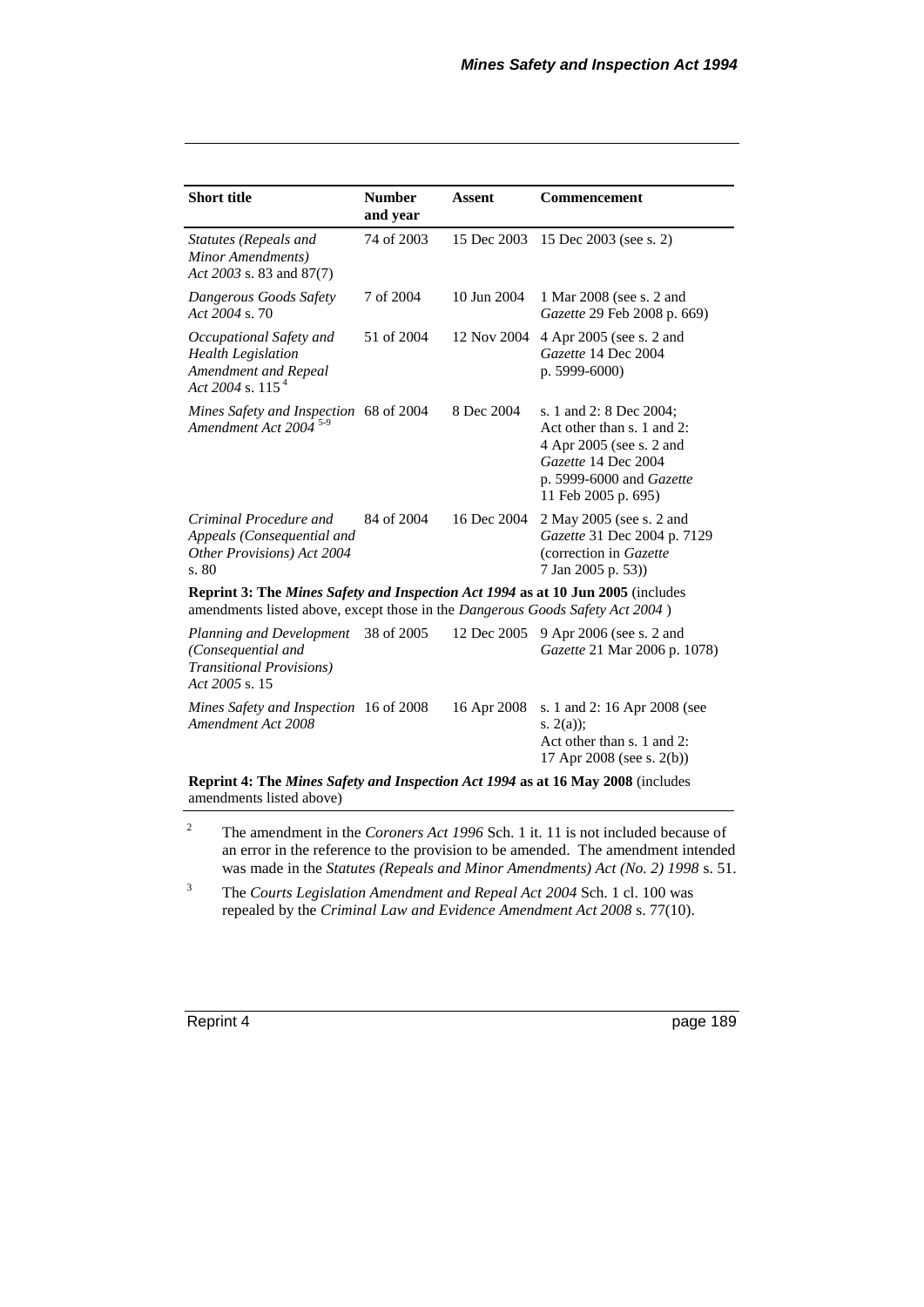.<br>C

.<br>c

"

<sup>4</sup> The *Occupational Safety and Health Legislation Amendment and Repeal Act 2004* s. 115(7) reads as follows:

#### **115.** *Mines Safety and Inspection Act 1994* **amended and saving provision**

- (7) The amendment made by subsection (5) does not affect the operation of section 103 of the *Mines Safety and Inspection Act 1994*, before the commencement of that subsection, in relation to members of the Mines Occupational Safety and Health Advisory Board established under the section repealed by subsection (3).
- <sup>5</sup> The *Mines Safety and Inspection Amendment Act 2004* s. 31(2) reads as follows:
	- (2) Section 97 of the *Mines Safety and Inspection Act 1994* as in force immediately before the commencement of subsection (1) applies to an offence against that Act committed before that commencement as if subsection (1) had not been enacted.
- <sup>6</sup> The *Mines Safety and Inspection Amendment Act 2004* s. 57, 65 and 77 read as follows:

**57. Saving provision for existing safety and health representatives**

The amendments made by section 56 do not affect the continuation in office of any safety and health representative who held office under Part 5 Division 1 of the *Mines Safety and Inspection Act 1994* immediately before the commencement of that section.

#### **65. Savings and transitional provisions for existing safety and health committees**

- (1) The repeal of sections 65 and 66 of the *Mines Safety and Inspection Act 1994* (the **"MSI Act")** by section 64 does not affect the status of a safety and health committee that is in existence under the MSI Act immediately before that repeal.
- (2) Any such committee is to be taken, after the commencement of section 64, to have been established under section 65 or 67A of the MSI Act inserted by section 64, as the case may require.

page 190 **Reprint 4** 

".

".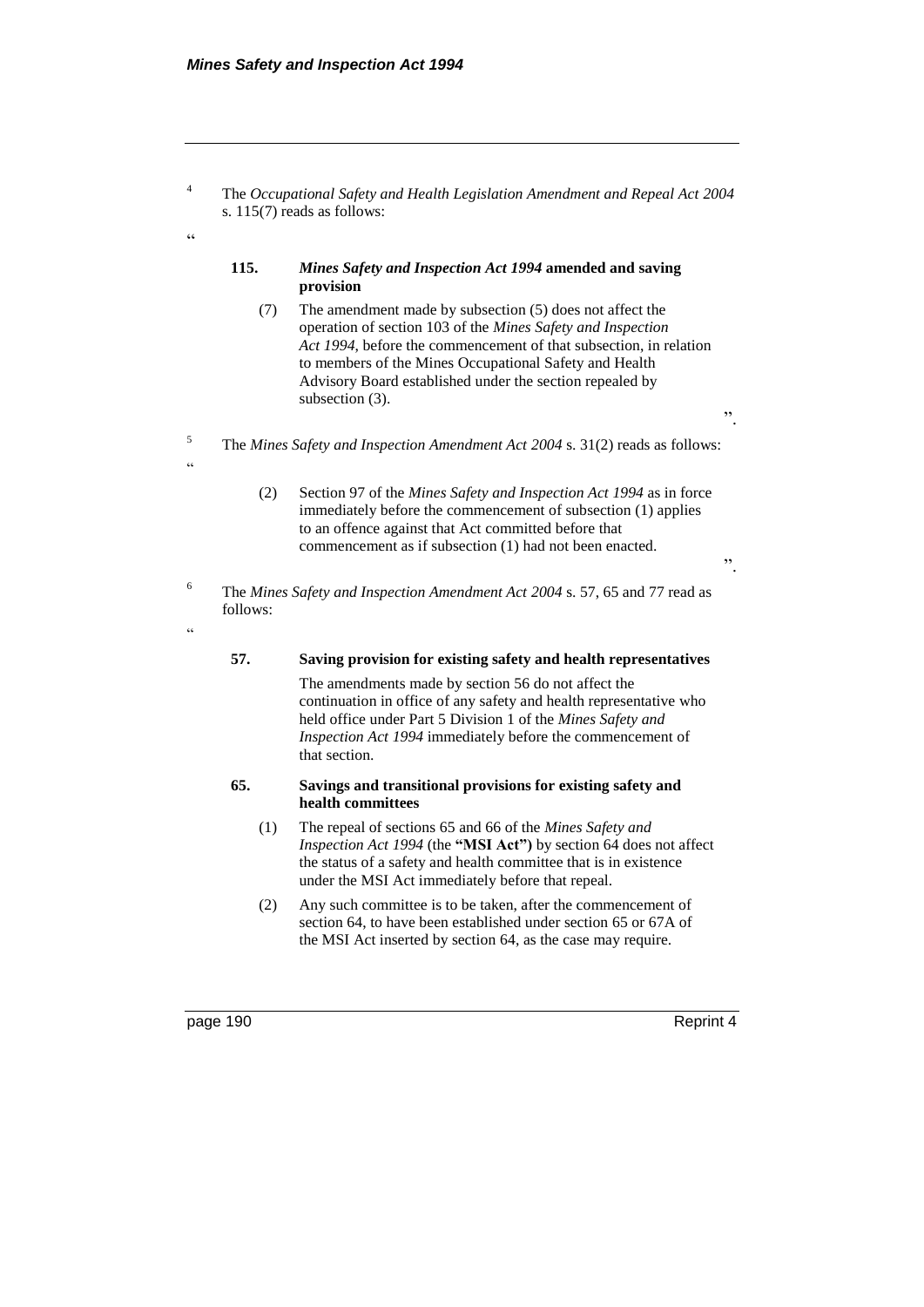- (3) If before the commencement of section 64
	- (a) a request was made in respect of a mine under section 64(1) of the MSI Act repealed by section 64; but
	- (b) a safety and health committee had not been established for the mine under section 65 of the MSI Act so repealed,

the duty of the employer under section 65 of the MSI Act to establish a safety and health committee for the mine lapses on that commencement.

#### **77. Transitional provision for directions given before commencement**

Sections 22, 23(1)(a)(iv), 30 and 31 of the *Mines Safety and Inspection Act 1994* continue to have effect for the purposes of a direction under section 22 of that Act given before the commencement of this Part as if sections 74, 75 and 76 had not been enacted.

".

<sup>7</sup> The *Mines Safety and Inspection Amendment Act 2004* s. 83(2) and (3) read as follows:

- (2) A matter referred to a safety and health magistrate under the *Mines Safety and Inspection Act 1994* and not finally determined before the commencement of subsection (1) —
	- (a) may continue to be dealt with; and
	- (b) any order made in such a proceeding may be appealed against and enforced,

as if subsection (1) had not been enacted.

- (3) A determination or decision of a safety and health magistrate made before the commencement of subsection (1) may be the subject of —
	- (a) an application for leave to appeal; and
	- (b) an appeal for which leave is granted,

under section 54B(2) of the *Occupational Safety and Health Act 1984*, as applied by the section repealed by subsection (1), as if subsection (1) had not been enacted.

".

Reprint 4 page 191

"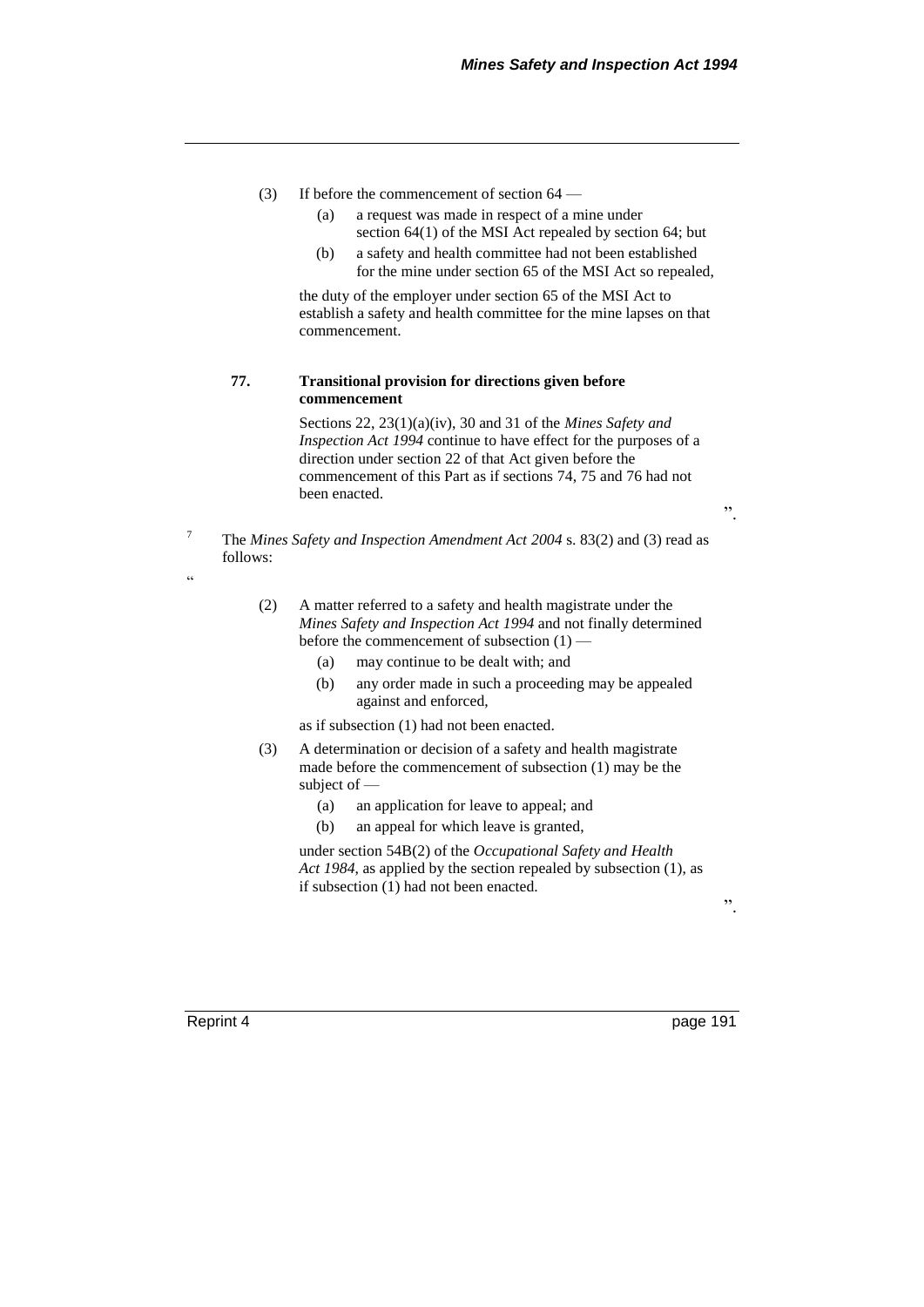"

"

<sup>8</sup> The *Mines Safety and Inspection Amendment Act 2004* s. 85(2) reads as follows:

- (2) An appeal brought under section 52 of the *Mines Safety and Inspection Act 1994* but not finally determined before the commencement of subsection (1), may be dealt with and determined under that section as if subsection (1) had not been enacted.
- <sup>9</sup> The *Mines Safety and Inspection Amendment Act 2004* s. 86(2) reads as follows:
	- (2) An appeal brought under section 86 of the *Mines Safety and Inspection Act 1994* but not finally determined before the commencement of subsection (1), may be dealt with and determined under that section as if subsection (1) had not been enacted.

page 192 Reprint 4

".

".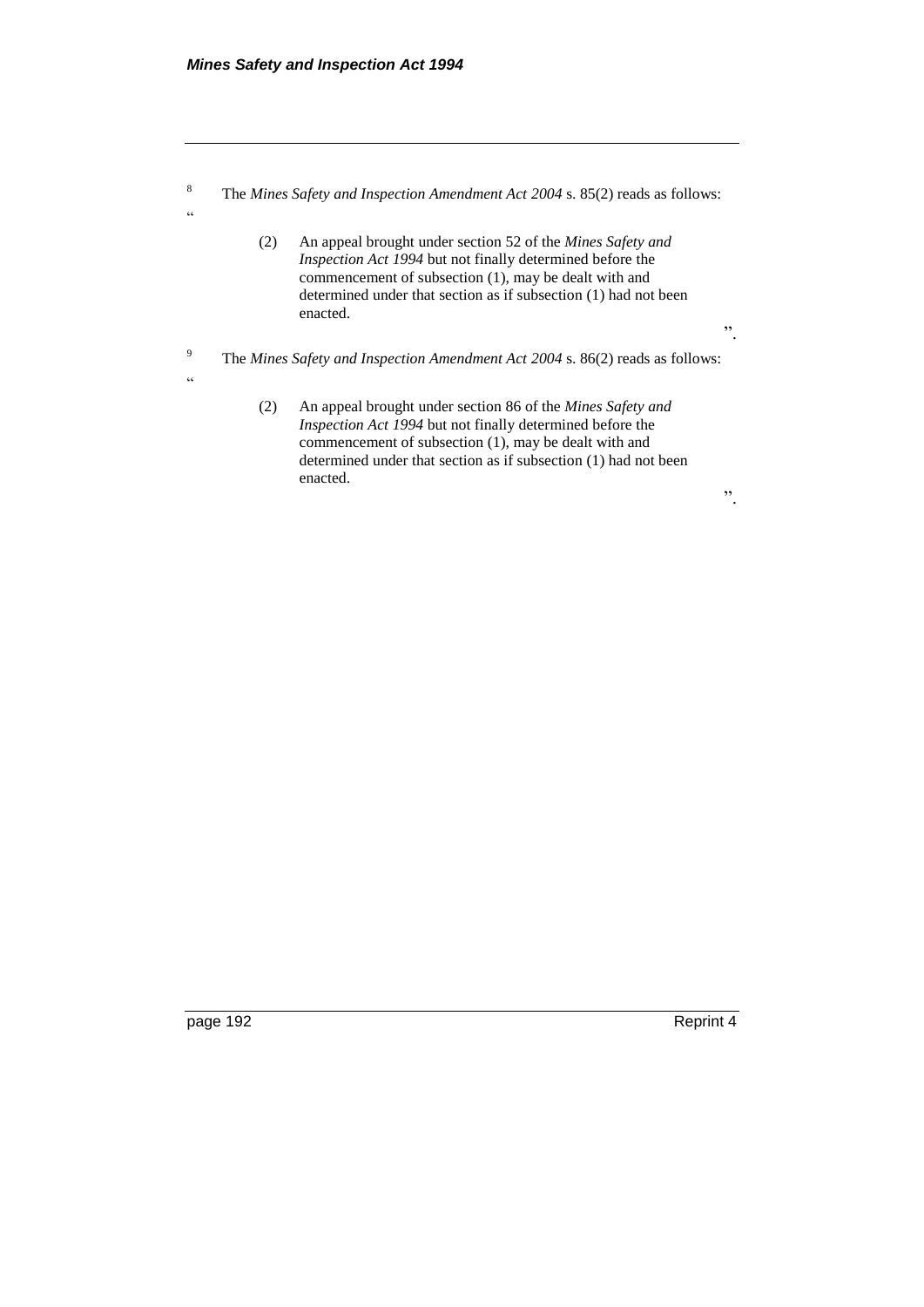# **Defined Terms**

[This is a list of terms defined and the provisions where they are defined. The list is not part of the law.]

| <b>Defined Term</b><br><u> 1989 - Johann Barn, amerikansk politiker (d. 1989)</u> | Provision(s) |
|-----------------------------------------------------------------------------------|--------------|
|                                                                                   |              |
|                                                                                   |              |
|                                                                                   |              |
|                                                                                   |              |
|                                                                                   |              |
|                                                                                   |              |
|                                                                                   |              |
|                                                                                   |              |
|                                                                                   |              |
|                                                                                   |              |
|                                                                                   |              |
|                                                                                   |              |
|                                                                                   |              |
|                                                                                   |              |
|                                                                                   |              |
|                                                                                   |              |
|                                                                                   |              |
|                                                                                   |              |
|                                                                                   |              |
|                                                                                   |              |
|                                                                                   |              |
|                                                                                   |              |
|                                                                                   |              |
|                                                                                   |              |
|                                                                                   |              |
|                                                                                   |              |
|                                                                                   |              |
|                                                                                   |              |
|                                                                                   |              |
|                                                                                   |              |
|                                                                                   |              |
|                                                                                   |              |
|                                                                                   |              |
|                                                                                   |              |
|                                                                                   |              |
|                                                                                   |              |
|                                                                                   |              |
|                                                                                   |              |

Reprint 4

page 193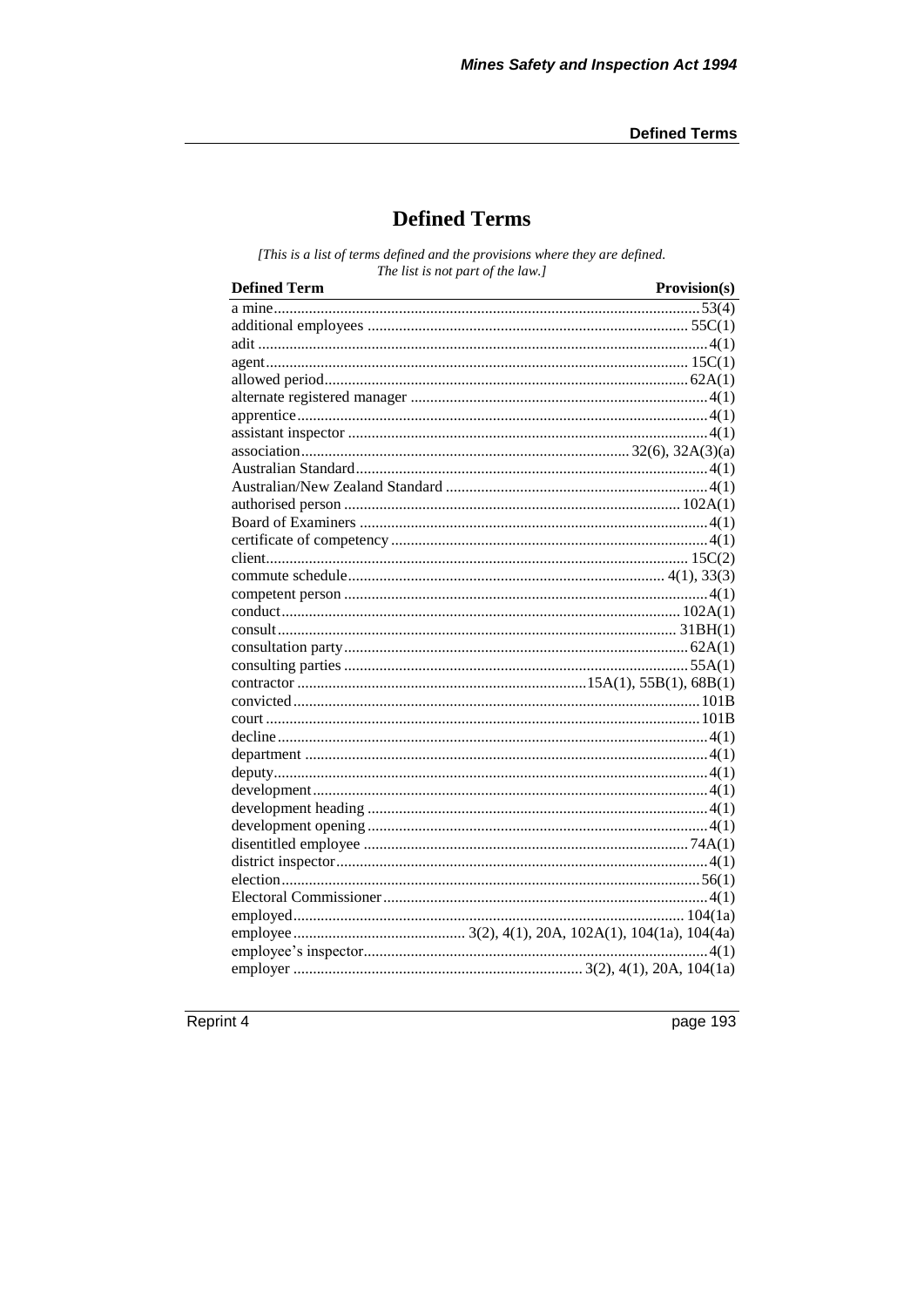## **Defined Terms**

page 194

Reprint 4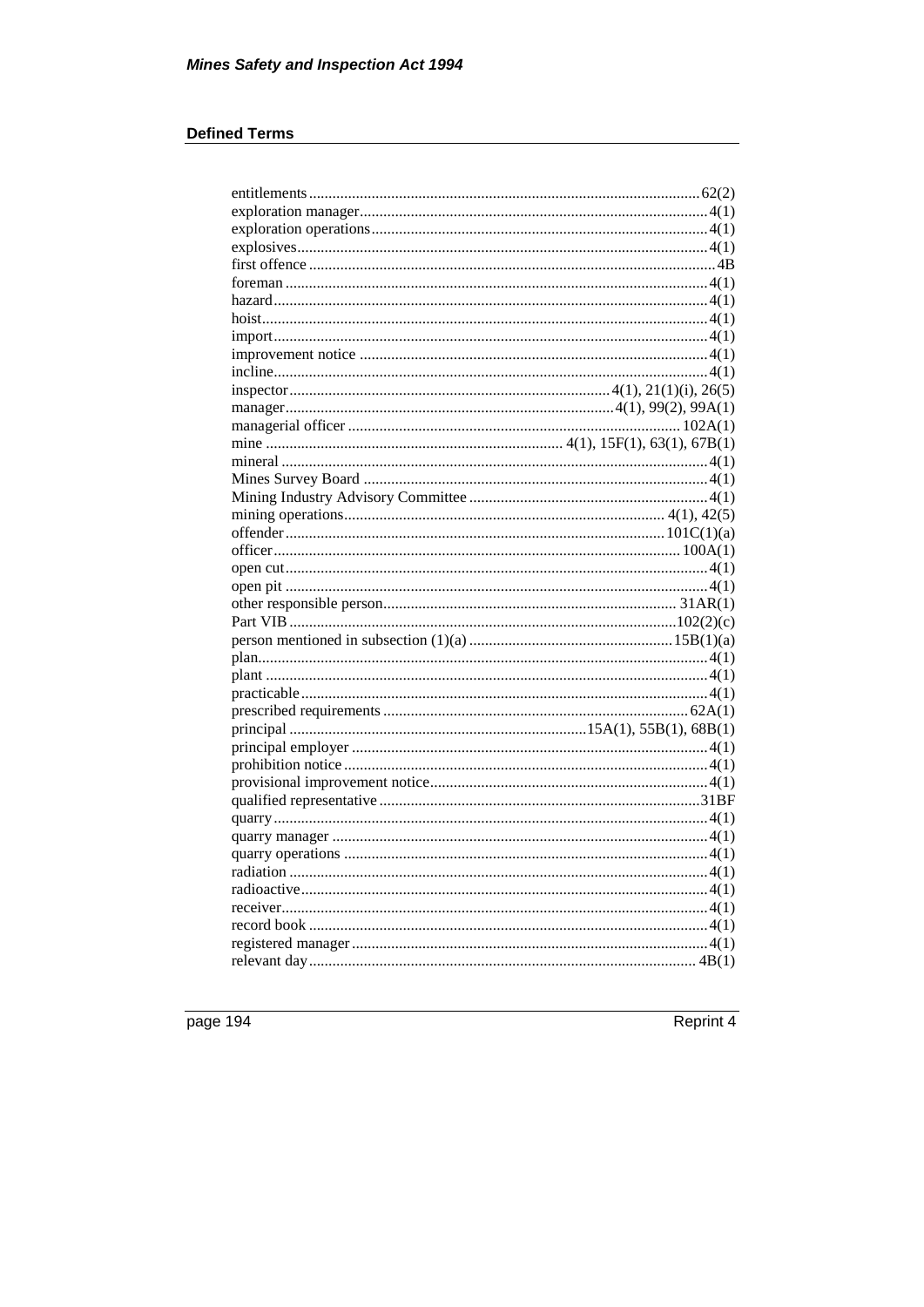Reprint 4

page 195